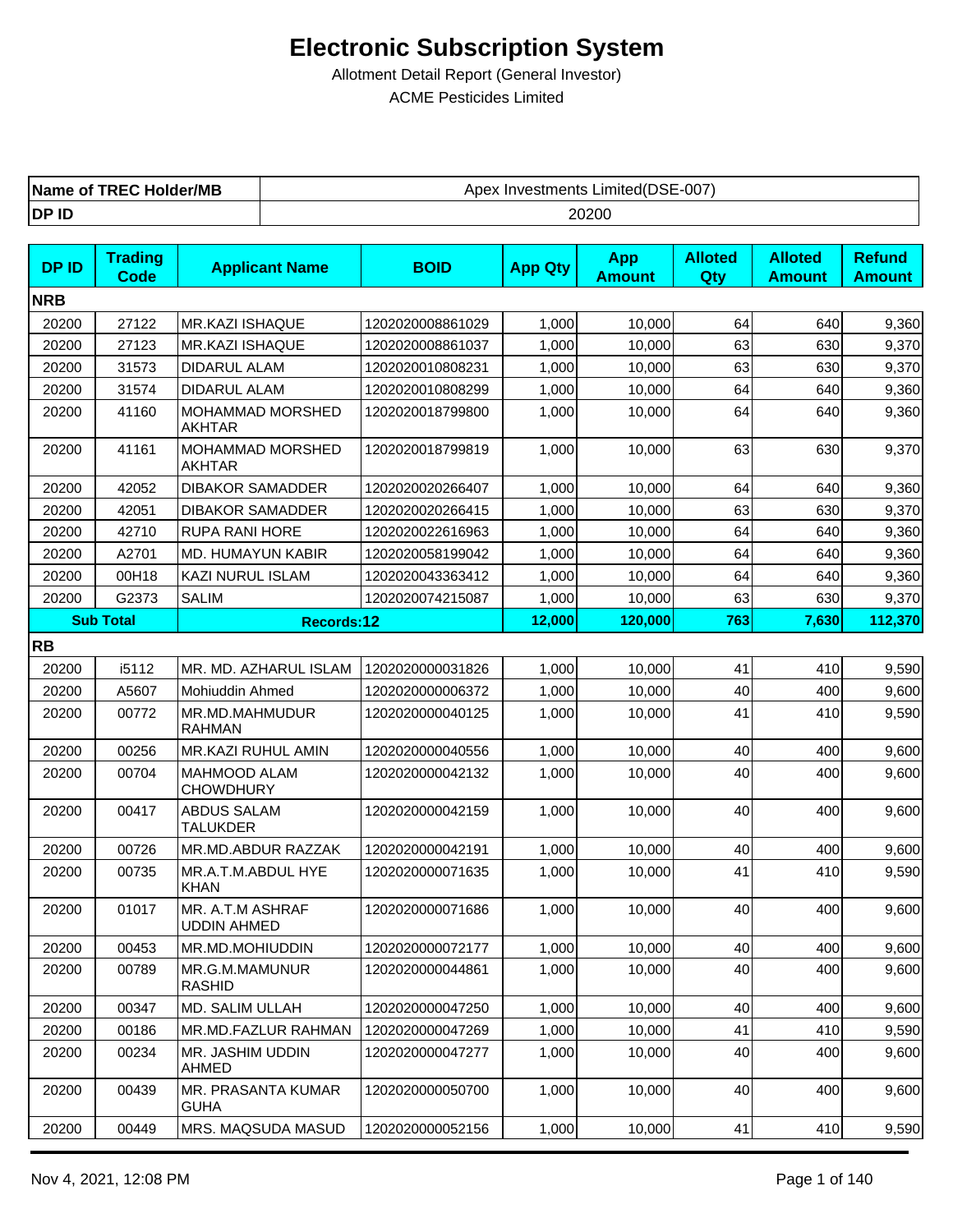| <b>DPID</b> | <b>Trading</b><br><b>Code</b> | <b>Applicant Name</b>                       | <b>BOID</b>      | <b>App Qty</b> | <b>App</b><br><b>Amount</b> | <b>Alloted</b><br>Qty | <b>Alloted</b><br><b>Amount</b> | <b>Refund</b><br><b>Amount</b> |
|-------------|-------------------------------|---------------------------------------------|------------------|----------------|-----------------------------|-----------------------|---------------------------------|--------------------------------|
| <b>RB</b>   |                               |                                             |                  |                |                             |                       |                                 |                                |
| 20200       | 00326                         | MR.MD.AMINUDDIN                             | 1202020000053482 | 1,000          | 10,000                      | 40                    | 400                             | 9,600                          |
| 20200       | 01001                         | <b>MR.HOSSAIN MD.FAHIM</b><br>ALI           | 1202020000058707 | 1,000          | 10.000                      | 41                    | 410                             | 9,590                          |
| 20200       | 0F575                         | SARKER FORHAD AHMED                         | 1202020000035428 | 1,000          | 10,000                      | 40                    | 400                             | 9,600                          |
| 20200       | 00149                         | <b>MR.BISHWAJIT</b><br><b>SUTRADHAR</b>     | 1202020000037922 | 1,000          | 10,000                      | 40                    | 400                             | 9,600                          |
| 20200       | 00710                         | MR.MD. NAZRUL ISLAM                         | 1202020000037949 | 1,000          | 10,000                      | 40                    | 400                             | 9,600                          |
| 20200       | 00715                         | <b>MD.HASHMAT ULLAH</b>                     | 1202020000037981 | 1,000          | 10,000                      | 41                    | 410                             | 9,590                          |
| 20200       | 00705                         | MR. MD. SHAHJAHAN                           | 1202020000038132 | 1,000          | 10,000                      | 40                    | 400                             | 9,600                          |
| 20200       | 00335                         | MD. SHALAUDDIN                              | 1202020000116563 | 1,000          | 10,000                      | 40                    | 400                             | 9,600                          |
| 20200       | 00191                         | <b>MRS.MANIRA BEGUM</b>                     | 1202020000116611 | 1,000          | 10,000                      | 40                    | 400                             | 9,600                          |
| 20200       | 01095                         | MRS. UMMAY QULSUM                           | 1202020000116621 | 1,000          | 10,000                      | 40                    | 400                             | 9,600                          |
| 20200       | 00295                         | MR. LUTFOR RAHMAN<br>KHAN                   | 1202020000116710 | 1,000          | 10,000                      | 40                    | 400                             | 9,600                          |
| 20200       | 00724                         | MS.SYEDA SHEGUFTA<br>AMEER                  | 1202020000077857 | 1,000          | 10,000                      | 41                    | 410                             | 9,590                          |
| 20200       | 01021                         | MR.MD.MUSTAFA<br><b>SARWAR</b>              | 1202020000081343 | 1,000          | 10,000                      | 41                    | 410                             | 9,590                          |
| 20200       | 00312                         | MD.KHAIRUZZAMAN                             | 1202020000085044 | 1,000          | 10,000                      | 40                    | 400                             | 9,600                          |
| 20200       | 01030                         | MR. JAGANMOY<br>KARMAKER                    | 1202020000091811 | 1,000          | 10,000                      | 41                    | 410                             | 9,590                          |
| 20200       | 01034                         | <b>MRS.NIOTI RANI SARKER</b>                | 1202020000094668 | 1,000          | 10,000                      | 40                    | 400                             | 9,600                          |
| 20200       | 00194                         | MR. MD. ABDUL WAHAB                         | 1202020000097950 | 1,000          | 10,000                      | 40                    | 400                             | 9,600                          |
| 20200       | 00185                         | MR.APURBA KUMAR DAS                         | 1202020000103671 | 1,000          | 10,000                      | 40                    | 400                             | 9,600                          |
| 20200       | 00460                         | MR. MIR ABDUL HYE                           | 1202020000103760 | 1,000          | 10,000                      | 40                    | 400                             | 9,600                          |
| 20200       | 00707                         | LT.COL<br>MAZHARALICHOWDHURY(               | 1202020000134261 | 1,000          | 10,000                      | 41                    | 410                             | 9,590                          |
| 20200       | 01144                         | SHEULI SAHA                                 | 1202020000138451 | 1,000          | 10,000                      | 40                    | 400                             | 9,600                          |
| 20200       | 00111                         | MR. MD. SHAFIQUL<br><b>ISLAM MOLLAH</b>     | 1202020000184747 | 1,000          | 10,000                      | 40                    | 400                             | 9,600                          |
| 20200       | 00423                         | MR.SHAMIM AHMED                             | 1202020000230928 | 1,000          | 10,000                      | 40                    | 400l                            | 9,600                          |
| 20200       | 00792                         | <b>MD.NASIRUL ISLAM</b><br><b>CHOWDHURY</b> | 1202020000230979 | 1,000          | 10,000                      | 40                    | 400                             | 9,600                          |
| 20200       | 00746                         | MR MD NAIMUL ISLAM                          | 1202020000230987 | 1,000          | 10,000                      | 40                    | 400                             | 9,600                          |
| 20200       | 01240                         | MR.MD. HAROUN-OR<br><b>RASHID SARKER</b>    | 1202020000232274 | 1,000          | 10,000                      | 41                    | 410                             | 9,590                          |
| 20200       | 01233                         | MR. MD. BASHIR UDDIN                        | 1202020000232314 | 1,000          | 10,000                      | 40                    | 400                             | 9,600                          |
| 20200       | 01236                         | MD. FARID UDDIN                             | 1202020000232322 | 1,000          | 10,000                      | 41                    | 410                             | 9,590                          |
| 20200       | 01199                         | MR.MOHAMMAD ILLIAS                          | 1202020000203622 | 1,000          | 10,000                      | 40                    | 400                             | 9,600                          |
| 20200       | 01200                         | <b>MRS. NILUFA YEASMIN</b>                  | 1202020000203630 | 1,000          | 10,000                      | 41                    | 410                             | 9,590                          |
| 20200       | 01209                         | MR. MD. AMINUDDIN                           | 1202020000209571 | 1,000          | 10,000                      | 40                    | 400                             | 9,600                          |
| 20200       | 01211                         | MD. ABDUL LATIF                             | 1202020000211888 | 1,000          | 10,000                      | 40                    | 400                             | 9,600                          |
| 20200       | 01463                         | <b>SRUTI KANA BARAL</b>                     | 1202020000348628 | 1,000          | 10,000                      | 40                    | 400                             | 9,600                          |
| 20200       | 01459                         | MR.PREMANANDA TARUA                         | 1202020000348679 | 1,000          | 10,000                      | 40                    | 400                             | 9,600                          |
| 20200       | 38204                         | <b>MRS. SADEKA BANU</b>                     | 1202020000367149 | 1,000          | 10,000                      | 41                    | 410                             | 9,590                          |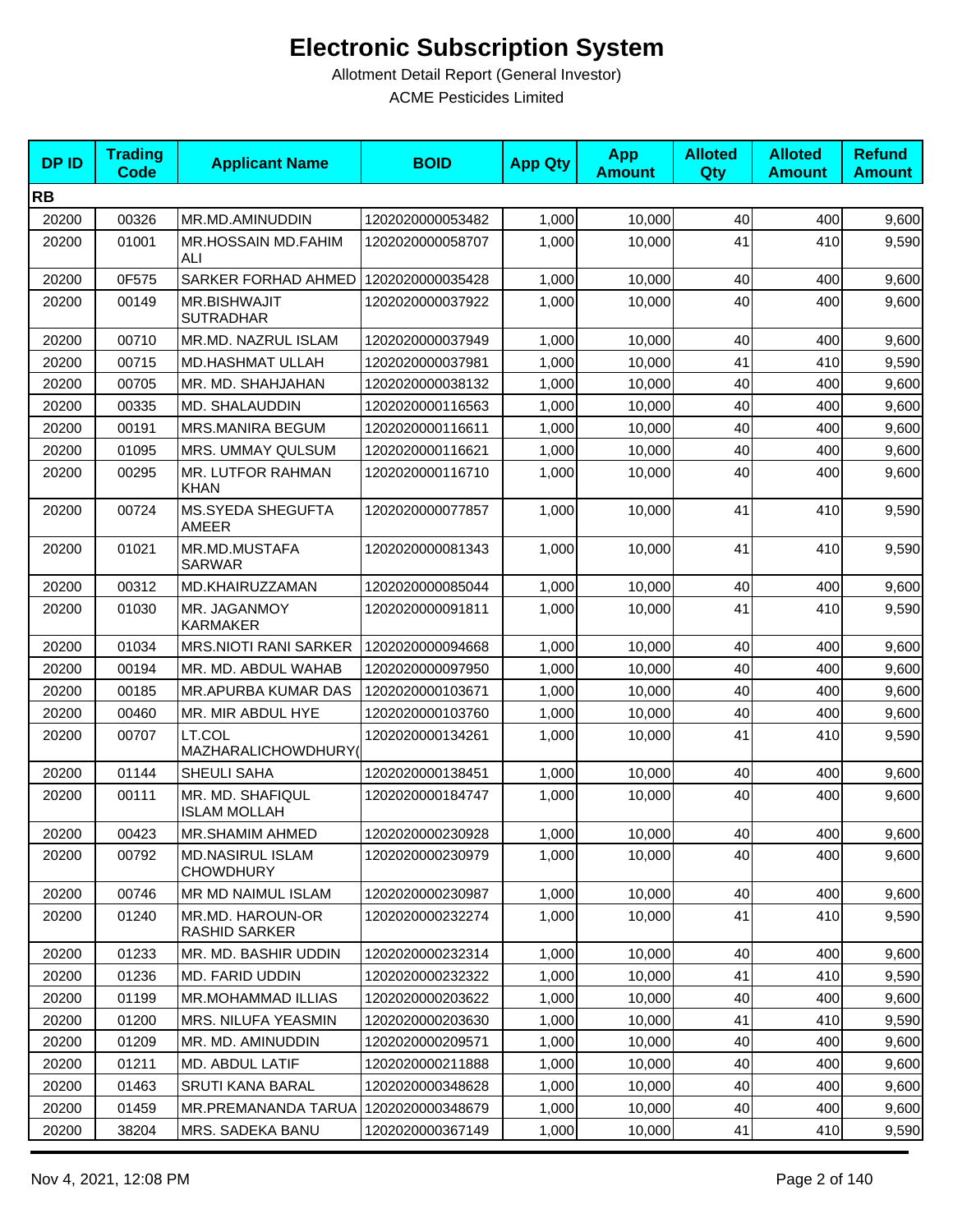| <b>DPID</b> | <b>Trading</b><br>Code | <b>Applicant Name</b>                     | <b>BOID</b>      | <b>App Qty</b> | <b>App</b><br><b>Amount</b> | <b>Alloted</b><br>Qty | <b>Alloted</b><br><b>Amount</b> | <b>Refund</b><br><b>Amount</b> |
|-------------|------------------------|-------------------------------------------|------------------|----------------|-----------------------------|-----------------------|---------------------------------|--------------------------------|
| <b>RB</b>   |                        |                                           |                  |                |                             |                       |                                 |                                |
| 20200       | 01320                  | MOHAMMAD YEASIN<br><b>BHUIYAN</b>         | 1202020000270852 | 1,000          | 10,000                      | 40                    | 400                             | 9,600                          |
| 20200       | 01321                  | <b>MR.NAZIR AHMED</b><br><b>BHUIYAN</b>   | 1202020000270860 | 1,000          | 10,000                      | 40                    | 400                             | 9,600                          |
| 20200       | 01322                  | MR.BIJAN KUMAR DAS                        | 1202020000276461 | 1,000          | 10,000                      | 40                    | 400                             | 9,600                          |
| 20200       | 01422                  | MR.BABU BIJOY KUMAR<br><b>SAHA</b>        | 1202020000320105 | 1,000          | 10,000                      | 41                    | 410                             | 9,590                          |
| 20200       | 01277                  | MR.MD.MUSTAFA<br><b>SARWAR</b>            | 1202020000251611 | 1,000          | 10,000                      | 40                    | 400                             | 9,600                          |
| 20200       | 01693                  | MR.MD.ANOWAR<br><b>HOSSAIN</b>            | 1202020000470496 | 1,000          | 10,000                      | 40                    | 400                             | 9,600                          |
| 20200       | 01694                  | MR.MD.ANOWAR<br><b>HOSSAIN</b>            | 1202020000470501 | 1,000          | 10,000                      | 41                    | 410                             | 9,590                          |
| 20200       | 01691                  | MR.MOHD.ABDUL MAJID                       | 1202020000470600 | 1,000          | 10,000                      | 41                    | 410                             | 9,590                          |
| 20200       | 01689                  | MD. MONIRUZZAMAN                          | 1202020000470627 | 1,000          | 10,000                      | 40                    | 400                             | 9,600                          |
| 20200       | 01688                  | MRS.PENU RANI BANIK                       | 1202020000470635 | 1,000          | 10,000                      | 41                    | 410                             | 9,590                          |
| 20200       | 01687                  | MR.HARADHAN BANIK                         | 1202020000470643 | 1,000          | 10,000                      | 40                    | 400                             | 9,600                          |
| 20200       | 0F169                  | MR. MD. ABDUL HANNAN                      | 1202020000388595 | 1,000          | 10,000                      | 40                    | 400                             | 9,600                          |
| 20200       | 01566                  | MR.MD.FAZLUL HOQUE                        | 1202020000420698 | 1,000          | 10,000                      | 40                    | 400                             | 9,600                          |
| 20200       | 01564                  | <b>KAMRUN MONIRA</b>                      | 1202020000420711 | 1,000          | 10,000                      | 41                    | 410                             | 9,590                          |
| 20200       | 01611                  | M.SHAFIQUL ISLAM                          | 1202020000420797 | 1,000          | 10,000                      | 40                    | 400                             | 9,600                          |
| 20200       | 01606                  | <b>MRS. MUNMUN TAMJID</b>                 | 1202020000420837 | 1,000          | 10,000                      | 41                    | 410                             | 9,590                          |
| 20200       | 01596                  | MR.K.M.ZIADUL ISLAM                       | 1202020000420871 | 1,000          | 10,000                      | 41                    | 410                             | 9,590                          |
| 20200       | 01557                  | MR. SHARIF A. MATIN                       | 1202020000421253 | 1,000          | 10,000                      | 41                    | 410                             | 9,590                          |
| 20200       | 01594                  | MR.K.M.ZIADUL ISLAM                       | 1202020000430248 | 1,000          | 10,000                      | 40                    | 400                             | 9,600                          |
| 20200       | 01578                  | <b>MR.LITON KUMAR SAHA</b>                | 1202020000430462 | 1,000          | 10,000                      | 40                    | 400                             | 9,600                          |
| 20200       | 01579                  | <b>ASIT BARAN ADITYA</b>                  | 1202020000430470 | 1,000          | 10,000                      | 40                    | 400                             | 9,600                          |
| 20200       | 00719                  | MR.MD.TAJUL ISLAM                         | 1202020000608771 | 1,000          | 10,000                      | 40                    | 400                             | 9,600                          |
| 20200       | 01758                  | MR.A.B.M. ZAKIR<br><b>HOSSAIN</b>         | 1202020000530101 | 1.000          | 10,000                      | 40                    | 400                             | 9,600                          |
| 20200       | 00246                  | MR.PRAKASH BARUA                          | 1202020000530233 | 1,000          | 10,000                      | 40                    | 400                             | 9,600                          |
| 20200       | 01766                  | <b>MR.BABUL KUMAR</b><br><b>BISWAS</b>    | 1202020000530292 | 1,000          | 10,000                      | 40                    | 400                             | 9,600                          |
| 20200       | 00292                  | <b>MR.NIRMAL KANTI SAHA</b>               | 1202020000559959 | 1,000          | 10,000                      | 40                    | 400                             | 9,600                          |
| 20200       | 01776                  | MR.MD.HAROUN-OR-<br><b>RASHID SARKER</b>  | 1202020000560235 | 1,000          | 10,000                      | 40                    | 400                             | 9,600                          |
| 20200       | 01778                  | SWAPAN KUMAR NATH                         | 1202020000560251 | 1,000          | 10,000                      | 40                    | 400                             | 9,600                          |
| 20200       | 01815                  | <b>MR.SHARIF MAHMUDUL</b><br><b>MATIN</b> | 1202020000569386 | 1,000          | 10,000                      | 40                    | 400                             | 9,600                          |
| 20200       | 01816                  | MR.S.M.ASHRAFUL<br><b>MATIN PHILIP</b>    | 1202020000569394 | 1,000          | 10,000                      | 40                    | 400                             | 9,600                          |
| 20200       | 01818                  | MR.S.M.LUTFUL MATIN                       | 1202020000569418 | 1,000          | 10,000                      | 40                    | 400                             | 9,600                          |
| 20200       | 01824                  | MR.MUHAMMAD HAJJAJ-<br><b>BIN-MAHFOOZ</b> | 1202020000573865 | 1,000          | 10,000                      | 40                    | 400                             | 9,600                          |
| 20200       | 00838                  | <b>KHAIRUN NESSA</b>                      | 1202020000585572 | 1,000          | 10,000                      | 40                    | 400                             | 9,600                          |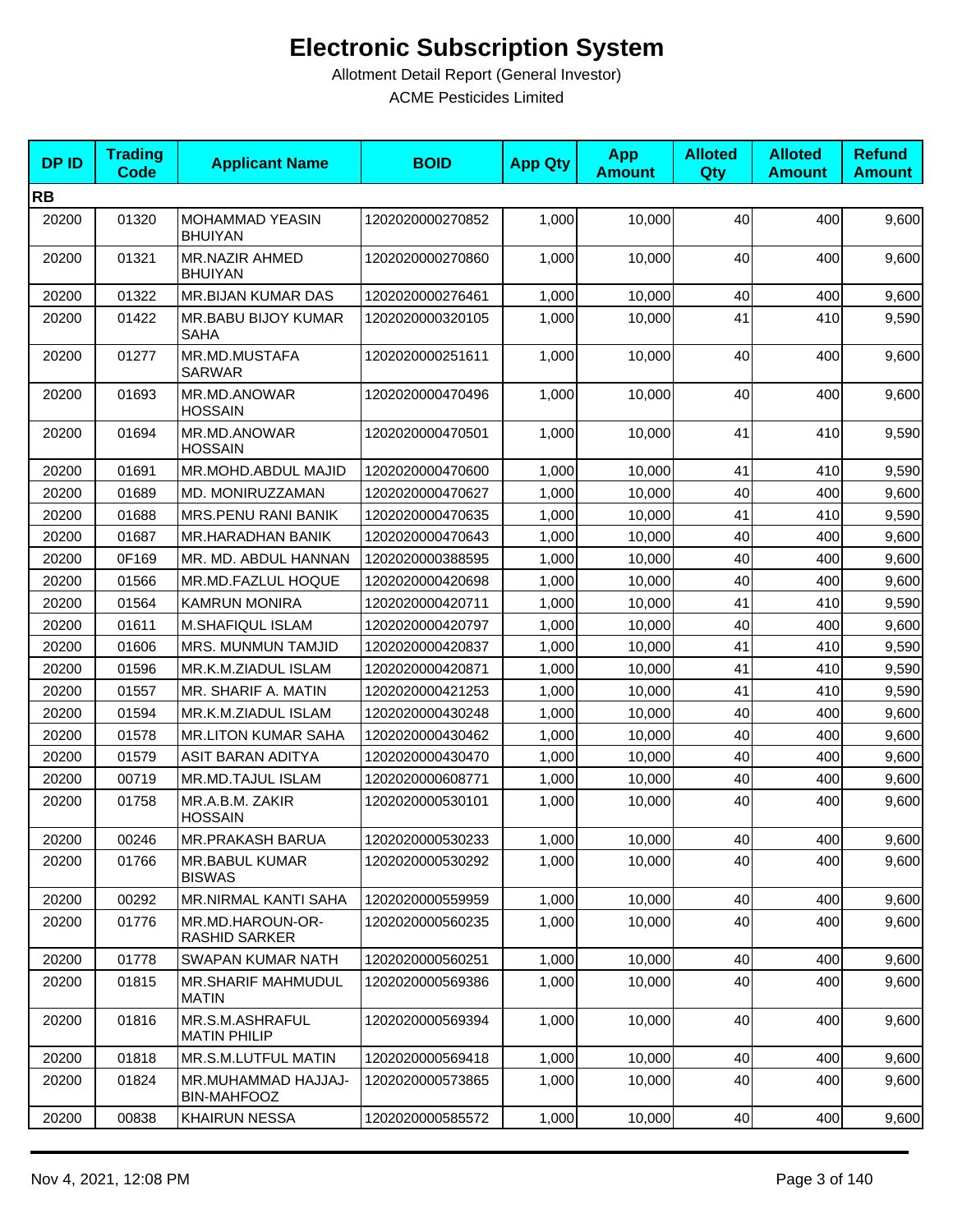| <b>DPID</b> | <b>Trading</b><br><b>Code</b> | <b>Applicant Name</b>                       | <b>BOID</b>      | <b>App Qty</b> | <b>App</b><br><b>Amount</b> | <b>Alloted</b><br>Qty | <b>Alloted</b><br><b>Amount</b> | <b>Refund</b><br><b>Amount</b> |
|-------------|-------------------------------|---------------------------------------------|------------------|----------------|-----------------------------|-----------------------|---------------------------------|--------------------------------|
| <b>RB</b>   |                               |                                             |                  |                |                             |                       |                                 |                                |
| 20200       | 01839                         | <b>MR.JOYDEB KUAMR</b><br>SAHA              | 1202020000585599 | 1,000          | 10,000                      | 40                    | 400                             | 9,600                          |
| 20200       | 26604                         | MR. SHAMIM AHMED                            | 1202020000495881 | 1,000          | 10,000                      | 40                    | 400                             | 9,600                          |
| 20200       | 25591                         | <b>SARWAR ALAM</b>                          | 1202020000495921 | 1,000          | 10,000                      | 40                    | 400                             | 9,600                          |
| 20200       | 01709                         | <b>MR.SAMIR KUMAR SAHA</b>                  | 1202020000500961 | 1,000          | 10,000                      | 40                    | 400                             | 9,600                          |
| 20200       | 01710                         | MRS.SHAKTI RANI SAHA                        | 1202020000500978 | 1,000          | 10,000                      | 40                    | 400                             | 9,600                          |
| 20200       | 01720                         | MRS NASHIMA KHANEM                          | 1202020000501070 | 1,000          | 10,000                      | 40                    | 400                             | 9,600                          |
| 20200       | 01721                         | <b>MRS.NILUFA AKTER</b>                     | 1202020000501089 | 1,000          | 10,000                      | 40                    | 400                             | 9,600                          |
| 20200       | 01722                         | MRS.RAWSHAN ARA                             | 1202020000501102 | 1,000          | 10,000                      | 40                    | 400                             | 9,600                          |
| 20200       | 02049                         | MR.MD.MOTASIM BILLAH                        | 1202020000695613 | 1,000          | 10,000                      | 40                    | 400                             | 9,600                          |
| 20200       | 02075                         | MRS.BIVA RANI SUTRA<br><b>DHAR</b>          | 1202020000702840 | 1,000          | 10,000                      | 40                    | 400                             | 9,600                          |
| 20200       | 02076                         | MRS.BIVA RANI SUTRA<br><b>DHAR</b>          | 1202020000702859 | 1,000          | 10,000                      | 40                    | 400                             | 9,600                          |
| 20200       | 00840                         | MRS.RAFEZA YEASMIN                          | 1202020000631167 | 1,000          | 10,000                      | 40                    | 400                             | 9,600                          |
| 20200       | 01931                         | <b>MRS.KAMRUN MANIRA</b>                    | 1202020000637022 | 1,000          | 10,000                      | 40                    | 400                             | 9,600                          |
| 20200       | 01996                         | <b>MR.JAGADISH CHANDRA</b><br><b>BISWAS</b> | 1202020000671313 | 1,000          | 10,000                      | 40                    | 400                             | 9,600                          |
| 20200       | 01998                         | MR.MOHAMMAD ABDUL<br><b>MAJID</b>           | 1202020000671331 | 1,000          | 10,000                      | 40                    | 400                             | 9,600                          |
| 20200       | 02001                         | MRS.BEGUM SHAKERA                           | 1202020000671364 | 1,000          | 10,000                      | 40                    | 400                             | 9,600                          |
| 20200       | 02013                         | MR.MD.EMDADUL HOQUE   1202020000671471      |                  | 1,000          | 10,000                      | 40                    | 400                             | 9,600                          |
| 20200       | 02017                         | KANCHI LAL DEBNATH                          | 1202020000671521 | 1,000          | 10,000                      | 40                    | 400                             | 9,600                          |
| 20200       | 02301                         | <b>MRS.SARBORI SAHA</b>                     | 1202020000841295 | 1,000          | 10,000                      | 40                    | 400                             | 9,600                          |
| 20200       | 02302                         | <b>MR.AJIT RANJAN SAHA</b>                  | 1202020000841319 | 1,000          | 10,000                      | 40                    | 400                             | 9,600                          |
| 20200       | 00870                         | MD.HABIBUR RAHMAN                           | 1202020000859842 | 1,000          | 10,000                      | 40                    | 400                             | 9,600                          |
| 20200       | 02133                         | <b>MOHAMMAD</b><br>MUSTAFIZUR RAHMAN        | 1202020000752001 | 1,000          | 10,000                      | 40                    | 400                             | 9,600                          |
| 20200       | 02166                         | MR. MD. ISMAIL HOSSAIN                      | 1202020000771764 | 1,000          | 10,000                      | 40                    | 400                             | 9,600                          |
| 20200       | 02194                         | MRS. REHANA MIZAN                           | 1202020000784722 | 1,000          | 10,000                      | 40                    | 400                             | 9,600                          |
| 20200       | 02202                         | MRS.SHAMIMA ARA                             | 1202020000785933 | 1,000          | 10,000                      | 40                    | 400                             | 9,600                          |
| 20200       | 02204                         | MR.MD.ZABED HOSSAIN                         | 1202020000785951 | 1,000          | 10,000                      | 41                    | 410                             | 9,590                          |
| 20200       | 02213                         | MR.MD.SALIM                                 | 1202020000787437 | 1,000          | 10,000                      | 40                    | 400                             | 9,600                          |
| 20200       | 02215                         | MR.MD.AMINUDDIN                             | 1202020000787453 | 1,000          | 10,000                      | 40                    | 400                             | 9,600                          |
| 20200       | 02217                         | MR.MD.TOFAZZAL<br><b>HOSSAIN</b>            | 1202020000787471 | 1,000          | 10,000                      | 40                    | 400                             | 9,600                          |
| 20200       | 02237                         | <b>MRS.ANITA RANI</b><br><b>SUTRADHAR</b>   | 1202020000795146 | 1,000          | 10,000                      | 40                    | 400                             | 9,600                          |
| 20200       | 02242                         | MS.MAHMUDA HABIB                            | 1202020000797295 | 1,000          | 10,000                      | 40                    | 400                             | 9,600                          |
| 20200       | 02250                         | <b>MRS.RATNA SARKAR</b>                     | 1202020000805235 | 1,000          | 10,000                      | 40                    | 400                             | 9,600                          |
| 20200       | 02251                         | <b>MRS.RATNA SARKAR</b>                     | 1202020000805243 | 1,000          | 10,000                      | 40                    | 400                             | 9,600                          |
| 20200       | 02201                         | KAZAL KUMAR SARKAR                          | 1202020000812172 | 1,000          | 10,000                      | 40                    | 400                             | 9,600                          |
| 20200       | 61226                         | <b>HOSNEARA BEGUM</b>                       | 1202020000719831 | 1,000          | 10,000                      | 40                    | 400                             | 9,600                          |
| 20200       | 02501                         | MR.SAMUZZAL SARKAR                          | 1202020001028999 | 1,000          | 10,000                      | 40                    | 400                             | 9,600                          |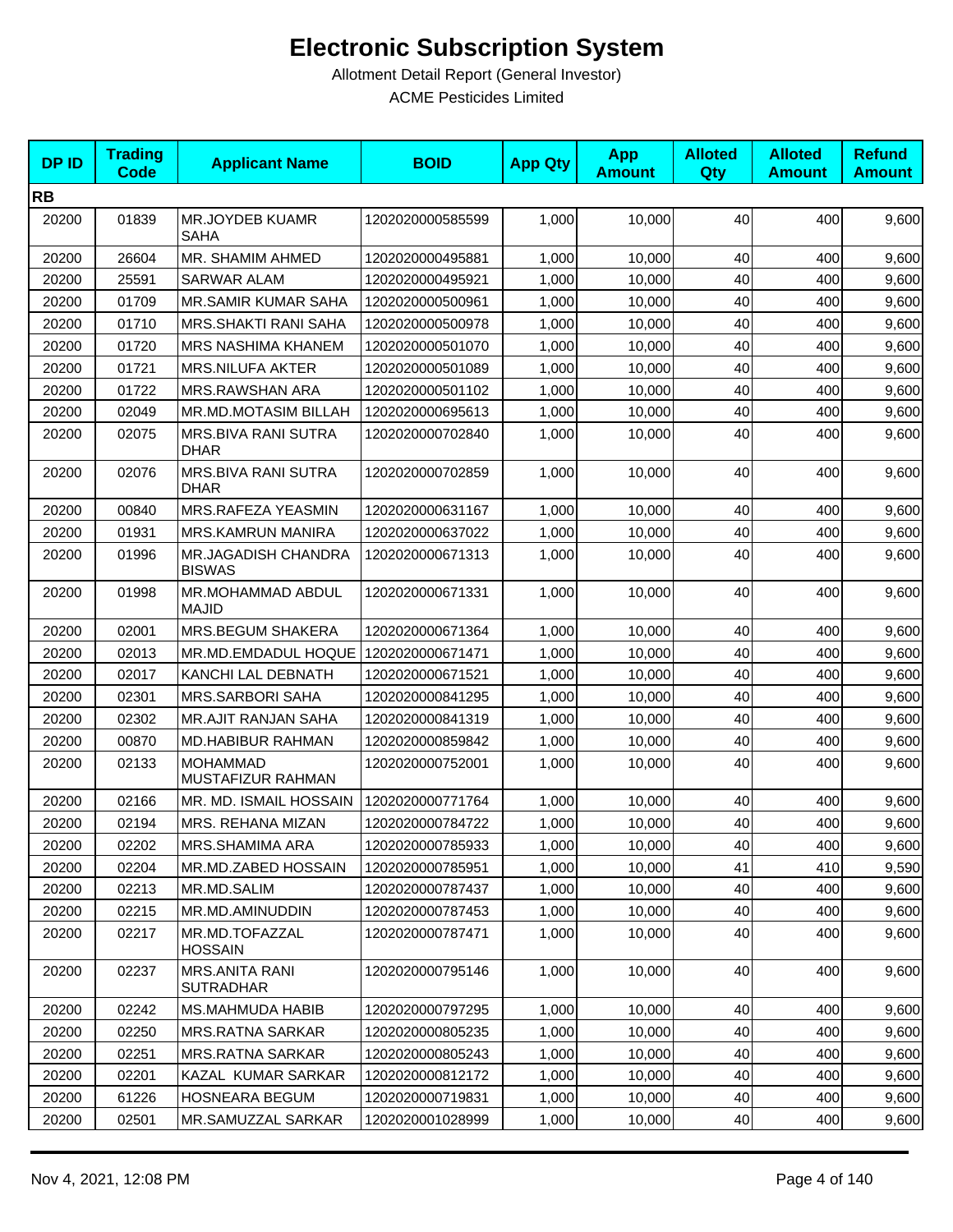| <b>DPID</b> | <b>Trading</b><br><b>Code</b> | <b>Applicant Name</b>                      | <b>BOID</b>      | <b>App Qty</b> | <b>App</b><br><b>Amount</b> | <b>Alloted</b><br><b>Qty</b> | <b>Alloted</b><br><b>Amount</b> | <b>Refund</b><br><b>Amount</b> |
|-------------|-------------------------------|--------------------------------------------|------------------|----------------|-----------------------------|------------------------------|---------------------------------|--------------------------------|
| <b>RB</b>   |                               |                                            |                  |                |                             |                              |                                 |                                |
| 20200       | 02502                         | MRS.RINA RANI DEY                          | 1202020001029008 | 1,000          | 10,000                      | 40                           | 400                             | 9,600                          |
| 20200       | 02504                         | MRS.RINA RANI DEY                          | 1202020001029016 | 1,000          | 10,000                      | 41                           | 410                             | 9,590                          |
| 20200       | 02505                         | <b>MR.PARITOSH DEY</b>                     | 1202020001029024 | 1,000          | 10,000                      | 41                           | 410                             | 9,590                          |
| 20200       | 02503                         | <b>MR.PARITOSH DEY</b>                     | 1202020001029032 | 1,000          | 10,000                      | 40                           | 400                             | 9,600                          |
| 20200       | 02508                         | MOHAMMAD ABDUL<br><b>HAYE MEAH</b>         | 1202020001033760 | 1,000          | 10,000                      | 41                           | 410                             | 9,590                          |
| 20200       | 02538                         | <b>MR.NIRMOL KANTI</b><br><b>BHOWMIK</b>   | 1202020001033787 | 1,000          | 10,000                      | 40                           | 400                             | 9,600                          |
| 20200       | 02545                         | <b>MR.SHAMAL KANTI</b><br><b>BHOWMIK</b>   | 1202020001034791 | 1,000          | 10,000                      | 40                           | 400                             | 9,600                          |
| 20200       | 00881                         | MRS.MUSHFEQUA<br><b>CHOWDHURY</b>          | 1202020001037429 | 1,000          | 10,000                      | 40                           | 400                             | 9,600                          |
| 20200       | 0D145                         | <b>MANTI SAHA</b>                          | 1202020001045121 | 1,000          | 10,000                      | 40                           | 400                             | 9,600                          |
| 20200       | 02586                         | <b>SHAMSUN NAHAR</b><br><b>BHUIYAN</b>     | 1202020001045400 | 1,000          | 10,000                      | 40                           | 400                             | 9,600                          |
| 20200       | 02574                         | <b>MRS.UMA SARKER</b>                      | 1202020001045427 | 1,000          | 10,000                      | 40                           | 400                             | 9,600                          |
| 20200       | 02593                         | MRS.MUN MUN TANJID                         | 1202020001051211 | 1,000          | 10.000                      | 41                           | 410                             | 9,590                          |
| 20200       | 02333                         | MRS.TANZINA NOUSHIN                        | 1202020000865014 | 1,000          | 10,000                      | 40                           | 400                             | 9,600                          |
| 20200       | 02372                         | MR.SAJAL KUMAR ROY                         | 1202020000870712 | 1,000          | 10,000                      | 40                           | 400                             | 9,600                          |
| 20200       | 02377                         | MR.MD.MOHSIN SIKDER                        | 1202020000890099 | 1,000          | 10,000                      | 41                           | 410                             | 9,590                          |
| 20200       | 02403                         | <b>MR.SHANTANU DAS</b>                     | 1202020000919087 | 1,000          | 10,000                      | 40                           | 400                             | 9,600                          |
| 20200       | 02395                         | MRS. NIOTI RANI SARKER                     | 1202020000934956 | 1,000          | 10,000                      | 40                           | 400                             | 9,600                          |
| 20200       | 02396                         | <b>MR.SHEKHAR GHOSH</b>                    | 1202020000934964 | 1,000          | 10,000                      | 40                           | 400                             | 9,600                          |
| 20200       | 02397                         | <b>MR.SHEKHAR GHOSH</b>                    | 1202020000934972 | 1,000          | 10,000                      | 40                           | 400                             | 9,600                          |
| 20200       | 02434                         | MR.MD.KHOORSHID<br><b>ALAM</b>             | 1202020000962389 | 1,000          | 10,000                      | 40                           | 400                             | 9,600                          |
| 20200       | 02420                         | <b>MRS.MALA AKHTER</b>                     | 1202020000962453 | 1,000          | 10,000                      | 40                           | 400                             | 9,600                          |
| 20200       | 02421                         | ANJAN KUMAR ADITYA                         | 1202020000962471 | 1,000          | 10,000                      | 41                           | 410                             | 9,590                          |
| 20200       | 02454                         | <b>MR.AJIT RANJAN SAHA</b>                 | 1202020000982086 | 1,000          | 10,000                      | 40                           | 400                             | 9,600                          |
| 20200       | 02495                         | MR.MD.ATAUR RAHMAN                         | 1202020001001007 | 1,000          | 10,000                      | 40                           | 400                             | 9,600                          |
| 20200       | G1387                         | <b>MD. ABDUL KADER</b>                     | 1202020001010770 | 1,000          | 10,000                      | 40                           | 400                             | 9,600                          |
| 20200       | 0D118                         | Sajal Chandra Singha                       | 1202020001014993 | 1,000          | 10,000                      | 40                           | 400                             | 9,600                          |
| 20200       | A5496                         | <b>MD.ALI AKBAR FARAJI</b>                 | 1202020001094678 | 1,000          | 10,000                      | 41                           | 410                             | 9,590                          |
| 20200       | 03181                         | MR.MIR JAHANGIR ALAM                       | 1202020001218533 | 1,000          | 10,000                      | 40                           | 400                             | 9,600                          |
| 20200       | 03340                         | <b>MR.SHOFIQUL ISLAM</b>                   | 1202020001219016 | 1,000          | 10,000                      | 40                           | 400                             | 9,600                          |
| 20200       | 03201                         | MR.MD.MIZANUR<br><b>RAHMAN</b>             | 1202020001219206 | 1.000          | 10,000                      | 40                           | 400                             | 9,600                          |
| 20200       | 02901                         | MRS.RASHIDA BEGUM                          | 1202020001116897 | 1,000          | 10,000                      | 40                           | 400                             | 9,600                          |
| 20200       | 02909                         | MUNJURA KHATUN<br><b>BHUIYAN</b>           | 1202020001121262 | 1,000          | 10.000                      | 40                           | 400                             | 9,600                          |
| 20200       | 02944                         | MR.SHUVRA DAS                              | 1202020001130950 | 1,000          | 10,000                      | 41                           | 410                             | 9,590                          |
| 20200       | 02962                         | MR.A.K.M.FIROZ KHAN                        | 1202020001154126 | 1,000          | 10,000                      | 40                           | 400                             | 9,600                          |
| 20200       | 02923                         | <b>MD ZAKIR HOSSAIN</b><br><b>MOZUMDER</b> | 1202020001154142 | 1,000          | 10,000                      | 40                           | 400                             | 9,600                          |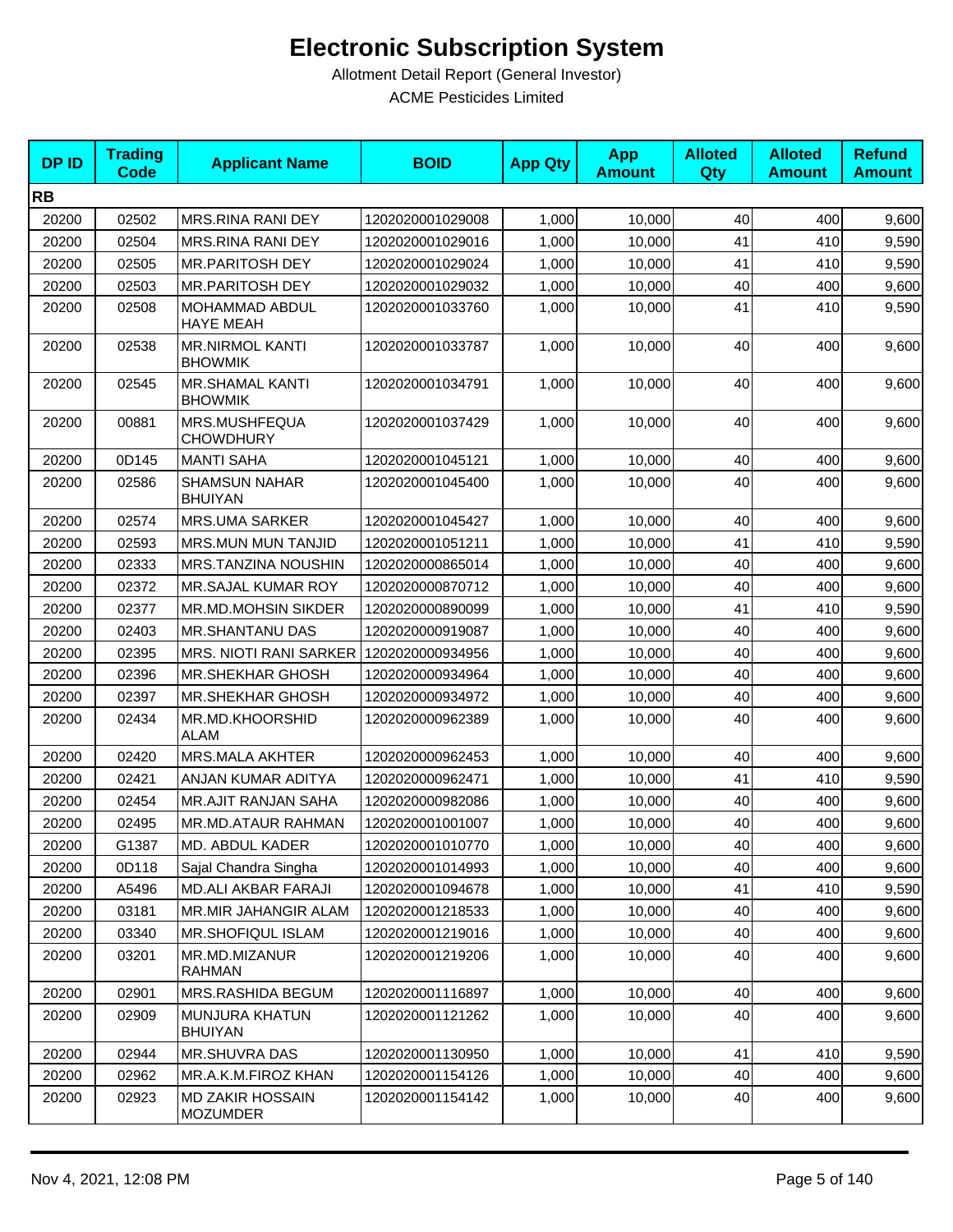| <b>DPID</b> | <b>Trading</b><br><b>Code</b> | <b>Applicant Name</b>                   | <b>BOID</b>      | <b>App Qty</b> | <b>App</b><br><b>Amount</b> | <b>Alloted</b><br>Qty | <b>Alloted</b><br><b>Amount</b> | <b>Refund</b><br><b>Amount</b> |
|-------------|-------------------------------|-----------------------------------------|------------------|----------------|-----------------------------|-----------------------|---------------------------------|--------------------------------|
| <b>RB</b>   |                               |                                         |                  |                |                             |                       |                                 |                                |
| 20200       | 02690                         | MD. REZAWUL HOQUE<br><b>CHOWDHURY</b>   | 1202020001154316 | 1,000          | 10,000                      | 40                    | 400                             | 9,600                          |
| 20200       | 02691                         | <b>MOHAMMAD YESIN</b><br><b>BHUIYAN</b> | 1202020001154332 | 1,000          | 10,000                      | 40                    | 400                             | 9,600                          |
| 20200       | 02693                         | MR.MD.EMDADULLAH                        | 1202020001154359 | 1,000          | 10,000                      | 40                    | 400                             | 9,600                          |
| 20200       | 02704                         | <b>MR.MUHIUDDIN KHAN</b>                | 1202020001154466 | 1,000          | 10,000                      | 40                    | 400                             | 9,600                          |
| 20200       | 02706                         | <b>MRS.FAHIMA AKHTER</b>                | 1202020001154482 | 1,000          | 10.000                      | 40                    | 400                             | 9,600                          |
| 20200       | 02935                         | MR.MD.RABIUL ISALM                      | 1202020001154680 | 1,000          | 10,000                      | 40                    | 400                             | 9,600                          |
| 20200       | 02971                         | <b>SRUTI KANA BARAL</b>                 | 1202020001156513 | 1,000          | 10,000                      | 40                    | 400                             | 9,600                          |
| 20200       | 02714                         | MR.GOBINDA CHANDRA<br><b>SAHA</b>       | 1202020001158084 | 1,000          | 10,000                      | 40                    | 400                             | 9,600                          |
| 20200       | 02784                         | MR.JAGANMOY<br><b>KARMAKER</b>          | 1202020001158108 | 1,000          | 10,000                      | 41                    | 410                             | 9,590                          |
| 20200       | 02787                         | MR.CHINMOY KARMAKER   1202020001158124  |                  | 1,000          | 10,000                      | 40                    | 400                             | 9,600                          |
| 20200       | 02746                         | <b>INDRAJIT KUMAR DAS</b>               | 1202020001158571 | 1,000          | 10,000                      | 41                    | 410                             | 9,590                          |
| 20200       | 02786                         | <b>MR.HIRONMOY</b><br><b>KARMAKER</b>   | 1202020001159766 | 1,000          | 10,000                      | 41                    | 410                             | 9,590                          |
| 20200       | 02715                         | <b>GOBINDA CHANDRA</b><br><b>SAHA</b>   | 1202020001159980 | 1,000          | 10,000                      | 40                    | 400                             | 9,600                          |
| 20200       | 02890                         | MR.MD.AZHARUL HOQUE<br><b>CHOWDHURY</b> | 1202020001179273 | 1,000          | 10,000                      | 40                    | 400                             | 9,600                          |
| 20200       | 02893                         | MRS.HALIMA BEGUM                        | 1202020001179305 | 1,000          | 10,000                      | 40                    | 400                             | 9,600                          |
| 20200       | 03144                         | <b>MRS.ANITA SARKER</b>                 | 1202020001185398 | 1,000          | 10,000                      | 40                    | 400                             | 9,600                          |
| 20200       | 03142                         | <b>MR.AKHIL SARKER</b>                  | 1202020001185411 | 1,000          | 10,000                      | 40                    | 400                             | 9,600                          |
| 20200       | 03140                         | <b>MRS.ANITA SARKER</b>                 | 1202020001185438 | 1,000          | 10,000                      | 40                    | 400                             | 9,600                          |
| 20200       | 00D13                         | ANITA RANI SHAHA                        | 1202020001187635 | 1,000          | 10,000                      | 40                    | 400                             | 9,600                          |
| 20200       | 0D146                         | <b>SANJIT SAHA</b>                      | 1202020001187661 | 1,000          | 10,000                      | 40                    | 400                             | 9,600                          |
| 20200       | 02591                         | MR.MIR ABDUL WADUD                      | 1202020001064973 | 1,000          | 10,000                      | 41                    | 410                             | 9,590                          |
| 20200       | 02590                         | MR.MEER JABED KAYSER 1202020001064981   |                  | 1,000          | 10,000                      | 40                    | 400                             | 9,600                          |
| 20200       | 02607                         | MR.BASU DEV<br>CHAKRABORTY              | 1202020001067878 | 1,000          | 10,000                      | 40                    | 400                             | 9,600                          |
| 20200       | 02602                         | <b>MR.MAHBUBUR RAHMAN</b><br>KHAN       | 1202020001067918 | 1,000          | 10,000                      | 40                    | 400                             | 9,600                          |
| 20200       | 02510                         | MR.ABUL KALAM AZAD                      | 1202020001067950 | 1,000          | 10,000                      | 40                    | 400                             | 9,600                          |
| 20200       | 00950                         | <b>MD. RAFIQUL ISLAM</b>                | 1202020001435293 | 1,000          | 10,000                      | 40                    | 400                             | 9,600                          |
| 20200       | 04320                         | MR.BIMAL MAJUMDER                       | 1202020001435847 | 1,000          | 10,000                      | 40                    | 400                             | 9,600                          |
| 20200       | 04316                         | MRS.ENA SIDDIQA<br>AFROZE               | 1202020001441557 | 1,000          | 10,000                      | 41                    | 410                             | 9,590                          |
| 20200       | 04288                         | MR.MA HAMID                             | 1202020001460035 | 1,000          | 10,000                      | 40                    | 400                             | 9,600                          |
| 20200       | 04448                         | <b>MS.NAZNIN AKTER</b>                  | 1202020001460193 | 1,000          | 10,000                      | 40                    | 400                             | 9,600                          |
| 20200       | 03357                         | <b>MRS.NASIMA AKTER</b><br>KHAN         | 1202020001274108 | 1,000          | 10,000                      | 40                    | 400                             | 9,600                          |
| 20200       | 03407                         | <b>MR.TAPAN KUMAR SAHA</b>              | 1202020001274124 | 1,000          | 10,000                      | 40                    | 400                             | 9,600                          |
| 20200       | 03659                         | MRS.MOMOTAZ BEGUM                       | 1202020001289456 | 1,000          | 10,000                      | 40                    | 400                             | 9,600                          |
| 20200       | 03345                         | MR.BIMAL MAJUMDER                       | 1202020001290401 | 1,000          | 10,000                      | 41                    | 410                             | 9,590                          |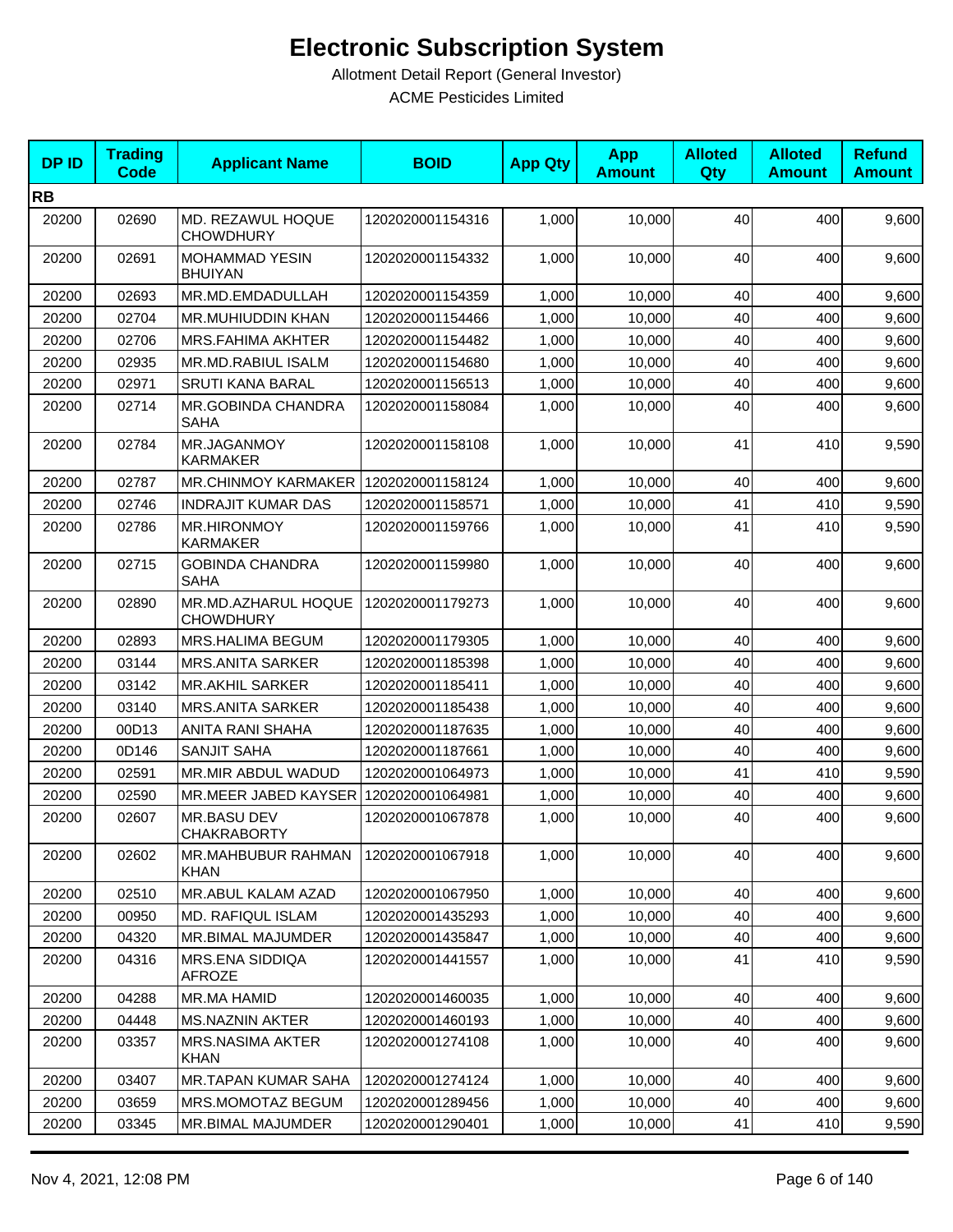| <b>DPID</b> | <b>Trading</b><br><b>Code</b> | <b>Applicant Name</b>                  | <b>BOID</b>      | <b>App Qty</b> | <b>App</b><br><b>Amount</b> | <b>Alloted</b><br>Qty | <b>Alloted</b><br><b>Amount</b> | <b>Refund</b><br><b>Amount</b> |
|-------------|-------------------------------|----------------------------------------|------------------|----------------|-----------------------------|-----------------------|---------------------------------|--------------------------------|
| <b>RB</b>   |                               |                                        |                  |                |                             |                       |                                 |                                |
| 20200       | 03660                         | <b>MR.ABUL KALAM KAHAN</b>             | 1202020001290535 | 1,000          | 10,000                      | 40                    | 400                             | 9,600                          |
| 20200       | 03245                         | S.M.TAREKUL ALAM                       | 1202020001293737 | 1,000          | 10,000                      | 40                    | 400                             | 9,600                          |
| 20200       | 03440                         | MRS.UMMAY QULSUM                       | 1202020001294171 | 1,000          | 10,000                      | 40                    | 400                             | 9,600                          |
| 20200       | 03282                         | MONSUR AL MAMUN<br><b>MAZUMDER</b>     | 1202020001295610 | 1,000          | 10,000                      | 40                    | 400                             | 9,600                          |
| 20200       | 03353                         | <b>MRS.TAHMINA HOSSAIN</b>             | 1202020001296179 | 1,000          | 10,000                      | 40                    | 400                             | 9,600                          |
| 20200       | 03354                         | <b>MR.ANHAR MAHMUD</b>                 | 1202020001296243 | 1,000          | 10,000                      | 40                    | 400                             | 9,600                          |
| 20200       | 03355                         | <b>MR.NAHEEN MAHMOOD</b>               | 1202020001296301 | 1,000          | 10,000                      | 40                    | 400                             | 9,600                          |
| 20200       | 03294                         | MR.MD.ABDUL HALIM                      | 1202020001320024 | 1,000          | 10,000                      | 40                    | 400                             | 9,600                          |
| 20200       | 03295                         | MR.MD.SHAH ALAM<br><b>KABIR</b>        | 1202020001320032 | 1,000          | 10,000                      | 40                    | 400                             | 9,600                          |
| 20200       | 03296                         | <b>MRS.SHAMIMA AKTER</b>               | 1202020001320059 | 1,000          | 10,000                      | 40                    | 400                             | 9,600                          |
| 20200       | 03303                         | MR.MD.ABDUL KHALEK                     | 1202020001320182 | 1,000          | 10,000                      | 40                    | 400                             | 9,600                          |
| 20200       | 03290                         | MRS.SULTANA PARVEEN                    | 1202020001320249 | 1,000          | 10,000                      | 40                    | 400                             | 9,600                          |
| 20200       | 03292                         | <b>MR.SAIFUL ISLAM</b>                 | 1202020001320313 | 1,000          | 10,000                      | 40                    | 400                             | 9,600                          |
| 20200       | 00G80                         | MR. A. K. M. ZAFOR ULLA                | 1202020001340342 | 1,000          | 10,000                      | 40                    | 400                             | 9,600                          |
| 20200       | 00995                         | MR.MD.JASHIM UDDIN                     | 1202020001363712 | 1,000          | 10,000                      | 40                    | 400                             | 9,600                          |
| 20200       | 04119                         | MD. WAHIDUL HAIDER<br><b>CHOWDHURY</b> | 1202020001371092 | 1,000          | 10,000                      | 40                    | 400                             | 9,600                          |
| 20200       | 04139                         | S,M. ASHIQUR RAHMAN                    | 1202020001375727 | 1,000          | 10,000                      | 41                    | 410                             | 9,590                          |
| 20200       | 04117                         | MD. WAHIDUL HAIDER<br><b>CHOWDHURY</b> | 1202020001375976 | 1,000          | 10,000                      | 40                    | 400                             | 9,600                          |
| 20200       | 03367                         | MR.MD.MAHABUBA ALAM                    | 1202020001407314 | 1,000          | 10,000                      | 40                    | 400                             | 9,600                          |
| 20200       | 04274                         | MR.AZHARUL HOQUE<br><b>CHOWDHURY</b>   | 1202020001408196 | 1,000          | 10,000                      | 41                    | 410                             | 9,590                          |
| 20200       | 03000                         | KAZAL KUMAR SARKAR                     | 1202020001522585 | 1,000          | 10,000                      | 40                    | 400                             | 9,600                          |
| 20200       | 02500                         | MR.SAMUZZAL SARKAR                     | 1202020001522684 | 1,000          | 10,000                      | 40                    | 400                             | 9,600                          |
| 20200       | 04797                         | <b>MR.SHAKHAR SARKAR</b>               | 1202020001523241 | 1,000          | 10,000                      | 40                    | 400                             | 9,600                          |
| 20200       | 04798                         | <b>MR.SAHKHAR SARKAR</b>               | 1202020001523322 | 1,000          | 10,000                      | 40                    | 400                             | 9,600                          |
| 20200       | 00997                         | MR.MD.TAJUL ISLAM                      | 1202020001661385 | 1,000          | 10,000                      | 40                    | 400                             | 9,600                          |
| 20200       | 00996                         | MRS.AYESHA AKTER                       | 1202020001661417 | 1,000          | 10,000                      | 41                    | 410                             | 9,590                          |
| 20200       | 05272                         | KALLANI RANI BANIK                     | 1202020001661805 | 1,000          | 10,000                      | 40                    | 400                             | 9,600                          |
| 20200       | 00934                         | MR.ASM AHSAN HABIB                     | 1202020001664113 | 1,000          | 10,000                      | 40                    | 400                             | 9,600                          |
| 20200       | 00G74                         | MR.MD. ABDUL WADUD                     | 1202020001665530 | 1,000          | 10,000                      | 41                    | 410                             | 9,590                          |
| 20200       | 03801                         | ANJAN KUMAR ADITYA                     | 1202020001672111 | 1,000          | 10.000                      | 40                    | 400                             | 9,600                          |
| 20200       | 03817                         | MR. MD. BILLAL HOSSAIN                 | 1202020001687170 | 1,000          | 10,000                      | 40                    | 400                             | 9,600                          |
| 20200       | 03789                         | MR.MD.NAZMUL HASAN                     | 1202020001688282 | 1,000          | 10,000                      | 41                    | 410                             | 9,590                          |
| 20200       | 05335                         | <b>MR.SUZIT KUMAR ROY</b>              | 1202020001702489 | 1,000          | 10,000                      | 41                    | 410                             | 9,590                          |
| 20200       | 05336                         | MR.SAJAL KUMAR ROY                     | 1202020001702588 | 1,000          | 10,000                      | 41                    | 410                             | 9,590                          |
| 20200       | 04796                         | MR.DIN MOHAMMAD<br><b>DULAL</b>        | 1202020001583278 | 1,000          | 10,000                      | 40                    | 400                             | 9,600                          |
| 20200       | 03815                         | MR. MD. ALI AZGOR                      | 1202020001589259 | 1,000          | 10,000                      | 41                    | 410                             | 9,590                          |
| 20200       | 03818                         | MR. MD. BILLAL HOSSAIN                 | 1202020001589323 | 1,000          | 10,000                      | 40                    | 400                             | 9,600                          |
| 20200       | 04822                         | <b>MR.LITON KUMAR SAHA</b>             | 1202020001597637 | 1,000          | 10,000                      | 40                    | 400                             | 9,600                          |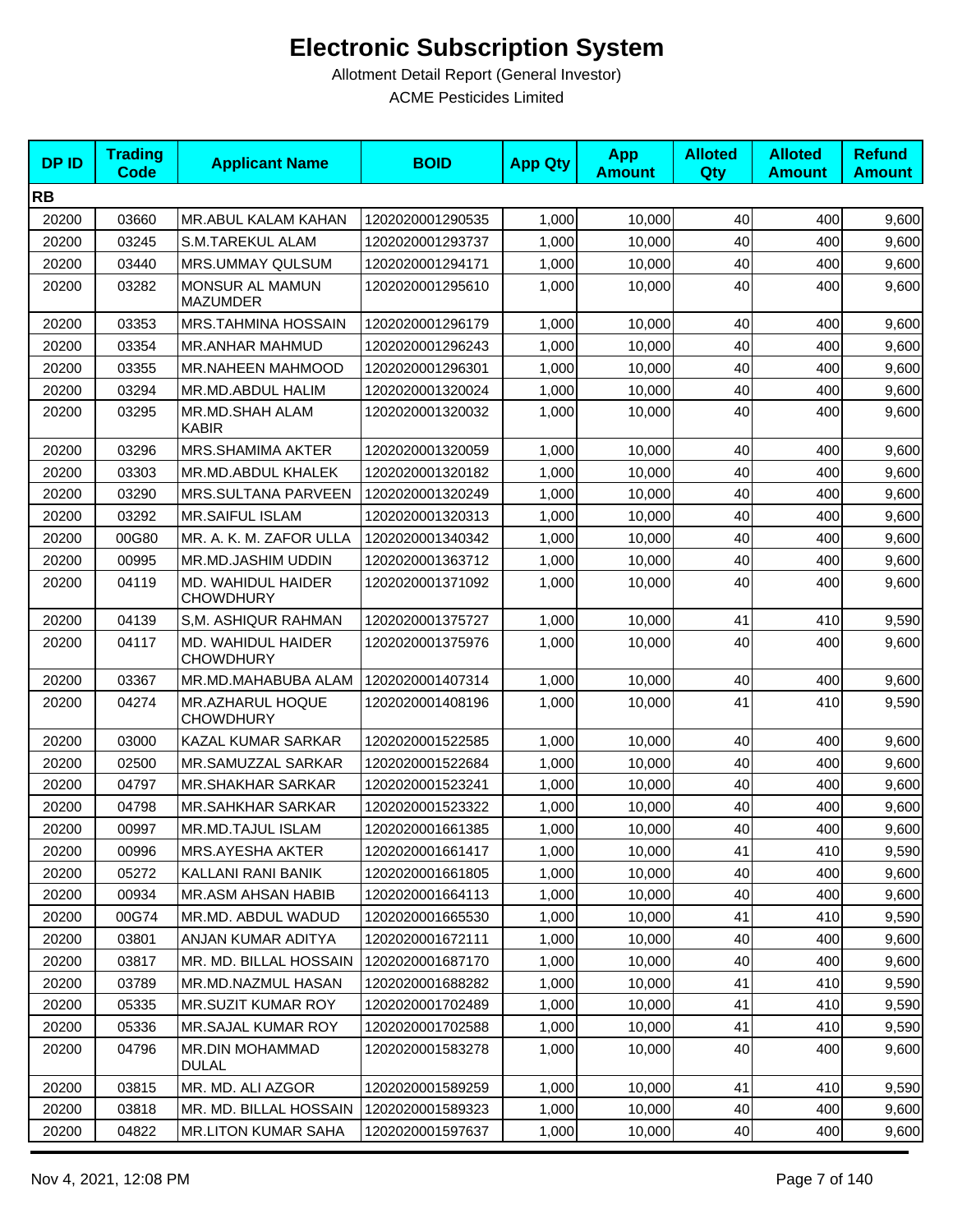| <b>DPID</b> | <b>Trading</b><br><b>Code</b> | <b>Applicant Name</b>                    | <b>BOID</b>      | <b>App Qty</b> | <b>App</b><br><b>Amount</b> | <b>Alloted</b><br>Qty | <b>Alloted</b><br><b>Amount</b> | <b>Refund</b><br><b>Amount</b> |
|-------------|-------------------------------|------------------------------------------|------------------|----------------|-----------------------------|-----------------------|---------------------------------|--------------------------------|
| <b>RB</b>   |                               |                                          |                  |                |                             |                       |                                 |                                |
| 20200       | 03813                         | MR. MD. ALI AZGOR                        | 1202020001603257 | 1,000          | 10,000                      | 40                    | 400                             | 9,600                          |
| 20200       | 0C101                         | MD. MAHIBUL HASAN                        | 1202020001616512 | 1,000          | 10,000                      | 40                    | 400                             | 9,600                          |
| 20200       | 00905                         | <b>MD.HASHMAT ULLAH</b>                  | 1202020001627846 | 1,000          | 10,000                      | 40                    | 400                             | 9,600                          |
| 20200       | 04034                         | MR.MD.MONJERUL ISLAM                     | 1202020001483132 | 1,000          | 10,000                      | 40                    | 400                             | 9,600                          |
| 20200       | 00073                         | MR JITENDRA CHANDRA<br><b>BARMAN</b>     | 1202020001499525 | 1,000          | 10,000                      | 40                    | 400                             | 9,600                          |
| 20200       | 03862                         | MR.MD.ZAKIR HOSSAIN                      | 1202020001714300 | 1,000          | 10,000                      | 40                    | 400                             | 9,600                          |
| 20200       | 03865                         | MR.MD.KHURSHED ALAM                      | 1202020001714378 | 1,000          | 10,000                      | 40                    | 400                             | 9,600                          |
| 20200       | 03866                         | MR.MD.KHURSHED ALAM                      | 1202020001714386 | 1,000          | 10,000                      | 40                    | 400                             | 9,600                          |
| 20200       | 03867                         | SHEULY AKTER                             | 1202020001714401 | 1,000          | 10,000                      | 40                    | 400                             | 9,600                          |
| 20200       | 03861                         | MR.MD.ZAKIR HOSSAIN                      | 1202020001714913 | 1,000          | 10,000                      | 40                    | 400                             | 9,600                          |
| 20200       | 26607                         | <b>TANJINA AHMED</b>                     | 1202020001728638 | 1,000          | 10,000                      | 40                    | 400                             | 9,600                          |
| 20200       | 05504                         | MR.MD.AFJAL HOSSAIN                      | 1202020001762988 | 1,000          | 10,000                      | 40                    | 400                             | 9,600                          |
| 20200       | 05503                         | MR.MD.AFJAL HOSSAIN                      | 1202020001764001 | 1,000          | 10,000                      | 40                    | 400                             | 9,600                          |
| 20200       | 05077                         | <b>MD.HUMAYUN KABIR</b>                  | 1202020001788492 | 1,000          | 10,000                      | 40                    | 400                             | 9,600                          |
| 20200       | 05089                         | MR.M.SHAFIQUL ISLAM                      | 1202020001795793 | 1,000          | 10,000                      | 40                    | 400                             | 9,600                          |
| 20200       | 05093                         | MR.MD.AMZAD HOSSAIN                      | 1202020001795876 | 1,000          | 10,000                      | 40                    | 400                             | 9,600                          |
| 20200       | 05569                         | MR.ABUL KALAM AZAD                       | 1202020001840549 | 1,000          | 10.000                      | 40                    | 400                             | 9,600                          |
| 20200       | 05941                         | <b>MD.FARUQ AHMED</b>                    | 1202020002167659 | 1,000          | 10,000                      | 40                    | 400                             | 9,600                          |
| 20200       | 05942                         | MR.MD.FARUQ AHMED                        | 1202020002167683 | 1,000          | 10,000                      | 40                    | 400                             | 9,600                          |
| 20200       | 06581                         | MR.MD.SAIFUL ISLAM                       | 1202020002212412 | 1,000          | 10,000                      | 40                    | 400                             | 9,600                          |
| 20200       | 06582                         | MR.MD.SAIFUL ISLAM                       | 1202020002212439 | 1,000          | 10,000                      | 41                    | 410                             | 9,590                          |
| 20200       | 07002                         | MR.MD.MAHMUDUR<br><b>RAHMAN</b>          | 1202020002232111 | 1,000          | 10,000                      | 40                    | 400                             | 9,600                          |
| 20200       | 05736                         | <b>MR.RANJIT KUMAR SAHA</b>              | 1202020002056291 | 1,000          | 10,000                      | 40                    | 400                             | 9,600                          |
| 20200       | 06167                         | MRS. MONZURA SALMA<br><b>KHAN</b>        | 1202020002061433 | 1,000          | 10,000                      | 40                    | 400                             | 9,600                          |
| 20200       | 06158                         | MD.MOHIUDDIN                             | 1202020002074153 | 1,000          | 10,000                      | 40                    | 400                             | 9,600                          |
| 20200       | 05407                         | MR.DENESH CHANDRA<br><b>MAJUMDER</b>     | 1202020002079389 | 1,000          | 10,000                      | 41                    | 410                             | 9,590                          |
| 20200       | 05412                         | ROBINDRA NATH                            | 1202020002079742 | 1,000          | 10,000                      | 40                    | 400                             | 9,600                          |
| 20200       | 05410                         | ASHOK KRISHNA NATH                       | 1202020002079777 | 1,000          | 10,000                      | 40                    | 400                             | 9,600                          |
| 20200       | 05409                         | <b>MR.ASIM KRISHNA NATH</b>              | 1202020002079793 | 1,000          | 10,000                      | 40                    | 400                             | 9,600                          |
| 20200       | 05349                         | MR.MD.REAZUL ISLAM                       | 1202020002090259 | 1,000          | 10.000                      | 40                    | 400                             | 9,600                          |
| 20200       | 05357                         | <b>MR.DELWAR HOSSAIN</b>                 | 1202020002090457 | 1,000          | 10,000                      | 40                    | 400                             | 9,600                          |
| 20200       | 06287                         | MR.MD.RUHUL AMIN                         | 1202020002108740 | 1,000          | 10,000                      | 41                    | 410                             | 9,590                          |
| 20200       | 05962                         | <b>MR.RUHI DAS BANIK</b>                 | 1202020002119496 | 1,000          | 10,000                      | 40                    | 400                             | 9,600                          |
| 20200       | 05961                         | <b>MR.RUHI DAS BANIK</b>                 | 1202020002119511 | 1,000          | 10,000                      | 40                    | 400                             | 9,600                          |
| 20200       | 05331                         | MD. JAHIDUR RAHMAN                       | 1202020002119793 | 1,000          | 10,000                      | 41                    | 410                             | 9,590                          |
| 20200       | 05681                         | <b>MRS.MOMENA KHATUN</b>                 | 1202020002132215 | 1,000          | 10,000                      | 40                    | 400                             | 9,600                          |
| 20200       | 05680                         | MR.SHEIKH SAIJUL ISLAM                   | 1202020002132231 | 1,000          | 10,000                      | 41                    | 410                             | 9,590                          |
| 20200       | 13331                         | <b>MD.MONJUR KADER</b><br><b>HOSSAIN</b> | 1202020004732534 | 1,000          | 10,000                      | 40                    | 400                             | 9,600                          |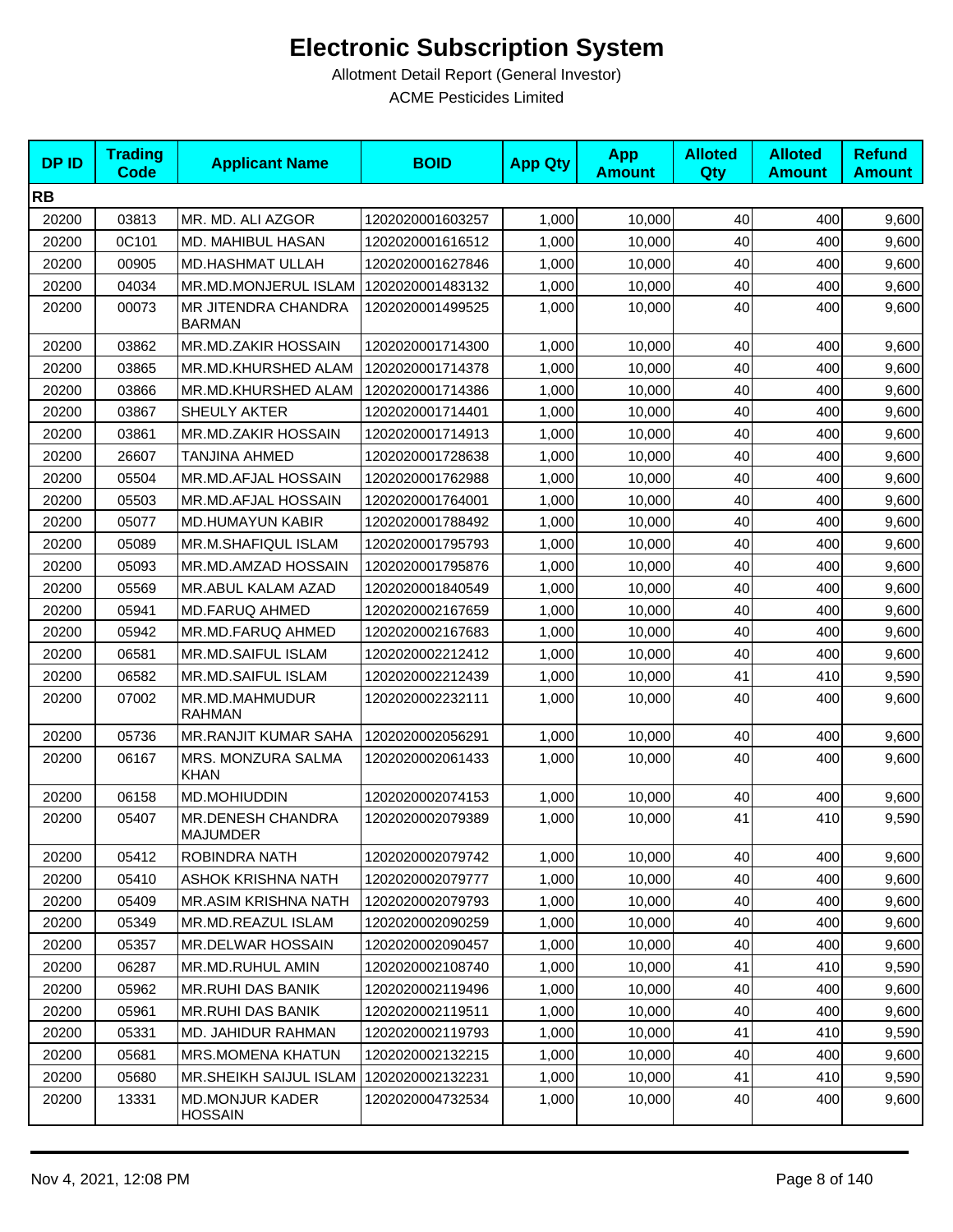| <b>DPID</b> | <b>Trading</b><br><b>Code</b> | <b>Applicant Name</b>                     | <b>BOID</b>      | <b>App Qty</b> | <b>App</b><br><b>Amount</b> | <b>Alloted</b><br>Qty | <b>Alloted</b><br><b>Amount</b> | <b>Refund</b><br><b>Amount</b> |
|-------------|-------------------------------|-------------------------------------------|------------------|----------------|-----------------------------|-----------------------|---------------------------------|--------------------------------|
| <b>RB</b>   |                               |                                           |                  |                |                             |                       |                                 |                                |
| 20200       | 13361                         | MR.MD.AKMAL HOSSAIN<br>(RUSSELL)          | 1202020004742863 | 1,000          | 10,000                      | 40                    | 400                             | 9,600                          |
| 20200       | 13383                         | <b>MS.MALLIKA KARMAKER</b>                | 1202020004743199 | 1,000          | 10,000                      | 40                    | 400                             | 9,600                          |
| 20200       | 13384                         | MRS.SABITA KARMAKER                       | 1202020004743777 | 1,000          | 10,000                      | 40                    | 400                             | 9,600                          |
| 20200       | 14275                         | MR.MD.ANOWAR<br><b>HOSSAIN</b>            | 1202020005018493 | 1,000          | 10,000                      | 40                    | 400                             | 9,600                          |
| 20200       | 14305                         | MR.MD.FARID UDDIN                         | 1202020005034901 | 1,000          | 10,000                      | 40                    | 400                             | 9,600                          |
| 20200       | 15266                         | MD MAHBUB HOSSAIN                         | 1202020005331636 | 1,000          | 10,000                      | 40                    | 400                             | 9,600                          |
| 20200       | 15270                         | MD.MAHBUB HOSSAIN                         | 1202020005331794 | 1,000          | 10,000                      | 40                    | 400                             | 9,600                          |
| 20200       | 15271                         | MD.SHAHABUDDIN<br><b>SERKER</b>           | 1202020005331850 | 1,000          | 10,000                      | 40                    | 400                             | 9,600                          |
| 20200       | 15269                         | MD.SHAHABUDDIN<br><b>SERKER</b>           | 1202020005335155 | 1,000          | 10,000                      | 40                    | 400                             | 9,600                          |
| 20200       | 16330                         | <b>TAPAN KUMAR SAHA</b>                   | 1202020005614628 | 1,000          | 10,000                      | 40                    | 400                             | 9,600                          |
| 20200       | 16451                         | MD.ABDUL AWAL BABUL                       | 1202020005614660 | 1,000          | 10,000                      | 40                    | 400                             | 9,600                          |
| 20200       | 16352                         | <b>NASIMA AKTER</b>                       | 1202020005623797 | 1,000          | 10,000                      | 40                    | 400                             | 9,600                          |
| 20200       | 16396                         | MAYEEN UDDIN AHMED                        | 1202020005633231 | 1,000          | 10,000                      | 40                    | 400                             | 9,600                          |
| 20200       | 16559                         | MD.ABDUR RAZZAQUE                         | 1202020005668780 | 1,000          | 10,000                      | 41                    | 410                             | 9,590                          |
| 20200       | 16449                         | <b>MD NADIM UL KARIM</b><br>KHAN          | 1202020005679584 | 1,000          | 10,000                      | 40                    | 400                             | 9,600                          |
| 20200       | 16441                         | M.M.NAZMUZZAMAN<br>(JEWEL)                | 1202020005679731 | 1,000          | 10,000                      | 40                    | 400                             | 9,600                          |
| 20200       | 16442                         | M.M.NAZMUZZAMAN<br>(JEWEL)                | 1202020005679822 | 1,000          | 10,000                      | 40                    | 400                             | 9,600                          |
| 20200       | 16662                         | <b>TRIPTI DAS</b>                         | 1202020005716358 | 1,000          | 10,000                      | 40                    | 400                             | 9,600                          |
| 20200       | 16663                         | <b>TRIPTI DAS</b>                         | 1202020005716374 | 1,000          | 10,000                      | 40                    | 400                             | 9,600                          |
| 20200       | 16729                         | <b>NAHEDA PARVIN</b>                      | 1202020005734883 | 1,000          | 10,000                      | 40                    | 400                             | 9,600                          |
| 20200       | A5669                         | PRITOM ENTERPRISE                         | 1202020005743364 | 1,000          | 10,000                      | 40                    | 400                             | 9,600                          |
| 20200       | 16751                         | MD.MIZANUR RAHMAN                         | 1202020005747014 | 1,000          | 10,000                      | 40                    | 400                             | 9,600                          |
| 20200       | 16757                         | MD.NAZMUL ANOWAR                          | 1202020005751983 | 1,000          | 10,000                      | 40                    | 400                             | 9,600                          |
| 20200       | 07437                         | HASHIB AHSAN                              | 1202020005766148 | 1,000          | 10,000                      | 40                    | 400                             | 9,600                          |
| 20200       | 16918                         | SIKDER MOHAMMAD<br><b>NURUL MOMEN</b>     | 1202020005804312 | 1,000          | 10,000                      | 40                    | 400                             | 9,600                          |
| 20200       | 16933                         | <b>MRS.SULATA SARKER</b>                  | 1202020005809770 | 1,000          | 10,000                      | 40                    | 400                             | 9,600                          |
| 20200       | 16934                         | <b>MR.RANJIT CHANDRA</b><br><b>SARKER</b> | 1202020005809861 | 1,000          | 10,000                      | 40                    | 400                             | 9,600                          |
| 20200       | 16935                         | <b>MR.RANJIT CHANDRA</b><br><b>SARKER</b> | 1202020005809928 | 1,000          | 10,000                      | 40                    | 400                             | 9,600                          |
| 20200       | 16976                         | <b>MD.WALIUL ISLAM</b>                    | 1202020005810726 | 1,000          | 10,000                      | 40                    | 400                             | 9,600                          |
| 20200       | 17047                         | <b>NASIR UDDIN</b>                        | 1202020005810750 | 1,000          | 10,000                      | 40                    | 400                             | 9,600                          |
| 20200       | 17001                         | MD.MOSTAFIZUR<br><b>RAHMAN</b>            | 1202020005812388 | 1,000          | 10,000                      | 41                    | 410                             | 9,590                          |
| 20200       | 17002                         | NAZRUL ISLAM                              | 1202020005813770 | 1,000          | 10,000                      | 40                    | 400                             | 9,600                          |
| 20200       | 17003                         | MD.RAFIQUL ISLAM                          | 1202020005813789 | 1,000          | 10,000                      | 41                    | 410                             | 9,590                          |
| 20200       | 17004                         | MRS.HOSNEARA BEGUM                        | 1202020005813802 | 1,000          | 10,000                      | 40                    | 400                             | 9,600                          |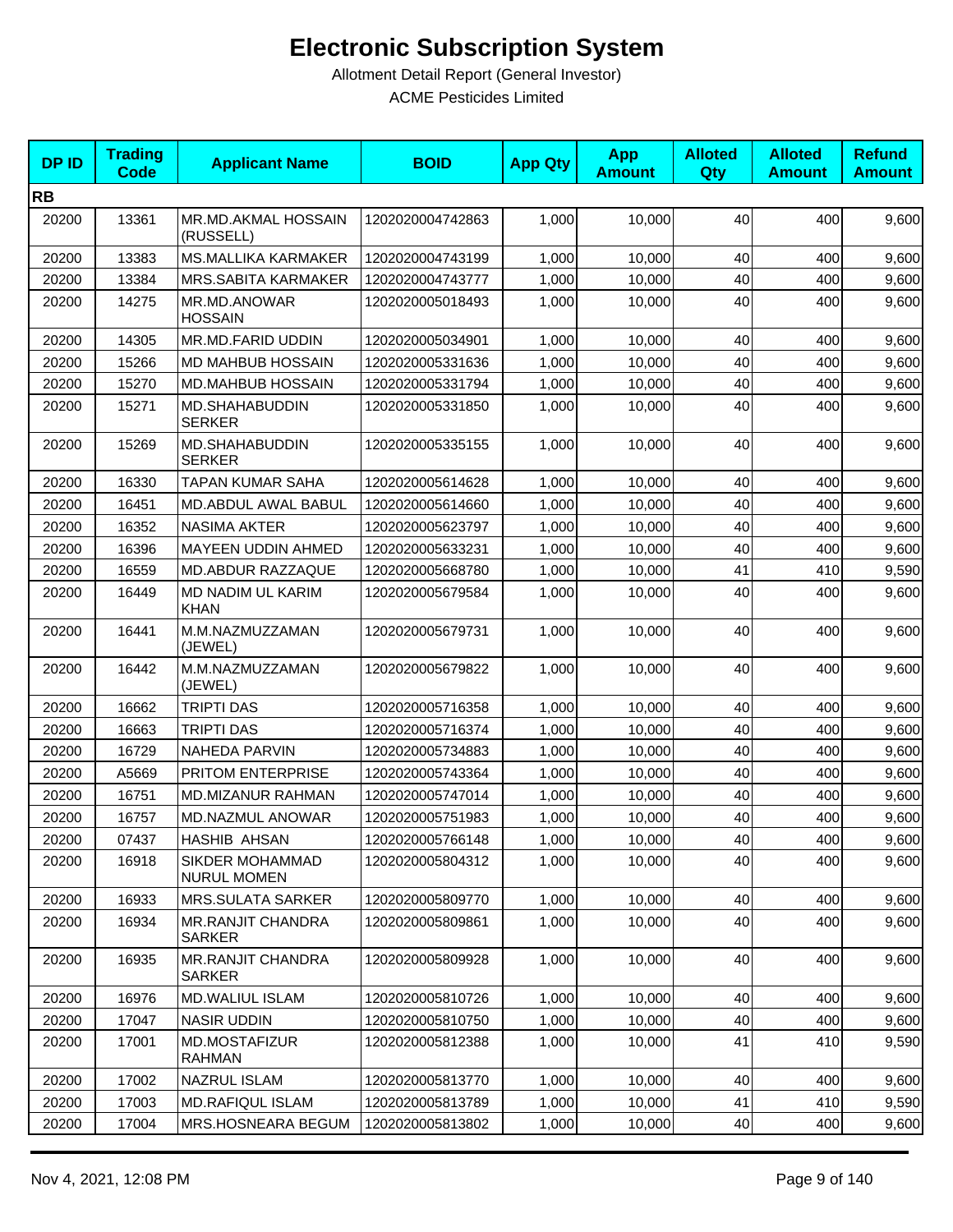| <b>DPID</b> | <b>Trading</b><br><b>Code</b> | <b>Applicant Name</b>                    | <b>BOID</b>      | <b>App Qty</b> | <b>App</b><br><b>Amount</b> | <b>Alloted</b><br>Qty | <b>Alloted</b><br><b>Amount</b> | <b>Refund</b><br><b>Amount</b> |
|-------------|-------------------------------|------------------------------------------|------------------|----------------|-----------------------------|-----------------------|---------------------------------|--------------------------------|
| <b>RB</b>   |                               |                                          |                  |                |                             |                       |                                 |                                |
| 20200       | 17226                         | KHONDAKER SULTAN<br><b>GOLAMMAQSOOD</b>  | 1202020005876272 | 1,000          | 10,000                      | 40                    | 400                             | 9,600                          |
| 20200       | 17213                         | <b>ENAMUL KABIR</b>                      | 1202020005882726 | 1,000          | 10,000                      | 41                    | 410                             | 9,590                          |
| 20200       | 07479                         | SHAMSA ARA SHILPI                        | 1202020005908456 | 1,000          | 10,000                      | 40                    | 400                             | 9,600                          |
| 20200       | 07480                         | SHAMSA ARA SHILPI                        | 1202020005908464 | 1,000          | 10,000                      | 40                    | 400                             | 9,600                          |
| 20200       | 17374                         | KHONDAKER SULTAN<br><b>GOLAM MAQSOOD</b> | 1202020005915641 | 1,000          | 10,000                      | 40                    | 400                             | 9,600                          |
| 20200       | 17372                         | SYEDA SHAHANA<br>AFREEN JAHAN            | 1202020005915666 | 1,000          | 10,000                      | 40                    | 400                             | 9,600                          |
| 20200       | 17464                         | <b>BANDHU DAS ROY</b>                    | 1202020005927662 | 1,000          | 10,000                      | 40                    | 400                             | 9,600                          |
| 20200       | 17440                         | <b>HABIBOR RAHMAN</b>                    | 1202020005935023 | 1,000          | 10,000                      | 40                    | 400                             | 9,600                          |
| 20200       | 17477                         | S.A.SHELLY                               | 1202020005940432 | 1,000          | 10,000                      | 40                    | 400                             | 9,600                          |
| 20200       | 17476                         | S.A.SHELLY                               | 1202020005940440 | 1,000          | 10,000                      | 40                    | 400                             | 9,600                          |
| 20200       | 17572                         | <b>RESHMA AKTAR</b>                      | 1202020005954917 | 1,000          | 10,000                      | 41                    | 410                             | 9,590                          |
| 20200       | 17627                         | <b>DELIP KUMAR NATTA</b>                 | 1202020005987765 | 1,000          | 10,000                      | 40                    | 400                             | 9,600                          |
| 20200       | 17626                         | <b>DELIP KUMAR NATTA</b>                 | 1202020005987781 | 1,000          | 10.000                      | 40                    | 400                             | 9,600                          |
| 20200       | 17565                         | PROBIR CHANDRA SAHA                      | 1202020006000052 | 1,000          | 10,000                      | 40                    | 400                             | 9,600                          |
| 20200       | 17568                         | PROBIR CHANDRA SAHA                      | 1202020006000079 | 1,000          | 10,000                      | 41                    | 410                             | 9,590                          |
| 20200       | 17570                         | <b>LIPE SAHA</b>                         | 1202020006000095 | 1,000          | 10,000                      | 40                    | 400                             | 9,600                          |
| 20200       | 17606                         | <b>DAIGI BEGUM</b>                       | 1202020006001777 | 1,000          | 10,000                      | 40                    | 400                             | 9,600                          |
| 20200       | 17635                         | <b>MINA RANI PAUL</b>                    | 1202020006024617 | 1,000          | 10,000                      | 40                    | 400                             | 9,600                          |
| 20200       | 17636                         | SUSANTA KUMAR PAUL                       | 1202020006024708 | 1,000          | 10,000                      | 40                    | 400                             | 9,600                          |
| 20200       | 17637                         | <b>MINA RANI PAUL</b>                    | 1202020006028524 | 1,000          | 10,000                      | 40                    | 400                             | 9,600                          |
| 20200       | 17761                         | MD.ABDUL WAHAB                           | 1202020006048628 | 1,000          | 10,000                      | 40                    | 400                             | 9,600                          |
| 20200       | 17861                         | <b>MD.MANIK MIAH</b>                     | 1202020006071992 | 1,000          | 10,000                      | 40                    | 400                             | 9,600                          |
| 20200       | 17862                         | <b>MD.MANIK MIAH</b>                     | 1202020006072001 | 1,000          | 10,000                      | 40                    | 400                             | 9,600                          |
| 20200       | 17965                         | SUBODH CHANDRA<br><b>GHARAMI</b>         | 1202020006082076 | 1,000          | 10,000                      | 40                    | 400                             | 9,600                          |
| 20200       | 17894                         | <b>MD AMIR HOSSAIN</b>                   | 1202020006082084 | 1,000          | 10,000                      | 40                    | 400                             | 9,600                          |
| 20200       | 17964                         | SUBODH CHANDRA<br><b>GHARAMI</b>         | 1202020006082092 | 1,000          | 10,000                      | 41                    | 410                             | 9,590                          |
| 20200       | 17948                         | <b>ZINIA AKTHER</b>                      | 1202020006082689 | 1,000          | 10,000                      | 40                    | 400                             | 9,600                          |
| 20200       | 17881                         | MD.ABBAS UDDIN KHAN                      | 1202020006085433 | 1,000          | 10,000                      | 40                    | 400                             | 9,600                          |
| 20200       | 17882                         | MD.YUSUF ALI KHAN                        | 1202020006085441 | 1,000          | 10,000                      | 40                    | 400                             | 9,600                          |
| 20200       | 18054                         | RAJU AHAMED                              | 1202020006116216 | 1,000          | 10,000                      | 40                    | 400                             | 9,600                          |
| 20200       | 18053                         | RAJU AHAMED                              | 1202020006116315 | 1,000          | 10,000                      | 40                    | 400                             | 9,600                          |
| 20200       | 12798                         | MRS.SABIHA SULTANA                       | 1202020004498288 | 1,000          | 10,000                      | 40                    | 400                             | 9,600                          |
| 20200       | 12809                         | MR.MD.ZIAUL KARIM                        | 1202020004500014 | 1,000          | 10,000                      | 40                    | 400                             | 9,600                          |
| 20200       | 13415                         | MR.MD.ABUL KALAM<br>AZAD                 | 1202020004756786 | 1,000          | 10,000                      | 40                    | 400                             | 9,600                          |
| 20200       | 13439                         | MR.MD.MONIR HOSSAIN                      | 1202020004764883 | 1,000          | 10,000                      | 40                    | 400                             | 9,600                          |
| 20200       | 13432                         | <b>MR.NILIMA SARKER</b>                  | 1202020004764931 | 1,000          | 10,000                      | 40                    | 400                             | 9,600                          |
| 20200       | 13460                         | MR.MD.MOSARAP<br><b>HOSSAIN</b>          | 1202020004767512 | 1,000          | 10,000                      | 40                    | 400                             | 9,600                          |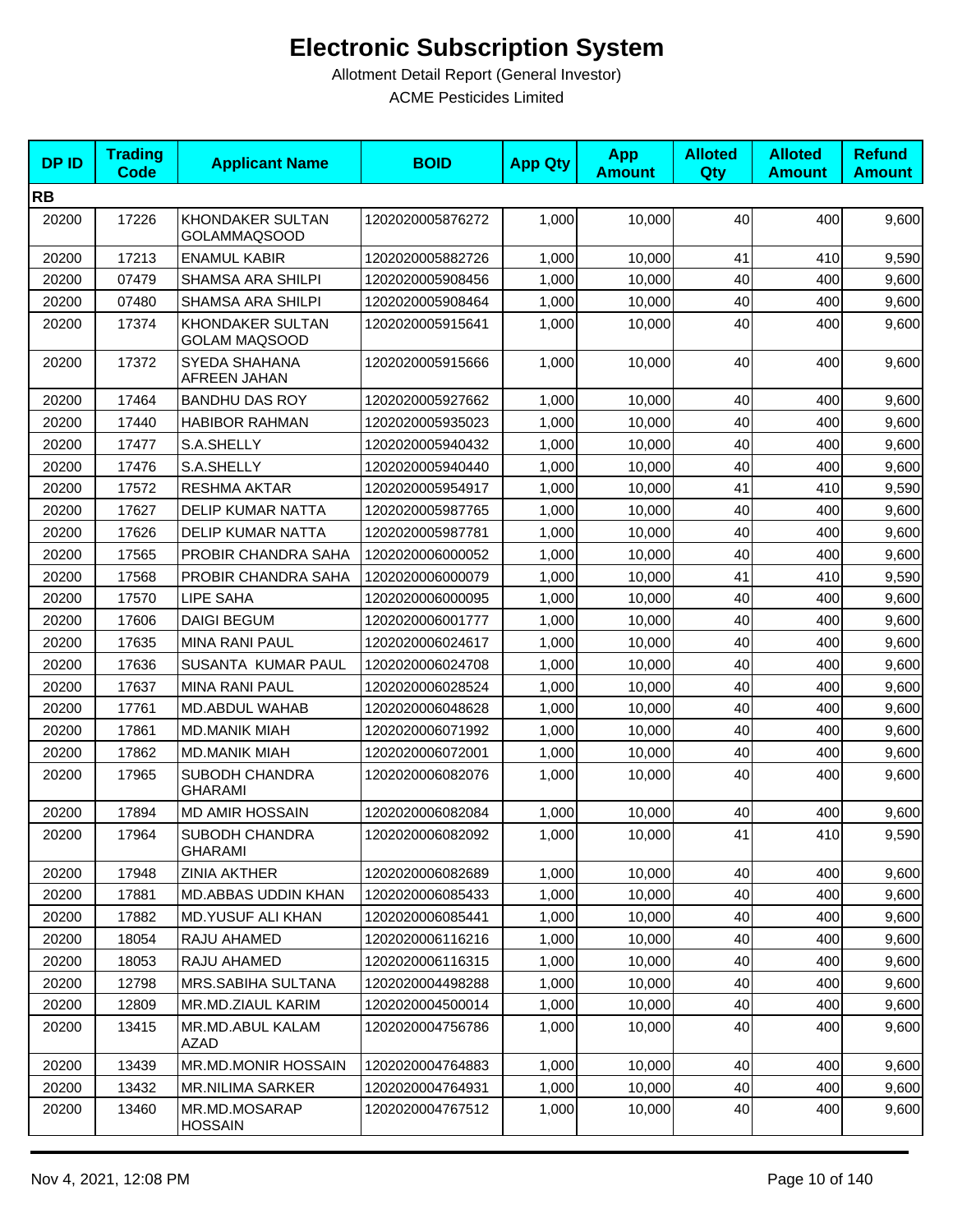| <b>DPID</b> | <b>Trading</b><br><b>Code</b> | <b>Applicant Name</b>                        | <b>BOID</b>      | <b>App Qty</b> | <b>App</b><br><b>Amount</b> | <b>Alloted</b><br>Qty | <b>Alloted</b><br><b>Amount</b> | <b>Refund</b><br><b>Amount</b> |
|-------------|-------------------------------|----------------------------------------------|------------------|----------------|-----------------------------|-----------------------|---------------------------------|--------------------------------|
| <b>RB</b>   |                               |                                              |                  |                |                             |                       |                                 |                                |
| 20200       | 13464                         | MR.MD.ZAKIR HOSSAIN                          | 1202020004767520 | 1,000          | 10,000                      | 41                    | 410                             | 9,590                          |
| 20200       | 13465                         | <b>MR.ZAKIR HOSSAIN</b>                      | 1202020004767539 | 1,000          | 10,000                      | 40                    | 400                             | 9,600                          |
| 20200       | 13466                         | <b>MR.JAHANGIR KABIR</b>                     | 1202020004767611 | 1,000          | 10,000                      | 40                    | 400                             | 9,600                          |
| 20200       | 07324                         | <b>MS.SHARMIN AHMED</b>                      | 1202020005050552 | 1,000          | 10,000                      | 40                    | 400                             | 9,600                          |
| 20200       | 14370                         | MR.SHAKHOR CHANDRA<br><b>HORE</b>            | 1202020005050560 | 1,000          | 10,000                      | 40                    | 400                             | 9,600                          |
| 20200       | 14368                         | MR.DIPAK KUMAR DUTTA                         | 1202020005051019 | 1,000          | 10,000                      | 40                    | 400                             | 9,600                          |
| 20200       | 12843                         | ARJUN CHANDRA SAHA                           | 1202020004514424 | 1,000          | 10,000                      | 40                    | 400                             | 9,600                          |
| 20200       | 13471                         | MR.A.K.M.ATIQUZZAMAN<br><b>BADAL</b>         | 1202020004774623 | 1,000          | 10,000                      | 40                    | 400                             | 9,600                          |
| 20200       | 13470                         | MR.A.K.M.ATIQUZZAMAN<br><b>BADAL</b>         | 1202020004774658 | 1,000          | 10,000                      | 40                    | 400                             | 9,600                          |
| 20200       | 13603                         | MR.NANTU BEPARY<br><b>SHEBOK</b>             | 1202020004797680 | 1,000          | 10,000                      | 41                    | 410                             | 9,590                          |
| 20200       | 14424                         | DIL AFROZ                                    | 1202020005075541 | 1,000          | 10,000                      | 40                    | 400                             | 9,600                          |
| 20200       | 14427                         | NILUFA AKTER                                 | 1202020005075576 | 1,000          | 10,000                      | 40                    | 400                             | 9,600                          |
| 20200       | 15479                         | MEER JABED KAYSER                            | 1202020005383227 | 1,000          | 10,000                      | 40                    | 400                             | 9,600                          |
| 20200       | 07362                         | <b>MD.MAMUNUR RASHID</b><br><b>CHOWDHURY</b> | 1202020005395322 | 1,000          | 10,000                      | 40                    | 400                             | 9,600                          |
| 20200       | 10794                         | <b>MRS.MONIRA JAHAN</b>                      | 1202020005397711 | 1,000          | 10,000                      | 40                    | 400                             | 9,600                          |
| 20200       | 12928                         | <b>MR.PARITOSH KUMAR</b><br>SAHA             | 1202020004549750 | 1,000          | 10,000                      | 40                    | 400                             | 9,600                          |
| 20200       | 13637                         | <b>MR.NIRMAL KUMAR DEY</b>                   | 1202020004815992 | 1,000          | 10,000                      | 41                    | 410                             | 9,590                          |
| 20200       | 13638                         | MR.NIRMAL KUMAR DEY                          | 1202020004816036 | 1,000          | 10,000                      | 41                    | 410                             | 9,590                          |
| 20200       | 13641                         | MRS.FATEMA BEGUM                             | 1202020004816060 | 1,000          | 10,000                      | 40                    | 400                             | 9,600                          |
| 20200       | 13642                         | MRS.FATEMA BEGUM                             | 1202020004816087 | 1,000          | 10,000                      | 40                    | 400                             | 9,600                          |
| 20200       | 13661                         | MR.MD.ABDUS SATTER<br><b>BHUIYAN</b>         | 1202020004820997 | 1,000          | 10,000                      | 41                    | 410                             | 9,590                          |
| 20200       | 07296                         | <b>MAMUNUR ROSHID</b><br>CHOWDHURY LABU      | 1202020004835541 | 1,000          | 10,000                      | 41                    | 410                             | 9,590                          |
| 20200       | 13718                         | MR.MD.SAIDUL ISLAM                           | 1202020004835657 | 1,000          | 10,000                      | 40                    | 400l                            | 9,600                          |
| 20200       | 14507                         | <b>BIJAY KRISHNA SARKAR</b>                  | 1202020005118727 | 1,000          | 10,000                      | 40                    | 400                             | 9,600                          |
| 20200       | 14506                         | <b>BIJAY KRISHNA SARKAR</b>                  | 1202020005118735 | 1,000          | 10,000                      | 40                    | 400                             | 9,600                          |
| 20200       | 15242                         | <b>MR.SHAHID ULLAH</b>                       | 1202020005405231 | 1,000          | 10,000                      | 40                    | 400                             | 9,600                          |
| 20200       | 15243                         | <b>MR.SHAHID ULLAH</b>                       | 1202020005405264 | 1,000          | 10,000                      | 40                    | 400                             | 9,600                          |
| 20200       | 15262                         | <b>MD.MONIR AHAMED</b>                       | 1202020005406911 | 1,000          | 10,000                      | 40                    | 400                             | 9,600                          |
| 20200       | 15263                         | <b>MD.MONIR AHAMED</b>                       | 1202020005406938 | 1,000          | 10,000                      | 40                    | 400                             | 9,600                          |
| 20200       | 15415                         | MISS SHAZEDA BEGUM                           | 1202020005412747 | 1,000          | 10,000                      | 40                    | 400                             | 9,600                          |
| 20200       | 15416                         | MR.SUDIP KUMAR ROY<br><b>CHOWDHURY</b>       | 1202020005414117 | 1,000          | 10,000                      | 40                    | 400                             | 9,600                          |
| 20200       | 15545                         | TRISHNA BAROI                                | 1202020005427490 | 1,000          | 10,000                      | 40                    | 400                             | 9,600                          |
| 20200       | 15638                         | <b>MR.RAJESH PAUL</b>                        | 1202020005432297 | 1,000          | 10,000                      | 41                    | 410                             | 9,590                          |
| 20200       | 12964                         | MR.PRADIP BHOWMIK                            | 1202020004561039 | 1,000          | 10,000                      | 40                    | 400                             | 9,600                          |
| 20200       | 12963                         | <b>MR.PRADIP BHOWMIK</b>                     | 1202020004561047 | 1,000          | 10,000                      | 40                    | 400                             | 9,600                          |
| 20200       | 12980                         | <b>DIPTY DEY</b>                             | 1202020004567028 | 1,000          | 10,000                      | 40                    | 400                             | 9,600                          |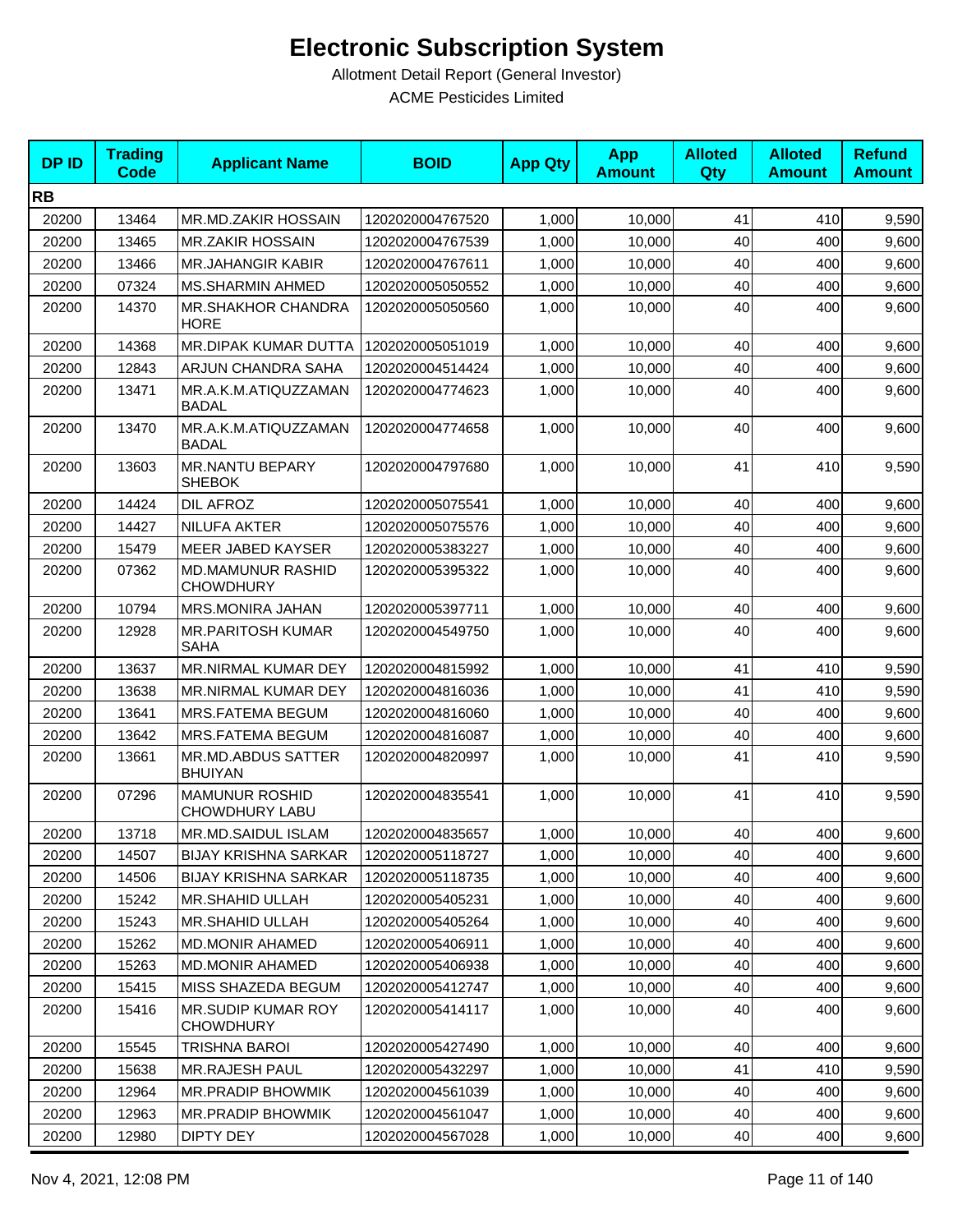| <b>DPID</b> | <b>Trading</b><br><b>Code</b> | <b>Applicant Name</b>                   | <b>BOID</b>      | <b>App Qty</b> | <b>App</b><br><b>Amount</b> | <b>Alloted</b><br>Qty | <b>Alloted</b><br><b>Amount</b> | <b>Refund</b><br><b>Amount</b> |
|-------------|-------------------------------|-----------------------------------------|------------------|----------------|-----------------------------|-----------------------|---------------------------------|--------------------------------|
| <b>RB</b>   |                               |                                         |                  |                |                             |                       |                                 |                                |
| 20200       | 12983                         | <b>MONOARA ALAM</b>                     | 1202020004572718 | 1,000          | 10,000                      | 40                    | 400                             | 9,600                          |
| 20200       | 14512                         | MD.MONIRUZZAMAN                         | 1202020005118761 | 1,000          | 10,000                      | 41                    | 410                             | 9,590                          |
| 20200       | 14537                         | <b>FATEMA AKTHER</b>                    | 1202020005138459 | 1,000          | 10,000                      | 40                    | 400                             | 9,600                          |
| 20200       | 14581                         | <b>MOHAMMAD</b><br>SHAKHAWAT HOSSAIN    | 1202020005139785 | 1,000          | 10,000                      | 40                    | 400                             | 9,600                          |
| 20200       | 15634                         | <b>MD.GOLAM FARUK</b>                   | 1202020005432436 | 1,000          | 10,000                      | 41                    | 410                             | 9,590                          |
| 20200       | 15635                         | <b>MD.GOLAM FARUK</b>                   | 1202020005432495 | 1,000          | 10,000                      | 40                    | 400                             | 9,600                          |
| 20200       | 13005                         | MRS.HOSNE ARA SHAFIQ                    | 1202020004585122 | 1,000          | 10,000                      | 40                    | 400                             | 9,600                          |
| 20200       | 12881                         | MR.ABU SALEH MD<br>YUNUS                | 1202020004594085 | 1,000          | 10,000                      | 40                    | 400                             | 9,600                          |
| 20200       | 13018                         | MRS.SABIHA SULTANA                      | 1202020004594109 | 1,000          | 10,000                      | 40                    | 400                             | 9,600                          |
| 20200       | 13801                         | <b>MS.THAHA SHINA</b><br><b>BHUIYAN</b> | 1202020004872157 | 1,000          | 10,000                      | 40                    | 400                             | 9,600                          |
| 20200       | 00G85                         | <b>SHILPI BARUA</b>                     | 1202020005148092 | 1,000          | 10,000                      | 41                    | 410                             | 9,590                          |
| 20200       | 14558                         | <b>MD.NASAR UDDIN</b>                   | 1202020005156909 | 1,000          | 10,000                      | 40                    | 400                             | 9,600                          |
| 20200       | 14559                         | MD. NASAR UDDIN                         | 1202020005156917 | 1,000          | 10,000                      | 40                    | 400                             | 9,600                          |
| 20200       | 14781                         | MR.ASHIM KUMAR DEY                      | 1202020005159276 | 1,000          | 10,000                      | 40                    | 400                             | 9,600                          |
| 20200       | 07389                         | <b>MRS.SABIRA SULTANA</b>               | 1202020005486681 | 1,000          | 10,000                      | 41                    | 410                             | 9,590                          |
| 20200       | 13839                         | MR.MD. ABDUL<br><b>KHALEQUE</b>         | 1202020004887023 | 1,000          | 10,000                      | 40                    | 400                             | 9,600                          |
| 20200       | 13841                         | MR.ABU SYEED<br><b>MOHAMMAD FARUK</b>   | 1202020004889022 | 1,000          | 10,000                      | 40                    | 400                             | 9,600                          |
| 20200       | 14774                         | <b>BIJOY KRISHNA PODDER</b>             | 1202020005170387 | 1,000          | 10,000                      | 40                    | 400                             | 9,600                          |
| 20200       | 15865                         | <b>MD.GOLAM HASAN</b>                   | 1202020005498113 | 1,000          | 10,000                      | 40                    | 400                             | 9,600                          |
| 20200       | 07410                         | KAZI SALAH UDDIN<br><b>AHMED</b>        | 1202020005511184 | 1,000          | 10,000                      | 40                    | 400                             | 9,600                          |
| 20200       | 13912                         | MD.HABIBUR RAHMAN                       | 1202020004909582 | 1,000          | 10,000                      | 40                    | 400                             | 9,600                          |
| 20200       | 13926                         | <b>MRS.KHOSH AKTER</b>                  | 1202020004922071 | 1,000          | 10,000                      | 40                    | 400                             | 9,600                          |
| 20200       | 13927                         | <b>MRS.KHOSH AKTER</b>                  | 1202020004922138 | 1,000          | 10,000                      | 40                    | 400                             | 9,600                          |
| 20200       | 0B476                         | <b>MANIK CHANDRA PAUL</b>               | 1202020005205845 | 1,000          | 10,000                      | 40                    | 400                             | 9,600                          |
| 20200       | 14806                         | KANIZ FATEMA                            | 1202020005213083 | 1,000          | 10,000                      | 40                    | 400                             | 9,600                          |
| 20200       | 16067                         | <b>MD.JASHMIN UDDIN</b>                 | 1202020005530315 | 1,000          | 10,000                      | 40                    | 400                             | 9,600                          |
| 20200       | 16117                         | <b>PRABIR KUMAR SAHA</b>                | 1202020005543169 | 1,000          | 10,000                      | 40                    | 400                             | 9,600                          |
| 20200       | 13197                         | MR.MD.ABDULLA AL<br><b>NOMAN</b>        | 1202020004664847 | 1,000          | 10,000                      | 41                    | 410                             | 9,590                          |
| 20200       | 13198                         | MR.HARUN-AR-RASHID                      | 1202020004664863 | 1,000          | 10,000                      | 40                    | 400                             | 9,600                          |
| 20200       | 13200                         | <b>MR.HARUN AR RASHID</b>               | 1202020004664903 | 1,000          | 10,000                      | 40                    | 400                             | 9,600                          |
| 20200       | 13221                         | MR.MD.ABDUL KADER                       | 1202020004668789 | 1,000          | 10,000                      | 40                    | 400                             | 9,600                          |
| 20200       | 0B487                         | <b>MRS ASMA BEGUM</b>                   | 1202020004672141 | 1,000          | 10,000                      | 41                    | 410                             | 9,590                          |
| 20200       | 0B489                         | RUMANA AFROZ                            | 1202020004672192 | 1,000          | 10,000                      | 40                    | 400                             | 9,600                          |
| 20200       | 14046                         | <b>MR.MOHAN LAL KUNDU</b>               | 1202020004945071 | 1,000          | 10,000                      | 40                    | 400                             | 9,600                          |
| 20200       | 14116                         | MR.MD.RIPON SHEIKH                      | 1202020004951566 | 1,000          | 10,000                      | 40                    | 400                             | 9,600                          |
| 20200       | 16132                         | MD.ZAHIRUL ISLAM                        | 1202020005562316 | 1,000          | 10,000                      | 40                    | 400                             | 9,600                          |
| 20200       | 16133                         | <b>FARIDUDDIN AHMED</b>                 | 1202020005562937 | 1,000          | 10,000                      | 41                    | 410                             | 9,590                          |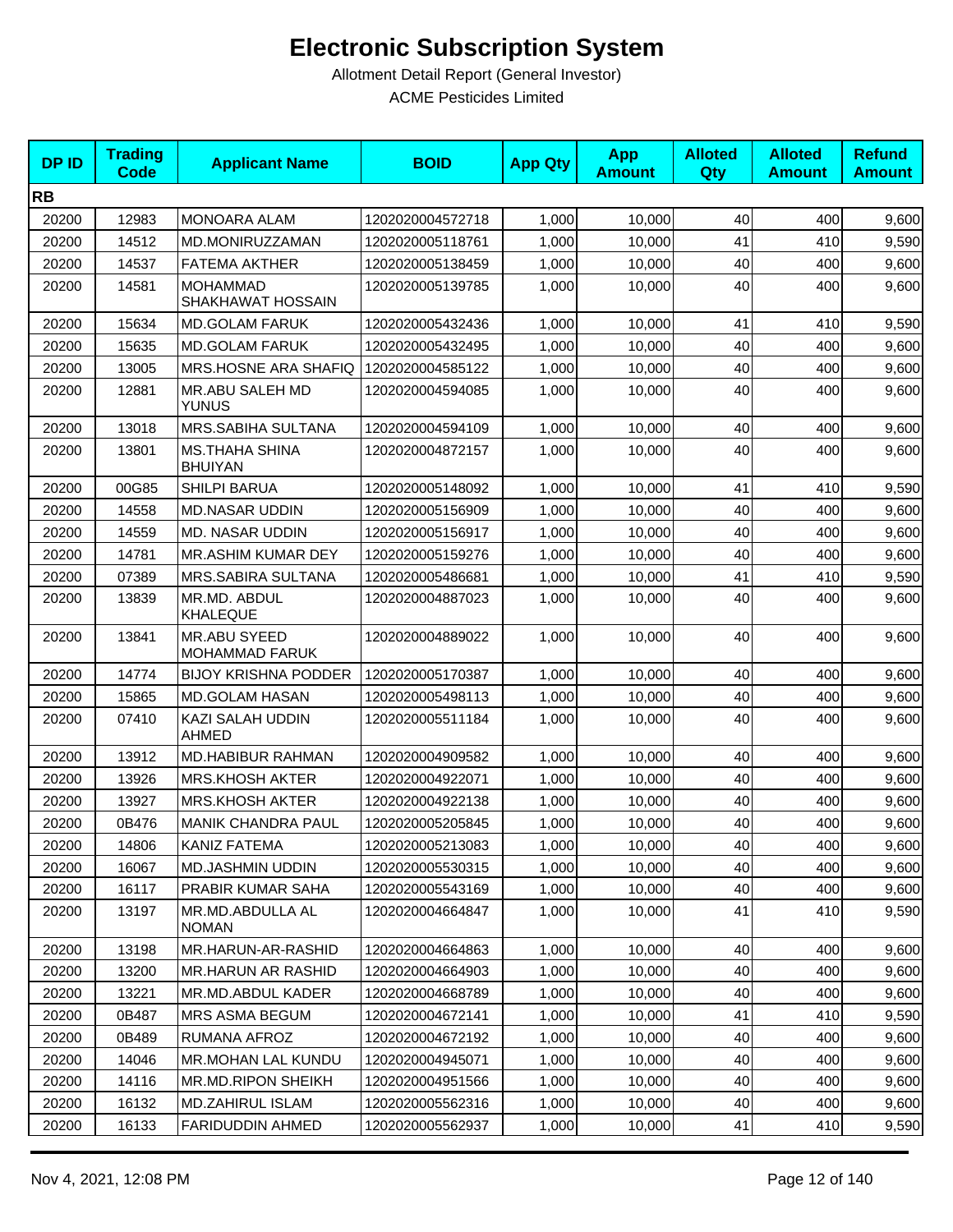| <b>DPID</b> | <b>Trading</b><br><b>Code</b> | <b>Applicant Name</b>                      | <b>BOID</b>      | <b>App Qty</b> | <b>App</b><br><b>Amount</b> | <b>Alloted</b><br><b>Qty</b> | <b>Alloted</b><br><b>Amount</b> | <b>Refund</b><br><b>Amount</b> |
|-------------|-------------------------------|--------------------------------------------|------------------|----------------|-----------------------------|------------------------------|---------------------------------|--------------------------------|
| <b>RB</b>   |                               |                                            |                  |                |                             |                              |                                 |                                |
| 20200       | 16135                         | <b>ASMA AHMED</b>                          | 1202020005562971 | 1,000          | 10,000                      | 40                           | 400                             | 9,600                          |
| 20200       | 07419                         | MRS.BALY RAHMAN                            | 1202020005569749 | 1,000          | 10,000                      | 40                           | 400                             | 9,600                          |
| 20200       | 14101                         | MR.JAHID ALI SUZAN                         | 1202020004955556 | 1,000          | 10,000                      | 41                           | 410                             | 9,590                          |
| 20200       | 14131                         | MR.GOPAL CHANDRA<br>DAS                    | 1202020004958211 | 1,000          | 10,000                      | 40                           | 400                             | 9,600                          |
| 20200       | 14130                         | <b>MS.URMILA DAS</b>                       | 1202020004958236 | 1,000          | 10,000                      | 40                           | 400                             | 9,600                          |
| 20200       | 15187                         | <b>MRS.RAHAT ARA MAYA</b>                  | 1202020005276112 | 1,000          | 10,000                      | 41                           | 410                             | 9,590                          |
| 20200       | 15188                         | MRS.RAHAT ARA MAYA                         | 1202020005276139 | 1,000          | 10,000                      | 40                           | 400                             | 9,600                          |
| 20200       | 16136                         | <b>ASMA AHMED</b>                          | 1202020005576057 | 1,000          | 10,000                      | 40                           | 400                             | 9,600                          |
| 20200       | 16137                         | <b>MOLINA BEGUM</b>                        | 1202020005576065 | 1,000          | 10,000                      | 41                           | 410                             | 9,590                          |
| 20200       | 16182                         | MD.MIZANUR RAHMAN                          | 1202020005580496 | 1,000          | 10,000                      | 40                           | 400                             | 9,600                          |
| 20200       | 16318                         | NAZMUL ISLAM BHUIYAN                       | 1202020005580528 | 1,000          | 10,000                      | 40                           | 400                             | 9,600                          |
| 20200       | 16180                         | AZIZUL ISLAM                               | 1202020005580959 | 1,000          | 10,000                      | 40                           | 400                             | 9,600                          |
| 20200       | 16333                         | <b>MAHBUB ALAM</b>                         | 1202020005593850 | 1,000          | 10.000                      | 40                           | 400                             | 9,600                          |
| 20200       | 16336                         | <b>MAHBUB ALAM</b>                         | 1202020005594582 | 1,000          | 10,000                      | 40                           | 400                             | 9,600                          |
| 20200       | 13270                         | MR.S M AHSANUL KARIM<br><b>SHAMOL</b>      | 1202020004700434 | 1,000          | 10,000                      | 41                           | 410                             | 9,590                          |
| 20200       | 13271                         | <b>MS.JESMIN NAHER RUMA</b>                | 1202020004700541 | 1,000          | 10,000                      | 41                           | 410                             | 9,590                          |
| 20200       | 13296                         | <b>MR.SUSANTA KUMAR</b><br><b>PAUL</b>     | 1202020004712481 | 1,000          | 10,000                      | 40                           | 400                             | 9,600                          |
| 20200       | 14276                         | MR.MD.ANOWAR<br><b>HOSSAIN</b>             | 1202020005018485 | 1,000          | 10,000                      | 40                           | 400                             | 9,600                          |
| 20200       | 15120                         | <b>MR.MONIR</b>                            | 1202020005310281 | 1,000          | 10,000                      | 40                           | 400                             | 9,600                          |
| 20200       | 15118                         | <b>MD.ABDUL KADER</b>                      | 1202020005310439 | 1,000          | 10,000                      | 40                           | 400                             | 9,600                          |
| 20200       | 07687                         | MRS. DOLLY ROY                             | 1202020002960118 | 1,000          | 10,000                      | 40                           | 400                             | 9,600                          |
| 20200       | 07666                         | MD.KHAIRUZZAMAN                            | 1202020002982858 | 1,000          | 10,000                      | 40                           | 400                             | 9,600                          |
| 20200       | 11206                         | MR.MD.MOSLE UDDIN                          | 1202020003508781 | 1,000          | 10,000                      | 40                           | 400                             | 9,600                          |
| 20200       | 11207                         | <b>MRS.SALINA AKTER</b>                    | 1202020003508798 | 1,000          | 10,000                      | 40                           | 400                             | 9,600                          |
| 20200       | 07224                         | MR.DELIP KUMAR NANDI                       | 1202020003845082 | 1,000          | 10,000                      | 40                           | 400                             | 9,600                          |
| 20200       | 00708                         | MD.MASUD CHOWDHURY   1202020003845114      |                  | 1,000          | 10,000                      | 40 <sup>l</sup>              | 400                             | 9,600                          |
| 20200       | 11589                         | <b>AKTERY KHANAM</b>                       | 1202020003849411 | 1,000          | 10,000                      | 40                           | 400                             | 9,600                          |
| 20200       | 11590                         | <b>AKTERY KHANAM</b>                       | 1202020003849428 | 1,000          | 10,000                      | 40                           | 400                             | 9,600                          |
| 20200       | 11591                         | MR.MD.WAHEED AKHTAR                        | 1202020003849436 | 1,000          | 10,000                      | 41                           | 410                             | 9,590                          |
| 20200       | 11593                         | MRS.SHARMIN RAHMAN                         | 1202020003850839 | 1,000          | 10,000                      | 40                           | 400                             | 9,600                          |
| 20200       | 12097                         | MR.MD.MYNUL HOSSAIN<br><b>KABIR</b>        | 1202020004158379 | 1,000          | 10,000                      | 41                           | 410                             | 9,590                          |
| 20200       | 12099                         | MR.MOHAMMAD ZOBAER                         | 1202020004160527 | 1,000          | 10,000                      | 40                           | 400                             | 9,600                          |
| 20200       | 12123                         | <b>MR.PRANTUSH</b><br><b>CHANDRA SHAHA</b> | 1202020004188511 | 1,000          | 10,000                      | 40                           | 400                             | 9,600                          |
| 20200       | 12122                         | <b>MR.PRANTUSH</b><br><b>CHANDRA SHAHA</b> | 1202020004188528 | 1,000          | 10,000                      | 40                           | 400                             | 9,600                          |
| 20200       | 12181                         | <b>MR.PALASH KUMAR</b><br><b>DUTTA</b>     | 1202020004217775 | 1,000          | 10,000                      | 40                           | 400                             | 9,600                          |
| 20200       | 12225                         | MR.MD.ABU KAWSAR                           | 1202020004241689 | 1,000          | 10,000                      | 40                           | 400                             | 9,600                          |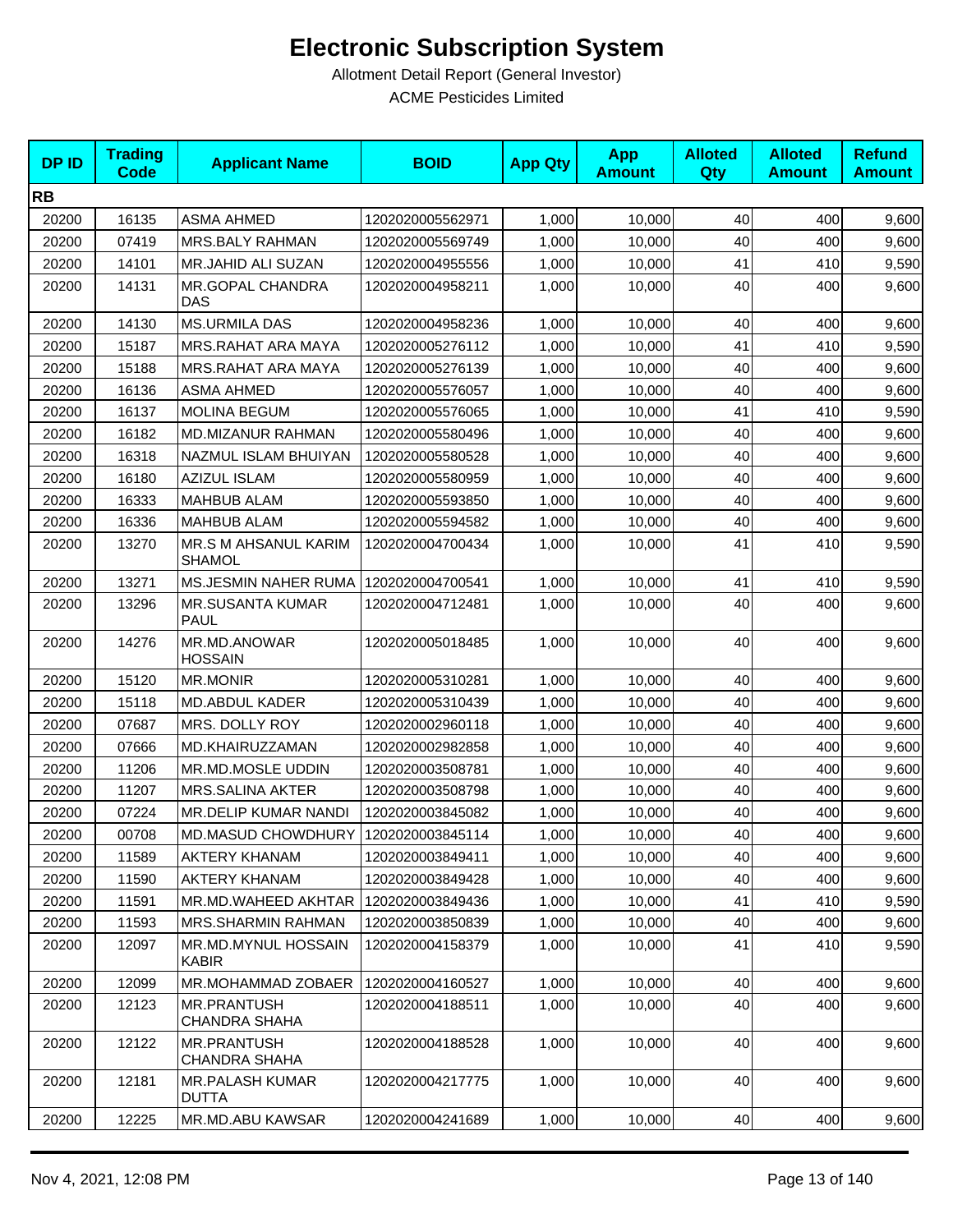| <b>DPID</b> | <b>Trading</b><br><b>Code</b> | <b>Applicant Name</b>                  | <b>BOID</b>      | <b>App Qty</b> | <b>App</b><br><b>Amount</b> | <b>Alloted</b><br><b>Qty</b> | <b>Alloted</b><br><b>Amount</b> | <b>Refund</b><br><b>Amount</b> |
|-------------|-------------------------------|----------------------------------------|------------------|----------------|-----------------------------|------------------------------|---------------------------------|--------------------------------|
| <b>RB</b>   |                               |                                        |                  |                |                             |                              |                                 |                                |
| 20200       | 12275                         | MRS.NAHIDA PARVIN                      | 1202020004286747 | 1,000          | 10,000                      | 40                           | 400                             | 9,600                          |
| 20200       | 12306                         | MR.MD.HAFIZUR RAHMAN 1202020004295171  |                  | 1,000          | 10,000                      | 40                           | 400                             | 9,600                          |
| 20200       | 12301                         | KANIJ FATEMA MUNMUN                    | 1202020004296800 | 1,000          | 10,000                      | 40                           | 400                             | 9,600                          |
| 20200       | 12320                         | MR.MOHAMMAD OSMAN<br>GHANI             | 1202020004303880 | 1,000          | 10,000                      | 40                           | 400                             | 9,600                          |
| 20200       | 12321                         | MOHAMMAD OSMAN<br>GHANI                | 1202020004303899 | 1,000          | 10,000                      | 40                           | 400                             | 9,600                          |
| 20200       | 12331                         | MR.MD.ABDUR RAHMAN                     | 1202020004312824 | 1,000          | 10,000                      | 40                           | 400                             | 9,600                          |
| 20200       | 12391                         | MR.MD.ZILLUR RAHMAN                    | 1202020004327931 | 1,000          | 10,000                      | 41                           | 410                             | 9,590                          |
| 20200       | 12392                         | MR.MD.ZILLUR RAHMAN                    | 1202020004327941 | 1,000          | 10,000                      | 41                           | 410                             | 9,590                          |
| 20200       | 12388                         | MRS.HOSNE ARA SHAFIQ                   | 1202020004327958 | 1,000          | 10,000                      | 40                           | 400                             | 9,600                          |
| 20200       | 12431                         | MOHD. IBRAHIM KABIR                    | 1202020004342130 | 1,000          | 10,000                      | 40                           | 400                             | 9,600                          |
| 20200       | 00G86                         | <b>DILIP BARUA</b>                     | 1202020004344362 | 1,000          | 10,000                      | 41                           | 410                             | 9,590                          |
| 20200       | 12430                         | MR.MOHD.IBRAHIM KABIR                  | 1202020004345000 | 1,000          | 10,000                      | 40                           | 400                             | 9,600                          |
| 20200       | 0B477                         | SHYMAL CHANDRA PAUL                    | 1202020004352344 | 1,000          | 10.000                      | 40                           | 400                             | 9,600                          |
| 20200       | 12477                         | MR.ALA UDDIN BHUIYA                    | 1202020004366599 | 1,000          | 10,000                      | 40                           | 400                             | 9,600                          |
| 20200       | 12491                         | <b>MR.APOLLO SARKER</b>                | 1202020004378718 | 1,000          | 10,000                      | 40                           | 400                             | 9,600                          |
| 20200       | 12514                         | <b>MD.JAHANGIR HOSSAIN</b>             | 1202020004388683 | 1,000          | 10,000                      | 40                           | 400                             | 9,600                          |
| 20200       | 12535                         | MR.NEPAL CHANDRA<br><b>ROY</b>         | 1202020004400757 | 1,000          | 10,000                      | 40                           | 400                             | 9,600                          |
| 20200       | 12554                         | MR.MD.FAZLUL HAQUE                     | 1202020004403311 | 1,000          | 10,000                      | 40                           | 400                             | 9,600                          |
| 20200       | 12635                         | <b>MS.SABAKUN NAHAR</b>                | 1202020004420850 | 1,000          | 10,000                      | 40                           | 400                             | 9,600                          |
| 20200       | A4234                         | MD. MATIAR RAHMAN                      | 1202020004432386 | 1,000          | 10,000                      | 40                           | 400                             | 9,600                          |
| 20200       | 12636                         | MR.S.M.FARAHADUL<br><b>ALAM</b>        | 1202020004436392 | 1,000          | 10,000                      | 40                           | 400                             | 9,600                          |
| 20200       | 12706                         | <b>NASIMA KHATUN</b>                   | 1202020004451551 | 1,000          | 10,000                      | 40                           | 400                             | 9,600                          |
| 20200       | 12705                         | MR.MD.ABDUL AWAL<br><b>BABLU</b>       | 1202020004451576 | 1,000          | 10,000                      | 40                           | 400                             | 9,600                          |
| 20200       | 12707                         | <b>MR.PRADIP KUMAR</b><br><b>GHOSH</b> | 1202020004467610 | 1,000          | 10,000                      | 40                           | 400                             | 9,600                          |
| 20200       | 07039                         | KHAN MD.TAUFIQUE<br>KASHEM             | 1202020002295655 | 1,000          | 10,000                      | 40                           | 400                             | 9,600                          |
| 20200       | 05653                         | ASIT BARAN ADITYA                      | 1202020002323450 | 1,000          | 10,000                      | 41                           | 410                             | 9,590                          |
| 20200       | 05655                         | PRASHANTA KUMAR<br><b>GUHA</b>         | 1202020002329332 | 1,000          | 10,000                      | 41                           | 410                             | 9,590                          |
| 20200       | 09997                         | <b>MR.SUBHASH CHANDRA</b><br>DAS       | 1202020003031722 | 1,000          | 10,000                      | 41                           | 410                             | 9,590                          |
| 20200       | 07784                         | <b>MR.AVIJIT SAHA</b>                  | 1202020003045404 | 1,000          | 10,000                      | 40                           | 400                             | 9,600                          |
| 20200       | 07786                         | <b>MR.MISHUK SAHA</b>                  | 1202020003045637 | 1,000          | 10,000                      | 40                           | 400                             | 9,600                          |
| 20200       | 07785                         | <b>MR.MISHUK SAHA</b>                  | 1202020003046219 | 1,000          | 10,000                      | 40                           | 400                             | 9,600                          |
| 20200       | 09361                         | MR.MD.BABAR ALI                        | 1202020003047869 | 1,000          | 10,000                      | 40                           | 400                             | 9,600                          |
| 20200       | 10043                         | MR.ZAINAL ABEDIN                       | 1202020003056572 | 1,000          | 10,000                      | 40                           | 400                             | 9,600                          |
| 20200       | 11507                         | MR.SHEIKH HUMAYUN<br><b>AZAD</b>       | 1202020003870841 | 1,000          | 10,000                      | 41                           | 410                             | 9,590                          |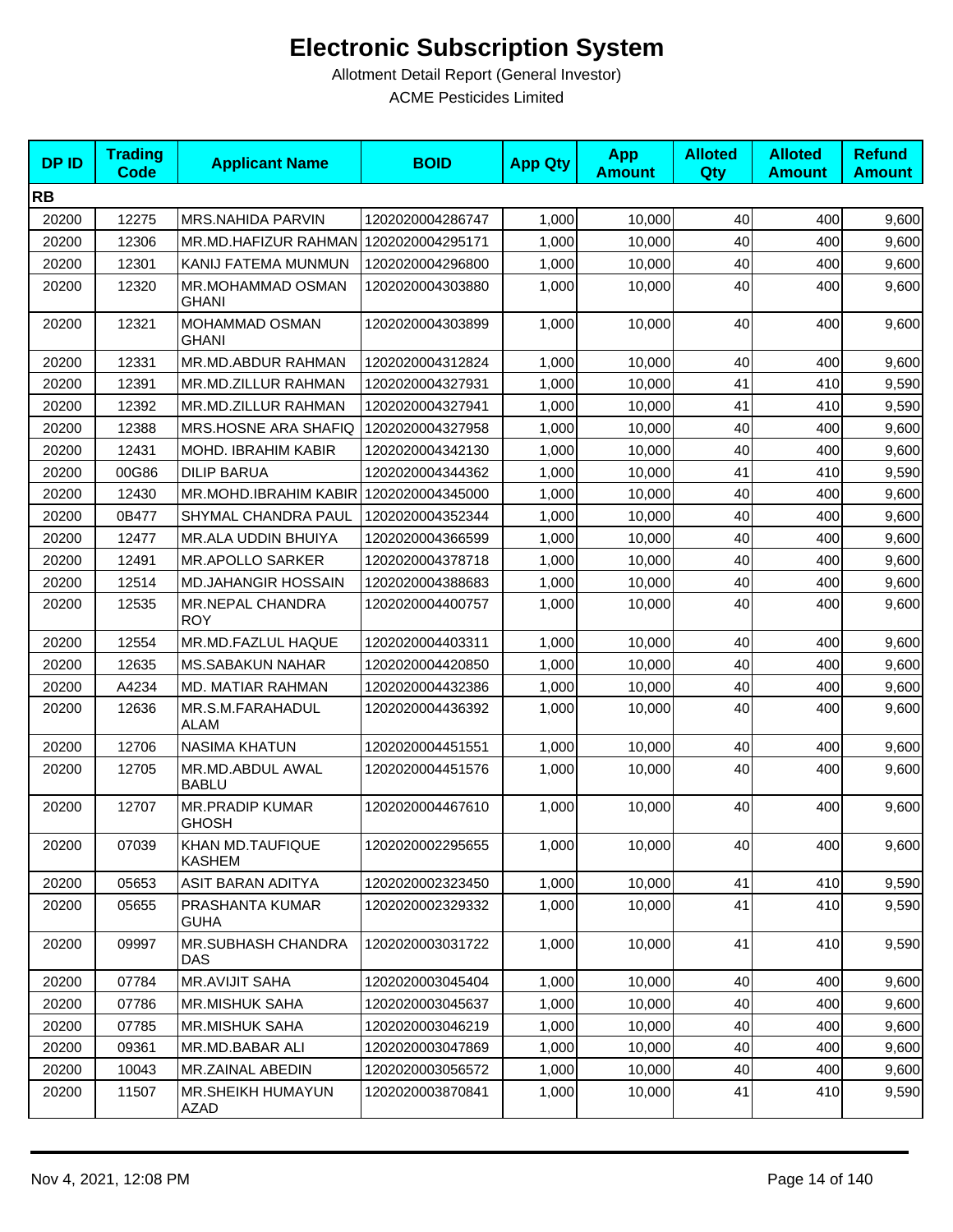| <b>DPID</b> | <b>Trading</b><br><b>Code</b> | <b>Applicant Name</b>                   | <b>BOID</b>      | <b>App Qty</b> | <b>App</b><br><b>Amount</b> | <b>Alloted</b><br><b>Qty</b> | <b>Alloted</b><br><b>Amount</b> | <b>Refund</b><br><b>Amount</b> |
|-------------|-------------------------------|-----------------------------------------|------------------|----------------|-----------------------------|------------------------------|---------------------------------|--------------------------------|
| <b>RB</b>   |                               |                                         |                  |                |                             |                              |                                 |                                |
| 20200       | 11508                         | MR.SHEIKH HUMAYUN<br><b>AZAD</b>        | 1202020003870851 | 1,000          | 10,000                      | 41                           | 410                             | 9,590                          |
| 20200       | 06667                         | MR.MD.ZAKIR HOSSAIN                     | 1202020002341935 | 1,000          | 10,000                      | 40                           | 400                             | 9,600                          |
| 20200       | 07961                         | <b>MS.NASIMA PARVIN</b>                 | 1202020003098728 | 1,000          | 10,000                      | 40                           | 400                             | 9,600                          |
| 20200       | 09199                         | <b>MRS.ANGUMAN ARA</b>                  | 1202020003099955 | 1,000          | 10,000                      | 40                           | 400                             | 9,600                          |
| 20200       | 33966                         | NAZMA ZAMAN                             | 1202020003571738 | 1,000          | 10,000                      | 40                           | 400                             | 9,600                          |
| 20200       | 11732                         | SALIM ULLAH MOZUMDER 1202020003878071   |                  | 1,000          | 10,000                      | 40                           | 400                             | 9,600                          |
| 20200       | 11733                         | SALIM ULLAH MOZUMDER 1202020003878096   |                  | 1,000          | 10,000                      | 40                           | 400                             | 9,600                          |
| 20200       | 10441                         | MUKTA MAJUMDER                          | 1202020003878872 | 1,000          | 10,000                      | 40                           | 400                             | 9,600                          |
| 20200       | 10846                         | MUHAMMAD HARUN OR<br><b>RASHID</b>      | 1202020003878963 | 1,000          | 10,000                      | 40                           | 400                             | 9,600                          |
| 20200       | 10931                         | <b>MD.SADEQUR RAHMAN</b><br><b>KHAN</b> | 1202020003884515 | 1,000          | 10,000                      | 40                           | 400                             | 9,600                          |
| 20200       | 11636                         | <b>MAHBUBUR RAHMAN</b>                  | 1202020003896597 | 1,000          | 10,000                      | 41                           | 410                             | 9,590                          |
| 20200       | 06965                         | <b>MR.SUBRATA</b><br><b>CHAKRABORTY</b> | 1202020002427495 | 1,000          | 10,000                      | 40                           | 400                             | 9,600                          |
| 20200       | 06968                         | <b>MR.SUBRATA</b><br><b>CHAKRABORTY</b> | 1202020002427634 | 1,000          | 10,000                      | 40                           | 400                             | 9,600                          |
| 20200       | 08249                         | MR.SHEIKH HARUN-OR-<br><b>RASHID</b>    | 1202020002444983 | 1,000          | 10,000                      | 40                           | 400                             | 9,600                          |
| 20200       | 09841                         | <b>TAJ NAHAR</b>                        | 1202020003161589 | 1,000          | 10,000                      | 40                           | 400                             | 9,600                          |
| 20200       | 09426                         | <b>MRS.NASREEN TAMANNA</b>              | 1202020003161835 | 1,000          | 10,000                      | 40                           | 400                             | 9,600                          |
| 20200       | 09847                         | <b>TAJ NAHAR</b>                        | 1202020003162690 | 1,000          | 10,000                      | 40                           | 400                             | 9,600                          |
| 20200       | 09671                         | MR.MD.AMINUL ISLAM<br><b>KUHEL</b>      | 1202020003173676 | 1,000          | 10,000                      | 40                           | 400                             | 9,600                          |
| 20200       | 08332                         | MR.SANTOSH CHANDRA<br><b>SARKER</b>     | 1202020003174710 | 1,000          | 10,000                      | 40                           | 400                             | 9,600                          |
| 20200       | 08334                         | MR.SUDIP KUMAR ROY<br><b>CHOWDHURY</b>  | 1202020003174771 | 1,000          | 10,000                      | 41                           | 410                             | 9,590                          |
| 20200       | 09679                         | MR.MD.LAHAZUDDIN                        | 1202020003179847 | 1,000          | 10,000                      | 40                           | 400                             | 9,600                          |
| 20200       | 09680                         | MR.MD.LAHAZUDDIN                        | 1202020003179911 | 1,000          | 10,000                      | 40                           | 400                             | 9,600                          |
| 20200       | 07861                         | <b>MR.RAM PROSHAD</b><br><b>SARKER</b>  | 1202020003614434 | 1,000          | 10,000                      | 40                           | 400                             | 9,600                          |
| 20200       | 07897                         | <b>MRS.ANGUMAN ARA</b>                  | 1202020003617497 | 1,000          | 10,000                      | 40                           | 400                             | 9,600                          |
| 20200       | 07898                         | M.A. ROUF                               | 1202020003617502 | 1,000          | 10.000                      | 40                           | 400                             | 9,600                          |
| 20200       | 0G926                         | MOLLAH SHAMSUDDOHA                      | 1202020002456641 | 1,000          | 10,000                      | 40                           | 400                             | 9,600                          |
| 20200       | 08331                         | <b>MR.SANTOSH CHANDRA</b><br>SARKER     | 1202020003180291 | 1,000          | 10,000                      | 40                           | 400                             | 9,600                          |
| 20200       | 09683                         | MR.MD.AMIN UDDIN                        | 1202020003184081 | 1,000          | 10,000                      | 40                           | 400                             | 9,600                          |
| 20200       | 09848                         | MD. ALAUDDIN                            | 1202020003186155 | 1,000          | 10,000                      | 41                           | 410                             | 9,590                          |
| 20200       | 10328                         | MR.MD.OHIDUZZAMAN                       | 1202020003645548 | 1,000          | 10,000                      | 40                           | 400                             | 9,600                          |
| 20200       | 10365                         | MR.MD.HOSSAIN ALI                       | 1202020003645620 | 1,000          | 10,000                      | 40                           | 400                             | 9,600                          |
| 20200       | 06539                         | MRS.ROKEYA RAHMAN                       | 1202020002558907 | 1,000          | 10,000                      | 41                           | 410                             | 9,590                          |
| 20200       | 08719                         | MS. SHOMA CHANDA                        | 1202020002558931 | 1,000          | 10,000                      | 40                           | 400                             | 9,600                          |
| 20200       | 08718                         | MRS. SEAKHA RANI ROY                    | 1202020002558941 | 1,000          | 10,000                      | 40                           | 400                             | 9,600                          |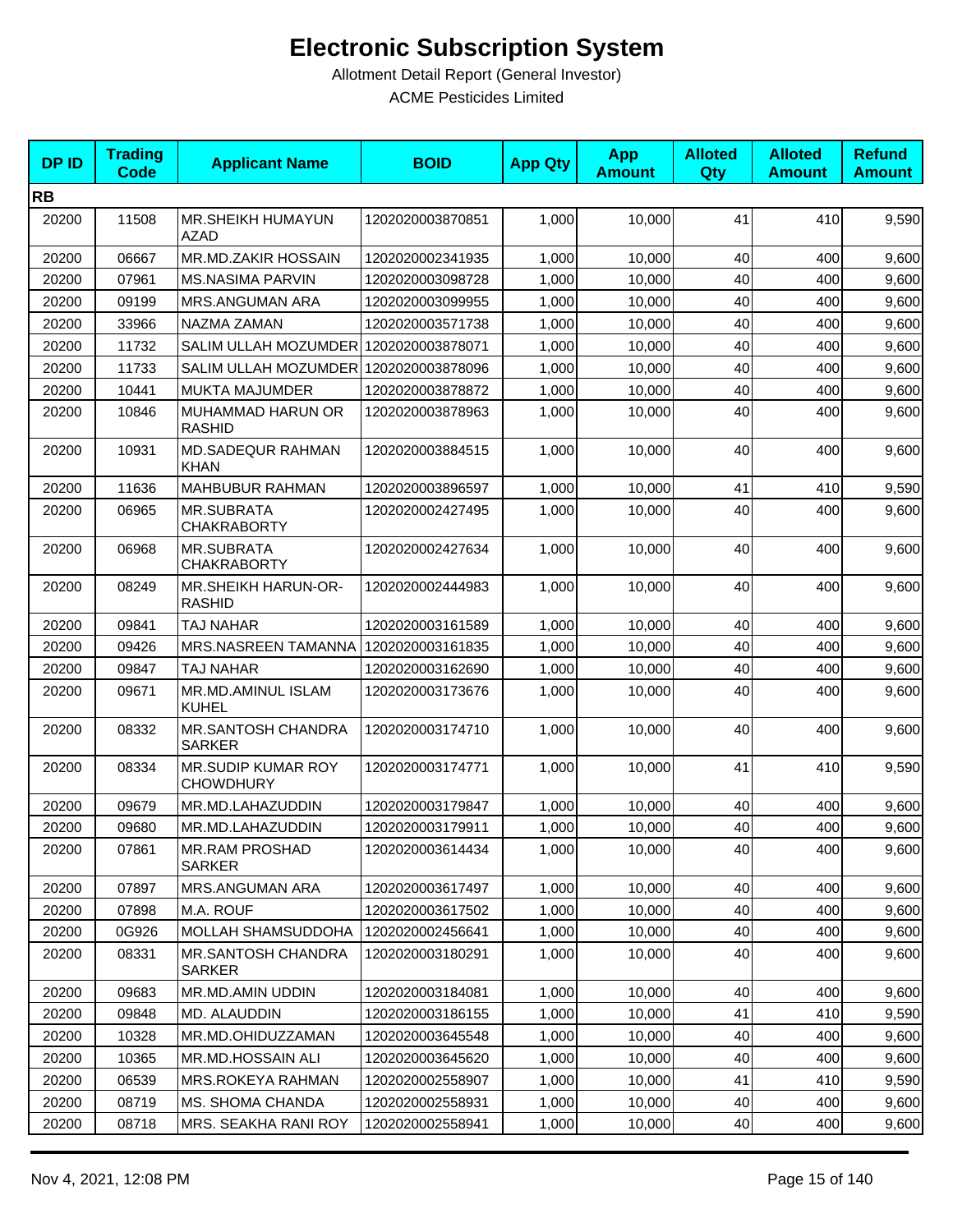| <b>DPID</b> | <b>Trading</b><br><b>Code</b> | <b>Applicant Name</b>                     | <b>BOID</b>      | <b>App Qty</b> | <b>App</b><br><b>Amount</b> | <b>Alloted</b><br>Qty | <b>Alloted</b><br><b>Amount</b> | <b>Refund</b><br><b>Amount</b> |
|-------------|-------------------------------|-------------------------------------------|------------------|----------------|-----------------------------|-----------------------|---------------------------------|--------------------------------|
| <b>RB</b>   |                               |                                           |                  |                |                             |                       |                                 |                                |
| 20200       | 09672                         | <b>MR.MD.AMINU ISLAM</b><br><b>KUHEL</b>  | 1202020003242119 | 1,000          | 10,000                      | 41                    | 410                             | 9,590                          |
| 20200       | 07546                         | MR.MD.BABAR ALI                           | 1202020003680619 | 1,000          | 10,000                      | 40                    | 400                             | 9,600                          |
| 20200       | 07551                         | <b>MRS.SHAMIMA AKTER</b><br><b>REKHA</b>  | 1202020003680734 | 1,000          | 10,000                      | 41                    | 410                             | 9,590                          |
| 20200       | 11329                         | MR.MD.KHALID HOSSAIN<br><b>BHUIYAN</b>    | 1202020003693497 | 1,000          | 10,000                      | 40                    | 400                             | 9,600                          |
| 20200       | 11327                         | MRS.NILUFAR YASMIN                        | 1202020003693510 | 1,000          | 10,000                      | 40                    | 400                             | 9,600                          |
| 20200       | 10196                         | <b>MR.MONZURUL WAHAB</b>                  | 1202020003695148 | 1,000          | 10,000                      | 40                    | 400                             | 9,600                          |
| 20200       | 10195                         | MR.MONZURUL WAHAB                         | 1202020003695156 | 1,000          | 10,000                      | 40                    | 400                             | 9,600                          |
| 20200       | 10194                         | <b>MRS.FARIDA YASMIN</b>                  | 1202020003695164 | 1,000          | 10,000                      | 40                    | 400                             | 9,600                          |
| 20200       | 10192                         | MD. NURUL AMIN                            | 1202020003695180 | 1,000          | 10,000                      | 40                    | 400                             | 9,600                          |
| 20200       | 11857                         | <b>MS.NITA SAHA</b>                       | 1202020003956591 | 1,000          | 10,000                      | 40                    | 400                             | 9,600                          |
| 20200       | 08895                         | MR.M.A.ROUF                               | 1202020002607629 | 1,000          | 10,000                      | 40                    | 400                             | 9,600                          |
| 20200       | 08247                         | MR.SHEIKH SAIJUL ISLAM   1202020002613735 |                  | 1,000          | 10,000                      | 40                    | 400                             | 9,600                          |
| 20200       | 09812                         | MRS.SHAFALY AKTER                         | 1202020003310914 | 1,000          | 10,000                      | 40                    | 400                             | 9,600                          |
| 20200       | 07980                         | MR.MUHAMMAD JAHID<br><b>SARKAR</b>        | 1202020003320970 | 1,000          | 10,000                      | 40                    | 400                             | 9,600                          |
| 20200       | 11365                         | <b>MRS.KANKAN DAS</b>                     | 1202020003705981 | 1,000          | 10,000                      | 40                    | 400                             | 9,600                          |
| 20200       | 11377                         | MR.GOPAL CHANDRA<br><b>GHOSH</b>          | 1202020003709227 | 1,000          | 10,000                      | 40                    | 400                             | 9,600                          |
| 20200       | 11862                         | MR.MD.JOYNAL ABEDIN                       | 1202020003966639 | 1,000          | 10,000                      | 40                    | 400                             | 9,600                          |
| 20200       | 11863                         | MR.SYED ANWAR ALI                         | 1202020003966647 | 1,000          | 10,000                      | 40                    | 400                             | 9,600                          |
| 20200       | 08315                         | MR.ABU SALEH<br>MOHD.YOUNUS               | 1202020002641133 | 1,000          | 10,000                      | 40                    | 400                             | 9,600                          |
| 20200       | 08306                         | MR.RANJIT KUMAR DAS                       | 1202020002641449 | 1,000          | 10,000                      | 40                    | 400                             | 9,600                          |
| 20200       | 10159                         | MR.BELAL UDDIN AHMED                      | 1202020003736838 | 1,000          | 10,000                      | 40                    | 400                             | 9,600                          |
| 20200       | 10155                         | MRS.ZAKIA MOHSIN                          | 1202020003737056 | 1,000          | 10,000                      | 40                    | 400                             | 9,600                          |
| 20200       | 11420                         | <b>MRS.MIRA RANI DAS</b>                  | 1202020003738738 | 1,000          | 10,000                      | 40                    | 400                             | 9,600                          |
| 20200       | 11421                         | <b>BIJOY KUMAR ADITYA</b>                 | 1202020003738746 | 1,000          | 10,000                      | 40                    | 400                             | 9,600                          |
| 20200       | 11422                         | <b>BIJOY KUMAR ADITYA</b>                 | 1202020003738754 | 1,000          | 10,000                      | 41                    | 410                             | 9,590                          |
| 20200       | 11425                         | <b>MR.SRIKANTA SEN</b>                    | 1202020003738789 | 1,000          | 10,000                      | 41                    | 410                             | 9,590                          |
| 20200       | 07761                         | <b>FATHEMA BEGUM</b>                      | 1202020003743981 | 1,000          | 10.000                      | 40                    | 400                             | 9,600                          |
| 20200       | 24012                         | <b>KAMALESH ROY</b>                       | 1202020003997579 | 1,000          | 10,000                      | 41                    | 410                             | 9,590                          |
| 20200       | 11948                         | MR.MD.MOMENUL<br><b>HOQUE BHUIYAN</b>     | 1202020004008229 | 1,000          | 10,000                      | 41                    | 410                             | 9,590                          |
| 20200       | 11947                         | MRS.JAHANARA<br>PERVEEN                   | 1202020004008245 | 1,000          | 10,000                      | 40                    | 400                             | 9,600                          |
| 20200       | 11946                         | MRS.MAHMUDA KHATUN                        | 1202020004008253 | 1,000          | 10,000                      | 41                    | 410                             | 9,590                          |
| 20200       | 11945                         | MRS.MAHMUDA KHATUN                        | 1202020004008261 | 1,000          | 10,000                      | 40                    | 400                             | 9,600                          |
| 20200       | 08209                         | MR.MD.ABUL KHAIR                          | 1202020002717520 | 1,000          | 10,000                      | 40                    | 400                             | 9,600                          |
| 20200       | 08089                         | MR.MOHAMMAD<br>MOMINUL ISLAM              | 1202020002727924 | 1,000          | 10,000                      | 41                    | 410                             | 9,590                          |
| 20200       | 08085                         | MR.A.K.M MUNIRUL ISLAM 1202020002730424   |                  | 1,000          | 10,000                      | 40                    | 400                             | 9,600                          |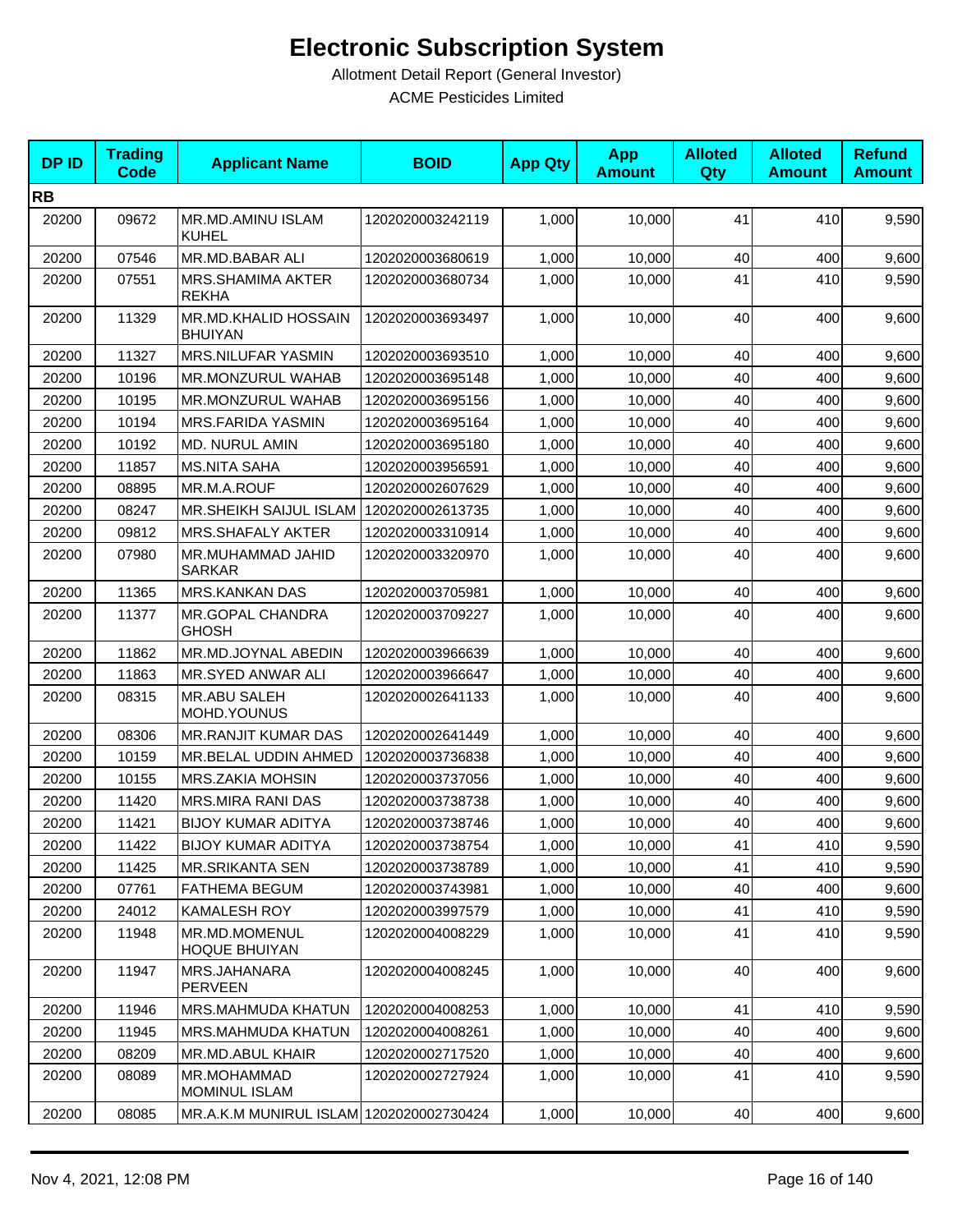| <b>DPID</b> | <b>Trading</b><br><b>Code</b> | <b>Applicant Name</b>                        | <b>BOID</b>      | <b>App Qty</b> | <b>App</b><br><b>Amount</b> | <b>Alloted</b><br>Qty | <b>Alloted</b><br><b>Amount</b> | <b>Refund</b><br><b>Amount</b> |
|-------------|-------------------------------|----------------------------------------------|------------------|----------------|-----------------------------|-----------------------|---------------------------------|--------------------------------|
| <b>RB</b>   |                               |                                              |                  |                |                             |                       |                                 |                                |
| 20200       | 09200                         | MR.MD.SANWAR<br><b>HOSSAIN</b>               | 1202020003752339 | 1,000          | 10,000                      | 40                    | 400                             | 9,600                          |
| 20200       | 11959                         | <b>MR.MOHAMMED ABDUL</b><br>ALIM             | 1202020004021885 | 1,000          | 10,000                      | 40                    | 400                             | 9,600                          |
| 20200       | 09344                         | MR.BIMAL KUMAR ROY                           | 1202020002759149 | 1,000          | 10,000                      | 40                    | 400                             | 9,600                          |
| 20200       | 09342                         | MR.BIMAL KUMAR ROY                           | 1202020002760102 | 1,000          | 10,000                      | 40                    | 400                             | 9,600                          |
| 20200       | 0G895                         | MIR FATEMA AKTER LIPI                        | 1202020003780240 | 1,000          | 10,000                      | 40                    | 400                             | 9,600                          |
| 20200       | 07177                         | MR.MD.NAZRUL ISLAM                           | 1202020003788868 | 1,000          | 10,000                      | 41                    | 410                             | 9,590                          |
| 20200       | 07197                         | MR.MD, TASLIM<br><b>CHOWDHURY</b>            | 1202020003795599 | 1,000          | 10,000                      | 40                    | 400                             | 9,600                          |
| 20200       | 10823                         | MUHAMMAD HARUN OR<br><b>RASHID</b>           | 1202020003801944 | 1,000          | 10,000                      | 40                    | 400                             | 9,600                          |
| 20200       | 11983                         | MR.HARADHAN<br><b>CHANDRA BAROI</b>          | 1202020004046352 | 1,000          | 10,000                      | 40                    | 400                             | 9,600                          |
| 20200       | 11982                         | MR.HARADHAN<br><b>CHANDRA BAROI</b>          | 1202020004046360 | 1,000          | 10,000                      | 40                    | 400                             | 9,600                          |
| 20200       | 07242                         | MR.MD.TASLIM<br><b>CHOWDHURY</b>             | 1202020004046379 | 1,000          | 10,000                      | 40                    | 400                             | 9,600                          |
| 20200       | 11248                         | <b>MR.MD.SABIR UDDIN</b><br><b>MAZUMDER</b>  | 1202020003812127 | 1,000          | 10,000                      | 40                    | 400                             | 9,600                          |
| 20200       | 11250                         | MRS.FERDOUS AKTER                            | 1202020003812143 | 1,000          | 10,000                      | 41                    | 410                             | 9,590                          |
| 20200       | 11251                         | MR.MD.SABIR UDDIN<br><b>MAZUMDER</b>         | 1202020003812151 | 1,000          | 10,000                      | 40                    | 400                             | 9,600                          |
| 20200       | 10414                         | <b>MR.RAHAMAT ALI KHAN</b>                   | 1202020003829292 | 1,000          | 10,000                      | 41                    | 410                             | 9,590                          |
| 20200       | 10415                         | MR.MD.KHURSHED ALAM                          | 1202020003829308 | 1,000          | 10,000                      | 40                    | 400                             | 9,600                          |
| 20200       | 07244                         | HOSNE ARA SAMSUN<br><b>NAHAR</b>             | 1202020004062019 | 1,000          | 10,000                      | 40                    | 400                             | 9,600                          |
| 20200       | 07597                         | <b>MR.SHAKHAOUT</b><br><b>HOSSAIN SIKDER</b> | 1202020002913158 | 1,000          | 10,000                      | 40                    | 400                             | 9,600                          |
| 20200       | 25396                         | <b>MRTUTON KUMAR SAHA</b>                    | 1202020008194781 | 1,000          | 10,000                      | 41                    | 410                             | 9,590                          |
| 20200       | 25405                         | KAZI MAHFUJA KHANAM                          | 1202020008198466 | 1,000          | 10,000                      | 40                    | 400                             | 9,600                          |
| 20200       | 25404                         | KAZI MAHFUJA KHANAM                          | 1202020008198474 | 1,000          | 10,000                      | 40                    | 400                             | 9,600                          |
| 20200       | 25400                         | KAZI SHAMSUL HAQUE                           | 1202020008199479 | 1,000          | 10,000                      | 40                    | 400                             | 9,600                          |
| 20200       | 25428                         | <b>MR.PROMOD CHANDRA</b><br>DAS              | 1202020008206703 | 1,000          | 10,000                      | 40                    | 400                             | 9,600                          |
| 20200       | 25429                         | MR.PROMOD CHANDRA<br>DAS                     | 1202020008206762 | 1,000          | 10,000                      | 40                    | 400                             | 9,600                          |
| 20200       | 25430                         | KAKALI RANI DAS                              | 1202020008206770 | 1,000          | 10,000                      | 40                    | 400                             | 9,600                          |
| 20200       | 25450                         | SABINA EIASMIN                               | 1202020008206802 | 1,000          | 10,000                      | 40                    | 400                             | 9,600                          |
| 20200       | 25451                         | SABINA EIASMIN                               | 1202020008206829 | 1,000          | 10,000                      | 40                    | 400                             | 9,600                          |
| 20200       | 25446                         | MR.SHISHIR RANJAN<br><b>HOWLADER</b>         | 1202020008207981 | 1,000          | 10,000                      | 40                    | 400                             | 9,600                          |
| 20200       | 26225                         | <b>MRS.SUCHITRA RANI</b><br><b>PODDAR</b>    | 1202020008468449 | 1,000          | 10,000                      | 40                    | 400                             | 9,600                          |
| 20200       | 26027                         | SEAULY AKTER                                 | 1202020008470704 | 1,000          | 10,000                      | 40                    | 400                             | 9,600                          |
| 20200       | 26028                         | SEAULY AKTER                                 | 1202020008470897 | 1,000          | 10,000                      | 40                    | 400                             | 9,600                          |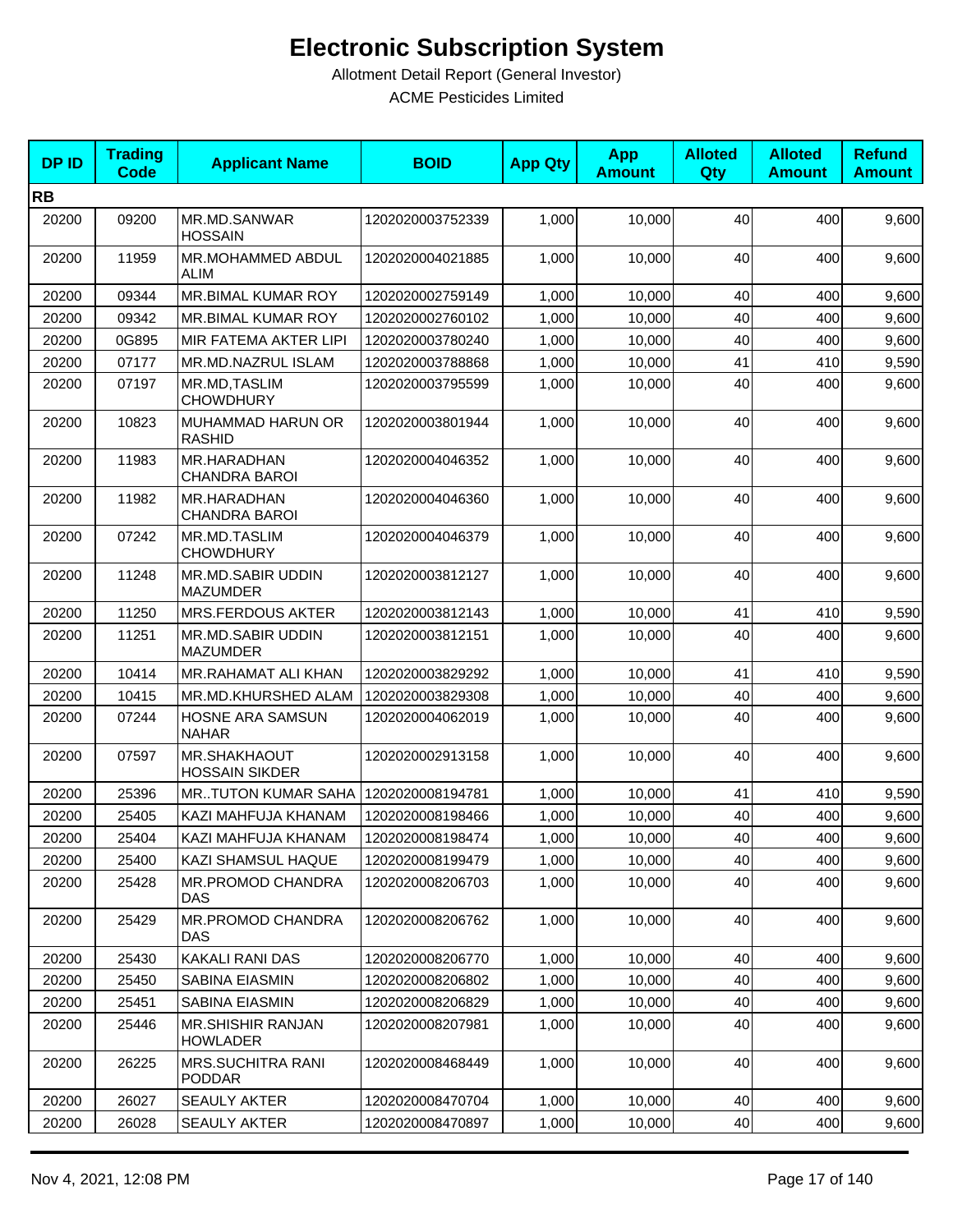| <b>DPID</b> | <b>Trading</b><br><b>Code</b> | <b>Applicant Name</b>      | <b>BOID</b>      | <b>App Qty</b> | <b>App</b><br><b>Amount</b> | <b>Alloted</b><br>Qty | <b>Alloted</b><br><b>Amount</b> | <b>Refund</b><br><b>Amount</b> |
|-------------|-------------------------------|----------------------------|------------------|----------------|-----------------------------|-----------------------|---------------------------------|--------------------------------|
| <b>RB</b>   |                               |                            |                  |                |                             |                       |                                 |                                |
| 20200       | 26268                         | MD.REZAUL KARIM            | 1202020008478735 | 1,000          | 10,000                      | 40                    | 400                             | 9,600                          |
| 20200       | 26273                         | <b>MD.RAKIB UDDIN</b>      | 1202020008480993 | 1,000          | 10,000                      | 41                    | 410                             | 9,590                          |
| 20200       | 22000                         | MR.KAZAL SARKAR            | 1202020008720444 | 1,000          | 10,000                      | 40                    | 400                             | 9,600                          |
| 20200       | 26791                         | MR.A.K.AZAD                | 1202020008720452 | 1,000          | 10,000                      | 40                    | 400                             | 9,600                          |
| 20200       | 28121                         | <b>BIPLOB DEY</b>          | 1202020008991546 | 1,000          | 10,000                      | 40                    | 400                             | 9,600                          |
| 20200       | 28122                         | <b>BIPLOB DEY</b>          | 1202020008991562 | 1,000          | 10,000                      | 40                    | 400                             | 9,600                          |
| 20200       | 28128                         | <b>RINA AKTER</b>          | 1202020008991736 | 1,000          | 10,000                      | 40                    | 400                             | 9,600                          |
| 20200       | 27365                         | <b>MD.ABDUR RAZZAK</b>     | 1202020008991752 | 1,000          | 10,000                      | 40                    | 400                             | 9,600                          |
| 20200       | 27364                         | MD.ABDUR RAZZAK            | 1202020008991779 | 1,000          | 10,000                      | 40                    | 400                             | 9,600                          |
| 20200       | 28129                         | <b>MD.HAYE MEAH</b>        | 1202020008991795 | 1,000          | 10,000                      | 40                    | 400                             | 9,600                          |
| 20200       | 28130                         | <b>MD.HAYE MEAH</b>        | 1202020008991819 | 1,000          | 10,000                      | 41                    | 410                             | 9,590                          |
| 20200       | 28117                         | <b>SUBASH HOWLADER</b>     | 1202020008992575 | 1,000          | 10,000                      | 41                    | 410                             | 9,590                          |
| 20200       | 28118                         | <b>SUBASH HOWLADER</b>     | 1202020008992607 | 1,000          | 10,000                      | 40                    | 400                             | 9,600                          |
| 20200       | 27668                         | KAZI NAZMUL MOBARAK        | 1202020009007860 | 1,000          | 10,000                      | 40                    | 400                             | 9,600                          |
| 20200       | 27509                         | JAHANGIR ALAM              | 1202020009030025 | 1,000          | 10,000                      | 40                    | 400                             | 9,600                          |
| 20200       | 27510                         | MR. JAHANGIR ALAM          | 1202020009030266 | 1,000          | 10,000                      | 40                    | 400                             | 9,600                          |
| 20200       | 27449                         | JAY PROKASH SARKER         | 1202020009044154 | 1,000          | 10,000                      | 40                    | 400                             | 9,600                          |
| 20200       | 27448                         | JAY PROKASH SARKER         | 1202020009045512 | 1,000          | 10,000                      | 40                    | 400                             | 9,600                          |
| 20200       | 27447                         | <b>SUJAN MIAH</b>          | 1202020009045978 | 1,000          | 10,000                      | 40                    | 400                             | 9,600                          |
| 20200       | 27446                         | <b>SUJAN MIAH</b>          | 1202020009046426 | 1,000          | 10,000                      | 40                    | 400                             | 9,600                          |
| 20200       | 28258                         | MD.BODIUL ALAM             | 1202020009052666 | 1,000          | 10,000                      | 40                    | 400                             | 9,600                          |
| 20200       | 28259                         | MD.BODIUL ALAM             | 1202020009053058 | 1,000          | 10,000                      | 40                    | 400                             | 9,600                          |
| 20200       | 28109                         | MUSTAQUE AHMED             | 1202020009058681 | 1,000          | 10,000                      | 40                    | 400                             | 9,600                          |
| 20200       | 28110                         | MUSTAQUE AHMED             | 1202020009059692 | 1,000          | 10,000                      | 40                    | 400                             | 9,600                          |
| 20200       | 28111                         | <b>MAMATA AHMED</b>        | 1202020009060591 | 1,000          | 10,000                      | 40                    | 400                             | 9,600                          |
| 20200       | 0H462                         | MOHAMMAD OLIULLAH          | 1202020009065806 | 1,000          | 10,000                      | 40                    | 400                             | 9,600                          |
| 20200       | 28214                         | TASLIMA AKHTER             | 1202020009077117 | 1,000          | 10,000                      | 41                    | 410                             | 9,590                          |
| 20200       | 28219                         | <b>TASLIMA AKTHER</b>      | 1202020009077315 | 1,000          | 10,000                      | 40                    | 400                             | 9,600                          |
| 20200       | 27705                         | PHILIP KUMER PANDEY        | 1202020009094870 | 1,000          | 10,000                      | 40                    | 400                             | 9,600                          |
| 20200       | 28558                         | MR. ASLAM                  | 1202020009095436 | 1,000          | 10,000                      | 41                    | 410                             | 9,590                          |
| 20200       | 28559                         | MD. ABDUR ROUF             | 1202020009095974 | 1,000          | 10,000                      | 41                    | 410                             | 9,590                          |
| 20200       | 28560                         | ABDUR ROUF                 | 1202020009096275 | 1,000          | 10,000                      | 40                    | 400                             | 9,600                          |
| 20200       | 28556                         | <b>BISHAWJIT SAHA</b>      | 1202020009096639 | 1,000          | 10,000                      | 40                    | 400                             | 9,600                          |
| 20200       | 28555                         | <b>SUNIL NAHA</b>          | 1202020009098159 | 1,000          | 10,000                      | 40                    | 400                             | 9,600                          |
| 20200       | 27670                         | <b>MD.JASIM UDDIN</b>      | 1202020009098935 | 1,000          | 10,000                      | 40                    | 400                             | 9,600                          |
| 20200       | 27682                         | ROSYNA AKTAR               | 1202020009099675 | 1,000          | 10,000                      | 40                    | 400                             | 9,600                          |
| 20200       | 27760                         | MD.AMJAD HOSSAIN<br>SARKER | 1202020009100621 | 1,000          | 10,000                      | 40                    | 400                             | 9,600                          |
| 20200       | 27630                         | <b>MS.NIPA AKTER</b>       | 1202020009101112 | 1,000          | 10,000                      | 40                    | 400                             | 9,600                          |
| 20200       | 27628                         | <b>MD.ZIAUR RAHMAN</b>     | 1202020009101302 | 1,000          | 10,000                      | 40                    | 400                             | 9,600                          |
| 20200       | 27848                         | MD.SOLAIMAN                | 1202020009101891 | 1,000          | 10,000                      | 40                    | 400                             | 9,600                          |
| 20200       | 27840                         | SHAHENN SULTANA            | 1202020009108173 | 1,000          | 10,000                      | 40                    | 400                             | 9,600                          |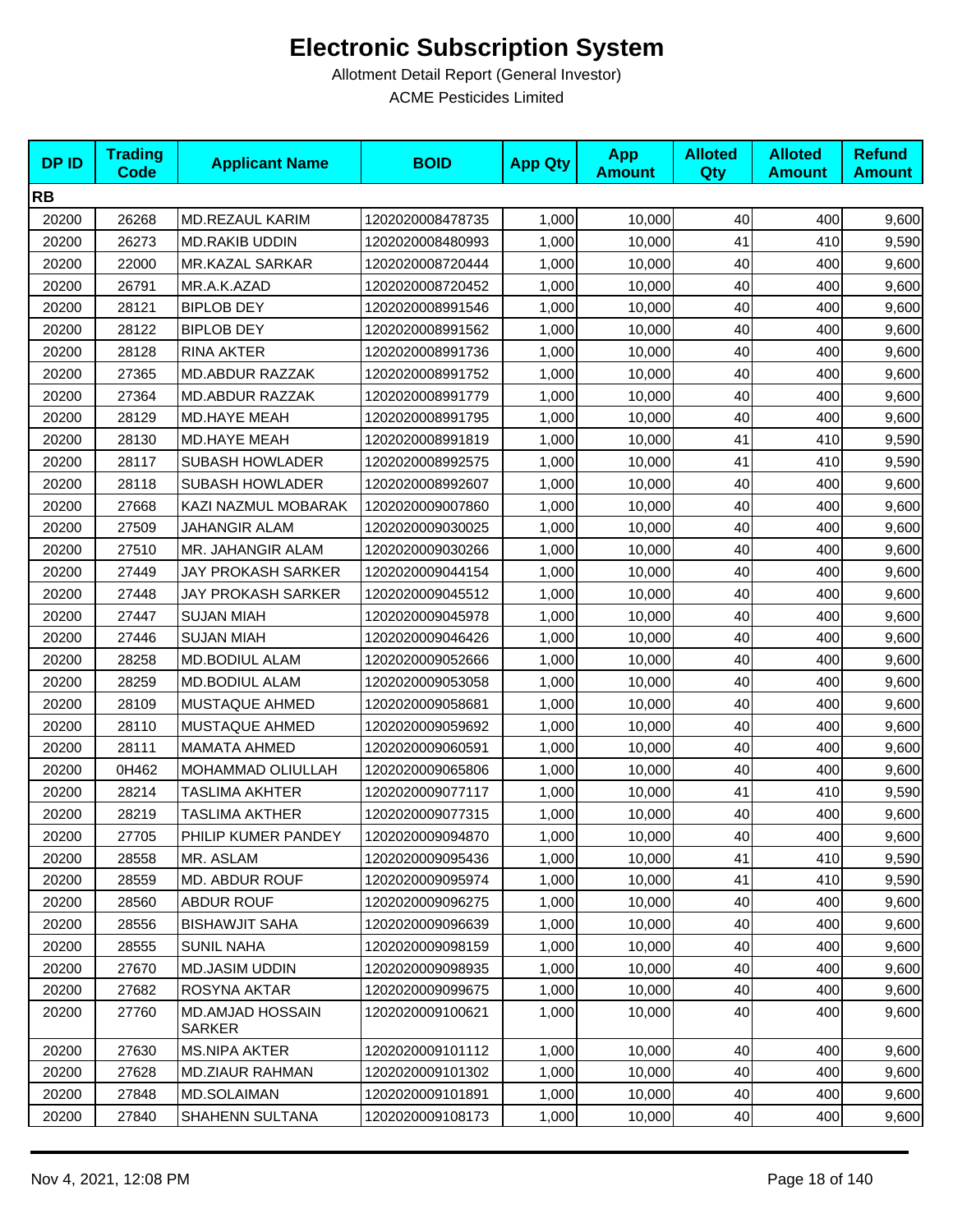| <b>DPID</b> | <b>Trading</b><br><b>Code</b> | <b>Applicant Name</b>                  | <b>BOID</b>      | <b>App Qty</b> | <b>App</b><br><b>Amount</b> | <b>Alloted</b><br>Qty | <b>Alloted</b><br><b>Amount</b> | <b>Refund</b><br><b>Amount</b> |
|-------------|-------------------------------|----------------------------------------|------------------|----------------|-----------------------------|-----------------------|---------------------------------|--------------------------------|
| <b>RB</b>   |                               |                                        |                  |                |                             |                       |                                 |                                |
| 20200       | 28135                         | SHILLA RANI PAUL                       | 1202020009110985 | 1,000          | 10,000                      | 40                    | 400                             | 9,600                          |
| 20200       | 28136                         | SHILLA RANI PAUL                       | 1202020009111136 | 1,000          | 10,000                      | 40                    | 400                             | 9,600                          |
| 20200       | 28142                         | MD.ASADUZZAMAN                         | 1202020009111706 | 1,000          | 10,000                      | 40                    | 400                             | 9,600                          |
| 20200       | 28141                         | <b>KHANDAKER RAKIB</b><br>AHMED        | 1202020009111856 | 1,000          | 10,000                      | 41                    | 410                             | 9,590                          |
| 20200       | 28140                         | <b>KHANDAKER RAKIB</b><br>AHMED        | 1202020009111947 | 1,000          | 10,000                      | 40                    | 400                             | 9,600                          |
| 20200       | 28156                         | <b>JASMIN BEGUM</b>                    | 1202020009112066 | 1,000          | 10,000                      | 40                    | 400                             | 9,600                          |
| 20200       | 28154                         | MORSHEDA BEGUM                         | 1202020009112165 | 1,000          | 10,000                      | 40                    | 400                             | 9,600                          |
| 20200       | 28153                         | <b>MORSHDA BEGUM</b>                   | 1202020009112381 | 1,000          | 10,000                      | 40                    | 400                             | 9,600                          |
| 20200       | 28155                         | <b>JASMIN BEGUM</b>                    | 1202020009112992 | 1,000          | 10,000                      | 40                    | 400                             | 9,600                          |
| 20200       | 28152                         | REHANA KHANAM                          | 1202020009113087 | 1,000          | 10,000                      | 40                    | 400                             | 9,600                          |
| 20200       | 28150                         | <b>MD.ABUL KALAM</b>                   | 1202020009113226 | 1,000          | 10,000                      | 40                    | 400                             | 9,600                          |
| 20200       | 28148                         | MD.MINHAJUL ISLAM                      | 1202020009120031 | 1,000          | 10,000                      | 41                    | 410                             | 9,590                          |
| 20200       | 28147                         | MD.MINHAJUL ISLAM                      | 1202020009120112 | 1,000          | 10,000                      | 41                    | 410                             | 9,590                          |
| 20200       | 28211                         | <b>MD.RATAN</b>                        | 1202020009120586 | 1,000          | 10,000                      | 40                    | 400                             | 9,600                          |
| 20200       | 28769                         | SHYAM SUNDER SAHA                      | 1202020009120859 | 1,000          | 10,000                      | 40                    | 400                             | 9,600                          |
| 20200       | 28770                         | SHYAM SUNDER SAHA                      | 1202020009120966 | 1,000          | 10,000                      | 40                    | 400                             | 9,600                          |
| 20200       | 29504                         | <b>BELAYET HOSSAIN</b>                 | 1202020009179781 | 1,000          | 10,000                      | 40                    | 400                             | 9,600                          |
| 20200       | 29075                         | CHITTA RANJAN SAHA                     | 1202020009185001 | 1,000          | 10,000                      | 41                    | 410                             | 9,590                          |
| 20200       | 29076                         | CHITTA RANJAN SAHA                     | 1202020009185100 | 1,000          | 10,000                      | 40                    | 400                             | 9,600                          |
| 20200       | 29565                         | RAJESH PAUL                            | 1202020009195472 | 1,000          | 10,000                      | 40                    | 400                             | 9,600                          |
| 20200       | 28790                         | <b>BANDANA RANI BANIK</b>              | 1202020009201927 | 1,000          | 10,000                      | 40                    | 400                             | 9,600                          |
| 20200       | 29413                         | <b>MD.SHAFIQUL ISLAM</b>               | 1202020009225863 | 1,000          | 10,000                      | 40                    | 400                             | 9,600                          |
| 20200       | A5291                         | SHARIF NOIMUL ISLAM                    | 1202020009234012 | 1,000          | 10,000                      | 40                    | 400                             | 9,600                          |
| 20200       | 29045                         | RUPAN CHANDRA DAS                      | 1202020009276301 | 1,000          | 10,000                      | 40                    | 400                             | 9,600                          |
| 20200       | 29048                         | <b>AMAR NATH SEN</b>                   | 1202020009277917 | 1,000          | 10,000                      | 40                    | 400                             | 9,600                          |
| 20200       | 29049                         | AMAR NATH SEN                          | 1202020009278333 | 1,000          | 10,000                      | 40                    | 400                             | 9,600                          |
| 20200       | 29572                         | <b>JANNATUL AFROZ</b>                  | 1202020009316864 | 1,000          | 10,000                      | 40                    | 400                             | 9,600                          |
| 20200       | 29581                         | <b>MD.NABIR MIA</b>                    | 1202020009317636 | 1,000          | 10,000                      | 40                    | 400                             | 9,600                          |
| 20200       | 29587                         | ANWARUL HAQUE                          | 1202020009318234 | 1,000          | 10,000                      | 41                    | 410                             | 9,590                          |
| 20200       | 29873                         | NIKHIL CHANDRA DEY                     | 1202020009333161 | 1,000          | 10,000                      | 40                    | 400                             | 9,600                          |
| 20200       | 29874                         | NIKHIL CHANDRA DEY                     | 1202020009333188 | 1,000          | 10,000                      | 40                    | 400                             | 9,600                          |
| 20200       | 29101                         | JAHANGIR HOSSAIN                       | 1202020009337028 | 1,000          | 10,000                      | 41                    | 410                             | 9,590                          |
| 20200       | 29105                         | <b>MD.MANIR HOSSAIN</b><br><b>KHAN</b> | 1202020009345018 | 1,000          | 10,000                      | 40                    | 400                             | 9,600                          |
| 20200       | 29104                         | RAKSONA PARVIN                         | 1202020009345093 | 1,000          | 10,000                      | 40                    | 400                             | 9,600                          |
| 20200       | 29103                         | RAKSONA PARVIN                         | 1202020009345133 | 1,000          | 10,000                      | 40                    | 400                             | 9,600                          |
| 20200       | 29743                         | <b>MD.HOSSAIN</b>                      | 1202020009384518 | 1,000          | 10,000                      | 41                    | 410                             | 9,590                          |
| 20200       | 29744                         | MR.HOSSAN                              | 1202020009385801 | 1,000          | 10,000                      | 40                    | 400                             | 9,600                          |
| 20200       | 29102                         | <b>JAHANGIR HOSSAIN</b>                | 1202020009451781 | 1,000          | 10,000                      | 40                    | 400                             | 9,600                          |
| 20200       | 29952                         | ZABA SULTANA                           | 1202020009466722 | 1,000          | 10,000                      | 40                    | 400                             | 9,600                          |
| 20200       | 29731                         | <b>MANIK PAUL</b>                      | 1202020009468293 | 1,000          | 10,000                      | 40                    | 400                             | 9,600                          |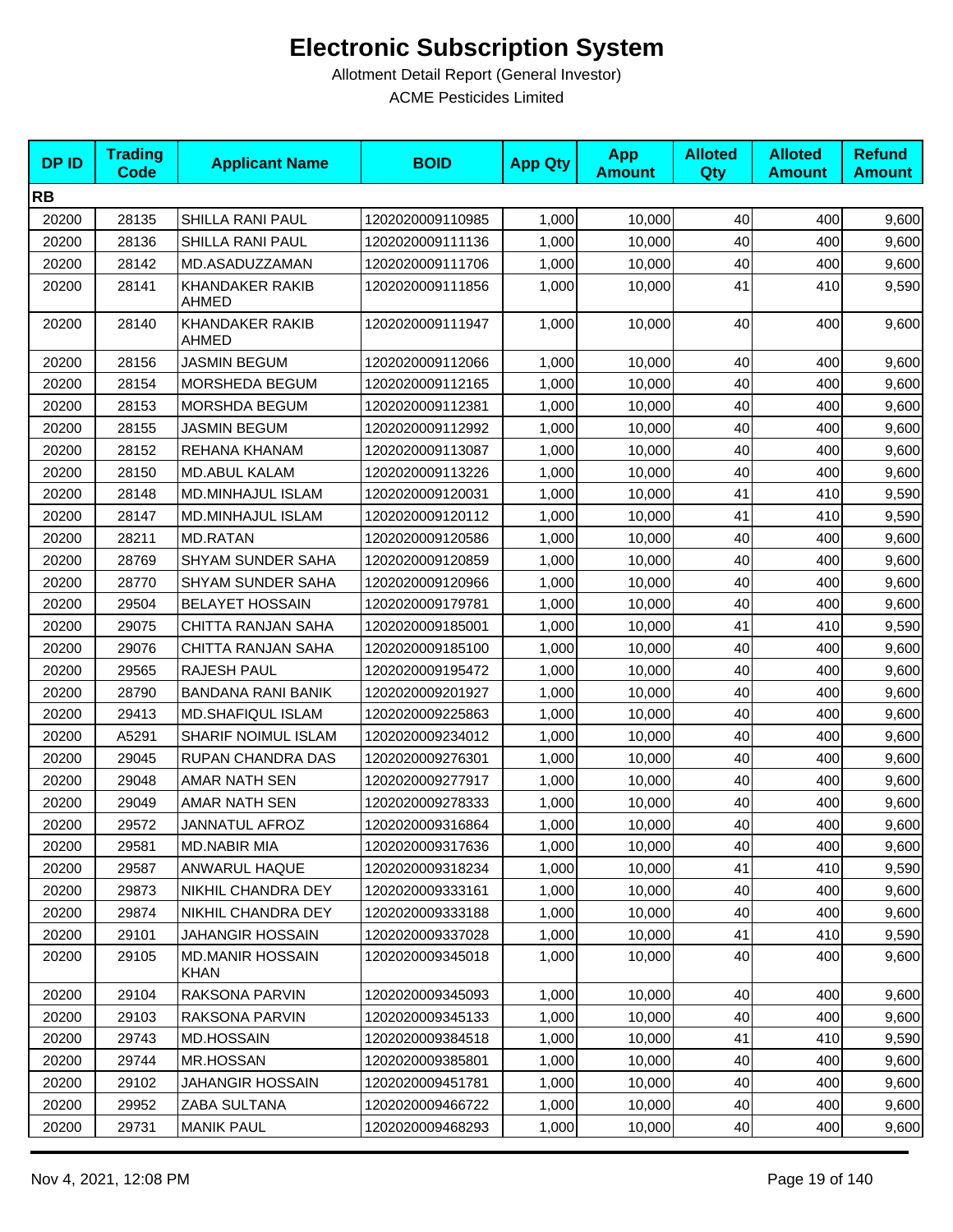| <b>DPID</b> | <b>Trading</b><br><b>Code</b> | <b>Applicant Name</b>                     | <b>BOID</b>      | <b>App Qty</b> | <b>App</b><br><b>Amount</b> | <b>Alloted</b><br><b>Qty</b> | <b>Alloted</b><br><b>Amount</b> | <b>Refund</b><br><b>Amount</b> |
|-------------|-------------------------------|-------------------------------------------|------------------|----------------|-----------------------------|------------------------------|---------------------------------|--------------------------------|
| <b>RB</b>   |                               |                                           |                  |                |                             |                              |                                 |                                |
| 20200       | 29732                         | <b>MANIK PAUL</b>                         | 1202020009468368 | 1,000          | 10,000                      | 40                           | 400                             | 9,600                          |
| 20200       | 29733                         | <b>GOBINDA CHANDRA</b><br><b>BISWAS</b>   | 1202020009468440 | 1,000          | 10,000                      | 40                           | 400                             | 9,600                          |
| 20200       | 29734                         | <b>GOBINDA CHANDRA</b><br><b>BISWAS</b>   | 1202020009468558 | 1,000          | 10,000                      | 40                           | 400                             | 9,600                          |
| 20200       | C3318                         | Md. Nuruddin Al Masud                     | 1202020009493902 | 1,000          | 10,000                      | 40                           | 400                             | 9,600                          |
| 20200       | 24748                         | <b>MR.MD.SHOFIQUL ISLAM</b>               | 1202020007980189 | 1,000          | 10,000                      | 40                           | 400                             | 9,600                          |
| 20200       | 24747                         | <b>MD.SHOFIQUL ISLAM</b>                  | 1202020007980311 | 1,000          | 10,000                      | 40                           | 400                             | 9,600                          |
| 20200       | 25515                         | MD.ABUL KASHEM MIAH                       | 1202020008231697 | 1,000          | 10,000                      | 40                           | 400                             | 9,600                          |
| 20200       | 25524                         | <b>MD.ABDUR RASHID</b>                    | 1202020008235751 | 1,000          | 10,000                      | 40                           | 400                             | 9,600                          |
| 20200       | 25525                         | <b>MD.ABDUR RASHID</b>                    | 1202020008235761 | 1,000          | 10,000                      | 40                           | 400                             | 9,600                          |
| 20200       | 26333                         | <b>URMILA MONDAL</b>                      | 1202020008518299 | 1,000          | 10,000                      | 40                           | 400                             | 9,600                          |
| 20200       | 26334                         | LITON KUMAR MONDAL                        | 1202020008518403 | 1,000          | 10,000                      | 40                           | 400                             | 9,600                          |
| 20200       | 26317                         | AZIT KUMAR KUNDU                          | 1202020008518933 | 1,000          | 10,000                      | 40                           | 400                             | 9,600                          |
| 20200       | 26318                         | AZIT KUMAR KUNDU                          | 1202020008519001 | 1,000          | 10.000                      | 40                           | 400                             | 9,600                          |
| 20200       | 21000                         | <b>MR.KAZAL SARKAR</b>                    | 1202020008720543 | 1,000          | 10,000                      | 40                           | 400                             | 9,600                          |
| 20200       | 26786                         | <b>MD.ABUL HOSSAIN</b>                    | 1202020008720578 | 1,000          | 10,000                      | 40                           | 400                             | 9,600                          |
| 20200       | 26787                         | MR.MD.ABUL HOSSAIN                        | 1202020008720586 | 1,000          | 10,000                      | 40                           | 400                             | 9,600                          |
| 20200       | 26790                         | MR.A.K.AZAD                               | 1202020008720618 | 1,000          | 10,000                      | 41                           | 410                             | 9,590                          |
| 20200       | 26761                         | <b>MUNSUR AHMAD</b>                       | 1202020008728649 | 1,000          | 10,000                      | 40                           | 400                             | 9,600                          |
| 20200       | 24851                         | <b>MD.ABDUL KAIUM</b>                     | 1202020008021138 | 1,000          | 10,000                      | 40                           | 400                             | 9,600                          |
| 20200       | 25543                         | <b>KAMALESH ROY</b>                       | 1202020008243021 | 1,000          | 10,000                      | 40                           | 400                             | 9,600                          |
| 20200       | 0B490                         | ROKEYA BEGUM                              | 1202020008524983 | 1,000          | 10,000                      | 40                           | 400                             | 9,600                          |
| 20200       | 26869                         | <b>MUNSUR AHMAD</b>                       | 1202020008742274 | 1,000          | 10,000                      | 40                           | 400                             | 9,600                          |
| 20200       | 26874                         | <b>KHADIZA AKTER</b>                      | 1202020008752975 | 1,000          | 10,000                      | 40                           | 400                             | 9,600                          |
| 20200       | 26875                         | KHADIZA AKTER                             | 1202020008752991 | 1,000          | 10,000                      | 40                           | 400                             | 9,600                          |
| 20200       | 26877                         | <b>MD.SHAH ALAM SIKDER</b>                | 1202020008754005 | 1,000          | 10,000                      | 40                           | 400                             | 9,600                          |
| 20200       | 24927                         | <b>SONJAY KUMAR</b><br><b>CHOWDHURY</b>   | 1202020008027606 | 1,000          | 10,000                      | 40                           | 400                             | 9,600                          |
| 20200       | 24928                         | SONJAY KUMAR<br><b>CHOWDHURY</b>          | 1202020008027649 | 1,000          | 10,000                      | 40                           | 400                             | 9,600                          |
| 20200       | 24929                         | <b>MR.MANAJ KUMAR</b><br><b>CHOWDHURY</b> | 1202020008027954 | 1,000          | 10,000                      | 40                           | 400                             | 9,600                          |
| 20200       | 24930                         | <b>MR.MANAJ KUMAR</b><br><b>CHOWDHURY</b> | 1202020008027970 | 1,000          | 10,000                      | 40                           | 400                             | 9,600                          |
| 20200       | 20203                         | KANCHI LAL DEBNATH                        | 1202020008280268 | 1,000          | 10.000                      | 40                           | 400                             | 9,600                          |
| 20200       | 20267                         | MD.SALAHUDDIN                             | 1202020008281551 | 1,000          | 10,000                      | 40                           | 400                             | 9,600                          |
| 20200       | 20265                         | <b>MD.SAHIDUL ISLAM</b>                   | 1202020008281601 | 1,000          | 10,000                      | 40                           | 400                             | 9,600                          |
| 20200       | 20231                         | SABITA DEBNATH                            | 1202020008281618 | 1,000          | 10,000                      | 40                           | 400                             | 9,600                          |
| 20200       | 20193                         | <b>MONIR HOSSAIN</b>                      | 1202020008291369 | 1,000          | 10,000                      | 40                           | 400                             | 9,600                          |
| 20200       | 20195                         | <b>MONIR HOSSAIN</b>                      | 1202020008291631 | 1,000          | 10,000                      | 40                           | 400                             | 9,600                          |
| 20200       | 26391                         | <b>MD.ABUL KALAM</b>                      | 1202020008551981 | 1,000          | 10,000                      | 40                           | 400                             | 9,600                          |
| 20200       | 26396                         | MD.PALASH MIA                             | 1202020008552314 | 1,000          | 10,000                      | 41                           | 410                             | 9,590                          |
| 20200       | 26394                         | MD.PALASH MIA                             | 1202020008552322 | 1,000          | 10,000                      | 40                           | 400                             | 9,600                          |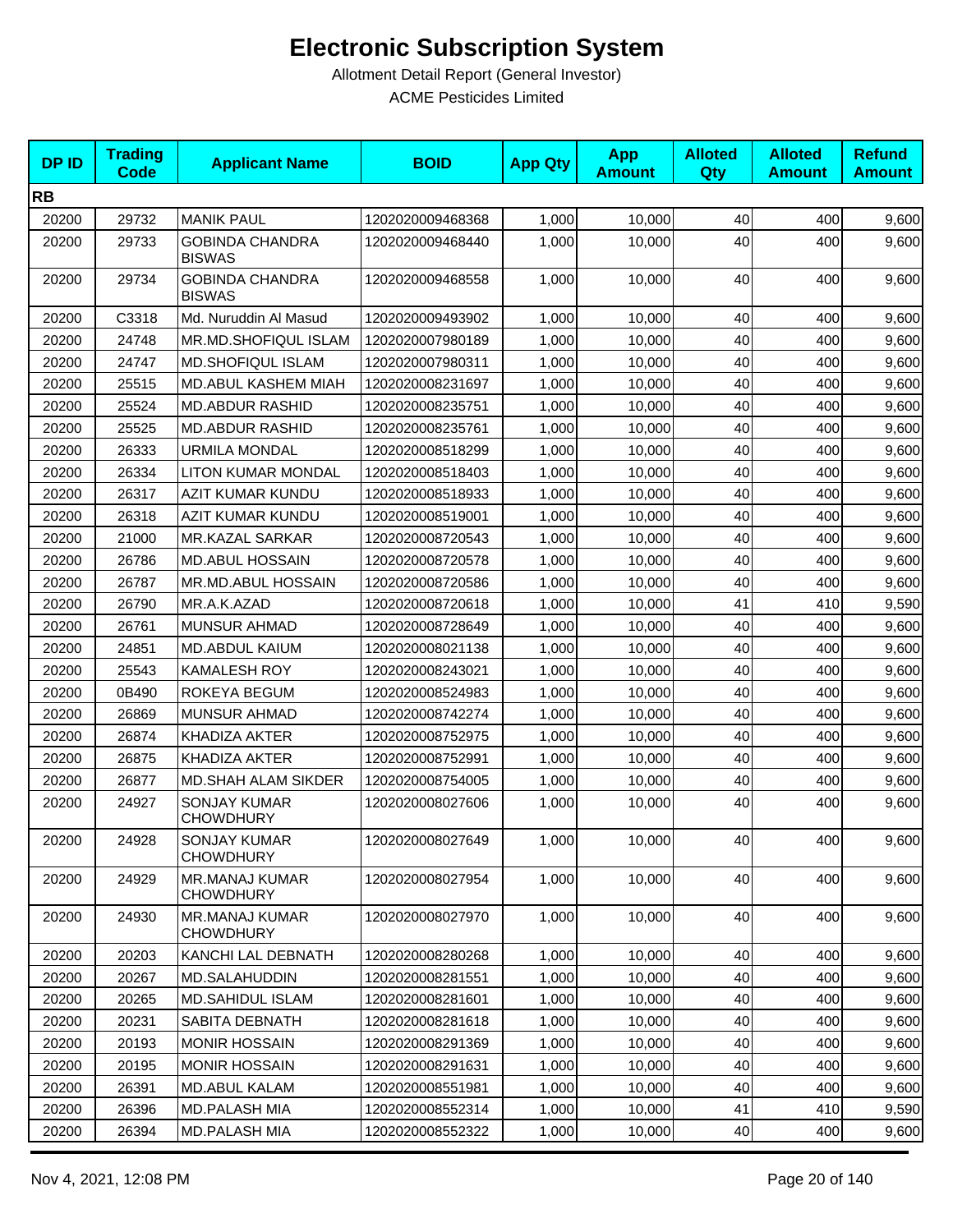| <b>DPID</b> | <b>Trading</b><br><b>Code</b> | <b>Applicant Name</b>                 | <b>BOID</b>      | <b>App Qty</b> | <b>App</b><br><b>Amount</b> | <b>Alloted</b><br>Qty | <b>Alloted</b><br><b>Amount</b> | <b>Refund</b><br><b>Amount</b> |
|-------------|-------------------------------|---------------------------------------|------------------|----------------|-----------------------------|-----------------------|---------------------------------|--------------------------------|
| <b>RB</b>   |                               |                                       |                  |                |                             |                       |                                 |                                |
| 20200       | 24000                         | MR. SAGAR DIP (BARUN)                 | 1202020008765181 | 1,000          | 10,000                      | 40                    | 400                             | 9,600                          |
| 20200       | 26939                         | MIHIR CHANDRA SAHA                    | 1202020008786884 | 1,000          | 10.000                      | 40                    | 400                             | 9,600                          |
| 20200       | 24963                         | MR.BIPLOB CH. SAHA                    | 1202020008047030 | 1,000          | 10,000                      | 40                    | 400                             | 9,600                          |
| 20200       | 25020                         | RABEYA KHATON                         | 1202020008053329 | 1,000          | 10,000                      | 40                    | 400                             | 9,600                          |
| 20200       | 25022                         | <b>MD.ZAHIR HOSSAIN</b>               | 1202020008053345 | 1,000          | 10,000                      | 40                    | 400                             | 9,600                          |
| 20200       | 25024                         | <b>FEROZA BEGUM</b>                   | 1202020008053361 | 1,000          | 10,000                      | 40                    | 400                             | 9,600                          |
| 20200       | 25026                         | <b>SELINA RAHMAN</b>                  | 1202020008053388 | 1,000          | 10,000                      | 40                    | 400                             | 9,600                          |
| 20200       | 25027                         | <b>MD.ABU BAKKAR</b>                  | 1202020008053396 | 1,000          | 10,000                      | 40                    | 400                             | 9,600                          |
| 20200       | 25028                         | <b>MD.ABU BAKKAR</b>                  | 1202020008053915 | 1,000          | 10,000                      | 40                    | 400                             | 9,600                          |
| 20200       | 25030                         | <b>BABUL KHAN</b>                     | 1202020008053931 | 1,000          | 10,000                      | 40                    | 400                             | 9,600                          |
| 20200       | 25032                         | <b>ASIT KUMER PAL</b>                 | 1202020008054853 | 1,000          | 10,000                      | 40                    | 400                             | 9,600                          |
| 20200       | 25033                         | <b>ASIT KUMER PAL</b>                 | 1202020008054861 | 1,000          | 10,000                      | 41                    | 410                             | 9,590                          |
| 20200       | 25055                         | <b>SUKLA BARUA</b>                    | 1202020008057252 | 1,000          | 10,000                      | 40                    | 400                             | 9,600                          |
| 20200       | 25062                         | <b>MR.ABU MIRJA</b><br>MD.SAYEM       | 1202020008060431 | 1,000          | 10,000                      | 41                    | 410                             | 9,590                          |
| 20200       | 25050                         | MR.MD.RUHUL AMIN                      | 1202020008062059 | 1,000          | 10,000                      | 40                    | 400                             | 9,600                          |
| 20200       | 20429                         | MD.LIAQAT HOSSAIN                     | 1202020008304311 | 1,000          | 10,000                      | 40                    | 400                             | 9,600                          |
| 20200       | 20430                         | MD.LIAQAT HOSSAIN                     | 1202020008304336 | 1,000          | 10,000                      | 41                    | 410                             | 9,590                          |
| 20200       | 20397                         | <b>NAZMA KHATUN</b>                   | 1202020008313695 | 1,000          | 10,000                      | 40                    | 400                             | 9,600                          |
| 20200       | 20399                         | MD.ANOWAR HOSSAIN<br><b>CHOWDHURY</b> | 1202020008313818 | 1,000          | 10,000                      | 40                    | 400                             | 9,600                          |
| 20200       | 26429                         | <b>MD.SAHIDUL ISLAM</b>               | 1202020008566245 | 1,000          | 10,000                      | 40                    | 400                             | 9,600                          |
| 20200       | 26430                         | MD.ABDUL WAHAB                        | 1202020008566253 | 1,000          | 10,000                      | 41                    | 410                             | 9,590                          |
| 20200       | 26431                         | MD.WAHIDUZZAMAN                       | 1202020008566271 | 1,000          | 10,000                      | 40                    | 400                             | 9,600                          |
| 20200       | 26433                         | <b>MD.JAHANGIR ALAM</b>               | 1202020008568062 | 1,000          | 10,000                      | 40                    | 400                             | 9,600                          |
| 20200       | 26434                         | <b>MD.JAHANGIR ALAM</b>               | 1202020008568070 | 1,000          | 10,000                      | 40                    | 400                             | 9,600                          |
| 20200       | 25068                         | <b>MD.ABDUR RAHMAN</b>                | 1202020008063682 | 1,000          | 10,000                      | 41                    | 410                             | 9,590                          |
| 20200       | 25077                         | S M ASRAFUL HAQUE                     | 1202020008063690 | 1,000          | 10,000                      | 40                    | 400                             | 9,600                          |
| 20200       | 25078                         | <b>BIBI FATEMA KHATON</b>             | 1202020008063714 | 1,000          | 10,000                      | 40                    | 400                             | 9,600                          |
| 20200       | 25070                         | <b>MD.ROFIQUL ISLAM</b>               | 1202020008063765 | 1,000          | 10,000                      | 40                    | 400                             | 9,600                          |
| 20200       | 25071                         | <b>MR.ROFIQUL ISLAM</b>               | 1202020008063773 | 1,000          | 10,000                      | 41                    | 410                             | 9,590                          |
| 20200       | 25072                         | <b>MD.SOHIDUL ISLAM</b>               | 1202020008063781 | 1,000          | 10,000                      | 41                    | 410                             | 9,590                          |
| 20200       | 25073                         | MD.SOHIDUL ISLAM                      | 1202020008063791 | 1,000          | 10,000                      | 40                    | 400                             | 9,600                          |
| 20200       | 25076                         | S M ASRAFUL HAQUE                     | 1202020008063821 | 1,000          | 10,000                      | 40                    | 400                             | 9,600                          |
| 20200       | 25080                         | SYED A.K.M.SHAFIQUE                   | 1202020008064181 | 1,000          | 10,000                      | 40                    | 400                             | 9,600                          |
| 20200       | 25116                         | AZHAR ALI CHOWDHURY                   | 1202020008074841 | 1,000          | 10,000                      | 41                    | 410                             | 9,590                          |
| 20200       | 20408                         | MD.ABDUL WALI                         | 1202020008326075 | 1,000          | 10,000                      | 40                    | 400                             | 9,600                          |
| 20200       | 25675                         | MS.MANIKA RANI TARUA                  | 1202020008336181 | 1,000          | 10,000                      | 40                    | 400                             | 9,600                          |
| 20200       | 25676                         | MS.MANIKA RANI TARUA                  | 1202020008336221 | 1,000          | 10,000                      | 41                    | 410                             | 9,590                          |
| 20200       | 20497                         | <b>MD.SIDDIQUR RAHMAN</b><br>KHAN     | 1202020008339994 | 1,000          | 10,000                      | 40                    | 400                             | 9,600                          |
| 20200       | 20498                         | <b>MD.SIDDIQUR RAHMAN</b><br>KHAN     | 1202020008340005 | 1,000          | 10,000                      | 41                    | 410                             | 9,590                          |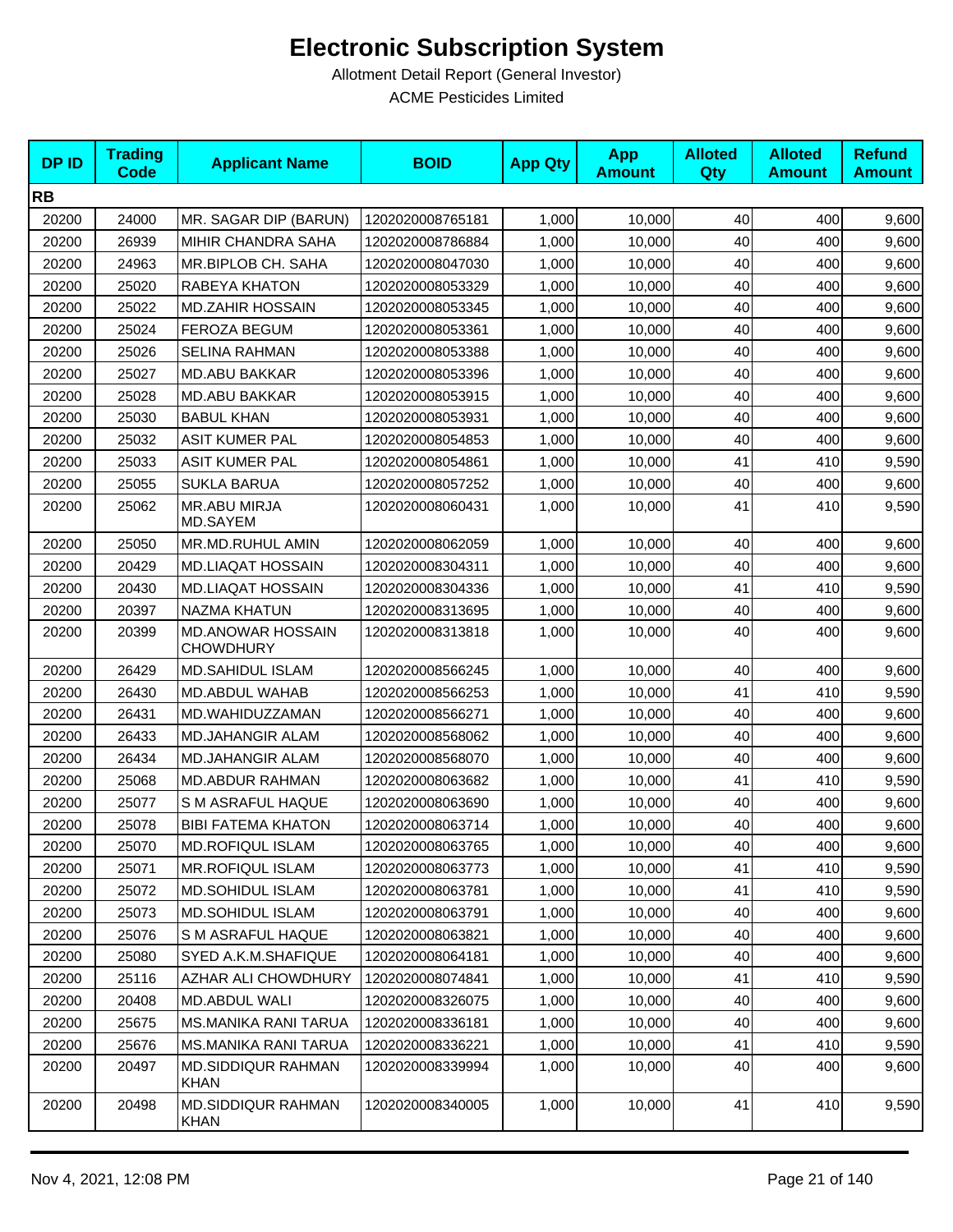| <b>DPID</b> | <b>Trading</b><br><b>Code</b> | <b>Applicant Name</b>                   | <b>BOID</b>      | <b>App Qty</b> | <b>App</b><br><b>Amount</b> | <b>Alloted</b><br><b>Qty</b> | <b>Alloted</b><br><b>Amount</b> | <b>Refund</b><br><b>Amount</b> |
|-------------|-------------------------------|-----------------------------------------|------------------|----------------|-----------------------------|------------------------------|---------------------------------|--------------------------------|
| <b>RB</b>   |                               |                                         |                  |                |                             |                              |                                 |                                |
| 20200       | 20453                         | <b>MD.ABUL KALAM</b>                    | 1202020008344948 | 1,000          | 10,000                      | 40                           | 400                             | 9,600                          |
| 20200       | 26492                         | <b>MR.ABDUS SATTER</b>                  | 1202020008589261 | 1,000          | 10,000                      | 41                           | 410                             | 9,590                          |
| 20200       | 27043                         | <b>SHAHINUR ISLAM</b>                   | 1202020008826065 | 1,000          | 10,000                      | 40                           | 400                             | 9,600                          |
| 20200       | 25167                         | SUBHASH CHANDRA DAS                     | 1202020008096546 | 1,000          | 10,000                      | 40                           | 400                             | 9,600                          |
| 20200       | 20454                         | <b>MD.ABUL KALAM</b>                    | 1202020008347149 | 1,000          | 10,000                      | 41                           | 410                             | 9,590                          |
| 20200       | 25613                         | MRS.ELORA ZAMAN                         | 1202020008367921 | 1,000          | 10,000                      | 41                           | 410                             | 9,590                          |
| 20200       | 20455                         | <b>ASHOK BIWSAS</b>                     | 1202020008368678 | 1,000          | 10,000                      | 40                           | 400                             | 9,600                          |
| 20200       | 20456                         | MD.MILON                                | 1202020008368701 | 1,000          | 10,000                      | 40                           | 400                             | 9,600                          |
| 20200       | 20457                         | <b>MD.MILION</b>                        | 1202020008368718 | 1,000          | 10,000                      | 40                           | 400                             | 9,600                          |
| 20200       | 20458                         | <b>MR.ASHOK BIWSAS</b>                  | 1202020008368734 | 1,000          | 10,000                      | 41                           | 410                             | 9,590                          |
| 20200       | 20459                         | MD.IDRIS BHUIYAN                        | 1202020008368750 | 1,000          | 10,000                      | 40                           | 400                             | 9,600                          |
| 20200       | 20460                         | <b>MD.IDRAS BHUYIA</b>                  | 1202020008368777 | 1,000          | 10,000                      | 40                           | 400                             | 9,600                          |
| 20200       | 20443                         | <b>MD.RUSTOM ALI</b><br><b>HOWLADER</b> | 1202020008368817 | 1,000          | 10.000                      | 41                           | 410                             | 9,590                          |
| 20200       | 20444                         | SHAHNAZ PARVIN                          | 1202020008368868 | 1,000          | 10,000                      | 41                           | 410                             | 9,590                          |
| 20200       | 20324                         | <b>MD.ZAKIR HOSSAIN</b>                 | 1202020008370181 | 1,000          | 10,000                      | 40                           | 400                             | 9,600                          |
| 20200       | 25662                         | SHOHEL AHMED                            | 1202020008374238 | 1,000          | 10,000                      | 40                           | 400                             | 9,600                          |
| 20200       | 26509                         | <b>LUTFOR RAHMAN RIPON</b>              | 1202020008600339 | 1,000          | 10,000                      | 40                           | 400                             | 9,600                          |
| 20200       | 26510                         | LUTFOR RAHMAN RIPON                     | 1202020008600347 | 1,000          | 10,000                      | 40                           | 400                             | 9,600                          |
| 20200       | 26550                         | <b>OMAR SHARIF</b>                      | 1202020008605125 | 1,000          | 10,000                      | 40                           | 400                             | 9,600                          |
| 20200       | 27115                         | <b>MD.JAKIR HOSSEN</b>                  | 1202020008843951 | 1,000          | 10,000                      | 40                           | 400                             | 9,600                          |
| 20200       | 27117                         | MRS.SHABNAZ SIKDER                      | 1202020008860977 | 1,000          | 10,000                      | 40                           | 400                             | 9,600                          |
| 20200       | 27118                         | MRS.SHABNAZ SIKDER                      | 1202020008860985 | 1,000          | 10,000                      | 40                           | 400                             | 9,600                          |
| 20200       | 25231                         | MR.MD.MONIR HOSSAIN                     | 1202020008114451 | 1,000          | 10,000                      | 40                           | 400                             | 9,600                          |
| 20200       | 25232                         | MR.MD.MONIR HOSSAIN                     | 1202020008114461 | 1,000          | 10,000                      | 40                           | 400                             | 9,600                          |
| 20200       | 25219                         | <b>MD.SAIFUL AZAM</b>                   | 1202020008118682 | 1,000          | 10,000                      | 40                           | 400                             | 9,600                          |
| 20200       | 25138                         | MRS.SARABAN TAHURA                      | 1202020008119403 | 1,000          | 10,000                      | 40                           | 400                             | 9,600                          |
| 20200       | 25240                         | MD.MOUZZAM HOSSAIN                      | 1202020008120551 | 1,000          | 10,000                      | 40                           | 400                             | 9,600                          |
| 20200       | 25238                         | MR.MD.MASUD RANA                        | 1202020008123545 | 1,000          | 10,000                      | 40                           | 400                             | 9,600                          |
| 20200       | 25239                         | <b>MR.MD.MASUD RANA</b>                 | 1202020008123553 | 1,000          | 10,000                      | 40                           | 400                             | 9,600                          |
| 20200       | 25664                         | RABEKA YASMIN                           | 1202020008374262 | 1,000          | 10,000                      | 40                           | 400                             | 9,600                          |
| 20200       | 25665                         | MRS.SHAHNAJ                             | 1202020008374270 | 1,000          | 10,000                      | 40                           | 400                             | 9,600                          |
| 20200       | 25727                         | <b>MD.HARUNUR RASHID</b>                | 1202020008374371 | 1,000          | 10,000                      | 40                           | 400                             | 9,600                          |
| 20200       | 25862                         | <b>MD.JANE ALAM</b>                     | 1202020008374543 | 1,000          | 10,000                      | 41                           | 410                             | 9,590                          |
| 20200       | 25852                         | <b>DESHAI SARATHI</b><br><b>BRAHMMA</b> | 1202020008374551 | 1,000          | 10,000                      | 40                           | 400                             | 9,600                          |
| 20200       | 25853                         | <b>DESHAI SARATHI</b><br><b>BRAHMMA</b> | 1202020008374561 | 1,000          | 10,000                      | 40                           | 400                             | 9,600                          |
| 20200       | 25848                         | MR.JAKIR                                | 1202020008383273 | 1,000          | 10,000                      | 40                           | 400                             | 9,600                          |
| 20200       | 25819                         | MD. SHAFIUDDIN                          | 1202020008383471 | 1,000          | 10,000                      | 40                           | 400                             | 9,600                          |
| 20200       | 25850                         | <b>MD.KHAKON BAPERY</b>                 | 1202020008383696 | 1,000          | 10,000                      | 40                           | 400                             | 9,600                          |
| 20200       | 25851                         | <b>MD.KHAKON BAPERY</b>                 | 1202020008383728 | 1,000          | 10,000                      | 40                           | 400                             | 9,600                          |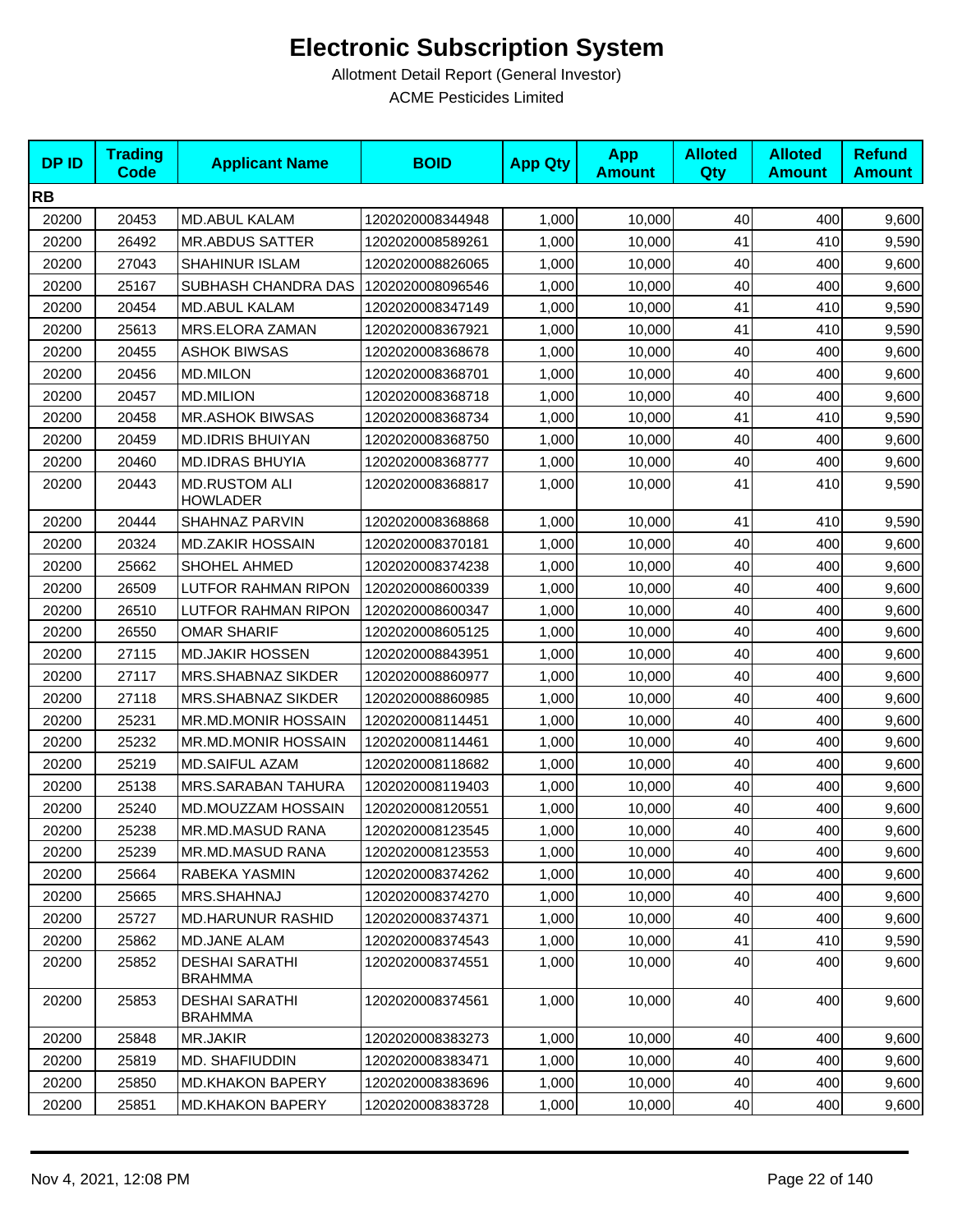| <b>DPID</b> | <b>Trading</b><br><b>Code</b> | <b>Applicant Name</b>                   | <b>BOID</b>      | <b>App Qty</b> | <b>App</b><br><b>Amount</b> | <b>Alloted</b><br>Qty | <b>Alloted</b><br><b>Amount</b> | <b>Refund</b><br><b>Amount</b> |
|-------------|-------------------------------|-----------------------------------------|------------------|----------------|-----------------------------|-----------------------|---------------------------------|--------------------------------|
| <b>RB</b>   |                               |                                         |                  |                |                             |                       |                                 |                                |
| 20200       | 26556                         | MOHAMMAD SHAMIM<br><b>SARWAR</b>        | 1202020008613538 | 1,000          | 10,000                      | 40                    | 400                             | 9,600                          |
| 20200       | 26577                         | <b>MD.EUNUS ALI</b>                     | 1202020008615114 | 1,000          | 10,000                      | 40                    | 400                             | 9,600                          |
| 20200       | 27269                         | MR.ADVOCATE SULTAN<br><b>MAHMUD</b>     | 1202020008878001 | 1,000          | 10,000                      | 40                    | 400                             | 9,600                          |
| 20200       | 27153                         | <b>MD.RAKIB UDDIN</b>                   | 1202020008878285 | 1,000          | 10,000                      | 40                    | 400                             | 9,600                          |
| 20200       | 27156                         | <b>MD.RAKIB UDDIN</b>                   | 1202020008883661 | 1,000          | 10,000                      | 40                    | 400                             | 9,600                          |
| 20200       | 25825                         | KOHINOR BEGUM                           | 1202020008400151 | 1,000          | 10,000                      | 40                    | 400                             | 9,600                          |
| 20200       | 25814                         | <b>SUKUMAR CHANDRA</b><br><b>SAHA</b>   | 1202020008401478 | 1,000          | 10,000                      | 40                    | 400                             | 9,600                          |
| 20200       | 25891                         | <b>MR.TOFAEL AHMED</b>                  | 1202020008402381 | 1,000          | 10,000                      | 40                    | 400                             | 9,600                          |
| 20200       | 25894                         | MR.MASUDUR RAHMAN                       | 1202020008402571 | 1,000          | 10,000                      | 40                    | 400                             | 9,600                          |
| 20200       | 25900                         | MD.MAZEDUR RAHMAN                       | 1202020008402943 | 1,000          | 10,000                      | 41                    | 410                             | 9,590                          |
| 20200       | 26617                         | MR.MD.SAIF AL-ARAFIN                    | 1202020008636073 | 1,000          | 10.000                      | 40                    | 400                             | 9,600                          |
| 20200       | 27192                         | <b>FARIDA YASMIN</b>                    | 1202020008906875 | 1,000          | 10,000                      | 40                    | 400                             | 9,600                          |
| 20200       | 27193                         | <b>FARIDA YASMIN</b>                    | 1202020008906907 | 1,000          | 10,000                      | 41                    | 410                             | 9,590                          |
| 20200       | 27179                         | MD.WALIUL ISLAM                         | 1202020008916730 | 1,000          | 10,000                      | 41                    | 410                             | 9,590                          |
| 20200       | 27258                         | <b>MD.MASUD</b>                         | 1202020008916998 | 1,000          | 10,000                      | 40                    | 400                             | 9,600                          |
| 20200       | 27262                         | <b>DIPA RANI SAHA</b>                   | 1202020008917066 | 1,000          | 10,000                      | 40                    | 400                             | 9,600                          |
| 20200       | 25267                         | MR.ABDULLAH AL IMTIAZ<br><b>FAISAL</b>  | 1202020008149520 | 1,000          | 10,000                      | 41                    | 410                             | 9,590                          |
| 20200       | 25284                         | MR.MD.ROBIUL                            | 1202020008149539 | 1,000          | 10,000                      | 40                    | 400                             | 9,600                          |
| 20200       | 25276                         | <b>MD.FORMAN ALI</b>                    | 1202020008149547 | 1,000          | 10,000                      | 40                    | 400                             | 9,600                          |
| 20200       | 25275                         | <b>MD.FORMAN ALI</b>                    | 1202020008149563 | 1,000          | 10,000                      | 41                    | 410                             | 9,590                          |
| 20200       | 25285                         | <b>JORNA AKTER</b>                      | 1202020008149571 | 1,000          | 10,000                      | 40                    | 400                             | 9,600                          |
| 20200       | 25278                         | MD.RAFIQUL ISLAM<br><b>MONTU</b>        | 1202020008149598 | 1,000          | 10,000                      | 40                    | 400                             | 9,600                          |
| 20200       | 25288                         | <b>MD.BABUL HOSSAIN</b>                 | 1202020008149611 | 1,000          | 10,000                      | 41                    | 410                             | 9,590                          |
| 20200       | 25277                         | <b>MD.RAFIQUL ISLAM</b><br><b>MONTU</b> | 1202020008149638 | 1,000          | 10,000                      | 40                    | 400                             | 9,600                          |
| 20200       | 25268                         | MR.ABDULLAH AL IMTIAZ<br><b>FAISAL</b>  | 1202020008149654 | 1,000          | 10,000                      | 40                    | 400                             | 9,600                          |
| 20200       | 25289                         | MD.ABUL KALAM                           | 1202020008149662 | 1,000          | 10,000                      | 40                    | 400                             | 9,600                          |
| 20200       | 25290                         | <b>MD.ABUL KALAM</b>                    | 1202020008149670 | 1,000          | 10,000                      | 40                    | 400                             | 9,600                          |
| 20200       | 25270                         | MD.SHAHJALAL                            | 1202020008149689 | 1,000          | 10,000                      | 40                    | 400                             | 9,600                          |
| 20200       | 25269                         | MD.SHAHJALAL                            | 1202020008149702 | 1,000          | 10,000                      | 40                    | 400                             | 9,600                          |
| 20200       | 25273                         | ABDULLAH AL REAZ                        | 1202020008149710 | 1,000          | 10,000                      | 40                    | 400                             | 9,600                          |
| 20200       | 25283                         | MR.MD.ROBIUL                            | 1202020008149737 | 1,000          | 10.000                      | 40                    | 400                             | 9,600                          |
| 20200       | 25274                         | ABDULLAH AL REAZ                        | 1202020008149745 | 1,000          | 10,000                      | 40                    | 400                             | 9,600                          |
| 20200       | 25280                         | MD.KAMAL                                | 1202020008150578 | 1,000          | 10,000                      | 41                    | 410                             | 9,590                          |
| 20200       | 25295                         | <b>MD.ROJOB ALI (JEWEL)</b>             | 1202020008152443 | 1,000          | 10,000                      | 40                    | 400                             | 9,600                          |
| 20200       | 25296                         | <b>MD.ROJOB ALI (JEWEL)</b>             | 1202020008152451 | 1,000          | 10,000                      | 40                    | 400                             | 9,600                          |
| 20200       | 20144                         | MRS.HAFIZA AKTER                        | 1202020008158713 | 1,000          | 10,000                      | 40                    | 400                             | 9,600                          |
| 20200       | 20145                         | MRS.HAFIZA AKTER                        | 1202020008158721 | 1,000          | 10,000                      | 41                    | 410                             | 9,590                          |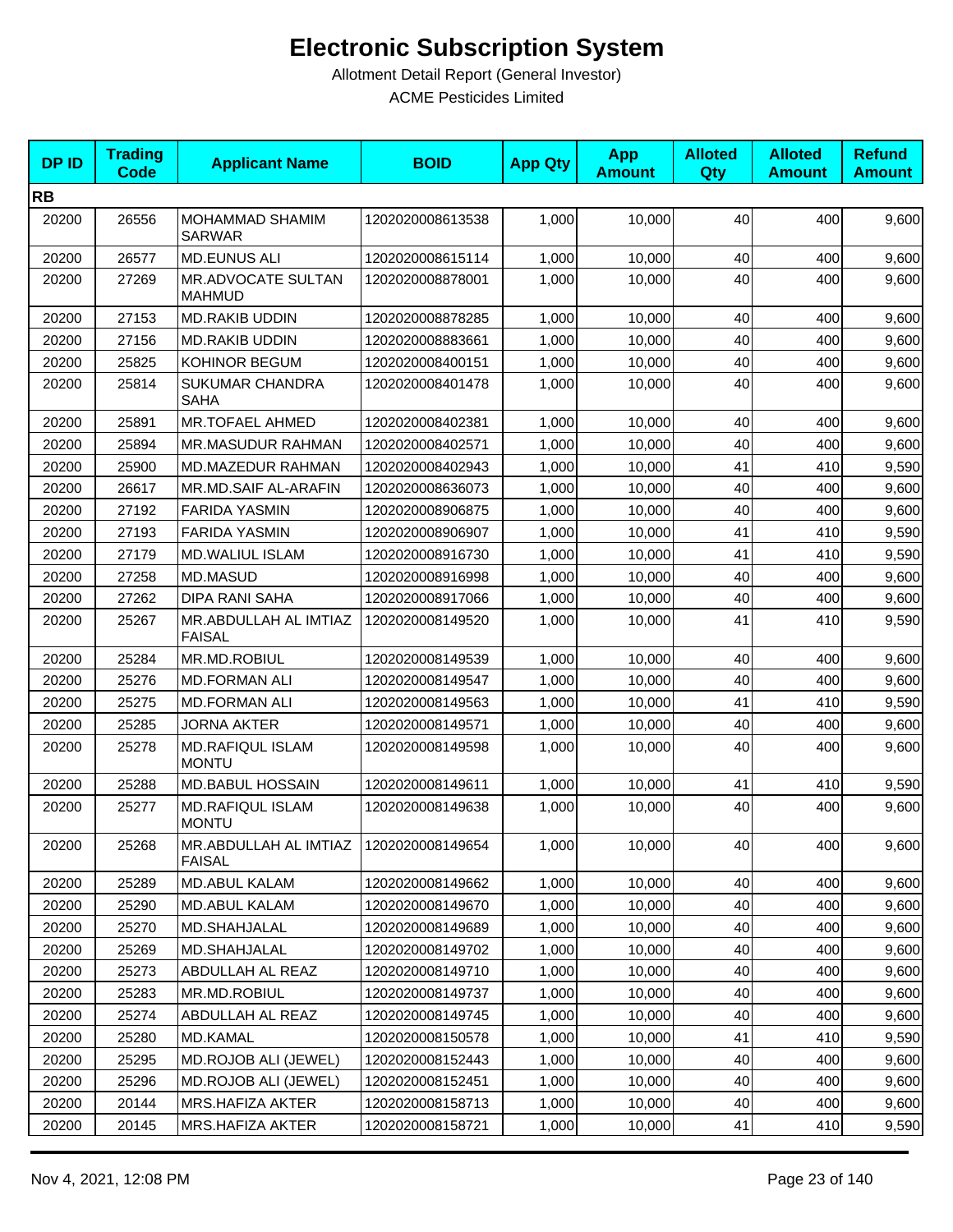| <b>DPID</b> | <b>Trading</b><br><b>Code</b> | <b>Applicant Name</b>                        | <b>BOID</b>      | <b>App Qty</b> | <b>App</b><br><b>Amount</b> | <b>Alloted</b><br><b>Qty</b> | <b>Alloted</b><br><b>Amount</b> | <b>Refund</b><br><b>Amount</b> |
|-------------|-------------------------------|----------------------------------------------|------------------|----------------|-----------------------------|------------------------------|---------------------------------|--------------------------------|
| <b>RB</b>   |                               |                                              |                  |                |                             |                              |                                 |                                |
| 20200       | 26153                         | A.U.M.MANNA BHUIYAN                          | 1202020008417504 | 1,000          | 10,000                      | 40                           | 400                             | 9,600                          |
| 20200       | 26008                         | <b>SHAHIN KHAN</b>                           | 1202020008419637 | 1,000          | 10,000                      | 40                           | 400                             | 9,600                          |
| 20200       | 26009                         | <b>SHAHIN KHAN</b>                           | 1202020008420311 | 1,000          | 10,000                      | 40                           | 400                             | 9,600                          |
| 20200       | 26147                         | MOHAMMAD ABU<br><b>KAUSAR</b>                | 1202020008420534 | 1,000          | 10,000                      | 40                           | 400                             | 9,600                          |
| 20200       | 26148                         | MD.ANAMUL HAQUE<br><b>BHUIYAN</b>            | 1202020008420577 | 1,000          | 10,000                      | 41                           | 410                             | 9,590                          |
| 20200       | 26149                         | A.U.M.MANNA BHUIYAN                          | 1202020008420633 | 1,000          | 10,000                      | 40                           | 400                             | 9,600                          |
| 20200       | 26150                         | <b>RINA AKTER</b>                            | 1202020008420668 | 1,000          | 10,000                      | 40                           | 400                             | 9,600                          |
| 20200       | 25916                         | <b>MD.ABU SUFIAN</b>                         | 1202020008428177 | 1,000          | 10,000                      | 40                           | 400                             | 9,600                          |
| 20200       | 25917                         | <b>MD.SHAHIDUL ISLAM</b>                     | 1202020008428193 | 1,000          | 10,000                      | 40                           | 400                             | 9,600                          |
| 20200       | 27408                         | MR.PRABIR KUMAR SAHA                         | 1202020008930711 | 1,000          | 10,000                      | 40                           | 400                             | 9,600                          |
| 20200       | 27383                         | <b>ARZU ARA</b>                              | 1202020008934934 | 1,000          | 10,000                      | 40                           | 400                             | 9,600                          |
| 20200       | 27382                         | ARZU ARA                                     | 1202020008934985 | 1,000          | 10,000                      | 40                           | 400                             | 9,600                          |
| 20200       | 27546                         | MR.OAHID MIA                                 | 1202020008962929 | 1,000          | 10,000                      | 40                           | 400                             | 9,600                          |
| 20200       | 25347                         | <b>MR.BIPLAB KUMAR</b><br><b>CHAKRABORTY</b> | 1202020008171676 | 1,000          | 10,000                      | 40                           | 400                             | 9,600                          |
| 20200       | 25348                         | MR.BIPLAB KUMAR<br><b>CHAKRABORTY</b>        | 1202020008171684 | 1,000          | 10,000                      | 40                           | 400                             | 9,600                          |
| 20200       | 26055                         | <b>MD.ABUL KHAIR</b>                         | 1202020008449762 | 1,000          | 10,000                      | 40                           | 400                             | 9,600                          |
| 20200       | 26090                         | MOHAMMAD ARIF HASAN<br><b>MAMUN</b>          | 1202020008463023 | 1,000          | 10,000                      | 40                           | 400                             | 9,600                          |
| 20200       | 26091                         | ASIA KHAN SHOMA                              | 1202020008463761 | 1,000          | 10,000                      | 40                           | 400                             | 9,600                          |
| 20200       | 26092                         | MOHAMMAD ARIF HASAN<br><b>MAMUN</b>          | 1202020008464186 | 1,000          | 10,000                      | 40                           | 400                             | 9,600                          |
| 20200       | 26017                         | MRS.SHAHNAJ                                  | 1202020008464392 | 1,000          | 10,000                      | 40                           | 400                             | 9,600                          |
| 20200       | 26018                         | RABEKA YASMIN                                | 1202020008464459 | 1,000          | 10,000                      | 40                           | 400                             | 9,600                          |
| 20200       | 26224                         | <b>MRS.SUCHITRA RANI</b><br><b>PODDAR</b>    | 1202020008468341 | 1,000          | 10,000                      | 40                           | 400                             | 9,600                          |
| 20200       | 26664                         | KAZI JALAL                                   | 1202020008671559 | 1,000          | 10,000                      | 40                           | 400                             | 9,600                          |
| 20200       | 26665                         | KAZI JALAL                                   | 1202020008671567 | 1,000          | 10,000                      | 40                           | 400                             | 9,600                          |
| 20200       | 19362                         | SHARMIN KABIR KANTA                          | 1202020006487429 | 1,000          | 10,000                      | 41                           | 410                             | 9,590                          |
| 20200       | 21255                         | MD. MAHBUBUL HOQUE                           | 1202020006794094 | 1,000          | 10,000                      | 40                           | 400                             | 9,600                          |
| 20200       | 21256                         | MD. MAHBUBUL HOQUE                           | 1202020006794870 | 1,000          | 10,000                      | 40                           | 400                             | 9,600                          |
| 20200       | 21028                         | <b>LAILA SHAFI</b>                           | 1202020006805228 | 1,000          | 10,000                      | 40                           | 400                             | 9,600                          |
| 20200       | 20998                         | MD.ASHEKUL MOWLA                             | 1202020006805327 | 1,000          | 10,000                      | 41                           | 410                             | 9,590                          |
| 20200       | 20999                         | MD.ASHEKUL MOWLA                             | 1202020006805335 | 1,000          | 10,000                      | 41                           | 410                             | 9,590                          |
| 20200       | 21337                         | <b>MD.MOJIBUR RAHMAN</b>                     | 1202020006812191 | 1,000          | 10,000                      | 40                           | 400                             | 9,600                          |
| 20200       | 21338                         | <b>MD.MOJIBUR RAHMAN</b>                     | 1202020006812213 | 1,000          | 10,000                      | 40                           | 400                             | 9,600                          |
| 20200       | 22582                         | MD.IFTEKHARUL ISLAM                          | 1202020007128661 | 1,000          | 10,000                      | 40                           | 400                             | 9,600                          |
| 20200       | 23528                         | MD. SHAFI ULLAH<br><b>CHOWDHURY</b>          | 1202020007526758 | 1,000          | 10,000                      | 40                           | 400                             | 9,600                          |
| 20200       | 22927                         | SADHAN CHANDRA PAUL                          | 1202020007557093 | 1,000          | 10,000                      | 41                           | 410                             | 9,590                          |
| 20200       | 23500                         | MAINUL ISLAM BHUIYA                          | 1202020007585144 | 1,000          | 10,000                      | 40                           | 400                             | 9,600                          |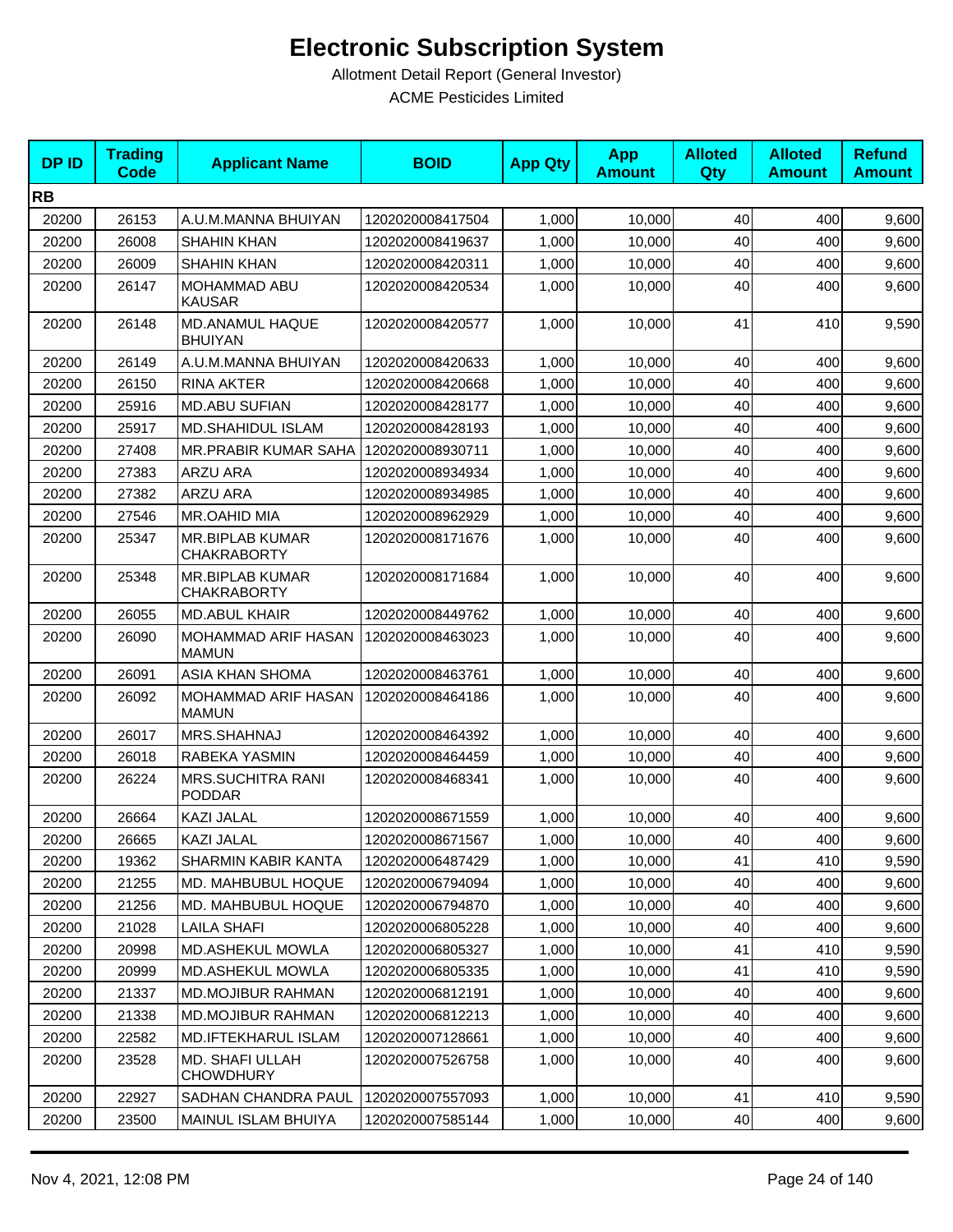| <b>DPID</b> | <b>Trading</b><br><b>Code</b> | <b>Applicant Name</b>                        | <b>BOID</b>      | <b>App Qty</b> | <b>App</b><br><b>Amount</b> | <b>Alloted</b><br><b>Qty</b> | <b>Alloted</b><br><b>Amount</b> | <b>Refund</b><br><b>Amount</b> |
|-------------|-------------------------------|----------------------------------------------|------------------|----------------|-----------------------------|------------------------------|---------------------------------|--------------------------------|
| <b>RB</b>   |                               |                                              |                  |                |                             |                              |                                 |                                |
| 20200       | 23564                         | MD JAHID ALI SUJAN                           | 1202020007585912 | 1,000          | 10,000                      | 40                           | 400                             | 9,600                          |
| 20200       | 23693                         | MIR ABDUL WADUD                              | 1202020007630149 | 1,000          | 10,000                      | 40                           | 400                             | 9,600                          |
| 20200       | 23709                         | <b>MR.DILIP BARUA</b>                        | 1202020007651536 | 1,000          | 10,000                      | 40                           | 400                             | 9,600                          |
| 20200       | 23831                         | MRS.TOPNA MODAK                              | 1202020007700581 | 1,000          | 10,000                      | 40                           | 400                             | 9,600                          |
| 20200       | 00668                         | MR.SYED GIAS HUSSAIN                         | 1202020007727966 | 1,000          | 10,000                      | 40                           | 400                             | 9,600                          |
| 20200       | 23883                         | <b>MR.JOY PROKASH</b><br><b>SARKER</b>       | 1202020007737641 | 1,000          | 10,000                      | 40                           | 400                             | 9,600                          |
| 20200       | 23884                         | <b>MR.JOY PROKASH</b><br><b>SARKER</b>       | 1202020007737658 | 1,000          | 10,000                      | 40                           | 400                             | 9,600                          |
| 20200       | 00666                         | MR. SAGAR DIP (BARUN)                        | 1202020007744496 | 1,000          | 10,000                      | 40                           | 400                             | 9,600                          |
| 20200       | 23899                         | MR. MD. ABDUZZAHER                           | 1202020007745557 | 1,000          | 10,000                      | 41                           | 410                             | 9,590                          |
| 20200       | 23953                         | AFSANA CHOWDHURY                             | 1202020007786949 | 1,000          | 10,000                      | 40                           | 400                             | 9,600                          |
| 20200       | 23952                         | AFSANA CHOWDHURY                             | 1202020007786957 | 1,000          | 10,000                      | 40                           | 400                             | 9,600                          |
| 20200       | 24004                         | PRAN KRISHNA SAHA                            | 1202020007790981 | 1,000          | 10,000                      | 40                           | 400                             | 9,600                          |
| 20200       | 24020                         | <b>MD.ANOWAR HOSSAIN</b><br><b>CHOWDHURY</b> | 1202020007796989 | 1,000          | 10.000                      | 40                           | 400                             | 9,600                          |
| 20200       | 24021                         | <b>NAZMA KHATUN</b>                          | 1202020007796997 | 1,000          | 10,000                      | 40                           | 400                             | 9,600                          |
| 20200       | 24059                         | <b>MS.RASHEDA KABIR</b>                      | 1202020007809608 | 1,000          | 10,000                      | 40                           | 400                             | 9,600                          |
| 20200       | 24082                         | <b>MRS.MAHRUN NASHA</b><br><b>BEGUM</b>      | 1202020007816173 | 1,000          | 10,000                      | 40                           | 400                             | 9,600                          |
| 20200       | 24091                         | MR.MD.REZAUL KARIM                           | 1202020007821242 | 1,000          | 10,000                      | 40                           | 400                             | 9,600                          |
| 20200       | 24092                         | MR.MD.MASEKUR<br><b>RAHMAN</b>               | 1202020007822065 | 1,000          | 10,000                      | 40                           | 400                             | 9,600                          |
| 20200       | 24093                         | MR.MD.MOTALEB ALI                            | 1202020007822073 | 1,000          | 10,000                      | 40                           | 400                             | 9,600                          |
| 20200       | 24094                         | MR.MD.MOTALEB ALI                            | 1202020007822081 | 1,000          | 10,000                      | 40                           | 400                             | 9,600                          |
| 20200       | 24095                         | MR.MD.ABDUL MALEK                            | 1202020007822091 | 1,000          | 10,000                      | 40                           | 400                             | 9,600                          |
| 20200       | 24096                         | MR.MD.ABDUL MALEK                            | 1202020007822105 | 1,000          | 10,000                      | 41                           | 410                             | 9,590                          |
| 20200       | 24116                         | DR.MD.ZILLUR RAHMAN                          | 1202020007825141 | 1,000          | 10,000                      | 40                           | 400                             | 9,600                          |
| 20200       | 24118                         | MRS.HOSNE ARA BEGUM                          | 1202020007825151 | 1,000          | 10,000                      | 40                           | 400                             | 9,600                          |
| 20200       | 24117                         | MR.DR.MD.ZILLUR<br><b>RAHMAN</b>             | 1202020007825168 | 1,000          | 10,000                      | 40                           | 400                             | 9,600                          |
| 20200       | 24113                         | MRS.HOSNE ARA BEGUM                          | 1202020007825232 | 1,000          | 10,000                      | 40                           | 400                             | 9,600                          |
| 20200       | 24175                         | <b>MR.ANWAR HOSSAIN</b><br><b>WAHID</b>      | 1202020007834947 | 1,000          | 10,000                      | 40                           | 400                             | 9,600                          |
| 20200       | 24178                         | MR.MD.MIZANUR<br>RAHMAN BHUYAN               | 1202020007834955 | 1,000          | 10,000                      | 40                           | 400                             | 9,600                          |
| 20200       | 24174                         | <b>MR.ANWAR HOSSAIN</b><br>WAHID             | 1202020007834963 | 1,000          | 10,000                      | 40                           | 400                             | 9,600                          |
| 20200       | 24168                         | <b>MRS.SHIRIN SULTANA</b>                    | 1202020007835976 | 1,000          | 10,000                      | 40                           | 400                             | 9,600                          |
| 20200       | 24166                         | MR.ABUL HASHEM                               | 1202020007836060 | 1,000          | 10,000                      | 40                           | 400                             | 9,600                          |
| 20200       | 24171                         | MR.FAKRUL ABEDIN                             | 1202020007836376 | 1,000          | 10,000                      | 40                           | 400                             | 9,600                          |
| 20200       | 24181                         | MR.ENDRAJIT CHANDRA<br><b>PAUL</b>           | 1202020007836847 | 1,000          | 10,000                      | 40                           | 400                             | 9,600                          |
| 20200       | 24212                         | <b>MR.ASHIS KUMAR</b><br><b>HOWLADER</b>     | 1202020007846041 | 1,000          | 10,000                      | 40                           | 400                             | 9,600                          |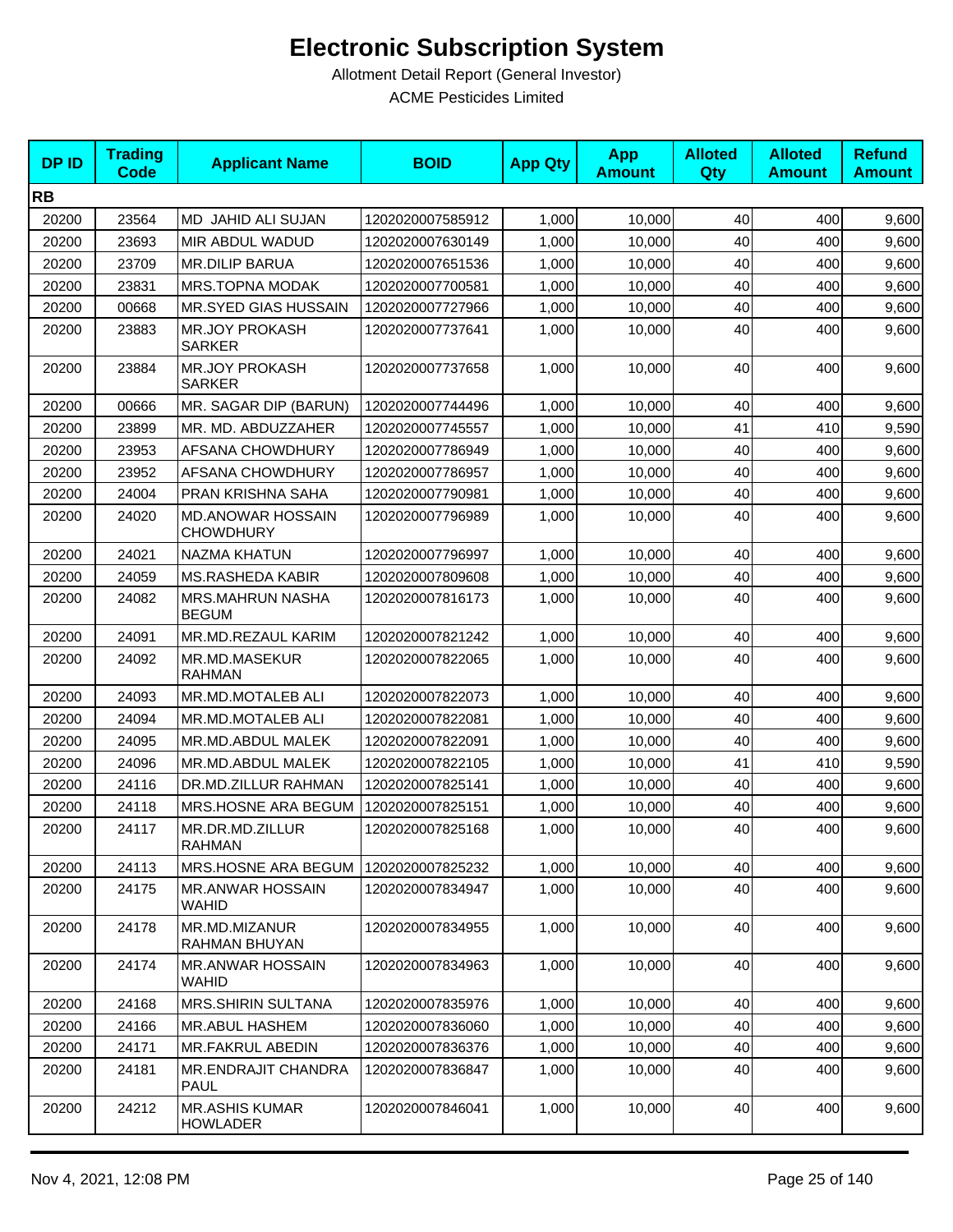| <b>DPID</b> | <b>Trading</b><br><b>Code</b> | <b>Applicant Name</b>                   | <b>BOID</b>      | <b>App Qty</b> | <b>App</b><br><b>Amount</b> | <b>Alloted</b><br>Qty | <b>Alloted</b><br><b>Amount</b> | <b>Refund</b><br><b>Amount</b> |
|-------------|-------------------------------|-----------------------------------------|------------------|----------------|-----------------------------|-----------------------|---------------------------------|--------------------------------|
| <b>RB</b>   |                               |                                         |                  |                |                             |                       |                                 |                                |
| 20200       | 24254                         | <b>MD.MASEKUR RAHMAN</b>                | 1202020007857101 | 1,000          | 10,000                      | 40                    | 400                             | 9,600                          |
| 20200       | 24256                         | MD.MIZANUR RAHMAN                       | 1202020007857126 | 1,000          | 10,000                      | 41                    | 410                             | 9,590                          |
| 20200       | 24355                         | MR.MD.ASADULLAH                         | 1202020007870161 | 1,000          | 10,000                      | 40                    | 400                             | 9,600                          |
| 20200       | 24352                         | MR.MD.ASADULLAH                         | 1202020007870196 | 1,000          | 10,000                      | 40                    | 400                             | 9,600                          |
| 20200       | 24330                         | <b>MR.PRABIR KUMAR SAHA</b>             | 1202020007870228 | 1,000          | 10,000                      | 40                    | 400                             | 9,600                          |
| 20200       | 24363                         | ASHIFA SIDDIKA                          | 1202020007870948 | 1,000          | 10.000                      | 40                    | 400                             | 9,600                          |
| 20200       | 24289                         | MR.MD.EADUL ISLAM                       | 1202020007881444 | 1,000          | 10,000                      | 40                    | 400                             | 9,600                          |
| 20200       | 24291                         | MR.MD.MOJAMMEL<br><b>HAQUE</b>          | 1202020007881479 | 1,000          | 10,000                      | 40                    | 400                             | 9,600                          |
| 20200       | 24294                         | <b>MST.SABEKUN NAHAR</b>                | 1202020007884290 | 1,000          | 10,000                      | 40                    | 400                             | 9,600                          |
| 20200       | 24387                         | <b>MD.IQBAL HOSSAIN</b>                 | 1202020007890503 | 1,000          | 10,000                      | 40                    | 400                             | 9,600                          |
| 20200       | 24370                         | MR.MD.FAZLUL HOQUE                      | 1202020007893186 | 1,000          | 10,000                      | 40                    | 400                             | 9,600                          |
| 20200       | 24396                         | MD.ROFIQUL ISLAM                        | 1202020007895522 | 1,000          | 10,000                      | 40                    | 400                             | 9,600                          |
| 20200       | 0A176                         | PROSHANTA KUMAR<br>SAHA                 | 1202020007906394 | 1,000          | 10,000                      | 40                    | 400                             | 9,600                          |
| 20200       | 24488                         | <b>RAJIB KUMAR ROY</b>                  | 1202020007906659 | 1,000          | 10,000                      | 41                    | 410                             | 9,590                          |
| 20200       | 24487                         | <b>RAJIB KUMAR ROY</b>                  | 1202020007906758 | 1,000          | 10,000                      | 40                    | 400                             | 9,600                          |
| 20200       | 24480                         | <b>MD.TAHER ALI</b>                     | 1202020007908053 | 1,000          | 10,000                      | 40                    | 400                             | 9,600                          |
| 20200       | 24621                         | MR.MD.NASIR UDDIN<br><b>SARKER</b>      | 1202020007950904 | 1,000          | 10,000                      | 40                    | 400                             | 9,600                          |
| 20200       | 24620                         | MR.MD.NASIR UDDIN<br><b>SARKER</b>      | 1202020007950912 | 1,000          | 10,000                      | 40                    | 400                             | 9,600                          |
| 20200       | 24622                         | <b>MD.MONIRUL ISLAM</b><br><b>MIZAN</b> | 1202020007954482 | 1,000          | 10,000                      | 40                    | 400                             | 9,600                          |
| 20200       | 24625                         | MR.RAMENDRA<br>CHANDRA SHAHA            | 1202020007958009 | 1,000          | 10,000                      | 40                    | 400                             | 9,600                          |
| 20200       | 24635                         | MR.MONIRUZZAMAN                         | 1202020007962349 | 1,000          | 10,000                      | 40                    | 400                             | 9,600                          |
| 20200       | 24636                         | MR.MONIRUZZAMAN                         | 1202020007962357 | 1,000          | 10,000                      | 41                    | 410                             | 9,590                          |
| 20200       | 24632                         | MR.MD.ASHRAF MIAH<br>(RANA)             | 1202020007963188 | 1,000          | 10,000                      | 40                    | 400                             | 9,600                          |
| 20200       | 24633                         | MRS.KANIZ FATEMA                        | 1202020007963196 | 1,000          | 10,000                      | 41                    | 410                             | 9,590                          |
| 20200       | 24634                         | MRS.KANIZ FATEMA                        | 1202020007963201 | 1,000          | 10,000                      | 41                    | 410                             | 9,590                          |
| 20200       | 24676                         | MD. NAZRUL PATWARY                      | 1202020007968445 | 1,000          | 10,000                      | 40                    | 400                             | 9,600                          |
| 20200       | 24678                         | MR.MD.MOZAFFAR<br><b>HOSSAIN</b>        | 1202020007968453 | 1,000          | 10,000                      | 40                    | 400                             | 9,600                          |
| 20200       | 24677                         | MD. NAZRUL PATWARY                      | 1202020007968461 | 1,000          | 10,000                      | 40                    | 400                             | 9,600                          |
| 20200       | 24679                         | MR.MD.MOZAFFAR<br><b>HOSSAIN</b>        | 1202020007968471 | 1,000          | 10,000                      | 41                    | 410                             | 9,590                          |
| 20200       | 24741                         | <b>MS.SAMSUN NAHER</b>                  | 1202020007977499 | 1,000          | 10,000                      | 40                    | 400                             | 9,600                          |
| 20200       | 18034                         | PALASH KUMAR PAUL                       | 1202020006169738 | 1,000          | 10,000                      | 40                    | 400                             | 9,600                          |
| 20200       | 18036                         | <b>BISHWAJIT CHANDRA</b><br>PAUL        | 1202020006169770 | 1,000          | 10,000                      | 40                    | 400                             | 9,600                          |
| 20200       | 18045                         | SHAHIDUR RAHAMAN<br><b>DEWAN</b>        | 1202020006171889 | 1,000          | 10,000                      | 40                    | 400                             | 9,600                          |
| 20200       | 07496                         | <b>MD.JASHIM UDDIN</b>                  | 1202020006172013 | 1,000          | 10,000                      | 40                    | 400                             | 9,600                          |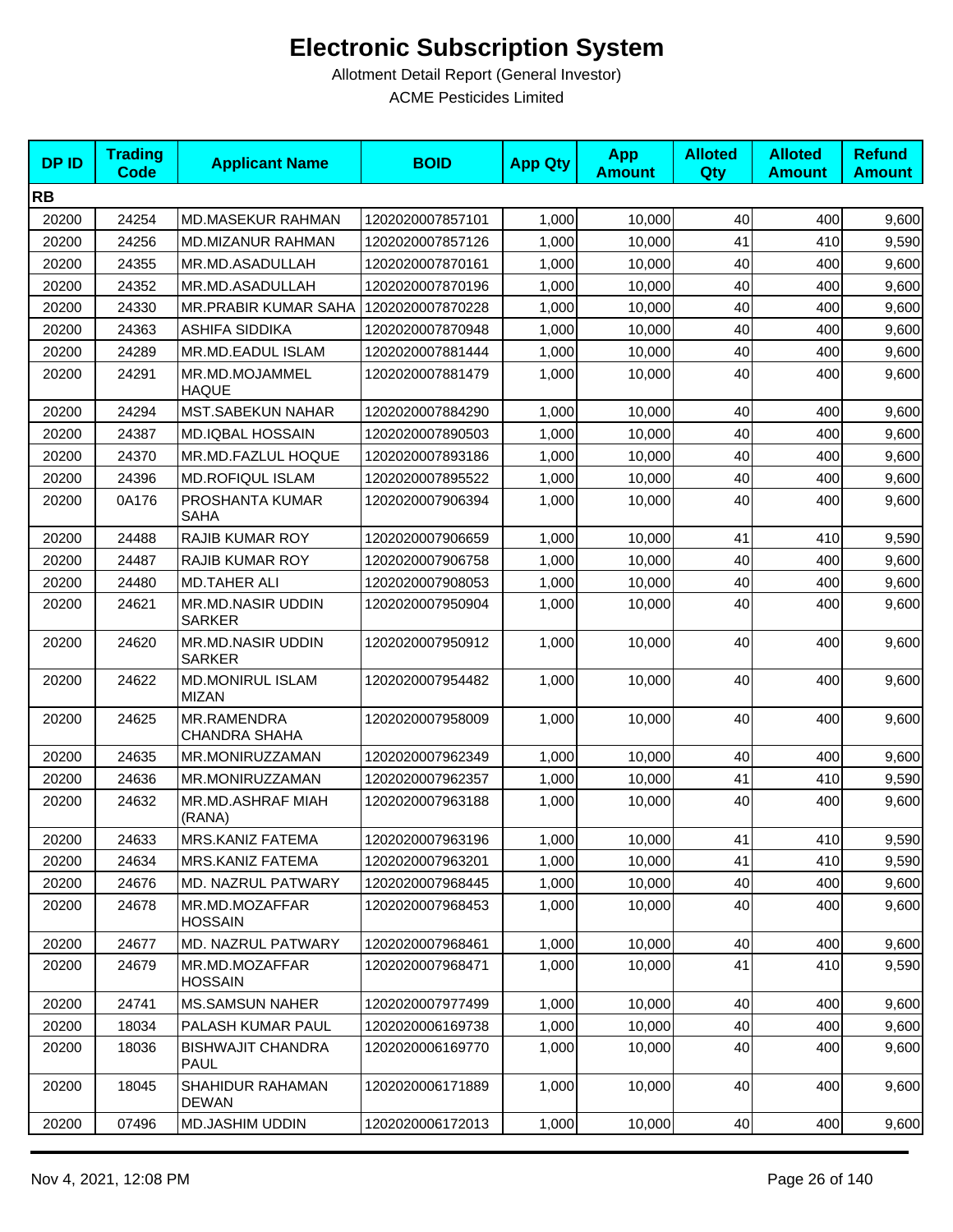| <b>DPID</b> | <b>Trading</b><br><b>Code</b> | <b>Applicant Name</b>                     | <b>BOID</b>      | <b>App Qty</b> | <b>App</b><br><b>Amount</b> | <b>Alloted</b><br><b>Qty</b> | <b>Alloted</b><br><b>Amount</b> | <b>Refund</b><br><b>Amount</b> |
|-------------|-------------------------------|-------------------------------------------|------------------|----------------|-----------------------------|------------------------------|---------------------------------|--------------------------------|
| <b>RB</b>   |                               |                                           |                  |                |                             |                              |                                 |                                |
| 20200       | 07497                         | <b>AYESHA AKTER</b>                       | 1202020006172080 | 1,000          | 10,000                      | 40                           | 400                             | 9,600                          |
| 20200       | 18161                         | <b>GOLAM AZAM</b>                         | 1202020006172551 | 1,000          | 10,000                      | 40                           | 400                             | 9,600                          |
| 20200       | 18160                         | <b>GOLAM AZAM</b>                         | 1202020006172601 | 1,000          | 10,000                      | 40                           | 400                             | 9,600                          |
| 20200       | 18159                         | <b>AKTER JAHAN</b>                        | 1202020006172642 | 1,000          | 10,000                      | 40                           | 400                             | 9,600                          |
| 20200       | 18276                         | <b>MD SHAFIQUL ISLAM</b>                  | 1202020006189261 | 1,000          | 10,000                      | 40                           | 400                             | 9,600                          |
| 20200       | 18275                         | <b>MD SHAFIQUL ISLAM</b>                  | 1202020006189271 | 1,000          | 10,000                      | 40                           | 400                             | 9,600                          |
| 20200       | 18171                         | M.A.SUMAN                                 | 1202020006189461 | 1,000          | 10,000                      | 40                           | 400                             | 9,600                          |
| 20200       | 18173                         | MD.JASHIM UDDIN                           | 1202020006189518 | 1,000          | 10,000                      | 40                           | 400                             | 9,600                          |
| 20200       | 18172                         | <b>MD.JASHIM UDDIN</b>                    | 1202020006189534 | 1,000          | 10,000                      | 40                           | 400                             | 9,600                          |
| 20200       | 19449                         | <b>MD KAMAL HOSSAIN</b>                   | 1202020006507161 | 1,000          | 10,000                      | 40                           | 400                             | 9,600                          |
| 20200       | 19442                         | <b>MD. FARUK HOSSAIN</b>                  | 1202020006507459 | 1,000          | 10,000                      | 40                           | 400                             | 9,600                          |
| 20200       | 19518                         | ABDUL BATEN (SAE)                         | 1202020006516890 | 1,000          | 10,000                      | 40                           | 400                             | 9,600                          |
| 20200       | 19519                         | <b>SHAKIA NASRIN</b>                      | 1202020006517092 | 1,000          | 10,000                      | 40                           | 400                             | 9,600                          |
| 20200       | 0A133                         | PROSHANTA KUMAR<br><b>SAHA</b>            | 1202020006817505 | 1,000          | 10,000                      | 40                           | 400                             | 9,600                          |
| 20200       | 21414                         | MR.RUHUL AMIN                             | 1202020006828863 | 1,000          | 10,000                      | 40                           | 400                             | 9,600                          |
| 20200       | 21417                         | MR.RUHUL AMIN                             | 1202020006828921 | 1,000          | 10,000                      | 41                           | 410                             | 9,590                          |
| 20200       | 21247                         | <b>ABUL HASNAT</b>                        | 1202020006832201 | 1,000          | 10,000                      | 40                           | 400                             | 9,600                          |
| 20200       | 21416                         | <b>MD.JAHANGIR HOSSAIN</b><br><b>KHAN</b> | 1202020006832756 | 1,000          | 10,000                      | 40                           | 400                             | 9,600                          |
| 20200       | 21415                         | <b>MD.JAHANGIR HOSSAIN</b><br><b>KHAN</b> | 1202020006832772 | 1,000          | 10,000                      | 40                           | 400                             | 9,600                          |
| 20200       | 21248                         | <b>ABUL HASNAT</b>                        | 1202020006834557 | 1,000          | 10,000                      | 40                           | 400                             | 9,600                          |
| 20200       | 20065                         | DILRUBA CHOWDHURY                         | 1202020006850031 | 1,000          | 10,000                      | 40                           | 400                             | 9,600                          |
| 20200       | 22284                         | MOHSENA BEGUM                             | 1202020007172751 | 1,000          | 10,000                      | 40                           | 400                             | 9,600                          |
| 20200       | 22286                         | MOHSENA BEGUM                             | 1202020007174471 | 1,000          | 10,000                      | 40                           | 400                             | 9,600                          |
| 20200       | 22128                         | <b>MD ARIF HOSSEN</b>                     | 1202020007180859 | 1,000          | 10,000                      | 40                           | 400                             | 9,600                          |
| 20200       | 21956                         | <b>MR.PROSHANTO</b>                       | 1202020007180966 | 1,000          | 10,000                      | 40                           | 400                             | 9,600                          |
| 20200       | 21981                         | SUJAN KUMAR PAUL                          | 1202020007182271 | 1,000          | 10,000                      | 40                           | 400                             | 9,600                          |
| 20200       | 21982                         | SUJAN KUMAR PAUL                          | 1202020007182360 | 1,000          | 10,000                      | 40                           | 400                             | 9,600                          |
| 20200       | 18174                         | <b>MD.ABU SUFIAN</b>                      | 1202020006190027 | 1,000          | 10,000                      | 40                           | 400                             | 9,600                          |
| 20200       | 18394                         | ABDUL MALEK                               | 1202020006190996 | 1,000          | 10,000                      | 40                           | 400                             | 9,600                          |
| 20200       | 18420                         | <b>BISHNU PRIYA ROY</b>                   | 1202020006191021 | 1,000          | 10,000                      | 40                           | 400                             | 9,600                          |
| 20200       | 18358                         | <b>MS.SHARIFUN NAHAR</b>                  | 1202020006198403 | 1,000          | 10,000                      | 40                           | 400                             | 9,600                          |
| 20200       | 18302                         | MD.HAIDER ALI AKNDA                       | 1202020006215330 | 1,000          | 10,000                      | 41                           | 410                             | 9,590                          |
| 20200       | 18303                         | MD.HAIDER ALI AKNDA                       | 1202020006215349 | 1,000          | 10,000                      | 40                           | 400                             | 9,600                          |
| 20200       | 18305                         | MD.RASHIDUL ISLAM                         | 1202020006215365 | 1,000          | 10,000                      | 40                           | 400                             | 9,600                          |
| 20200       | 18233                         | <b>MD.ABDUL KHALEQUE</b>                  | 1202020006215431 | 1,000          | 10,000                      | 41                           | 410                             | 9,590                          |
| 20200       | 18234                         | <b>MD.ABDUR RAFIQUE</b>                   | 1202020006215456 | 1,000          | 10,000                      | 40                           | 400                             | 9,600                          |
| 20200       | 18236                         | <b>MRS.KHALIDA NARGISH</b>                | 1202020006215499 | 1,000          | 10,000                      | 40                           | 400                             | 9,600                          |
| 20200       | 21308                         | <b>BISHAWAZIT BHOWMIK</b>                 | 1202020006874176 | 1,000          | 10,000                      | 40                           | 400                             | 9,600                          |
| 20200       | 21098                         | <b>MD.MOINUL HOSSAIN</b>                  | 1202020006874224 | 1,000          | 10,000                      | 40                           | 400                             | 9,600                          |
| 20200       | 21099                         | MD.MOINUL HOSSAIN                         | 1202020006874240 | 1,000          | 10,000                      | 40                           | 400                             | 9,600                          |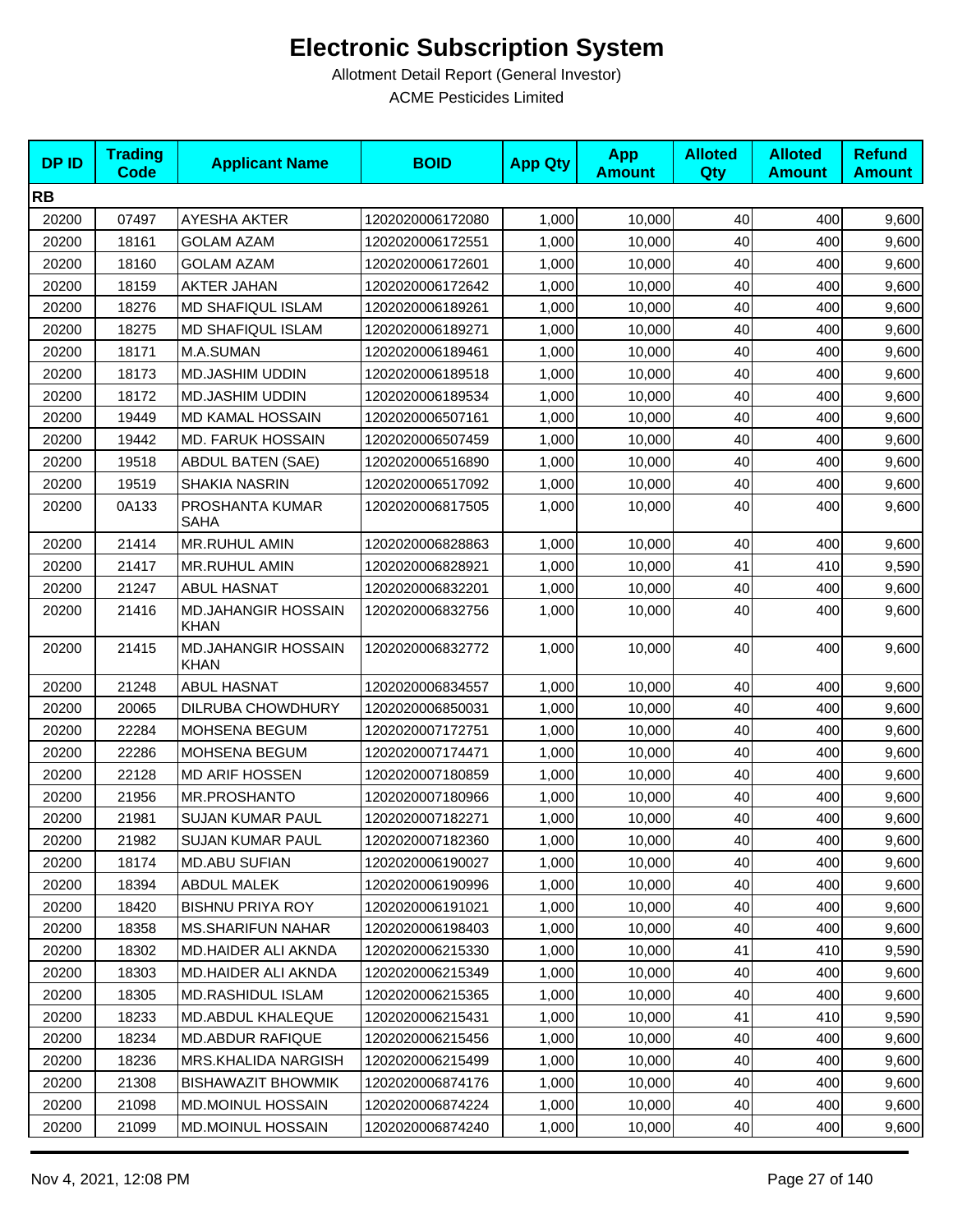| <b>DPID</b> | <b>Trading</b><br><b>Code</b> | <b>Applicant Name</b>                    | <b>BOID</b>      | <b>App Qty</b> | <b>App</b><br><b>Amount</b> | <b>Alloted</b><br>Qty | <b>Alloted</b><br><b>Amount</b> | <b>Refund</b><br><b>Amount</b> |
|-------------|-------------------------------|------------------------------------------|------------------|----------------|-----------------------------|-----------------------|---------------------------------|--------------------------------|
| <b>RB</b>   |                               |                                          |                  |                |                             |                       |                                 |                                |
| 20200       | 0A312                         | Mohammad Rakib Uddin<br>Ahammad          | 1202020006218524 | 1,000          | 10,000                      | 40                    | 400                             | 9,600                          |
| 20200       | 18261                         | MD ABUL HASHEM                           | 1202020006222451 | 1,000          | 10,000                      | 40                    | 400                             | 9,600                          |
| 20200       | 18262                         | <b>SELENA AKTER</b>                      | 1202020006222524 | 1,000          | 10,000                      | 40                    | 400                             | 9,600                          |
| 20200       | 18328                         | MD.ABU TAHER                             | 1202020006223553 | 1,000          | 10,000                      | 41                    | 410                             | 9,590                          |
| 20200       | 18329                         | MD. SHAHIDULLAH                          | 1202020006223652 | 1,000          | 10,000                      | 40                    | 400                             | 9,600                          |
| 20200       | 18330                         | SHAHIDULLAH                              | 1202020006223794 | 1,000          | 10,000                      | 40                    | 400                             | 9,600                          |
| 20200       | 18331                         | ABDULLAH AL-MAMON                        | 1202020006223917 | 1,000          | 10,000                      | 40                    | 400                             | 9,600                          |
| 20200       | 18410                         | MD DIDARUL ALAM                          | 1202020006224938 | 1,000          | 10,000                      | 40                    | 400                             | 9,600                          |
| 20200       | 18411                         | MD DIDARUL ALAM                          | 1202020006225006 | 1,000          | 10,000                      | 40                    | 400                             | 9,600                          |
| 20200       | 18488                         | MD MONIRUZZAMAN                          | 1202020006225081 | 1,000          | 10,000                      | 40                    | 400                             | 9,600                          |
| 20200       | 19737                         | <b>MD MONJUR KARIM</b>                   | 1202020006573098 | 1,000          | 10,000                      | 40                    | 400                             | 9,600                          |
| 20200       | 19739                         | <b>MD. MONJUR KARIM</b>                  | 1202020006573138 | 1,000          | 10,000                      | 41                    | 410                             | 9,590                          |
| 20200       | 21177                         | <b>NASIM SNAL</b>                        | 1202020006893754 | 1,000          | 10,000                      | 40                    | 400                             | 9,600                          |
| 20200       | 21176                         | <b>DEBOBRATO SAHA</b>                    | 1202020006893770 | 1,000          | 10,000                      | 41                    | 410                             | 9,590                          |
| 20200       | 21175                         | <b>DEBOBRATO SAHA</b>                    | 1202020006893797 | 1,000          | 10,000                      | 40                    | 400                             | 9,600                          |
| 20200       | 21336                         | <b>ISHA MOLLAH</b>                       | 1202020006901116 | 1,000          | 10,000                      | 40                    | 400                             | 9,600                          |
| 20200       | 21335                         | <b>ASHIQUR RAHMAN</b>                    | 1202020006901159 | 1,000          | 10,000                      | 40                    | 400                             | 9,600                          |
| 20200       | 21333                         | <b>LUTFOR RAHMAN</b>                     | 1202020006903918 | 1,000          | 10,000                      | 40                    | 400                             | 9,600                          |
| 20200       | 21331                         | AMINUL AZAM                              | 1202020006903993 | 1,000          | 10,000                      | 40                    | 400                             | 9,600                          |
| 20200       | 21350                         | SHAHNAZ PARVIN                           | 1202020006909262 | 1,000          | 10,000                      | 40                    | 400                             | 9,600                          |
| 20200       | 22100                         | MD. ABDUL WAHAB                          | 1202020007226757 | 1,000          | 10,000                      | 40                    | 400                             | 9,600                          |
| 20200       | 22496                         | SHAH ALAM                                | 1202020007230773 | 1,000          | 10,000                      | 41                    | 410                             | 9,590                          |
| 20200       | 22583                         | MR.MD.ZAKER HOSSAIN                      | 1202020007232201 | 1,000          | 10,000                      | 40                    | 400                             | 9,600                          |
| 20200       | 18600                         | MR.ASHOK DEY                             | 1202020006254110 | 1,000          | 10,000                      | 40                    | 400                             | 9,600                          |
| 20200       | 18601                         | MR.ASHOK DEY                             | 1202020006254137 | 1,000          | 10,000                      | 40                    | 400                             | 9,600                          |
| 20200       | 18656                         | <b>ABDULLAH AL MAMON</b>                 | 1202020006262812 | 1,000          | 10,000                      | 40                    | 400                             | 9,600                          |
| 20200       | 18450                         | <b>MD.MUKHLESUR</b><br><b>RAHMAN</b>     | 1202020006264359 | 1,000          | 10,000                      | 41                    | 410                             | 9,590                          |
| 20200       | 20006                         | <b>MOHAMMAD SHIFUL</b><br><b>MAWLA</b>   | 1202020006271866 | 1,000          | 10,000                      | 40                    | 400                             | 9,600                          |
| 20200       | 20005                         | MOHAMMAD SHIFUL<br><b>MAWLA</b>          | 1202020006271874 | 1,000          | 10,000                      | 41                    | 410                             | 9,590                          |
| 20200       | 21625                         | <b>MD.IBRAHIM HOSSAIN</b><br><b>AKON</b> | 1202020006921905 | 1,000          | 10,000                      | 40                    | 400                             | 9,600                          |
| 20200       | 21280                         | MD.ABU TAHER                             | 1202020006921964 | 1,000          | 10,000                      | 41                    | 410                             | 9,590                          |
| 20200       | 21626                         | <b>MD.IBRAHIM MANSION</b><br><b>AKON</b> | 1202020006921980 | 1,000          | 10,000                      | 40                    | 400                             | 9,600                          |
| 20200       | 21627                         | <b>MD.SIDDIQUR RAHMAN</b>                | 1202020006922032 | 1,000          | 10,000                      | 40                    | 400                             | 9,600                          |
| 20200       | 21629                         | YEASMIN AKTER                            | 1202020006924304 | 1,000          | 10,000                      | 40                    | 400                             | 9,600                          |
| 20200       | 21630                         | YEASMIN AKTER                            | 1202020006924403 | 1,000          | 10,000                      | 40                    | 400                             | 9,600                          |
| 20200       | 21632                         | MD.MUSTAFIZUR<br><b>RAHMAN</b>           | 1202020006924644 | 1,000          | 10,000                      | 40                    | 400                             | 9,600                          |
| 20200       | 21628                         | <b>MD SIDDIQUR RAHMAN</b>                | 1202020006927101 | 1,000          | 10,000                      | 40                    | 400                             | 9,600                          |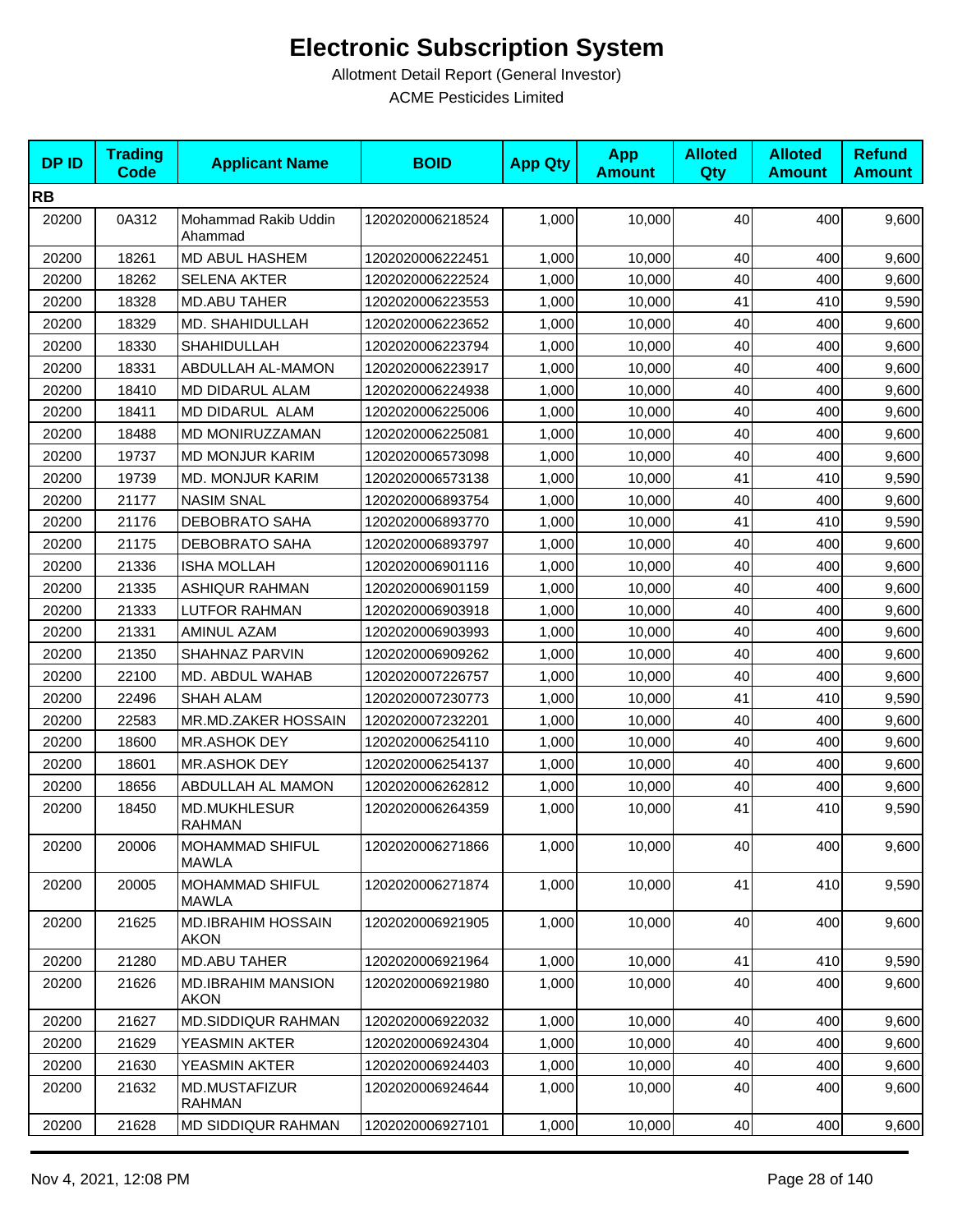| <b>DPID</b> | <b>Trading</b><br><b>Code</b> | <b>Applicant Name</b>           | <b>BOID</b>      | <b>App Qty</b> | <b>App</b><br><b>Amount</b> | <b>Alloted</b><br><b>Qty</b> | <b>Alloted</b><br><b>Amount</b> | <b>Refund</b><br><b>Amount</b> |
|-------------|-------------------------------|---------------------------------|------------------|----------------|-----------------------------|------------------------------|---------------------------------|--------------------------------|
| <b>RB</b>   |                               |                                 |                  |                |                             |                              |                                 |                                |
| 20200       | 21801                         | PURNIMA RANI SARKER             | 1202020006938791 | 1,000          | 10,000                      | 40                           | 400                             | 9,600                          |
| 20200       | 21802                         | SUBODH KUMAR AICH               | 1202020006938831 | 1,000          | 10,000                      | 40                           | 400                             | 9,600                          |
| 20200       | 21803                         | SUBODH KUMAR AICH               | 1202020006938920 | 1,000          | 10,000                      | 40                           | 400                             | 9,600                          |
| 20200       | 21804                         | <b>DHANU BHOWMICK</b>           | 1202020006938947 | 1,000          | 10,000                      | 40                           | 400                             | 9,600                          |
| 20200       | 21805                         | <b>DHANU BHOWMICK</b>           | 1202020006938955 | 1,000          | 10,000                      | 40                           | 400                             | 9,600                          |
| 20200       | 21701                         | SAZAL KUMAR SARKAR              | 1202020006939571 | 1,000          | 10,000                      | 40                           | 400                             | 9,600                          |
| 20200       | 21702                         | SAZAL KUMAR SARKAR              | 1202020006939588 | 1,000          | 10,000                      | 40                           | 400                             | 9,600                          |
| 20200       | 21703                         | <b>MD.ZAHIDUL KABIR</b>         | 1202020006939596 | 1,000          | 10,000                      | 40                           | 400                             | 9,600                          |
| 20200       | 21704                         | <b>MD.ZAHIDUL KABIR</b>         | 1202020006939601 | 1,000          | 10,000                      | 40                           | 400                             | 9,600                          |
| 20200       | 21705                         | SHIPRA SARKAR                   | 1202020006939628 | 1,000          | 10,000                      | 40                           | 400                             | 9,600                          |
| 20200       | 21706                         | SHIPRA SARKAR                   | 1202020006939743 | 1,000          | 10,000                      | 41                           | 410                             | 9,590                          |
| 20200       | 21800                         | PURNIMA RANI SARKER             | 1202020006939877 | 1,000          | 10,000                      | 40                           | 400                             | 9,600                          |
| 20200       | 21808                         | SANJIB CHANDA                   | 1202020006940129 | 1,000          | 10,000                      | 40                           | 400                             | 9,600                          |
| 20200       | 21809                         | SANJIB CHANDA                   | 1202020006940145 | 1,000          | 10,000                      | 40                           | 400                             | 9,600                          |
| 20200       | 21810                         | RUNU RANI CHANDA                | 1202020006940153 | 1,000          | 10,000                      | 40                           | 400                             | 9,600                          |
| 20200       | 21811                         | RUNU RANI CHANDA                | 1202020006940161 | 1,000          | 10,000                      | 40                           | 400                             | 9,600                          |
| 20200       | 21812                         | MD.MIZANUR RAHMAN               | 1202020006940394 | 1,000          | 10,000                      | 41                           | 410                             | 9,590                          |
| 20200       | 22688                         | TAHAMINA AKTER                  | 1202020007255513 | 1,000          | 10,000                      | 40                           | 400                             | 9,600                          |
| 20200       | 22689                         | TAHAMINA AKTER                  | 1202020007255845 | 1,000          | 10,000                      | 40                           | 400                             | 9,600                          |
| 20200       | 22364                         | <b>HAFIZUR RAHMAN</b>           | 1202020007260229 | 1,000          | 10,000                      | 41                           | 410                             | 9,590                          |
| 20200       | 22365                         | SAHIDA NASRIN                   | 1202020007260311 | 1,000          | 10,000                      | 40                           | 400                             | 9,600                          |
| 20200       | 22471                         | MOHAMMAD ARAFAT<br>KARIM KHAN   | 1202020007275609 | 1,000          | 10,000                      | 40                           | 400                             | 9,600                          |
| 20200       | 22817                         | KALYANI RANI HALDER             | 1202020007279631 | 1,000          | 10,000                      | 40                           | 400                             | 9,600                          |
| 20200       | 22802                         | <b>MD.SHAFIQUL ISLAM</b>        | 1202020007282008 | 1,000          | 10,000                      | 40                           | 400                             | 9,600                          |
| 20200       | 19859                         | ASIM KRISHNA NATH               | 1202020006608639 | 1,000          | 10,000                      | 40                           | 400                             | 9,600                          |
| 20200       | 19860                         | ASHOK KRISHNA NATH              | 1202020006608647 | 1,000          | 10,000                      | 40                           | 400                             | 9,600                          |
| 20200       | 19861                         | ROBINDRA NATH                   | 1202020006608655 | 1,000          | 10,000                      | 40                           | 400                             | 9,600                          |
| 20200       | 21468                         | <b>MD.NASIR UDDIN</b>           | 1202020006956222 | 1,000          | 10,000                      | 40                           | 400                             | 9,600                          |
| 20200       | 21465                         | <b>MD FARHADUL ISLAM</b>        | 1202020006960736 | 1,000          | 10,000                      | 40                           | 400                             | 9,600                          |
| 20200       | 21427                         | MD.SHAHJAMAL<br><b>HOWLADER</b> | 1202020006962561 | 1,000          | 10,000                      | 41                           | 410                             | 9,590                          |
| 20200       | 21794                         | <b>RONY FRANCIS GOMES</b>       | 1202020006970586 | 1,000          | 10,000                      | 40                           | 400                             | 9,600                          |
| 20200       | 21440                         | KAZI TAIFURUL KARIM             | 1202020006970669 | 1,000          | 10,000                      | 40                           | 400                             | 9,600                          |
| 20200       | 21797                         | REBECA FOLIA                    | 1202020006970709 | 1,000          | 10,000                      | 41                           | 410                             | 9,590                          |
| 20200       | 21441                         | KAZI TAIFURUL KARIM             | 1202020006970717 | 1,000          | 10,000                      | 40                           | 400                             | 9,600                          |
| 20200       | 21444                         | MD.ENAYET ULLAH                 | 1202020006972443 | 1,000          | 10,000                      | 40                           | 400                             | 9,600                          |
| 20200       | 21445                         | MD.ENAYET ULLAH                 | 1202020006972965 | 1,000          | 10,000                      | 40                           | 400                             | 9,600                          |
| 20200       | 21450                         | MOHAMMAD ALI                    | 1202020006974129 | 1,000          | 10,000                      | 40                           | 400                             | 9,600                          |
| 20200       | 22281                         | NAZMA HOSSAIN                   | 1202020007317477 | 1,000          | 10,000                      | 40                           | 400                             | 9,600                          |
| 20200       | 22279                         | NAZMA HOSSAIN                   | 1202020007317774 | 1,000          | 10,000                      | 40                           | 400                             | 9,600                          |
| 20200       | 23106                         | MD.REAZUL HAQUE<br>(DULAL)      | 1202020007324877 | 1,000          | 10,000                      | 40                           | 400                             | 9,600                          |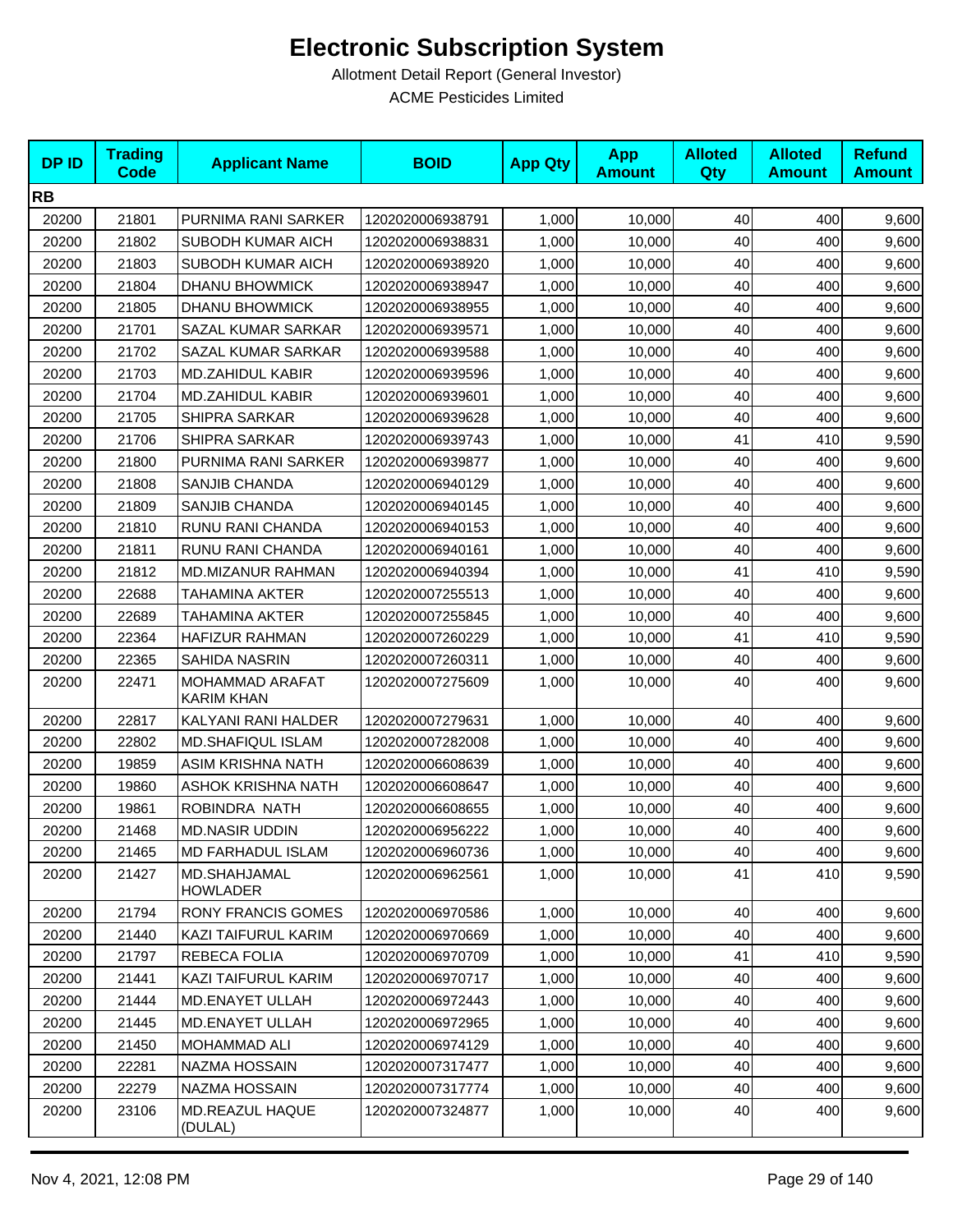| <b>DPID</b> | <b>Trading</b><br><b>Code</b> | <b>Applicant Name</b>                      | <b>BOID</b>      | <b>App Qty</b> | <b>App</b><br><b>Amount</b> | <b>Alloted</b><br>Qty | <b>Alloted</b><br><b>Amount</b> | <b>Refund</b><br><b>Amount</b> |
|-------------|-------------------------------|--------------------------------------------|------------------|----------------|-----------------------------|-----------------------|---------------------------------|--------------------------------|
| <b>RB</b>   |                               |                                            |                  |                |                             |                       |                                 |                                |
| 20200       | 23072                         | <b>NAZIA BEGUM</b>                         | 1202020007325341 | 1,000          | 10,000                      | 40                    | 400                             | 9,600                          |
| 20200       | 22905                         | <b>AJAY KUMAR RAY</b>                      | 1202020007329184 | 1,000          | 10,000                      | 40                    | 400                             | 9,600                          |
| 20200       | 23749                         | <b>MR.TAPASH PAUL</b>                      | 1202020006305990 | 1,000          | 10,000                      | 40                    | 400                             | 9,600                          |
| 20200       | 18556                         | KOHINOOR AKTER                             | 1202020006312167 | 1,000          | 10,000                      | 40                    | 400                             | 9,600                          |
| 20200       | 18557                         | <b>DALIA SULTANA</b>                       | 1202020006312183 | 1,000          | 10,000                      | 40                    | 400                             | 9,600                          |
| 20200       | 18708                         | <b>GOPAL KRISHNA KUNDU</b>                 | 1202020006315981 | 1,000          | 10.000                      | 41                    | 410                             | 9,590                          |
| 20200       | 18860                         | RINA KHANAM                                | 1202020006322817 | 1,000          | 10,000                      | 40                    | 400                             | 9,600                          |
| 20200       | 18861                         | RINA KHANAM                                | 1202020006322884 | 1,000          | 10,000                      | 40                    | 400                             | 9,600                          |
| 20200       | 18862                         | JOYDEV CHANDRA DAS                         | 1202020006322892 | 1,000          | 10,000                      | 41                    | 410                             | 9,590                          |
| 20200       | 18863                         | JOYDEV CHANDRA DAS                         | 1202020006322908 | 1,000          | 10,000                      | 40                    | 400                             | 9,600                          |
| 20200       | 18867                         | MD.SEKANDER ALI KHAN                       | 1202020006325026 | 1,000          | 10,000                      | 41                    | 410                             | 9,590                          |
| 20200       | 18877                         | PALLAB KUMAR ROY                           | 1202020006334045 | 1,000          | 10,000                      | 40                    | 400                             | 9,600                          |
| 20200       | 19997                         | <b>FAZLUL HAQUE</b>                        | 1202020006643678 | 1,000          | 10,000                      | 41                    | 410                             | 9,590                          |
| 20200       | 20050                         | MD.SAIDUZZAMAN<br><b>CHOWDHURY</b>         | 1202020006649038 | 1,000          | 10,000                      | 40                    | 400                             | 9,600                          |
| 20200       | 20051                         | MRS.DILRUBA<br><b>CHOWDHURY</b>            | 1202020006649418 | 1,000          | 10,000                      | 40                    | 400                             | 9,600                          |
| 20200       | 20053                         | MD.ZAKARIA MASUD                           | 1202020006649485 | 1,000          | 10,000                      | 40                    | 400                             | 9,600                          |
| 20200       | 20054                         | MD.ZAKARIA MASUD                           | 1202020006649517 | 1,000          | 10,000                      | 40                    | 400                             | 9,600                          |
| 20200       | 21489                         | <b>HASMAT ARA</b>                          | 1202020006984763 | 1,000          | 10,000                      | 40                    | 400                             | 9,600                          |
| 20200       | 18925                         | SHAILA RAHMAN                              | 1202020006350456 | 1,000          | 10,000                      | 41                    | 410                             | 9,590                          |
| 20200       | 18926                         | <b>SADIA RAHMAN</b>                        | 1202020006350464 | 1,000          | 10,000                      | 40                    | 400                             | 9,600                          |
| 20200       | 18927                         | SHAILA RAHMAN                              | 1202020006350472 | 1,000          | 10,000                      | 40                    | 400                             | 9,600                          |
| 20200       | 20606                         | <b>ABDUL AKKESH</b>                        | 1202020006687394 | 1,000          | 10,000                      | 41                    | 410                             | 9,590                          |
| 20200       | 20608                         | <b>ABDUL AKKESH</b>                        | 1202020006687401 | 1,000          | 10,000                      | 40                    | 400                             | 9,600                          |
| 20200       | 20589                         | <b>MD.TAHERUL ISLAM</b><br><b>MAJUMDER</b> | 1202020006687790 | 1,000          | 10,000                      | 41                    | 410                             | 9,590                          |
| 20200       | 21582                         | SK.NAZIA NAFIZ                             | 1202020006998983 | 1,000          | 10,000                      | 40                    | 400                             | 9,600                          |
| 20200       | 21583                         | MOMOTAZ BEGUM                              | 1202020006999118 | 1,000          | 10,000                      | 40                    | 400                             | 9,600                          |
| 20200       | 23241                         | SHAH ALAM                                  | 1202020007376227 | 1,000          | 10,000                      | 40                    | 400                             | 9,600                          |
| 20200       | 18956                         | <b>MD.NASHIRUL ALAM</b>                    | 1202020006359521 | 1,000          | 10,000                      | 40                    | 400                             | 9,600                          |
| 20200       | 18957                         | <b>MD.NASHIRUL ALAM</b>                    | 1202020006359531 | 1,000          | 10,000                      | 40                    | 400                             | 9,600                          |
| 20200       | 18958                         | JUBAIDA AKTER MITA                         | 1202020006359548 | 1,000          | 10,000                      | 41                    | 410                             | 9,590                          |
| 20200       | 18960                         | MD.RAFI UDDIN BHUIYAN                      | 1202020006359564 | 1,000          | 10,000                      | 40                    | 400                             | 9,600                          |
| 20200       | 18961                         | <b>MD.RAFI UDDIN BHUIYAN</b>               | 1202020006359572 | 1,000          | 10,000                      | 40                    | 400                             | 9,600                          |
| 20200       | 18967                         | MD.RABIUL ISLAM                            | 1202020006360030 | 1,000          | 10,000                      | 40                    | 400                             | 9,600                          |
| 20200       | 18983                         | HOSNA YESMIN SHEMU                         | 1202020006366196 | 1,000          | 10,000                      | 40                    | 400                             | 9,600                          |
| 20200       | 18984                         | <b>SHAMSUN NAHAR</b>                       | 1202020006366201 | 1,000          | 10,000                      | 40                    | 400                             | 9,600                          |
| 20200       | 18985                         | <b>MAHBUBUR RAHMAN</b>                     | 1202020006366211 | 1,000          | 10,000                      | 40                    | 400                             | 9,600                          |
| 20200       | 18999                         | MUHAMMAD MAHIUDDIN                         | 1202020006373941 | 1,000          | 10,000                      | 40                    | 400                             | 9,600                          |
| 20200       | 20680                         | FARUK AHMED MOLLAH                         | 1202020006710684 | 1,000          | 10,000                      | 40                    | 400                             | 9,600                          |
| 20200       | 20679                         | <b>FARUK AHMED MOLLAH</b>                  | 1202020006711571 | 1,000          | 10,000                      | 41                    | 410                             | 9,590                          |
| 20200       | 20747                         | JOYANTA BAIDYA                             | 1202020006720764 | 1,000          | 10,000                      | 40                    | 400                             | 9,600                          |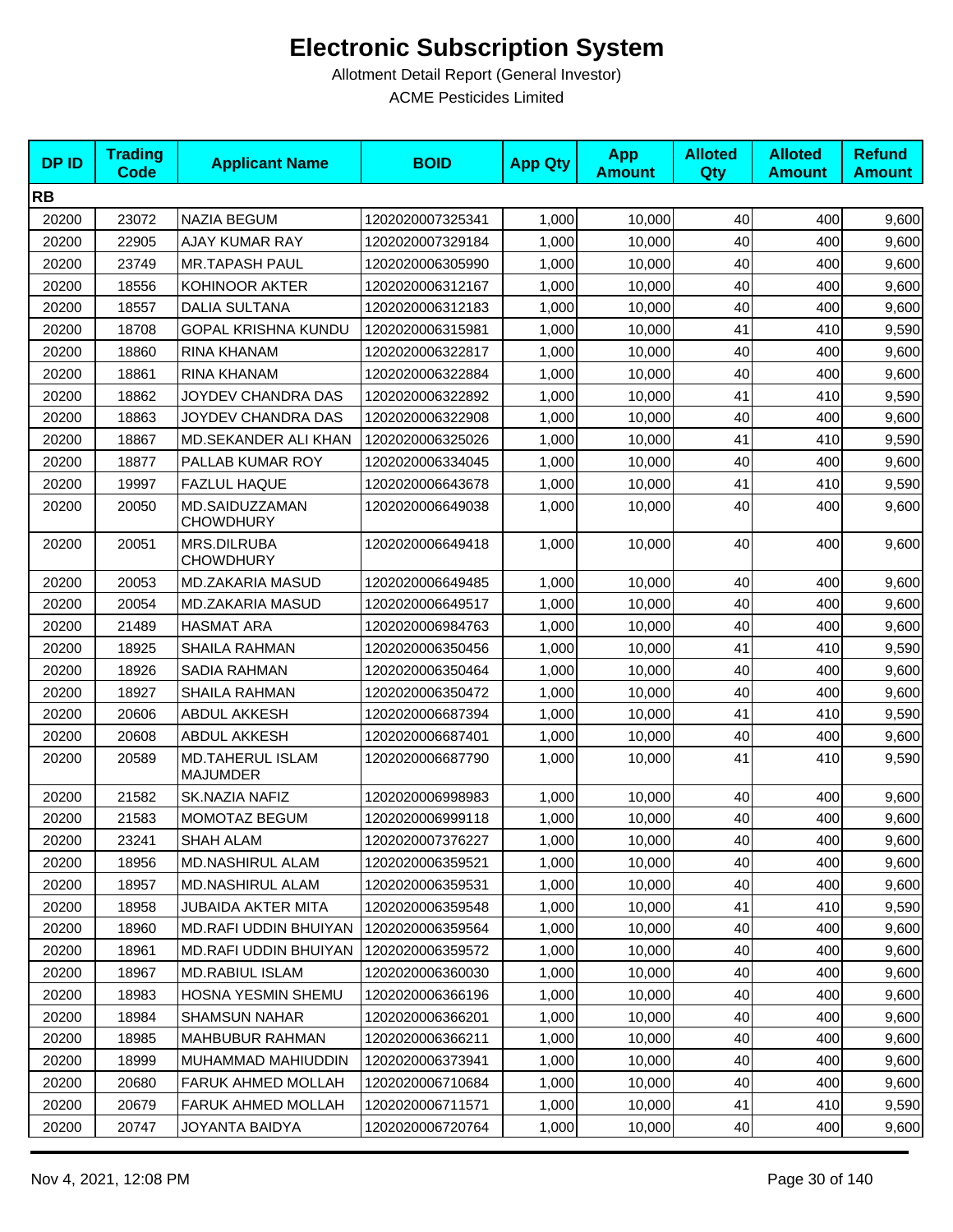| <b>DPID</b> | <b>Trading</b><br><b>Code</b> | <b>Applicant Name</b>           | <b>BOID</b>      | <b>App Qty</b> | <b>App</b><br><b>Amount</b> | <b>Alloted</b><br>Qty | <b>Alloted</b><br><b>Amount</b> | <b>Refund</b><br><b>Amount</b> |
|-------------|-------------------------------|---------------------------------|------------------|----------------|-----------------------------|-----------------------|---------------------------------|--------------------------------|
| <b>RB</b>   |                               |                                 |                  |                |                             |                       |                                 |                                |
| 20200       | 10863                         | A.T.MUHAMMAD<br>SAROWAR HOSSAIN | 1202020006725501 | 1,000          | 10,000                      | 40                    | 400                             | 9,600                          |
| 20200       | 10864                         | <b>MD.MAHBUBUR RASHID</b>       | 1202020006725526 | 1,000          | 10,000                      | 40                    | 400                             | 9,600                          |
| 20200       | 10865                         | MD.MAHABUBUR RASHID             | 1202020006725550 | 1,000          | 10,000                      | 40                    | 400                             | 9,600                          |
| 20200       | 21734                         | PARSHA BEGUM                    | 1202020007030361 | 1,000          | 10,000                      | 40                    | 400                             | 9,600                          |
| 20200       | 22241                         | <b>SHAGOTOM BASAK</b>           | 1202020007056553 | 1,000          | 10,000                      | 40                    | 400                             | 9,600                          |
| 20200       | 20922                         | <b>GUTAM KUMAR SAHA</b>         | 1202020006751281 | 1,000          | 10,000                      | 40                    | 400                             | 9,600                          |
| 20200       | 20923                         | <b>GUTAM KUMAR SAHA</b>         | 1202020006751331 | 1,000          | 10,000                      | 40                    | 400                             | 9,600                          |
| 20200       | 21036                         | <b>MD.TARIQUL ISLAM</b>         | 1202020006752749 | 1,000          | 10,000                      | 40                    | 400                             | 9,600                          |
| 20200       | 21037                         | <b>MD.TARIQUL ISLAM</b>         | 1202020006752765 | 1,000          | 10,000                      | 40                    | 400                             | 9,600                          |
| 20200       | 0F288                         | Mohammed Sadikur<br>Rahman      | 1202020007457263 | 1,000          | 10,000                      | 40                    | 400                             | 9,600                          |
| 20200       | 23198                         | <b>ASHEK MIAH RONY</b>          | 1202020007463487 | 1,000          | 10,000                      | 40                    | 400                             | 9,600                          |
| 20200       | 23199                         | <b>ASHEK MIAH RONY</b>          | 1202020007463527 | 1,000          | 10,000                      | 40                    | 400                             | 9,600                          |
| 20200       | 19140                         | SAZAL SARKAR                    | 1202020006414523 | 1,000          | 10,000                      | 40                    | 400                             | 9,600                          |
| 20200       | 19141                         | SAZAL SARKAR                    | 1202020006414970 | 1,000          | 10,000                      | 41                    | 410                             | 9,590                          |
| 20200       | 19142                         | JAYANTA ROY                     | 1202020006414989 | 1,000          | 10,000                      | 40                    | 400                             | 9,600                          |
| 20200       | 19143                         | JAYANTA ROY                     | 1202020006414997 | 1,000          | 10,000                      | 40                    | 400                             | 9,600                          |
| 20200       | 19144                         | REZAUL ISLAM                    | 1202020006415006 | 1,000          | 10,000                      | 40                    | 400                             | 9,600                          |
| 20200       | 19145                         | REZAUL ISLAM                    | 1202020006415014 | 1,000          | 10,000                      | 40                    | 400                             | 9,600                          |
| 20200       | 19162                         | MD.DELOWER HOSSAIN              | 1202020006420910 | 1,000          | 10,000                      | 40                    | 400                             | 9,600                          |
| 20200       | 23223                         | <b>JUMA SAHA</b>                | 1202020007483620 | 1,000          | 10,000                      | 40                    | 400                             | 9,600                          |
| 20200       | 23400                         | SAMORESH SARKAR                 | 1202020007496193 | 1,000          | 10,000                      | 40                    | 400                             | 9,600                          |
| 20200       | 23401                         | <b>SAMORESH SARKAR</b>          | 1202020007496292 | 1,000          | 10,000                      | 40                    | 400                             | 9,600                          |
| 20200       | 23402                         | <b>KAMRUL SIKDER</b>            | 1202020007496407 | 1,000          | 10,000                      | 40                    | 400                             | 9,600                          |
| 20200       | 23403                         | <b>KAMRUL SIKDER</b>            | 1202020007496474 | 1,000          | 10,000                      | 41                    | 410                             | 9,590                          |
| 20200       | 23404                         | SANJIB KUMAR SARKAR             | 1202020007496961 | 1,000          | 10,000                      | 41                    | 410                             | 9,590                          |
| 20200       | 23405                         | SANJIB KUMAR SARKAR             | 1202020007497238 | 1,000          | 10,000                      | 41                    | 410                             | 9,590                          |
| 20200       | 23406                         | <b>MD.SHAHIDUL ISLAM</b>        | 1202020007497401 | 1,000          | 10,000                      | 41                    | 410                             | 9,590                          |
| 20200       | 23407                         | <b>MD.SHAHIDUL ISLAM</b>        | 1202020007497586 | 1,000          | 10,000                      | 40                    | 400                             | 9,600                          |
| 20200       | 22928                         | <b>RONY DATTA</b>               | 1202020007498473 | 1,000          | 10,000                      | 40                    | 400                             | 9,600                          |
| 20200       | 23314                         | MD.MASUDUR RAHMAN               | 1202020007507137 | 1,000          | 10,000                      | 40                    | 400                             | 9,600                          |
| 20200       | 19219                         | RAM PROSHAD SARKER              | 1202020006431468 | 1,000          | 10,000                      | 40                    | 400                             | 9,600                          |
| 20200       | 19241                         | JAMUNA DEV                      | 1202020006443662 | 1,000          | 10,000                      | 40                    | 400                             | 9,600                          |
| 20200       | 19243                         | MD ABDUL JALIL                  | 1202020006443689 | 1,000          | 10.000                      | 40                    | 400                             | 9,600                          |
| 20200       | 19244                         | MD ABDUL JALIL                  | 1202020006443697 | 1,000          | 10,000                      | 40                    | 400                             | 9,600                          |
| 20200       | 19247                         | PRADEP GHOSH                    | 1202020006444616 | 1,000          | 10,000                      | 40                    | 400                             | 9,600                          |
| 20200       | 19248                         | PRADEP GHOSH                    | 1202020006444624 | 1,000          | 10,000                      | 41                    | 410                             | 9,590                          |
| 20200       | 19251                         | <b>ASHIM GOSH</b>               | 1202020006444659 | 1,000          | 10,000                      | 40                    | 400                             | 9,600                          |
| 20200       | 19256                         | MD JALAL MIA                    | 1202020006448186 | 1,000          | 10,000                      | 40                    | 400                             | 9,600                          |
| 20200       | 19257                         | MD JALAL MIA                    | 1202020006448194 | 1,000          | 10,000                      | 40                    | 400                             | 9,600                          |
| 20200       | 33075                         | MRS.SAZIDA BEGUM                | 1202020012009180 | 1,000          | 10,000                      | 41                    | 410                             | 9,590                          |
| 20200       | 33076                         | A.H.M.KAMRUZZAMAN               | 1202020012009354 | 1,000          | 10,000                      | 41                    | 410                             | 9,590                          |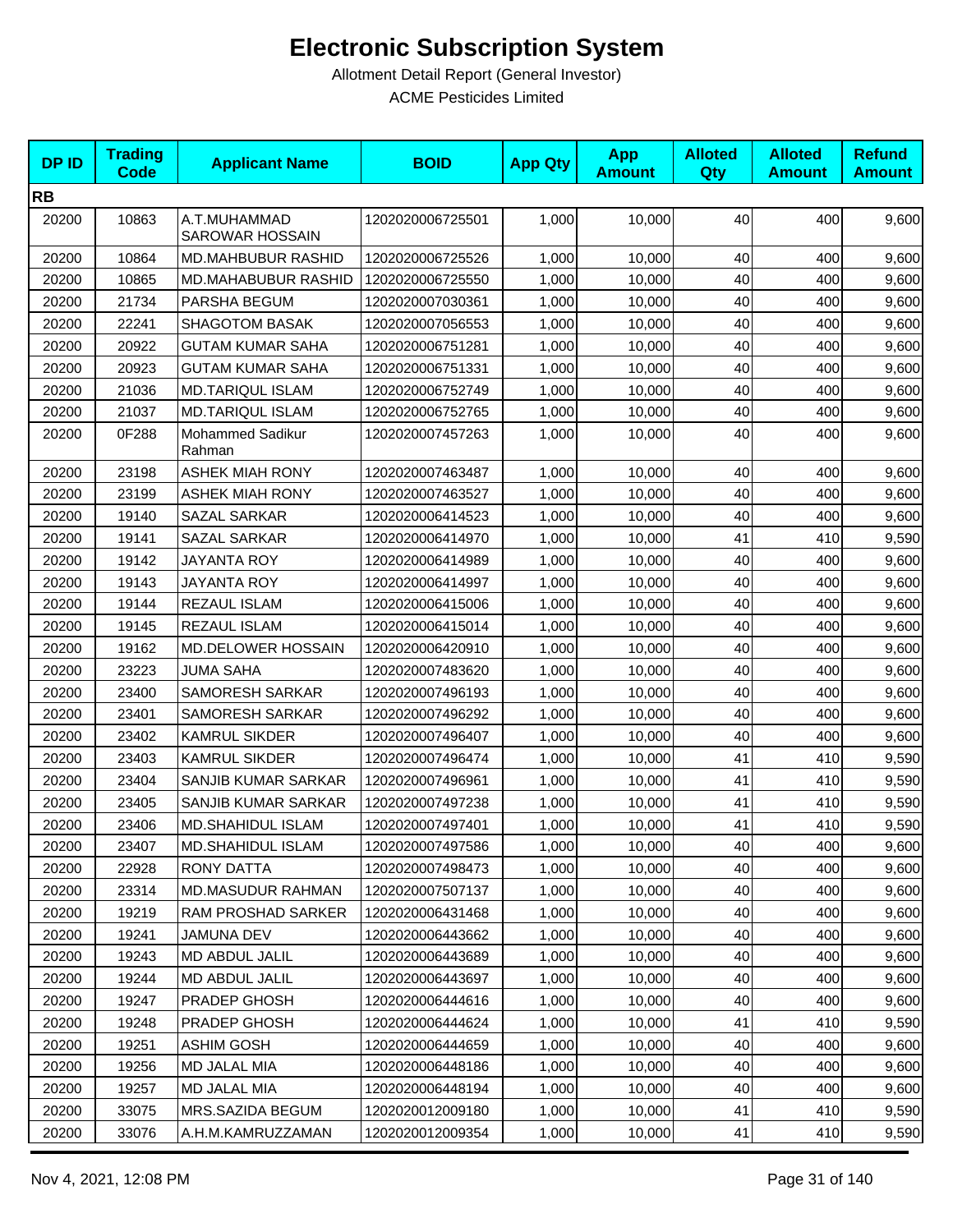| <b>DPID</b> | <b>Trading</b><br><b>Code</b> | <b>Applicant Name</b>                    | <b>BOID</b>      | <b>App Qty</b> | <b>App</b><br><b>Amount</b> | <b>Alloted</b><br>Qty | <b>Alloted</b><br><b>Amount</b> | <b>Refund</b><br><b>Amount</b> |
|-------------|-------------------------------|------------------------------------------|------------------|----------------|-----------------------------|-----------------------|---------------------------------|--------------------------------|
| <b>RB</b>   |                               |                                          |                  |                |                             |                       |                                 |                                |
| 20200       | 33783                         | TRIPTI RANI SHEN                         | 1202020012629773 | 1,000          | 10,000                      | 40                    | 400                             | 9,600                          |
| 20200       | 33784                         | <b>TRIPTI RANI SHEN</b>                  | 1202020012629805 | 1,000          | 10,000                      | 40                    | 400                             | 9,600                          |
| 20200       | 33779                         | MR.DEVDAS                                | 1202020012634023 | 1,000          | 10,000                      | 41                    | 410                             | 9,590                          |
| 20200       | 33777                         | MD.ABDUL WAHAB                           | 1202020012638578 | 1,000          | 10,000                      | 40                    | 400                             | 9,600                          |
| 20200       | 33778                         | MD.ABDUL WAHAB                           | 1202020012638594 | 1,000          | 10,000                      | 41                    | 410                             | 9,590                          |
| 20200       | 34230                         | <b>SWAPNA BANIK</b>                      | 1202020012954623 | 1,000          | 10,000                      | 40                    | 400                             | 9,600                          |
| 20200       | 34372                         | <b>MD.ABDUL MOTALAB</b>                  | 1202020012963479 | 1,000          | 10,000                      | 40                    | 400                             | 9,600                          |
| 20200       | 34747                         | <b>MD.SHAHADAT HOSSAIN</b>               | 1202020013005797 | 1,000          | 10,000                      | 40                    | 400                             | 9,600                          |
| 20200       | 34748                         | <b>MD.SHAHADAT HOSSAIN</b>               | 1202020013005845 | 1,000          | 10,000                      | 40                    | 400                             | 9,600                          |
| 20200       | 34749                         | <b>MD.SHAHIN HOWLADER</b>                | 1202020013005871 | 1,000          | 10,000                      | 40                    | 400                             | 9,600                          |
| 20200       | 34750                         | <b>MD.SHAHIN HOWLADER</b>                | 1202020013005901 | 1,000          | 10,000                      | 40                    | 400                             | 9,600                          |
| 20200       | 34773                         | <b>MD.EKRAM HOSSAIN</b>                  | 1202020013006071 | 1,000          | 10,000                      | 40                    | 400                             | 9,600                          |
| 20200       | 34527                         | TAPASI RANI BEPARI                       | 1202020013009372 | 1,000          | 10,000                      | 41                    | 410                             | 9,590                          |
| 20200       | 34398                         | <b>MD.RAJU AHMED</b><br><b>KHOKAN</b>    | 1202020013014096 | 1,000          | 10,000                      | 40                    | 400                             | 9,600                          |
| 20200       | 34399                         | MD.RAJU AHAMED<br><b>KHOKAN</b>          | 1202020013014111 | 1,000          | 10,000                      | 40                    | 400                             | 9,600                          |
| 20200       | 34691                         | ABU MUSHA                                | 1202020013043754 | 1,000          | 10,000                      | 40                    | 400                             | 9,600                          |
| 20200       | 34690                         | ABU MUSHA                                | 1202020013043797 | 1,000          | 10,000                      | 41                    | 410                             | 9,590                          |
| 20200       | 34807                         | MD.OBAIDUR RAHMAN                        | 1202020013067532 | 1,000          | 10,000                      | 41                    | 410                             | 9,590                          |
| 20200       | 34842                         | <b>S.M SAHRIAR ARMAN</b>                 | 1202020013103400 | 1,000          | 10,000                      | 40                    | 400                             | 9,600                          |
| 20200       | A5734                         | <b>SALMA AKTER</b>                       | 1202020013147186 | 1,000          | 10,000                      | 40                    | 400                             | 9,600                          |
| 20200       | 34861                         | <b>LITON PAUL</b>                        | 1202020013164682 | 1,000          | 10,000                      | 40                    | 400                             | 9,600                          |
| 20200       | 34881                         | <b>NASIMA BEGUM</b>                      | 1202020013176710 | 1,000          | 10,000                      | 40                    | 400                             | 9,600                          |
| 20200       | 34883                         | ROKSANA AKHTER IRIN                      | 1202020013176737 | 1,000          | 10,000                      | 40                    | 400                             | 9,600                          |
| 20200       | 34885                         | <b>MUKTHA AKHTER</b>                     | 1202020013176745 | 1,000          | 10,000                      | 40                    | 400                             | 9,600                          |
| 20200       | 34886                         | <b>MD.EMRAN HOSSAIN</b>                  | 1202020013176761 | 1,000          | 10,000                      | 40                    | 400                             | 9,600                          |
| 20200       | 34882                         | <b>MD.ANWAR HOSSAIN</b>                  | 1202020013207991 | 1,000          | 10,000                      | 40                    | 400                             | 9,600                          |
| 20200       | 34884                         | ROKSANA AKHTER IRIN                      | 1202020013208000 | 1,000          | 10,000                      | 40                    | 400                             | 9,600                          |
| 20200       | 35005                         | <b>MRIDHA SULTAN-A-</b><br><b>TOYMUR</b> | 1202020013210440 | 1,000          | 10,000                      | 40                    | 400                             | 9,600                          |
| 20200       | 35006                         | <b>MRIDHA SULTAN-A-</b><br><b>TOYMUR</b> | 1202020013210590 | 1,000          | 10,000                      | 40                    | 400                             | 9,600                          |
| 20200       | 34923                         | <b>MD.MONIRUL ISLAM</b><br><b>MIZAN</b>  | 1202020013270211 | 1,000          | 10,000                      | 40                    | 400                             | 9,600                          |
| 20200       | 35138                         | SAYED MOSTAFA KABIR                      | 1202020013291585 | 1,000          | 10,000                      | 40                    | 400                             | 9,600                          |
| 20200       | 35137                         | SAYED MOSTAFA KABIR                      | 1202020013292068 | 1,000          | 10,000                      | 40                    | 400                             | 9,600                          |
| 20200       | 35130                         | PARTHA ROY                               | 1202020013295144 | 1,000          | 10,000                      | 40                    | 400                             | 9,600                          |
| 20200       | 35190                         | <b>BINA RANI NATH</b>                    | 1202020013295200 | 1,000          | 10,000                      | 40                    | 400                             | 9,600                          |
| 20200       | 35191                         | <b>BINA RANI NATH</b>                    | 1202020013295981 | 1,000          | 10,000                      | 40                    | 400                             | 9,600                          |
| 20200       | 35035                         | <b>MD.JAKIR HOSSAIN</b>                  | 1202020013346435 | 1,000          | 10,000                      | 40                    | 400                             | 9,600                          |
| 20200       | 35036                         | <b>MD.JAKIR HOSSAIN</b>                  | 1202020013346617 | 1,000          | 10,000                      | 40                    | 400                             | 9,600                          |
| 20200       | 35193                         | <b>JONY BANIK</b>                        | 1202020013347017 | 1,000          | 10,000                      | 41                    | 410                             | 9,590                          |
| 20200       | 35037                         | <b>DOLY AKHTER</b>                       | 1202020013347116 | 1,000          | 10,000                      | 40                    | 400                             | 9,600                          |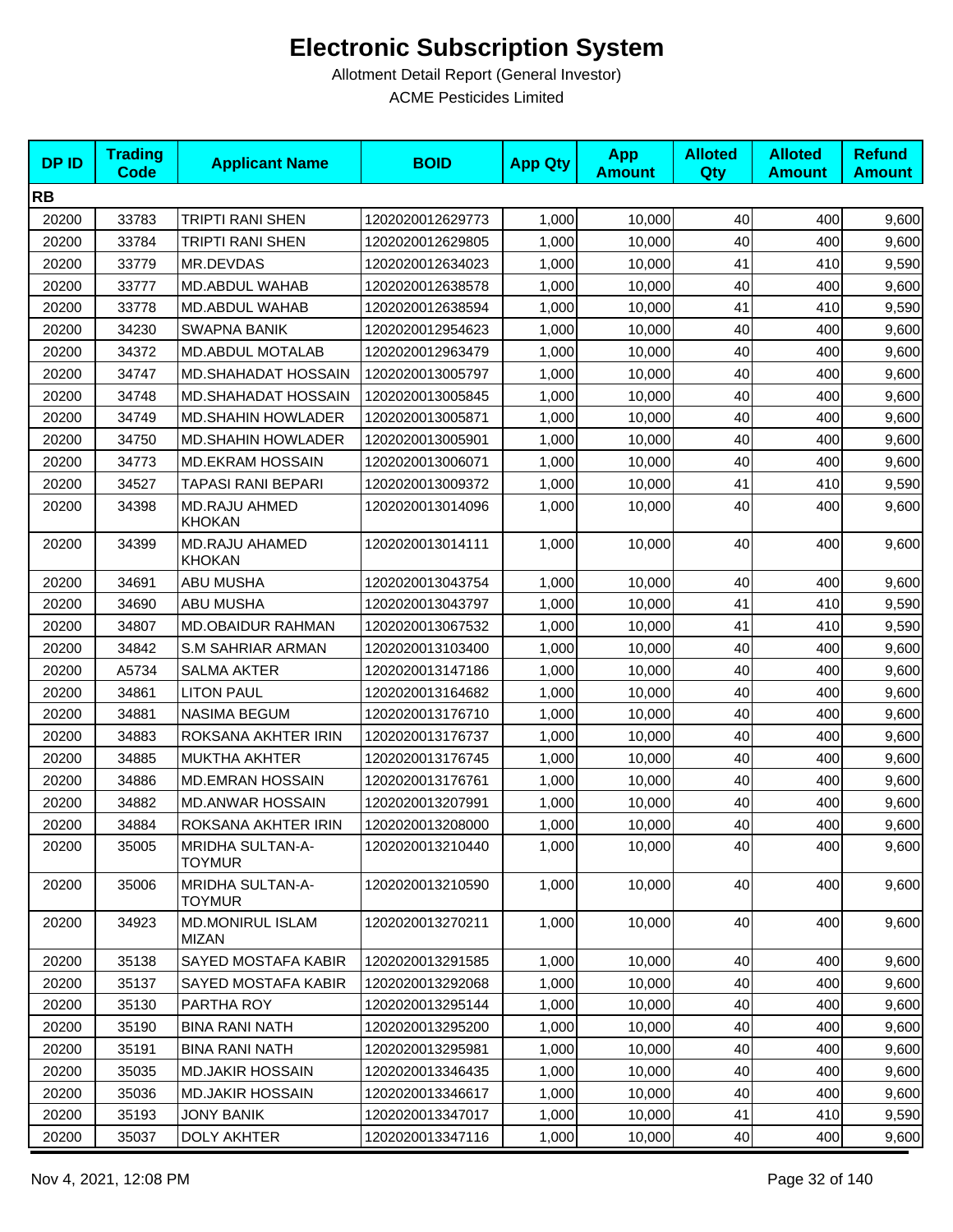| <b>DPID</b> | <b>Trading</b><br><b>Code</b> | <b>Applicant Name</b>                    | <b>BOID</b>      | <b>App Qty</b> | <b>App</b><br><b>Amount</b> | <b>Alloted</b><br>Qty | <b>Alloted</b><br><b>Amount</b> | <b>Refund</b><br><b>Amount</b> |
|-------------|-------------------------------|------------------------------------------|------------------|----------------|-----------------------------|-----------------------|---------------------------------|--------------------------------|
| <b>RB</b>   |                               |                                          |                  |                |                             |                       |                                 |                                |
| 20200       | 35153                         | MD.ARAFAT KARIM KHAN                     | 1202020013347539 | 1,000          | 10,000                      | 40                    | 400                             | 9,600                          |
| 20200       | 35154                         | SHEIKH MOHAMMAD<br><b>ABDUL MOKTADER</b> | 1202020013347621 | 1,000          | 10,000                      | 40                    | 400                             | 9,600                          |
| 20200       | i3540                         | MD. ABDUL HAI                            | 1202020013361281 | 1,000          | 10,000                      | 40                    | 400                             | 9,600                          |
| 20200       | 35292                         | A.M.SERAJUL HAQUE                        | 1202020013367576 | 1,000          | 10,000                      | 40                    | 400                             | 9,600                          |
| 20200       | 35294                         | AKHTER JAHAN                             | 1202020013377664 | 1,000          | 10,000                      | 40                    | 400                             | 9,600                          |
| 20200       | 35348                         | KHONDOKAR KAMRUL<br><b>HOSSAIN</b>       | 1202020013405245 | 1,000          | 10,000                      | 41                    | 410                             | 9,590                          |
| 20200       | 35424                         | <b>SHAFIUL ALAM</b>                      | 1202020013448114 | 1,000          | 10,000                      | 40                    | 400                             | 9,600                          |
| 20200       | 35425                         | <b>SHAFIUL ALAM</b>                      | 1202020013448130 | 1,000          | 10,000                      | 41                    | 410                             | 9,590                          |
| 20200       | 35385                         | PROKASH CHANDRA<br><b>PAUL</b>           | 1202020013473726 | 1,000          | 10,000                      | 40                    | 400                             | 9,600                          |
| 20200       | 35386                         | PROKASH CHANDRA<br><b>PAUL</b>           | 1202020013473785 | 1,000          | 10,000                      | 40                    | 400                             | 9,600                          |
| 20200       | 00683                         | MEHRUBA TABASSUM                         | 1202020013507537 | 1,000          | 10,000                      | 40                    | 400                             | 9,600                          |
| 20200       | 35409                         | RAJKUMAR PAL                             | 1202020013519188 | 1,000          | 10,000                      | 40                    | 400                             | 9,600                          |
| 20200       | 35410                         | RAJKUMAR PAL                             | 1202020013519228 | 1,000          | 10,000                      | 40                    | 400                             | 9,600                          |
| 20200       | 41910                         | <b>MOUSUMI</b><br>CHATTAPADHAYA          | 1202020013520647 | 1.000          | 10,000                      | 40                    | 400                             | 9,600                          |
| 20200       | A5685                         | MOHAMMAD MUSHFIQUR<br><b>RAHMAN</b>      | 1202020013524166 | 1,000          | 10,000                      | 40                    | 400                             | 9,600                          |
| 20200       | 35518                         | <b>MD.DELWAR HOSSAIN</b>                 | 1202020013534859 | 1,000          | 10,000                      | 41                    | 410                             | 9,590                          |
| 20200       | 35405                         | <b>KANIZ FATIMA</b>                      | 1202020013545951 | 1,000          | 10,000                      | 41                    | 410                             | 9,590                          |
| 20200       | 35404                         | MD.ABDUL HAQUE<br><b>MALLIK</b>          | 1202020013545992 | 1,000          | 10,000                      | 40                    | 400                             | 9,600                          |
| 20200       | 35403                         | MD.ABDUL HAQUE<br><b>MALLIK</b>          | 1202020013546044 | 1,000          | 10,000                      | 40                    | 400                             | 9,600                          |
| 20200       | 32824                         | <b>MD.JALAL HOSSAIN</b>                  | 1202020011705424 | 1,000          | 10,000                      | 40                    | 400                             | 9,600                          |
| 20200       | 32823                         | <b>MD.JALAL HOSSAIN</b>                  | 1202020011705515 | 1,000          | 10,000                      | 40                    | 400                             | 9,600                          |
| 20200       | 32452                         | <b>SANJOY SARKAR</b>                     | 1202020011710841 | 1,000          | 10,000                      | 40                    | 400                             | 9,600                          |
| 20200       | 32453                         | <b>SANJOY SARKAR</b>                     | 1202020011710975 | 1,000          | 10,000                      | 40                    | 400                             | 9,600                          |
| 20200       | 32447                         | ZAKIA BEGUM                              | 1202020011711193 | 1,000          | 10,000                      | 40                    | 400                             | 9,600                          |
| 20200       | 32456                         | MD.SHAHIDUL ISLAM                        | 1202020011711506 | 1,000          | 10,000                      | 40                    | 400                             | 9,600                          |
| 20200       | 32457                         | <b>MD.SHAHIDUL ISLAM</b>                 | 1202020011711581 | 1,000          | 10,000                      | 40                    | 400                             | 9,600                          |
| 20200       | 32458                         | <b>MD.AMIN</b>                           | 1202020011711771 | 1,000          | 10,000                      | 40                    | 400                             | 9,600                          |
| 20200       | 32459                         | MD.AMIN                                  | 1202020011711971 | 1,000          | 10,000                      | 41                    | 410                             | 9,590                          |
| 20200       | 32462                         | MD.RAFIQUL ISLAM                         | 1202020011714585 | 1,000          | 10,000                      | 40                    | 400                             | 9,600                          |
| 20200       | 32463                         | MD.RAFIQUL ISLAM                         | 1202020011714676 | 1,000          | 10,000                      | 40                    | 400                             | 9,600                          |
| 20200       | 32466                         | PHANI BHUSAN                             | 1202020011714991 | 1,000          | 10.000                      | 40                    | 400                             | 9,600                          |
| 20200       | 32467                         | PHANI BHUSAN                             | 1202020011718583 | 1,000          | 10,000                      | 40                    | 400                             | 9,600                          |
| 20200       | 32820                         | MOHAMMAD LUTFUR<br><b>RAHMAN</b>         | 1202020011730423 | 1,000          | 10,000                      | 40                    | 400                             | 9,600                          |
| 20200       | 32446                         | ZAKIA BEGUM                              | 1202020011730699 | 1,000          | 10,000                      | 40                    | 400                             | 9,600                          |
| 20200       | 32821                         | MD.MAKSUDUR RAHMAN                       | 1202020011731297 | 1,000          | 10,000                      | 41                    | 410                             | 9,590                          |
| 20200       | 33098                         | <b>MEHERUN NESSA</b>                     | 1202020012036336 | 1,000          | 10,000                      | 40                    | 400                             | 9,600                          |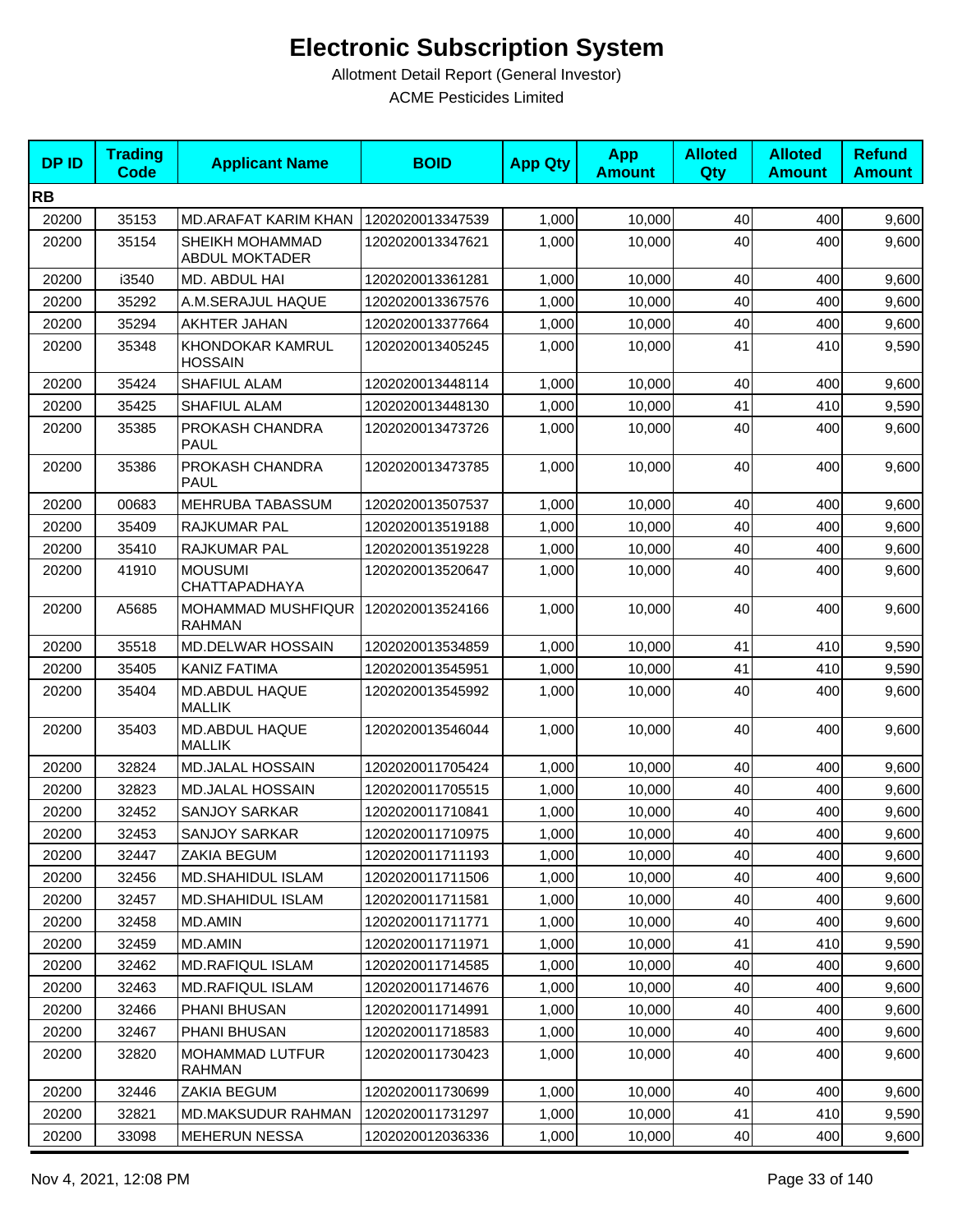| <b>DPID</b> | <b>Trading</b><br>Code | <b>Applicant Name</b>                     | <b>BOID</b>      | <b>App Qty</b> | <b>App</b><br><b>Amount</b> | <b>Alloted</b><br>Qty | <b>Alloted</b><br><b>Amount</b> | <b>Refund</b><br><b>Amount</b> |
|-------------|------------------------|-------------------------------------------|------------------|----------------|-----------------------------|-----------------------|---------------------------------|--------------------------------|
| <b>RB</b>   |                        |                                           |                  |                |                             |                       |                                 |                                |
| 20200       | 33099                  | <b>MEHERUN NESSA</b>                      | 1202020012036352 | 1,000          | 10,000                      | 40                    | 400                             | 9,600                          |
| 20200       | 33100                  | MD. ALAUDDIN MANZI                        | 1202020012036360 | 1,000          | 10,000                      | 40                    | 400                             | 9,600                          |
| 20200       | 33101                  | MD. ALAUDDIN MANZI                        | 1202020012036387 | 1,000          | 10,000                      | 41                    | 410                             | 9,590                          |
| 20200       | 33104                  | HOSNE-ARA-BEGUM                           | 1202020012036435 | 1,000          | 10,000                      | 40                    | 400                             | 9,600                          |
| 20200       | 33105                  | HOSNE-ARA-BEGUM                           | 1202020012036443 | 1,000          | 10,000                      | 40                    | 400                             | 9,600                          |
| 20200       | 33106                  | DR.ZILLUR RAHMAN                          | 1202020012036451 | 1,000          | 10,000                      | 40                    | 400                             | 9,600                          |
| 20200       | 33107                  | <b>DR.ZILLUR RAHMAN</b>                   | 1202020012036461 | 1,000          | 10,000                      | 40                    | 400                             | 9,600                          |
| 20200       | 33094                  | <b>MD.ALAMGIR HOSSAIN</b>                 | 1202020012036542 | 1,000          | 10,000                      | 40                    | 400                             | 9,600                          |
| 20200       | 33095                  | <b>MD.ALAMGIR HOSSAIN</b>                 | 1202020012036550 | 1,000          | 10,000                      | 40                    | 400                             | 9,600                          |
| 20200       | 33962                  | MAINUL ISLAM BHUIYA                       | 1202020012647291 | 1,000          | 10,000                      | 40                    | 400                             | 9,600                          |
| 20200       | 33827                  | <b>NURUL ISLAM</b><br><b>CHOWDHURY</b>    | 1202020012665244 | 1,000          | 10,000                      | 40                    | 400                             | 9,600                          |
| 20200       | 33828                  | MUHAMMAD BAHLOL<br><b>MOJNOU</b>          | 1202020012665351 | 1,000          | 10,000                      | 40                    | 400                             | 9,600                          |
| 20200       | 33825                  | <b>CHOWDHURY SHIRIN</b><br><b>SULTANA</b> | 1202020012665675 | 1,000          | 10,000                      | 40                    | 400                             | 9,600                          |
| 20200       | 33826                  | <b>NURUL ISLAM</b><br><b>CHOWDHURY</b>    | 1202020012665822 | 1,000          | 10,000                      | 40                    | 400                             | 9,600                          |
| 20200       | C3722                  | MD. SELIM REZA                            | 1202020012089237 | 1,000          | 10.000                      | 40                    | 400                             | 9,600                          |
| 20200       | C3723                  | MD. SELIM REZA                            | 1202020012089253 | 1,000          | 10,000                      | 41                    | 410                             | 9,590                          |
| 20200       | 33567                  | MRS.SHAHANARA BEGUM 1202020012405417      |                  | 1,000          | 10,000                      | 40                    | 400                             | 9,600                          |
| 20200       | 33829                  | MR.MUHAMMAD BAHLOL<br><b>MOJNOU</b>       | 1202020012669483 | 1,000          | 10,000                      | 40                    | 400                             | 9,600                          |
| 20200       | 32792                  | SAJAL KUMAR DAS                           | 1202020011787555 | 1,000          | 10,000                      | 40                    | 400                             | 9,600                          |
| 20200       | 32755                  | RAJU AHMED                                | 1202020011788295 | 1,000          | 10,000                      | 40                    | 400                             | 9,600                          |
| 20200       | 32756                  | RAJU AHMED                                | 1202020011788477 | 1,000          | 10,000                      | 40                    | 400                             | 9,600                          |
| 20200       | 32579                  | RUPA RANI ADITYA                          | 1202020011791638 | 1,000          | 10,000                      | 40                    | 400                             | 9,600                          |
| 20200       | 32668                  | MOHAMMAD AMZAD<br><b>HOSSAIN</b>          | 1202020011794377 | 1,000          | 10,000                      | 40                    | 400                             | 9,600                          |
| 20200       | 32665                  | ROKEYA BEGUM                              | 1202020011797030 | 1,000          | 10,000                      | 40                    | 400                             | 9,600                          |
| 20200       | 32664                  | RUMANA AFROZ                              | 1202020011797204 | 1,000          | 10,000                      | 40                    | 400                             | 9,600                          |
| 20200       | C3695                  | <b>JOBEYAR HOSSAIN</b>                    | 1202020012112163 | 1,000          | 10,000                      | 41                    | 410                             | 9,590                          |
| 20200       | 34206                  | ASRAFI SANJIDA EMA                        | 1202020012697301 | 1,000          | 10,000                      | 40                    | 400                             | 9,600                          |
| 20200       | 34205                  | <b>MD.AINUL HOSSAIN</b>                   | 1202020012697328 | 1,000          | 10,000                      | 40                    | 400                             | 9,600                          |
| 20200       | 33931                  | DINESH CHANDRA ROY                        | 1202020012714281 | 1,000          | 10,000                      | 40                    | 400                             | 9,600                          |
| 20200       | 33930                  | DINESH CHANDRA ROY                        | 1202020012714311 | 1,000          | 10,000                      | 40                    | 400                             | 9,600                          |
| 20200       | 33994                  | RATAN SARKER                              | 1202020012714552 | 1,000          | 10,000                      | 41                    | 410                             | 9,590                          |
| 20200       | 33995                  | RATAN SARKER                              | 1202020012714635 | 1,000          | 10,000                      | 40                    | 400                             | 9,600                          |
| 20200       | 33830                  | MD.ROBEL SHAKE                            | 1202020012718237 | 1,000          | 10,000                      | 40                    | 400                             | 9,600                          |
| 20200       | 33831                  | MD.ROBEL SHAKE                            | 1202020012718245 | 1,000          | 10,000                      | 40                    | 400                             | 9,600                          |
| 20200       | 33832                  | <b>MD.ROBI HOSSAIN</b>                    | 1202020012718253 | 1,000          | 10,000                      | 41                    | 410                             | 9,590                          |
| 20200       | 33847                  | MD.ATIQUGGAMAN                            | 1202020012724891 | 1,000          | 10,000                      | 40                    | 400                             | 9,600                          |
| 20200       | 32892                  | HARA KRISHNA ROY                          | 1202020011850621 | 1,000          | 10,000                      | 40                    | 400                             | 9,600                          |
| 20200       | 32893                  | KULSUM AKTER                              | 1202020011850638 | 1,000          | 10,000                      | 40                    | 400                             | 9,600                          |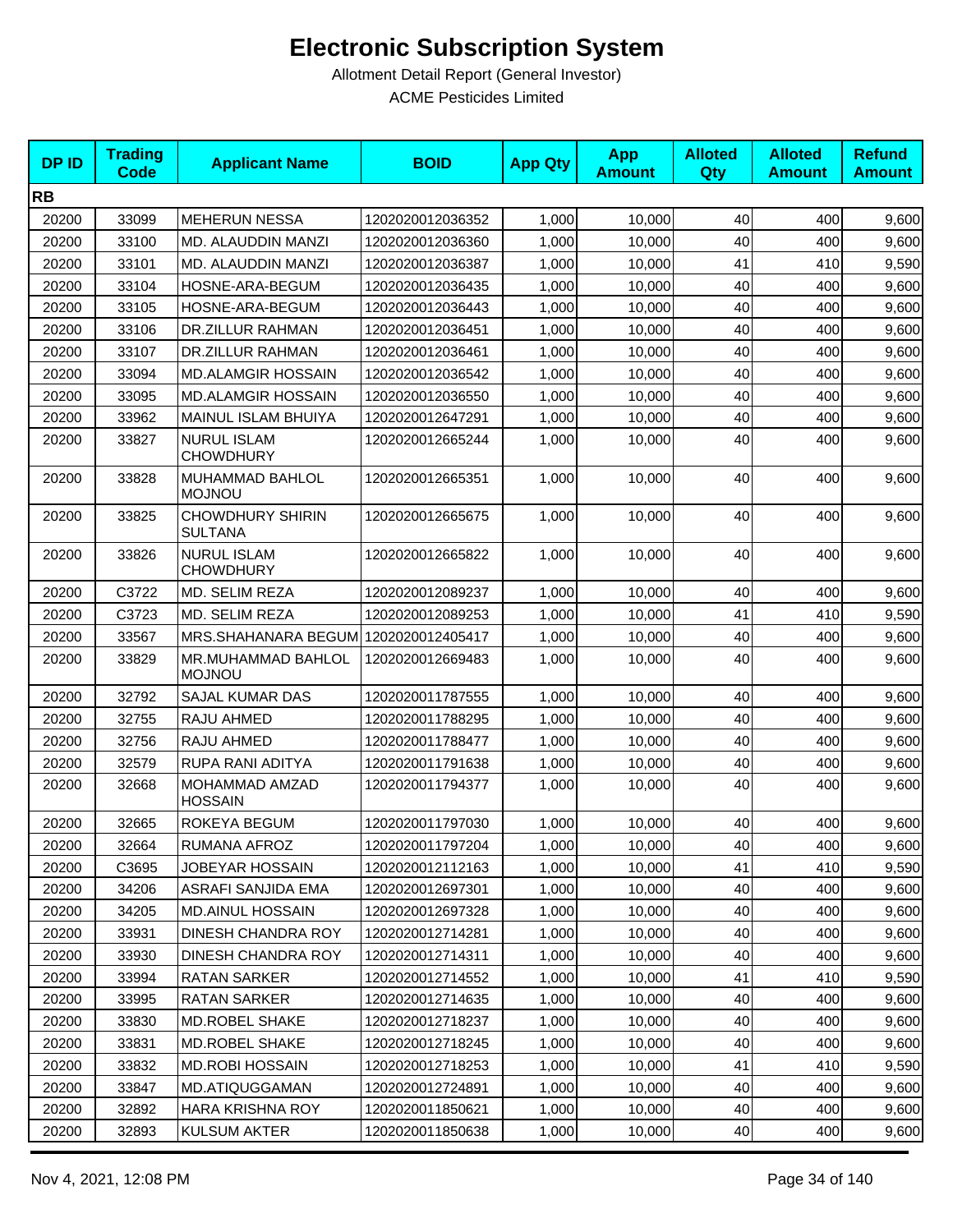| <b>DPID</b> | <b>Trading</b><br><b>Code</b> | <b>Applicant Name</b>                | <b>BOID</b>      | <b>App Qty</b> | <b>App</b><br><b>Amount</b> | <b>Alloted</b><br>Qty | <b>Alloted</b><br><b>Amount</b> | <b>Refund</b><br><b>Amount</b> |
|-------------|-------------------------------|--------------------------------------|------------------|----------------|-----------------------------|-----------------------|---------------------------------|--------------------------------|
| <b>RB</b>   |                               |                                      |                  |                |                             |                       |                                 |                                |
| 20200       | 32894                         | MD.MASUM                             | 1202020011850646 | 1,000          | 10,000                      | 40                    | 400                             | 9,600                          |
| 20200       | 32888                         | <b>SUJAN CHOWDHURY</b>               | 1202020011854850 | 1,000          | 10,000                      | 40                    | 400                             | 9,600                          |
| 20200       | 33247                         | <b>DIPTY DEY</b>                     | 1202020012143384 | 1,000          | 10,000                      | 40                    | 400                             | 9,600                          |
| 20200       | 33253                         | ANAMIKA DEY                          | 1202020012145431 | 1,000          | 10,000                      | 40                    | 400                             | 9,600                          |
| 20200       | 33252                         | ANAMIKA DEY                          | 1202020012145522 | 1,000          | 10,000                      | 40                    | 400                             | 9,600                          |
| 20200       | 33604                         | MD.JAYNAL ABEDIN                     | 1202020012442447 | 1,000          | 10,000                      | 40                    | 400                             | 9,600                          |
| 20200       | 33605                         | MD.JAYNAL ABEDIN                     | 1202020012442455 | 1,000          | 10,000                      | 40                    | 400                             | 9,600                          |
| 20200       | 32907                         | <b>MD.DELOWER HOSSAIN</b>            | 1202020011868757 | 1,000          | 10,000                      | 40                    | 400                             | 9,600                          |
| 20200       | 32908                         | <b>MD.DELOWER HOSSAIN</b>            | 1202020011868773 | 1,000          | 10,000                      | 40                    | 400                             | 9,600                          |
| 20200       | 32909                         | <b>KULSUM AKTER</b>                  | 1202020011868791 | 1,000          | 10,000                      | 40                    | 400                             | 9,600                          |
| 20200       | 32922                         | <b>MRITYUNJOY PAUL</b>               | 1202020011876474 | 1,000          | 10,000                      | 40                    | 400                             | 9,600                          |
| 20200       | 32920                         | <b>MRITYUNJOY PAUL</b>               | 1202020011876605 | 1,000          | 10,000                      | 40                    | 400                             | 9,600                          |
| 20200       | C3697                         | MD. KAHIMUDDIN<br><b>MOLLAH</b>      | 1202020011878001 | 1,000          | 10,000                      | 40                    | 400                             | 9,600                          |
| 20200       | 33228                         | <b>MAMUNA AKTAR</b>                  | 1202020012147599 | 1,000          | 10,000                      | 40                    | 400                             | 9,600                          |
| 20200       | 33229                         | <b>MAMUNA AKTER</b>                  | 1202020012148296 | 1,000          | 10,000                      | 41                    | 410                             | 9,590                          |
| 20200       | A3418                         | MD. SHAHIDUR RAHMAN                  | 1202020012475046 | 1,000          | 10,000                      | 40                    | 400                             | 9,600                          |
| 20200       | 34304                         | <b>JASMIN AKTER</b>                  | 1202020012758667 | 1,000          | 10,000                      | 40                    | 400                             | 9,600                          |
| 20200       | 34268                         | <b>BIPLOB PODDER</b>                 | 1202020012762881 | 1,000          | 10,000                      | 40                    | 400                             | 9,600                          |
| 20200       | 34339                         | <b>MORIUM MARIN</b>                  | 1202020012782696 | 1,000          | 10,000                      | 40                    | 400                             | 9,600                          |
| 20200       | 34340                         | MR.MOHAMMADULLAH                     | 1202020012782843 | 1,000          | 10,000                      | 40                    | 400                             | 9,600                          |
| 20200       | 34342                         | MD.BELAYET HOSSAIN                   | 1202020012782878 | 1,000          | 10,000                      | 40                    | 400                             | 9,600                          |
| 20200       | 34343                         | MOHAMMAD HABIBULLAH 1202020012783607 |                  | 1,000          | 10,000                      | 40                    | 400                             | 9,600                          |
| 20200       | 34344                         | <b>MORIUM MERIN</b>                  | 1202020012783631 | 1,000          | 10,000                      | 40                    | 400                             | 9,600                          |
| 20200       | 32933                         | <b>RIPON KUMAR SAHA</b>              | 1202020011889285 | 1,000          | 10,000                      | 40                    | 400                             | 9,600                          |
| 20200       | 32934                         | <b>RIPON KUMAR SAHA</b>              | 1202020011889293 | 1,000          | 10,000                      | 40                    | 400                             | 9,600                          |
| 20200       | 32938                         | <b>ABDUL JALIL</b>                   | 1202020011902519 | 1,000          | 10,000                      | 40                    | 400                             | 9,600                          |
| 20200       | 32939                         | <b>ABDUL JALIL</b>                   | 1202020011902527 | 1,000          | 10,000                      | 40                    | 400                             | 9,600                          |
| 20200       | 32940                         | <b>MUNMUN SAHA</b>                   | 1202020011902535 | 1,000          | 10,000                      | 41                    | 410                             | 9,590                          |
| 20200       | 33320                         | <b>NURUN NAHAR</b>                   | 1202020012186841 | 1,000          | 10,000                      | 40                    | 400                             | 9,600                          |
| 20200       | 33702                         | UTPAL KUMAR SAHA                     | 1202020012493266 | 1,000          | 10,000                      | 40                    | 400                             | 9,600                          |
| 20200       | 34362                         | RANJIT SAHA                          | 1202020012797222 | 1,000          | 10,000                      | 40                    | 400                             | 9,600                          |
| 20200       | 34326                         | <b>MD.OBAIDUR RAHMAN</b>             | 1202020012805571 | 1,000          | 10,000                      | 41                    | 410                             | 9,590                          |
| 20200       | 32950                         | M/S.ASMA BEGUM                       | 1202020011918513 | 1,000          | 10,000                      | 41                    | 410                             | 9,590                          |
| 20200       | 32951                         | MD.MAHADI HASSAN                     | 1202020011918531 | 1,000          | 10,000                      | 40                    | 400                             | 9,600                          |
| 20200       | 32952                         | MS.PRIYANGKA ISLAM                   | 1202020011918556 | 1,000          | 10,000                      | 40                    | 400                             | 9,600                          |
| 20200       | 32953                         | MD.MUSLIM                            | 1202020011918572 | 1,000          | 10,000                      | 40                    | 400                             | 9,600                          |
| 20200       | 32955                         | MD.RAMZAN ALI                        | 1202020011918599 | 1,000          | 10,000                      | 40                    | 400                             | 9,600                          |
| 20200       | 32956                         | <b>MD.MUSLIM</b>                     | 1202020011918620 | 1,000          | 10,000                      | 40                    | 400                             | 9,600                          |
| 20200       | 32958                         | <b>MD.MAHADI HASSAN</b>              | 1202020011918655 | 1,000          | 10,000                      | 40                    | 400                             | 9,600                          |
| 20200       | 32959                         | MS.PRIYANGKA ISLAM                   | 1202020011918663 | 1,000          | 10,000                      | 40                    | 400                             | 9,600                          |
| 20200       | 32960                         | M/S.ASMA BAGUM                       | 1202020011918671 | 1,000          | 10,000                      | 40                    | 400                             | 9,600                          |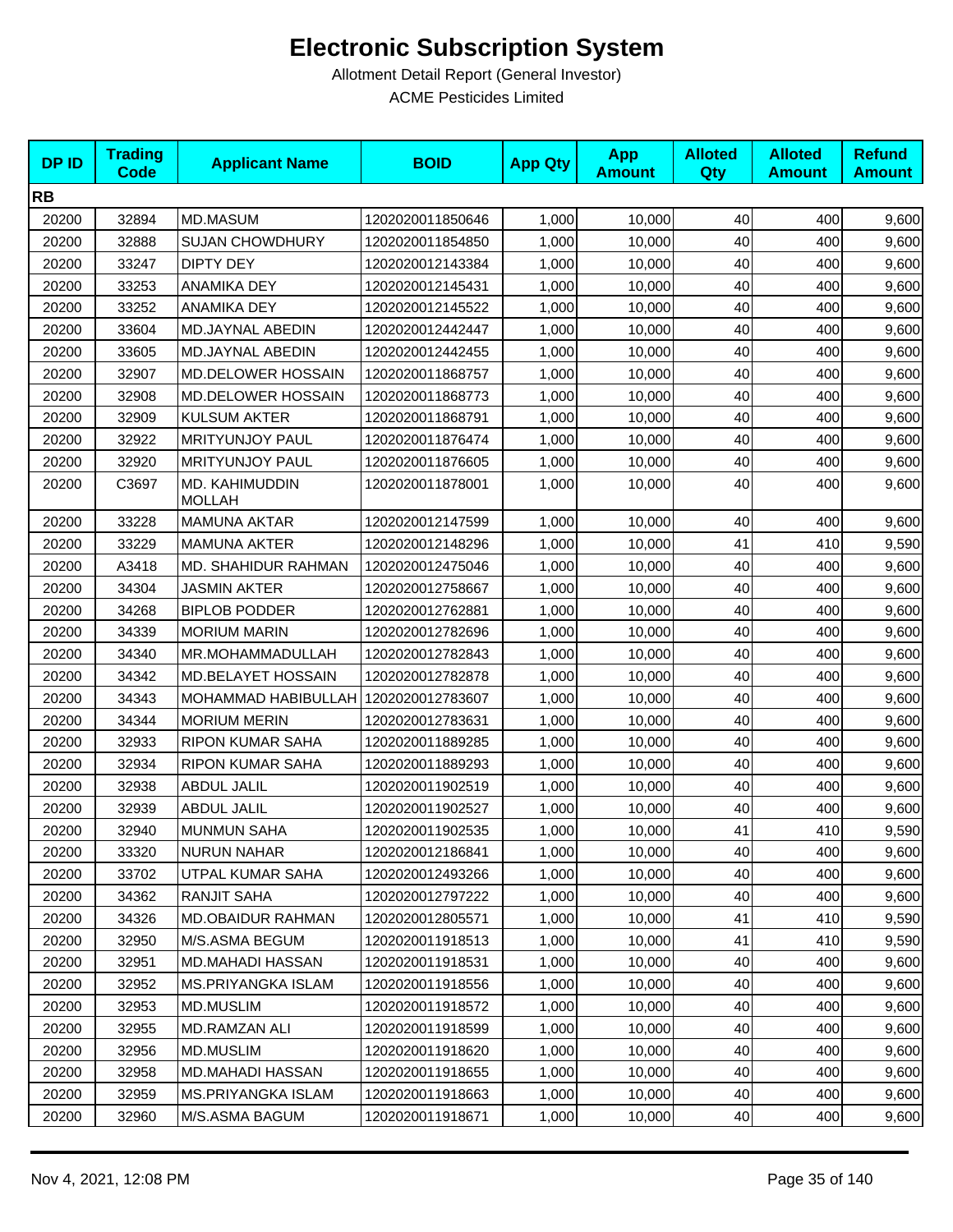| <b>DPID</b> | <b>Trading</b><br><b>Code</b> | <b>Applicant Name</b>                 | <b>BOID</b>      | <b>App Qty</b> | <b>App</b><br><b>Amount</b> | <b>Alloted</b><br>Qty | <b>Alloted</b><br><b>Amount</b> | <b>Refund</b><br><b>Amount</b> |
|-------------|-------------------------------|---------------------------------------|------------------|----------------|-----------------------------|-----------------------|---------------------------------|--------------------------------|
| <b>RB</b>   |                               |                                       |                  |                |                             |                       |                                 |                                |
| 20200       | 32962                         | RAFIQUL ISLAM BABU                    | 1202020011918738 | 1,000          | 10,000                      | 40                    | 400                             | 9,600                          |
| 20200       | 32963                         | RAFIQUL ISLAM BABU                    | 1202020011918762 | 1,000          | 10,000                      | 41                    | 410                             | 9,590                          |
| 20200       | 32964                         | SHIRIN AKTER CHAYAN                   | 1202020011918789 | 1,000          | 10,000                      | 40                    | 400                             | 9,600                          |
| 20200       | 32965                         | SHIRIN AKTER CHAYAN                   | 1202020011918802 | 1,000          | 10,000                      | 40                    | 400                             | 9,600                          |
| 20200       | 32966                         | AYESHA AKTER AIRIN                    | 1202020011918829 | 1,000          | 10,000                      | 41                    | 410                             | 9,590                          |
| 20200       | 32967                         | AYESHA AKTER AIRIN                    | 1202020011918845 | 1,000          | 10,000                      | 41                    | 410                             | 9,590                          |
| 20200       | 32986                         | <b>MD.SUMON MIA</b>                   | 1202020011918853 | 1,000          | 10,000                      | 40                    | 400                             | 9,600                          |
| 20200       | 32968                         | <b>MD.SAIFUL ISLAM</b>                | 1202020011918861 | 1,000          | 10,000                      | 40                    | 400                             | 9,600                          |
| 20200       | 32969                         | <b>MD.SAIFUL</b>                      | 1202020011918896 | 1,000          | 10,000                      | 40                    | 400                             | 9,600                          |
| 20200       | 32985                         | <b>MD.SUMON MIA</b>                   | 1202020011918944 | 1,000          | 10,000                      | 40                    | 400                             | 9,600                          |
| 20200       | 32949                         | <b>MD.RAMZAN ALI</b>                  | 1202020011918979 | 1,000          | 10,000                      | 40                    | 400                             | 9,600                          |
| 20200       | 32971                         | <b>MD.MAMUN HASSAN</b>                | 1202020011919684 | 1,000          | 10,000                      | 40                    | 400                             | 9,600                          |
| 20200       | 32972                         | <b>MD.MAMUN HASSAN</b>                | 1202020011919692 | 1,000          | 10,000                      | 40                    | 400                             | 9,600                          |
| 20200       | B9940                         | MUHAMMAD ZAKIR<br><b>HOSSAIN</b>      | 1202020012214190 | 1,000          | 10,000                      | 41                    | 410                             | 9,590                          |
| 20200       | 33713                         | KAMAN RANI SAHA                       | 1202020012508770 | 1,000          | 10,000                      | 40                    | 400                             | 9,600                          |
| 20200       | 33714                         | <b>SREEDAM KUMAR SAHA</b>             | 1202020012508802 | 1,000          | 10,000                      | 41                    | 410                             | 9,590                          |
| 20200       | 33696                         | <b>SABNOM ISLAM</b>                   | 1202020012522601 | 1,000          | 10,000                      | 40                    | 400                             | 9,600                          |
| 20200       | 33697                         | <b>SABNOM ISLAM</b>                   | 1202020012522628 | 1,000          | 10,000                      | 41                    | 410                             | 9,590                          |
| 20200       | 33694                         | <b>URME AKTER</b>                     | 1202020012522695 | 1,000          | 10,000                      | 40                    | 400                             | 9,600                          |
| 20200       | 33695                         | <b>URME AKTER</b>                     | 1202020012522719 | 1,000          | 10,000                      | 41                    | 410                             | 9,590                          |
| 20200       | C3696                         | MD KAHIMUDDIN MOLLAH 1202020011972410 |                  | 1,000          | 10,000                      | 41                    | 410                             | 9,590                          |
| 20200       | C3719                         | <b>KHAIRUL BASHAR</b>                 | 1202020011972967 | 1,000          | 10,000                      | 40                    | 400                             | 9,600                          |
| 20200       | C3720                         | <b>KHAIRUL BASHAR</b>                 | 1202020011972975 | 1,000          | 10,000                      | 40                    | 400                             | 9,600                          |
| 20200       | 33039                         | <b>MD.ANISUR RAHMAN</b>               | 1202020011979364 | 1,000          | 10,000                      | 40                    | 400                             | 9,600                          |
| 20200       | 33382                         | MD.MAFIZUL ISLAM                      | 1202020012278936 | 1,000          | 10,000                      | 40                    | 400                             | 9,600                          |
| 20200       | 34442                         | <b>MD.ATIKUR RAHAMAN</b>              | 1202020012912071 | 1,000          | 10,000                      | 41                    | 410                             | 9,590                          |
| 20200       | 34436                         | MD.HEFZUR RAHAMAN                     | 1202020012913266 | 1,000          | 10,000                      | 40                    | 400                             | 9,600                          |
| 20200       | 34437                         | <b>MOHAMMED ABDUL</b><br><b>HALIM</b> | 1202020012913391 | 1,000          | 10,000                      | 40                    | 400                             | 9,600                          |
| 20200       | 33058                         | A.T.M. ABDUL HYE KHAN                 | 1202020012000064 | 1,000          | 10,000                      | 40                    | 400                             | 9,600                          |
| 20200       | 0G929                         | Md.Abdullahel Kafi                    | 1202020012317155 | 1,000          | 10,000                      | 40                    | 400                             | 9,600                          |
| 20200       | 30442                         | MRS.SHARABAN TAHURA                   | 1202020009767554 | 1,000          | 10,000                      | 40                    | 400                             | 9,600                          |
| 20200       | 31166                         | MD.FEROZE ALAM                        | 1202020010094634 | 1,000          | 10,000                      | 40                    | 400                             | 9,600                          |
| 20200       | 31165                         | MD.FEROZE ALAM                        | 1202020010094677 | 1,000          | 10,000                      | 40                    | 400                             | 9,600                          |
| 20200       | 31163                         | PINKY DAS                             | 1202020010094717 | 1,000          | 10,000                      | 40                    | 400                             | 9,600                          |
| 20200       | 31161                         | MD.SHAFIQUL ISLAM                     | 1202020010094751 | 1,000          | 10,000                      | 40                    | 400                             | 9,600                          |
| 20200       | A5684                         | MOHAMMAD ZAHID<br><b>HOSSAIN</b>      | 1202020010476336 | 1,000          | 10,000                      | 40                    | 400                             | 9,600                          |
| 20200       | 32083                         | <b>TAPASH DAS</b>                     | 1202020010930180 | 1,000          | 10,000                      | 40                    | 400                             | 9,600                          |
| 20200       | 32082                         | TAPASH DAS                            | 1202020010930263 | 1,000          | 10,000                      | 40                    | 400                             | 9,600                          |
| 20200       | 32078                         | PARIMOL DEY                           | 1202020010930924 | 1,000          | 10,000                      | 40                    | 400                             | 9,600                          |
| 20200       | 32079                         | PARIMAL DEY                           | 1202020010931118 | 1,000          | 10,000                      | 40                    | 400                             | 9,600                          |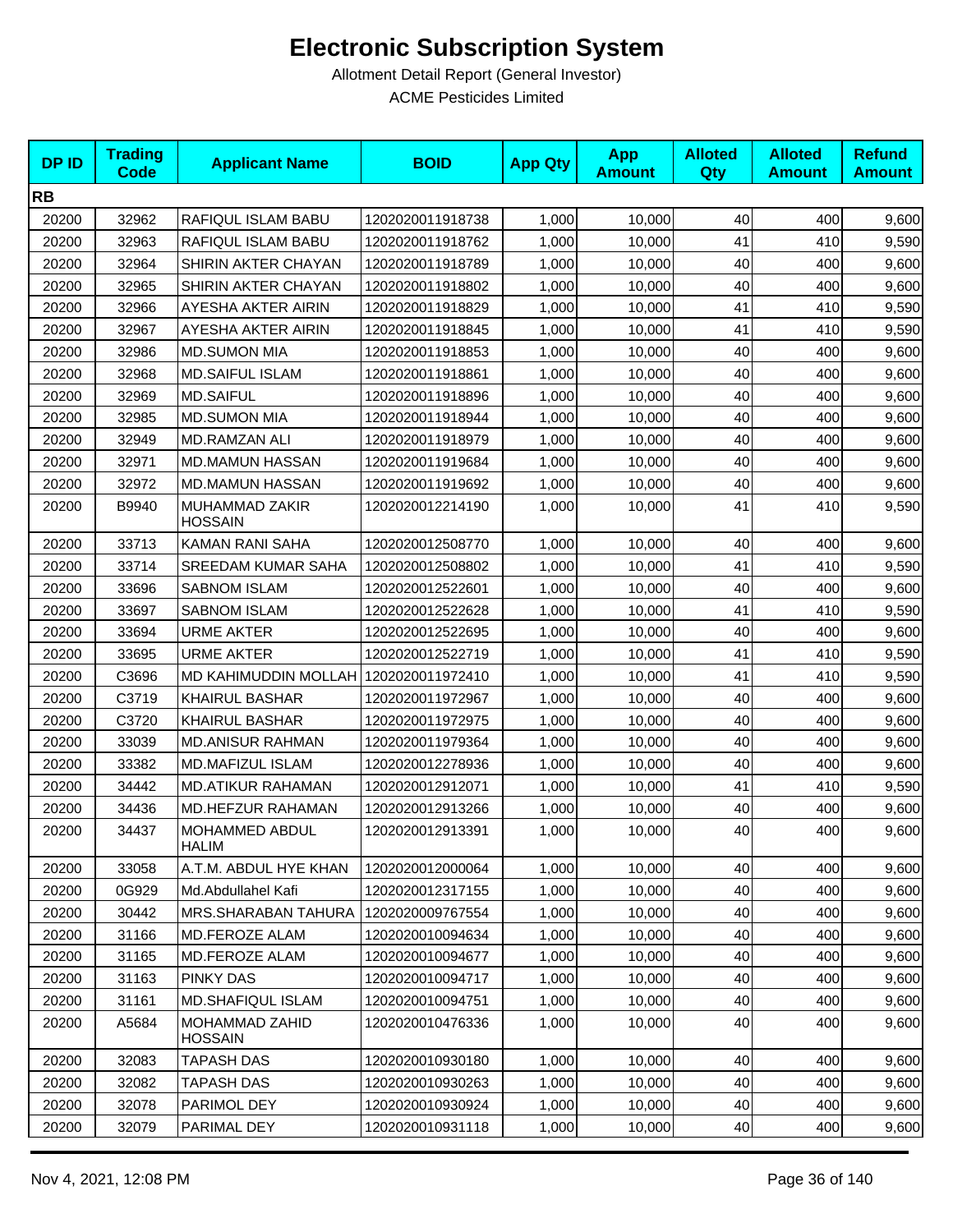| <b>DPID</b> | <b>Trading</b><br><b>Code</b> | <b>Applicant Name</b>         | <b>BOID</b>      | <b>App Qty</b> | <b>App</b><br><b>Amount</b> | <b>Alloted</b><br><b>Qty</b> | <b>Alloted</b><br><b>Amount</b> | <b>Refund</b><br><b>Amount</b> |
|-------------|-------------------------------|-------------------------------|------------------|----------------|-----------------------------|------------------------------|---------------------------------|--------------------------------|
| <b>RB</b>   |                               |                               |                  |                |                             |                              |                                 |                                |
| 20200       | 32072                         | SAMU SARKAR                   | 1202020010931971 | 1,000          | 10,000                      | 40                           | 400                             | 9,600                          |
| 20200       | 32069                         | UZZAL SARKAR                  | 1202020010939462 | 1,000          | 10,000                      | 40                           | 400                             | 9,600                          |
| 20200       | 32068                         | UZZAL SARKAR                  | 1202020010939553 | 1,000          | 10,000                      | 40                           | 400                             | 9,600                          |
| 20200       | 32065                         | PURNIMA AICH                  | 1202020010939941 | 1,000          | 10,000                      | 40                           | 400                             | 9,600                          |
| 20200       | 32064                         | PURNIMA AICH                  | 1202020010940003 | 1,000          | 10,000                      | 40                           | 400                             | 9,600                          |
| 20200       | 0B482                         | TAPAN CHANDRA DEB             | 1202020011043220 | 1,000          | 10,000                      | 41                           | 410                             | 9,590                          |
| 20200       | 0B483                         | TAPAN CHANDRA DEB             | 1202020011043833 | 1,000          | 10,000                      | 40                           | 400                             | 9,600                          |
| 20200       | 31985                         | SHAHNAZ PARVIN                | 1202020011065406 | 1,000          | 10,000                      | 40                           | 400                             | 9,600                          |
| 20200       | 31990                         | <b>MRS.ZAKIA MOHSIN</b>       | 1202020011084620 | 1,000          | 10,000                      | 40                           | 400                             | 9,600                          |
| 20200       | 31564                         | <b>MD.RIPON</b>               | 1202020011089615 | 1,000          | 10,000                      | 41                           | 410                             | 9,590                          |
| 20200       | 32319                         | SUBASH DAS                    | 1202020011104495 | 1,000          | 10,000                      | 40                           | 400                             | 9,600                          |
| 20200       | 32320                         | SUBASH DAS                    | 1202020011104915 | 1,000          | 10,000                      | 41                           | 410                             | 9,590                          |
| 20200       | 32316                         | RUNU RANI DAS                 | 1202020011105703 | 1,000          | 10,000                      | 40                           | 400                             | 9,600                          |
| 20200       | 32315                         | RUNU RANI DAS                 | 1202020011105944 | 1,000          | 10,000                      | 40                           | 400                             | 9,600                          |
| 20200       | 32309                         | <b>KANIS FATEMA</b>           | 1202020011107761 | 1,000          | 10,000                      | 40                           | 400                             | 9,600                          |
| 20200       | 32310                         | <b>KANIS FATEMA</b>           | 1202020011108062 | 1,000          | 10,000                      | 41                           | 410                             | 9,590                          |
| 20200       | 32305                         | <b>UPEN BISWAS</b>            | 1202020011110253 | 1,000          | 10,000                      | 41                           | 410                             | 9,590                          |
| 20200       | 32306                         | <b>UPEN BISWAS</b>            | 1202020011110692 | 1,000          | 10,000                      | 40                           | 400                             | 9,600                          |
| 20200       | 32303                         | SHARABANTI AICH               | 1202020011111598 | 1,000          | 10,000                      | 40                           | 400                             | 9,600                          |
| 20200       | 32304                         | SHARABANTI AICH               | 1202020011112477 | 1,000          | 10,000                      | 40                           | 400                             | 9,600                          |
| 20200       | 32094                         | MD.SYFUL ISLAM                | 1202020011127201 | 1,000          | 10,000                      | 41                           | 410                             | 9,590                          |
| 20200       | 32093                         | MD.SYFUL ISLAM                | 1202020011127766 | 1,000          | 10,000                      | 40                           | 400                             | 9,600                          |
| 20200       | 32092                         | <b>ABDUR RAZZAK</b>           | 1202020011128321 | 1,000          | 10,000                      | 40                           | 400                             | 9,600                          |
| 20200       | 31635                         | SAROWAR ALAM                  | 1202020011137838 | 1,000          | 10,000                      | 40                           | 400                             | 9,600                          |
| 20200       | 31634                         | SAROWAR ALAM                  | 1202020011138246 | 1,000          | 10,000                      | 40                           | 400                             | 9,600                          |
| 20200       | 31631                         | DELWAR HOSSAIN                | 1202020011140501 | 1,000          | 10,000                      | 40                           | 400                             | 9,600                          |
| 20200       | 31630                         | <b>DELWAR HOSSAIN</b>         | 1202020011140975 | 1,000          | 10,000                      | 40                           | 400                             | 9,600                          |
| 20200       | C3692                         | TAHMINA RAHMAN LOTA           | 1202020011244222 | 1,000          | 10,000                      | 40                           | 400                             | 9,600                          |
| 20200       | C3693                         | MOHAMMAD ZOBAER               | 1202020011244313 | 1,000          | 10,000                      | 40                           | 400                             | 9,600                          |
| 20200       | C3691                         | TAHMINA RAHMAN LOTA           | 1202020011244404 | 1,000          | 10,000                      | 40                           | 400                             | 9,600                          |
| 20200       | 31759                         | <b>IMRAN HOSSAIN</b>          | 1202020011258525 | 1,000          | 10,000                      | 40                           | 400                             | 9,600                          |
| 20200       | 31760                         | <b>IMRAN HOSSAIN</b>          | 1202020011258905 | 1,000          | 10,000                      | 40                           | 400                             | 9,600                          |
| 20200       | 32234                         | <b>MR.MOSHIOUR</b><br>RAHAMAM | 1202020011351808 | 1,000          | 10,000                      | 41                           | 410                             | 9,590                          |
| 20200       | 32702                         | <b>GOURAB DAS</b>             | 1202020011371513 | 1,000          | 10,000                      | 40                           | 400                             | 9,600                          |
| 20200       | 32703                         | <b>GOURAB DAS</b>             | 1202020011372633 | 1,000          | 10,000                      | 40                           | 400                             | 9,600                          |
| 20200       | 32708                         | RATAN CHANDRA<br>SAMADDER     | 1202020011446146 | 1,000          | 10.000                      | 40                           | 400                             | 9,600                          |
| 20200       | 32709                         | RATAN CHANDRA<br>SAMADDER     | 1202020011446930 | 1,000          | 10,000                      | 40                           | 400                             | 9,600                          |
| 20200       | 32683                         | NAZIR AHMED BHUIYAN           | 1202020011459005 | 1,000          | 10,000                      | 40                           | 400                             | 9,600                          |
| 20200       | 32547                         | RINA RANI DUTTA               | 1202020011549731 | 1,000          | 10,000                      | 40                           | 400                             | 9,600                          |
| 20200       | 32550                         | ANJALI RANI DUTTA             | 1202020011553293 | 1,000          | 10,000                      | 40                           | 400                             | 9,600                          |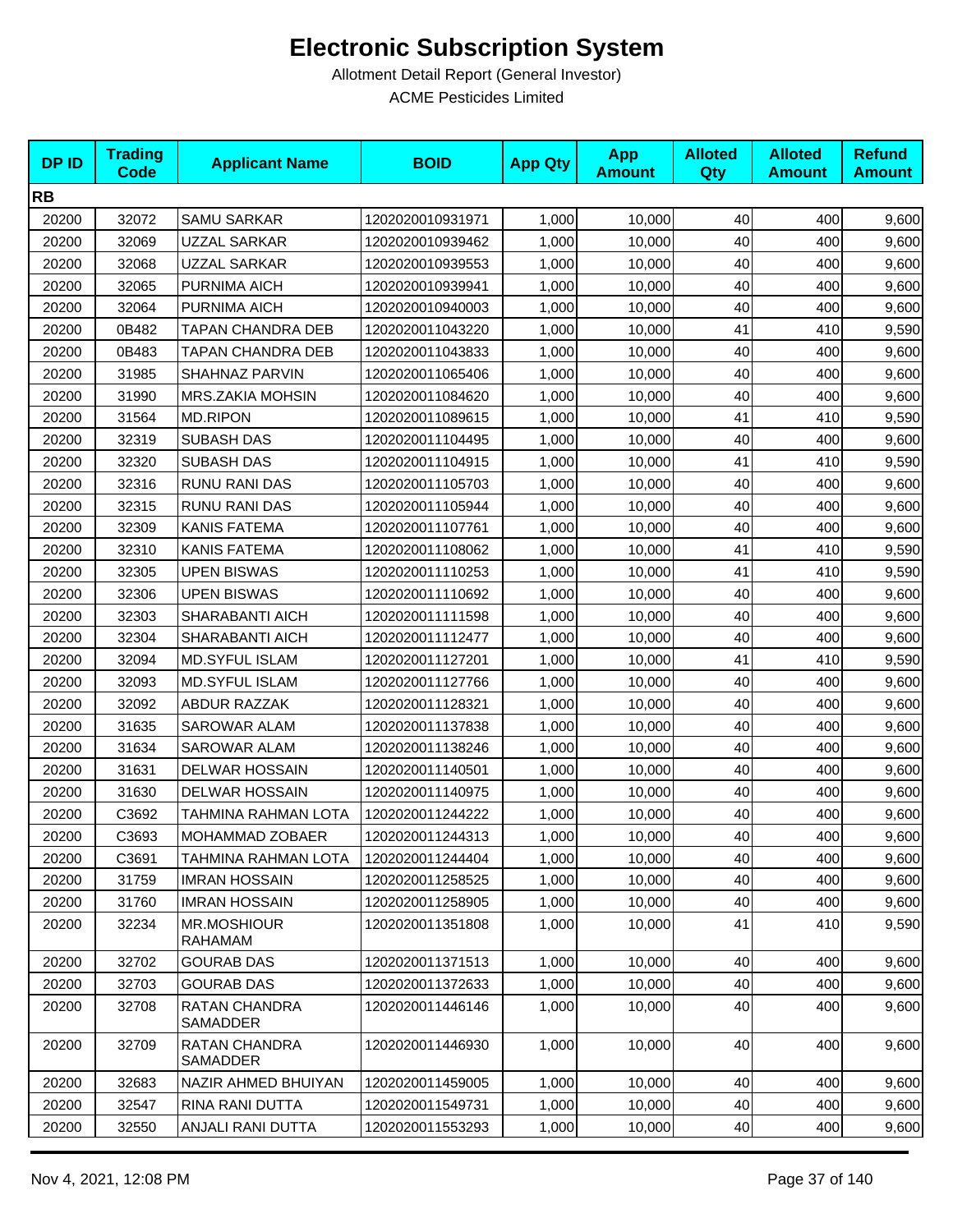| <b>DPID</b> | <b>Trading</b><br><b>Code</b> | <b>Applicant Name</b>                    | <b>BOID</b>      | <b>App Qty</b> | <b>App</b><br><b>Amount</b> | <b>Alloted</b><br><b>Qty</b> | <b>Alloted</b><br><b>Amount</b> | <b>Refund</b><br><b>Amount</b> |
|-------------|-------------------------------|------------------------------------------|------------------|----------------|-----------------------------|------------------------------|---------------------------------|--------------------------------|
| <b>RB</b>   |                               |                                          |                  |                |                             |                              |                                 |                                |
| 20200       | 32548                         | RINA RANI DUTTA                          | 1202020011553847 | 1,000          | 10,000                      | 40                           | 400                             | 9,600                          |
| 20200       | 32574                         | MOHAMMAD ALI BHUIYAN 1202020011570111    |                  | 1,000          | 10,000                      | 41                           | 410                             | 9,590                          |
| 20200       | 32573                         | MD.ENAMUL HAQUE                          | 1202020011571984 | 1,000          | 10,000                      | 40                           | 400                             | 9,600                          |
| 20200       | 32570                         | MOHAMMAD ALI BHUIYAN   1202020011584934  |                  | 1,000          | 10,000                      | 40                           | 400                             | 9,600                          |
| 20200       | 32159                         | LITON KUMAR MONDAL                       | 1202020011671268 | 1,000          | 10,000                      | 40                           | 400                             | 9,600                          |
| 20200       | 32160                         | <b>URMILA MONDAL</b>                     | 1202020011671391 | 1,000          | 10,000                      | 40                           | 400                             | 9,600                          |
| 20200       | 32470                         | <b>MD.ELISH HOSSAIN</b>                  | 1202020011681024 | 1,000          | 10,000                      | 40                           | 400                             | 9,600                          |
| 20200       | 32831                         | <b>HAFIZA BEGUM</b>                      | 1202020011681942 | 1,000          | 10,000                      | 40                           | 400                             | 9,600                          |
| 20200       | 32827                         | <b>MD.JULEL HOWLADER</b>                 | 1202020011685868 | 1,000          | 10,000                      | 40                           | 400                             | 9,600                          |
| 20200       | 30588                         | ANATH BANDHU ROY                         | 1202020009796428 | 1,000          | 10,000                      | 41                           | 410                             | 9,590                          |
| 20200       | 30599                         | ALI AKKAS                                | 1202020009805611 | 1,000          | 10,000                      | 41                           | 410                             | 9,590                          |
| 20200       | 30513                         | <b>MD.AMDADUL HAQUE</b>                  | 1202020009808920 | 1,000          | 10,000                      | 40                           | 400                             | 9,600                          |
| 20200       | 30514                         | MD.AMDADUL HAQUE                         | 1202020009808939 | 1,000          | 10,000                      | 40                           | 400                             | 9,600                          |
| 20200       | 30515                         | <b>DALIA SULTANA</b>                     | 1202020009808947 | 1,000          | 10,000                      | 40                           | 400                             | 9,600                          |
| 20200       | 29500                         | <b>BABUL CHANDRA PAUL</b>                | 1202020009552945 | 1,000          | 10,000                      | 40                           | 400                             | 9,600                          |
| 20200       | 29501                         | <b>BABUL CHANDRA PAUL</b>                | 1202020009553056 | 1,000          | 10,000                      | 40                           | 400                             | 9,600                          |
| 20200       | 29567                         | <b>MD.JASIM UDDIN</b>                    | 1202020009556084 | 1,000          | 10,000                      | 40                           | 400                             | 9,600                          |
| 20200       | 29568                         | <b>MD.JASIM UDDIN</b>                    | 1202020009564596 | 1,000          | 10,000                      | 40                           | 400                             | 9,600                          |
| 20200       | 30516                         | <b>MOHAMMAD ANOWER</b>                   | 1202020009818911 | 1,000          | 10,000                      | 40                           | 400                             | 9,600                          |
| 20200       | 30517                         | MOHAMMAD ANOWAR                          | 1202020009818928 | 1,000          | 10,000                      | 40                           | 400                             | 9,600                          |
| 20200       | A1108                         | MRS. SULTANA AFRIN                       | 1202020009832571 | 1,000          | 10,000                      | 40                           | 400                             | 9,600                          |
| 20200       | 30534                         | <b>SENTO KUNDO</b>                       | 1202020009846516 | 1,000          | 10,000                      | 40                           | 400                             | 9,600                          |
| 20200       | 30539                         | <b>JUTHI RANI DAS</b>                    | 1202020009846615 | 1,000          | 10,000                      | 41                           | 410                             | 9,590                          |
| 20200       | 30540                         | <b>JUTHI RANI DAS</b>                    | 1202020009846631 | 1,000          | 10,000                      | 40                           | 400                             | 9,600                          |
| 20200       | 31364                         | RASHIDA KHAN                             | 1202020010568331 | 1,000          | 10,000                      | 40                           | 400                             | 9,600                          |
| 20200       | 31439                         | MR.AKHTERUZZAMAN                         | 1202020010569055 | 1,000          | 10,000                      | 40                           | 400                             | 9,600                          |
| 20200       | 29918                         | MD.ZIAUL AHSAN                           | 1202020009576137 | 1,000          | 10,000                      | 40                           | 400                             | 9,600                          |
| 20200       | 29919                         | MD.ZIAUL AHSAN                           | 1202020009576201 | 1,000          | 10,000                      | 40                           | 400                             | 9,600                          |
| 20200       | 29921                         | SANJIT PAUL                              | 1202020009576335 | 1,000          | 10,000                      | 40                           | 400                             | 9,600                          |
| 20200       | 30079                         | <b>MRS.REHANA AKTER</b><br><b>PARVIN</b> | 1202020009589518 | 1,000          | 10,000                      | 40                           | 400                             | 9,600                          |
| 20200       | 30213                         | <b>MD.NAHID SARWAR</b>                   | 1202020009591792 | 1,000          | 10,000                      | 40                           | 400                             | 9,600                          |
| 20200       | 30195                         | <b>IMTIAZ AHMED</b><br><b>CHOWDHURY</b>  | 1202020009591816 | 1,000          | 10,000                      | 40                           | 400                             | 9,600                          |
| 20200       | 30194                         | <b>IMTIAZ AHMED</b><br><b>CHOWDHURY</b>  | 1202020009591824 | 1,000          | 10,000                      | 40                           | 400                             | 9,600                          |
| 20200       | 30193                         | <b>BABUL CHANDRA SAHA</b>                | 1202020009591832 | 1,000          | 10,000                      | 40                           | 400                             | 9,600                          |
| 20200       | 30531                         | <b>BARNA CHOWDHURY</b>                   | 1202020009846864 | 1,000          | 10,000                      | 41                           | 410                             | 9,590                          |
| 20200       | 30532                         | <b>BARNA CHOWDHURY</b>                   | 1202020009846880 | 1,000          | 10,000                      | 40                           | 400                             | 9,600                          |
| 20200       | 30533                         | <b>SENTO KUNDO</b>                       | 1202020009846904 | 1,000          | 10,000                      | 40                           | 400                             | 9,600                          |
| 20200       | 30548                         | <b>BISWAJIT DAS</b>                      | 1202020009862076 | 1,000          | 10,000                      | 40                           | 400                             | 9,600                          |
| 20200       | 30550                         | <b>BIPLAB DAS</b>                        | 1202020009862108 | 1,000          | 10,000                      | 40                           | 400                             | 9,600                          |
| 20200       | 30833                         | MD.MIZANUR RAHMAN                        | 1202020010190680 | 1,000          | 10,000                      | 40                           | 400                             | 9,600                          |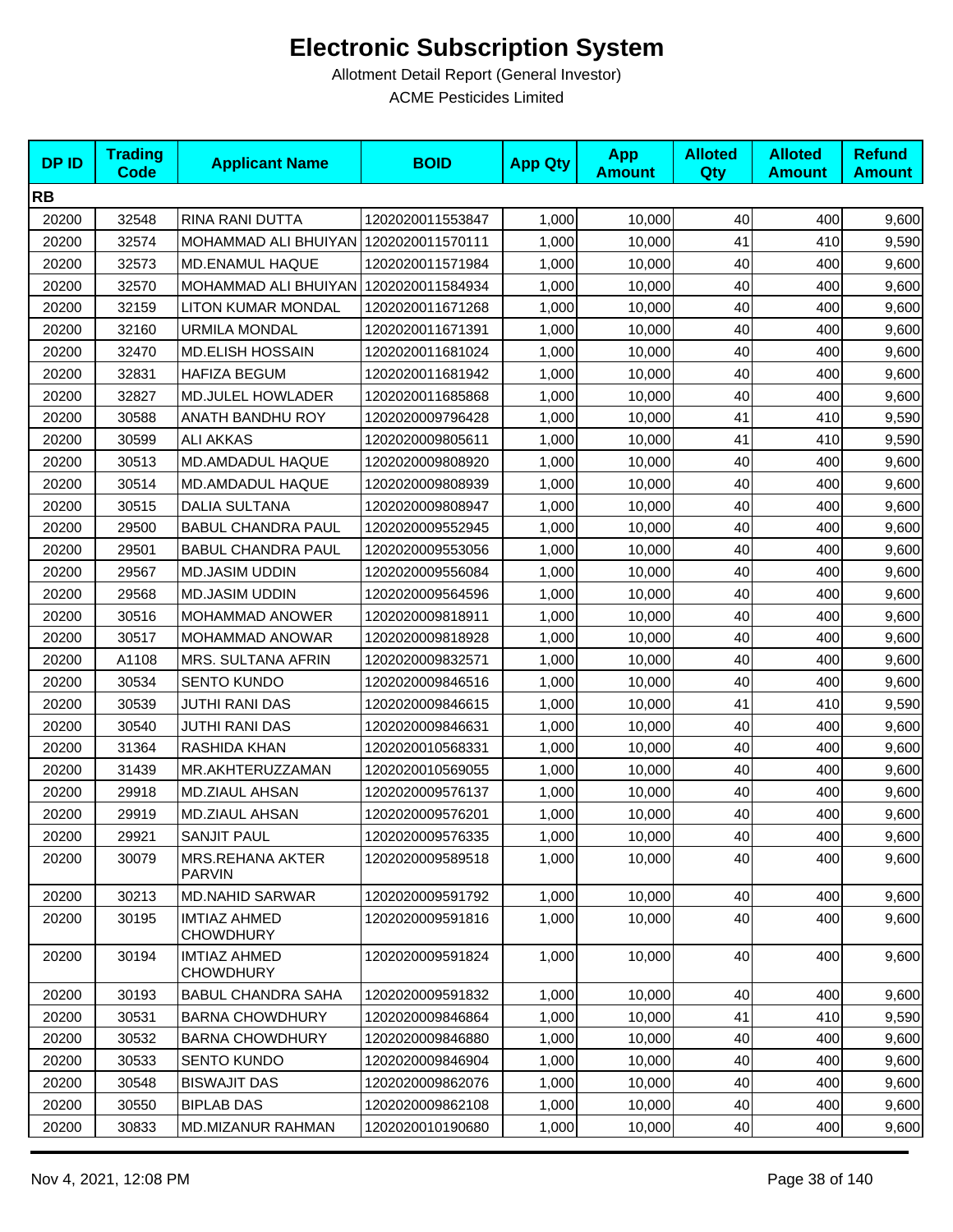| <b>DPID</b> | <b>Trading</b><br><b>Code</b> | <b>Applicant Name</b>                        | <b>BOID</b>      | <b>App Qty</b> | <b>App</b><br><b>Amount</b> | <b>Alloted</b><br>Qty | <b>Alloted</b><br><b>Amount</b> | <b>Refund</b><br><b>Amount</b> |
|-------------|-------------------------------|----------------------------------------------|------------------|----------------|-----------------------------|-----------------------|---------------------------------|--------------------------------|
| <b>RB</b>   |                               |                                              |                  |                |                             |                       |                                 |                                |
| 20200       | 30832                         | MD.MIZANUR RAHMAN                            | 1202020010190704 | 1,000          | 10,000                      | 40                    | 400                             | 9,600                          |
| 20200       | 30836                         | <b>MS.ASMA AKTER</b>                         | 1202020010190763 | 1,000          | 10,000                      | 40                    | 400                             | 9,600                          |
| 20200       | 30837                         | <b>MS.ASMA AKTER</b>                         | 1202020010190781 | 1,000          | 10,000                      | 41                    | 410                             | 9,590                          |
| 20200       | 30192                         | <b>BIPLOB PODDER</b>                         | 1202020009591840 | 1,000          | 10,000                      | 41                    | 410                             | 9,590                          |
| 20200       | 30628                         | MD.WAHIDUZZAMAN                              | 1202020009887121 | 1,000          | 10,000                      | 40                    | 400                             | 9,600                          |
| 20200       | 30627                         | <b>ABDUL WAHAB</b>                           | 1202020009887321 | 1,000          | 10.000                      | 40                    | 400                             | 9,600                          |
| 20200       | 33965                         | DR. NASIMA ZAMAN                             | 1202020010208685 | 1,000          | 10,000                      | 41                    | 410                             | 9,590                          |
| 20200       | 31327                         | <b>BELA ROY</b>                              | 1202020010222805 | 1,000          | 10,000                      | 41                    | 410                             | 9,590                          |
| 20200       | 30226                         | <b>MD.SHAFIQUR RAHMAN</b>                    | 1202020009616948 | 1,000          | 10,000                      | 40                    | 400                             | 9,600                          |
| 20200       | 30227                         | SHAFIQUR RAHMAN                              | 1202020009617075 | 1,000          | 10,000                      | 40                    | 400                             | 9,600                          |
| 20200       | 30228                         | <b>MD.SHAIFUR RAHMAN</b><br><b>CHOWDHURY</b> | 1202020009617083 | 1,000          | 10,000                      | 40                    | 400                             | 9,600                          |
| 20200       | 30229                         | <b>MD.SHAIFUR RAHMAN</b><br><b>CHOWDHURY</b> | 1202020009618615 | 1,000          | 10,000                      | 41                    | 410                             | 9,590                          |
| 20200       | 30230                         | <b>MD.MILLAT</b>                             | 1202020009618623 | 1,000          | 10,000                      | 40                    | 400                             | 9,600                          |
| 20200       | 30231                         | MD.MILLAT                                    | 1202020009618631 | 1,000          | 10,000                      | 40                    | 400                             | 9,600                          |
| 20200       | 30232                         | <b>AMINUL ISLAM</b>                          | 1202020009618641 | 1,000          | 10,000                      | 40                    | 400                             | 9,600                          |
| 20200       | 30233                         | SAZEDA AKTER                                 | 1202020009618658 | 1,000          | 10,000                      | 40                    | 400                             | 9,600                          |
| 20200       | 30611                         | MD.KAMAL                                     | 1202020009902563 | 1,000          | 10,000                      | 40                    | 400                             | 9,600                          |
| 20200       | 30614                         | MD.SOHIDUL ISLAM MIAH                        | 1202020009912263 | 1,000          | 10,000                      | 41                    | 410                             | 9,590                          |
| 20200       | 30615                         | <b>MD.SOHIDUL HOQUE</b>                      | 1202020009912370 | 1,000          | 10,000                      | 41                    | 410                             | 9,590                          |
| 20200       | 30617                         | ABDUL MOMIN BHUYIA                           | 1202020009912488 | 1,000          | 10,000                      | 41                    | 410                             | 9,590                          |
| 20200       | 30766                         | SHEIKH HABIBUR<br><b>RAHMAN</b>              | 1202020010248676 | 1,000          | 10,000                      | 40                    | 400                             | 9,600                          |
| 20200       | 30498                         | MD.ASLAM                                     | 1202020009643143 | 1,000          | 10,000                      | 40                    | 400                             | 9,600                          |
| 20200       | 30499                         | <b>MD.ABDUR RAHMAN</b>                       | 1202020009643151 | 1,000          | 10,000                      | 40                    | 400                             | 9,600                          |
| 20200       | 30500                         | <b>MD.ABDUR RAHAMAN</b>                      | 1202020009643161 | 1,000          | 10,000                      | 40                    | 400                             | 9,600                          |
| 20200       | 30501                         | MD.ISLAM                                     | 1202020009643178 | 1,000          | 10,000                      | 40                    | 400                             | 9,600                          |
| 20200       | 30502                         | MD.ISLAM                                     | 1202020009643186 | 1,000          | 10,000                      | 40                    | 400                             | 9,600                          |
| 20200       | 30491                         | SAFIQUL ISLAM                                | 1202020009653159 | 1,000          | 10,000                      | 40                    | 400                             | 9,600                          |
| 20200       | 30492                         | <b>MD.SAFIQUL ISLAM</b>                      | 1202020009653167 | 1,000          | 10.000                      | 40                    | 400                             | 9,600                          |
| 20200       | 30905                         | H.M.A HANAN                                  | 1202020009955646 | 1,000          | 10,000                      | 40                    | 400                             | 9,600                          |
| 20200       | 31300                         | <b>AKTAR HOSSAIN</b>                         | 1202020010295660 | 1,000          | 10,000                      | 40                    | 400                             | 9,600                          |
| 20200       | 31302                         | <b>ABUL HOSSAIN</b>                          | 1202020010295727 | 1,000          | 10,000                      | 40                    | 400                             | 9,600                          |
| 20200       | 31436                         | <b>MD.MASUDUR RAHMAN</b>                     | 1202020010295826 | 1,000          | 10,000                      | 40                    | 400                             | 9,600                          |
| 20200       | 31505                         | <b>MONI RANI SAHA</b>                        | 1202020010693939 | 1,000          | 10,000                      | 40                    | 400                             | 9,600                          |
| 20200       | 31571                         | <b>MD.ISMAIL</b>                             | 1202020010700157 | 1,000          | 10,000                      | 40                    | 400                             | 9,600                          |
| 20200       | 31572                         | <b>MD.ISMAIL</b>                             | 1202020010700221 | 1,000          | 10,000                      | 40                    | 400                             | 9,600                          |
| 20200       | 31502                         | SHYAMAL CHANDRA<br>SAHA                      | 1202020010705050 | 1,000          | 10,000                      | 40                    | 400                             | 9,600                          |
| 20200       | 30910                         | MD. FAKIR ALI                                | 1202020009960592 | 1,000          | 10,000                      | 40                    | 400                             | 9,600                          |
| 20200       | 30913                         | MD.REZAUL KARIM                              | 1202020009960624 | 1,000          | 10,000                      | 40                    | 400                             | 9,600                          |
| 20200       | 30914                         | MD.REZAUL KARIM                              | 1202020009960632 | 1,000          | 10,000                      | 40                    | 400                             | 9,600                          |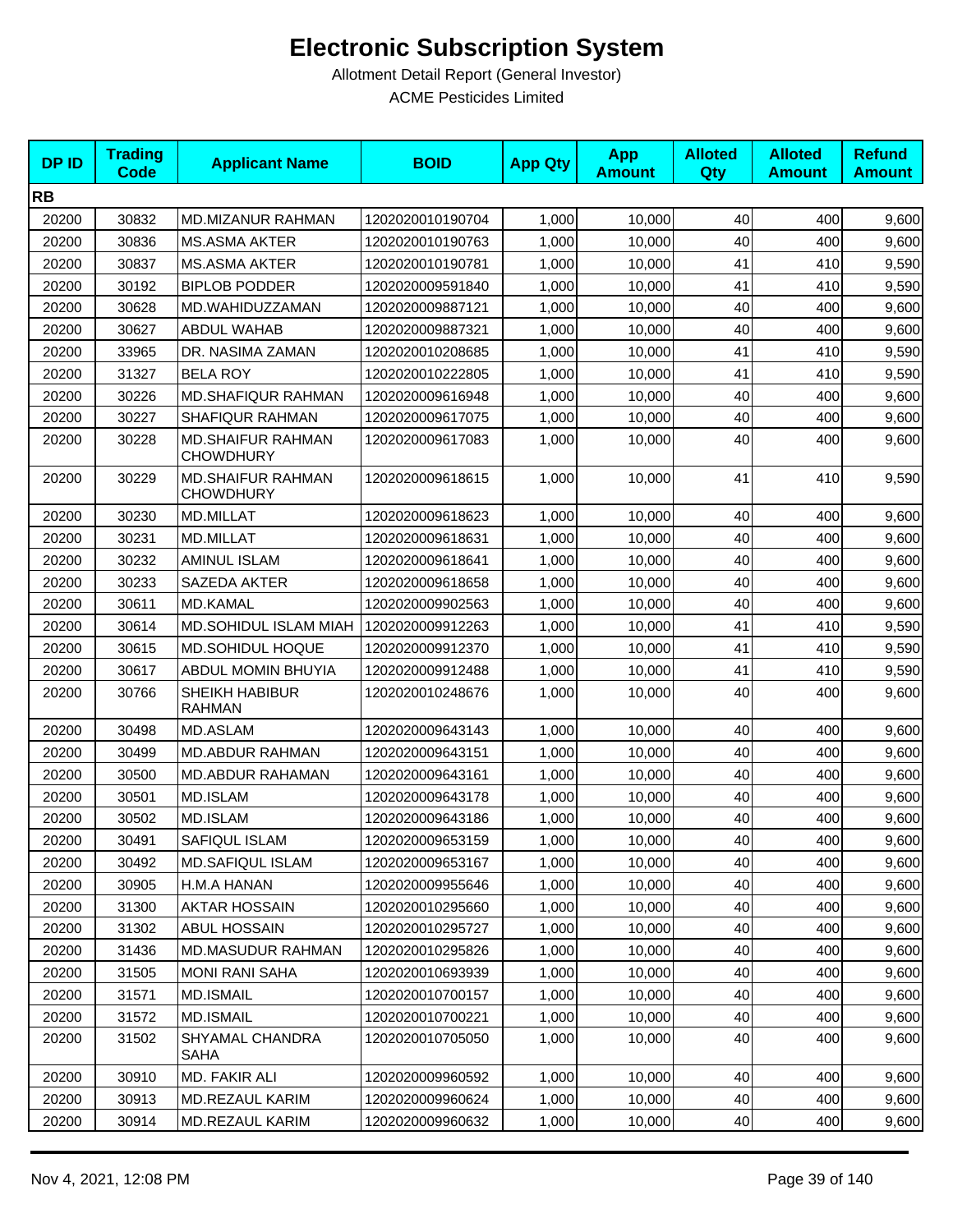| <b>DPID</b> | <b>Trading</b><br><b>Code</b> | <b>Applicant Name</b>                   | <b>BOID</b>      | <b>App Qty</b> | <b>App</b><br><b>Amount</b> | <b>Alloted</b><br><b>Qty</b> | <b>Alloted</b><br><b>Amount</b> | <b>Refund</b><br><b>Amount</b> |
|-------------|-------------------------------|-----------------------------------------|------------------|----------------|-----------------------------|------------------------------|---------------------------------|--------------------------------|
| <b>RB</b>   |                               |                                         |                  |                |                             |                              |                                 |                                |
| 20200       | 31102                         | <b>SURAIYA AKTER</b>                    | 1202020009973692 | 1,000          | 10,000                      | 40                           | 400                             | 9,600                          |
| 20200       | 31054                         | <b>MRS.BILKISH AKTER</b>                | 1202020009980471 | 1,000          | 10,000                      | 40                           | 400                             | 9,600                          |
| 20200       | 31007                         | MD.JOSHIMUDDIN                          | 1202020010326352 | 1,000          | 10,000                      | 40                           | 400                             | 9,600                          |
| 20200       | 31006                         | <b>MD.JASHIMUDDIN</b>                   | 1202020010326443 | 1,000          | 10,000                      | 40                           | 400                             | 9,600                          |
| 20200       | 31005                         | <b>MD.KAMROL HASAN</b>                  | 1202020010326501 | 1,000          | 10,000                      | 40                           | 400                             | 9,600                          |
| 20200       | 31377                         | <b>HARA KRISHNA ROY</b>                 | 1202020010326542 | 1,000          | 10,000                      | 40                           | 400                             | 9,600                          |
| 20200       | 31776                         | <b>SURAIYA AKTER</b>                    | 1202020010724374 | 1,000          | 10,000                      | 40                           | 400                             | 9,600                          |
| 20200       | 30560                         | <b>MR.NITAY CHANDRA</b><br><b>NANDY</b> | 1202020009702392 | 1,000          | 10,000                      | 41                           | 410                             | 9,590                          |
| 20200       | 31438                         | DR.MD.ZILLUR RAHMAN                     | 1202020010392984 | 1,000          | 10,000                      | 41                           | 410                             | 9,590                          |
| 20200       | 31437                         | MR.AKHTERUZZAMAN                        | 1202020010393277 | 1,000          | 10,000                      | 40                           | 400                             | 9,600                          |
| 20200       | 31440                         | DR.MD.ZILLUR RAHMAN                     | 1202020010393416 | 1,000          | 10,000                      | 40                           | 400                             | 9,600                          |
| 20200       | 0C202                         | <b>MUKTA BEGUM</b>                      | 1202020010801883 | 1,000          | 10,000                      | 40                           | 400                             | 9,600                          |
| 20200       | 30358                         | HACHINA AKTER JAHAN                     | 1202020009738573 | 1,000          | 10,000                      | 40                           | 400                             | 9,600                          |
| 20200       | 30359                         | HACHINA AKTER JAHAN                     | 1202020009738581 | 1,000          | 10,000                      | 40                           | 400                             | 9,600                          |
| 20200       | 30360                         | <b>MD.AHSANUL HOQUE</b>                 | 1202020009738591 | 1,000          | 10,000                      | 41                           | 410                             | 9,590                          |
| 20200       | 30361                         | MD.AHSANUL HOQUE                        | 1202020009738605 | 1,000          | 10,000                      | 40                           | 400                             | 9,600                          |
| 20200       | 30362                         | A.B.M MOZAMMEL<br><b>HOQUE</b>          | 1202020009738613 | 1,000          | 10,000                      | 40                           | 400                             | 9,600                          |
| 20200       | 30363                         | A.B.M MOZAMMEL<br><b>HOQUE</b>          | 1202020009738621 | 1,000          | 10,000                      | 40                           | 400                             | 9,600                          |
| 20200       | 31132                         | <b>ALI AKKAS</b>                        | 1202020010049721 | 1,000          | 10,000                      | 40                           | 400                             | 9,600                          |
| 20200       | 31201                         | AFROZA BEGUM                            | 1202020010079632 | 1,000          | 10,000                      | 40                           | 400                             | 9,600                          |
| 20200       | 31203                         | <b>AZIMUL ISLAM</b>                     | 1202020010079659 | 1,000          | 10,000                      | 40                           | 400                             | 9,600                          |
| 20200       | 31202                         | AFROZA BEGUM                            | 1202020010079675 | 1,000          | 10,000                      | 40                           | 400                             | 9,600                          |
| 20200       | 31199                         | MD. ABDUL HAFIZ<br><b>MOLLAH</b>        | 1202020010079715 | 1,000          | 10,000                      | 40                           | 400                             | 9,600                          |
| 20200       | 38811                         | KHADIZA AKTAR                           | 1202020015920894 | 1,000          | 10,000                      | 40                           | 400                             | 9,600                          |
| 20200       | 38809                         | <b>MD.EMAM HOSSAIN</b><br><b>EMON</b>   | 1202020015920901 | 1,000          | 10,000                      | 40                           | 400                             | 9,600                          |
| 20200       | 38810                         | <b>MD.IMRAN HOSSAIN</b>                 | 1202020015920918 | 1,000          | 10,000                      | 40                           | 400                             | 9,600                          |
| 20200       | 38813                         | <b>MAHMUDA KHANAM</b>                   | 1202020015920926 | 1,000          | 10,000                      | 41                           | 410                             | 9,590                          |
| 20200       | 38812                         | MAHMUDA KHANAM                          | 1202020015920942 | 1,000          | 10,000                      | 41                           | 410                             | 9,590                          |
| 20200       | 39150                         | <b>MD.MONIR HOSSAIN</b>                 | 1202020016335711 | 1,000          | 10,000                      | 40                           | 400                             | 9,600                          |
| 20200       | 39152                         | <b>SHILPY RANI BANIK</b>                | 1202020016351210 | 1,000          | 10,000                      | 40                           | 400                             | 9,600                          |
| 20200       | 39157                         | RASHEDUL HASSAN                         | 1202020016351253 | 1,000          | 10,000                      | 40                           | 400                             | 9,600                          |
| 20200       | 39159                         | <b>MAHMUDUL HASSAN</b>                  | 1202020016351271 | 1,000          | 10,000                      | 40                           | 400                             | 9,600                          |
| 20200       | 39160                         | MAHMUDUL HASSAN                         | 1202020016351301 | 1,000          | 10,000                      | 40                           | 400                             | 9,600                          |
| 20200       | 39169                         | <b>MAKSUDA KHATUN</b>                   | 1202020016351387 | 1,000          | 10,000                      | 41                           | 410                             | 9,590                          |
| 20200       | 39205                         | <b>MD.HOSSAIN ALI</b>                   | 1202020016386504 | 1,000          | 10,000                      | 40                           | 400                             | 9,600                          |
| 20200       | 39212                         | SAKINA RAHMAN                           | 1202020016394213 | 1,000          | 10,000                      | 40                           | 400                             | 9,600                          |
| 20200       | 39221                         | MUHAMMAD NURUL<br><b>ISLAM MIAH</b>     | 1202020016400553 | 1,000          | 10,000                      | 40                           | 400                             | 9,600                          |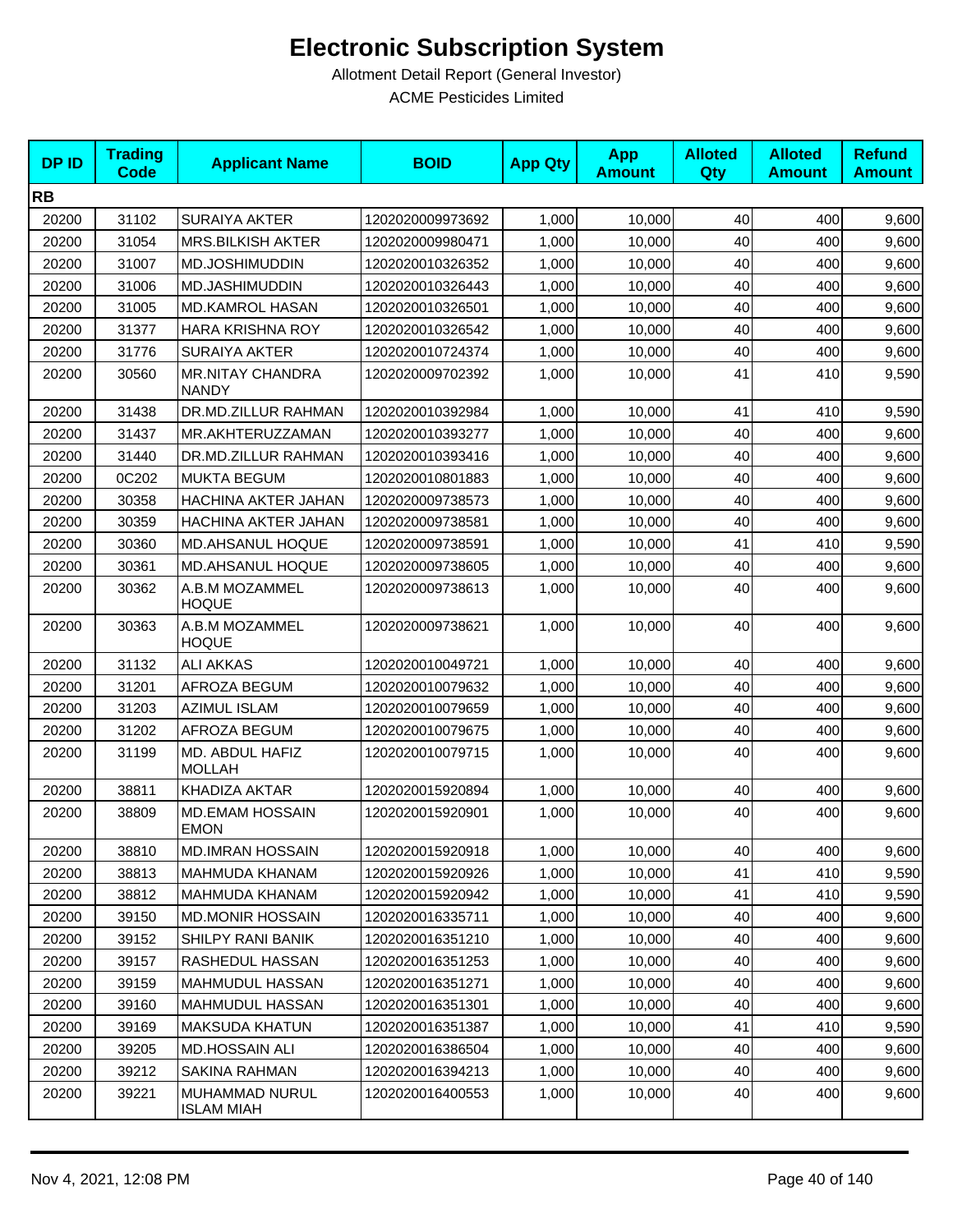| <b>DPID</b> | <b>Trading</b><br>Code | <b>Applicant Name</b>                    | <b>BOID</b>      | <b>App Qty</b> | <b>App</b><br><b>Amount</b> | <b>Alloted</b><br>Qty | <b>Alloted</b><br><b>Amount</b> | <b>Refund</b><br><b>Amount</b> |
|-------------|------------------------|------------------------------------------|------------------|----------------|-----------------------------|-----------------------|---------------------------------|--------------------------------|
| <b>RB</b>   |                        |                                          |                  |                |                             |                       |                                 |                                |
| 20200       | 39222                  | MUHAMMAD NURUL<br><b>ISLAM MIAH</b>      | 1202020016400561 | 1,000          | 10,000                      | 41                    | 410                             | 9,590                          |
| 20200       | 39226                  | ROWSAN ARA BEGUM                         | 1202020016419840 | 1,000          | 10,000                      | 40                    | 400                             | 9,600                          |
| 20200       | 39248                  | <b>BHAKTA DAS ROY</b>                    | 1202020016449363 | 1,000          | 10,000                      | 41                    | 410                             | 9,590                          |
| 20200       | 39250                  | <b>MD.MANJIL HUSSAIN</b>                 | 1202020016453122 | 1,000          | 10,000                      | 40                    | 400                             | 9,600                          |
| 20200       | 39259                  | <b>MR.DULAL PONDIT</b>                   | 1202020016456953 | 1,000          | 10,000                      | 40                    | 400                             | 9,600                          |
| 20200       | 0G925                  | Mollah Shamsuddoha                       | 1202020016472834 | 1,000          | 10,000                      | 41                    | 410                             | 9,590                          |
| 20200       | 00088                  | <b>MD.ALAUDDIN</b>                       | 1202020016486615 | 1,000          | 10,000                      | 41                    | 410                             | 9,590                          |
| 20200       | 39301                  | <b>MD.HAIDAR ALI</b>                     | 1202020016513242 | 1,000          | 10,000                      | 41                    | 410                             | 9,590                          |
| 20200       | C3880                  | MOHAMMAD ZAHIRUL<br><b>HAQUE SARKER</b>  | 1202020016537866 | 1,000          | 10,000                      | 40                    | 400                             | 9,600                          |
| 20200       | C3881                  | MOHAMMAD ZAHIRUL<br><b>HAQUE SHARKER</b> | 1202020016537890 | 1,000          | 10,000                      | 40                    | 400                             | 9,600                          |
| 20200       | 39322                  | <b>MOHAMMAD FAISAL</b><br><b>AHMED</b>   | 1202020016539401 | 1,000          | 10,000                      | 41                    | 410                             | 9,590                          |
| 20200       | 39349                  | MD.MONIRUZZAMAN                          | 1202020016562624 | 1,000          | 10,000                      | 40                    | 400                             | 9,600                          |
| 20200       | A2279                  | <b>UMME KULSHUM</b><br><b>ROKSANA</b>    | 1202020016583524 | 1,000          | 10,000                      | 41                    | 410                             | 9,590                          |
| 20200       | 39366                  | <b>SIMA ROY</b>                          | 1202020016591631 | 1,000          | 10,000                      | 40                    | 400                             | 9,600                          |
| 20200       | 0F481                  | <b>MD. TUHIN SARDER</b>                  | 1202020016605248 | 1,000          | 10,000                      | 40                    | 400                             | 9,600                          |
| 20200       | 39401                  | SATTYA RANJAN<br><b>CHAKRABORTY</b>      | 1202020016618546 | 1,000          | 10,000                      | 40                    | 400                             | 9,600                          |
| 20200       | 39425                  | <b>KAMAL UDDIN</b>                       | 1202020016644226 | 1,000          | 10,000                      | 40                    | 400                             | 9,600                          |
| 20200       | 00H14                  | NRURL ALAM MOZUMDER 1202020016145538     |                  | 1,000          | 10,000                      | 40                    | 400                             | 9,600                          |
| 20200       | A3948                  | <b>FARJANA AKTER RATNA</b>               | 1202020015542114 | 1,000          | 10,000                      | 40                    | 400                             | 9,600                          |
| 20200       | 38696                  | UTTAM KUMAR SAHA                         | 1202020015769506 | 1,000          | 10,000                      | 40                    | 400                             | 9,600                          |
| 20200       | 38695                  | <b>LIPI RANI PAUL</b>                    | 1202020015769549 | 1,000          | 10,000                      | 40                    | 400                             | 9,600                          |
| 20200       | 00080                  | <b>SWPAN KUMAR MITRA</b>                 | 1202020016165261 | 1,000          | 10,000                      | 40                    | 400                             | 9,600                          |
| 20200       | 0C147                  | MRS. ROKSANA BEGUM                       | 1202020015785826 | 1,000          | 10,000                      | 40                    | 400                             | 9,600                          |
| 20200       | 0c162                  | MD. ABBAS                                | 1202020015786201 | 1,000          | 10,000                      | 41                    | 410                             | 9,590                          |
| 20200       | 38833                  | TANVIR AHAMMAD RAJU                      | 1202020015975280 | 1,000          | 10,000                      | 41                    | 410                             | 9,590                          |
| 20200       | 00055                  | PARESH CHANDRA<br><b>HALDER</b>          | 1202020015804985 | 1,000          | 10.000                      | 40                    | 400                             | 9,600                          |
| 20200       | 0G110                  | ARAFAT ALAM SARKER                       | 1202020016009640 | 1,000          | 10,000                      | 40                    | 400                             | 9,600                          |
| 20200       | 38608                  | <b>BISWANATH KUNDU</b>                   | 1202020015620700 | 1,000          | 10,000                      | 41                    | 410                             | 9,590                          |
| 20200       | 38603                  | <b>BISWANATH KUNDU</b>                   | 1202020015625176 | 1,000          | 10,000                      | 40                    | 400                             | 9,600                          |
| 20200       | 38863                  | PABITRA KUMER<br><b>SUTRADHAR</b>        | 1202020016030071 | 1,000          | 10,000                      | 40                    | 400                             | 9,600                          |
| 20200       | 38869                  | <b>KISHOR DAS</b>                        | 1202020016041281 | 1,000          | 10,000                      | 40                    | 400                             | 9,600                          |
| 20200       | 38870                  | <b>BISHNU DAS</b>                        | 1202020016041298 | 1,000          | 10.000                      | 40                    | 400                             | 9,600                          |
| 20200       | 38871                  | NIRMOL DAS                               | 1202020016041303 | 1,000          | 10,000                      | 40                    | 400                             | 9,600                          |
| 20200       | 39021                  | DIPTI RANI DAS                           | 1202020016233677 | 1,000          | 10,000                      | 40                    | 400                             | 9,600                          |
| 20200       | 39043                  | <b>MRS.HELENA BEGUM</b>                  | 1202020016244679 | 1,000          | 10,000                      | 40                    | 400                             | 9,600                          |
| 20200       | 00F48                  | <b>SALMA AKTER</b>                       | 1202020015839722 | 1,000          | 10,000                      | 40                    | 400                             | 9,600                          |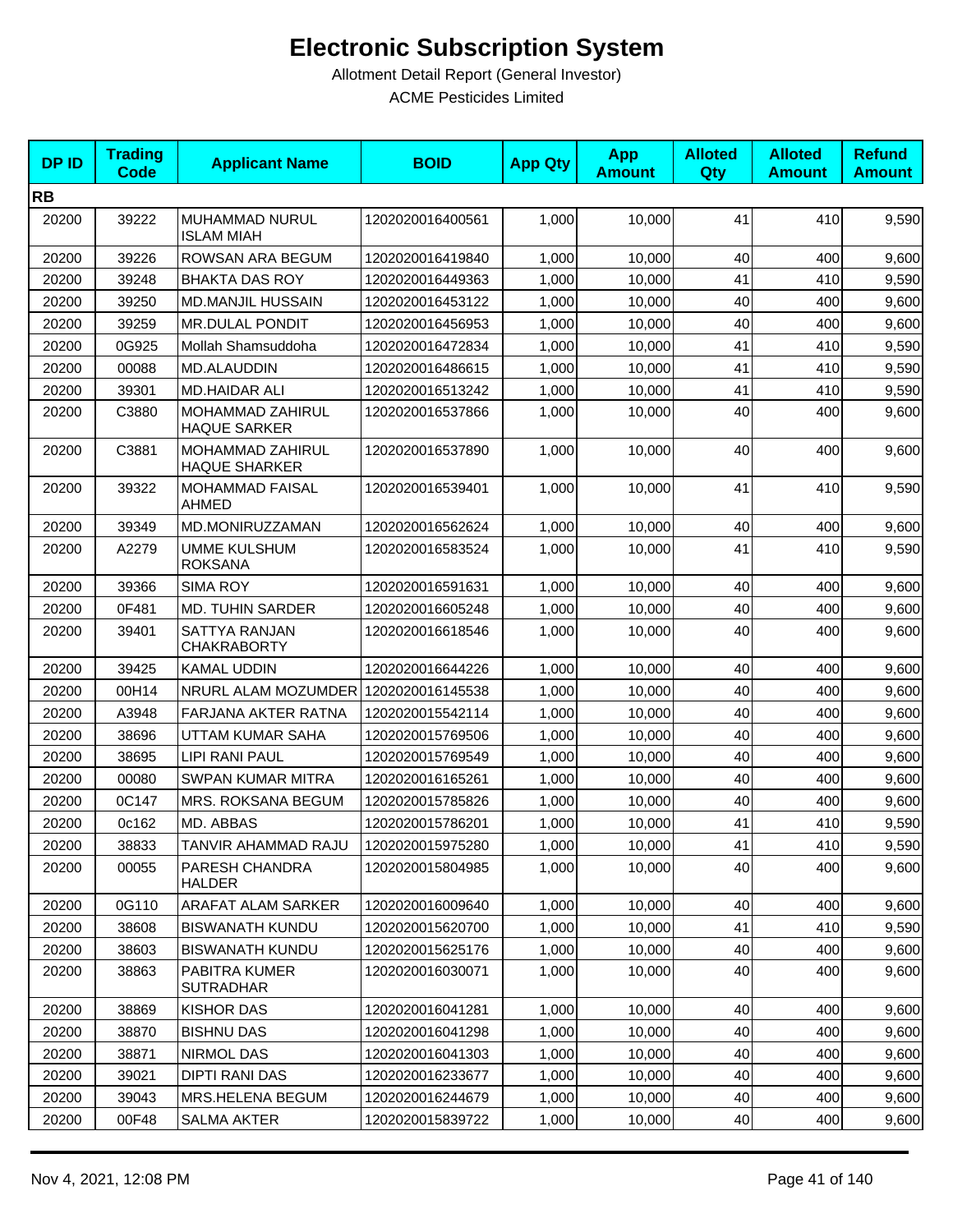| <b>DPID</b> | <b>Trading</b><br><b>Code</b> | <b>Applicant Name</b>              | <b>BOID</b>      | <b>App Qty</b> | <b>App</b><br><b>Amount</b> | <b>Alloted</b><br><b>Qty</b> | <b>Alloted</b><br><b>Amount</b> | <b>Refund</b><br><b>Amount</b> |
|-------------|-------------------------------|------------------------------------|------------------|----------------|-----------------------------|------------------------------|---------------------------------|--------------------------------|
| <b>RB</b>   |                               |                                    |                  |                |                             |                              |                                 |                                |
| 20200       | 38752                         | <b>FATEMA BEGUM</b>                | 1202020015854542 | 1,000          | 10,000                      | 40                           | 400                             | 9,600                          |
| 20200       | 38750                         | RUMANA AHMED                       | 1202020015854569 | 1,000          | 10,000                      | 40                           | 400                             | 9,600                          |
| 20200       | 38749                         | <b>FATEMA BEGUM</b>                | 1202020015854585 | 1,000          | 10,000                      | 40                           | 400                             | 9,600                          |
| 20200       | 38763                         | MD.MOAZZAM HOSSEN                  | 1202020015855697 | 1,000          | 10,000                      | 40                           | 400                             | 9,600                          |
| 20200       | 38762                         | MD.MOAZZAM HOSSEN                  | 1202020015855702 | 1,000          | 10,000                      | 40                           | 400                             | 9,600                          |
| 20200       | 38761                         | <b>EMRAN HOSSAIN</b>               | 1202020015855710 | 1,000          | 10,000                      | 40                           | 400                             | 9,600                          |
| 20200       | 39047                         | MD.WAHIDUZZAMAN                    | 1202020016254301 | 1,000          | 10,000                      | 40                           | 400                             | 9,600                          |
| 20200       | 39052                         | SOURAV ROY                         | 1202020016267832 | 1,000          | 10,000                      | 40                           | 400                             | 9,600                          |
| 20200       | 38649                         | <b>GOUR GOPAL SAHA</b>             | 1202020015690503 | 1,000          | 10,000                      | 40                           | 400                             | 9,600                          |
| 20200       | 38650                         | <b>GOUR GOPAL SAHA</b>             | 1202020015690521 | 1,000          | 10,000                      | 40                           | 400                             | 9,600                          |
| 20200       | 38652                         | MD.JALAL UDDIN                     | 1202020015690570 | 1,000          | 10,000                      | 41                           | 410                             | 9,590                          |
| 20200       | 38653                         | <b>MD.JALAL UDDIN</b>              | 1202020015690589 | 1,000          | 10,000                      | 40                           | 400                             | 9,600                          |
| 20200       | 38899                         | <b>MD.AMINUL ISLAM</b>             | 1202020016094967 | 1,000          | 10,000                      | 40                           | 400                             | 9,600                          |
| 20200       | 38935                         | RINA ZAMAN                         | 1202020016114408 | 1,000          | 10,000                      | 40                           | 400                             | 9,600                          |
| 20200       | 38964                         | <b>MD.ASRAFUL ISLAM</b>            | 1202020016119146 | 1,000          | 10,000                      | 40                           | 400                             | 9,600                          |
| 20200       | 35830                         | <b>MD.GOLAM MUSTAFA</b>            | 1202020013990751 | 1,000          | 10,000                      | 40                           | 400                             | 9,600                          |
| 20200       | 35860                         | ABEDA BEGUM                        | 1202020014004611 | 1,000          | 10,000                      | 40                           | 400                             | 9,600                          |
| 20200       | 35861                         | KAYSAR PARVIN                      | 1202020014004700 | 1,000          | 10,000                      | 40                           | 400                             | 9,600                          |
| 20200       | 35862                         | <b>ASIA BEGUM</b>                  | 1202020014004801 | 1,000          | 10,000                      | 40                           | 400                             | 9,600                          |
| 20200       | 35863                         | <b>ASIA BEGUM</b>                  | 1202020014004933 | 1,000          | 10,000                      | 40                           | 400                             | 9,600                          |
| 20200       | 37433                         | PINTU SARKAR                       | 1202020014811168 | 1,000          | 10,000                      | 40                           | 400                             | 9,600                          |
| 20200       | 37485                         | <b>MD.TOSHAR AHMED</b>             | 1202020014819924 | 1,000          | 10,000                      | 40                           | 400                             | 9,600                          |
| 20200       | 37486                         | <b>MD.TOSHAR AHMED</b>             | 1202020014820152 | 1,000          | 10,000                      | 40                           | 400                             | 9,600                          |
| 20200       | 37928                         | MD.BAHAUDDIN                       | 1202020015107817 | 1,000          | 10,000                      | 41                           | 410                             | 9,590                          |
| 20200       | 37920                         | <b>SHAHEEN AKHTER</b>              | 1202020015107833 | 1,000          | 10,000                      | 40                           | 400                             | 9,600                          |
| 20200       | 37917                         | MD.BAHAUDDIN                       | 1202020015107924 | 1,000          | 10,000                      | 40                           | 400                             | 9,600                          |
| 20200       | 37925                         | NRUN NAHAR SONIA                   | 1202020015107983 | 1,000          | 10,000                      | 40                           | 400                             | 9,600                          |
| 20200       | 37924                         | TAHMINA KAHNDOKER<br><b>SHIBLE</b> | 1202020015108043 | 1,000          | 10,000                      | 40                           | 400                             | 9,600                          |
| 20200       | 37923                         | NURUN NAHAR SONIA                  | 1202020015108051 | 1,000          | 10,000                      | 40                           | 400                             | 9,600                          |
| 20200       | 37932                         | <b>MD.KAMIL AHMED</b>              | 1202020015111255 | 1,000          | 10,000                      | 40                           | 400                             | 9,600                          |
| 20200       | 37933                         | MD.KAMIL AHAMED                    | 1202020015111726 | 1,000          | 10,000                      | 40                           | 400                             | 9,600                          |
| 20200       | 37966                         | MD.ABUL HASHAM                     | 1202020015117999 | 1,000          | 10,000                      | 41                           | 410                             | 9,590                          |
| 20200       | 37972                         | MD.SADAQUR RAHMAN                  | 1202020015134684 | 1,000          | 10,000                      | 40                           | 400                             | 9,600                          |
| 20200       | 37973                         | MD.SADAQUR RAHMAN                  | 1202020015134759 | 1,000          | 10,000                      | 40                           | 400                             | 9,600                          |
| 20200       | 37804                         | <b>MD.SALIM MIAH</b>               | 1202020015134783 | 1,000          | 10,000                      | 40                           | 400                             | 9,600                          |
| 20200       | 37803                         | <b>MD.SALIM MIAH</b>               | 1202020015134815 | 1,000          | 10,000                      | 40                           | 400                             | 9,600                          |
| 20200       | 37844                         | MD.AL-AMIN                         | 1202020015134841 | 1,000          | 10,000                      | 40                           | 400                             | 9,600                          |
| 20200       | 38122                         | MIR ATIKUR RAHMAN                  | 1202020015158933 | 1,000          | 10,000                      | 40                           | 400                             | 9,600                          |
| 20200       | 38095                         | <b>AVIJIT SAHA</b>                 | 1202020015162818 | 1,000          | 10,000                      | 41                           | 410                             | 9,590                          |
| 20200       | 37866                         | YOUNUS ALI MOLLAH                  | 1202020015169373 | 1,000          | 10,000                      | 40                           | 400                             | 9,600                          |
| 20200       | 37867                         | YOUNIUS ALI MOLLAH                 | 1202020015169413 | 1,000          | 10,000                      | 40                           | 400                             | 9,600                          |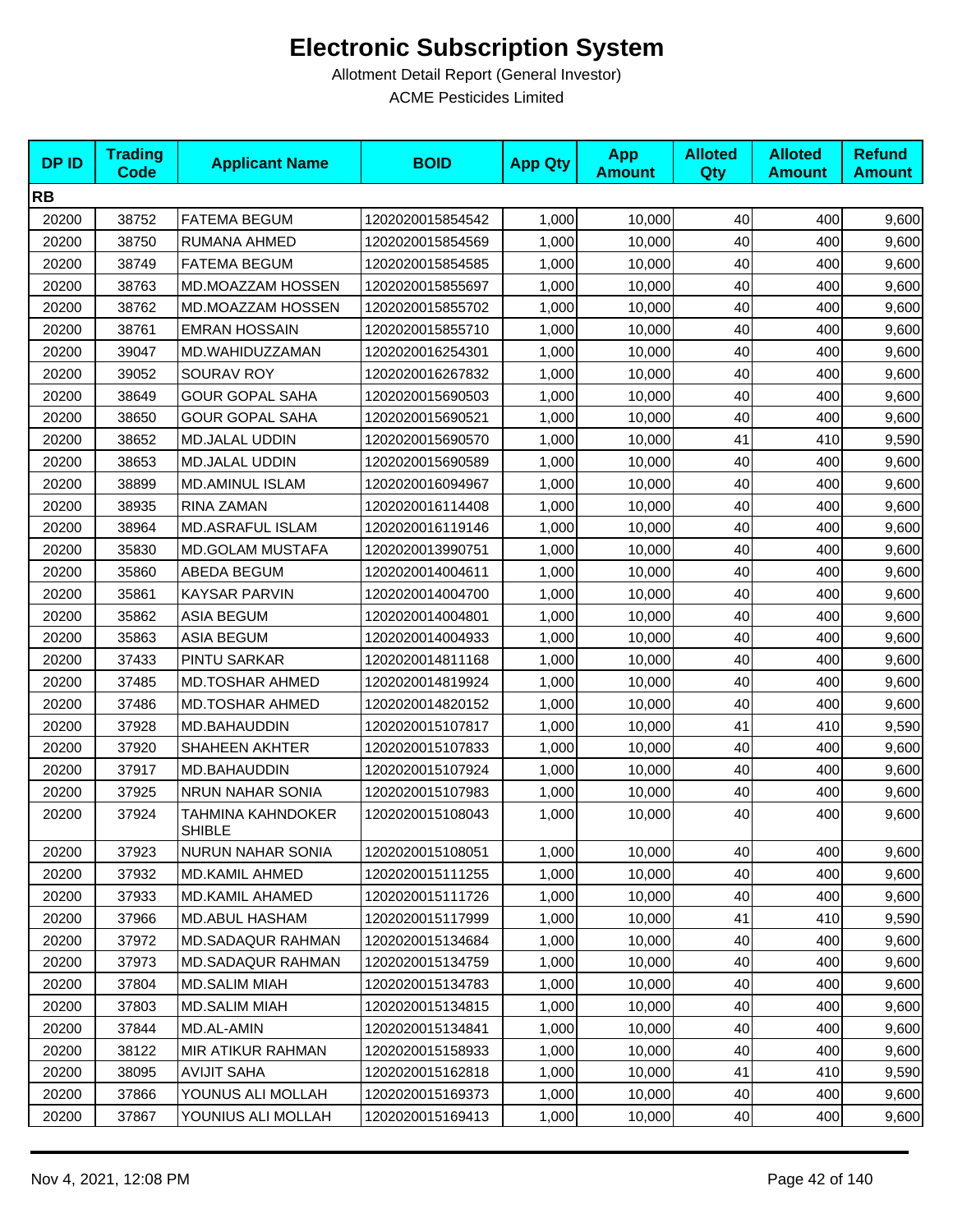| <b>DPID</b> | <b>Trading</b><br><b>Code</b> | <b>Applicant Name</b>               | <b>BOID</b>      | <b>App Qty</b> | <b>App</b><br><b>Amount</b> | <b>Alloted</b><br>Qty | <b>Alloted</b><br><b>Amount</b> | <b>Refund</b><br><b>Amount</b> |
|-------------|-------------------------------|-------------------------------------|------------------|----------------|-----------------------------|-----------------------|---------------------------------|--------------------------------|
| <b>RB</b>   |                               |                                     |                  |                |                             |                       |                                 |                                |
| 20200       | 38134                         | <b>MD.RAFIQUL ISLAM</b>             | 1202020015186531 | 1,000          | 10,000                      | 40                    | 400                             | 9,600                          |
| 20200       | 38125                         | <b>FATIMA AKTER</b>                 | 1202020015186564 | 1,000          | 10,000                      | 41                    | 410                             | 9,590                          |
| 20200       | 38126                         | <b>FATIMA AKTER</b>                 | 1202020015186580 | 1,000          | 10,000                      | 40                    | 400                             | 9,600                          |
| 20200       | 38127                         | <b>HASIA BEGUM</b>                  | 1202020015186599 | 1,000          | 10,000                      | 40                    | 400                             | 9,600                          |
| 20200       | 38136                         | <b>HASIA BEGUM</b>                  | 1202020015187245 | 1,000          | 10,000                      | 40                    | 400                             | 9,600                          |
| 20200       | 37904                         | <b>MD.ABDUL SALAM</b>               | 1202020015189766 | 1,000          | 10,000                      | 40                    | 400                             | 9,600                          |
| 20200       | 37971                         | <b>HABIB ULLAH</b>                  | 1202020015189774 | 1,000          | 10,000                      | 40                    | 400                             | 9,600                          |
| 20200       | 37906                         | <b>MD.RAMJAN ALI</b>                | 1202020015189790 | 1,000          | 10,000                      | 40                    | 400                             | 9,600                          |
| 20200       | 37907                         | MD.RAMJAN ALI                       | 1202020015189806 | 1,000          | 10,000                      | 40                    | 400                             | 9,600                          |
| 20200       | 37968                         | MD.ZULFIKAR HOSSAIN                 | 1202020015189857 | 1,000          | 10,000                      | 41                    | 410                             | 9,590                          |
| 20200       | 37969                         | MD.ZULFIKAR HOSSAIN                 | 1202020015189881 | 1,000          | 10,000                      | 40                    | 400                             | 9,600                          |
| 20200       | 37970                         | <b>HABIB ULLAH</b>                  | 1202020015189913 | 1,000          | 10,000                      | 40                    | 400                             | 9,600                          |
| 20200       | 38154                         | M.A.SALAM                           | 1202020015216261 | 1,000          | 10,000                      | 40                    | 400                             | 9,600                          |
| 20200       | 38160                         | DR.MOHAMMED KABIRUL<br><b>ISLAM</b> | 1202020015228547 | 1,000          | 10,000                      | 40                    | 400                             | 9,600                          |
| 20200       | 38165                         | <b>TARAK NATH DAS</b>               | 1202020015233806 | 1,000          | 10,000                      | 41                    | 410                             | 9,590                          |
| 20200       | A5733                         | MAHMUD FAISAL KHAN                  | 1202020015247464 | 1,000          | 10,000                      | 40                    | 400                             | 9,600                          |
| 20200       | 38191                         | MD. SAFIKUL ALAM                    | 1202020015247860 | 1,000          | 10,000                      | 40                    | 400                             | 9,600                          |
| 20200       | 00016                         | <b>SHARIF AHMED</b>                 | 1202020015256044 | 1,000          | 10,000                      | 40                    | 400                             | 9,600                          |
| 20200       | 38210                         | <b>SALIM SARWAR</b>                 | 1202020015260194 | 1,000          | 10,000                      | 40                    | 400                             | 9,600                          |
| 20200       | 38217                         | MD.ZAMAN                            | 1202020015270900 | 1,000          | 10,000                      | 40                    | 400                             | 9,600                          |
| 20200       | A5652                         | MD ROBIUL ALAM<br><b>CHOWDHURY</b>  | 1202020015284253 | 1,000          | 10,000                      | 40                    | 400                             | 9,600                          |
| 20200       | 38213                         | <b>MANSURA AKTER</b>                | 1202020015293850 | 1,000          | 10,000                      | 40                    | 400                             | 9,600                          |
| 20200       | 38214                         | <b>MANSURA AKHTER</b>               | 1202020015293877 | 1,000          | 10,000                      | 40                    | 400                             | 9,600                          |
| 20200       | 38246                         | <b>SAMPA PAUL</b>                   | 1202020015313301 | 1,000          | 10,000                      | 41                    | 410                             | 9,590                          |
| 20200       | 38247                         | <b>SAMPA PAUL</b>                   | 1202020015313318 | 1,000          | 10,000                      | 40                    | 400                             | 9,600                          |
| 20200       | 38353                         | PRABIR KUMAR SAHA                   | 1202020015433118 | 1,000          | 10,000                      | 40                    | 400                             | 9,600                          |
| 20200       | 38444                         | HAFIZ MD.SOLAIMAN                   | 1202020015441638 | 1,000          | 10,000                      | 40                    | 400                             | 9,600                          |
| 20200       | 00028                         | MD.SHAMSUL ALAM                     | 1202020015464363 | 1,000          | 10,000                      | 40                    | 400                             | 9,600                          |
| 20200       | 38496                         | <b>MR.SULTAN MAHAMUD</b>            | 1202020015494788 | 1,000          | 10,000                      | 40                    | 400                             | 9,600                          |
| 20200       | 35618                         | <b>DELWAR HOSSAIN</b>               | 1202020013566389 | 1,000          | 10,000                      | 40                    | 400                             | 9,600                          |
| 20200       | 35619                         | <b>DELWAR HOSSAIN</b>               | 1202020013566429 | 1,000          | 10,000                      | 40                    | 400                             | 9,600                          |
| 20200       | 36564                         | ABDULLAH AL RAKIBUR<br>RAHIM        | 1202020014019489 | 1,000          | 10,000                      | 40                    | 400                             | 9,600                          |
| 20200       | 36525                         | KASHINATH MAJUMDER                  | 1202020014022160 | 1,000          | 10,000                      | 40                    | 400                             | 9,600                          |
| 20200       | 35986                         | <b>MD.TUTUL DHALI</b>               | 1202020014028275 | 1,000          | 10,000                      | 40                    | 400                             | 9,600                          |
| 20200       | 35985                         | <b>MD.TUTUL DHALI</b>               | 1202020014028366 | 1,000          | 10,000                      | 40                    | 400                             | 9,600                          |
| 20200       | 35984                         | <b>MD.RIPON DHALI</b>               | 1202020014028548 | 1,000          | 10,000                      | 41                    | 410                             | 9,590                          |
| 20200       | 37131                         | <b>SHAMIM AHMED</b>                 | 1202020014453260 | 1,000          | 10,000                      | 40                    | 400                             | 9,600                          |
| 20200       | 37112                         | <b>MINTU CHANDRA BAROI</b>          | 1202020014465133 | 1,000          | 10,000                      | 40                    | 400                             | 9,600                          |
| 20200       | 36002                         | <b>BABUL CHANDRA PAUL</b>           | 1202020014057925 | 1,000          | 10,000                      | 40                    | 400                             | 9,600                          |
| 20200       | 36003                         | <b>BABUL CHANDRA PAUL</b>           | 1202020014057941 | 1,000          | 10,000                      | 40                    | 400                             | 9,600                          |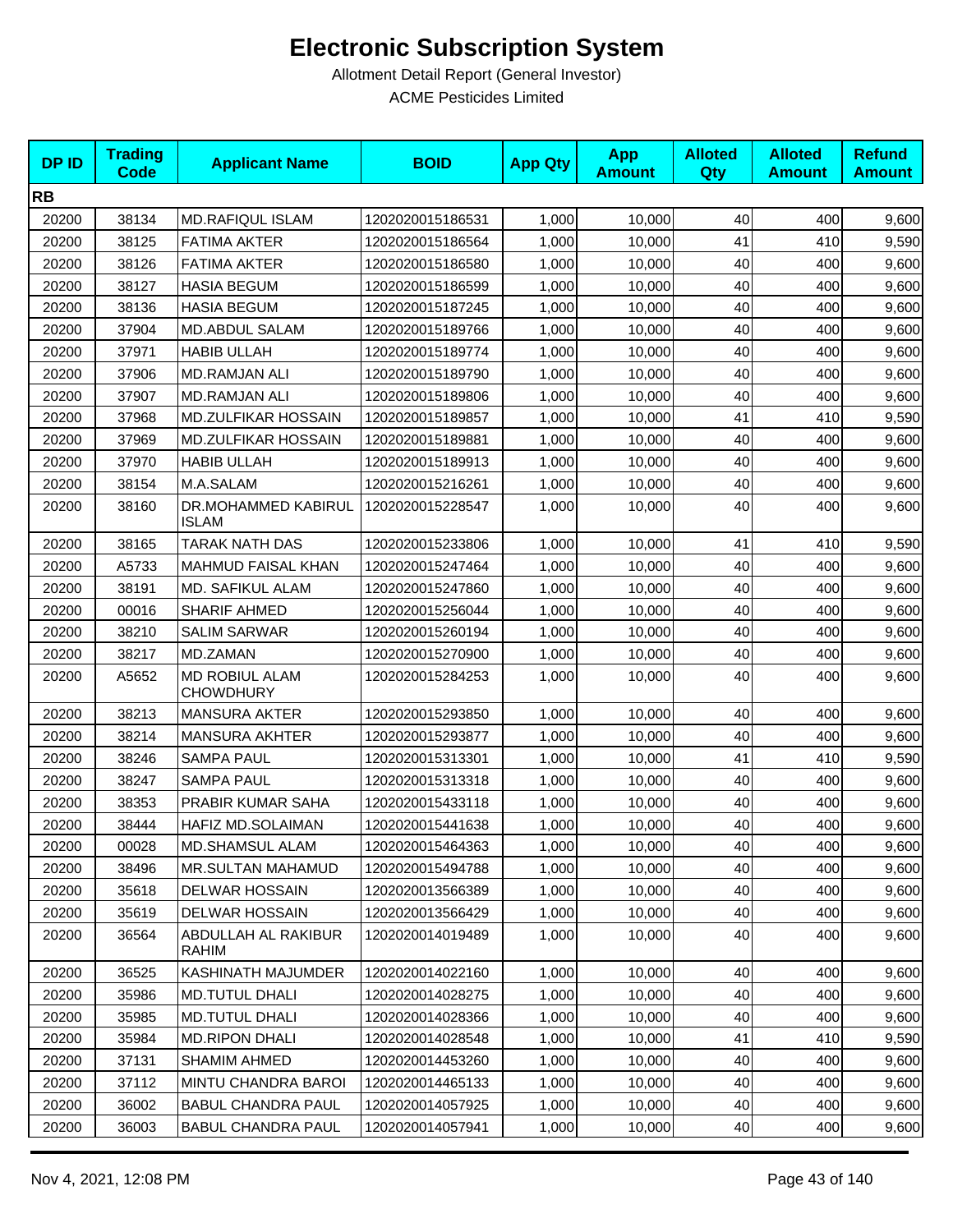| <b>DPID</b> | <b>Trading</b><br><b>Code</b> | <b>Applicant Name</b>                      | <b>BOID</b>      | <b>App Qty</b> | <b>App</b><br><b>Amount</b> | <b>Alloted</b><br>Qty | <b>Alloted</b><br><b>Amount</b> | <b>Refund</b><br><b>Amount</b> |
|-------------|-------------------------------|--------------------------------------------|------------------|----------------|-----------------------------|-----------------------|---------------------------------|--------------------------------|
| <b>RB</b>   |                               |                                            |                  |                |                             |                       |                                 |                                |
| 20200       | 36019                         | <b>MD.HALIM</b>                            | 1202020014058044 | 1,000          | 10,000                      | 40                    | 400                             | 9,600                          |
| 20200       | 36020                         | <b>MD.HALIM</b>                            | 1202020014059180 | 1,000          | 10,000                      | 40                    | 400                             | 9,600                          |
| 20200       | 36879                         | A.F.M HABIBUR RAHMAN                       | 1202020014474045 | 1,000          | 10,000                      | 40                    | 400                             | 9,600                          |
| 20200       | 36880                         | REZINA ARZU LOVELY                         | 1202020014474187 | 1,000          | 10,000                      | 40                    | 400                             | 9,600                          |
| 20200       | 36366                         | <b>RUBINA AKTHER</b>                       | 1202020014475885 | 1,000          | 10,000                      | 40                    | 400                             | 9,600                          |
| 20200       | 36367                         | RUBINA AKTHER                              | 1202020014475925 | 1,000          | 10,000                      | 40                    | 400                             | 9,600                          |
| 20200       | 36368                         | <b>MD.SHARIFUL ISLAM</b>                   | 1202020014475968 | 1,000          | 10,000                      | 40                    | 400                             | 9,600                          |
| 20200       | 37313                         | <b>MD.MOSHARAF HOSSAIN</b><br><b>KHAN</b>  | 1202020014478019 | 1,000          | 10,000                      | 40                    | 400                             | 9,600                          |
| 20200       | 37629                         | <b>JOHN SHUBRATA</b><br><b>KARMAKER</b>    | 1202020014873261 | 1,000          | 10,000                      | 40                    | 400                             | 9,600                          |
| 20200       | 37628                         | JOHN SHUBRATA<br><b>KARMAKER</b>           | 1202020014873278 | 1,000          | 10,000                      | 40                    | 400                             | 9,600                          |
| 20200       | 37608                         | <b>SALEHA AKHTER</b>                       | 1202020014875309 | 1,000          | 10,000                      | 40                    | 400                             | 9,600                          |
| 20200       | 37607                         | HUMAYUN KABIR KAZAL                        | 1202020014875317 | 1,000          | 10,000                      | 40                    | 400                             | 9,600                          |
| 20200       | 37604                         | MD.AMINUL ISLAM                            | 1202020014875351 | 1,000          | 10,000                      | 41                    | 410                             | 9,590                          |
| 20200       | 37603                         | <b>MD.AMINUL ISLAM</b>                     | 1202020014875376 | 1.000          | 10.000                      | 40                    | 400                             | 9,600                          |
| 20200       | 36973                         | MD.FOURKAN AHAMMED                         | 1202020014113300 | 1,000          | 10,000                      | 40                    | 400                             | 9,600                          |
| 20200       | 36974                         | <b>MD.FOURKAN AHAMMED</b>                  | 1202020014113442 | 1,000          | 10,000                      | 40                    | 400                             | 9,600                          |
| 20200       | 0B498                         | SHADAN CHANDRA PAUL                        | 1202020014546741 | 1,000          | 10,000                      | 40                    | 400                             | 9,600                          |
| 20200       | 0B499                         | SHADAN CHANDRA PAUL                        | 1202020014546891 | 1,000          | 10,000                      | 41                    | 410                             | 9,590                          |
| 20200       | 37662                         | MR.PRITI RANJAN SAHA                       | 1202020014904572 | 1,000          | 10,000                      | 40                    | 400                             | 9,600                          |
| 20200       | 00007                         | <b>TAPAN KUMAR DEBNATH</b>                 | 1202020014917359 | 1,000          | 10,000                      | 41                    | 410                             | 9,590                          |
| 20200       | 35423                         | MD.IMDADUL HAQUE                           | 1202020013705163 | 1,000          | 10,000                      | 40                    | 400                             | 9,600                          |
| 20200       | 36727                         | <b>SUBORNA SAHA</b>                        | 1202020014147236 | 1,000          | 10,000                      | 41                    | 410                             | 9,590                          |
| 20200       | 00118                         | <b>GANESH CHANDRA</b><br><b>BHADRA</b>     | 1202020014926723 | 1,000          | 10,000                      | 40                    | 400                             | 9,600                          |
| 20200       | 35631                         | <b>MD.MOJIBUR RAHMAN</b><br><b>BHUIYAN</b> | 1202020013744721 | 1,000          | 10,000                      | 40                    | 400                             | 9,600                          |
| 20200       | 35630                         | MD. MOJIBUR RAHMAN<br><b>BHUIYAN</b>       | 1202020013744746 | 1,000          | 10,000                      | 40                    | 400                             | 9,600                          |
| 20200       | 36898                         | <b>SANJOY KRISHNA</b><br><b>PODDER</b>     | 1202020014188917 | 1,000          | 10,000                      | 40                    | 400                             | 9,600                          |
| 20200       | 36897                         | <b>SANJOY KRISHNA</b><br><b>PODDER</b>     | 1202020014189764 | 1,000          | 10,000                      | 40                    | 400                             | 9,600                          |
| 20200       | 36839                         | SABUJ KUMAR SAHA                           | 1202020014195383 | 1,000          | 10,000                      | 40                    | 400                             | 9,600                          |
| 20200       | 35641                         | TAPASH KUMAR CHANDA                        | 1202020013779443 | 1,000          | 10,000                      | 40                    | 400                             | 9,600                          |
| 20200       | 35654                         | SYED LUTFUR RAHMAN                         | 1202020013788248 | 1,000          | 10,000                      | 40                    | 400                             | 9,600                          |
| 20200       | 35647                         | <b>MONIR HOSSAIN BHUYIA</b>                | 1202020013788280 | 1,000          | 10,000                      | 41                    | 410                             | 9,590                          |
| 20200       | 35649                         | <b>NOOR HOSSAIN</b>                        | 1202020013788381 | 1,000          | 10,000                      | 41                    | 410                             | 9,590                          |
| 20200       | 35656                         | <b>BIPLOB CHANDRA</b><br><b>DEBONATH</b>   | 1202020013794321 | 1,000          | 10,000                      | 40                    | 400                             | 9,600                          |
| 20200       | 0B421                         | MOLLAH SALAHUDDIN<br><b>AHMED</b>          | 1202020014659206 | 1,000          | 10,000                      | 40                    | 400                             | 9,600                          |
| 20200       | 36617                         | SAIF-AL-ARAFIN                             | 1202020014674275 | 1,000          | 10,000                      | 40                    | 400                             | 9,600                          |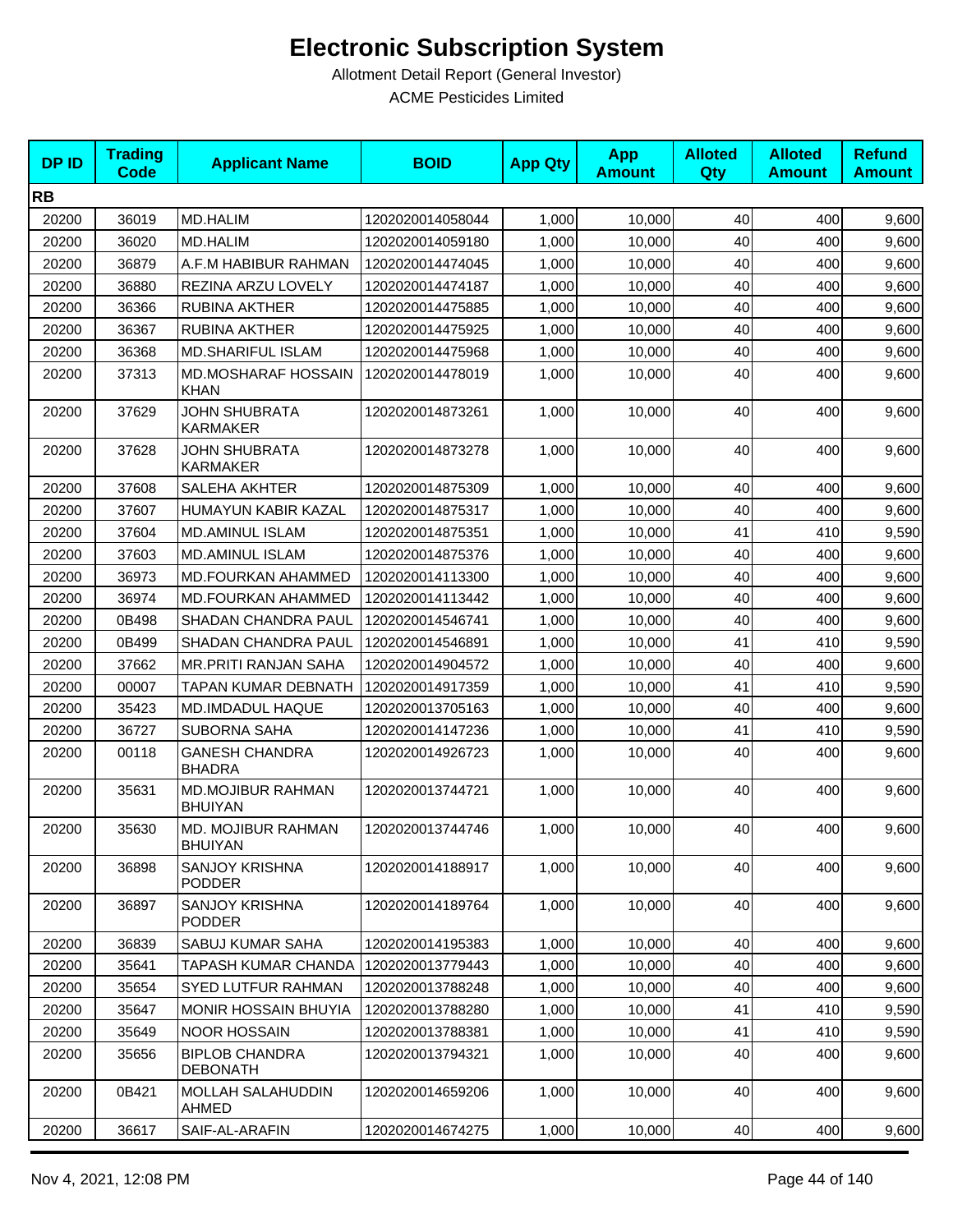| <b>DPID</b> | <b>Trading</b><br><b>Code</b> | <b>Applicant Name</b>    | <b>BOID</b>      | <b>App Qty</b> | <b>App</b><br><b>Amount</b> | <b>Alloted</b><br><b>Qty</b> | <b>Alloted</b><br><b>Amount</b> | <b>Refund</b><br><b>Amount</b> |
|-------------|-------------------------------|--------------------------|------------------|----------------|-----------------------------|------------------------------|---------------------------------|--------------------------------|
| <b>RB</b>   |                               |                          |                  |                |                             |                              |                                 |                                |
| 20200       | 36618                         | SAIF-AL-ARAFIN           | 1202020014674323 | 1,000          | 10,000                      | 40                           | 400                             | 9,600                          |
| 20200       | 37736                         | YESMIN AKTHER            | 1202020014962890 | 1,000          | 10,000                      | 40                           | 400                             | 9,600                          |
| 20200       | 37735                         | YESMIN AKTHER            | 1202020014962906 | 1,000          | 10,000                      | 40                           | 400                             | 9,600                          |
| 20200       | 0A528                         | MR.AHSANUL HAQUE         | 1202020014969014 | 1,000          | 10,000                      | 40                           | 400                             | 9,600                          |
| 20200       | 37749                         | <b>MD.AMIR HOSSAIN</b>   | 1202020014972748 | 1,000          | 10,000                      | 40                           | 400                             | 9,600                          |
| 20200       | A3768                         | MD. ABUL BASHAR          | 1202020014976224 | 1,000          | 10,000                      | 40                           | 400                             | 9,600                          |
| 20200       | 35784                         | <b>SHOHANA AKTER</b>     | 1202020013805844 | 1,000          | 10,000                      | 40                           | 400                             | 9,600                          |
| 20200       | 35785                         | <b>MRS.DOLY AKHTER</b>   | 1202020013806394 | 1,000          | 10,000                      | 40                           | 400                             | 9,600                          |
| 20200       | 35697                         | <b>JHARNA BEGUM</b>      | 1202020013813951 | 1,000          | 10,000                      | 40                           | 400                             | 9,600                          |
| 20200       | 35698                         | <b>JHARNA BEGUM</b>      | 1202020013815354 | 1,000          | 10,000                      | 40                           | 400                             | 9,600                          |
| 20200       | 37379                         | <b>DIPTI MONI BISWAS</b> | 1202020014722511 | 1,000          | 10,000                      | 40                           | 400                             | 9,600                          |
| 20200       | 37775                         | <b>MD.SHAFIQUL ISLAM</b> | 1202020014981973 | 1,000          | 10,000                      | 40                           | 400                             | 9,600                          |
| 20200       | 37890                         | <b>AZAD AHMED</b>        | 1202020014996668 | 1,000          | 10,000                      | 41                           | 410                             | 9,590                          |
| 20200       | 37380                         | <b>DIPTI MONI BISWAS</b> | 1202020014722546 | 1,000          | 10,000                      | 40                           | 400                             | 9,600                          |
| 20200       | 37356                         | RASHIDA BEGUM            | 1202020014723441 | 1,000          | 10,000                      | 40                           | 400                             | 9,600                          |
| 20200       | C3694                         | MASUDAL HAQUE            | 1202020013871681 | 1,000          | 10,000                      | 40                           | 400                             | 9,600                          |
| 20200       | C3690                         | <b>MASUDUL HAQUE</b>     | 1202020013871855 | 1,000          | 10,000                      | 40                           | 400                             | 9,600                          |
| 20200       | 36118                         | <b>TOPNA MODAK</b>       | 1202020013887156 | 1,000          | 10,000                      | 40                           | 400                             | 9,600                          |
| 20200       | 36170                         | MD.JAHANGIR ALAM         | 1202020013887635 | 1,000          | 10,000                      | 41                           | 410                             | 9,590                          |
| 20200       | 35750                         | RUPALY RANI DAS          | 1202020013917207 | 1,000          | 10,000                      | 40                           | 400                             | 9,600                          |
| 20200       | 35751                         | <b>RUPALY RANI DAS</b>   | 1202020013917745 | 1,000          | 10,000                      | 40                           | 400                             | 9,600                          |
| 20200       | 35997                         | REJAUL KARIM SELIM       | 1202020013921563 | 1,000          | 10,000                      | 40                           | 400                             | 9,600                          |
| 20200       | 35999                         | REJAUL KARIM SELIM       | 1202020013922632 | 1,000          | 10,000                      | 40                           | 400                             | 9,600                          |
| 20200       | 35835                         | <b>MD.ALI AHSAN</b>      | 1202020013943219 | 1,000          | 10,000                      | 40                           | 400                             | 9,600                          |
| 20200       | 0F853                         | <b>MD. SHOHEL RANA</b>   | 1202020013945416 | 1,000          | 10,000                      | 40                           | 400                             | 9,600                          |
| 20200       | 37423                         | JAYANTA KUMAR DAY        | 1202020014798651 | 1,000          | 10,000                      | 40                           | 400                             | 9,600                          |
| 20200       | 36318                         | LIPIKA SAHA              | 1202020013957206 | 1,000          | 10,000                      | 40                           | 400                             | 9,600                          |
| 20200       | 36264                         | MD.EMDADUL HOQUE         | 1202020013957380 | 1,000          | 10,000                      | 40                           | 400                             | 9,600                          |
| 20200       | 36266                         | MRS.RAHIMA AKTER         | 1202020013957404 | 1,000          | 10,000                      | 40                           | 400                             | 9,600                          |
| 20200       | 40788                         | HASINA KHANOM            | 1202020018338634 | 1,000          | 10,000                      | 40                           | 400                             | 9,600                          |
| 20200       | 40789                         | HASINA KHANOM            | 1202020018338642 | 1,000          | 10,000                      | 40                           | 400                             | 9,600                          |
| 20200       | G1902                         | HOSNEARA BEGUM           | 1202020018535175 | 1,000          | 10,000                      | 40                           | 400                             | 9,600                          |
| 20200       | 41100                         | <b>MD.ABDUL LATIF</b>    | 1202020018719837 | 1,000          | 10,000                      | 41                           | 410                             | 9,590                          |
| 20200       | 41102                         | MD.KAWSAR                | 1202020018722495 | 1,000          | 10,000                      | 40                           | 400                             | 9,600                          |
| 20200       | 60128                         | SM.MAHMUDUL HASAN        | 1202020018743138 | 1,000          | 10,000                      | 41                           | 410                             | 9,590                          |
| 20200       | 60129                         | SM.MAHMUDUL HASAN        | 1202020018743146 | 1,000          | 10,000                      | 40                           | 400                             | 9,600                          |
| 20200       | 41118                         | RAKESH PAL               | 1202020018766631 | 1,000          | 10,000                      | 41                           | 410                             | 9,590                          |
| 20200       | 41117                         | RAKESH PAL               | 1202020018766805 | 1,000          | 10,000                      | 41                           | 410                             | 9,590                          |
| 20200       | 41011                         | SAYA RANI DAS            | 1202020018768764 | 1,000          | 10,000                      | 40                           | 400                             | 9,600                          |
| 20200       | 65161                         | <b>SHAMIM AHMED</b>      | 1202020018832884 | 1,000          | 10,000                      | 40                           | 400                             | 9,600                          |
| 20200       | 41154                         | MD.NAZRUL ISLAM          | 1202020018833276 | 1,000          | 10,000                      | 40                           | 400                             | 9,600                          |
| 20200       | 41153                         | MD.NAZRUL ISLAM          | 1202020018833292 | 1,000          | 10,000                      | 40                           | 400                             | 9,600                          |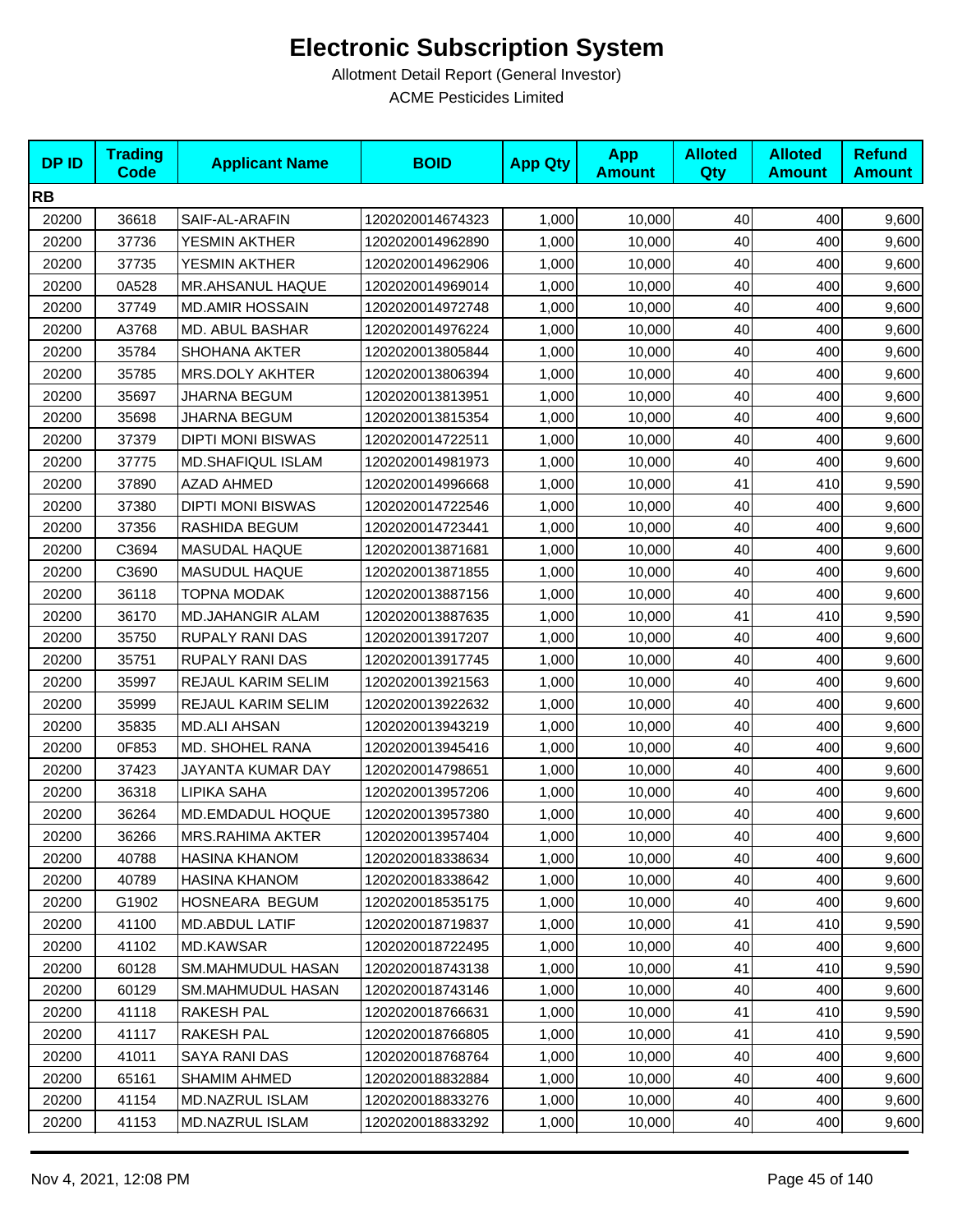| <b>DPID</b> | <b>Trading</b><br><b>Code</b> | <b>Applicant Name</b>                  | <b>BOID</b>      | <b>App Qty</b> | <b>App</b><br><b>Amount</b> | <b>Alloted</b><br>Qty | <b>Alloted</b><br><b>Amount</b> | <b>Refund</b><br><b>Amount</b> |
|-------------|-------------------------------|----------------------------------------|------------------|----------------|-----------------------------|-----------------------|---------------------------------|--------------------------------|
| <b>RB</b>   |                               |                                        |                  |                |                             |                       |                                 |                                |
| 20200       | 41152                         | MD.HAZRAT ALI                          | 1202020018833308 | 1,000          | 10,000                      | 40                    | 400                             | 9,600                          |
| 20200       | 41150                         | <b>BILKIS BEGUM</b>                    | 1202020018833324 | 1,000          | 10,000                      | 40                    | 400                             | 9,600                          |
| 20200       | 41149                         | <b>BILKIS BEGUM</b>                    | 1202020018833367 | 1,000          | 10,000                      | 40                    | 400                             | 9,600                          |
| 20200       | 65165                         | A.K.M.IMAM HOSSAIN                     | 1202020018833375 | 1,000          | 10,000                      | 40                    | 400                             | 9,600                          |
| 20200       | 65166                         | A.K.M.IMAM HOSSAIN                     | 1202020018833383 | 1,000          | 10,000                      | 40                    | 400                             | 9,600                          |
| 20200       | 41140                         | ALI NUR KHAN KAZAL                     | 1202020018833391 | 1,000          | 10,000                      | 40                    | 400                             | 9,600                          |
| 20200       | 41151                         | <b>MD.HAZRAT ALI</b>                   | 1202020018833407 | 1,000          | 10,000                      | 40                    | 400                             | 9,600                          |
| 20200       | 41136                         | MOHAMMAD ASHRAFUR<br><b>RAHMAN</b>     | 1202020018833474 | 1,000          | 10,000                      | 40                    | 400                             | 9,600                          |
| 20200       | 41165                         | <b>MD.ZAHIR UDDIN</b>                  | 1202020018833522 | 1,000          | 10,000                      | 40                    | 400                             | 9,600                          |
| 20200       | 41166                         | <b>MD.ZAHIR UDDIN</b>                  | 1202020018833530 | 1,000          | 10,000                      | 40                    | 400                             | 9,600                          |
| 20200       | 65160                         | <b>SHAMIM AHMED</b>                    | 1202020018833581 | 1,000          | 10,000                      | 40                    | 400                             | 9,600                          |
| 20200       | 41175                         | <b>MD.HANIF</b>                        | 1202020018849751 | 1,000          | 10,000                      | 40                    | 400                             | 9,600                          |
| 20200       | 41178                         | <b>MD.SELIM</b>                        | 1202020018849784 | 1,000          | 10,000                      | 40                    | 400                             | 9,600                          |
| 20200       | 41177                         | MD.SELIM                               | 1202020018850036 | 1,000          | 10,000                      | 40                    | 400                             | 9,600                          |
| 20200       | 41176                         | <b>MD.HANIF</b>                        | 1202020018850060 | 1,000          | 10,000                      | 40                    | 400                             | 9,600                          |
| 20200       | 65169                         | MOHAMMAD HASIBUR<br><b>RAHMAN KHAN</b> | 1202020018850201 | 1,000          | 10,000                      | 40                    | 400                             | 9,600                          |
| 20200       | 41268                         | MD. RAFIQUL ISLAM                      | 1202020018865515 | 1,000          | 10,000                      | 40                    | 400                             | 9,600                          |
| 20200       | 41298                         | SHAMOL KUMAR BASAK                     | 1202020018875986 | 1,000          | 10,000                      | 40                    | 400                             | 9,600                          |
| 20200       | 41299                         | <b>SHAMOL KUMAR BASAK</b>              | 1202020018875994 | 1,000          | 10,000                      | 41                    | 410                             | 9,590                          |
| 20200       | 41300                         | <b>LOKENATH BASAK</b>                  | 1202020018876003 | 1,000          | 10,000                      | 40                    | 400                             | 9,600                          |
| 20200       | 41301                         | TARUN KUMAR BASAK                      | 1202020018876011 | 1,000          | 10,000                      | 40                    | 400                             | 9,600                          |
| 20200       | 55020                         | <b>MD.ABUL HOSSAIN</b>                 | 1202020018914708 | 1,000          | 10,000                      | 40                    | 400                             | 9,600                          |
| 20200       | 41400                         | <b>MIRA SINGH</b>                      | 1202020018928505 | 1,000          | 10,000                      | 40                    | 400                             | 9,600                          |
| 20200       | 50330                         | <b>SUMON BAPARI</b>                    | 1202020018928531 | 1,000          | 10,000                      | 40                    | 400                             | 9,600                          |
| 20200       | 41401                         | <b>MIRA SINGH</b>                      | 1202020018928620 | 1,000          | 10,000                      | 40                    | 400                             | 9,600                          |
| 20200       | 41345                         | <b>MD.KHOKAN MIAH</b>                  | 1202020018954137 | 1,000          | 10,000                      | 40                    | 400                             | 9,600                          |
| 20200       | 50309                         | <b>MD.RAFIQUL ISLAM</b>                | 1202020018954201 | 1,000          | 10,000                      | 40                    | 400                             | 9,600                          |
| 20200       | 41348                         | <b>MD.KHOKAN MIAH</b>                  | 1202020018954228 | 1,000          | 10,000                      | 40                    | 400                             | 9,600                          |
| 20200       | 41265                         | <b>MD.SHAMSUL BARI</b>                 | 1202020018958673 | 1,000          | 10,000                      | 40                    | 400                             | 9,600                          |
| 20200       | 41264                         | <b>MD.SHAMSUL BARI</b>                 | 1202020018958691 | 1,000          | 10,000                      | 41                    | 410                             | 9,590                          |
| 20200       | 41364                         | MANASH KUMAR DAS                       | 1202020018961066 | 1,000          | 10,000                      | 40                    | 400                             | 9,600                          |
| 20200       | 41354                         | PRAYSH BASAK                           | 1202020018966414 | 1,000          | 10,000                      | 40                    | 400                             | 9,600                          |
| 20200       | 41373                         | MD.ABDUL BAREK<br>MOLLAH               | 1202020018999302 | 1,000          | 10,000                      | 40                    | 400                             | 9,600                          |
| 20200       | 41388                         | AJIT KUMAR BASAK                       | 1202020019048089 | 1,000          | 10,000                      | 40                    | 400                             | 9,600                          |
| 20200       | 41389                         | AJIT KUMAR BASAK                       | 1202020019048097 | 1,000          | 10,000                      | 40                    | 400                             | 9,600                          |
| 20200       | 40676                         | <b>MEHERUN NESSA</b>                   | 1202020018147086 | 1,000          | 10,000                      | 40                    | 400                             | 9,600                          |
| 20200       | 40955                         | MD.NAZRUL ISALM                        | 1202020018550324 | 1,000          | 10,000                      | 40                    | 400                             | 9,600                          |
| 20200       | 40969                         | <b>HASINA BEGUM</b>                    | 1202020018550332 | 1,000          | 10,000                      | 40                    | 400                             | 9,600                          |
| 20200       | 40954                         | MD.NAZRUL ISLAM                        | 1202020018550340 | 1,000          | 10,000                      | 40                    | 400                             | 9,600                          |
| 20200       | 40970                         | MD. MONIRUZZAMAN                       | 1202020018550367 | 1,000          | 10,000                      | 40                    | 400                             | 9,600                          |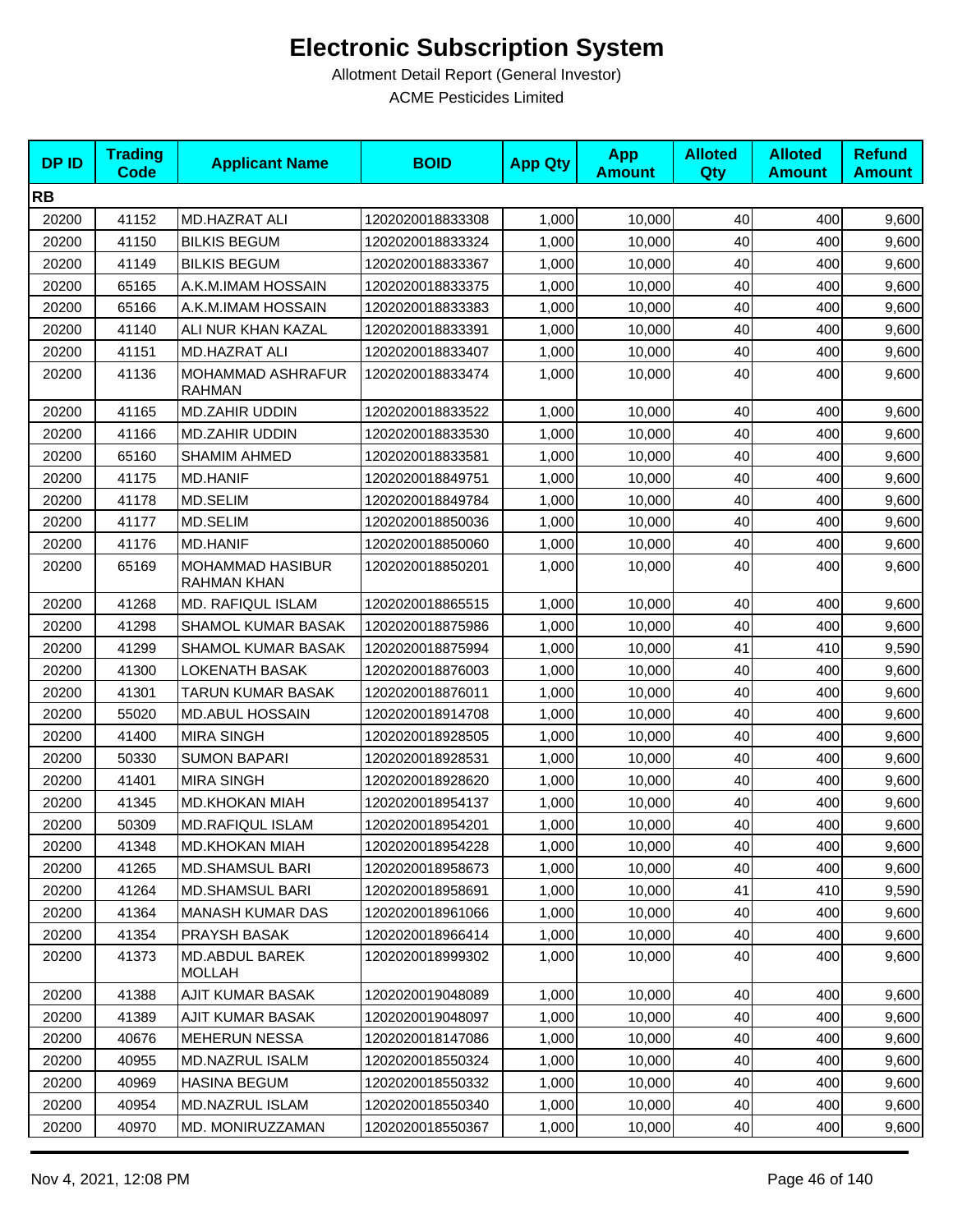| <b>DPID</b> | <b>Trading</b><br><b>Code</b> | <b>Applicant Name</b>                           | <b>BOID</b>      | <b>App Qty</b> | <b>App</b><br><b>Amount</b> | <b>Alloted</b><br>Qty | <b>Alloted</b><br><b>Amount</b> | <b>Refund</b><br><b>Amount</b> |
|-------------|-------------------------------|-------------------------------------------------|------------------|----------------|-----------------------------|-----------------------|---------------------------------|--------------------------------|
| <b>RB</b>   |                               |                                                 |                  |                |                             |                       |                                 |                                |
| 20200       | 60076                         | <b>SAIFUL ISLAM</b>                             | 1202020018550375 | 1,000          | 10,000                      | 40                    | 400                             | 9,600                          |
| 20200       | 40972                         | MD.MONIRUZZAMAN                                 | 1202020018550391 | 1,000          | 10,000                      | 40                    | 400                             | 9,600                          |
| 20200       | 40971                         | <b>HASINA BEGUM</b>                             | 1202020018550407 | 1,000          | 10,000                      | 41                    | 410                             | 9,590                          |
| 20200       | 40967                         | <b>HOSNE ARA RANU</b>                           | 1202020018550466 | 1,000          | 10,000                      | 40                    | 400                             | 9,600                          |
| 20200       | 40953                         | <b>MST.MONIRA KHATUN</b>                        | 1202020018550474 | 1,000          | 10,000                      | 40                    | 400                             | 9,600                          |
| 20200       | 40968                         | HOSNE ARA RANU                                  | 1202020018550482 | 1,000          | 10,000                      | 40                    | 400                             | 9,600                          |
| 20200       | 40979                         | SANJOY KUMER PAUL                               | 1202020018561326 | 1,000          | 10,000                      | 40                    | 400                             | 9,600                          |
| 20200       | 40691                         | <b>MD.IFTEKHAR TANVEER</b><br><b>AHMED KHAN</b> | 1202020018160972 | 1,000          | 10,000                      | 40                    | 400                             | 9,600                          |
| 20200       | 60010                         | <b>MD.ALAMGIR HOSSAIN</b>                       | 1202020018161835 | 1,000          | 10,000                      | 40                    | 400                             | 9,600                          |
| 20200       | 60015                         | <b>NADIR UDDIN</b>                              | 1202020018169526 | 1,000          | 10,000                      | 41                    | 410                             | 9,590                          |
| 20200       | 40844                         | DEBESH CHANDRA ROY                              | 1202020018368727 | 1,000          | 10,000                      | 40                    | 400                             | 9,600                          |
| 20200       | 40846                         | <b>DIPALI RANI ROY</b>                          | 1202020018368743 | 1,000          | 10,000                      | 40                    | 400                             | 9,600                          |
| 20200       | 40994                         | MRS.MAKSUDA KHANAM                              | 1202020018564362 | 1,000          | 10,000                      | 40                    | 400                             | 9,600                          |
| 20200       | 40985                         | <b>LITON CHANDRA</b><br><b>MAZUMDER</b>         | 1202020018565169 | 1,000          | 10,000                      | 40                    | 400                             | 9,600                          |
| 20200       | 40984                         | <b>LITON CHANDRA</b><br><b>MAZUMDER</b>         | 1202020018565177 | 1,000          | 10,000                      | 40                    | 400                             | 9,600                          |
| 20200       | 40598                         | <b>ROFIK MRIDHA</b>                             | 1202020017964978 | 1,000          | 10,000                      | 41                    | 410                             | 9,590                          |
| 20200       | 40707                         | <b>LABONY YEASMIN</b>                           | 1202020018190751 | 1,000          | 10,000                      | 40                    | 400                             | 9,600                          |
| 20200       | 40708                         | MR.SHAMIM AHMED                                 | 1202020018190768 | 1,000          | 10,000                      | 40                    | 400                             | 9,600                          |
| 20200       | 40709                         | MRS.LABONY YEASMIN                              | 1202020018190776 | 1,000          | 10,000                      | 40                    | 400                             | 9,600                          |
| 20200       | 40854                         | <b>DIPAK KUMAR MISTRI</b>                       | 1202020018389014 | 1,000          | 10,000                      | 40                    | 400                             | 9,600                          |
| 20200       | 40855                         | <b>DIPAK KUMAR MISTRI</b>                       | 1202020018389022 | 1,000          | 10,000                      | 41                    | 410                             | 9,590                          |
| 20200       | 60089                         | SUPARTHO HALDER                                 | 1202020018584241 | 1,000          | 10,000                      | 40                    | 400                             | 9,600                          |
| 20200       | 40706                         | MUSHFIQUR RAHMAN<br><b>BHUIYAN</b>              | 1202020018191936 | 1,000          | 10,000                      | 40                    | 400                             | 9,600                          |
| 20200       | 60018                         | <b>MR.SHAHIN AHMED</b>                          | 1202020018202417 | 1,000          | 10,000                      | 40                    | 400                             | 9,600                          |
| 20200       | 41010                         | SANJAY KUMAR DAS                                | 1202020018598121 | 1,000          | 10,000                      | 40                    | 400                             | 9,600                          |
| 20200       | 65092                         | HAFIZ MD.SOLAIMAN                               | 1202020018598156 | 1,000          | 10,000                      | 40                    | 400                             | 9,600                          |
| 20200       | 0A188                         | Mohammed Shahed Hasan                           | 1202020018226669 | 1,000          | 10,000                      | 41                    | 410                             | 9,590                          |
| 20200       | 40727                         | DIBAKAR ROY                                     | 1202020018227802 | 1,000          | 10,000                      | 40                    | 400                             | 9,600                          |
| 20200       | 40737                         | <b>MD.ANISUL ISLAM</b>                          | 1202020018228461 | 1,000          | 10,000                      | 41                    | 410                             | 9,590                          |
| 20200       | 40738                         | <b>MD.ANISUL ISLAM</b>                          | 1202020018228486 | 1,000          | 10,000                      | 40                    | 400                             | 9,600                          |
| 20200       | 40860                         | <b>DEBI ROY</b>                                 | 1202020018438084 | 1,000          | 10,000                      | 40                    | 400                             | 9,600                          |
| 20200       | 40859                         | <b>DEBI ROY</b>                                 | 1202020018438092 | 1,000          | 10,000                      | 40                    | 400                             | 9,600                          |
| 20200       | 40858                         | ETI SAHA                                        | 1202020018438108 | 1,000          | 10,000                      | 40                    | 400                             | 9,600                          |
| 20200       | 40857                         | ETI SAHA                                        | 1202020018438116 | 1,000          | 10,000                      | 40                    | 400                             | 9,600                          |
| 20200       | 40916                         | <b>MD. ANOWER HOSSAIN</b>                       | 1202020018438132 | 1,000          | 10,000                      | 40                    | 400                             | 9,600                          |
| 20200       | 40917                         | <b>MD. ANOWER HOSSAIN</b>                       | 1202020018438140 | 1,000          | 10,000                      | 40                    | 400                             | 9,600                          |
| 20200       | 60092                         | <b>MD.MASUD RANA</b>                            | 1202020018628994 | 1,000          | 10,000                      | 40                    | 400                             | 9,600                          |
| 20200       | 60102                         | KRISHNO KANTO SARKER 1202020018629102           |                  | 1,000          | 10,000                      | 41                    | 410                             | 9,590                          |
| 20200       | 60103                         | KRISHNO KANTO SARKER 1202020018629110           |                  | 1,000          | 10,000                      | 40                    | 400                             | 9,600                          |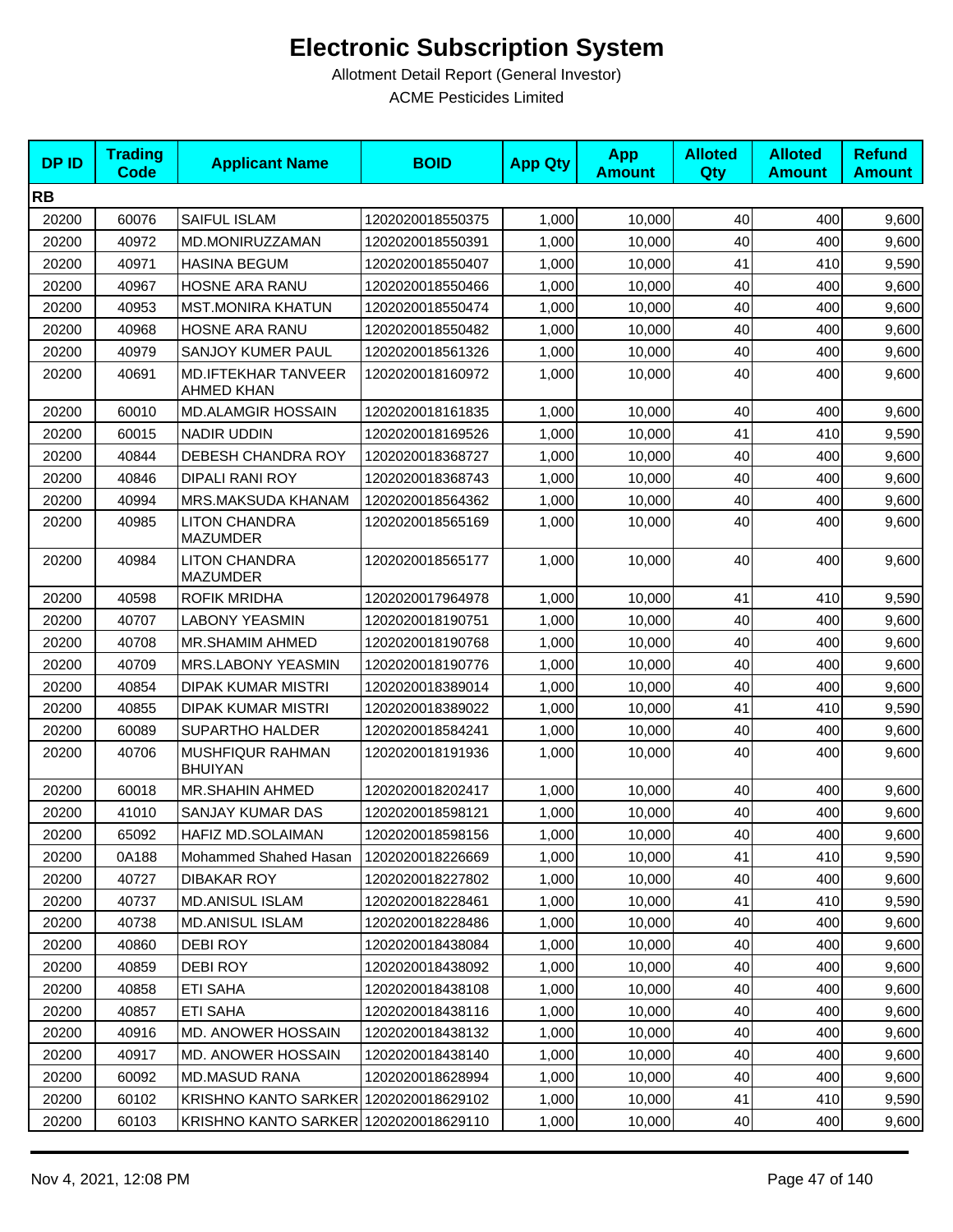| <b>DPID</b> | <b>Trading</b><br><b>Code</b> | <b>Applicant Name</b>                    | <b>BOID</b>      | <b>App Qty</b> | <b>App</b><br><b>Amount</b> | <b>Alloted</b><br><b>Qty</b> | <b>Alloted</b><br><b>Amount</b> | <b>Refund</b><br><b>Amount</b> |
|-------------|-------------------------------|------------------------------------------|------------------|----------------|-----------------------------|------------------------------|---------------------------------|--------------------------------|
| <b>RB</b>   |                               |                                          |                  |                |                             |                              |                                 |                                |
| 20200       | 60109                         | SADHAN CHANDRA SAHA                      | 1202020018629171 | 1,000          | 10,000                      | 40                           | 400                             | 9,600                          |
| 20200       | 60026                         | <b>KANON PAUL</b>                        | 1202020018244763 | 1,000          | 10,000                      | 40                           | 400                             | 9,600                          |
| 20200       | 65059                         | <b>NUSRAT CHOWDHURY</b>                  | 1202020018440291 | 1,000          | 10,000                      | 40                           | 400                             | 9,600                          |
| 20200       | 60046                         | <b>KANON PAUL</b>                        | 1202020018440315 | 1,000          | 10,000                      | 41                           | 410                             | 9,590                          |
| 20200       | 40629                         | S.M REAZ HOSSAIN                         | 1202020018034726 | 1,000          | 10,000                      | 40                           | 400                             | 9,600                          |
| 20200       | 40630                         | S.M REZA HOSSAIN                         | 1202020018034734 | 1,000          | 10.000                      | 41                           | 410                             | 9,590                          |
| 20200       | 40631                         | <b>HELAL SIKDER</b>                      | 1202020018034742 | 1,000          | 10,000                      | 40                           | 400                             | 9,600                          |
| 20200       | 40632                         | <b>HELAL SIKDER</b>                      | 1202020018034750 | 1,000          | 10,000                      | 40                           | 400                             | 9,600                          |
| 20200       | 0F195                         | MODASSHER HOSSAIN                        | 1202020018043306 | 1,000          | 10,000                      | 41                           | 410                             | 9,590                          |
| 20200       | 40639                         | <b>ZINIA AKTHER</b>                      | 1202020018049651 | 1,000          | 10,000                      | 40                           | 400                             | 9,600                          |
| 20200       | 40770                         | MOHAMMED ABUL<br>KALAM AZAD              | 1202020018261459 | 1,000          | 10,000                      | 40                           | 400                             | 9,600                          |
| 20200       | 000A6                         | <b>TAREQUE HOSSAIN</b>                   | 1202020018261721 | 1,000          | 10,000                      | 40                           | 400                             | 9,600                          |
| 20200       | 65065                         | <b>MD.SAZIDUR RAHMAN</b>                 | 1202020018461076 | 1,000          | 10,000                      | 41                           | 410                             | 9,590                          |
| 20200       | 41043                         | <b>SUMON CHANDRA DAS</b>                 | 1202020018651330 | 1,000          | 10,000                      | 40                           | 400                             | 9,600                          |
| 20200       | 41046                         | <b>SUMON CHANDRA DAS</b>                 | 1202020018651365 | 1,000          | 10,000                      | 40                           | 400                             | 9,600                          |
| 20200       | 41047                         | PABITRA KUMER<br><b>SUTRADHAR</b>        | 1202020018652485 | 1,000          | 10,000                      | 40                           | 400                             | 9,600                          |
| 20200       | 65115                         | <b>MD.NAHID SARWAR</b>                   | 1202020018655339 | 1,000          | 10,000                      | 41                           | 410                             | 9,590                          |
| 20200       | 40775                         | AFRUZA HENA                              | 1202020018279056 | 1,000          | 10,000                      | 40                           | 400                             | 9,600                          |
| 20200       | 40932                         | MD.SHAFIQUEL ISLAM<br>(SHANTO)           | 1202020018482404 | 1,000          | 10,000                      | 40                           | 400                             | 9,600                          |
| 20200       | 40931                         | MD.SHAFIQUEL ISLAM<br>(SHANTO)           | 1202020018482412 | 1,000          | 10,000                      | 40                           | 400                             | 9,600                          |
| 20200       | 40938                         | RAHENA AKTHER                            | 1202020018496319 | 1,000          | 10,000                      | 40                           | 400                             | 9,600                          |
| 20200       | 41016                         | RABINDRA NATH KUNDU                      | 1202020018667378 | 1,000          | 10,000                      | 40                           | 400                             | 9,600                          |
| 20200       | 41060                         | <b>DIBAKAR ROY</b>                       | 1202020018671806 | 1,000          | 10,000                      | 41                           | 410                             | 9,590                          |
| 20200       | 65125                         | SWAPAN KUMAR SAHA                        | 1202020018673195 | 1,000          | 10,000                      | 40                           | 400                             | 9,600                          |
| 20200       | 60114                         | KAMALESH PAUL                            | 1202020018673261 | 1,000          | 10,000                      | 40                           | 400                             | 9,600                          |
| 20200       | 60115                         | <b>KAMALESH PAUL</b>                     | 1202020018673286 | 1,000          | 10,000                      | 40 <sup>l</sup>              | 400                             | 9,600                          |
| 20200       | 41019                         | <b>MANIK CHANDRA PAUL</b>                | 1202020018676131 | 1,000          | 10,000                      | 40                           | 400                             | 9,600                          |
| 20200       | 0F292                         | <b>MONOTOSH SIKDER</b>                   | 1202020018678725 | 1,000          | 10,000                      | 40                           | 400                             | 9,600                          |
| 20200       | 60063                         | SADHAN CHANDRA SAHA                      | 1202020018496327 | 1,000          | 10,000                      | 41                           | 410                             | 9,590                          |
| 20200       | 60064                         | <b>SUMITA SAHA</b>                       | 1202020018496335 | 1,000          | 10,000                      | 41                           | 410                             | 9,590                          |
| 20200       | 60065                         | LIPIKA RANI SAHA                         | 1202020018496351 | 1,000          | 10,000                      | 40                           | 400                             | 9,600                          |
| 20200       | 41079                         | SHAMIMA YASMIN LUCKY                     | 1202020018696613 | 1,000          | 10,000                      | 40                           | 400                             | 9,600                          |
| 20200       | 41080                         | <b>MD.MAHMUDUR RAHMAN</b><br><b>RONY</b> | 1202020018696680 | 1,000          | 10,000                      | 40                           | 400                             | 9,600                          |
| 20200       | 41081                         | <b>MD.ABUL HASNAT</b><br><b>TALUKDER</b> | 1202020018696699 | 1,000          | 10,000                      | 40                           | 400                             | 9,600                          |
| 20200       | 40796                         | SANJIB KUMER DEY                         | 1202020018319099 | 1,000          | 10,000                      | 40                           | 400                             | 9,600                          |
| 20200       | 40795                         | SANJOY KUMER DEY                         | 1202020018319112 | 1,000          | 10,000                      | 40                           | 400                             | 9,600                          |
| 20200       | 40805                         | MRS.SALEHA KHATUN                        | 1202020018326231 | 1,000          | 10,000                      | 40                           | 400                             | 9,600                          |
| 20200       | 40803                         | MD.SHAHADAT HOSSAIN                      | 1202020018326258 | 1,000          | 10,000                      | 40                           | 400                             | 9,600                          |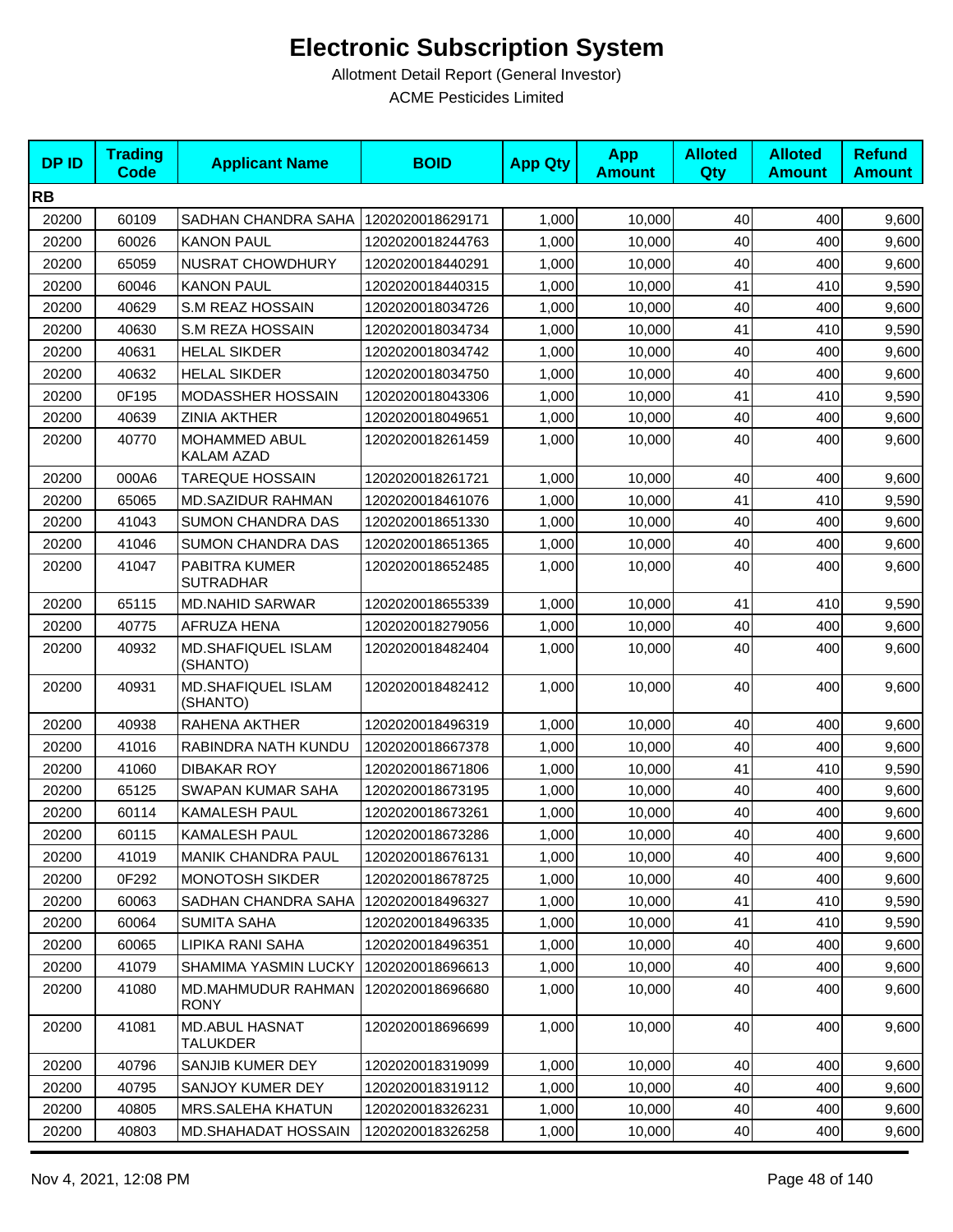| <b>DPID</b> | <b>Trading</b><br><b>Code</b> | <b>Applicant Name</b>                  | <b>BOID</b>      | <b>App Qty</b> | <b>App</b><br><b>Amount</b> | <b>Alloted</b><br><b>Qty</b> | <b>Alloted</b><br><b>Amount</b> | <b>Refund</b><br><b>Amount</b> |
|-------------|-------------------------------|----------------------------------------|------------------|----------------|-----------------------------|------------------------------|---------------------------------|--------------------------------|
| <b>RB</b>   |                               |                                        |                  |                |                             |                              |                                 |                                |
| 20200       | 60044                         | MD. SHAHEDUL ALAM                      | 1202020018326322 | 1,000          | 10,000                      | 40                           | 400                             | 9,600                          |
| 20200       | 40811                         | JEWEL AHAMMED                          | 1202020018326330 | 1,000          | 10,000                      | 40                           | 400                             | 9,600                          |
| 20200       | 40810                         | JEWEL AHAMMED                          | 1202020018326357 | 1,000          | 10,000                      | 40                           | 400                             | 9,600                          |
| 20200       | 40809                         | <b>MD.SAHIDUL ISLAM</b>                | 1202020018326365 | 1,000          | 10,000                      | 40                           | 400                             | 9,600                          |
| 20200       | 40808                         | MRS.ROKEYA BEGUM                       | 1202020018326373 | 1,000          | 10,000                      | 40                           | 400                             | 9,600                          |
| 20200       | 40807                         | MRS.ROKEYA BEGUM                       | 1202020018326391 | 1,000          | 10,000                      | 40                           | 400                             | 9,600                          |
| 20200       | 60069                         | FARIA HOSSAIN KOLE                     | 1202020018515625 | 1,000          | 10,000                      | 40                           | 400                             | 9,600                          |
| 20200       | 39670                         | <b>DEBASIS BISWAS</b>                  | 1202020016889862 | 1,000          | 10,000                      | 40                           | 400                             | 9,600                          |
| 20200       | 39736                         | <b>GOUTAM KUMAR</b><br><b>JOADDER</b>  | 1202020016889870 | 1,000          | 10,000                      | 40                           | 400                             | 9,600                          |
| 20200       | 39708                         | SABBIR RAHMAN SHUVO                    | 1202020016889910 | 1,000          | 10,000                      | 40                           | 400                             | 9,600                          |
| 20200       | 40111                         | <b>SHARMIN AKTER</b>                   | 1202020017332817 | 1,000          | 10,000                      | 40                           | 400                             | 9,600                          |
| 20200       | 40271                         | JHARNA RANI<br><b>HOWLADER</b>         | 1202020017523177 | 1,000          | 10,000                      | 40                           | 400                             | 9,600                          |
| 20200       | 40270                         | JHARNA RANI<br><b>HOWLADER</b>         | 1202020017523581 | 1,000          | 10,000                      | 40                           | 400                             | 9,600                          |
| 20200       | 40301                         | KANIKA BARAL                           | 1202020017551054 | 1,000          | 10,000                      | 41                           | 410                             | 9,590                          |
| 20200       | 40302                         | <b>KANIKA BARAL</b>                    | 1202020017551062 | 1,000          | 10,000                      | 41                           | 410                             | 9,590                          |
| 20200       | 40312                         | <b>PINTU SARKER</b>                    | 1202020017577784 | 1,000          | 10,000                      | 40                           | 400                             | 9,600                          |
| 20200       | 40311                         | <b>GOURANGA SIKDER</b>                 | 1202020017577808 | 1,000          | 10,000                      | 40                           | 400                             | 9,600                          |
| 20200       | 40310                         | <b>GOURANGA SIKDER</b>                 | 1202020017577816 | 1,000          | 10,000                      | 40                           | 400                             | 9,600                          |
| 20200       | 40360                         | AMIT KUMAR PAUL                        | 1202020017633649 | 1,000          | 10,000                      | 40                           | 400                             | 9,600                          |
| 20200       | 40364                         | SUSHIL CHANDRA SHIL                    | 1202020017633657 | 1,000          | 10,000                      | 40                           | 400                             | 9,600                          |
| 20200       | 40384                         | RAJIB PODDER                           | 1202020017675711 | 1,000          | 10,000                      | 40                           | 400                             | 9,600                          |
| 20200       | 40388                         | <b>BISHWAJET DEB</b>                   | 1202020017676210 | 1,000          | 10,000                      | 41                           | 410                             | 9,590                          |
| 20200       | 40389                         | <b>BISWAJIT DEB</b>                    | 1202020017679265 | 1,000          | 10,000                      | 40                           | 400                             | 9,600                          |
| 20200       | 40379                         | SHACHINDRA CHANDRA<br>DAS              | 1202020017687263 | 1,000          | 10,000                      | 40                           | 400                             | 9,600                          |
| 20200       | 40381                         | PALASH CHANDRA<br><b>PODDER</b>        | 1202020017689561 | 1,000          | 10,000                      | 40                           | 400                             | 9,600                          |
| 20200       | 40382                         | <b>BILASH CHANDRA</b><br><b>PODDER</b> | 1202020017689578 | 1,000          | 10,000                      | 40                           | 400                             | 9,600                          |
| 20200       | 40420                         | DIN MOHAMMAD DULAL                     | 1202020017723348 | 1,000          | 10,000                      | 40                           | 400                             | 9,600                          |
| 20200       | 40439                         | MD.BAHAUDDIN                           | 1202020017734422 | 1,000          | 10,000                      | 40                           | 400                             | 9,600                          |
| 20200       | 40440                         | MD.BAHAUDDIN                           | 1202020017734430 | 1,000          | 10,000                      | 40                           | 400                             | 9,600                          |
| 20200       | 40408                         | <b>MOHAMMAD ALI SARKER</b>             | 1202020017734457 | 1,000          | 10,000                      | 40                           | 400                             | 9,600                          |
| 20200       | 40373                         | MRS.MOMTAJ BEGUM                       | 1202020017765220 | 1,000          | 10,000                      | 40                           | 400                             | 9,600                          |
| 20200       | 40469                         | <b>BAPI ROY</b>                        | 1202020017766276 | 1,000          | 10,000                      | 40                           | 400                             | 9,600                          |
| 20200       | 40449                         | <b>TULI BASAK</b>                      | 1202020017770514 | 1,000          | 10,000                      | 40                           | 400                             | 9,600                          |
| 20200       | 40450                         | <b>TULI BASAK</b>                      | 1202020017771072 | 1,000          | 10,000                      | 40                           | 400                             | 9,600                          |
| 20200       | 40537                         | JOY SHANKAR PAUL                       | 1202020017890215 | 1,000          | 10,000                      | 40                           | 400                             | 9,600                          |
| 20200       | D4851                         | PROSANTO MANDAL                        | 1202020016666013 | 1,000          | 10,000                      | 40                           | 400                             | 9,600                          |
| 20200       | 40012                         | NARENDRA NARAYAN<br>DAS                | 1202020017182048 | 1,000          | 10,000                      | 41                           | 410                             | 9,590                          |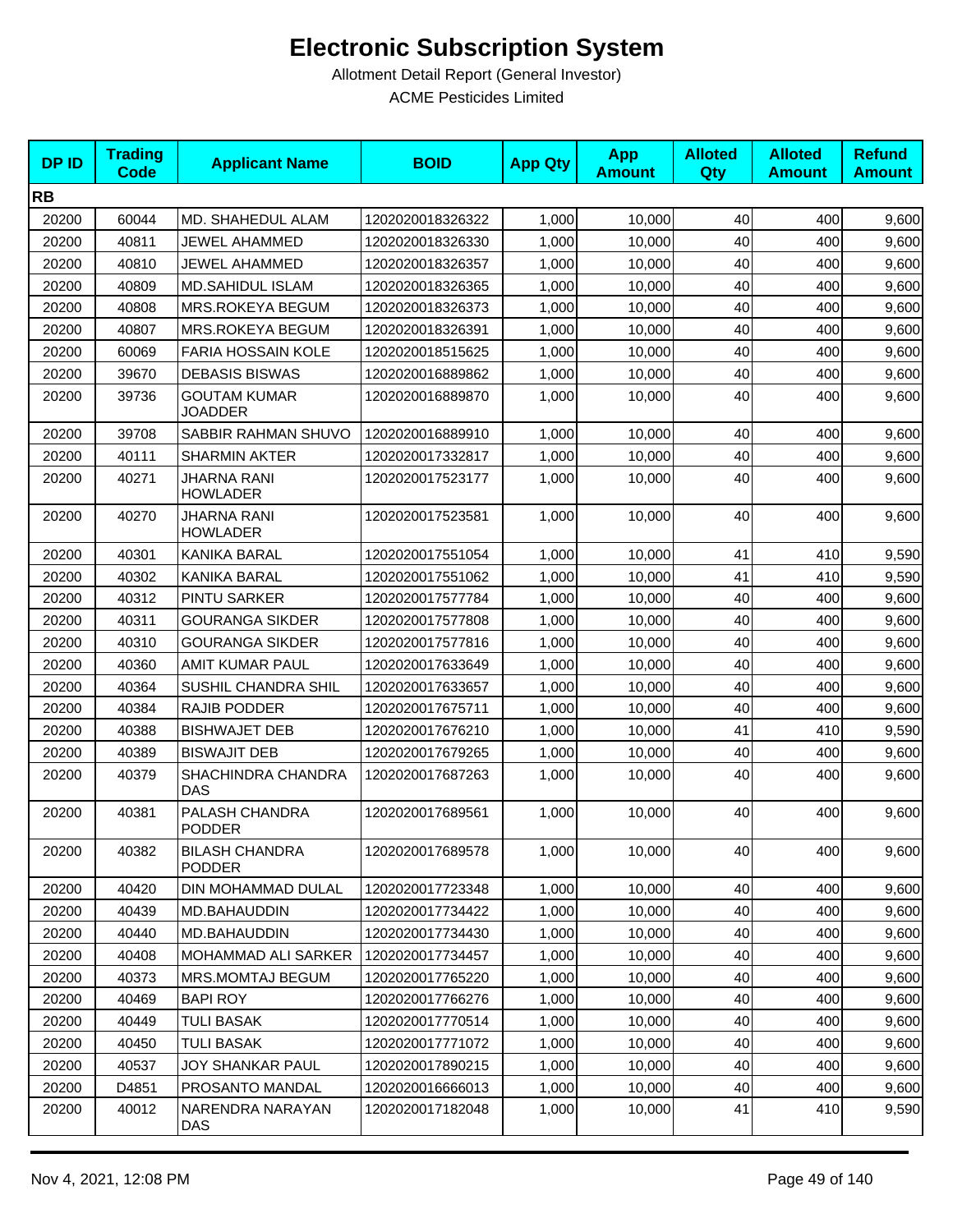| <b>DPID</b> | <b>Trading</b><br><b>Code</b> | <b>Applicant Name</b>                  | <b>BOID</b>      | <b>App Qty</b> | <b>App</b><br><b>Amount</b> | <b>Alloted</b><br>Qty | <b>Alloted</b><br><b>Amount</b> | <b>Refund</b><br><b>Amount</b> |
|-------------|-------------------------------|----------------------------------------|------------------|----------------|-----------------------------|-----------------------|---------------------------------|--------------------------------|
| <b>RB</b>   |                               |                                        |                  |                |                             |                       |                                 |                                |
| 20200       | 40018                         | MD.MUZAMMEL HAQUE                      | 1202020017182120 | 1,000          | 10,000                      | 41                    | 410                             | 9,590                          |
| 20200       | 40026                         | <b>NAZRIN RAHMAN</b>                   | 1202020017206796 | 1,000          | 10,000                      | 40                    | 400                             | 9,600                          |
| 20200       | 39477                         | <b>MR.MONI GHARAMI</b>                 | 1202020016704579 | 1,000          | 10,000                      | 41                    | 410                             | 9,590                          |
| 20200       | 39455                         | SHEIKH HARUN OR<br><b>RASHID</b>       | 1202020016705506 | 1,000          | 10,000                      | 40                    | 400                             | 9,600                          |
| 20200       | 39498                         | <b>BISWAJIT DAS</b>                    | 1202020016726275 | 1,000          | 10,000                      | 41                    | 410                             | 9,590                          |
| 20200       | 39809                         | MRS.ASMA PARVIN                        | 1202020016970346 | 1,000          | 10,000                      | 40                    | 400                             | 9,600                          |
| 20200       | 39811                         | <b>TANBIR LAILA</b>                    | 1202020016970402 | 1,000          | 10,000                      | 40                    | 400                             | 9,600                          |
| 20200       | 39842                         | ABDUL MANNAN                           | 1202020017002260 | 1,000          | 10,000                      | 40                    | 400                             | 9,600                          |
| 20200       | 39841                         | SUBODH KUMAR SAHA                      | 1202020017002287 | 1,000          | 10,000                      | 40                    | 400                             | 9,600                          |
| 20200       | 39838                         | <b>SUJITA RANI SAHA</b>                | 1202020017002295 | 1,000          | 10,000                      | 40                    | 400                             | 9,600                          |
| 20200       | 39839                         | SUBODH KUMAR SAHA                      | 1202020017003399 | 1,000          | 10,000                      | 40                    | 400                             | 9,600                          |
| 20200       | 40040                         | <b>BIKASH BARUA</b>                    | 1202020017237990 | 1,000          | 10,000                      | 40                    | 400                             | 9,600                          |
| 20200       | 40049                         | JOY SHANKAR PAUL                       | 1202020017238001 | 1,000          | 10,000                      | 40                    | 400                             | 9,600                          |
| 20200       | 40159                         | MD.MOFAZZAL HYDER<br><b>CHOWDHURY</b>  | 1202020017411225 | 1,000          | 10,000                      | 40                    | 400                             | 9,600                          |
| 20200       | 39502                         | PRANOY CHANDRA DAS                     | 1202020016753331 | 1,000          | 10,000                      | 40                    | 400                             | 9,600                          |
| 20200       | 39503                         | PRANOY CHANDRA DAS                     | 1202020016753348 | 1,000          | 10,000                      | 40                    | 400                             | 9,600                          |
| 20200       | 39862                         | <b>KAMAL UDDIN</b>                     | 1202020017021731 | 1,000          | 10,000                      | 40                    | 400                             | 9,600                          |
| 20200       | 40191                         | <b>SK MD KALIMULLAH</b>                | 1202020017433807 | 1,000          | 10,000                      | 40                    | 400                             | 9,600                          |
| 20200       | 39887                         | MD.ZAKIR HOSSAIN AKON 1202020017043398 |                  | 1,000          | 10,000                      | 40                    | 400                             | 9,600                          |
| 20200       | G2023                         | MD. ABDUL MOKTADIR                     | 1202020017047709 | 1,000          | 10,000                      | 40                    | 400                             | 9,600                          |
| 20200       | 40069                         | MD.ZAKIR HOSSAIN AKON 1202020017260875 |                  | 1,000          | 10,000                      | 40                    | 400                             | 9,600                          |
| 20200       | A5665                         | MD. ABDUR RAHMAN                       | 1202020017263306 | 1,000          | 10,000                      | 40                    | 400                             | 9,600                          |
| 20200       | A5668                         | MD. ABDUR RAHMAN                       | 1202020017263314 | 1,000          | 10,000                      | 40                    | 400                             | 9,600                          |
| 20200       | 40187                         | UMME HALIMA                            | 1202020017451026 | 1,000          | 10,000                      | 40                    | 400                             | 9,600                          |
| 20200       | 40208                         | <b>FARHANA KHADIGA</b>                 | 1202020017451085 | 1,000          | 10,000                      | 40                    | 400                             | 9,600                          |
| 20200       | 40186                         | <b>BIKASH BARUA</b>                    | 1202020017452791 | 1,000          | 10,000                      | 40                    | 400                             | 9,600                          |
| 20200       | 40185                         | PARBATI BARUA                          | 1202020017452807 | 1,000          | 10,000                      | 40                    | 400                             | 9,600                          |
| 20200       | C3689                         | ROWSHAN ALI MOLLAH                     | 1202020016806282 | 1,000          | 10,000                      | 40                    | 400                             | 9,600                          |
| 20200       | 40074                         | KHODEZA AKTER                          | 1202020017287250 | 1,000          | 10,000                      | 40                    | 400                             | 9,600                          |
| 20200       | 40075                         | KHODEZA AKTER                          | 1202020017287269 | 1,000          | 10,000                      | 40                    | 400                             | 9,600                          |
| 20200       | 40077                         | <b>MR.PRATAP CHANDRA</b><br>DAS        | 1202020017287277 | 1,000          | 10.000                      | 40                    | 400                             | 9,600                          |
| 20200       | 40088                         | ASHOK KUMAR SAHA                       | 1202020017299629 | 1,000          | 10,000                      | 40                    | 400                             | 9,600                          |
| 20200       | 39648                         | <b>SUMA RANI DEY</b>                   | 1202020016832136 | 1,000          | 10,000                      | 41                    | 410                             | 9,590                          |
| 20200       | 39649                         | <b>SUMA RANI DEY</b>                   | 1202020016832243 | 1,000          | 10,000                      | 40                    | 400                             | 9,600                          |
| 20200       | 39653                         | <b>SHARMIN HAQUE</b>                   | 1202020016832278 | 1,000          | 10,000                      | 40                    | 400                             | 9,600                          |
| 20200       | 39654                         | <b>SHARMIN HAQUE</b>                   | 1202020016832286 | 1,000          | 10,000                      | 40                    | 400                             | 9,600                          |
| 20200       | 39933                         | MD. MOSLE UDDIN                        | 1202020017129161 | 1,000          | 10,000                      | 40                    | 400                             | 9,600                          |
| 20200       | 39932                         | REBECA FOLIA                           | 1202020017129260 | 1,000          | 10,000                      | 40                    | 400                             | 9,600                          |
| 20200       | 40195                         | <b>SOBURA KHATUN</b>                   | 1202020017488533 | 1,000          | 10,000                      | 40                    | 400                             | 9,600                          |
| 20200       | 0UT15                         | Pulak Chandra Das (Titu)               | 1202020016856487 | 1,000          | 10,000                      | 40                    | 400                             | 9,600                          |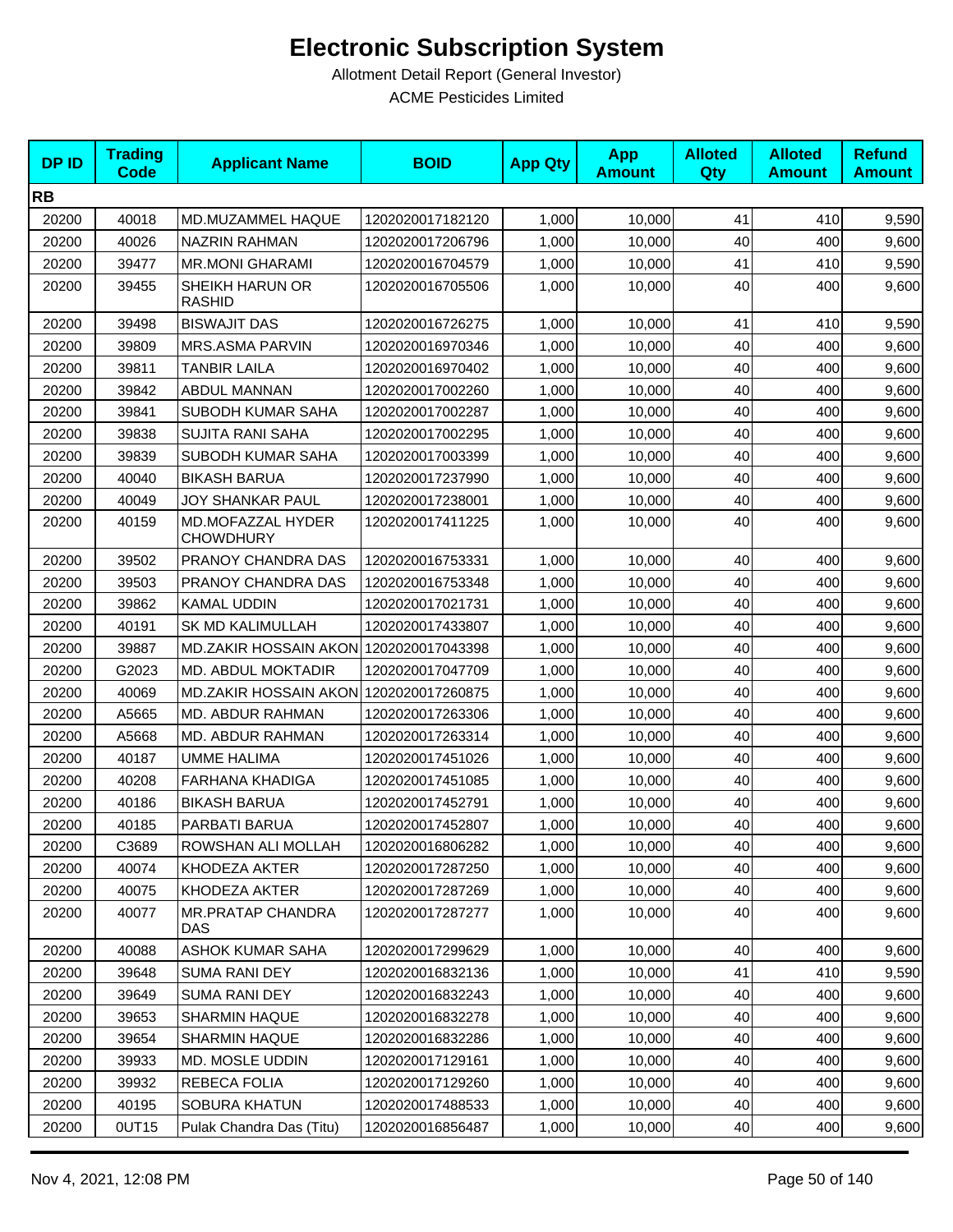| <b>DPID</b> | <b>Trading</b><br><b>Code</b> | <b>Applicant Name</b>                   | <b>BOID</b>      | <b>App Qty</b> | <b>App</b><br><b>Amount</b> | <b>Alloted</b><br>Qty | <b>Alloted</b><br><b>Amount</b> | <b>Refund</b><br><b>Amount</b> |
|-------------|-------------------------------|-----------------------------------------|------------------|----------------|-----------------------------|-----------------------|---------------------------------|--------------------------------|
| <b>RB</b>   |                               |                                         |                  |                |                             |                       |                                 |                                |
| 20200       | A1203                         | <b>MRS KAMRUN NAHER</b>                 | 1202020020144236 | 1,000          | 10,000                      | 41                    | 410                             | 9,590                          |
| 20200       | 42110                         | S.M FARHAD HOSSAIN                      | 1202020020440627 | 1,000          | 10,000                      | 40                    | 400                             | 9,600                          |
| 20200       | 42109                         | <b>S.M FARHAD HOSSAIN</b>               | 1202020020440635 | 1,000          | 10,000                      | 40                    | 400                             | 9,600                          |
| 20200       | 14640                         | <b>JARIATUL ACHPIA</b>                  | 1202020020551052 | 1,000          | 10,000                      | 40                    | 400                             | 9,600                          |
| 20200       | 65461                         | MD. HARUN-UR-RASHID                     | 1202020020641554 | 1,000          | 10,000                      | 40                    | 400                             | 9,600                          |
| 20200       | 65465                         | <b>ARJUN SAHA</b>                       | 1202020020683742 | 1,000          | 10,000                      | 40                    | 400                             | 9,600                          |
| 20200       | 65469                         | <b>SHANKAR KUMAR SAHA</b>               | 1202020020698220 | 1,000          | 10,000                      | 40                    | 400                             | 9,600                          |
| 20200       | 42180                         | <b>MD.SHORIOT MIA</b>                   | 1202020020699581 | 1,000          | 10,000                      | 40                    | 400                             | 9,600                          |
| 20200       | 42190                         | <b>MD.SHORIOT MIA</b>                   | 1202020020725642 | 1,000          | 10,000                      | 40                    | 400                             | 9,600                          |
| 20200       | 42192                         | A.N.M MOSTADUD<br><b>DASTAGIR</b>       | 1202020020737001 | 1,000          | 10,000                      | 40                    | 400                             | 9,600                          |
| 20200       | 0F282                         | SANDHA RANI DAS                         | 1202020020784534 | 1,000          | 10,000                      | 40                    | 400                             | 9,600                          |
| 20200       | 65487                         | <b>MD.ABU SAYEDUR</b><br><b>RAHMAN</b>  | 1202020020806266 | 1,000          | 10,000                      | 40                    | 400                             | 9,600                          |
| 20200       | 42217                         | DELOWARA BEGUM                          | 1202020020806349 | 1,000          | 10,000                      | 40                    | 400                             | 9,600                          |
| 20200       | 00F71                         | <b>MD. SAYADUL ISLAM</b>                | 1202020020021574 | 1,000          | 10,000                      | 41                    | 410                             | 9,590                          |
| 20200       | 41968                         | MOHAMMAD MATIUL<br><b>ISLAM</b>         | 1202020020160845 | 1,000          | 10,000                      | 40                    | 400                             | 9,600                          |
| 20200       | B8224                         | <b>ABDUS SALAM</b>                      | 1202020020178541 | 1,000          | 10,000                      | 40                    | 400                             | 9,600                          |
| 20200       | A1351                         | PINTU WILLIAM GOMES                     | 1202020020322834 | 1,000          | 10,000                      | 40                    | 400                             | 9,600                          |
| 20200       | 0F716                         | SHELINA AZAD                            | 1202020020458738 | 1,000          | 10,000                      | 41                    | 410                             | 9,590                          |
| 20200       | 41989                         | BIREN CHANDRA HALDER 1202020020183399   |                  | 1,000          | 10,000                      | 40                    | 400                             | 9,600                          |
| 20200       | 41917                         | <b>BABUL CHANDRA DAS</b>                | 1202020020060271 | 1,000          | 10,000                      | 40                    | 400                             | 9,600                          |
| 20200       | 41916                         | <b>BABUL CHANDRA DAS</b>                | 1202020020060281 | 1,000          | 10,000                      | 40                    | 400                             | 9,600                          |
| 20200       | 42004                         | SAYED NAJMUL HAQUE                      | 1202020020199433 | 1,000          | 10,000                      | 40                    | 400                             | 9,600                          |
| 20200       | 42114                         | <b>SOURAV ROY</b>                       | 1202020020481077 | 1,000          | 10,000                      | 41                    | 410                             | 9,590                          |
| 20200       | 42116                         | <b>MD.NURUL ISLAM</b>                   | 1202020020482328 | 1,000          | 10,000                      | 40                    | 400                             | 9,600                          |
| 20200       | 42115                         | <b>MD.NURUL ISLAM</b>                   | 1202020020482336 | 1,000          | 10,000                      | 40                    | 400                             | 9,600                          |
| 20200       | 42009                         | <b>NOOR HOSSAIN</b>                     | 1202020020212156 | 1,000          | 10,000                      | 40                    | 400                             | 9,600                          |
| 20200       | 42010                         | FEROZA BEGUM                            | 1202020020212172 | 1,000          | 10,000                      | 41                    | 410                             | 9,590                          |
| 20200       | 41909                         | MD.HAFIZ                                | 1202020020084771 | 1,000          | 10,000                      | 41                    | 410                             | 9,590                          |
| 20200       | 41911                         | MD.HAFIZ                                | 1202020020084788 | 1,000          | 10,000                      | 40                    | 400                             | 9,600                          |
| 20200       | 42119                         | <b>HUBERT GOMES</b>                     | 1202020020509269 | 1,000          | 10,000                      | 40                    | 400                             | 9,600                          |
| 20200       | 42013                         | <b>GOBINDA CHANDRA</b><br>KARMAKER      | 1202020020242249 | 1,000          | 10,000                      | 40                    | 400                             | 9,600                          |
| 20200       | 42100                         | <b>BEBY KHANOM</b>                      | 1202020020394066 | 1,000          | 10,000                      | 40                    | 400                             | 9,600                          |
| 20200       | 42101                         | <b>MD.KAMAL HOSSAN</b>                  | 1202020020394082 | 1,000          | 10,000                      | 40                    | 400                             | 9,600                          |
| 20200       | 42102                         | <b>MD.KAMAL HOSSAN</b>                  | 1202020020394090 | 1,000          | 10,000                      | 40                    | 400                             | 9,600                          |
| 20200       | 41947                         | <b>MONIR HOSSAIN BHUIYA</b>             | 1202020020137944 | 1,000          | 10,000                      | 40                    | 400                             | 9,600                          |
| 20200       | 41944                         | <b>MOSSAMAT SHAHINA</b><br><b>BEGUM</b> | 1202020020137960 | 1,000          | 10,000                      | 41                    | 410                             | 9,590                          |
| 20200       | 41941                         | MD.RAMZAN                               | 1202020020137995 | 1,000          | 10,000                      | 40                    | 400                             | 9,600                          |
| 20200       | 41940                         | <b>BABUL KHAN</b>                       | 1202020020139961 | 1,000          | 10,000                      | 40                    | 400                             | 9,600                          |
| 20200       | 41939                         | MD.KAMAL                                | 1202020020139978 | 1,000          | 10,000                      | 40                    | 400                             | 9,600                          |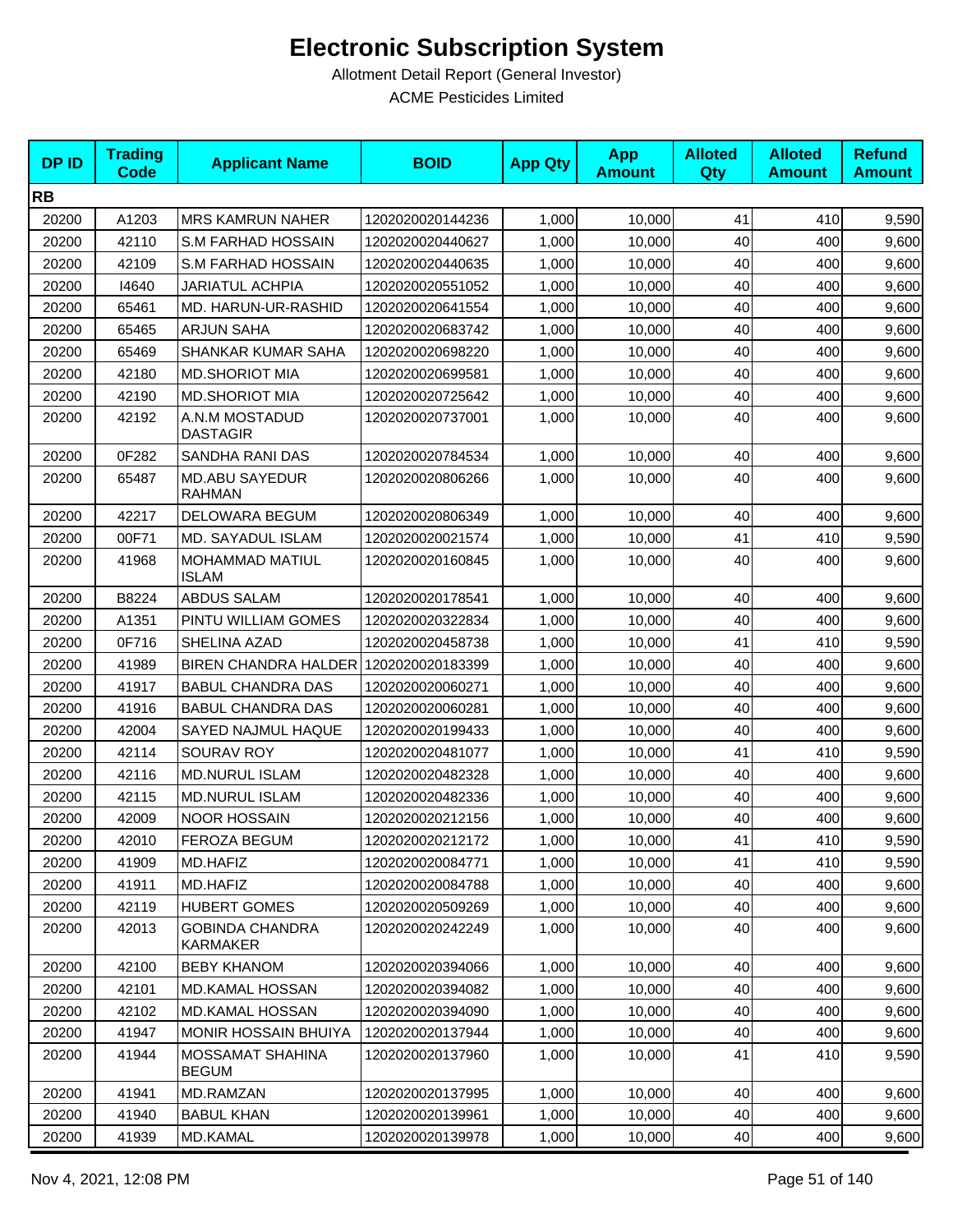| <b>DPID</b> | <b>Trading</b><br><b>Code</b> | <b>Applicant Name</b>                   | <b>BOID</b>      | <b>App Qty</b> | <b>App</b><br><b>Amount</b> | <b>Alloted</b><br><b>Qty</b> | <b>Alloted</b><br><b>Amount</b> | <b>Refund</b><br><b>Amount</b> |
|-------------|-------------------------------|-----------------------------------------|------------------|----------------|-----------------------------|------------------------------|---------------------------------|--------------------------------|
| <b>RB</b>   |                               |                                         |                  |                |                             |                              |                                 |                                |
| 20200       | 41938                         | <b>MD.ABDUR RAHMAN</b>                  | 1202020020139986 | 1,000          | 10,000                      | 40                           | 400                             | 9,600                          |
| 20200       | A1202                         | MD MOHIUDDIN BHUYAN                     | 1202020020144228 | 1,000          | 10,000                      | 40                           | 400                             | 9,600                          |
| 20200       | 00H53                         | Md. Shariful Islam                      | 1202020020285549 | 1,000          | 10,000                      | 40                           | 400                             | 9,600                          |
| 20200       | 41563                         | SAMVU NATH PAUL                         | 1202020019418180 | 1,000          | 10,000                      | 40                           | 400                             | 9,600                          |
| 20200       | 41564                         | SAMVUNATH PAUL                          | 1202020019418199 | 1,000          | 10,000                      | 40                           | 400                             | 9,600                          |
| 20200       | 41565                         | <b>MST.BEAUTI KHATUN</b>                | 1202020019418204 | 1,000          | 10.000                      | 40                           | 400                             | 9,600                          |
| 20200       | 65263                         | MD.SHAHJAHAN                            | 1202020019421764 | 1,000          | 10,000                      | 40                           | 400                             | 9,600                          |
| 20200       | 41665                         | ANIL CHANDRA BANIK                      | 1202020019600681 | 1,000          | 10,000                      | 40                           | 400                             | 9,600                          |
| 20200       | 41658                         | <b>HAMIDA AKTER</b>                     | 1202020019600711 | 1,000          | 10,000                      | 40                           | 400                             | 9,600                          |
| 20200       | 65375                         | REPON CHANDRA DAY                       | 1202020019795100 | 1,000          | 10,000                      | 40                           | 400                             | 9,600                          |
| 20200       | 0A325                         | K.M. MONIRUL ISLAM                      | 1202020019831211 | 1,000          | 10,000                      | 40                           | 400                             | 9,600                          |
| 20200       | 41810                         | <b>MD.MOSHARAF HOSSAIN</b><br>KHAN      | 1202020019835408 | 1,000          | 10,000                      | 40                           | 400                             | 9,600                          |
| 20200       | 65383                         | <b>SREEBASH SAHA</b>                    | 1202020019861444 | 1,000          | 10,000                      | 40                           | 400                             | 9,600                          |
| 20200       | 00511                         | <b>MAMUN HASAN</b>                      | 1202020019876388 | 1,000          | 10,000                      | 40                           | 400                             | 9,600                          |
| 20200       | 65389                         | MD.KHORSHED ALAM                        | 1202020019893496 | 1,000          | 10,000                      | 40                           | 400                             | 9,600                          |
| 20200       | 41858                         | ROKSANA KABIR                           | 1202020019948057 | 1,000          | 10,000                      | 40                           | 400                             | 9,600                          |
| 20200       | 41859                         | MD.MONOWARUL HAQUE                      | 1202020019948091 | 1,000          | 10,000                      | 40                           | 400                             | 9,600                          |
| 20200       | 41860                         | MD.MONOWARUL HAQUE                      | 1202020019948105 | 1,000          | 10,000                      | 40                           | 400                             | 9,600                          |
| 20200       | 41861                         | ROKSANA KABIR                           | 1202020019948113 | 1,000          | 10,000                      | 40                           | 400                             | 9,600                          |
| 20200       | 41872                         | ABU NAIM MUHAMMAD<br><b>NAZMUL BARI</b> | 1202020019961231 | 1,000          | 10,000                      | 41                           | 410                             | 9,590                          |
| 20200       | 65402                         | <b>BIPLOB CHANDRA DAS</b>               | 1202020019979912 | 1,000          | 10,000                      | 40                           | 400                             | 9,600                          |
| 20200       | 41875                         | MD.SHAJAHAN MAL                         | 1202020019981434 | 1,000          | 10,000                      | 40                           | 400                             | 9,600                          |
| 20200       | 65203                         | MD.ASADUL HOQUE<br><b>PANNA</b>         | 1202020019089778 | 1,000          | 10,000                      | 40                           | 400                             | 9,600                          |
| 20200       | 41407                         | <b>MD.AMIR HOSSAIN</b>                  | 1202020019091728 | 1,000          | 10,000                      | 40                           | 400                             | 9,600                          |
| 20200       | 65273                         | <b>ABDUL MONNAF</b>                     | 1202020019432980 | 1,000          | 10,000                      | 40                           | 400                             | 9,600                          |
| 20200       | 41678                         | MD.ASADUJJAMAN                          | 1202020019615358 | 1,000          | 10,000                      | 41                           | 410                             | 9,590                          |
| 20200       | 41679                         | MD.ASADUJJAMAN                          | 1202020019615366 | 1,000          | 10,000                      | 40                           | 400                             | 9,600                          |
| 20200       | 41680                         | MST.MIRAJUNNESA                         | 1202020019615374 | 1,000          | 10.000                      | 40                           | 400                             | 9,600                          |
| 20200       | 41681                         | MST.MIRAJUNNESA                         | 1202020019615382 | 1,000          | 10,000                      | 40                           | 400                             | 9,600                          |
| 20200       | 41687                         | TAHMINA KHANDOKER<br><b>SHIBLY</b>      | 1202020019615457 | 1,000          | 10,000                      | 41                           | 410                             | 9,590                          |
| 20200       | 41688                         | SHAHEEN AKHTER                          | 1202020019615465 | 1,000          | 10,000                      | 40                           | 400                             | 9,600                          |
| 20200       | 41599                         | <b>MD. RAJIB HASAN</b>                  | 1202020019446290 | 1,000          | 10,000                      | 41                           | 410                             | 9,590                          |
| 20200       | 0E250                         | ZAKIRUL ISLAM                           | 1202020019455531 | 1,000          | 10,000                      | 40                           | 400                             | 9,600                          |
| 20200       | 41694                         | <b>MAHMUDA AKTER</b>                    | 1202020019627164 | 1,000          | 10,000                      | 40                           | 400                             | 9,600                          |
| 20200       | 41706                         | <b>ASHIFA SIDDIKA</b>                   | 1202020019629982 | 1,000          | 10,000                      | 40                           | 400                             | 9,600                          |
| 20200       | 0F227                         | Md. Habibur Rahman                      | 1202020019632292 | 1,000          | 10,000                      | 40                           | 400                             | 9,600                          |
| 20200       | 41707                         | <b>MAHMUDA AKTER</b>                    | 1202020019635478 | 1,000          | 10,000                      | 40                           | 400                             | 9,600                          |
| 20200       | 41584                         | NIPA RANI DEY                           | 1202020019466921 | 1,000          | 10,000                      | 40                           | 400                             | 9,600                          |
| 20200       | 41582                         | NAMITA RANI DEY                         | 1202020019466931 | 1,000          | 10,000                      | 40                           | 400                             | 9,600                          |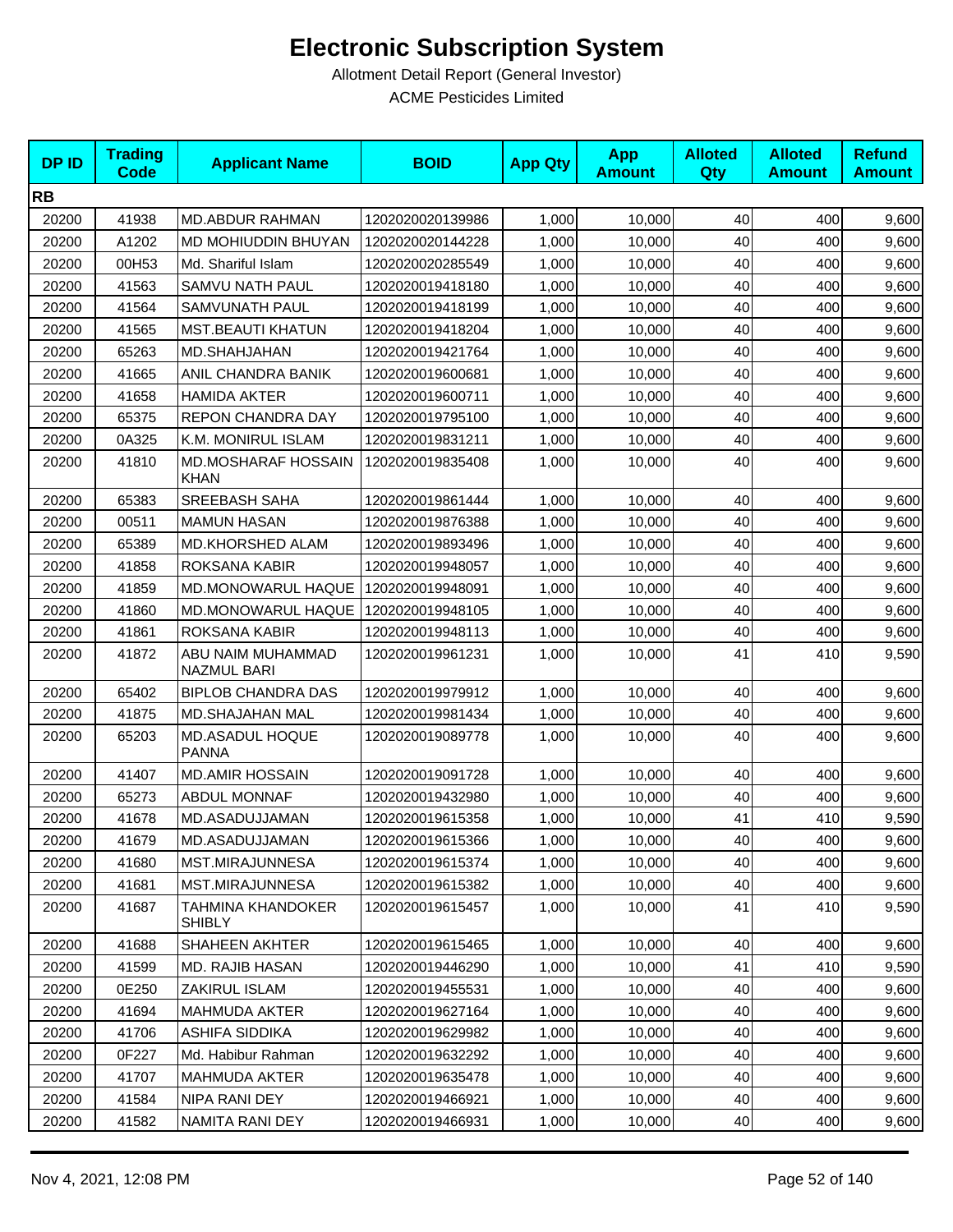| <b>DPID</b> | <b>Trading</b><br><b>Code</b> | <b>Applicant Name</b>          | <b>BOID</b>      | <b>App Qty</b> | <b>App</b><br><b>Amount</b> | <b>Alloted</b><br><b>Qty</b> | <b>Alloted</b><br><b>Amount</b> | <b>Refund</b><br><b>Amount</b> |
|-------------|-------------------------------|--------------------------------|------------------|----------------|-----------------------------|------------------------------|---------------------------------|--------------------------------|
| <b>RB</b>   |                               |                                |                  |                |                             |                              |                                 |                                |
| 20200       | 41581                         | NAMITA RANI DEY                | 1202020019466948 | 1,000          | 10,000                      | 41                           | 410                             | 9,590                          |
| 20200       | 41583                         | NIPA RANI DEY                  | 1202020019466964 | 1,000          | 10,000                      | 40                           | 400                             | 9,600                          |
| 20200       | 55058                         | SALEHA AKHTER                  | 1202020019467008 | 1,000          | 10,000                      | 40                           | 400                             | 9,600                          |
| 20200       | 55055                         | ALI AZGAR                      | 1202020019468393 | 1,000          | 10,000                      | 40                           | 400                             | 9,600                          |
| 20200       | 55054                         | <b>BILLAL HOSSAIN</b>          | 1202020019468417 | 1,000          | 10,000                      | 40                           | 400                             | 9,600                          |
| 20200       | 55053                         | <b>BILLAL HOSSAIN</b>          | 1202020019468425 | 1,000          | 10.000                      | 40                           | 400                             | 9,600                          |
| 20200       | 55052                         | KHORSHED ALOM                  | 1202020019468433 | 1,000          | 10,000                      | 40                           | 400                             | 9,600                          |
| 20200       | 55051                         | KHORSHED ALOM                  | 1202020019468441 | 1,000          | 10,000                      | 40                           | 400                             | 9,600                          |
| 20200       | 55048                         | MD.KAMAL                       | 1202020019468476 | 1,000          | 10,000                      | 40                           | 400                             | 9,600                          |
| 20200       | 55047                         | MD.KAMAL                       | 1202020019468484 | 1,000          | 10,000                      | 40                           | 400                             | 9,600                          |
| 20200       | G2266                         | SHAHNAZ FATIMA                 | 1202020019133438 | 1,000          | 10,000                      | 41                           | 410                             | 9,590                          |
| 20200       | G2267                         | SHAHNAZ FATIMA                 | 1202020019133497 | 1,000          | 10,000                      | 40                           | 400                             | 9,600                          |
| 20200       | 41432                         | <b>MD.KAJAL HOWLADER</b>       | 1202020019137693 | 1,000          | 10.000                      | 40                           | 400                             | 9,600                          |
| 20200       | 41433                         | KAJAL HOWLADER                 | 1202020019137709 | 1,000          | 10,000                      | 40                           | 400                             | 9,600                          |
| 20200       | C3238                         | <b>ABDUL MALAK</b><br>HOWLADER | 1202020019314229 | 1,000          | 10,000                      | 40                           | 400                             | 9,600                          |
| 20200       | 41721                         | MD.SALAM                       | 1202020019660822 | 1,000          | 10,000                      | 40                           | 400                             | 9,600                          |
| 20200       | 41720                         | <b>MD.SALAM</b>                | 1202020019660849 | 1,000          | 10,000                      | 40                           | 400                             | 9,600                          |
| 20200       | 41504                         | PARUL RANI SAHA                | 1202020019331072 | 1,000          | 10,000                      | 40                           | 400                             | 9,600                          |
| 20200       | 60257                         | SAJIB CHANDRA DAS              | 1202020019331099 | 1,000          | 10,000                      | 40                           | 400                             | 9,600                          |
| 20200       | 41505                         | PARUL RANI SAHA                | 1202020019331112 | 1,000          | 10,000                      | 40                           | 400                             | 9,600                          |
| 20200       | 41506                         | <b>MD.TIPU SULTAN</b>          | 1202020019331147 | 1,000          | 10,000                      | 41                           | 410                             | 9,590                          |
| 20200       | 60256                         | SAJIB CHANDRA DAS              | 1202020019331211 | 1,000          | 10,000                      | 40                           | 400                             | 9,600                          |
| 20200       | 41497                         | <b>MD.TIPU SULTAN</b>          | 1202020019331221 | 1,000          | 10,000                      | 40                           | 400                             | 9,600                          |
| 20200       | 65314                         | MD.ENAMUL HOQUE                | 1202020019489566 | 1,000          | 10,000                      | 40                           | 400                             | 9,600                          |
| 20200       | 41724                         | <b>MD.KAIUM</b>                | 1202020019660972 | 1,000          | 10,000                      | 40                           | 400                             | 9,600                          |
| 20200       | 41723                         | <b>MD.KAIUM</b>                | 1202020019660980 | 1,000          | 10,000                      | 40                           | 400                             | 9,600                          |
| 20200       | 55040                         | MAHMUDUR RAHMAN                | 1202020019165728 | 1,000          | 10,000                      | 40                           | 400                             | 9,600                          |
| 20200       | 65324                         | ARJU AHAMED                    | 1202020019509421 | 1,000          | 10,000                      | 40                           | 400                             | 9,600                          |
| 20200       | 65326                         | <b>MD.SELIM MIAH</b>           | 1202020019509438 | 1,000          | 10,000                      | 40                           | 400                             | 9,600                          |
| 20200       | 65327                         | MD.AMIRUL ISLAM                | 1202020019509454 | 1,000          | 10,000                      | 40                           | 400                             | 9,600                          |
| 20200       | 65328                         | SHAHNAZ AKTER                  | 1202020019509462 | 1,000          | 10,000                      | 40                           | 400                             | 9,600                          |
| 20200       | 65329                         | <b>MD.AMIRUL ISLAM</b>         | 1202020019509470 | 1,000          | 10,000                      | 40                           | 400                             | 9,600                          |
| 20200       | 65330                         | MD.SELIM MIAH                  | 1202020019509497 | 1,000          | 10,000                      | 41                           | 410                             | 9,590                          |
| 20200       | 65331                         | SHAHNAZ AKTER                  | 1202020019509502 | 1,000          | 10,000                      | 40                           | 400                             | 9,600                          |
| 20200       | 65325                         | ARJU AHAMED                    | 1202020019509588 | 1,000          | 10,000                      | 40                           | 400                             | 9,600                          |
| 20200       | A5658                         | FEROZA BEGUM                   | 1202020019676950 | 1,000          | 10,000                      | 40                           | 400                             | 9,600                          |
| 20200       | 41737                         | RESHMA AKTAR                   | 1202020019685771 | 1,000          | 10,000                      | 41                           | 410                             | 9,590                          |
| 20200       | 41736                         | MUHAMMAD JAHID<br>SARKAR       | 1202020019685781 | 1,000          | 10,000                      | 40                           | 400                             | 9,600                          |
| 20200       | 60258                         | TANJINA SULTANA                | 1202020019352542 | 1,000          | 10,000                      | 40                           | 400                             | 9,600                          |
| 20200       | 65364                         | KAZI NAZRUL ISLAM              | 1202020019690915 | 1,000          | 10,000                      | 40                           | 400                             | 9,600                          |
| 20200       | 41739                         | SHUDARAM GHOSH                 | 1202020019692189 | 1,000          | 10,000                      | 40                           | 400                             | 9,600                          |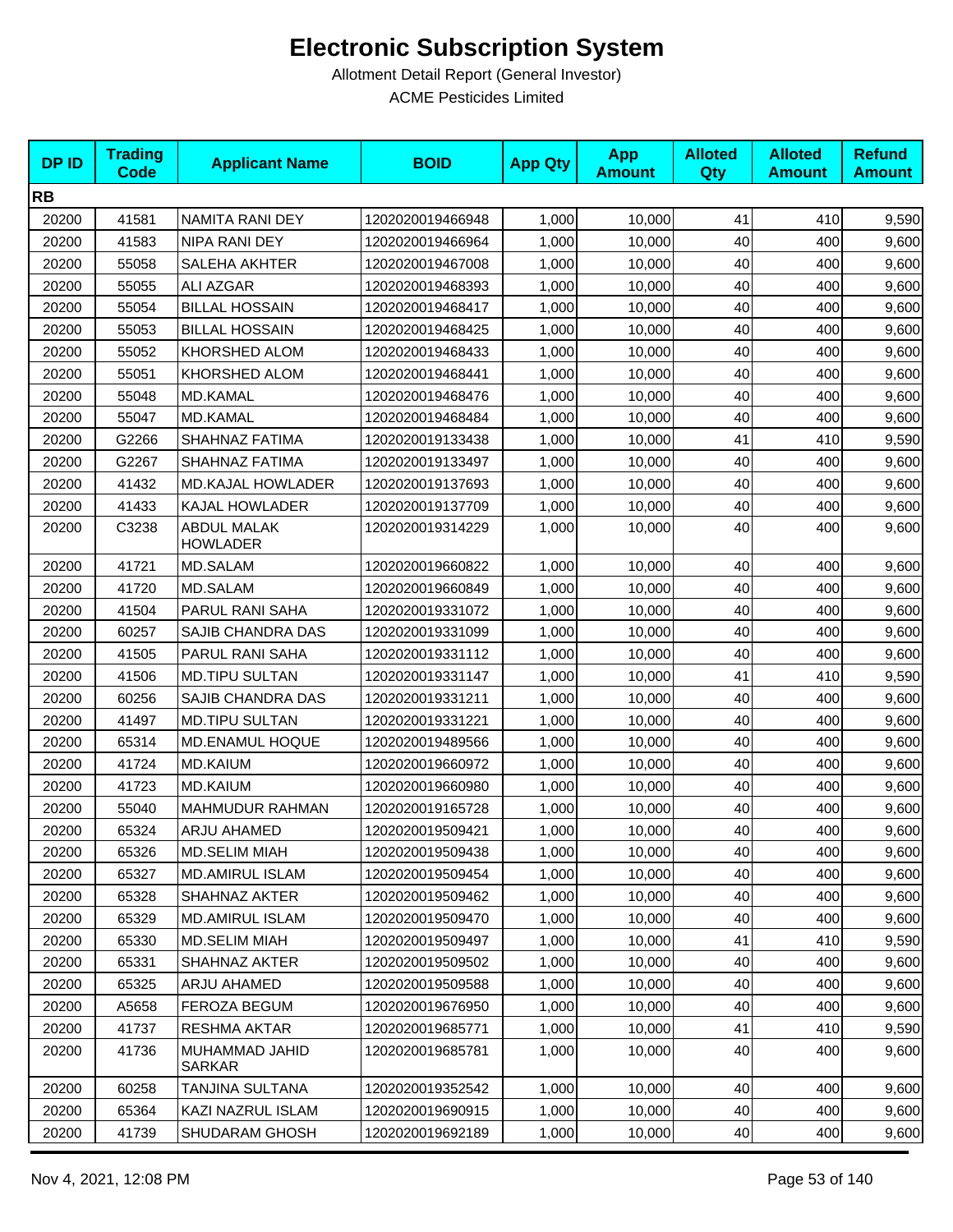| <b>DPID</b> | <b>Trading</b><br>Code | <b>Applicant Name</b>                    | <b>BOID</b>      | <b>App Qty</b> | <b>App</b><br><b>Amount</b> | <b>Alloted</b><br>Qty | <b>Alloted</b><br><b>Amount</b> | <b>Refund</b><br><b>Amount</b> |
|-------------|------------------------|------------------------------------------|------------------|----------------|-----------------------------|-----------------------|---------------------------------|--------------------------------|
| <b>RB</b>   |                        |                                          |                  |                |                             |                       |                                 |                                |
| 20200       | 41459                  | ANIL CHANDRA BANIK                       | 1202020019211090 | 1,000          | 10,000                      | 40                    | 400                             | 9,600                          |
| 20200       | 50384                  | <b>GOLUM SHAHANAZE</b><br><b>BEGUM</b>   | 1202020019216770 | 1.000          | 10,000                      | 40                    | 400                             | 9,600                          |
| 20200       | 50385                  | <b>GOLAM SHAHANAZE</b><br><b>BEGUM</b>   | 1202020019216789 | 1,000          | 10,000                      | 40                    | 400                             | 9,600                          |
| 20200       | 50377                  | <b>MD.SHAHIDUL ISLAM</b><br><b>BABUL</b> | 1202020019216845 | 1,000          | 10,000                      | 40                    | 400                             | 9,600                          |
| 20200       | 41562                  | ANJANA RANI BASAK                        | 1202020019382298 | 1,000          | 10,000                      | 40                    | 400                             | 9,600                          |
| 20200       | 41561                  | ANJANA RANI BASAK                        | 1202020019382303 | 1,000          | 10,000                      | 40                    | 400                             | 9,600                          |
| 20200       | 41559                  | <b>DEBANSHU</b><br><b>CHAKROBORTI</b>    | 1202020019382661 | 1,000          | 10,000                      | 41                    | 410                             | 9,590                          |
| 20200       | 41646                  | KIRAN CHANDRA SARKER                     | 1202020019563244 | 1,000          | 10,000                      | 40                    | 400                             | 9,600                          |
| 20200       | 41647                  | KIRAN CHANDRA SARKER 1202020019563252    |                  | 1,000          | 10,000                      | 40                    | 400                             | 9,600                          |
| 20200       | 41752                  | <b>MRS.SELINA FERDOUS</b>                | 1202020019730297 | 1,000          | 10,000                      | 40                    | 400                             | 9,600                          |
| 20200       | 50387                  | <b>PRADIP KUMAR SAHA</b>                 | 1202020019227491 | 1,000          | 10,000                      | 40                    | 400                             | 9,600                          |
| 20200       | 50412                  | <b>MD.KABIR HOSEN</b>                    | 1202020019401272 | 1,000          | 10.000                      | 41                    | 410                             | 9,590                          |
| 20200       | 42642                  | MD.SHOHAG                                | 1202020022276341 | 1,000          | 10,000                      | 40                    | 400                             | 9,600                          |
| 20200       | 42674                  | <b>SUMON CHANDRA DEY</b>                 | 1202020022324802 | 1,000          | 10,000                      | 40                    | 400                             | 9,600                          |
| 20200       | F3000                  | <b>GIAS UDDIN MAHMUD</b>                 | 1202020022334454 | 1,000          | 10,000                      | 40                    | 400                             | 9,600                          |
| 20200       | 42676                  | MONINDRA CHANDRA<br><b>SHILL</b>         | 1202020022427909 | 1,000          | 10,000                      | 40                    | 400                             | 9,600                          |
| 20200       | 65667                  | MD.SAZIDUR RAHMAN                        | 1202020022429769 | 1,000          | 10,000                      | 41                    | 410                             | 9,590                          |
| 20200       | 65672                  | <b>ABDUL MANNAN</b>                      | 1202020022429967 | 1,000          | 10,000                      | 40                    | 400                             | 9,600                          |
| 20200       | 42675                  | MONINDRA CHANDRA<br><b>SHILL</b>         | 1202020022430045 | 1,000          | 10,000                      | 40                    | 400                             | 9,600                          |
| 20200       | 65685                  | <b>TRINATH CHANDRA SAHA</b>              | 1202020022555279 | 1,000          | 10,000                      | 40                    | 400                             | 9,600                          |
| 20200       | 65686                  | <b>JOYA RANI SAHA</b>                    | 1202020022555300 | 1,000          | 10,000                      | 40                    | 400                             | 9,600                          |
| 20200       | 65696                  | MD.ASADUL HAQUE<br><b>PANNA</b>          | 1202020022570221 | 1,000          | 10,000                      | 40                    | 400                             | 9,600                          |
| 20200       | B2573                  | <b>MD.MOHINUL ISLAM</b>                  | 1202020021673035 | 1,000          | 10,000                      | 40                    | 400                             | 9,600                          |
| 20200       | A3661                  | MAHBUBUR RAHMAN                          | 1202020021684441 | 1,000          | 10,000                      | 40                    | 400                             | 9,600                          |
| 20200       | 0G254                  | MD. RAFIQUEL ISLAM                       | 1202020022147332 | 1,000          | 10,000                      | 40                    | 400                             | 9,600                          |
| 20200       | A1141                  | SHOHEL AHMED                             | 1202020022151134 | 1,000          | 10,000                      | 40                    | 400                             | 9,600                          |
| 20200       | 60438                  | MD.SHOWKAT ALI KHAN                      | 1202020021834062 | 1,000          | 10,000                      | 40                    | 400                             | 9,600                          |
| 20200       | 65612                  | SHIKHA RANI DAS                          | 1202020021834196 | 1,000          | 10,000                      | 40                    | 400                             | 9,600                          |
| 20200       | 65613                  | SHIKHA RANI DAS                          | 1202020021834211 | 1,000          | 10,000                      | 40                    | 400                             | 9,600                          |
| 20200       | 65590                  | A.K.M AMIRUL ISLAM                       | 1202020021713407 | 1,000          | 10,000                      | 40                    | 400                             | 9,600                          |
| 20200       | 42515                  | AMRITA LAL DAS                           | 1202020021849378 | 1,000          | 10,000                      | 40                    | 400                             | 9,600                          |
| 20200       | A5686                  | MOHAMMAD SHIEF SAKIB                     | 1202020022016061 | 1,000          | 10,000                      | 40                    | 400                             | 9,600                          |
| 20200       | 42523                  | <b>BIBHUTI RANJAN SAHA</b>               | 1202020021909249 | 1,000          | 10,000                      | 40                    | 400                             | 9,600                          |
| 20200       | 65644                  | SAIBAL SAHA SUNNY                        | 1202020022075612 | 1,000          | 10,000                      | 40                    | 400                             | 9,600                          |
| 20200       | 42487                  | <b>KHANDOKER</b><br>MD.FARIDUDDIN        | 1202020021774167 | 1,000          | 10,000                      | 40                    | 400                             | 9,600                          |
| 20200       | 65599                  | <b>BIPLAB ROY</b>                        | 1202020021774207 | 1,000          | 10,000                      | 40                    | 400                             | 9,600                          |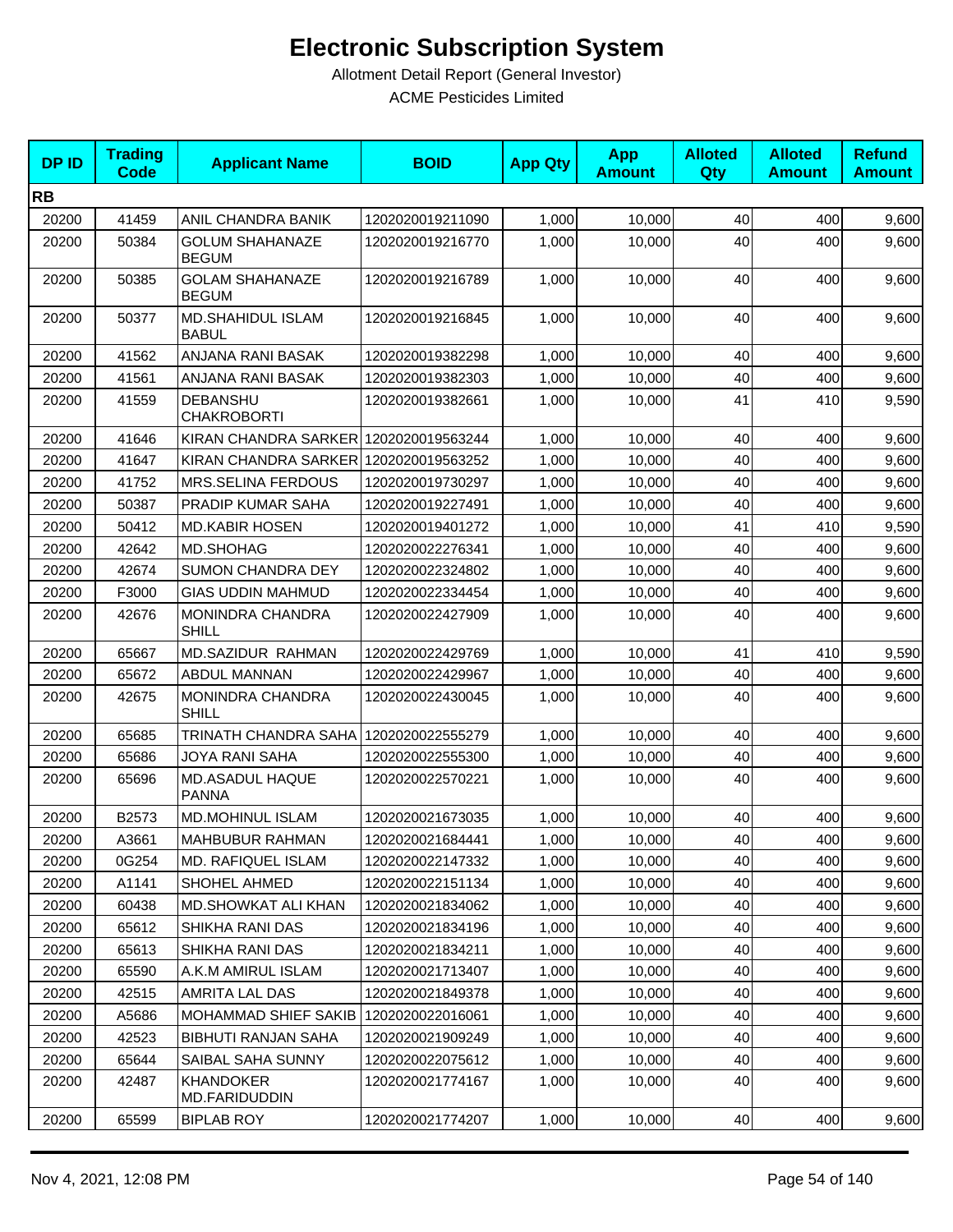| <b>DPID</b> | <b>Trading</b><br><b>Code</b> | <b>Applicant Name</b>                      | <b>BOID</b>      | <b>App Qty</b> | <b>App</b><br><b>Amount</b> | <b>Alloted</b><br>Qty | <b>Alloted</b><br><b>Amount</b> | <b>Refund</b><br><b>Amount</b> |
|-------------|-------------------------------|--------------------------------------------|------------------|----------------|-----------------------------|-----------------------|---------------------------------|--------------------------------|
| <b>RB</b>   |                               |                                            |                  |                |                             |                       |                                 |                                |
| 20200       | 42641                         | MD.SHOHAG                                  | 1202020022258892 | 1,000          | 10,000                      | 40                    | 400                             | 9,600                          |
| 20200       | 42643                         | <b>MD.MONOAR AHSAN</b><br><b>CHOWDHURY</b> | 1202020022259177 | 1,000          | 10,000                      | 40                    | 400                             | 9,600                          |
| 20200       | 42644                         | <b>MD.MONOAR AHSAN</b><br><b>CHOWDHURY</b> | 1202020022259225 | 1,000          | 10,000                      | 40                    | 400                             | 9,600                          |
| 20200       | 42661                         | ABUL KALAM AZAD                            | 1202020022259233 | 1,000          | 10,000                      | 40                    | 400                             | 9,600                          |
| 20200       | 42645                         | SHYMAL CHANDRA PAUL                        | 1202020022259241 | 1,000          | 10,000                      | 40                    | 400                             | 9,600                          |
| 20200       | 42662                         | MOHAMMAD ABDUL<br><b>HAYE MEAH</b>         | 1202020022259251 | 1,000          | 10,000                      | 40                    | 400                             | 9,600                          |
| 20200       | 42646                         | <b>GANGA RANI PAUL</b>                     | 1202020022259268 | 1,000          | 10,000                      | 40                    | 400                             | 9,600                          |
| 20200       | 42492                         | DR.TEJENDRA CHANDRA<br>DAS                 | 1202020021798095 | 1,000          | 10,000                      | 40                    | 400                             | 9,600                          |
| 20200       | 42493                         | <b>DR.TEJENDRA CHANDRA</b><br><b>DAS</b>   | 1202020021798135 | 1,000          | 10,000                      | 40                    | 400                             | 9,600                          |
| 20200       | 42540                         | PARMITA DAS TITHI                          | 1202020021939331 | 1,000          | 10,000                      | 40                    | 400                             | 9,600                          |
| 20200       | 42547                         | <b>BIBHUTI RANJAN SAHA</b>                 | 1202020021939366 | 1,000          | 10,000                      | 40                    | 400                             | 9,600                          |
| 20200       | 42548                         | DR.PRIYANKA SAHA                           | 1202020021939374 | 1,000          | 10,000                      | 40                    | 400                             | 9,600                          |
| 20200       | 42549                         | DR.AMITAV SAHA                             | 1202020021939382 | 1,000          | 10,000                      | 40                    | 400                             | 9,600                          |
| 20200       | 65553                         | RADHA MADHAB SAHA                          | 1202020021491761 | 1,000          | 10,000                      | 40                    | 400                             | 9,600                          |
| 20200       | B3080                         | MD. ATAUR RAHMAN                           | 1202020021519573 | 1,000          | 10,000                      | 40                    | 400                             | 9,600                          |
| 20200       | 42394                         | <b>MD.ENAYET KARIM</b>                     | 1202020021523324 | 1,000          | 10,000                      | 40                    | 400                             | 9,600                          |
| 20200       | 42400                         | <b>PORITUSH SAHA</b>                       | 1202020021544465 | 1,000          | 10,000                      | 40                    | 400                             | 9,600                          |
| 20200       | 42401                         | <b>PORITUSH SAHA</b>                       | 1202020021544473 | 1,000          | 10,000                      | 40                    | 400                             | 9,600                          |
| 20200       | 42403                         | VAJANA RANI SAHA                           | 1202020021545111 | 1,000          | 10,000                      | 41                    | 410                             | 9,590                          |
| 20200       | 42404                         | <b>SUMAN SAHA</b>                          | 1202020021545138 | 1,000          | 10,000                      | 40                    | 400                             | 9,600                          |
| 20200       | 42402                         | VAJANA RANI SAHA                           | 1202020021551201 | 1,000          | 10,000                      | 40                    | 400                             | 9,600                          |
| 20200       | 42449                         | NITYANANDA KUNDU                           | 1202020021555657 | 1,000          | 10,000                      | 40                    | 400                             | 9,600                          |
| 20200       | A5704                         | <b>JOYSREE CHOWDHURY</b>                   | 1202020021621982 | 1,000          | 10,000                      | 40                    | 400                             | 9,600                          |
| 20200       | A5703                         | DR. SUPRITI KUMAR<br><b>CHOWDHURY</b>      | 1202020021622001 | 1,000          | 10,000                      | 40                    | 400                             | 9,600                          |
| 20200       | A5702                         | DR. SUPRITI KUMAR<br><b>CHOWDHURY</b>      | 1202020021624753 | 1,000          | 10,000                      | 40                    | 400                             | 9,600                          |
| 20200       | 42216                         | <b>KHONDOKER</b><br>MD.FARIDUDDIN          | 1202020020806357 | 1,000          | 10,000                      | 41                    | 410                             | 9,590                          |
| 20200       | 42215                         | DELOWARA BEGUM                             | 1202020020806373 | 1,000          | 10,000                      | 40                    | 400                             | 9,600                          |
| 20200       | 65486                         | <b>MD.ABU SAYEDUR</b><br><b>RAHMAN</b>     | 1202020020806472 | 1,000          | 10,000                      | 40                    | 400                             | 9,600                          |
| 20200       | 42294                         | MD.SHAHABUDDIN                             | 1202020021097574 | 1,000          | 10,000                      | 40                    | 400                             | 9,600                          |
| 20200       | D4850                         | <b>JOLY DAS</b>                            | 1202020020970991 | 1,000          | 10,000                      | 40                    | 400                             | 9,600                          |
| 20200       | 42327                         | <b>KHALED HOSSAIN</b>                      | 1202020021265760 | 1,000          | 10,000                      | 40                    | 400                             | 9,600                          |
| 20200       | 42228                         | <b>MD.SHAH ALAM</b>                        | 1202020020848041 | 1,000          | 10,000                      | 40                    | 400                             | 9,600                          |
| 20200       | 42227                         | <b>MD.RAFIQUL ISLAM</b>                    | 1202020020848090 | 1,000          | 10,000                      | 40                    | 400                             | 9,600                          |
| 20200       | 42282                         | <b>JHANTU KUMAR PAUL</b>                   | 1202020021013013 | 1,000          | 10,000                      | 40                    | 400                             | 9,600                          |
| 20200       | 42281                         | <b>JHANTU KUMAR PAUL</b>                   | 1202020021013021 | 1,000          | 10,000                      | 40                    | 400                             | 9,600                          |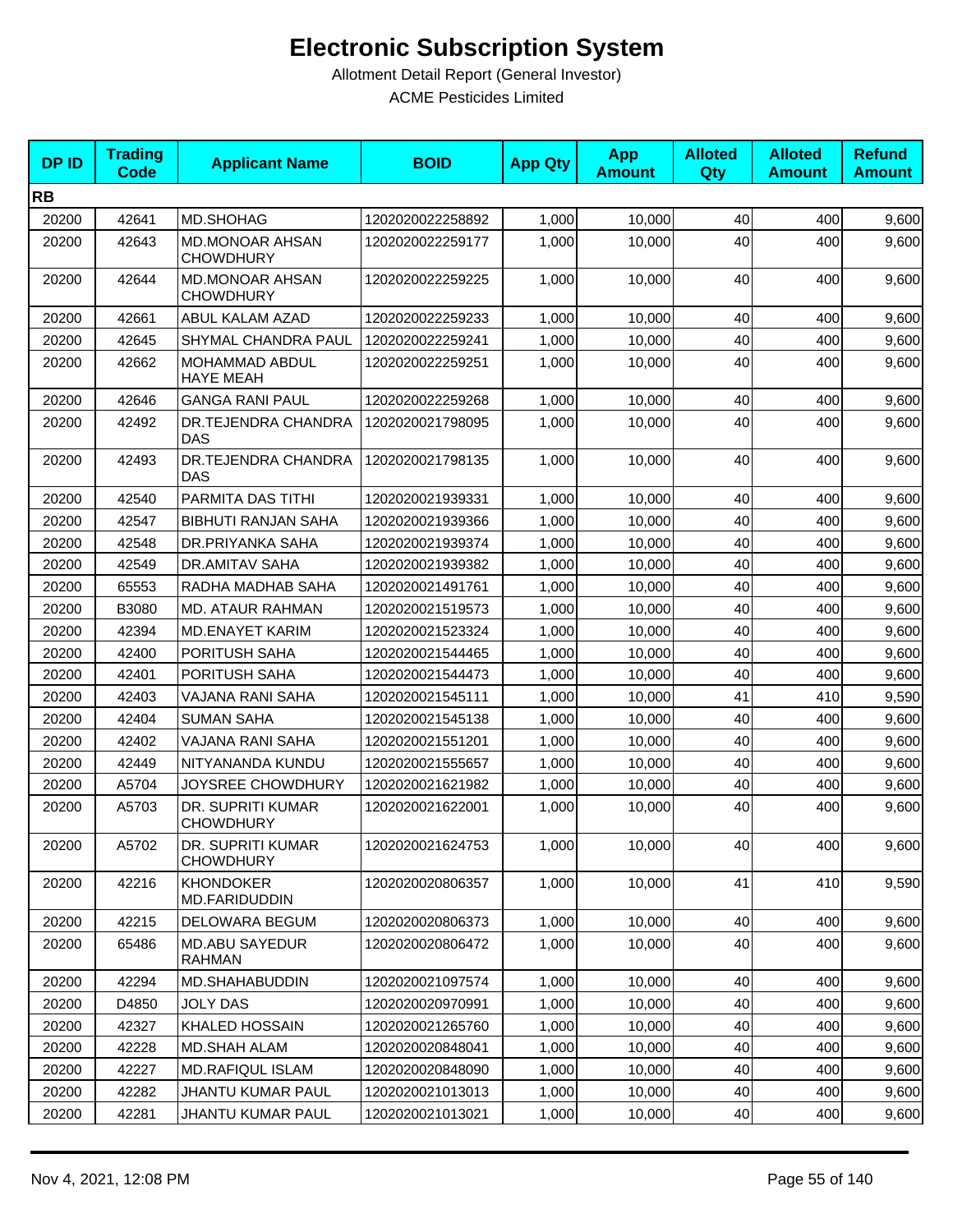| <b>DPID</b> | <b>Trading</b><br><b>Code</b> | <b>Applicant Name</b>                   | <b>BOID</b>      | <b>App Qty</b> | <b>App</b><br><b>Amount</b> | <b>Alloted</b><br>Qty | <b>Alloted</b><br><b>Amount</b> | <b>Refund</b><br><b>Amount</b> |
|-------------|-------------------------------|-----------------------------------------|------------------|----------------|-----------------------------|-----------------------|---------------------------------|--------------------------------|
| <b>RB</b>   |                               |                                         |                  |                |                             |                       |                                 |                                |
| 20200       | A3269                         | MD.A.SATTAR<br><b>HOWLADER</b>          | 1202020021165451 | 1,000          | 10,000                      | 40                    | 400                             | 9,600                          |
| 20200       | 65525                         | <b>TISHA RANI ROY</b>                   | 1202020021166092 | 1,000          | 10,000                      | 40                    | 400                             | 9,600                          |
| 20200       | A3831                         | MD. MUNEER HUSSAIN                      | 1202020020881461 | 1,000          | 10,000                      | 40                    | 400                             | 9,600                          |
| 20200       | 60370                         | MRS.ASMA-UL-<br>HUSNA(MITU)             | 1202020020883592 | 1,000          | 10,000                      | 41                    | 410                             | 9,590                          |
| 20200       | 60367                         | <b>MD.RASEL SHAIK</b>                   | 1202020020883608 | 1,000          | 10,000                      | 41                    | 410                             | 9,590                          |
| 20200       | 65499                         | <b>MOHAMMAD SHAFI</b><br><b>UDDIN</b>   | 1202020020883632 | 1,000          | 10,000                      | 40                    | 400                             | 9,600                          |
| 20200       | 60398                         | <b>BIJON KUMAR SAHA</b>                 | 1202020021345221 | 1,000          | 10,000                      | 40                    | 400                             | 9,600                          |
| 20200       | 42292                         | <b>SUMON CHANDRA</b><br>MAJUMDER        | 1202020021051452 | 1,000          | 10,000                      | 40                    | 400                             | 9,600                          |
| 20200       | 42291                         | <b>SUMON CHANDRA</b><br><b>MAJUMDER</b> | 1202020021051479 | 1,000          | 10,000                      | 40                    | 400                             | 9,600                          |
| 20200       | 55066                         | MOHAMMAD ABDUL<br>AHAD                  | 1202020021051495 | 1,000          | 10,000                      | 40                    | 400                             | 9,600                          |
| 20200       | 55067                         | MOHAMMAD ABDUL<br>AHAD                  | 1202020021051519 | 1,000          | 10,000                      | 41                    | 410                             | 9,590                          |
| 20200       | 42321                         | <b>MD.MAHEDI HASAN</b>                  | 1202020021200226 | 1,000          | 10,000                      | 40                    | 400                             | 9,600                          |
| 20200       | 42318                         | <b>MD.MAHEDI HASAN</b>                  | 1202020021200250 | 1,000          | 10,000                      | 40                    | 400                             | 9,600                          |
| 20200       | 65528                         | <b>G.M ABU SADEQUE</b>                  | 1202020021200285 | 1,000          | 10,000                      | 40                    | 400                             | 9,600                          |
| 20200       | 65527                         | <b>BIPLAB ROY</b>                       | 1202020021200309 | 1,000          | 10,000                      | 41                    | 410                             | 9,590                          |
| 20200       | 42323                         | ZAKIR MAHMUD                            | 1202020021200325 | 1,000          | 10,000                      | 40                    | 400                             | 9,600                          |
| 20200       | 42324                         | ZAKIR MAHMUD                            | 1202020021200333 | 1,000          | 10,000                      | 40                    | 400                             | 9,600                          |
| 20200       | 42250                         | <b>AMINA KHATUN</b>                     | 1202020020917360 | 1,000          | 10,000                      | 40                    | 400                             | 9,600                          |
| 20200       | 42248                         | MD.HASAN MAHMUD                         | 1202020020917387 | 1,000          | 10,000                      | 40                    | 400                             | 9,600                          |
| 20200       | 42247                         | <b>AMINA KHATUN</b>                     | 1202020020917395 | 1,000          | 10,000                      | 40                    | 400                             | 9,600                          |
| 20200       | 42245                         | MD.HASAN MAHMUD                         | 1202020020917419 | 1,000          | 10,000                      | 40                    | 400                             | 9,600                          |
| 20200       | 43264                         | MR.KAZI ANOWARUL<br>AZIM(SOBUZ)         | 1202020024486647 | 1,000          | 10,000                      | 40                    | 400                             | 9,600                          |
| 20200       | B8225                         | <b>FATIMA AKTER</b>                     | 1202020024539929 | 1,000          | 10,000                      | 40                    | 400                             | 9,600                          |
| 20200       | 65981                         | PRABIR KUMAR SAHA                       | 1202020024570788 | 1,000          | 10,000                      | 40                    | 400                             | 9,600                          |
| 20200       | 65982                         | PRABIR KUMAR SAHA                       | 1202020024570796 | 1,000          | 10,000                      | 40                    | 400                             | 9,600                          |
| 20200       | 65983                         | SANJOY KUMAR SAHA                       | 1202020024570828 | 1,000          | 10,000                      | 40                    | 400                             | 9,600                          |
| 20200       | 60635                         | <b>TAHMINA AKTER</b>                    | 1202020024570879 | 1,000          | 10,000                      | 40                    | 400                             | 9,600                          |
| 20200       | 65984                         | SANJOY KUMAR SAHA                       | 1202020024585421 | 1,000          | 10,000                      | 40                    | 400                             | 9,600                          |
| 20200       | 43289                         | <b>MD.MIZANUR RAHMAN</b>                | 1202020024655035 | 1,000          | 10,000                      | 40                    | 400                             | 9,600                          |
| 20200       | 43288                         | <b>MD.MIZANUR RAHMAN</b>                | 1202020024655051 | 1,000          | 10,000                      | 40                    | 400                             | 9,600                          |
| 20200       | 66012                         | <b>MOHAMMAD TIJUL ISLAM</b>             | 1202020024656733 | 1,000          | 10,000                      | 41                    | 410                             | 9,590                          |
| 20200       | D3278                         | Mollika Rani Mazumder                   | 1202020024660677 | 1,000          | 10,000                      | 40                    | 400                             | 9,600                          |
| 20200       | 66016                         | <b>FARJANA AKTAR</b>                    | 1202020024665570 | 1,000          | 10,000                      | 41                    | 410                             | 9,590                          |
| 20200       | D3280                         | Kamol Mitra.                            | 1202020024674631 | 1,000          | 10,000                      | 40                    | 400                             | 9,600                          |
| 20200       | 66051                         | <b>SHANKAR SAHA</b>                     | 1202020024801171 | 1,000          | 10,000                      | 40                    | 400                             | 9,600                          |
| 20200       | 66052                         | <b>SHANKAR SAHA</b>                     | 1202020024801188 | 1,000          | 10,000                      | 40                    | 400                             | 9,600                          |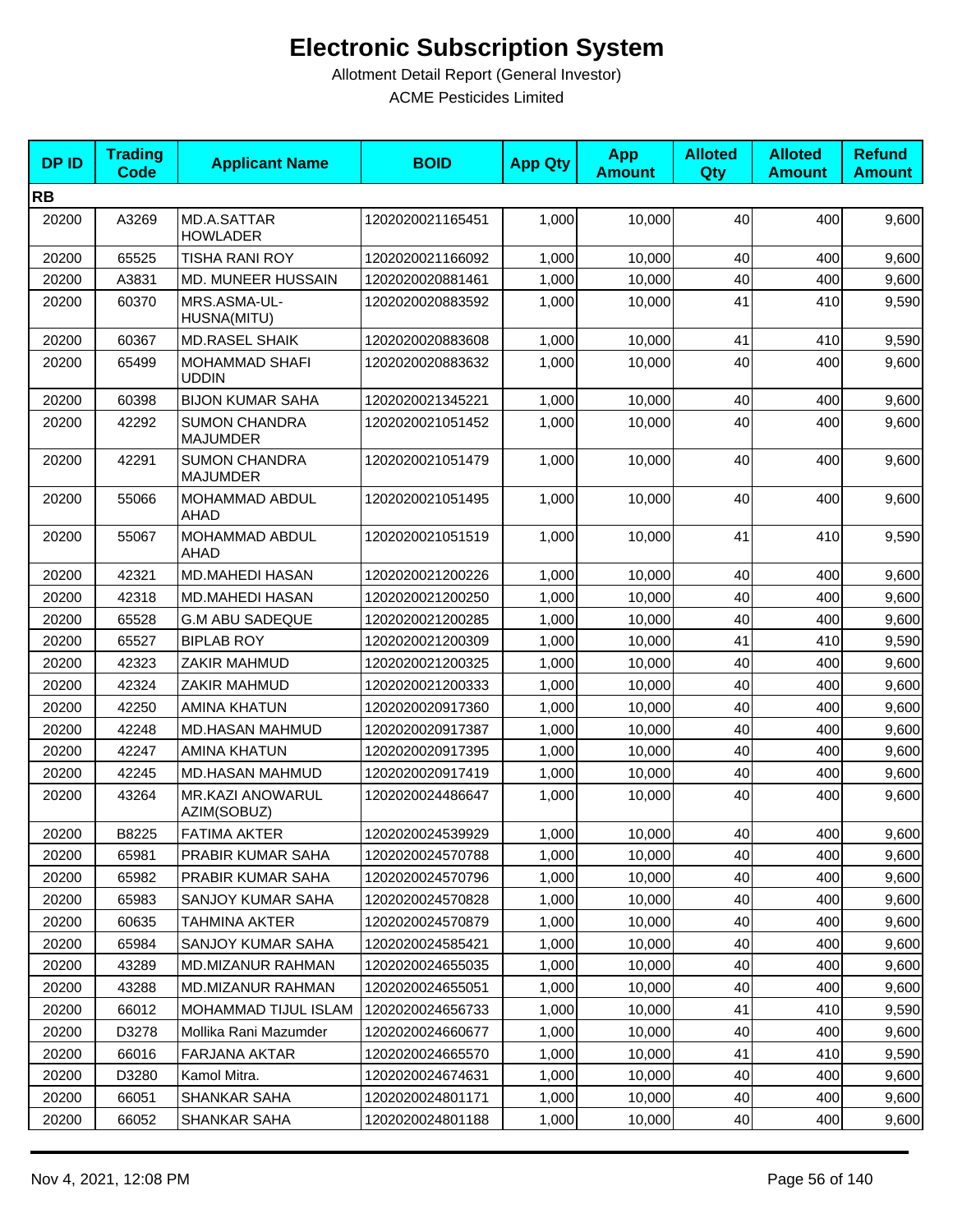| <b>DPID</b> | <b>Trading</b><br><b>Code</b> | <b>Applicant Name</b>                       | <b>BOID</b>      | <b>App Qty</b> | <b>App</b><br><b>Amount</b> | <b>Alloted</b><br>Qty | <b>Alloted</b><br><b>Amount</b> | <b>Refund</b><br><b>Amount</b> |
|-------------|-------------------------------|---------------------------------------------|------------------|----------------|-----------------------------|-----------------------|---------------------------------|--------------------------------|
| <b>RB</b>   |                               |                                             |                  |                |                             |                       |                                 |                                |
| 20200       | 66049                         | <b>KHADIJA TAHERA</b>                       | 1202020024801211 | 1,000          | 10,000                      | 41                    | 410                             | 9,590                          |
| 20200       | 66050                         | <b>KHADIJA TAHERA</b>                       | 1202020024801244 | 1,000          | 10,000                      | 40                    | 400                             | 9,600                          |
| 20200       | 66029                         | MOHAMMAD TIJUL ISLAM                        | 1202020024801525 | 1,000          | 10,000                      | 41                    | 410                             | 9,590                          |
| 20200       | 43335                         | MD.ABDUL BAREK<br><b>MOLLAH</b>             | 1202020024801576 | 1,000          | 10,000                      | 40                    | 400                             | 9,600                          |
| 20200       | 43340                         | <b>MUNMUN SAHA</b>                          | 1202020024884883 | 1,000          | 10,000                      | 40                    | 400                             | 9,600                          |
| 20200       | 43339                         | <b>BISHAWJIT SAHA</b>                       | 1202020024885018 | 1,000          | 10,000                      | 40                    | 400                             | 9,600                          |
| 20200       | 43011                         | <b>MD.AHIDUR RAHMAN</b>                     | 1202020023739204 | 1,000          | 10,000                      | 40                    | 400                             | 9,600                          |
| 20200       | 65848                         | <b>BIKASH CHANDRA SAHA</b>                  | 1202020023739397 | 1,000          | 10,000                      | 40                    | 400                             | 9,600                          |
| 20200       | 65895                         | POLI RANI PODDER                            | 1202020024101091 | 1,000          | 10,000                      | 40                    | 400                             | 9,600                          |
| 20200       | 43148                         | <b>MD.SHAH ALAM</b>                         | 1202020024101115 | 1,000          | 10,000                      | 40                    | 400                             | 9,600                          |
| 20200       | 43157                         | <b>MUNSUR AHMED</b>                         | 1202020024318716 | 1,000          | 10,000                      | 41                    | 410                             | 9,590                          |
| 20200       | 43159                         | MAHAFUZA AHMED                              | 1202020024318724 | 1,000          | 10,000                      | 40                    | 400                             | 9,600                          |
| 20200       | 43158                         | <b>MUNSUR AHMED</b>                         | 1202020024318732 | 1,000          | 10,000                      | 40                    | 400                             | 9,600                          |
| 20200       | 43149                         | RITA RANI PAUL                              | 1202020024109055 | 1,000          | 10,000                      | 40                    | 400                             | 9,600                          |
| 20200       | 65890                         | MD.MAHABUB ALAM                             | 1202020023947161 | 1,000          | 10,000                      | 41                    | 410                             | 9,590                          |
| 20200       | 43110                         | <b>MD.SIDDIKUR RAHMAN</b><br><b>MOLLAH</b>  | 1202020023947234 | 1,000          | 10,000                      | 41                    | 410                             | 9,590                          |
| 20200       | 43111                         | MD.SIDDIKUR RAHMAN<br><b>MOLLAH</b>         | 1202020023947250 | 1,000          | 10,000                      | 40                    | 400                             | 9,600                          |
| 20200       | 43067                         | <b>TRINATH PODDAR</b>                       | 1202020023791386 | 1,000          | 10,000                      | 40                    | 400                             | 9,600                          |
| 20200       | 43068                         | TRINATH PODDAR                              | 1202020023791401 | 1,000          | 10,000                      | 40                    | 400                             | 9,600                          |
| 20200       | 43069                         | REBA PODDAR FULU                            | 1202020023791418 | 1,000          | 10,000                      | 40                    | 400                             | 9,600                          |
| 20200       | 43070                         | <b>REBA PODDAR FULU</b>                     | 1202020023791434 | 1,000          | 10,000                      | 40                    | 400                             | 9,600                          |
| 20200       | 65855                         | <b>BIKASH CHANDRA SAHA</b>                  | 1202020023791493 | 1,000          | 10,000                      | 40                    | 400                             | 9,600                          |
| 20200       | 65856                         | <b>LIPIKA SAHA</b>                          | 1202020023791533 | 1,000          | 10,000                      | 40                    | 400                             | 9,600                          |
| 20200       | 65857                         | <b>SREDAM KUMAR SAHA</b>                    | 1202020023791541 | 1,000          | 10,000                      | 40                    | 400                             | 9,600                          |
| 20200       | 43085                         | <b>ZINNAT ARA YESMIN</b>                    | 1202020023850295 | 1,000          | 10.000                      | 40                    | 400                             | 9,600                          |
| 20200       | 43059                         | <b>MAJMUN NAHAR</b>                         | 1202020023850378 | 1,000          | 10,000                      | 41                    | 410                             | 9,590                          |
| 20200       | 43061                         | KANECH FATEMA                               | 1202020023850434 | 1,000          | 10,000                      | 40                    | 400                             | 9,600                          |
| 20200       | 00144                         | <b>MD. ZAHIRUL ISLAM</b><br><b>MAJUMDER</b> | 1202020024453815 | 1,000          | 10,000                      | 41                    | 410                             | 9,590                          |
| 20200       | 65882                         | <b>MONI LAL SAHA</b>                        | 1202020023870059 | 1,000          | 10,000                      | 40                    | 400                             | 9,600                          |
| 20200       | 65883                         | POLI RANI PODDER                            | 1202020023870107 | 1,000          | 10,000                      | 40                    | 400                             | 9,600                          |
| 20200       | 43244                         | RAZIA SULTANA LAKE                          | 1202020024462339 | 1,000          | 10,000                      | 40                    | 400                             | 9,600                          |
| 20200       | 43243                         | SYEDA KHAINOOR<br><b>AFROJ SHETHE</b>       | 1202020024462363 | 1,000          | 10,000                      | 40                    | 400                             | 9,600                          |
| 20200       | 43259                         | KAZI MOHAMMAD<br><b>HOSSAIN</b>             | 1202020024462381 | 1,000          | 10,000                      | 40                    | 400                             | 9,600                          |
| 20200       | 65931                         | <b>SHOVA RANI SAHA</b>                      | 1202020024462561 | 1,000          | 10,000                      | 41                    | 410                             | 9,590                          |
| 20200       | 65932                         | RADHA MADHAB SAHA                           | 1202020024462588 | 1,000          | 10,000                      | 40                    | 400                             | 9,600                          |
| 20200       | 60621                         | <b>SHAHIDA AKTER</b>                        | 1202020024462601 | 1,000          | 10,000                      | 40                    | 400                             | 9,600                          |
| 20200       | 60510                         | KM ABU SAYED KHAN                           | 1202020022782961 | 1,000          | 10,000                      | 40                    | 400                             | 9,600                          |
| 20200       | 42914                         | <b>MITHU MISTRI</b>                         | 1202020023434981 | 1,000          | 10,000                      | 40                    | 400                             | 9,600                          |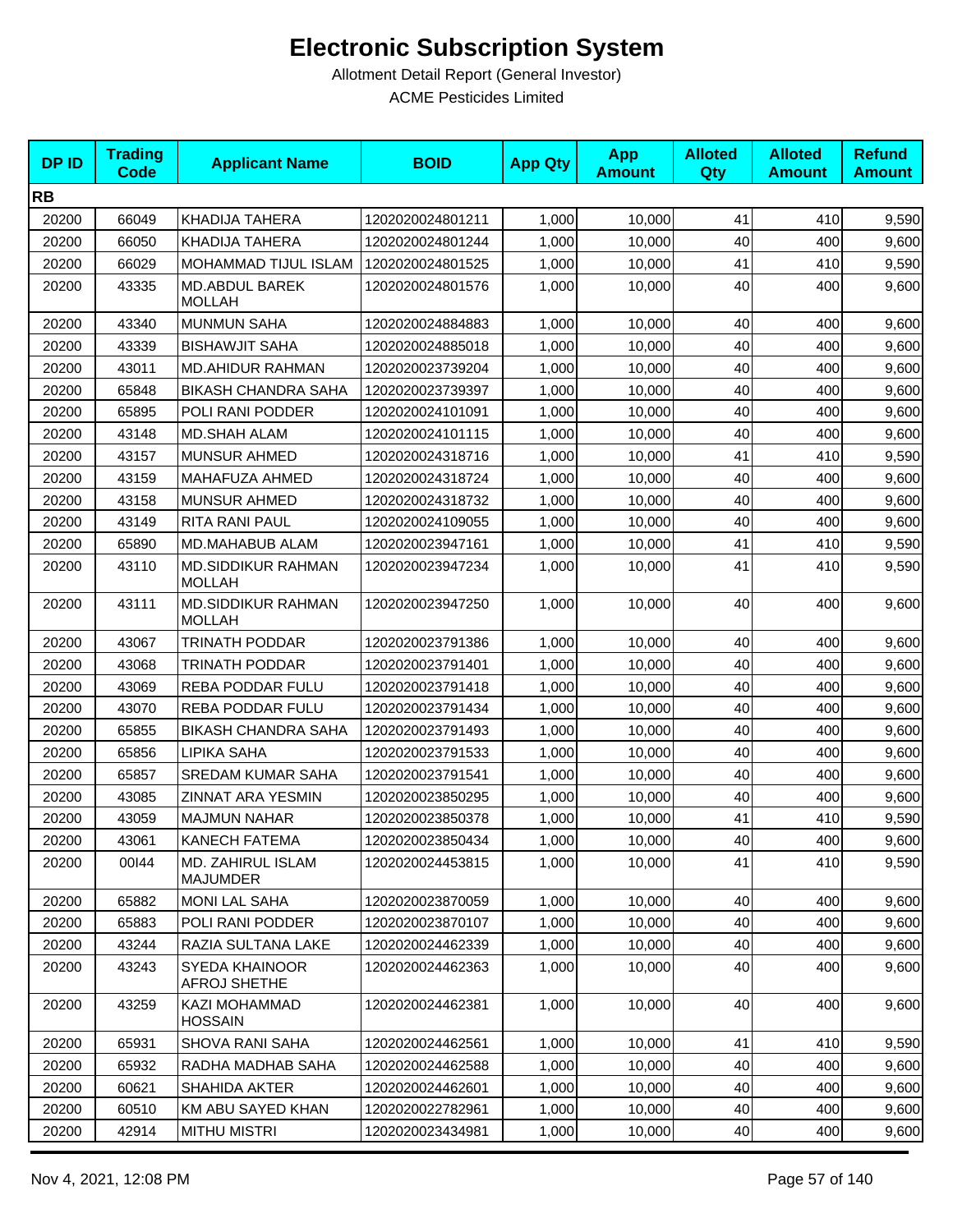| <b>DPID</b> | <b>Trading</b><br><b>Code</b> | <b>Applicant Name</b>                    | <b>BOID</b>      | <b>App Qty</b> | <b>App</b><br><b>Amount</b> | <b>Alloted</b><br>Qty | <b>Alloted</b><br><b>Amount</b> | <b>Refund</b><br><b>Amount</b> |
|-------------|-------------------------------|------------------------------------------|------------------|----------------|-----------------------------|-----------------------|---------------------------------|--------------------------------|
| <b>RB</b>   |                               |                                          |                  |                |                             |                       |                                 |                                |
| 20200       | 42915                         | <b>MITHU MISTRI</b>                      | 1202020023435007 | 1,000          | 10,000                      | 40                    | 400                             | 9,600                          |
| 20200       | 42931                         | <b>SABRINA YESMIN</b>                    | 1202020023464732 | 1,000          | 10,000                      | 40                    | 400                             | 9,600                          |
| 20200       | 0F567                         | <b>SHAFIQUR RAHMAN</b>                   | 1202020023466517 | 1,000          | 10,000                      | 40                    | 400                             | 9,600                          |
| 20200       | 42985                         | PARTHA PROTIM TARUA                      | 1202020023568281 | 1,000          | 10,000                      | 40                    | 400                             | 9,600                          |
| 20200       | 42986                         | PARTHA PROTIM TARUA                      | 1202020023568389 | 1,000          | 10,000                      | 40                    | 400                             | 9,600                          |
| 20200       | 65821                         | SHIB SHANKAR SAHA                        | 1202020023595146 | 1,000          | 10,000                      | 40                    | 400                             | 9,600                          |
| 20200       | 65822                         | SHIB SHANKAR SAHA                        | 1202020023595154 | 1,000          | 10,000                      | 40                    | 400                             | 9,600                          |
| 20200       | 60543                         | M.A. RAZZAK MOLLAH                       | 1202020023595189 | 1,000          | 10,000                      | 40                    | 400                             | 9,600                          |
| 20200       | 65825                         | <b>MRS.DIPIKA SAHA</b>                   | 1202020023626341 | 1,000          | 10,000                      | 41                    | 410                             | 9,590                          |
| 20200       | 65826                         | <b>DIPIKA SAHA</b>                       | 1202020023626368 | 1,000          | 10,000                      | 41                    | 410                             | 9,590                          |
| 20200       | 42995                         | ABU NASER BHUIYAN                        | 1202020023626590 | 1,000          | 10,000                      | 40                    | 400                             | 9,600                          |
| 20200       | 42996                         | ABU NASER BHUIYAN                        | 1202020023626630 | 1,000          | 10,000                      | 40                    | 400                             | 9,600                          |
| 20200       | 60546                         | MR.MD.RASEL SHAIK                        | 1202020023626673 | 1,000          | 10,000                      | 41                    | 410                             | 9,590                          |
| 20200       | 43009                         | <b>MR ASHIS KUMAR</b><br><b>HOWLADER</b> | 1202020023675964 | 1,000          | 10,000                      | 40                    | 400                             | 9,600                          |
| 20200       | 43008                         | <b>MR.ASHIS KUMAR</b><br><b>HOWLADAR</b> | 1202020023675972 | 1,000          | 10,000                      | 40                    | 400                             | 9,600                          |
| 20200       | 42729                         | <b>RUBINA HOSSAIN</b>                    | 1202020022814193 | 1,000          | 10,000                      | 41                    | 410                             | 9,590                          |
| 20200       | 65769                         | <b>LITON CHANDRA DAS</b>                 | 1202020023289261 | 1,000          | 10,000                      | 40                    | 400                             | 9,600                          |
| 20200       | 0A196                         | Kazi Habibur Rahman                      | 1202020023305218 | 1,000          | 10,000                      | 40                    | 400                             | 9,600                          |
| 20200       | 65705                         | MD. SAIFUL ISLAM                         | 1202020022890094 | 1,000          | 10,000                      | 41                    | 410                             | 9,590                          |
| 20200       | 42719                         | <b>SUMAN BHUIYAN</b>                     | 1202020022900662 | 1,000          | 10,000                      | 41                    | 410                             | 9,590                          |
| 20200       | 42831                         | RABINDRANATH PAUL                        | 1202020023106041 | 1,000          | 10,000                      | 41                    | 410                             | 9,590                          |
| 20200       | 42712                         | SHAMIMA SULTANA                          | 1202020022932133 | 1,000          | 10,000                      | 41                    | 410                             | 9,590                          |
| 20200       | 42711                         | SHAMIMA SULTANA                          | 1202020022932168 | 1,000          | 10,000                      | 40                    | 400                             | 9,600                          |
| 20200       | 42897                         | <b>MD.MOSHAROF HOSSEN</b>                | 1202020023377333 | 1,000          | 10,000                      | 40                    | 400                             | 9,600                          |
| 20200       | 42734                         | <b>MODON KUMAR PAUL</b>                  | 1202020022720619 | 1,000          | 10,000                      | 40                    | 400                             | 9,600                          |
| 20200       | 42733                         | <b>MODON KUMAR PAUL</b>                  | 1202020022720635 | 1,000          | 10,000                      | 40                    | 400                             | 9,600                          |
| 20200       | 42802                         | <b>MRS.DIPTY DEY</b>                     | 1202020022956821 | 1,000          | 10,000                      | 40                    | 400                             | 9,600                          |
| 20200       | 42803                         | DR.AMITAV SAHA                           | 1202020022963437 | 1,000          | 10,000                      | 40                    | 400                             | 9,600                          |
| 20200       | 42804                         | DR.PRIYANKA SAHA                         | 1202020022963453 | 1,000          | 10,000                      | 40                    | 400                             | 9,600                          |
| 20200       | 42857                         | <b>BABITA DAS</b>                        | 1202020023164426 | 1,000          | 10,000                      | 40                    | 400                             | 9,600                          |
| 20200       | 42858                         | <b>TAPOSH KUMAR DAS</b>                  | 1202020023164434 | 1,000          | 10,000                      | 40                    | 400                             | 9,600                          |
| 20200       | 42909                         | MOHAMMAD SOHEL<br>RANA                   | 1202020023405353 | 1,000          | 10.000                      | 41                    | 410                             | 9,590                          |
| 20200       | 42925                         | MRS.RAHIMA BEGUM                         | 1202020023405388 | 1,000          | 10,000                      | 40                    | 400                             | 9,600                          |
| 20200       | 60507                         | <b>KM ABU SAYED KHAN</b>                 | 1202020022736996 | 1,000          | 10,000                      | 40                    | 400                             | 9,600                          |
| 20200       | 60506                         | <b>JINNAT ARA YASMIN</b>                 | 1202020022737005 | 1,000          | 10,000                      | 40                    | 400                             | 9,600                          |
| 20200       | 65724                         | <b>RIPON SAHA</b>                        | 1202020022982113 | 1,000          | 10,000                      | 40                    | 400                             | 9,600                          |
| 20200       | 43875                         | MD.SAFIKUL ALAM                          | 1202020027044813 | 1,000          | 10,000                      | 40                    | 400                             | 9,600                          |
| 20200       | 66518                         | MARUF HOSSION OZZUL                      | 1202020027045191 | 1,000          | 10,000                      | 41                    | 410                             | 9,590                          |
| 20200       | 55141                         | <b>MD.SHAJIBUL HOSSAIN</b>               | 1202020027045231 | 1,000          | 10,000                      | 40                    | 400                             | 9,600                          |
| 20200       | 43873                         | MD.MILAN MAHMUD                          | 1202020027067324 | 1,000          | 10,000                      | 40                    | 400                             | 9,600                          |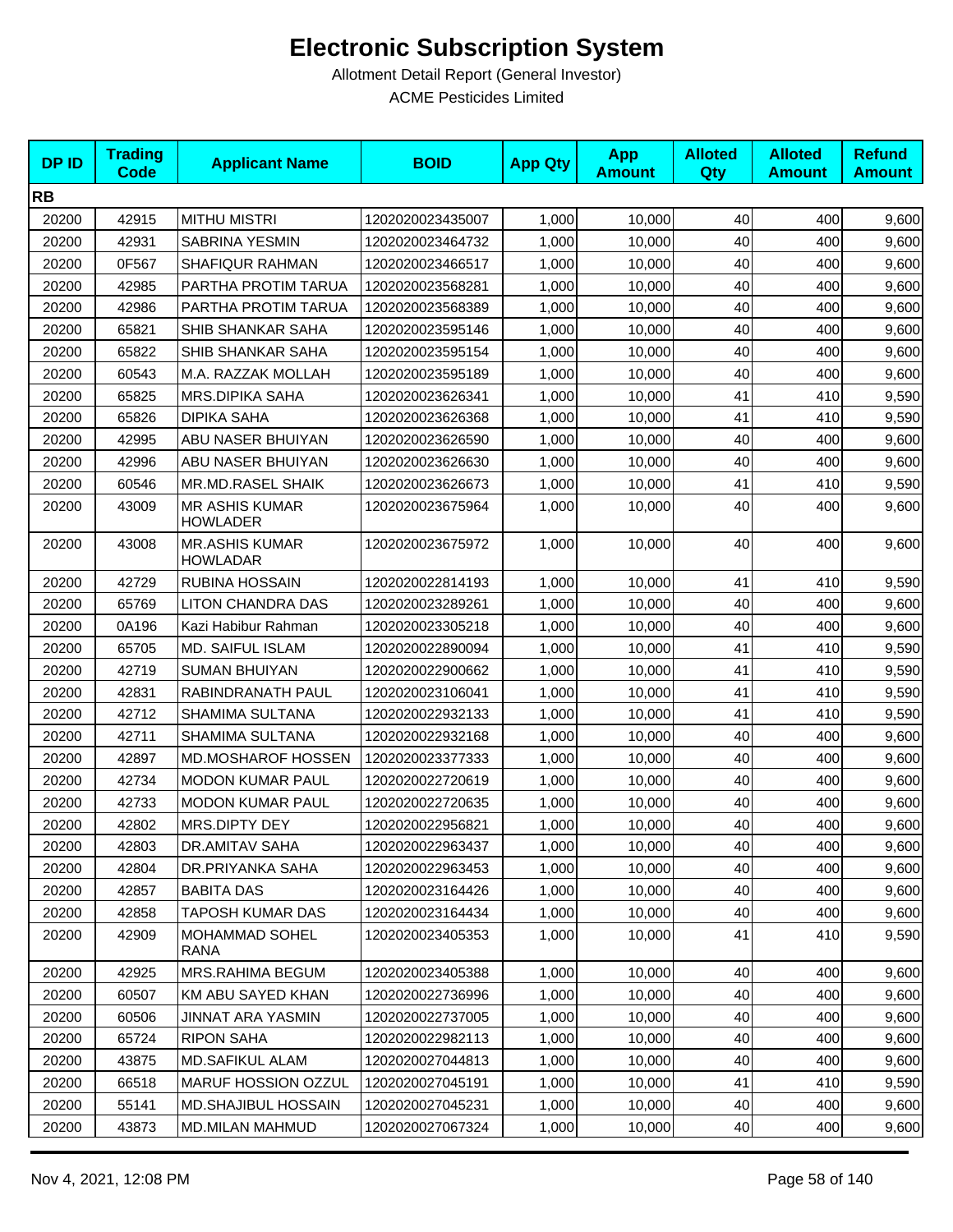| <b>DPID</b> | <b>Trading</b><br><b>Code</b> | <b>Applicant Name</b>                    | <b>BOID</b>      | <b>App Qty</b> | <b>App</b><br><b>Amount</b> | <b>Alloted</b><br><b>Qty</b> | <b>Alloted</b><br><b>Amount</b> | <b>Refund</b><br><b>Amount</b> |
|-------------|-------------------------------|------------------------------------------|------------------|----------------|-----------------------------|------------------------------|---------------------------------|--------------------------------|
| <b>RB</b>   |                               |                                          |                  |                |                             |                              |                                 |                                |
| 20200       | 66548                         | MD.SHAFIUL AZAM SHAH<br><b>PARVEG</b>    | 1202020027067415 | 1,000          | 10,000                      | 40                           | 400                             | 9,600                          |
| 20200       | 66549                         | MR.MD.SHAFIUL AZAM<br><b>SHAH PARVEG</b> | 1202020027067423 | 1,000          | 10,000                      | 40                           | 400                             | 9,600                          |
| 20200       | 66550                         | <b>HUMAYON KABIR</b>                     | 1202020027067466 | 1,000          | 10,000                      | 40                           | 400                             | 9,600                          |
| 20200       | 66551                         | <b>HUMAYON KABIR</b>                     | 1202020027067490 | 1,000          | 10,000                      | 40                           | 400                             | 9,600                          |
| 20200       | 43902                         | <b>TAZIN AKHTER</b>                      | 1202020027133823 | 1,000          | 10,000                      | 40                           | 400                             | 9,600                          |
| 20200       | 43903                         | <b>TANVEER ISLAM</b>                     | 1202020027133841 | 1,000          | 10,000                      | 40                           | 400                             | 9,600                          |
| 20200       | 43906                         | <b>KHADIGA BEGUM</b>                     | 1202020027133922 | 1,000          | 10,000                      | 40                           | 400                             | 9,600                          |
| 20200       | 43920                         | <b>MONOROMA SAHA</b>                     | 1202020027137848 | 1,000          | 10,000                      | 40                           | 400                             | 9,600                          |
| 20200       | 55143                         | MD.SHA ALAM                              | 1202020027137864 | 1,000          | 10,000                      | 40                           | 400                             | 9,600                          |
| 20200       | 55142                         | <b>MD.SHA ALAM</b>                       | 1202020027137872 | 1,000          | 10,000                      | 40                           | 400                             | 9,600                          |
| 20200       | 43885                         | MD.MASUM HASAN                           | 1202020027170192 | 1,000          | 10,000                      | 40                           | 400                             | 9,600                          |
| 20200       | 60790                         | ROWSHANARA HOSSAIN<br><b>KHAN</b>        | 1202020026220709 | 1,000          | 10,000                      | 40                           | 400                             | 9,600                          |
| 20200       | 60791                         | ROWSHANARA HOSSAIN<br><b>KHAN</b>        | 1202020026220725 | 1,000          | 10,000                      | 40                           | 400                             | 9,600                          |
| 20200       | 66478                         | <b>MRS.SALMA AKTER</b>                   | 1202020026559547 | 1,000          | 10,000                      | 40                           | 400                             | 9,600                          |
| 20200       | 66482                         | MRS.FARJANA AKTAR                        | 1202020026559621 | 1,000          | 10,000                      | 41                           | 410                             | 9,590                          |
| 20200       | 66483                         | <b>MD.SAIFUL ISLAM</b>                   | 1202020026559646 | 1,000          | 10,000                      | 40                           | 400                             | 9,600                          |
| 20200       | 60819                         | SHARMINOOR AKTER                         | 1202020026559729 | 1,000          | 10,000                      | 40                           | 400                             | 9,600                          |
| 20200       | 43760                         | MD.RAMJAN ALI BHUIYAN                    | 1202020026395468 | 1,000          | 10,000                      | 41                           | 410                             | 9,590                          |
| 20200       | 43759                         | <b>FERDOUS ARA</b>                       | 1202020026395508 | 1,000          | 10,000                      | 41                           | 410                             | 9,590                          |
| 20200       | 0B474                         | <b>FAROQUE HOSSAIN</b>                   | 1202020026604287 | 1,000          | 10,000                      | 41                           | 410                             | 9,590                          |
| 20200       | 00C76                         | A.T.M. ABDUL MOMEN                       | 1202020026254112 | 1,000          | 10,000                      | 40                           | 400                             | 9,600                          |
| 20200       | 43723                         | MD.JULEL HOWLADER                        | 1202020026267164 | 1,000          | 10,000                      | 40                           | 400                             | 9,600                          |
| 20200       | 43724                         | <b>QUAZI SHAFIQUL ISLAM</b>              | 1202020026267180 | 1,000          | 10,000                      | 41                           | 410                             | 9,590                          |
| 20200       | 60827                         | ASHISH KUMAR BAIRAGI                     | 1202020026613488 | 1,000          | 10,000                      | 40                           | 400                             | 9,600                          |
| 20200       | 43812                         | <b>MD.RAFIQUL ISLAM</b>                  | 1202020026613511 | 1,000          | 10,000                      | 40                           | 400                             | 9,600                          |
| 20200       | 60830                         | HASINA AKTHER                            | 1202020026613536 | 1,000          | 10,000                      | 41                           | 410                             | 9,590                          |
| 20200       | 43798                         | RUMKI SUTRADHAR                          | 1202020026613579 | 1,000          | 10,000                      | 41                           | 410                             | 9,590                          |
| 20200       | 43799                         | RUMKI SUTRADHAR                          | 1202020026613587 | 1,000          | 10,000                      | 40                           | 400                             | 9,600                          |
| 20200       | 43731                         | <b>TAJMIRA BEGUM</b>                     | 1202020026272340 | 1,000          | 10,000                      | 40                           | 400                             | 9,600                          |
| 20200       | 43732                         | KAZI ANOWARA BEGUM                       | 1202020026272359 | 1,000          | 10,000                      | 40                           | 400                             | 9,600                          |
| 20200       | 43733                         | KAZI ANOWARA BEGUM                       | 1202020026272367 | 1,000          | 10,000                      | 40                           | 400                             | 9,600                          |
| 20200       | 43725                         | <b>QUAZI SHAFIQUL ISLAM</b>              | 1202020026272383 | 1,000          | 10,000                      | 41                           | 410                             | 9,590                          |
| 20200       | 43727                         | MRS.LAKI                                 | 1202020026272407 | 1,000          | 10,000                      | 40                           | 400                             | 9,600                          |
| 20200       | 43728                         | <b>MAKSUDA BEGUM</b>                     | 1202020026272415 | 1,000          | 10,000                      | 40                           | 400                             | 9,600                          |
| 20200       | 43729                         | MAKSUDA BEGUM                            | 1202020026272423 | 1,000          | 10,000                      | 40                           | 400                             | 9,600                          |
| 20200       | 43730                         | TAJMIRA BEGUM                            | 1202020026272431 | 1,000          | 10,000                      | 40                           | 400                             | 9,600                          |
| 20200       | 66475                         | <b>MRS.GHUNU RANI SAHA</b>               | 1202020026449597 | 1,000          | 10,000                      | 40                           | 400                             | 9,600                          |
| 20200       | 66496                         | MD SOHAG MIA                             | 1202020026620960 | 1,000          | 10,000                      | 41                           | 410                             | 9,590                          |
| 20200       | 66495                         | MD SOHAG MIA                             | 1202020026621098 | 1,000          | 10,000                      | 40                           | 400                             | 9,600                          |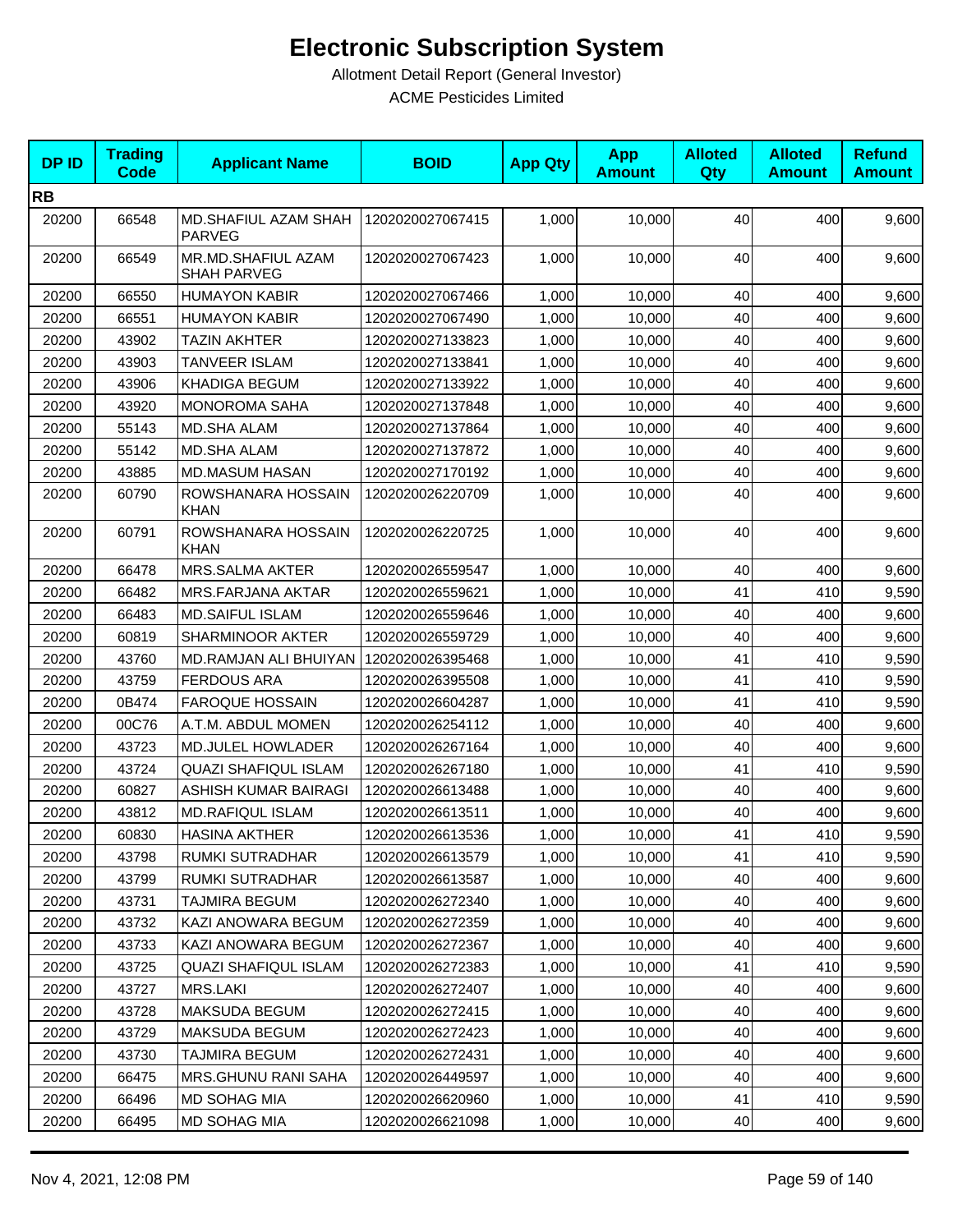| <b>DPID</b> | <b>Trading</b><br><b>Code</b> | <b>Applicant Name</b>                    | <b>BOID</b>      | <b>App Qty</b> | <b>App</b><br><b>Amount</b> | <b>Alloted</b><br>Qty | <b>Alloted</b><br><b>Amount</b> | <b>Refund</b><br><b>Amount</b> |
|-------------|-------------------------------|------------------------------------------|------------------|----------------|-----------------------------|-----------------------|---------------------------------|--------------------------------|
| <b>RB</b>   |                               |                                          |                  |                |                             |                       |                                 |                                |
| 20200       | 66505                         | <b>TAHMINA AKTER</b>                     | 1202020026631921 | 1,000          | 10,000                      | 40                    | 400                             | 9,600                          |
| 20200       | 43838                         | SUNIL CHANDRA SAHA                       | 1202020026811344 | 1,000          | 10,000                      | 41                    | 410                             | 9,590                          |
| 20200       | 43839                         | SUNIL CHANDRA SAHA                       | 1202020026811352 | 1,000          | 10,000                      | 40                    | 400                             | 9,600                          |
| 20200       | 43841                         | RASAL DALY                               | 1202020026811379 | 1,000          | 10,000                      | 40                    | 400                             | 9,600                          |
| 20200       | 66457                         | MD.JOSHIM UDDIN                          | 1202020026305023 | 1,000          | 10,000                      | 40                    | 400                             | 9,600                          |
| 20200       | 66456                         | MD.JOSHIM UDDIN                          | 1202020026305058 | 1,000          | 10,000                      | 40                    | 400                             | 9,600                          |
| 20200       | 66527                         | MD.KAMRUL HASSAN                         | 1202020026872342 | 1,000          | 10.000                      | 40                    | 400                             | 9,600                          |
| 20200       | 66528                         | MD.KAMRUL HASSAN                         | 1202020026872350 | 1,000          | 10,000                      | 40                    | 400                             | 9,600                          |
| 20200       | 66526                         | MD.HANNAN MIAH                           | 1202020026872623 | 1,000          | 10,000                      | 40                    | 400                             | 9,600                          |
| 20200       | 43809                         | <b>MUNNI DAS</b>                         | 1202020026694231 | 1,000          | 10,000                      | 40                    | 400                             | 9,600                          |
| 20200       | 43808                         | <b>MUNNI DAS</b>                         | 1202020026694266 | 1,000          | 10,000                      | 40                    | 400                             | 9,600                          |
| 20200       | 60809                         | <b>MD.MEHEDI HASSAN</b><br>AYUB          | 1202020026343264 | 1,000          | 10,000                      | 40                    | 400                             | 9,600                          |
| 20200       | 43564                         | PRATAP CHANDRA DAS                       | 1202020025637007 | 1,000          | 10,000                      | 40                    | 400                             | 9,600                          |
| 20200       | 43637                         | <b>SYEAD TAWFIK IMAM</b>                 | 1202020025873519 | 1,000          | 10,000                      | 40                    | 400                             | 9,600                          |
| 20200       | 43682                         | A.M MOSTAFA TAREK                        | 1202020025963467 | 1,000          | 10,000                      | 40                    | 400                             | 9,600                          |
| 20200       | A1071                         | SUSHIL KUMAR DAS                         | 1202020025985907 | 1,000          | 10,000                      | 40                    | 400                             | 9,600                          |
| 20200       | 66406                         | <b>MD.KAMAL HOSSAIN</b>                  | 1202020025988472 | 1,000          | 10,000                      | 40                    | 400                             | 9,600                          |
| 20200       | 66420                         | <b>MD.SIDDIQUR RAHMAN</b>                | 1202020026025316 | 1,000          | 10,000                      | 40                    | 400                             | 9,600                          |
| 20200       | 66421                         | <b>MD.SIDDIQUR RAHMAN</b>                | 1202020026025324 | 1,000          | 10,000                      | 40                    | 400                             | 9,600                          |
| 20200       | 0E131                         | MD. RUHUL AMIN<br><b>TARAFDER</b>        | 1202020026161444 | 1,000          | 10,000                      | 40                    | 400                             | 9,600                          |
| 20200       | 0F579                         | <b>SUNANDA BEPARI</b>                    | 1202020024922105 | 1,000          | 10,000                      | 40                    | 400                             | 9,600                          |
| 20200       | 43432                         | MUHAMMAD NAZIM<br>UDDIN                  | 1202020025175231 | 1,000          | 10,000                      | 40                    | 400                             | 9,600                          |
| 20200       | 43431                         | MUHAMMAD NAZIM<br><b>UDDIN</b>           | 1202020025175241 | 1,000          | 10,000                      | 40                    | 400                             | 9,600                          |
| 20200       | 43430                         | MD.SAEED HASAN                           | 1202020025175258 | 1,000          | 10,000                      | 40                    | 400                             | 9,600                          |
| 20200       | 43427                         | MD.SAEED HASAN                           | 1202020025175266 | 1,000          | 10,000                      | 41                    | 410                             | 9,590                          |
| 20200       | 43574                         | MD.SADIQUR RAHMAN                        | 1202020025642541 | 1,000          | 10,000                      | 40                    | 400                             | 9,600                          |
| 20200       | 43573                         | PANOWARA BAREK                           | 1202020025642558 | 1,000          | 10,000                      | 40                    | 400                             | 9,600                          |
| 20200       | 66322                         | KAMALESH SAHA                            | 1202020025651296 | 1,000          | 10,000                      | 40                    | 400                             | 9,600                          |
| 20200       | 66323                         | <b>MRS.KALPANA RANI</b><br><b>SAHA</b>   | 1202020025651301 | 1,000          | 10,000                      | 40                    | 400                             | 9,600                          |
| 20200       | 66324                         | <b>KAMALESH SAHA</b>                     | 1202020025651352 | 1,000          | 10,000                      | 41                    | 410                             | 9,590                          |
| 20200       | 66320                         | <b>MR.GANESH CHANDRA</b><br><b>SAHA</b>  | 1202020025651518 | 1,000          | 10,000                      | 40                    | 400                             | 9,600                          |
| 20200       | 66321                         | <b>MR.GANESH CHANDRA</b><br><b>SAHA</b>  | 1202020025651569 | 1,000          | 10,000                      | 40                    | 400                             | 9,600                          |
| 20200       | 66267                         | MD.SAHATHAT ZAMAN                        | 1202020025666253 | 1,000          | 10,000                      | 40                    | 400                             | 9,600                          |
| 20200       | 43566                         | <b>MOHAMMAD SAFIQUR</b><br><b>RAHMAN</b> | 1202020025666301 | 1,000          | 10,000                      | 40                    | 400                             | 9,600                          |
| 20200       | 43567                         | <b>MOHAMMAD SAFIQUR</b><br><b>RAHMAN</b> | 1202020025666311 | 1,000          | 10,000                      | 40                    | 400                             | 9,600                          |
| 20200       | 66102                         | <b>ASIA BEGUM</b>                        | 1202020025218200 | 1,000          | 10,000                      | 40                    | 400                             | 9,600                          |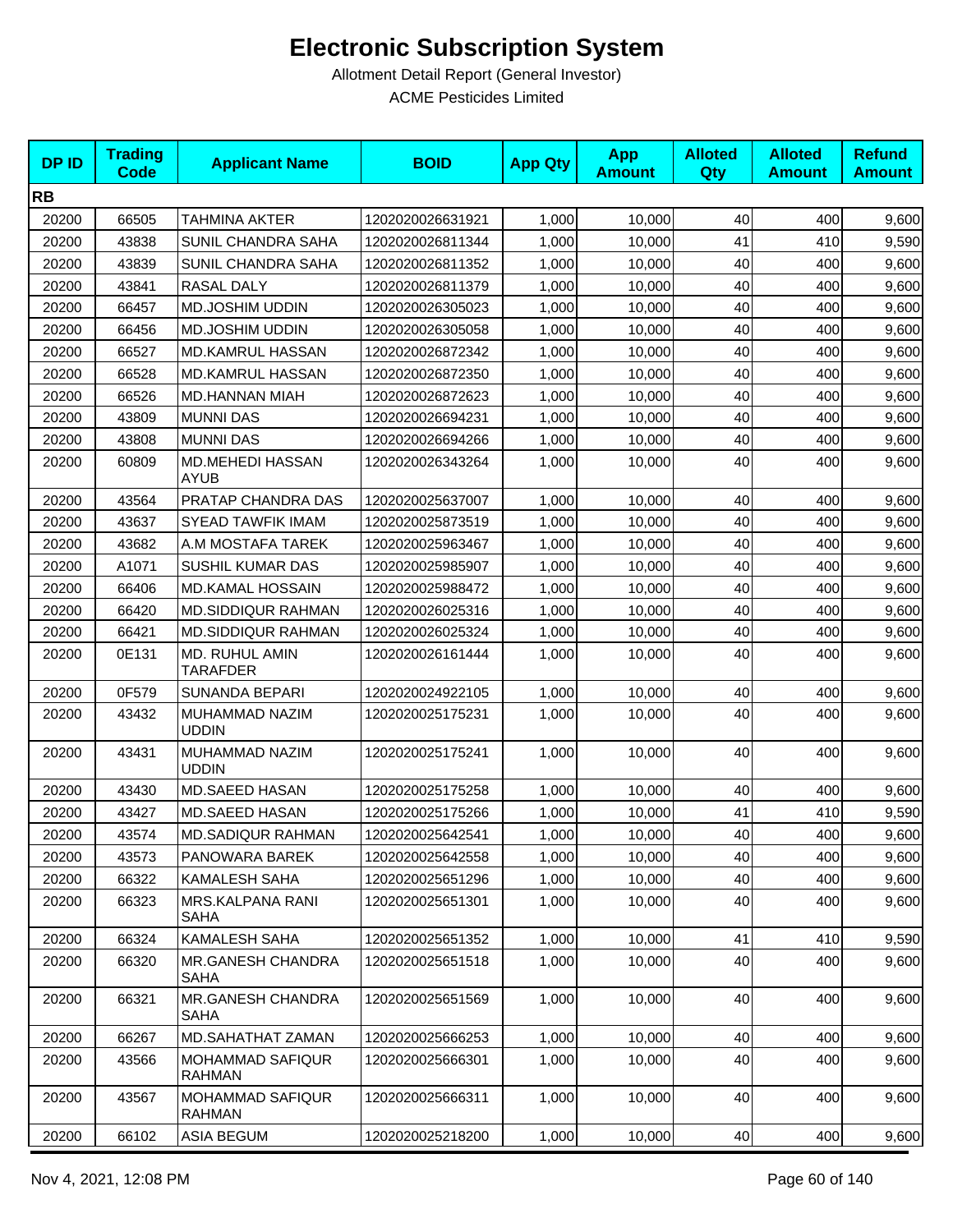| <b>DPID</b> | <b>Trading</b><br><b>Code</b> | <b>Applicant Name</b>                  | <b>BOID</b>      | <b>App Qty</b> | <b>App</b><br><b>Amount</b> | <b>Alloted</b><br><b>Qty</b> | <b>Alloted</b><br><b>Amount</b> | <b>Refund</b><br><b>Amount</b> |
|-------------|-------------------------------|----------------------------------------|------------------|----------------|-----------------------------|------------------------------|---------------------------------|--------------------------------|
| <b>RB</b>   |                               |                                        |                  |                |                             |                              |                                 |                                |
| 20200       | 66104                         | <b>JOLEKA BEGUM</b>                    | 1202020025218219 | 1,000          | 10,000                      | 40                           | 400                             | 9,600                          |
| 20200       | 66103                         | <b>JOLEKA BEGUM</b>                    | 1202020025218227 | 1,000          | 10,000                      | 41                           | 410                             | 9,590                          |
| 20200       | 55128                         | PURABI CHAKRABORTY                     | 1202020025430942 | 1,000          | 10,000                      | 40                           | 400                             | 9,600                          |
| 20200       | 66308                         | MRS. MINA RANI DATTA                   | 1202020025714912 | 1,000          | 10,000                      | 41                           | 410                             | 9,590                          |
| 20200       | 43585                         | NASIM AL GONI                          | 1202020025716269 | 1,000          | 10,000                      | 40                           | 400                             | 9,600                          |
| 20200       | 66068                         | <b>RIPON KUMAR SAHA</b>                | 1202020025004042 | 1,000          | 10.000                      | 41                           | 410                             | 9,590                          |
| 20200       | 66069                         | <b>RIPON KUMAR SAHA</b>                | 1202020025004050 | 1,000          | 10,000                      | 41                           | 410                             | 9,590                          |
| 20200       | 43384                         | <b>HUSNA ARA</b>                       | 1202020025014023 | 1,000          | 10,000                      | 41                           | 410                             | 9,590                          |
| 20200       | 43343                         | RABINDRA NATH PAUL                     | 1202020025014066 | 1,000          | 10,000                      | 40                           | 400                             | 9,600                          |
| 20200       | 66076                         | TAPAN KUMAR SAHA                       | 1202020025027498 | 1,000          | 10,000                      | 40                           | 400                             | 9,600                          |
| 20200       | 66130                         | ROKSANA AKHTER                         | 1202020025276933 | 1,000          | 10,000                      | 40                           | 400                             | 9,600                          |
| 20200       | 66122                         | <b>MONORANJAN PODDER</b>               | 1202020025277001 | 1,000          | 10,000                      | 40                           | 400                             | 9,600                          |
| 20200       | 66137                         | MINA HAFIZUR RAHMAN                    | 1202020025277011 | 1,000          | 10,000                      | 41                           | 410                             | 9,590                          |
| 20200       | 66123                         | MONORANJAN PODDER                      | 1202020025277095 | 1,000          | 10,000                      | 40                           | 400                             | 9,600                          |
| 20200       | A5741                         | DR. MD. NASIM ANJUM                    | 1202020025302285 | 1,000          | 10,000                      | 40                           | 400                             | 9,600                          |
| 20200       | 66253                         | <b>DIPAK KUMER RAY</b>                 | 1202020025538562 | 1,000          | 10,000                      | 40                           | 400                             | 9,600                          |
| 20200       | 43520                         | <b>MAMUN HASAN</b>                     | 1202020025335446 | 1,000          | 10,000                      | 41                           | 410                             | 9,590                          |
| 20200       | 43608                         | TAHMINA NAZNIN                         | 1202020025790864 | 1,000          | 10,000                      | 40                           | 400                             | 9,600                          |
| 20200       | 43609                         | RAIYANA FERDOUS                        | 1202020025790872 | 1,000          | 10,000                      | 40                           | 400                             | 9,600                          |
| 20200       | 43623                         | SHAFI ULLAH<br><b>CHOWDHURY</b>        | 1202020025815581 | 1,000          | 10,000                      | 40                           | 400                             | 9,600                          |
| 20200       | 43625                         | <b>NASIM ALI GONI</b>                  | 1202020025815664 | 1,000          | 10,000                      | 40                           | 400                             | 9,600                          |
| 20200       | 43626                         | SABBIR RAHMAN SHUVO                    | 1202020025815672 | 1,000          | 10,000                      | 40                           | 400                             | 9,600                          |
| 20200       | 43402                         | MD.AKTAR UZZAMAN                       | 1202020025127440 | 1,000          | 10,000                      | 40                           | 400                             | 9,600                          |
| 20200       | 43401                         | MD.AKTAR UZZAMAN                       | 1202020025127459 | 1,000          | 10,000                      | 40                           | 400                             | 9,600                          |
| 20200       | 43379                         | MOHAMMED ABDUL JALIL                   | 1202020025358099 | 1,000          | 10,000                      | 40                           | 400                             | 9,600                          |
| 20200       | 60727                         | <b>NAZMUL HAQUE</b>                    | 1202020025597122 | 1,000          | 10,000                      | 40                           | 400                             | 9,600                          |
| 20200       | 60725                         | RABEYA PARVIN                          | 1202020025597130 | 1,000          | 10,000                      | 40                           | 400                             | 9,600                          |
| 20200       | 60747                         | <b>CHITRA BHADRA</b>                   | 1202020025822922 | 1,000          | 10,000                      | 40                           | 400                             | 9,600                          |
| 20200       | 60749                         | TRISHNA BHADRA                         | 1202020025822949 | 1,000          | 10,000                      | 41                           | 410                             | 9,590                          |
| 20200       | 43400                         | <b>BANIBRATA</b><br><b>CHAKRABORTY</b> | 1202020025152490 | 1,000          | 10,000                      | 40                           | 400                             | 9,600                          |
| 20200       | 43422                         | HAFIZA AKTER KHANOM                    | 1202020025152747 | 1,000          | 10,000                      | 40                           | 400                             | 9,600                          |
| 20200       | 44308                         | PABITRA KUMAR NANDI                    | 1202020029191765 | 1,000          | 10,000                      | 40                           | 400                             | 9,600                          |
| 20200       | 44309                         | JHUMUR RANI NANDI                      | 1202020029191781 | 1,000          | 10,000                      | 40                           | 400                             | 9,600                          |
| 20200       | 44310                         | JHUMUR RANI NANDI                      | 1202020029191805 | 1,000          | 10,000                      | 40                           | 400                             | 9,600                          |
| 20200       | 44298                         | <b>TRISHNA BAROI</b>                   | 1202020029191899 | 1,000          | 10,000                      | 40                           | 400                             | 9,600                          |
| 20200       | 44313                         | MOHAMMED ABUL<br>KALAM AZAD            | 1202020029262828 | 1,000          | 10,000                      | 40                           | 400                             | 9,600                          |
| 20200       | 44331                         | <b>MOHAMMAD FAISAL</b><br>AHMED        | 1202020029262844 | 1,000          | 10,000                      | 40                           | 400                             | 9,600                          |
| 20200       | 60977                         | <b>BOSHU PAUL</b>                      | 1202020029349077 | 1,000          | 10,000                      | 40                           | 400                             | 9,600                          |
| 20200       | 60976                         | <b>BOSHU PAUL</b>                      | 1202020029349085 | 1,000          | 10,000                      | 40                           | 400                             | 9,600                          |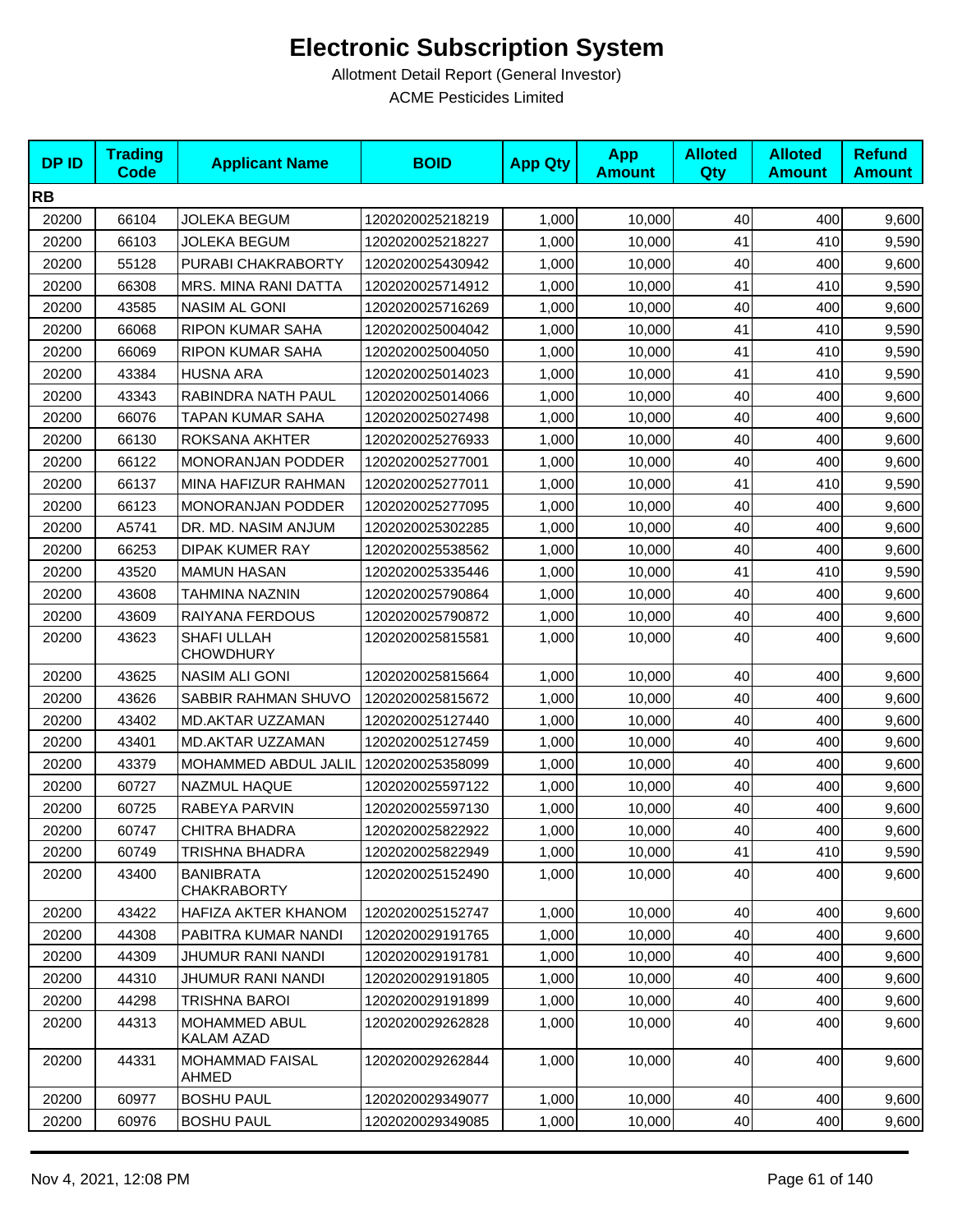| <b>DPID</b> | <b>Trading</b><br><b>Code</b> | <b>Applicant Name</b>                  | <b>BOID</b>      | <b>App Qty</b> | <b>App</b><br><b>Amount</b> | <b>Alloted</b><br>Qty | <b>Alloted</b><br><b>Amount</b> | <b>Refund</b><br><b>Amount</b> |
|-------------|-------------------------------|----------------------------------------|------------------|----------------|-----------------------------|-----------------------|---------------------------------|--------------------------------|
| <b>RB</b>   |                               |                                        |                  |                |                             |                       |                                 |                                |
| 20200       | 66739                         | <b>SAKTI SARKER</b>                    | 1202020029349109 | 1,000          | 10,000                      | 40                    | 400                             | 9,600                          |
| 20200       | 66740                         | PRATIMA RANI DAS                       | 1202020029349117 | 1,000          | 10,000                      | 40                    | 400                             | 9,600                          |
| 20200       | 44356                         | <b>BABU LAL DEY</b>                    | 1202020029471068 | 1,000          | 10,000                      | 41                    | 410                             | 9,590                          |
| 20200       | 44357                         | <b>BABU LAL DEY</b>                    | 1202020029471092 | 1,000          | 10,000                      | 40                    | 400                             | 9,600                          |
| 20200       | 44378                         | MR.AMAL DAS                            | 1202020029496511 | 1,000          | 10,000                      | 40                    | 400                             | 9,600                          |
| 20200       | 44379                         | MR.AMAL DAS                            | 1202020029496544 | 1,000          | 10,000                      | 40                    | 400                             | 9,600                          |
| 20200       | B4827                         | <b>NURUL ISLAM</b>                     | 1202020029548200 | 1,000          | 10,000                      | 40                    | 400                             | 9,600                          |
| 20200       | A5694                         | <b>MD. ANISUR RAHMAN</b>               | 1202020028495837 | 1,000          | 10,000                      | 40                    | 400                             | 9,600                          |
| 20200       | 60949                         | MOHAMMED JEWEL MIAH   1202020028725810 |                  | 1,000          | 10,000                      | 40                    | 400                             | 9,600                          |
| 20200       | 66701                         | ROPON CHANDRA DEY                      | 1202020028725861 | 1,000          | 10,000                      | 41                    | 410                             | 9,590                          |
| 20200       | 44243                         | <b>MRS.NAMITA DUTTA</b>                | 1202020028978596 | 1,000          | 10,000                      | 40                    | 400                             | 9,600                          |
| 20200       | 44281                         | <b>SUFIA KHATUN</b>                    | 1202020029111807 | 1,000          | 10,000                      | 41                    | 410                             | 9,590                          |
| 20200       | 44282                         | <b>SUFIA KHATUN</b>                    | 1202020029111815 | 1,000          | 10,000                      | 40                    | 400                             | 9,600                          |
| 20200       | 44283                         | <b>MONOWARA KHATUN</b>                 | 1202020029111823 | 1,000          | 10,000                      | 40                    | 400                             | 9,600                          |
| 20200       | 44284                         | <b>MONOWARA KHATUN</b>                 | 1202020029111831 | 1,000          | 10,000                      | 40                    | 400                             | 9,600                          |
| 20200       | 44285                         | MRS. MILI                              | 1202020029111841 | 1,000          | 10,000                      | 40                    | 400                             | 9,600                          |
| 20200       | 44286                         | <b>MRS.MILI</b>                        | 1202020029111858 | 1,000          | 10,000                      | 41                    | 410                             | 9,590                          |
| 20200       | 44273                         | <b>AUPU CHAKRABORTY</b>                | 1202020029111906 | 1,000          | 10,000                      | 40                    | 400                             | 9,600                          |
| 20200       | 44270                         | <b>MD.ATAUL ISLAM MUNNA</b>            | 1202020029111914 | 1,000          | 10,000                      | 40                    | 400                             | 9,600                          |
| 20200       | 44271                         | MD.ATAUL ISLAM MUNNA                   | 1202020029111922 | 1,000          | 10,000                      | 40                    | 400                             | 9,600                          |
| 20200       | 44205                         | <b>MOMTAZ HASAN</b>                    | 1202020028801573 | 1,000          | 10,000                      | 40                    | 400                             | 9,600                          |
| 20200       | 44244                         | <b>MRS.NAMITA DUTTA</b>                | 1202020028978652 | 1,000          | 10,000                      | 40                    | 400                             | 9,600                          |
| 20200       | 44245                         | SIMU RANI DUTTA                        | 1202020028978660 | 1,000          | 10,000                      | 40                    | 400                             | 9,600                          |
| 20200       | 44246                         | SIMU RANI DUTTA                        | 1202020028978679 | 1,000          | 10,000                      | 40                    | 400                             | 9,600                          |
| 20200       | 44249                         | KRISHNA RANI DUTTA                     | 1202020028978700 | 1,000          | 10,000                      | 40                    | 400                             | 9,600                          |
| 20200       | 44250                         | KRISHNA RANI DUTTA                     | 1202020028978719 | 1,000          | 10,000                      | 40                    | 400                             | 9,600                          |
| 20200       | 44181                         | ALOK KUMAR KUNDU                       | 1202020028628521 | 1,000          | 10,000                      | 41                    | 410                             | 9,590                          |
| 20200       | 44265                         | MAHBUBUR RAHMAN                        | 1202020029013604 | 1,000          | 10,000                      | 40                    | 400                             | 9,600                          |
| 20200       | 44266                         | <b>MAHBUBUR RAHMAN</b>                 | 1202020029013612 | 1,000          | 10,000                      | 40                    | 400                             | 9,600                          |
| 20200       | 44261                         | SALMA KABIR                            | 1202020029013703 | 1,000          | 10,000                      | 40                    | 400                             | 9,600                          |
| 20200       | 44301                         | SWAPAN KUMAR NANDI                     | 1202020029191615 | 1,000          | 10,000                      | 40                    | 400                             | 9,600                          |
| 20200       | 44302                         | SWAPAN KUMAR NANDI                     | 1202020029191631 | 1,000          | 10,000                      | 41                    | 410                             | 9,590                          |
| 20200       | 44307                         | PABITRA KUMAR NANDI                    | 1202020029191730 | 1,000          | 10,000                      | 40                    | 400                             | 9,600                          |
| 20200       | 66697                         | <b>MR.AKETR HOSSAIN</b>                | 1202020028665941 | 1,000          | 10,000                      | 40                    | 400                             | 9,600                          |
| 20200       | 66696                         | <b>MR.AKTER HOSSAIN</b>                | 1202020028665958 | 1,000          | 10,000                      | 40                    | 400                             | 9,600                          |
| 20200       | 44128                         | HARMOHAN KARMAKER                      | 1202020028132119 | 1,000          | 10,000                      | 40                    | 400                             | 9,600                          |
| 20200       | 44132                         | MOHAMMAD ABU<br>SAYEEM                 | 1202020028168838 | 1,000          | 10,000                      | 40                    | 400                             | 9,600                          |
| 20200       | 0H309                         | <b>MD. TAHIR HOSSAIN</b>               | 1202020028310733 | 1,000          | 10,000                      | 40                    | 400                             | 9,600                          |
| 20200       | A1072                         | RADHA DAS                              | 1202020028324672 | 1,000          | 10,000                      | 40                    | 400                             | 9,600                          |
| 20200       | B4828                         | <b>NURUL ISLAM</b>                     | 1202020028388623 | 1,000          | 10,000                      | 40                    | 400                             | 9,600                          |
| 20200       | 60936                         | KIRON CHANDRA PAL                      | 1202020028459373 | 1,000          | 10,000                      | 40                    | 400                             | 9,600                          |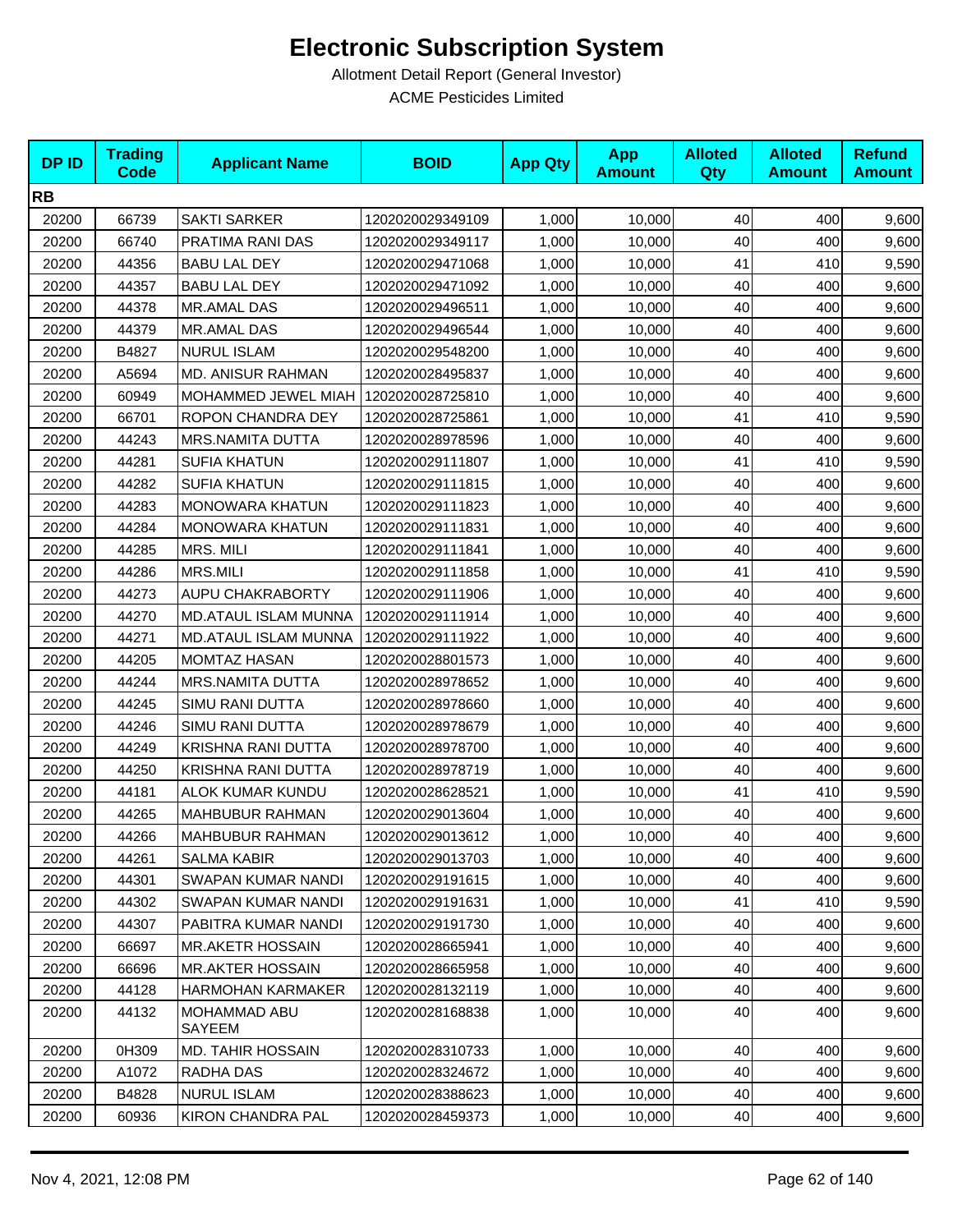| <b>DPID</b> | <b>Trading</b><br><b>Code</b> | <b>Applicant Name</b>     | <b>BOID</b>      | <b>App Qty</b> | <b>App</b><br><b>Amount</b> | <b>Alloted</b><br>Qty | <b>Alloted</b><br><b>Amount</b> | <b>Refund</b><br><b>Amount</b> |
|-------------|-------------------------------|---------------------------|------------------|----------------|-----------------------------|-----------------------|---------------------------------|--------------------------------|
| <b>RB</b>   |                               |                           |                  |                |                             |                       |                                 |                                |
| 20200       | 60937                         | KIRON CHANDRA PAL         | 1202020028459381 | 1,000          | 10,000                      | 40                    | 400                             | 9,600                          |
| 20200       | 60939                         | <b>MAYA RANI PAL</b>      | 1202020028459421 | 1,000          | 10,000                      | 40                    | 400                             | 9,600                          |
| 20200       | 60867                         | <b>MD.KHAIRUL AZAD</b>    | 1202020027263548 | 1,000          | 10,000                      | 40                    | 400                             | 9,600                          |
| 20200       | 60868                         | <b>MD.KHAIRUL AZAD</b>    | 1202020027263572 | 1,000          | 10,000                      | 40                    | 400                             | 9,600                          |
| 20200       | 44007                         | SHUDARAM GHOSH            | 1202020027477641 | 1,000          | 10,000                      | 40                    | 400                             | 9,600                          |
| 20200       | 66566                         | NURZAHAN BEGUM            | 1202020027275940 | 1,000          | 10,000                      | 40                    | 400                             | 9,600                          |
| 20200       | 66567                         | NURZAHAN BEGUM            | 1202020027275959 | 1,000          | 10,000                      | 41                    | 410                             | 9,590                          |
| 20200       | 43956                         | <b>MD.HEMAET GHARAMI</b>  | 1202020027289946 | 1,000          | 10,000                      | 40                    | 400                             | 9,600                          |
| 20200       | 0H308                         | ABU MD. JAKIR HOSSAIN     | 1202020027506142 | 1,000          | 10,000                      | 40                    | 400                             | 9,600                          |
| 20200       | 43966                         | <b>MRS.MITU GHOSH</b>     | 1202020027302832 | 1,000          | 10,000                      | 40                    | 400                             | 9,600                          |
| 20200       | 43965                         | <b>MRS.MITU GHOSH</b>     | 1202020027302840 | 1,000          | 10,000                      | 41                    | 410                             | 9,590                          |
| 20200       | 43967                         | <b>MRS.LIPI BISWAS</b>    | 1202020027303837 | 1,000          | 10,000                      | 40                    | 400                             | 9,600                          |
| 20200       | 43968                         | <b>MRS.LIPI BISWAS</b>    | 1202020027303871 | 1,000          | 10,000                      | 41                    | 410                             | 9,590                          |
| 20200       | 0A138                         | <b>MD. MAMUNUL ISLAM</b>  | 1202020027740085 | 1,000          | 10,000                      | 40                    | 400                             | 9,600                          |
| 20200       | 44038                         | <b>HOSNRARA BEGUM</b>     | 1202020027742274 | 1,000          | 10,000                      | 40                    | 400                             | 9,600                          |
| 20200       | 44039                         | <b>HOSNEARA BEGUM</b>     | 1202020027742282 | 1,000          | 10,000                      | 40                    | 400                             | 9,600                          |
| 20200       | 44042                         | <b>MD.HEMAET GHARAMI</b>  | 1202020027742349 | 1,000          | 10,000                      | 41                    | 410                             | 9,590                          |
| 20200       | 44091                         | SAHIDA BEGUM              | 1202020028006890 | 1,000          | 10,000                      | 40                    | 400                             | 9,600                          |
| 20200       | 44092                         | SAHIDA BEGUM              | 1202020028006922 | 1,000          | 10,000                      | 40                    | 400                             | 9,600                          |
| 20200       | 66611                         | S.M.SAHRIAR ARMAN         | 1202020028015041 | 1,000          | 10,000                      | 41                    | 410                             | 9,590                          |
| 20200       | 66623                         | <b>CHINMON DABNATH</b>    | 1202020028030381 | 1,000          | 10,000                      | 40                    | 400                             | 9,600                          |
| 20200       | 43981                         | MD.KAMAL TALUKDER         | 1202020027365385 | 1,000          | 10,000                      | 40                    | 400                             | 9,600                          |
| 20200       | 43983                         | TALUKDER ABDUL HAI        | 1202020027380387 | 1,000          | 10,000                      | 40                    | 400                             | 9,600                          |
| 20200       | 43984                         | TALUKDER ABDUL HAI        | 1202020027380395 | 1,000          | 10,000                      | 40                    | 400                             | 9,600                          |
| 20200       | 44115                         | PRAKASH BARUA             | 1202020028071749 | 1,000          | 10,000                      | 40                    | 400                             | 9,600                          |
| 20200       | 43970                         | ABUL KAYES MIA            | 1202020027418616 | 1,000          | 10,000                      | 40                    | 400                             | 9,600                          |
| 20200       | 43972                         | MUMTAJ BEGUM              | 1202020027418640 | 1,000          | 10,000                      | 40                    | 400                             | 9,600                          |
| 20200       | A5714                         | <b>JOGOMAYA MONDOL</b>    | 1202020027648508 | 1,000          | 10,000                      | 40                    | 400                             | 9,600                          |
| 20200       | 44100                         | MALLIKA RANI NANDI        | 1202020027872534 | 1,000          | 10,000                      | 40                    | 400                             | 9,600                          |
| 20200       | 44101                         | MALLIKA RANI NANDI        | 1202020027872625 | 1,000          | 10,000                      | 40                    | 400                             | 9,600                          |
| 20200       | 0A129                         | MR.MD.MONIR HOSSAIN       | 1202020031822123 | 1,000          | 10,000                      | 40                    | 400                             | 9,600                          |
| 20200       | 44661                         | <b>CHANCHAL SAMADDAR</b>  | 1202020031850209 | 1,000          | 10,000                      | 40                    | 400                             | 9,600                          |
| 20200       | 66968                         | <b>TUTON KUMAR SAHA</b>   | 1202020031882151 | 1,000          | 10,000                      | 40                    | 400                             | 9,600                          |
| 20200       | 44666                         | JASHIM UDDIN AHMED        | 1202020031897333 | 1,000          | 10,000                      | 40                    | 400                             | 9,600                          |
| 20200       | 0E252                         | K.M. MOKIT BILLAH         | 1202020031946154 | 1,000          | 10,000                      | 40                    | 400                             | 9,600                          |
| 20200       | 44719                         | <b>BIDHAN CHANDRA DAS</b> | 1202020032113574 | 1,000          | 10,000                      | 40                    | 400                             | 9,600                          |
| 20200       | 61077                         | <b>ANJANA MONDAL</b>      | 1202020032113657 | 1,000          | 10,000                      | 40                    | 400                             | 9,600                          |
| 20200       | 44720                         | <b>BIDHAN CHANDRA DAS</b> | 1202020032113780 | 1,000          | 10,000                      | 40                    | 400                             | 9,600                          |
| 20200       | 0E137                         | MUSTAFA ALAMGIR           | 1202020032128839 | 1,000          | 10,000                      | 40                    | 400                             | 9,600                          |
| 20200       | 44592                         | MUHAMMAD NURUL<br>HUDA    | 1202020031035077 | 1,000          | 10,000                      | 40                    | 400                             | 9,600                          |
| 20200       | 44643                         | NARAYAN SARKAR            | 1202020031463497 | 1,000          | 10,000                      | 40                    | 400                             | 9,600                          |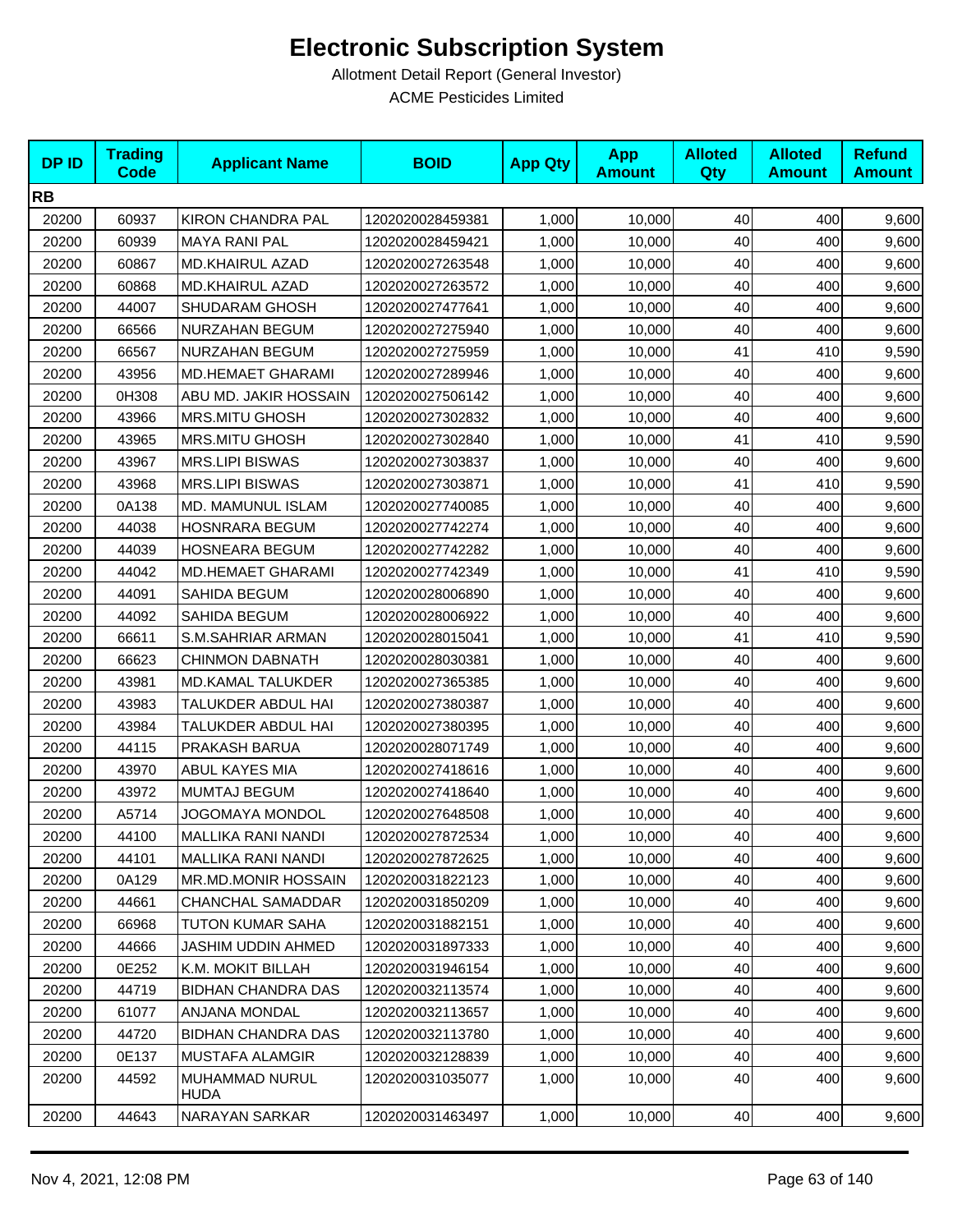| <b>DPID</b> | <b>Trading</b><br><b>Code</b> | <b>Applicant Name</b>                   | <b>BOID</b>      | <b>App Qty</b> | <b>App</b><br><b>Amount</b> | <b>Alloted</b><br>Qty | <b>Alloted</b><br><b>Amount</b> | <b>Refund</b><br><b>Amount</b> |
|-------------|-------------------------------|-----------------------------------------|------------------|----------------|-----------------------------|-----------------------|---------------------------------|--------------------------------|
| <b>RB</b>   |                               |                                         |                  |                |                             |                       |                                 |                                |
| 20200       | 44633                         | <b>LABANI ROY TIPU</b>                  | 1202020031463537 | 1,000          | 10,000                      | 40                    | 400                             | 9,600                          |
| 20200       | 44632                         | <b>LABANI ROY TIPU</b>                  | 1202020031463545 | 1,000          | 10,000                      | 40                    | 400                             | 9,600                          |
| 20200       | 44644                         | PINTU CHANDRA DAS                       | 1202020031463553 | 1,000          | 10,000                      | 40                    | 400                             | 9,600                          |
| 20200       | 44600                         | <b>GOPAL CHANDRA</b><br><b>KARMAKER</b> | 1202020031097451 | 1,000          | 10,000                      | 40                    | 400                             | 9,600                          |
| 20200       | 44601                         | <b>GOPAL CHANDRA</b><br><b>KARMAKER</b> | 1202020031097516 | 1,000          | 10,000                      | 40                    | 400                             | 9,600                          |
| 20200       | 44627                         | KAZI TARIKUL ISLAM                      | 1202020031369177 | 1,000          | 10,000                      | 41                    | 410                             | 9,590                          |
| 20200       | C3792                         | MR. ASADUZZAMAN                         | 1202020029864465 | 1,000          | 10,000                      | 40                    | 400                             | 9,600                          |
| 20200       | 44551                         | <b>MR.MD.MONIR HOSSAIN</b>              | 1202020030593308 | 1,000          | 10,000                      | 40                    | 400                             | 9,600                          |
| 20200       | 0H391                         | MIR AMIN UDDIN                          | 1202020030816066 | 1,000          | 10,000                      | 40                    | 400                             | 9,600                          |
| 20200       | 44582                         | <b>MD.ZAHIRUL HOQUE</b>                 | 1202020030823862 | 1,000          | 10,000                      | 40                    | 400                             | 9,600                          |
| 20200       | 55173                         | MAHFUZA SULTANA                         | 1202020030953321 | 1,000          | 10,000                      | 40                    | 400                             | 9,600                          |
| 20200       | 55164                         | <b>MD.NAYEM HOSSAIN</b><br><b>MANIK</b> | 1202020030953338 | 1,000          | 10,000                      | 40                    | 400                             | 9,600                          |
| 20200       | 55163                         | <b>MD.NAYEM HOSSAIN</b><br><b>MANIK</b> | 1202020030953346 | 1,000          | 10,000                      | 40                    | 400                             | 9,600                          |
| 20200       | 55168                         | <b>FATEMA AKTHER</b>                    | 1202020030953410 | 1,000          | 10,000                      | 40                    | 400                             | 9,600                          |
| 20200       | 55167                         | <b>FATEMA AKTHER</b>                    | 1202020030953429 | 1,000          | 10,000                      | 40                    | 400                             | 9,600                          |
| 20200       | 44516                         | <b>MR.RAJDIP GHOSH</b>                  | 1202020030389525 | 1,000          | 10,000                      | 40                    | 400                             | 9,600                          |
| 20200       | 44517                         | <b>MR.RAJDIP GHOSH</b>                  | 1202020030389576 | 1,000          | 10,000                      | 40                    | 400                             | 9,600                          |
| 20200       | 44422                         | <b>NAHIDA BEGUM</b>                     | 1202020030004242 | 1,000          | 10,000                      | 40                    | 400                             | 9,600                          |
| 20200       | 44423                         | <b>NAHIDA BEGUM</b>                     | 1202020030004250 | 1,000          | 10,000                      | 40                    | 400                             | 9,600                          |
| 20200       | 44417                         | MR.JALAL                                | 1202020030004408 | 1,000          | 10,000                      | 40                    | 400                             | 9,600                          |
| 20200       | 44418                         | MR.JALAL                                | 1202020030004424 | 1,000          | 10,000                      | 40                    | 400                             | 9,600                          |
| 20200       | 44462                         | <b>SYED SHAKUR AHMED</b>                | 1202020030249621 | 1,000          | 10,000                      | 40                    | 400                             | 9,600                          |
| 20200       | 44459                         | <b>MD.SHAID KHAN</b>                    | 1202020030249656 | 1.000          | 10,000                      | 41                    | 410                             | 9,590                          |
| 20200       | 0A335                         | <b>MD. ANISUR RAHMAN</b>                | 1202020029775158 | 1,000          | 10,000                      | 40                    | 400                             | 9,600                          |
| 20200       | 66819                         | <b>MRS.SUPRITI ROY</b>                  | 1202020030058204 | 1,000          | 10,000                      | 40                    | 400                             | 9,600                          |
| 20200       | 66860                         | MOS.SAHIDA AKTER                        | 1202020030523612 | 1,000          | 10,000                      | 40                    | 400                             | 9,600                          |
| 20200       | 44546                         | MUHAMMAD ABU<br><b>SAYEEM</b>           | 1202020030523681 | 1,000          | 10,000                      | 40                    | 400                             | 9,600                          |
| 20200       | 66859                         | MOS.SAHIDA AKTER                        | 1202020030523711 | 1,000          | 10,000                      | 40                    | 400                             | 9,600                          |
| 20200       | 0B176                         | <b>BIPUL SAHA</b>                       | 1202020030077496 | 1,000          | 10,000                      | 40                    | 400                             | 9,600                          |
| 20200       | A5667                         | <b>TAHEMENA ISLAM</b>                   | 1202020033900087 | 1,000          | 10.000                      | 40                    | 400                             | 9,600                          |
| 20200       | 67141                         | <b>SUME BEGUM</b>                       | 1202020034248244 | 1,000          | 10,000                      | 40                    | 400                             | 9,600                          |
| 20200       | 67142                         | MD.MURAD ALI MOLLA                      | 1202020034248252 | 1,000          | 10,000                      | 40                    | 400                             | 9,600                          |
| 20200       | 67143                         | MD.MURAD ALI MOLLA                      | 1202020034248260 | 1,000          | 10,000                      | 40                    | 400                             | 9,600                          |
| 20200       | 55203                         | NAZMI ARA KHAN                          | 1202020034248327 | 1,000          | 10,000                      | 40                    | 400                             | 9,600                          |
| 20200       | 55204                         | <b>MAHMUDUR RAHMAN</b>                  | 1202020034248343 | 1,000          | 10,000                      | 41                    | 410                             | 9,590                          |
| 20200       | 55205                         | NAZMI ARA KHAN                          | 1202020034248361 | 1,000          | 10,000                      | 40                    | 400                             | 9,600                          |
| 20200       | 45119                         | <b>TANIA AKTER</b>                      | 1202020034320346 | 1,000          | 10,000                      | 40                    | 400                             | 9,600                          |
| 20200       | 45121                         | SALEHA BEGUM                            | 1202020034320362 | 1,000          | 10,000                      | 40                    | 400                             | 9,600                          |
| 20200       | 45122                         | <b>TANIA AKTER</b>                      | 1202020034320389 | 1,000          | 10,000                      | 41                    | 410                             | 9,590                          |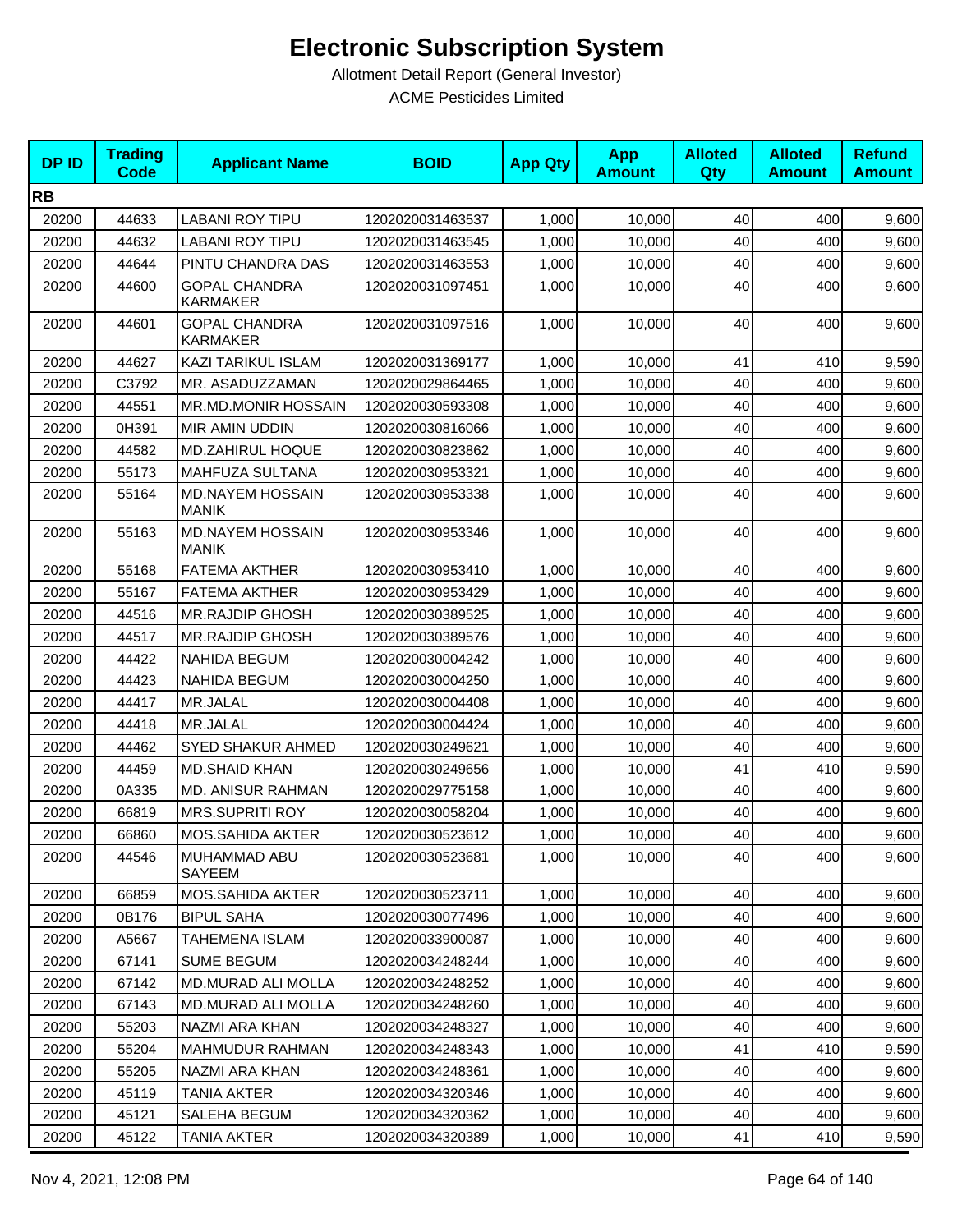| <b>DPID</b> | <b>Trading</b><br><b>Code</b> | <b>Applicant Name</b>                    | <b>BOID</b>      | <b>App Qty</b> | <b>App</b><br><b>Amount</b> | <b>Alloted</b><br>Qty | <b>Alloted</b><br><b>Amount</b> | <b>Refund</b><br><b>Amount</b> |
|-------------|-------------------------------|------------------------------------------|------------------|----------------|-----------------------------|-----------------------|---------------------------------|--------------------------------|
| <b>RB</b>   |                               |                                          |                  |                |                             |                       |                                 |                                |
| 20200       | 61148                         | MR. KISHOR KUMAR KHA                     | 1202020034320501 | 1,000          | 10,000                      | 41                    | 410                             | 9,590                          |
| 20200       | 45120                         | SONIA AKTER                              | 1202020034320595 | 1,000          | 10,000                      | 40                    | 400                             | 9,600                          |
| 20200       | C2030                         | NUSRAT JAHNA                             | 1202020034384985 | 1,000          | 10,000                      | 40                    | 400                             | 9,600                          |
| 20200       | 67103                         | MOHAMMAD ABDUL AZIZ                      | 1202020033558267 | 1,000          | 10,000                      | 40                    | 400                             | 9,600                          |
| 20200       | 67104                         | MR.AKTARUZ ZAMAN                         | 1202020033558275 | 1,000          | 10,000                      | 40                    | 400                             | 9,600                          |
| 20200       | 67126                         | A.K.M RAFIQUL ISLAM                      | 1202020033930442 | 1,000          | 10,000                      | 40                    | 400                             | 9,600                          |
| 20200       | A5651                         | <b>MOHAMMAD MOTIOUR</b><br><b>RAHMAN</b> | 1202020033770923 | 1,000          | 10,000                      | 40                    | 400                             | 9,600                          |
| 20200       | 0H302                         | <b>ASHKER IBNA SHAHID</b>                | 1202020033792581 | 1,000          | 10,000                      | 40                    | 400                             | 9,600                          |
| 20200       | 67120                         | AMINUR RAHMAN                            | 1202020033796173 | 1,000          | 10,000                      | 40                    | 400                             | 9,600                          |
| 20200       | 67121                         | AMINUR RAHMAN                            | 1202020033796191 | 1,000          | 10,000                      | 40                    | 400                             | 9,600                          |
| 20200       | A5656                         | <b>MAHMUD HOSSAIN KHAN</b>               | 1202020033632507 | 1,000          | 10,000                      | 40                    | 400                             | 9,600                          |
| 20200       | 61132                         | <b>KULSUM AKTER</b>                      | 1202020033637526 | 1,000          | 10,000                      | 40                    | 400                             | 9,600                          |
| 20200       | 61134                         | <b>KULSUM AKTER</b>                      | 1202020033637534 | 1,000          | 10,000                      | 40                    | 400                             | 9,600                          |
| 20200       | A5727                         | <b>ISMAT JAHAN</b>                       | 1202020033642033 | 1,000          | 10,000                      | 40                    | 400                             | 9,600                          |
| 20200       | A5726                         | <b>ISMAT JAHAN</b>                       | 1202020033642051 | 1,000          | 10,000                      | 40                    | 400                             | 9,600                          |
| 20200       | D3524                         | <b>GIBAN KUMAR DEB</b>                   | 1202020033665601 | 1,000          | 10,000                      | 40                    | 400                             | 9,600                          |
| 20200       | 45111                         | UMME HALIMA                              | 1202020034043972 | 1,000          | 10,000                      | 40                    | 400                             | 9,600                          |
| 20200       | 45113                         | LAILA KHALEDA NEPA                       | 1202020034044008 | 1,000          | 10,000                      | 40                    | 400                             | 9,600                          |
| 20200       | 61142                         | <b>MD.TAIUM UDDIN</b>                    | 1202020034044182 | 1,000          | 10,000                      | 40                    | 400                             | 9,600                          |
| 20200       | 67130                         | NETAI CHANDRA SAHA                       | 1202020034044206 | 1,000          | 10,000                      | 40                    | 400                             | 9,600                          |
| 20200       | 45109                         | <b>ENAMUL KABIR</b>                      | 1202020034044214 | 1,000          | 10,000                      | 40                    | 400                             | 9,600                          |
| 20200       | 44793                         | <b>MD.KAMRUL MIA</b>                     | 1202020032689787 | 1,000          | 10,000                      | 40                    | 400                             | 9,600                          |
| 20200       | 44794                         | MD.KAMRUL MIA                            | 1202020032689795 | 1,000          | 10,000                      | 40                    | 400                             | 9,600                          |
| 20200       | 44983                         | SALEHA BEGUM                             | 1202020033166533 | 1,000          | 10,000                      | 41                    | 410                             | 9,590                          |
| 20200       | 44984                         | <b>KAJAL SARER</b>                       | 1202020033210790 | 1,000          | 10,000                      | 40                    | 400                             | 9,600                          |
| 20200       | 44985                         | <b>KAJAL SARKER</b>                      | 1202020033210806 | 1,000          | 10,000                      | 40                    | 400                             | 9,600                          |
| 20200       | 61112                         | MD.SHAMSUL ALAM                          | 1202020033254821 | 1,000          | 10,000                      | 40                    | 400                             | 9,600                          |
| 20200       | 00A33                         | KHITISH CHANDRA<br><b>BACHER</b>         | 1202020033311541 | 1,000          | 10,000                      | 40                    | 400                             | 9,600                          |
| 20200       | 67086                         | ANJANA RANI SHAH                         | 1202020033363213 | 1,000          | 10,000                      | 40                    | 400                             | 9,600                          |
| 20200       | 45021                         | MD.SHAMIM HOSSAIN<br><b>BABU</b>         | 1202020033392146 | 1,000          | 10,000                      | 40                    | 400                             | 9,600                          |
| 20200       | 45020                         | SONIA AKTER                              | 1202020033392170 | 1,000          | 10,000                      | 40                    | 400                             | 9,600                          |
| 20200       | 45031                         | ROKSANA RASHID                           | 1202020033405932 | 1,000          | 10,000                      | 40                    | 400                             | 9,600                          |
| 20200       | 45030                         | <b>MD.BILLAL HOSSAIN</b>                 | 1202020033405959 | 1,000          | 10,000                      | 40                    | 400                             | 9,600                          |
| 20200       | 45034                         | <b>MD.BILLAL HOSSAIN</b>                 | 1202020033440179 | 1,000          | 10,000                      | 40                    | 400                             | 9,600                          |
| 20200       | 0D142                         | RUHIDAS SAHA                             | 1202020033516566 | 1,000          | 10.000                      | 40                    | 400                             | 9,600                          |
| 20200       | 44786                         | <b>SUKCHAND BARAI</b>                    | 1202020032522357 | 1,000          | 10,000                      | 40                    | 400                             | 9,600                          |
| 20200       | 44787                         | <b>SUNITI RANI BARAI</b>                 | 1202020032522365 | 1,000          | 10,000                      | 40                    | 400                             | 9,600                          |
| 20200       | 67001                         | RAJIB MAZUMDER                           | 1202020032314469 | 1,000          | 10,000                      | 40                    | 400                             | 9,600                          |
| 20200       | 67002                         | RAJIB MAZUMDER                           | 1202020032314477 | 1,000          | 10,000                      | 40                    | 400                             | 9,600                          |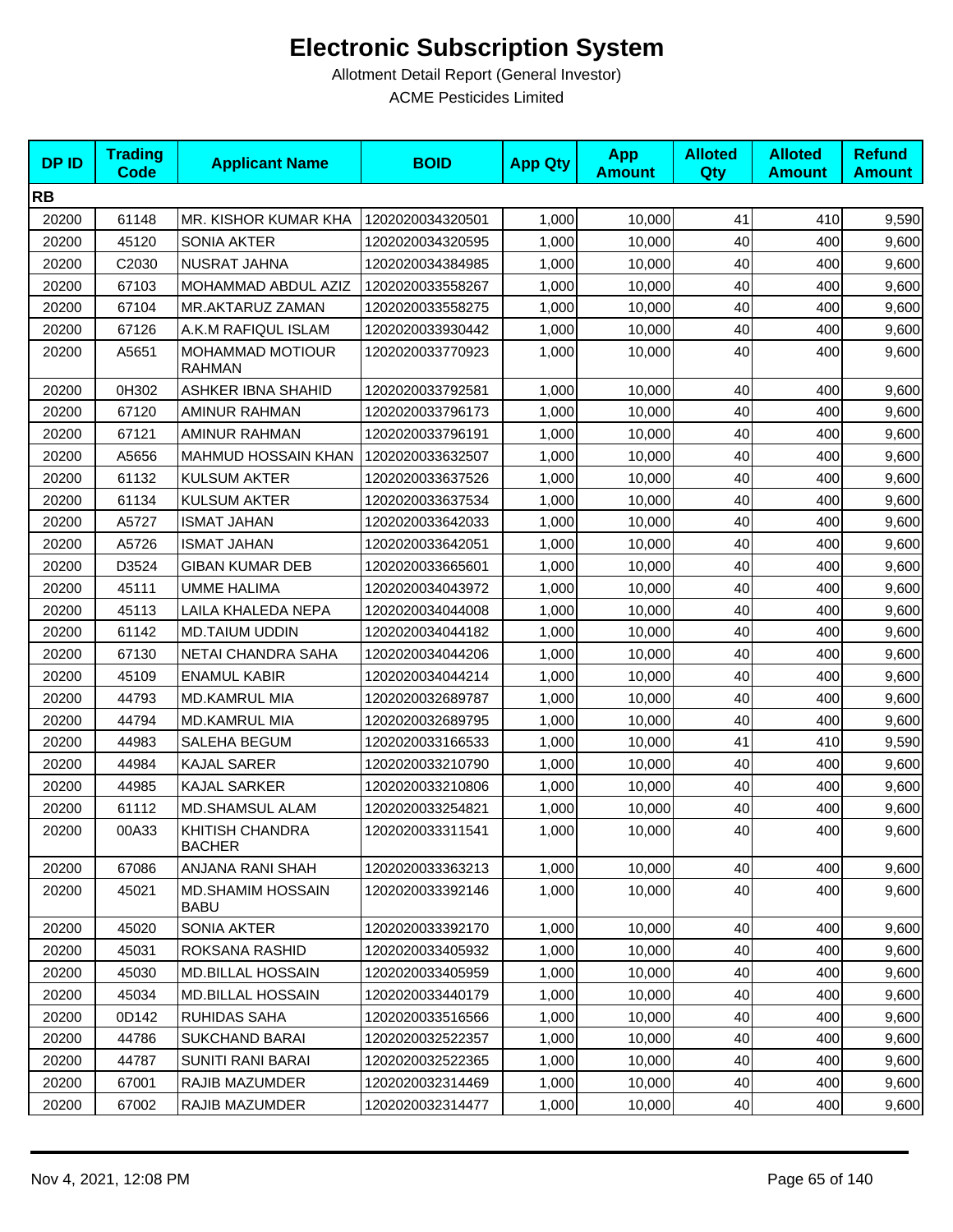| <b>DPID</b> | <b>Trading</b><br><b>Code</b> | <b>Applicant Name</b>                      | <b>BOID</b>      | <b>App Qty</b> | <b>App</b><br><b>Amount</b> | <b>Alloted</b><br>Qty | <b>Alloted</b><br><b>Amount</b> | <b>Refund</b><br><b>Amount</b> |
|-------------|-------------------------------|--------------------------------------------|------------------|----------------|-----------------------------|-----------------------|---------------------------------|--------------------------------|
| <b>RB</b>   |                               |                                            |                  |                |                             |                       |                                 |                                |
| 20200       | 0F244                         | MOHAMMAD REHAN<br><b>UDDIN</b>             | 1202020032533631 | 1,000          | 10,000                      | 40                    | 400                             | 9,600                          |
| 20200       | 67059                         | PARVIN AKTER                               | 1202020032951664 | 1,000          | 10,000                      | 40                    | 400                             | 9,600                          |
| 20200       | 55200                         | <b>HOSNE ARA</b>                           | 1202020032957075 | 1,000          | 10,000                      | 40                    | 400                             | 9,600                          |
| 20200       | 55201                         | <b>HOSNE ARA</b>                           | 1202020032957083 | 1,000          | 10,000                      | 40                    | 400                             | 9,600                          |
| 20200       | 0E171                         | Md. Jahangir Hossain<br>Sikder             | 1202020032601774 | 1,000          | 10,000                      | 40                    | 400                             | 9,600                          |
| 20200       | 0B944                         | MD. YEAHIA JONY                            | 1202020032641278 | 1,000          | 10,000                      | 40                    | 400                             | 9,600                          |
| 20200       | 44918                         | APU RANI BHADRA                            | 1202020032870411 | 1,000          | 10,000                      | 40                    | 400                             | 9,600                          |
| 20200       | 0F120                         | MD. SHOWKAT HASAN                          | 1202020032873086 | 1,000          | 10,000                      | 40                    | 400                             | 9,600                          |
| 20200       | 44944                         | <b>MD.SHAMIM HOSSAIN</b><br>(BABU)         | 1202020033079798 | 1,000          | 10,000                      | 40                    | 400                             | 9,600                          |
| 20200       | 45630                         | MST.RASHIDA YESMIN                         | 1202020036393237 | 1,000          | 10,000                      | 40                    | 400                             | 9,600                          |
| 20200       | 45629                         | <b>MST.BILKIS PARVIN</b>                   | 1202020036393253 | 1,000          | 10,000                      | 40                    | 400                             | 9,600                          |
| 20200       | 45628                         | MST.RASHIDA YESMIN                         | 1202020036393261 | 1,000          | 10,000                      | 40                    | 400                             | 9,600                          |
| 20200       | 45627                         | <b>MST.BILKIS PARVIN</b>                   | 1202020036393288 | 1,000          | 10,000                      | 40                    | 400                             | 9,600                          |
| 20200       | 45633                         | SHEKH BORHAN UDDIN                         | 1202020036393296 | 1.000          | 10,000                      | 40                    | 400                             | 9,600                          |
| 20200       | 45632                         | SHEKH BORHAN UDDIN                         | 1202020036397179 | 1,000          | 10,000                      | 40                    | 400                             | 9,600                          |
| 20200       | 0G243                         | MD. JAHIRUL ANWAR                          | 1202020036451473 | 1,000          | 10,000                      | 40                    | 400                             | 9,600                          |
| 20200       | 45643                         | JOYONTO MITHU GHOSH                        | 1202020036523573 | 1,000          | 10,000                      | 40                    | 400                             | 9,600                          |
| 20200       | 45642                         | JOYONTO MITHU GHOSH                        | 1202020036523591 | 1,000          | 10,000                      | 41                    | 410                             | 9,590                          |
| 20200       | 45655                         | MD.HUMAYUN KABIR                           | 1202020036721994 | 1,000          | 10,000                      | 40                    | 400                             | 9,600                          |
| 20200       | 45654                         | <b>MD.HUMAYUN KABIR</b>                    | 1202020036722054 | 1,000          | 10,000                      | 40                    | 400                             | 9,600                          |
| 20200       | 61169                         | <b>MD.TAIUM UDDIN</b>                      | 1202020035866805 | 1,000          | 10,000                      | 40                    | 400                             | 9,600                          |
| 20200       | 67213                         | ZAKIR HOSSAIN                              | 1202020035866939 | 1,000          | 10,000                      | 40                    | 400                             | 9,600                          |
| 20200       | 45582                         | MISS AYSHA SIDDIKA                         | 1202020035866947 | 1,000          | 10,000                      | 40                    | 400                             | 9,600                          |
| 20200       | 67214                         | ZAKIR HOSSAIN                              | 1202020035867007 | 1,000          | 10,000                      | 40                    | 400                             | 9,600                          |
| 20200       | 45590                         | ALPANA RANI SARKER                         | 1202020035867041 | 1,000          | 10,000                      | 40                    | 400                             | 9,600                          |
| 20200       | 45591                         | <b>ANITA MONDOL</b>                        | 1202020035867058 | 1,000          | 10,000                      | 40                    | 400                             | 9,600                          |
| 20200       | 61175                         | SHAHARA AKTER EKRAM                        | 1202020036089948 | 1,000          | 10,000                      | 40                    | 400                             | 9,600                          |
| 20200       | 61176                         | SHAHARA AKTER EKRAM                        | 1202020036089980 | 1,000          | 10,000                      | 40                    | 400                             | 9,600                          |
| 20200       | 45615                         | RINKO RANI DAS                             | 1202020036174256 | 1,000          | 10,000                      | 40                    | 400                             | 9,600                          |
| 20200       | 45611                         | ANU GHOSH                                  | 1202020036174339 | 1,000          | 10,000                      | 40                    | 400                             | 9,600                          |
| 20200       | 67184                         | <b>MD.NUR NOBI</b>                         | 1202020035294533 | 1,000          | 10,000                      | 40                    | 400                             | 9,600                          |
| 20200       | 67181                         | <b>MD.ANISUR RAHMAN</b>                    | 1202020035294551 | 1,000          | 10,000                      | 40                    | 400                             | 9,600                          |
| 20200       | 45212                         | MAMATA AHMED                               | 1202020035294683 | 1,000          | 10,000                      | 40                    | 400                             | 9,600                          |
| 20200       | 67187                         | <b>MD.MIZANUR RAHMAN</b><br><b>BHUIYAN</b> | 1202020035294849 | 1,000          | 10,000                      | 41                    | 410                             | 9,590                          |
| 20200       | 67186                         | ROKHSANA MOSTARY                           | 1202020035294865 | 1,000          | 10,000                      | 40                    | 400                             | 9,600                          |
| 20200       | 67180                         | <b>MD. ANISUR RAHMAN</b>                   | 1202020035294921 | 1,000          | 10,000                      | 40                    | 400                             | 9,600                          |
| 20200       | 67185                         | NAZMUN NAHAR                               | 1202020035294948 | 1,000          | 10,000                      | 40                    | 400                             | 9,600                          |
| 20200       | 45231                         | <b>VAROTI RANI DEB</b>                     | 1202020035369637 | 1,000          | 10,000                      | 40                    | 400                             | 9,600                          |
| 20200       | 45230                         | VAROTI RANI DEB                            | 1202020035369653 | 1,000          | 10,000                      | 40                    | 400                             | 9,600                          |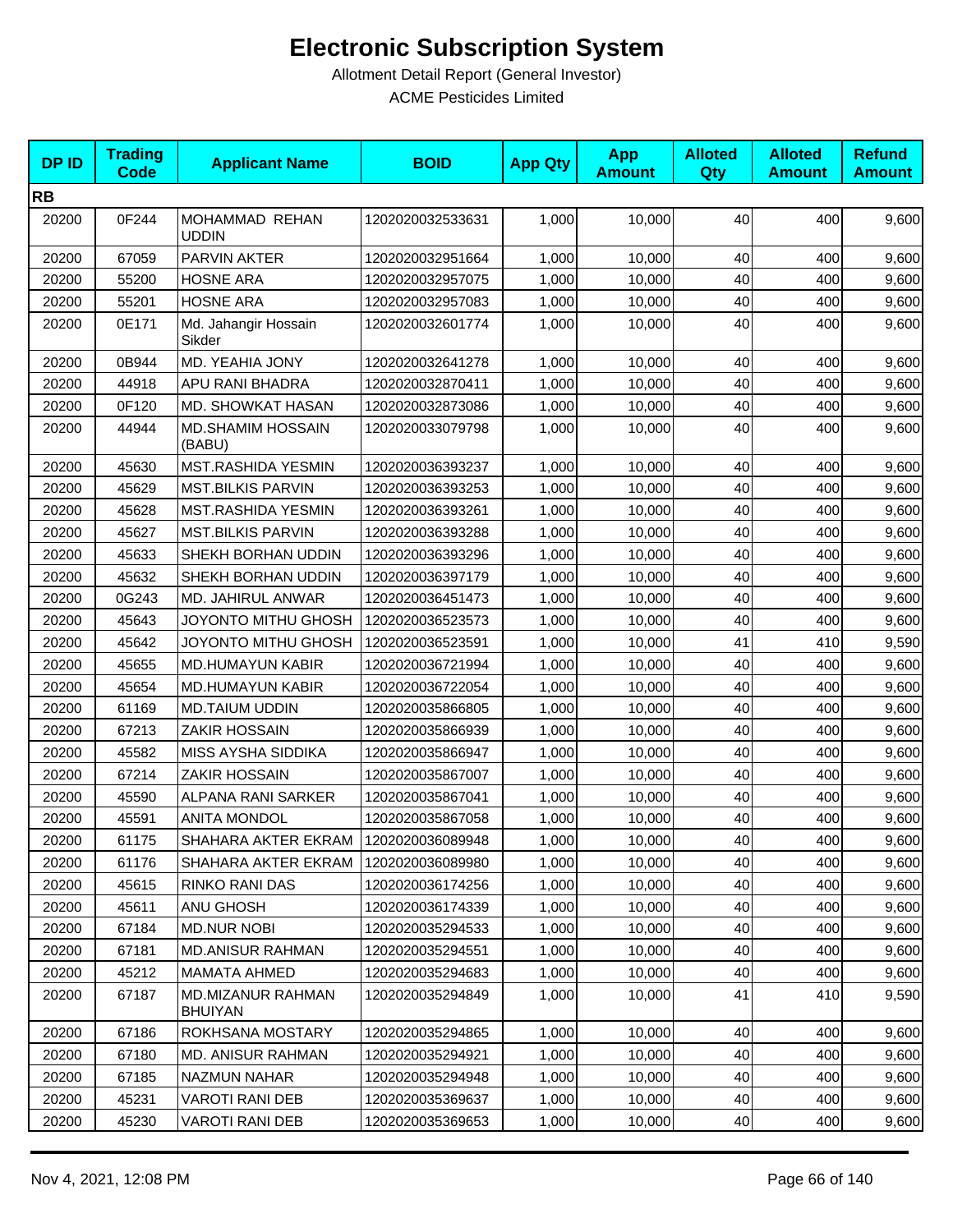| <b>DPID</b> | <b>Trading</b><br><b>Code</b> | <b>Applicant Name</b>                  | <b>BOID</b>      | <b>App Qty</b> | <b>App</b><br><b>Amount</b> | <b>Alloted</b><br><b>Qty</b> | <b>Alloted</b><br><b>Amount</b> | <b>Refund</b><br><b>Amount</b> |
|-------------|-------------------------------|----------------------------------------|------------------|----------------|-----------------------------|------------------------------|---------------------------------|--------------------------------|
| <b>RB</b>   |                               |                                        |                  |                |                             |                              |                                 |                                |
| 20200       | 67204                         | <b>MRINAL CHAKRABORTY</b>              | 1202020035548983 | 1,000          | 10,000                      | 40                           | 400                             | 9,600                          |
| 20200       | 45561                         | PALLAB BHATTACHARJEE 1202020035588982  |                  | 1,000          | 10,000                      | 40                           | 400                             | 9,600                          |
| 20200       | 45136                         | ANITA RANI SUTRA DHAR 1202020034509168 |                  | 1,000          | 10,000                      | 41                           | 410                             | 9,590                          |
| 20200       | A5666                         | MOHAMMAD MURSHED                       | 1202020035122366 | 1,000          | 10,000                      | 40                           | 400                             | 9,600                          |
| 20200       | 45171                         | <b>MST. TARIKA KHATUN</b>              | 1202020034769771 | 1,000          | 10,000                      | 40                           | 400                             | 9,600                          |
| 20200       | 45170                         | <b>MST. TARIKA KHATUN</b>              | 1202020034769781 | 1,000          | 10,000                      | 40                           | 400                             | 9,600                          |
| 20200       | 61156                         | <b>IMRAN RAIHAN</b>                    | 1202020034574589 | 1,000          | 10,000                      | 41                           | 410                             | 9,590                          |
| 20200       | 0H155                         | <b>MD SHAHANUR ISLAM</b>               | 1202020035163999 | 1,000          | 10,000                      | 41                           | 410                             | 9,590                          |
| 20200       | A5683                         | <b>MAHMUD HASAN</b>                    | 1202020034822541 | 1,000          | 10,000                      | 40                           | 400                             | 9,600                          |
| 20200       | 67170                         | <b>MASUDA AKTER</b>                    | 1202020035034261 | 1,000          | 10,000                      | 41                           | 410                             | 9,590                          |
| 20200       | D4864                         | HASNAT KHANDAKAR                       | 1202020034637560 | 1,000          | 10,000                      | 40                           | 400                             | 9,600                          |
| 20200       | 0B497                         | <b>GANGA RANI PAUL</b>                 | 1202020038864068 | 1,000          | 10,000                      | 40                           | 400                             | 9,600                          |
| 20200       | A5716                         | SEONJUTI CHOWDHURY                     | 1202020038137310 | 1,000          | 10,000                      | 40                           | 400                             | 9,600                          |
| 20200       | A5717                         | SEONJUTI CHOWDHURY                     | 1202020038137361 | 1,000          | 10,000                      | 41                           | 410                             | 9,590                          |
| 20200       | 0E632                         | QUAZI MUSHFIKA NAHER                   | 1202020037007420 | 1,000          | 10,000                      | 41                           | 410                             | 9,590                          |
| 20200       | 0F157                         | TASLIMA KHONDOKER                      | 1202020037031002 | 1,000          | 10,000                      | 40                           | 400                             | 9,600                          |
| 20200       | 0F294                         | MD. ASHRAFUZZAMAN                      | 1202020037260173 | 1,000          | 10,000                      | 40                           | 400                             | 9,600                          |
| 20200       | 61193                         | <b>MD.SAFI IMAM</b>                    | 1202020037102306 | 1,000          | 10,000                      | 40                           | 400                             | 9,600                          |
| 20200       | 45685                         | <b>MONOARA SULTANA</b>                 | 1202020037526785 | 1,000          | 10,000                      | 41                           | 410                             | 9,590                          |
| 20200       | 45659                         | MD. MILON                              | 1202020036886456 | 1,000          | 10,000                      | 41                           | 410                             | 9,590                          |
| 20200       | 45676                         | MD. MONIRUZZAMAN                       | 1202020037169501 | 1,000          | 10,000                      | 41                           | 410                             | 9,590                          |
| 20200       | 45675                         | SHAMIMA ALIM                           | 1202020037169518 | 1,000          | 10,000                      | 41                           | 410                             | 9,590                          |
| 20200       | 45662                         | <b>MD.SADIQUR RAHMAN</b>               | 1202020036930207 | 1,000          | 10,000                      | 40                           | 400                             | 9,600                          |
| 20200       | 45663                         | ABUL FAIZ MD. HABIBUR<br><b>RAHMAN</b> | 1202020036930215 | 1,000          | 10,000                      | 40                           | 400                             | 9,600                          |
| 20200       | 0F291                         | DR. MD. SHAHIN REZA                    | 1202020041085992 | 1,000          | 10,000                      | 40                           | 400                             | 9,600                          |
| 20200       | 61228                         | SHIBLY SADEQ                           | 1202020041568542 | 1,000          | 10,000                      | 40                           | 400                             | 9,600                          |
| 20200       | 61223                         | MD. SHIBLY SADIK                       | 1202020040642146 | 1,000          | 10,000                      | 41                           | 410                             | 9,590                          |
| 20200       | D5090                         | <b>PUJA DAS</b>                        | 1202020041380578 | 1,000          | 10,000                      | 40                           | 400                             | 9,600                          |
| 20200       | D4330                         | MD. GOLAM SAROWER                      | 1202020040704190 | 1,000          | 10,000                      | 40                           | 400                             | 9,600                          |
| 20200       | 45790                         | MD. ATIQUZZAMAN                        | 1202020040999228 | 1,000          | 10,000                      | 41                           | 410                             | 9,590                          |
| 20200       | D4805                         | <b>MADHAB CHANDRA SAHA</b>             | 1202020039681443 | 1,000          | 10,000                      | 40                           | 400                             | 9,600                          |
| 20200       | G2343                         | MD. ABDUL HYE                          | 1202020040532450 | 1,000          | 10,000                      | 40                           | 400                             | 9,600                          |
| 20200       | A5747                         | MD. HABIBUR RAHMAN                     | 1202020039460819 | 1,000          | 10,000                      | 40                           | 400                             | 9,600                          |
| 20200       | 45727                         | SAMSUN NAHAR (MAYA)                    | 1202020040014531 | 1,000          | 10,000                      | 40                           | 400                             | 9,600                          |
| 20200       | 45714                         | S. M. OSMAN GONI                       | 1202020039883522 | 1,000          | 10,000                      | 41                           | 410                             | 9,590                          |
| 20200       | 0E173                         | MD. MOHIUDDIN MERAZ                    | 1202020043863587 | 1,000          | 10,000                      | 40                           | 400                             | 9,600                          |
| 20200       | B4831                         | ROMANA AFROZ                           | 1202020043952728 | 1,000          | 10,000                      | 41                           | 410                             | 9,590                          |
| 20200       | 0G154                         | <b>GAURANGA CHANDRA</b><br>SHIL        | 1202020043987219 | 1,000          | 10,000                      | 40                           | 400                             | 9,600                          |
| 20200       | 0G155                         | <b>GAURANGA CHANDRA</b><br>SHIL        | 1202020043987294 | 1,000          | 10,000                      | 41                           | 410                             | 9,590                          |
| 20200       | 00D63                         | <b>ASIA BEGUM</b>                      | 1202020044012795 | 1,000          | 10,000                      | 40                           | 400                             | 9,600                          |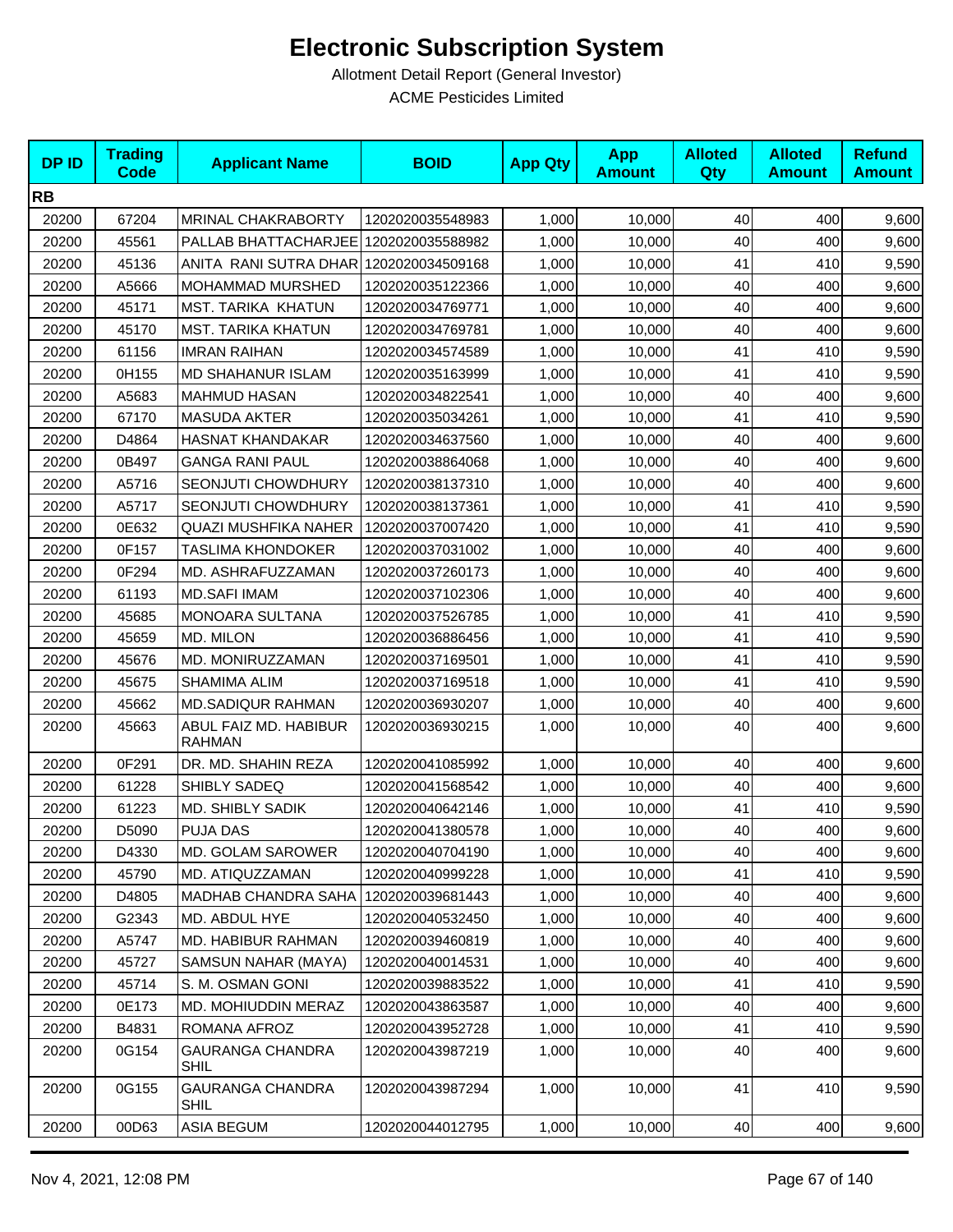| <b>DPID</b> | <b>Trading</b><br><b>Code</b> | <b>Applicant Name</b>                     | <b>BOID</b>      | <b>App Qty</b> | <b>App</b><br><b>Amount</b> | <b>Alloted</b><br><b>Qty</b> | <b>Alloted</b><br><b>Amount</b> | <b>Refund</b><br><b>Amount</b> |
|-------------|-------------------------------|-------------------------------------------|------------------|----------------|-----------------------------|------------------------------|---------------------------------|--------------------------------|
| <b>RB</b>   |                               |                                           |                  |                |                             |                              |                                 |                                |
| 20200       | 00D60                         | MD. OBYDUR RAHMAN                         | 1202020044015541 | 1,000          | 10,000                      | 40                           | 400                             | 9,600                          |
| 20200       | 00D64                         | MD. RAHMAT ULLAH                          | 1202020044015566 | 1,000          | 10,000                      | 40                           | 400                             | 9,600                          |
| 20200       | 00D62                         | MARUF HOSSION OZZUL                       | 1202020044015574 | 1,000          | 10,000                      | 40                           | 400                             | 9,600                          |
| 20200       | 00D61                         | MD. EYNUSL AZAM SHAH                      | 1202020044015590 | 1,000          | 10,000                      | 40                           | 400                             | 9,600                          |
| 20200       | 00D59                         | <b>MD. OBYDUR RAHMAN</b>                  | 1202020044016303 | 1,000          | 10,000                      | 40                           | 400                             | 9,600                          |
| 20200       | 00D58                         | MD. RAHMAT ULLAH                          | 1202020044016321 | 1,000          | 10,000                      | 40                           | 400                             | 9,600                          |
| 20200       | 00D57                         | MD. EYNUSL AZAM SHAH                      | 1202020044016338 | 1,000          | 10,000                      | 40                           | 400                             | 9,600                          |
| 20200       | 00D56                         | <b>SALIM SARWAR</b>                       | 1202020044016908 | 1,000          | 10,000                      | 41                           | 410                             | 9,590                          |
| 20200       | 00D55                         | MD. MASUM                                 | 1202020044017027 | 1,000          | 10,000                      | 40                           | 400                             | 9,600                          |
| 20200       | 00D54                         | MD. MASUM                                 | 1202020044017407 | 1,000          | 10,000                      | 40                           | 400                             | 9,600                          |
| 20200       | 0F167                         | RESHADUL ISLAM                            | 1202020044025654 | 1,000          | 10,000                      | 40                           | 400                             | 9,600                          |
| 20200       | 0F168                         | RESHADUL ISLAM                            | 1202020044030948 | 1,000          | 10,000                      | 41                           | 410                             | 9,590                          |
| 20200       | 0F161                         | SHAIKHA SHAMEEM                           | 1202020044032730 | 1,000          | 10,000                      | 40                           | 400                             | 9,600                          |
| 20200       | 0F164                         | <b>SHAMS ARA SHAMEEM</b>                  | 1202020044032749 | 1,000          | 10,000                      | 40                           | 400                             | 9,600                          |
| 20200       | 0F165                         | SUMAIYA SHAMEEM                           | 1202020044033601 | 1,000          | 10,000                      | 40                           | 400                             | 9,600                          |
| 20200       | 0F159                         | SYED MAKSUDUL HAQUE                       | 1202020044063365 | 1,000          | 10,000                      | 40                           | 400                             | 9,600                          |
| 20200       | 0G156                         | ABU RAIHAN                                | 1202020044066318 | 1,000          | 10,000                      | 40                           | 400                             | 9,600                          |
| 20200       | 0E100                         | MD. JAHANGIR PARDDAN 1202020044079691     |                  | 1,000          | 10,000                      | 40                           | 400                             | 9,600                          |
| 20200       | 00D70                         | <b>MD. MASUDUR RAHMAN</b>                 | 1202020044146178 | 1,000          | 10,000                      | 40                           | 400                             | 9,600                          |
| 20200       | 0F162                         | SUMAIYA SHAMEEM                           | 1202020044153741 | 1,000          | 10,000                      | 40                           | 400                             | 9,600                          |
| 20200       | 0F163                         | SHAIKHA SHAMEEM                           | 1202020044153883 | 1,000          | 10,000                      | 40                           | 400                             | 9,600                          |
| 20200       | 0F166                         | <b>SHAMS ARA SHAMEEM</b>                  | 1202020044153891 | 1,000          | 10,000                      | 40                           | 400                             | 9,600                          |
| 20200       | 00B89                         | PALASH DUTTA                              | 1202020044173109 | 1,000          | 10,000                      | 40                           | 400                             | 9,600                          |
| 20200       | 00B92                         | <b>MITU SARKAR</b>                        | 1202020044178045 | 1,000          | 10,000                      | 41                           | 410                             | 9,590                          |
| 20200       | 00B90                         | PALASH DUTTA                              | 1202020044178053 | 1,000          | 10,000                      | 40                           | 400                             | 9,600                          |
| 20200       | 00B93                         | <b>MINA RANI DUTTA</b>                    | 1202020044178061 | 1,000          | 10,000                      | 41                           | 410                             | 9,590                          |
| 20200       | 00B91                         | <b>BILASH KUMAR DUTTA</b>                 | 1202020044178071 | 1,000          | 10,000                      | 40                           | 400                             | 9,600                          |
| 20200       | 00B94                         | MINA RANI DUTTA                           | 1202020044178088 | 1,000          | 10,000                      | 40                           | 400                             | 9,600                          |
| 20200       | 00F69                         | SHOHEL RANA                               | 1202020043642042 | 1,000          | 10,000                      | 41                           | 410                             | 9,590                          |
| 20200       | A2151                         | <b>SUDARSHAN KUMAR</b><br><b>BASAK</b>    | 1202020043660120 | 1,000          | 10.000                      | 40                           | 400                             | 9,600                          |
| 20200       | 0e146                         | SHEIKH MOINUL ISLAM                       | 1202020043779173 | 1,000          | 10,000                      | 40                           | 400                             | 9,600                          |
| 20200       | 0E118                         | MD. HANIF                                 | 1202020043559693 | 1,000          | 10.000                      | 40                           | 400                             | 9,600                          |
| 20200       | 00F39                         | K.M. SAJIBULLAH                           | 1202020043562482 | 1,000          | 10,000                      | 41                           | 410                             | 9,590                          |
| 20200       | 00D29                         | <b>KAMAL AHMED</b>                        | 1202020043572083 | 1,000          | 10,000                      | 40                           | 400                             | 9,600                          |
| 20200       | 00B66                         | M. TANVIR HOSEN                           | 1202020043803195 | 1,000          | 10,000                      | 40                           | 400                             | 9,600                          |
| 20200       | 0E179                         | <b>MD. NASIR UDDIN</b>                    | 1202020043914447 | 1,000          | 10,000                      | 40                           | 400                             | 9,600                          |
| 20200       | 00C55                         | SAKIA SULTANA                             | 1202020043818880 | 1,000          | 10,000                      | 40                           | 400                             | 9,600                          |
| 20200       | 00F58                         | <b>CHOWDHURY SHIRIN</b><br><b>SULTANA</b> | 1202020043590196 | 1,000          | 10,000                      | 41                           | 410                             | 9,590                          |
| 20200       | 0E132                         | RUHUL AMIN TARAFDER                       | 1202020043594681 | 1,000          | 10,000                      | 40                           | 400                             | 9,600                          |
| 20200       | 0G134                         | <b>MD. ANISUR RAHMAN</b>                  | 1202020043825081 | 1,000          | 10,000                      | 40                           | 400                             | 9,600                          |
| 20200       | 00B45                         | <b>ABDUR ROUF</b>                         | 1202020043603495 | 1,000          | 10,000                      | 40                           | 400                             | 9,600                          |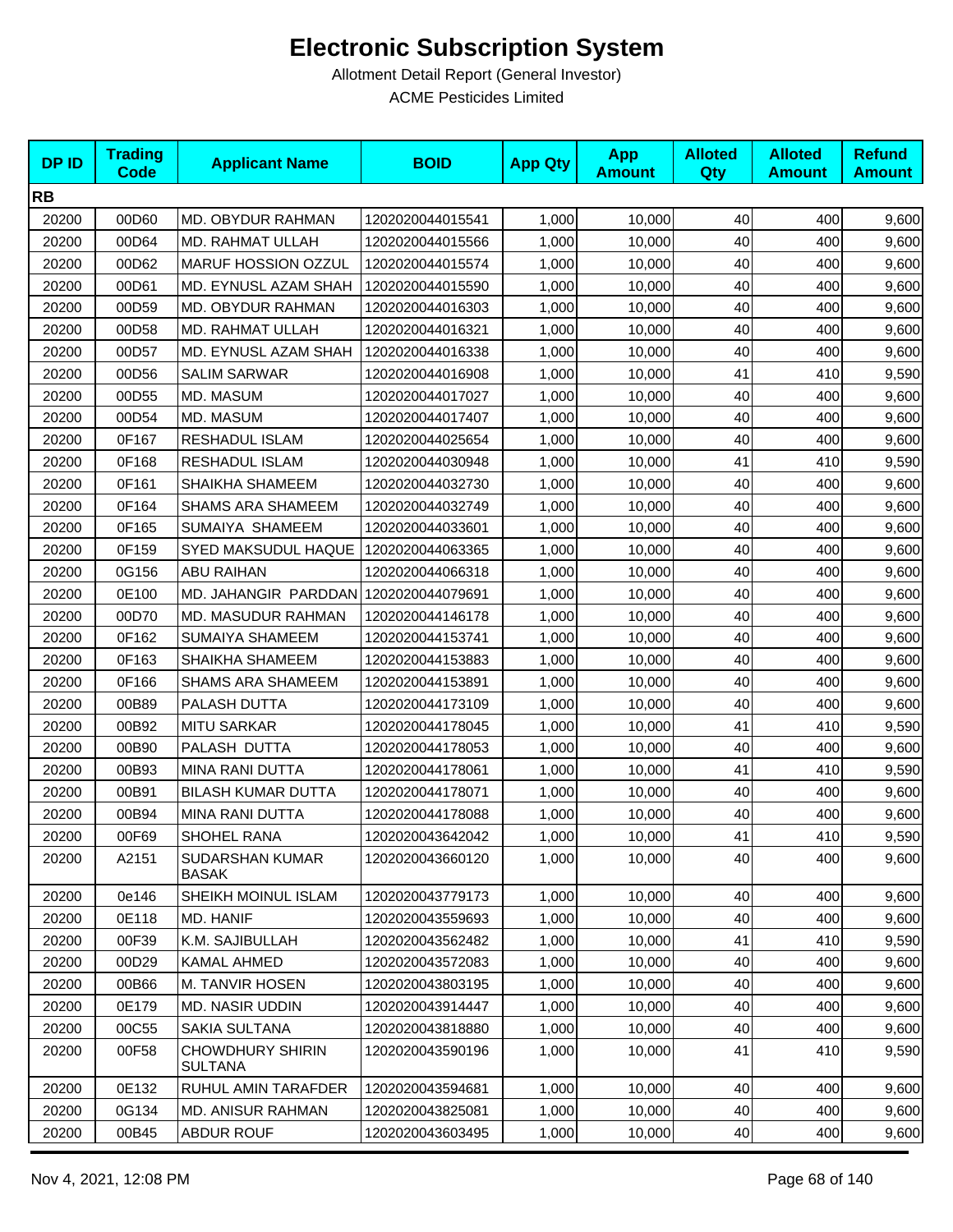| <b>DPID</b> | <b>Trading</b><br><b>Code</b> | <b>Applicant Name</b>                | <b>BOID</b>      | <b>App Qty</b> | <b>App</b><br><b>Amount</b> | <b>Alloted</b><br>Qty | <b>Alloted</b><br><b>Amount</b> | <b>Refund</b><br><b>Amount</b> |
|-------------|-------------------------------|--------------------------------------|------------------|----------------|-----------------------------|-----------------------|---------------------------------|--------------------------------|
| <b>RB</b>   |                               |                                      |                  |                |                             |                       |                                 |                                |
| 20200       | 00B46                         | <b>ABDUR ROUF</b>                    | 1202020043604042 | 1,000          | 10,000                      | 40                    | 400                             | 9,600                          |
| 20200       | A5657                         | A.K.M. HASANUZZAMAN                  | 1202020043615351 | 1,000          | 10,000                      | 40                    | 400                             | 9,600                          |
| 20200       | 00E55                         | <b>FARJANA AHMED</b>                 | 1202020043282387 | 1,000          | 10,000                      | 41                    | 410                             | 9,590                          |
| 20200       | 0F145                         | PARVEJ HOSAIN                        | 1202020043324723 | 1,000          | 10,000                      | 40                    | 400                             | 9,600                          |
| 20200       | 00E36                         | <b>KHABIRON BEGUM</b>                | 1202020043338231 | 1,000          | 10,000                      | 40                    | 400                             | 9,600                          |
| 20200       | 00E33                         | <b>MONIRA AKTHER</b>                 | 1202020043342796 | 1,000          | 10,000                      | 40                    | 400                             | 9,600                          |
| 20200       | 0A595                         | MD ABDUL MANNAN                      | 1202020043467077 | 1,000          | 10,000                      | 40                    | 400                             | 9,600                          |
| 20200       | 00A15                         | <b>SHARIFA HAQUE</b>                 | 1202020043469306 | 1,000          | 10,000                      | 40                    | 400                             | 9,600                          |
| 20200       | 45832                         | MOHAMMAD ALI                         | 1202020042473454 | 1,000          | 10,000                      | 40                    | 400                             | 9,600                          |
| 20200       | 45836                         | MOHAMMAD ULLAH                       | 1202020042514820 | 1,000          | 10,000                      | 40                    | 400                             | 9,600                          |
| 20200       | 45835                         | SOHRAB HOSSEN                        | 1202020042514839 | 1,000          | 10,000                      | 41                    | 410                             | 9,590                          |
| 20200       | A1459                         | APURBA SAHA                          | 1202020042816001 | 1,000          | 10,000                      | 40                    | 400                             | 9,600                          |
| 20200       | 45892                         | MD. TANJIM MORSHED<br><b>BHUIYAN</b> | 1202020042861535 | 1,000          | 10,000                      | 40                    | 400                             | 9,600                          |
| 20200       | 61246                         | <b>HASINA AHKTER</b>                 | 1202020043114025 | 1,000          | 10,000                      | 40                    | 400                             | 9,600                          |
| 20200       | 0D307                         | <b>AMIT ROY</b>                      | 1202020045641771 | 1,000          | 10,000                      | 40                    | 400                             | 9,600                          |
| 20200       | 0B646                         | ABU SAYED SOHAG                      | 1202020045648811 | 1,000          | 10,000                      | 40                    | 400                             | 9,600                          |
| 20200       | A5715                         | <b>MANZUR HOSSAIN</b>                | 1202020045698090 | 1,000          | 10,000                      | 40                    | 400                             | 9,600                          |
| 20200       | 0F728                         | MD. MIZANUR RAHMAN                   | 1202020045744595 | 1,000          | 10,000                      | 41                    | 410                             | 9,590                          |
| 20200       | 0C277                         | <b>ESHITA RASHID</b>                 | 1202020045753167 | 1,000          | 10,000                      | 40                    | 400                             | 9,600                          |
| 20200       | 0C278                         | <b>MAHUA RASHID</b>                  | 1202020045753413 | 1,000          | 10,000                      | 40                    | 400                             | 9,600                          |
| 20200       | 0E352                         | MST. KAMRUNNAHAR<br><b>KULSUM</b>    | 1202020045288990 | 1,000          | 10,000                      | 41                    | 410                             | 9,590                          |
| 20200       | 0D276                         | MR. SADDAM HOSSAIN                   | 1202020045211441 | 1,000          | 10,000                      | 41                    | 410                             | 9,590                          |
| 20200       | 0D300                         | <b>SUMAN SAHA</b>                    | 1202020045530576 | 1,000          | 10,000                      | 40                    | 400                             | 9,600                          |
| 20200       | 0B584                         | MD. ZOHIRUL HOQUE                    | 1202020045531498 | 1,000          | 10,000                      | 40                    | 400                             | 9,600                          |
| 20200       | 0D277                         | NAZMA BEGUM                          | 1202020045216345 | 1,000          | 10,000                      | 40                    | 400                             | 9,600                          |
| 20200       | 0C227                         | MOHAMMED FUAD UDDIN 1202020045353103 |                  | 1,000          | 10,000                      | 40                    | 400                             | 9,600                          |
| 20200       | 0c228                         | MOHAMMED FUAD UDDIN                  | 1202020045353651 | 1,000          | 10,000                      | 40                    | 400                             | 9,600                          |
| 20200       | 0G307                         | <b>BILKIS AKTER</b>                  | 1202020045593126 | 1,000          | 10,000                      | 40                    | 400                             | 9,600                          |
| 20200       | 0G308                         | <b>MRS. BILKIS AKTER</b>             | 1202020045593241 | 1,000          | 10,000                      | 40                    | 400                             | 9,600                          |
| 20200       | 0B182                         | MD. FAKIR ALI                        | 1202020044791007 | 1,000          | 10,000                      | 40                    | 400                             | 9,600                          |
| 20200       | 0F453                         | SAMIMA SULTANA<br>LABONI             | 1202020044792911 | 1,000          | 10,000                      | 40                    | 400                             | 9,600                          |
| 20200       | 0F454                         | <b>UMME KULSUM</b>                   | 1202020044792921 | 1,000          | 10,000                      | 40                    | 400                             | 9,600                          |
| 20200       | 0F457                         | <b>MD. MASUDUR RAHMAN</b>            | 1202020044797146 | 1,000          | 10,000                      | 41                    | 410                             | 9,590                          |
| 20200       | 0D159                         | ARIFA SULTANA                        | 1202020044800051 | 1,000          | 10,000                      | 40                    | 400                             | 9,600                          |
| 20200       | 0A167                         | MAMTAZ BEGUM                         | 1202020044802837 | 1,000          | 10,000                      | 40                    | 400                             | 9,600                          |
| 20200       | 0A170                         | TAHMIDA MUSTAFIZ                     | 1202020044803004 | 1,000          | 10,000                      | 40                    | 400                             | 9,600                          |
| 20200       | 0B208                         | JHARNA RANI DATTA                    | 1202020044931367 | 1,000          | 10,000                      | 40                    | 400                             | 9,600                          |
| 20200       | 0B336                         | MD. AMIN HOSSEN                      | 1202020044934858 | 1,000          | 10,000                      | 40                    | 400                             | 9,600                          |
| 20200       | 0B337                         | <b>GOBINDA SUTRADHAR</b>             | 1202020044935167 | 1,000          | 10,000                      | 40                    | 400                             | 9,600                          |
| 20200       | 0B220                         | RINKU RANI PUL                       | 1202020044941498 | 1,000          | 10,000                      | 40                    | 400                             | 9,600                          |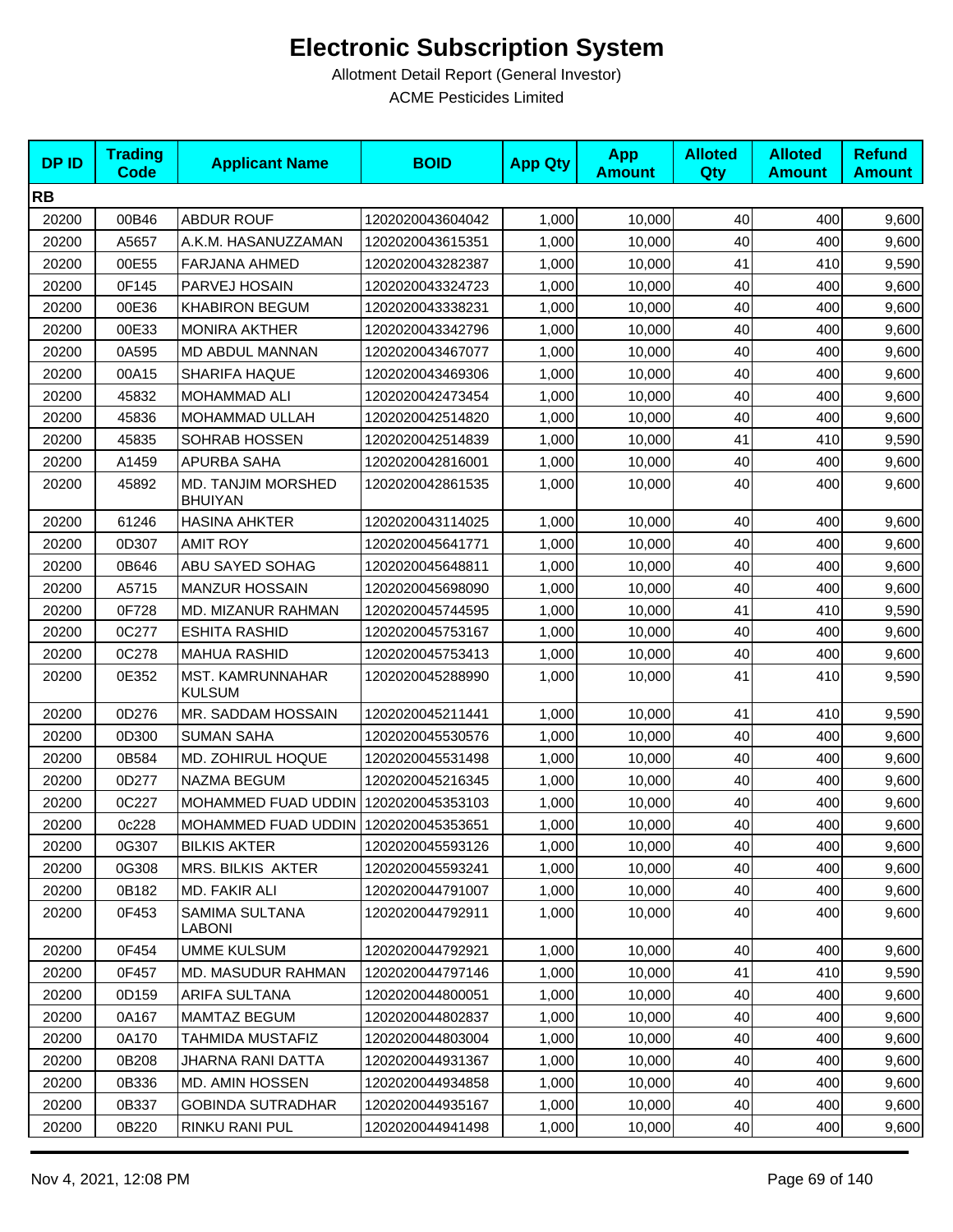| <b>DPID</b> | <b>Trading</b><br><b>Code</b> | <b>Applicant Name</b>             | <b>BOID</b>      | <b>App Qty</b> | <b>App</b><br><b>Amount</b> | <b>Alloted</b><br>Qty | <b>Alloted</b><br><b>Amount</b> | <b>Refund</b><br><b>Amount</b> |
|-------------|-------------------------------|-----------------------------------|------------------|----------------|-----------------------------|-----------------------|---------------------------------|--------------------------------|
| <b>RB</b>   |                               |                                   |                  |                |                             |                       |                                 |                                |
| 20200       | 0B212                         | RANJANA RANI                      | 1202020044947832 | 1,000          | 10,000                      | 40                    | 400                             | 9,600                          |
| 20200       | 0B214                         | <b>ARCHANA RANI</b>               | 1202020044947859 | 1,000          | 10,000                      | 40                    | 400                             | 9,600                          |
| 20200       | 0B295                         | SATYA RANJAN SAHA                 | 1202020044972261 | 1,000          | 10,000                      | 40                    | 400                             | 9,600                          |
| 20200       | 0F581                         | <b>NAZMUL HASAN</b>               | 1202020044988539 | 1,000          | 10,000                      | 40                    | 400                             | 9,600                          |
| 20200       | 0G260                         | <b>JEWEL BARUA</b>                | 1202020045015741 | 1,000          | 10,000                      | 40                    | 400                             | 9,600                          |
| 20200       | 0B347                         | <b>SOMA MONDAL</b>                | 1202020045034038 | 1,000          | 10,000                      | 40                    | 400                             | 9,600                          |
| 20200       | 0B348                         | <b>SOMA MONDAL</b>                | 1202020045034046 | 1,000          | 10,000                      | 40                    | 400                             | 9,600                          |
| 20200       | 0b450                         | MD. ALAUDDIN BHUIYA               | 1202020045145159 | 1,000          | 10,000                      | 40                    | 400                             | 9,600                          |
| 20200       | A3833                         | MD. MUNEER HUSSAIN                | 1202020045148674 | 1,000          | 10,000                      | 40                    | 400                             | 9,600                          |
| 20200       | 0F624                         | <b>NAZMUL HASAN</b>               | 1202020045150171 | 1,000          | 10,000                      | 40                    | 400                             | 9,600                          |
| 20200       | 0F635                         | MD. ABUL HOSSAIN                  | 1202020045162960 | 1,000          | 10,000                      | 40                    | 400                             | 9,600                          |
| 20200       | 0C210                         | <b>MD.MATLUBUR RAHMAN</b>         | 1202020045183994 | 1,000          | 10,000                      | 40                    | 400                             | 9,600                          |
| 20200       | 0c209                         | MD. MATLUBUR RAHMAN               | 1202020045184097 | 1,000          | 10,000                      | 40                    | 400                             | 9,600                          |
| 20200       | 00C64                         | <b>ZARIN TASNEEM</b>              | 1202020044663712 | 1,000          | 10,000                      | 40                    | 400                             | 9,600                          |
| 20200       | 00C65                         | <b>ZARIN TASNEEM</b>              | 1202020044663720 | 1,000          | 10,000                      | 40                    | 400                             | 9,600                          |
| 20200       | 0B196                         | <b>MD. MOKTAR HOSSAIN</b>         | 1202020044805153 | 1,000          | 10,000                      | 41                    | 410                             | 9,590                          |
| 20200       | 0D155                         | <b>BIKASH CHANDRA SAHA</b>        | 1202020044809566 | 1,000          | 10,000                      | 40                    | 400                             | 9,600                          |
| 20200       | 00B57                         | <b>SUBIR PAUL</b>                 | 1202020044216525 | 1,000          | 10,000                      | 40                    | 400                             | 9,600                          |
| 20200       | 0B154                         | SAJJADUR RAHMAN                   | 1202020044681959 | 1,000          | 10,000                      | 40                    | 400                             | 9,600                          |
| 20200       | 00C66                         | <b>SALMA KABIR</b>                | 1202020044681983 | 1,000          | 10,000                      | 41                    | 410                             | 9,590                          |
| 20200       | 0F509                         | RAHILA AKTER                      | 1202020044823961 | 1,000          | 10,000                      | 40                    | 400                             | 9,600                          |
| 20200       | 0D180                         | RADHA RANI BHOWMIK                | 1202020044829081 | 1,000          | 10,000                      | 40                    | 400                             | 9,600                          |
| 20200       | 0G193                         | <b>BHAGABATI GHOSH</b>            | 1202020044686413 | 1,000          | 10,000                      | 41                    | 410                             | 9,590                          |
| 20200       | 0B244                         | MD. FAKHRUL ISLAM<br><b>HAZRA</b> | 1202020044833868 | 1,000          | 10,000                      | 40                    | 400                             | 9,600                          |
| 20200       | 0F518                         | <b>FAHIMA KHANOM</b>              | 1202020044836620 | 1,000          | 10,000                      | 40                    | 400                             | 9,600                          |
| 20200       | 0D181                         | RADHA RANI BHOWMIK                | 1202020044839418 | 1,000          | 10,000                      | 40                    | 400                             | 9,600                          |
| 20200       | 0B219                         | RINKU RANI PUL                    | 1202020044844570 | 1,000          | 10,000                      | 40                    | 400                             | 9,600                          |
| 20200       | 0G173                         | KHADIZA NASRIN                    | 1202020044500042 | 1,000          | 10,000                      | 40                    | 400                             | 9,600                          |
| 20200       | 0F247                         | MD. ASHRAFUZZAMAN                 | 1202020044703268 | 1,000          | 10,000                      | 40                    | 400                             | 9,600                          |
| 20200       | A2152                         | SUDARSHAN KUMAR<br><b>BASAK</b>   | 1202020044706641 | 1,000          | 10,000                      | 40                    | 400                             | 9,600                          |
| 20200       | 0E241                         | KAZI FATIMA HASIN                 | 1202020044712021 | 1,000          | 10,000                      | 41                    | 410                             | 9,590                          |
| 20200       | 0B201                         | ARJUN DATTA                       | 1202020044852552 | 1,000          | 10,000                      | 40                    | 400                             | 9,600                          |
| 20200       | 0B211                         | RANJANA RANI                      | 1202020044852579 | 1,000          | 10,000                      | 41                    | 410                             | 9,590                          |
| 20200       | 0B213                         | <b>ARCHANA RANI</b>               | 1202020044852587 | 1,000          | 10,000                      | 40                    | 400                             | 9,600                          |
| 20200       | 0B221                         | SANJIB KUMAR KUNDU                | 1202020044852619 | 1,000          | 10,000                      | 40                    | 400                             | 9,600                          |
| 20200       | 0F189                         | MD. MIRAJUL ISLAM<br>KAZOL        | 1202020044260417 | 1,000          | 10,000                      | 40                    | 400                             | 9,600                          |
| 20200       | C3370                         | MOHAMMAD JASHIM<br><b>UDDIN</b>   | 1202020044264316 | 1,000          | 10,000                      | 41                    | 410                             | 9,590                          |
| 20200       | 0F236                         | MASUDA YASMIN                     | 1202020044714243 | 1,000          | 10,000                      | 40                    | 400                             | 9,600                          |
| 20200       | 0B224                         | SYED KAMAL UDDIN                  | 1202020044868019 | 1,000          | 10,000                      | 40                    | 400                             | 9,600                          |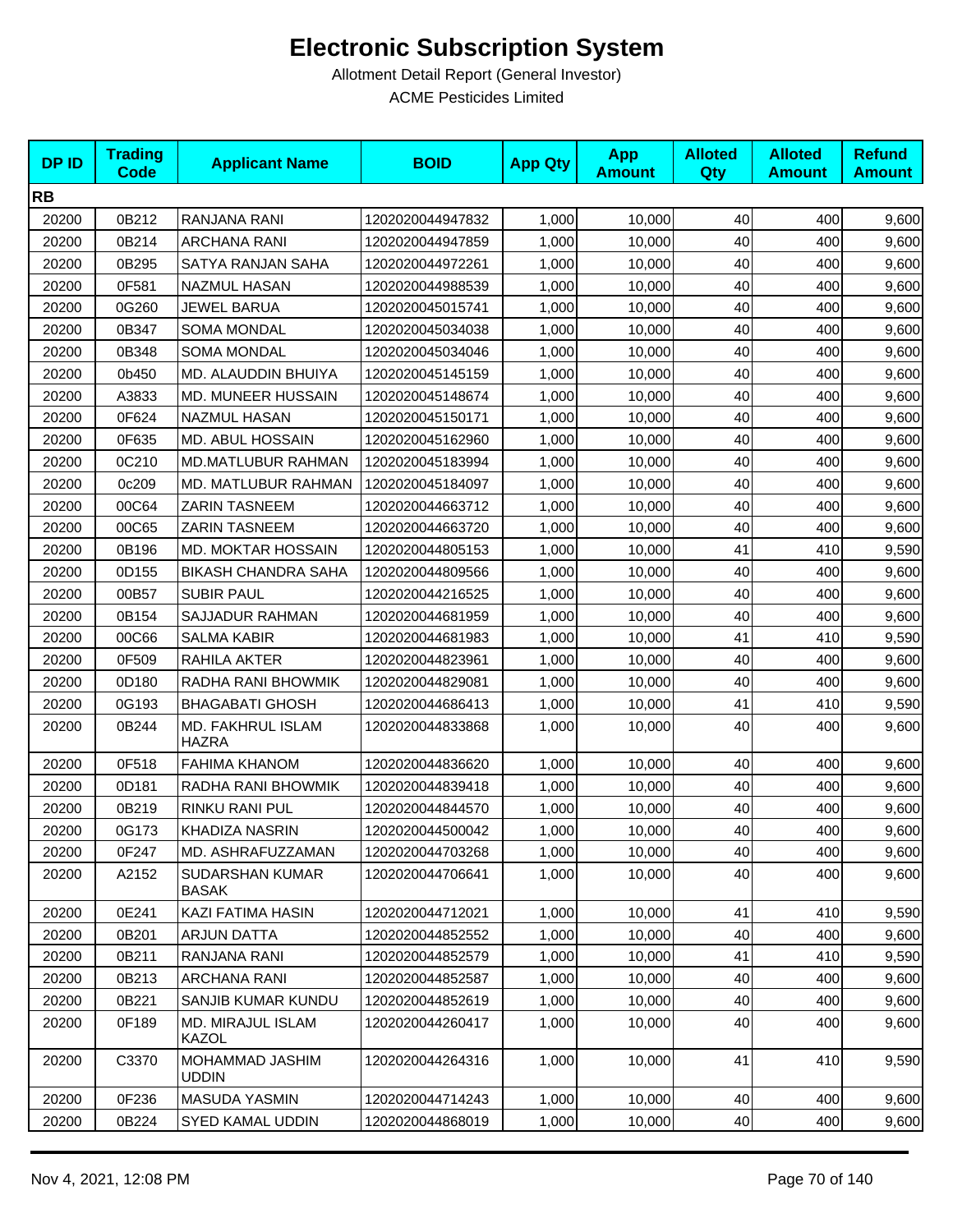| <b>DPID</b> | <b>Trading</b><br><b>Code</b> | <b>Applicant Name</b>                | <b>BOID</b>      | <b>App Qty</b> | <b>App</b><br><b>Amount</b> | <b>Alloted</b><br>Qty | <b>Alloted</b><br><b>Amount</b> | <b>Refund</b><br><b>Amount</b> |
|-------------|-------------------------------|--------------------------------------|------------------|----------------|-----------------------------|-----------------------|---------------------------------|--------------------------------|
| <b>RB</b>   |                               |                                      |                  |                |                             |                       |                                 |                                |
| 20200       | 0B225                         | SYED KAMAL UDDIN                     | 1202020044871298 | 1,000          | 10,000                      | 40                    | 400                             | 9,600                          |
| 20200       | 0B113                         | MD. SOWAB MIA                        | 1202020044287183 | 1,000          | 10,000                      | 40                    | 400                             | 9,600                          |
| 20200       | 0B114                         | MD. SOAB MIA                         | 1202020044289645 | 1,000          | 10,000                      | 40                    | 400                             | 9,600                          |
| 20200       | 0F552                         | <b>ABDUL MANNAN</b>                  | 1202020044876241 | 1,000          | 10,000                      | 40                    | 400                             | 9,600                          |
| 20200       | 0B207                         | JHARNA RANI DATTA                    | 1202020044881731 | 1,000          | 10,000                      | 41                    | 410                             | 9,590                          |
| 20200       | 00D99                         | MD. ABDUS SAMAD                      | 1202020044575632 | 1,000          | 10,000                      | 41                    | 410                             | 9,590                          |
| 20200       | 0D100                         | MD. ABDUS SAMAD                      | 1202020044575667 | 1,000          | 10,000                      | 41                    | 410                             | 9,590                          |
| 20200       | 0D101                         | <b>FATEMA BEGUM</b>                  | 1202020044575683 | 1,000          | 10,000                      | 40                    | 400                             | 9,600                          |
| 20200       | 0D102                         | NAZMA BEGUM                          | 1202020044575691 | 1,000          | 10,000                      | 40                    | 400                             | 9,600                          |
| 20200       | 0F204                         | MD. SUBBIRUL HUQUE                   | 1202020044314107 | 1,000          | 10,000                      | 40                    | 400                             | 9,600                          |
| 20200       | 0F205                         | MRS. RUKHSANA BEGUM                  | 1202020044314115 | 1,000          | 10,000                      | 40                    | 400                             | 9,600                          |
| 20200       | 0F206                         | KHALEDA BEGUM                        | 1202020044314123 | 1,000          | 10,000                      | 40                    | 400                             | 9,600                          |
| 20200       | 0F207                         | MD. NAZMUL HAQUE                     | 1202020044314131 | 1,000          | 10,000                      | 41                    | 410                             | 9,590                          |
| 20200       | 0F203                         | A.K.M. SHAFIQUR<br><b>RAHMAN</b>     | 1202020044314141 | 1,000          | 10,000                      | 40                    | 400                             | 9,600                          |
| 20200       | 0F209                         | MRS. KHALEDA BEGUM                   | 1202020044314455 | 1,000          | 10,000                      | 40                    | 400                             | 9,600                          |
| 20200       | 0F211                         | MD. MONJU MIAH                       | 1202020044314471 | 1,000          | 10,000                      | 40                    | 400                             | 9,600                          |
| 20200       | 0E247                         | MOHAMMAD HASAN IMAM 1202020044753917 |                  | 1,000          | 10,000                      | 41                    | 410                             | 9,590                          |
| 20200       | 0B258                         | MD. MASUM HASAN                      | 1202020044901191 | 1,000          | 10,000                      | 40                    | 400                             | 9,600                          |
| 20200       | 0D144                         | <b>MRS. NAHAR AKTER</b>              | 1202020044774908 | 1,000          | 10,000                      | 40                    | 400                             | 9,600                          |
| 20200       | 0F283                         | <b>JESMIN NAHAR</b>                  | 1202020044779413 | 1,000          | 10,000                      | 40                    | 400                             | 9,600                          |
| 20200       | 0D147                         | <b>ANITA RANI SAHA</b>               | 1202020044781414 | 1,000          | 10,000                      | 40                    | 400                             | 9,600                          |
| 20200       | 0B173                         | MD. FIROZ HOSSAIN                    | 1202020044783555 | 1,000          | 10,000                      | 40                    | 400                             | 9,600                          |
| 20200       | 0B202                         | <b>ARJUN DATTA</b>                   | 1202020044926876 | 1,000          | 10,000                      | 40                    | 400                             | 9,600                          |
| 20200       | 0D602                         | MD. SHAFIQUL ISLAM<br><b>RAJU</b>    | 1202020047613746 | 1,000          | 10,000                      | 41                    | 410                             | 9,590                          |
| 20200       | 0B741                         | MD. ENAMUL HOQUE                     | 1202020046656209 | 1,000          | 10,000                      | 40                    | 400                             | 9,600                          |
| 20200       | F1071                         | <b>HASAN MOLLA</b>                   | 1202020046970761 | 1,000          | 10,000                      | 40                    | 400                             | 9,600                          |
| 20200       | 0C332                         | SHAHANA AKTER                        | 1202020047503745 | 1,000          | 10,000                      | 40                    | 400                             | 9,600                          |
| 20200       | 0C331                         | SHAHANA AKTER                        | 1202020047507023 | 1,000          | 10,000                      | 40                    | 400                             | 9,600                          |
| 20200       | F1090                         | <b>SOMA AKTAR</b>                    | 1202020047510524 | 1,000          | 10,000                      | 40                    | 400                             | 9,600                          |
| 20200       | F1091                         | SYED ASIFUR RAHMAN                   | 1202020047510532 | 1,000          | 10,000                      | 40                    | 400                             | 9,600                          |
| 20200       | F1092                         | SYED ASIFUR RAHMAN                   | 1202020047510540 | 1,000          | 10,000                      | 40                    | 400                             | 9,600                          |
| 20200       | F1087                         | <b>FAKRUL ISLAM</b>                  | 1202020047510583 | 1,000          | 10,000                      | 40                    | 400                             | 9,600                          |
| 20200       | 0B742                         | MD. RASHIDUL ISLAM                   | 1202020046662746 | 1,000          | 10,000                      | 40                    | 400                             | 9,600                          |
| 20200       | 0F993                         | MD. LUTFUR RAHMAN                    | 1202020046667200 | 1,000          | 10,000                      | 40                    | 400                             | 9,600                          |
| 20200       | 0F994                         | LAILA SHARMEN KHAN                   | 1202020046667623 | 1,000          | 10,000                      | 40                    | 400                             | 9,600                          |
| 20200       | 0B910                         | MRS. ALEYA BEGUM                     | 1202020046673582 | 1,000          | 10,000                      | 40                    | 400                             | 9,600                          |
| 20200       | 0B911                         | MRS. ALEYA BEGUM                     | 1202020046673649 | 1,000          | 10,000                      | 40                    | 400                             | 9,600                          |
| 20200       | 0B901                         | MD. JISHAN ISLAM                     | 1202020046674833 | 1,000          | 10,000                      | 40                    | 400                             | 9,600                          |
| 20200       | 0G725                         | ECSL EE0921                          | 1202020046990426 | 1,000          | 10,000                      | 40                    | 400                             | 9,600                          |
| 20200       | F1088                         | <b>FAKRUL ISLAM</b>                  | 1202020047510607 | 1,000          | 10,000                      | 40                    | 400                             | 9,600                          |
| 20200       | F1089                         | <b>SOMA AKTAR</b>                    | 1202020047510615 | 1,000          | 10,000                      | 40                    | 400                             | 9,600                          |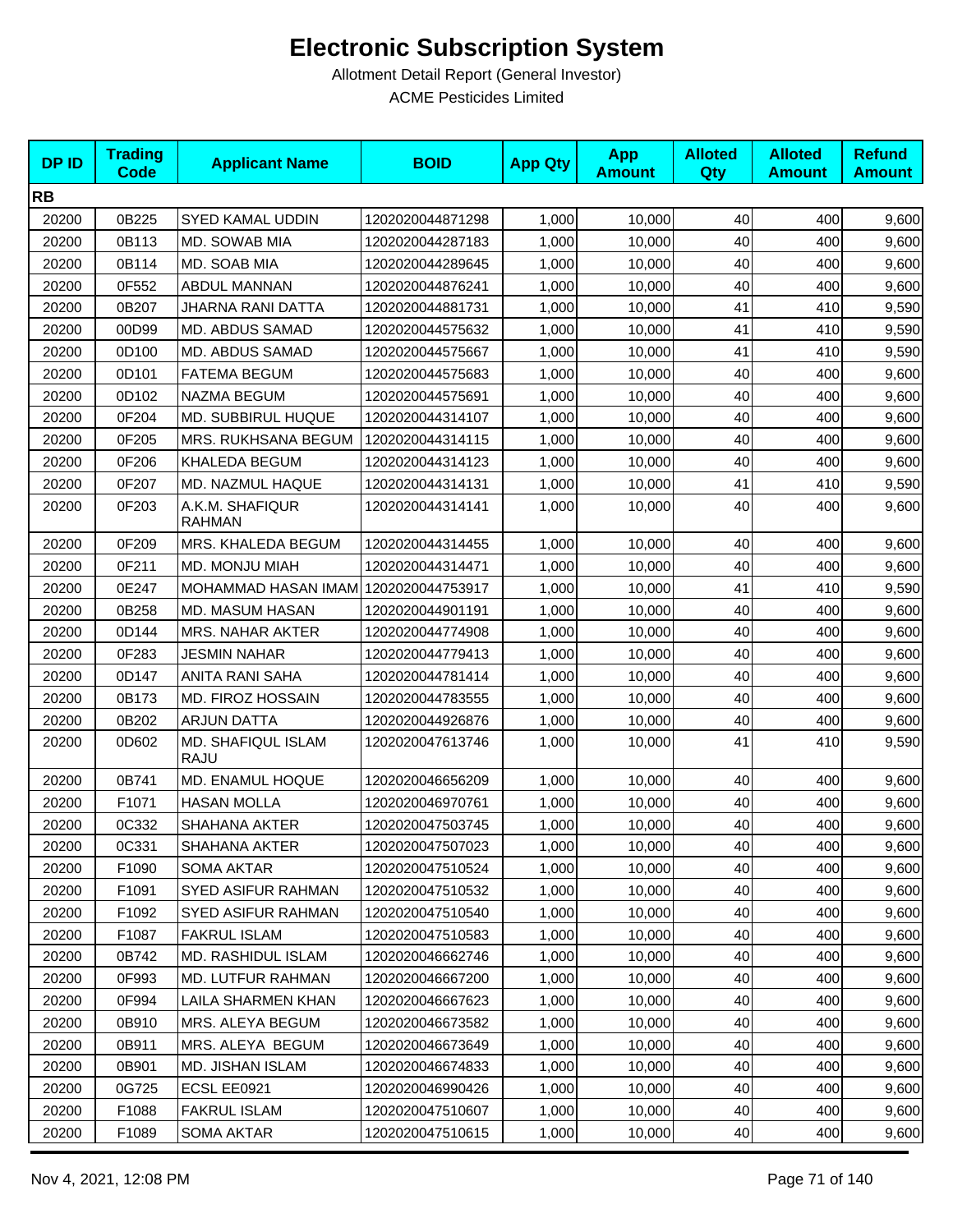| <b>DPID</b> | <b>Trading</b><br><b>Code</b> | <b>Applicant Name</b>                 | <b>BOID</b>      | <b>App Qty</b> | <b>App</b><br><b>Amount</b> | <b>Alloted</b><br>Qty | <b>Alloted</b><br><b>Amount</b> | <b>Refund</b><br><b>Amount</b> |
|-------------|-------------------------------|---------------------------------------|------------------|----------------|-----------------------------|-----------------------|---------------------------------|--------------------------------|
| <b>RB</b>   |                               |                                       |                  |                |                             |                       |                                 |                                |
| 20200       | B1014                         | <b>MST.SHAHANAZ BEGUM</b>             | 1202020047516331 | 1,000          | 10,000                      | 41                    | 410                             | 9,590                          |
| 20200       | 0C334                         | <b>MOHAMMAD ABDUS</b><br><b>SOBUR</b> | 1202020047516366 | 1,000          | 10,000                      | 40                    | 400                             | 9,600                          |
| 20200       | 0C335                         | <b>MOHAMMAD ABDUS</b><br><b>SOBUR</b> | 1202020047517301 | 1,000          | 10,000                      | 40                    | 400                             | 9,600                          |
| 20200       | B1013                         | <b>MST.SHAHANAZ BEGUM</b>             | 1202020047517311 | 1,000          | 10,000                      | 40                    | 400                             | 9,600                          |
| 20200       | 0E533                         | FAIZ AHMED MONZU                      | 1202020047520521 | 1,000          | 10,000                      | 40                    | 400                             | 9,600                          |
| 20200       | 0B894                         | MD. ROBI ULLAH                        | 1202020046678783 | 1,000          | 10,000                      | 40                    | 400                             | 9,600                          |
| 20200       | 0B895                         | MD. FARUQ HOSSAIN                     | 1202020046678882 | 1,000          | 10,000                      | 40                    | 400                             | 9,600                          |
| 20200       | 0F999                         | MD. ZAFAR ULLAH KHAN                  | 1202020046686674 | 1,000          | 10,000                      | 40                    | 400                             | 9,600                          |
| 20200       | B1125                         | MOHAMMAD KAMAL<br><b>HOSSAIN</b>      | 1202020047546178 | 1,000          | 10,000                      | 40                    | 400                             | 9,600                          |
| 20200       | B1048                         | <b>MD.MONIR HOSSAIN</b>               | 1202020047557021 | 1,000          | 10,000                      | 40                    | 400                             | 9,600                          |
| 20200       | F1035                         | MD. RUBEL MIA                         | 1202020046721358 | 1,000          | 10,000                      | 40                    | 400                             | 9,600                          |
| 20200       | F1036                         | MD. RUBEL MIA                         | 1202020046721647 | 1,000          | 10,000                      | 40                    | 400                             | 9,600                          |
| 20200       | B1022                         | <b>SHIRINA AKTER</b>                  | 1202020047056910 | 1,000          | 10,000                      | 40                    | 400                             | 9,600                          |
| 20200       | B1023                         | <b>SHIRINA AKTER</b>                  | 1202020047060209 | 1,000          | 10,000                      | 40                    | 400                             | 9,600                          |
| 20200       | B1053                         | MRS.MAHFUZA                           | 1202020047569721 | 1,000          | 10,000                      | 40                    | 400                             | 9,600                          |
| 20200       | B1054                         | SHUFIA BEGUM                          | 1202020047570619 | 1,000          | 10,000                      | 40                    | 400                             | 9,600                          |
| 20200       | B1059                         | MD. AKKAS PATWARY                     | 1202020047574427 | 1,000          | 10,000                      | 41                    | 410                             | 9,590                          |
| 20200       | F1147                         | MD. SAYED ALI                         | 1202020047584127 | 1,000          | 10,000                      | 41                    | 410                             | 9,590                          |
| 20200       | F1146                         | MD. SAYED ALI                         | 1202020047584143 | 1,000          | 10,000                      | 40                    | 400                             | 9,600                          |
| 20200       | F1076                         | <b>LOKMAN</b>                         | 1202020047111532 | 1,000          | 10,000                      | 40                    | 400                             | 9,600                          |
| 20200       | F1077                         | <b>LOKMAN</b>                         | 1202020047113178 | 1,000          | 10,000                      | 40                    | 400                             | 9,600                          |
| 20200       | 0F761                         | MD. SHOWKET HOSSAIN                   | 1202020045926348 | 1,000          | 10,000                      | 40                    | 400                             | 9,600                          |
| 20200       | 0F820                         | MD. SHOWKET HOSSAIN                   | 1202020046095568 | 1,000          | 10,000                      | 40                    | 400                             | 9,600                          |
| 20200       | G1818                         | MD. HAFIZUL ISLAM<br><b>MONDAL</b>    | 1202020046364498 | 1,000          | 10,000                      | 40                    | 400                             | 9,600                          |
| 20200       | 0F881                         | MAJOR MD. HASMAT<br>ULLAH KHAN        | 1202020046369902 | 1,000          | 10,000                      | 40                    | 400                             | 9,600                          |
| 20200       | 0F880                         | MD. ZAFAR ULLAH KHAN                  | 1202020046369910 | 1,000          | 10,000                      | 40                    | 400                             | 9,600                          |
| 20200       | 0F883                         | KHALEDA BEGUM                         | 1202020046391600 | 1,000          | 10,000                      | 40                    | 400                             | 9,600                          |
| 20200       | 0F885                         | <b>HAFSA ABEDIN</b>                   | 1202020046394151 | 1,000          | 10,000                      | 40                    | 400                             | 9,600                          |
| 20200       | 0F886                         | HAFSA ABEDIN                          | 1202020046395486 | 1,000          | 10,000                      | 40                    | 400                             | 9,600                          |
| 20200       | 0F884                         | KHALEDA BEGUM                         | 1202020046395973 | 1,000          | 10,000                      | 40                    | 400                             | 9,600                          |
| 20200       | 0b781                         | AFROZA BEGUM                          | 1202020046420103 | 1,000          | 10,000                      | 40                    | 400                             | 9,600                          |
| 20200       | 0F902                         | TAYEBA ABEDIN                         | 1202020046483558 | 1,000          | 10,000                      | 40                    | 400                             | 9,600                          |
| 20200       | 0F901                         | <b>TAYEBA ABEDIN</b>                  | 1202020046483566 | 1,000          | 10,000                      | 40                    | 400                             | 9,600                          |
| 20200       | 0F906                         | MD. SIDDQUE                           | 1202020046487604 | 1,000          | 10,000                      | 40                    | 400                             | 9,600                          |
| 20200       | 0F905                         | MD. SIDDQUE                           | 1202020046487754 | 1,000          | 10,000                      | 40                    | 400                             | 9,600                          |
| 20200       | 0F911                         | RAWSHAN ARA                           | 1202020046491267 | 1,000          | 10,000                      | 40                    | 400                             | 9,600                          |
| 20200       | 0F912                         | RAWSHAN ARA                           | 1202020046491275 | 1,000          | 10,000                      | 41                    | 410                             | 9,590                          |
| 20200       | 0F915                         | MD. BILLAL HOSSAIN                    | 1202020046497074 | 1,000          | 10,000                      | 40                    | 400                             | 9,600                          |
| 20200       | 0F914                         | MD. BILLAL HOSSAIN                    | 1202020046497304 | 1,000          | 10,000                      | 40                    | 400                             | 9,600                          |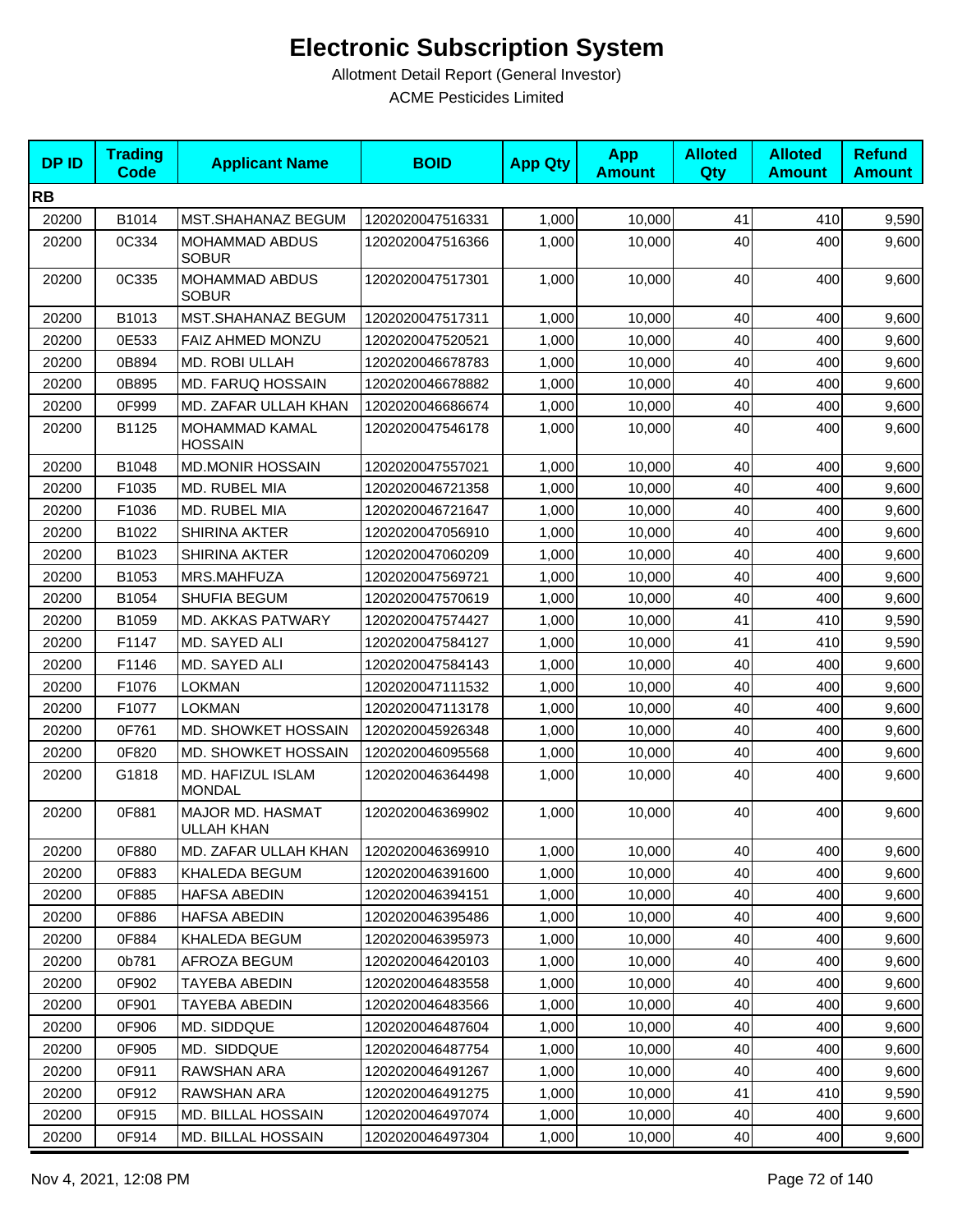| <b>DPID</b> | <b>Trading</b><br><b>Code</b> | <b>Applicant Name</b>                  | <b>BOID</b>      | <b>App Qty</b> | <b>App</b><br><b>Amount</b> | <b>Alloted</b><br><b>Qty</b> | <b>Alloted</b><br><b>Amount</b> | <b>Refund</b><br><b>Amount</b> |
|-------------|-------------------------------|----------------------------------------|------------------|----------------|-----------------------------|------------------------------|---------------------------------|--------------------------------|
| <b>RB</b>   |                               |                                        |                  |                |                             |                              |                                 |                                |
| 20200       | 0E450                         | <b>MD. NAJRUL ISLAM</b>                | 1202020046504764 | 1,000          | 10,000                      | 40                           | 400                             | 9,600                          |
| 20200       | 0E449                         | MD. NAJRUL ISLAM                       | 1202020046504772 | 1,000          | 10,000                      | 41                           | 410                             | 9,590                          |
| 20200       | 0F921                         | <b>NASIR UDDIN</b>                     | 1202020046522231 | 1,000          | 10,000                      | 40                           | 400                             | 9,600                          |
| 20200       | 0D399                         | <b>ETI RANI SAHA</b>                   | 1202020046522248 | 1,000          | 10,000                      | 41                           | 410                             | 9,590                          |
| 20200       | 0F922                         | <b>NASIR UDDIN</b>                     | 1202020046533191 | 1,000          | 10,000                      | 40                           | 400                             | 9,600                          |
| 20200       | 0B829                         | <b>AYESA BEGUM</b>                     | 1202020046558841 | 1,000          | 10,000                      | 40                           | 400                             | 9,600                          |
| 20200       | 0B812                         | TANIA CHOWDHURY                        | 1202020046566577 | 1,000          | 10,000                      | 40                           | 400                             | 9,600                          |
| 20200       | 0B814                         | <b>TANIA CHOWDHURY</b>                 | 1202020046567662 | 1,000          | 10,000                      | 40                           | 400                             | 9,600                          |
| 20200       | 0F942                         | MD. LUTFOR RAHMAN                      | 1202020046568171 | 1,000          | 10,000                      | 40                           | 400                             | 9,600                          |
| 20200       | 0B818                         | SHAZEDA KHANUM                         | 1202020046576095 | 1,000          | 10,000                      | 40                           | 400                             | 9,600                          |
| 20200       | 0E466                         | MOST. NAZMUNNAHAR                      | 1202020046576100 | 1,000          | 10,000                      | 40                           | 400                             | 9,600                          |
| 20200       | 0H164                         | DR. AJIT KUMAR<br><b>MAJUMDER</b>      | 1202020046607745 | 1,000          | 10,000                      | 40                           | 400                             | 9,600                          |
| 20200       | 0D467                         | <b>MD. SHARIF HOSSAIN</b>              | 1202020046613455 | 1,000          | 10,000                      | 40                           | 400                             | 9,600                          |
| 20200       | 0F965                         | MD. SANJU MIA                          | 1202020046613471 | 1,000          | 10,000                      | 40                           | 400                             | 9,600                          |
| 20200       | 0F966                         | MD. SANJU MIA                          | 1202020046614101 | 1,000          | 10,000                      | 41                           | 410                             | 9,590                          |
| 20200       | 0D464                         | SOBASH KUMAR ROY                       | 1202020046617793 | 1,000          | 10,000                      | 40                           | 400                             | 9,600                          |
| 20200       | 0F956                         | MD. MOMIN MIA                          | 1202020046619112 | 1,000          | 10,000                      | 40                           | 400                             | 9,600                          |
| 20200       | 0F957                         | MD. MOMIN MIA                          | 1202020046620226 | 1,000          | 10,000                      | 40                           | 400                             | 9,600                          |
| 20200       | 0F954                         | ANWARA                                 | 1202020046620234 | 1,000          | 10,000                      | 40                           | 400                             | 9,600                          |
| 20200       | 0F955                         | ANWARA                                 | 1202020046620351 | 1,000          | 10,000                      | 40                           | 400                             | 9,600                          |
| 20200       | 0B728                         | MD. MAHABUB ALAM                       | 1202020046233083 | 1,000          | 10,000                      | 40                           | 400                             | 9,600                          |
| 20200       | 0F759                         | RASHIDUL HASAN                         | 1202020045944948 | 1,000          | 10,000                      | 40                           | 400                             | 9,600                          |
| 20200       | 0F769                         | SHOHEL RANA                            | 1202020045949661 | 1,000          | 10,000                      | 40                           | 400                             | 9,600                          |
| 20200       | 0H135                         | <b>MD. ATIKUL ISLAM</b>                | 1202020045979257 | 1,000          | 10,000                      | 40                           | 400                             | 9,600                          |
| 20200       | 0F763                         | <b>ABIDA AKTER</b>                     | 1202020045989974 | 1,000          | 10,000                      | 40                           | 400                             | 9,600                          |
| 20200       | 0H140                         | MD. HELALUR RAHMAN                     | 1202020046024471 | 1,000          | 10,000                      | 40                           | 400                             | 9,600                          |
| 20200       | 0D355                         | UMME KULSUM JUMI                       | 1202020046175615 | 1,000          | 10,000                      | 40                           | 400                             | 9,600                          |
| 20200       | 0d353                         | UMME KULSUM JUMI                       | 1202020046175631 | 1,000          | 10,000                      | 40                           | 400                             | 9,600                          |
| 20200       | 0F824                         | <b>ABIDA AKTER</b>                     | 1202020046052557 | 1,000          | 10,000                      | 40                           | 400                             | 9,600                          |
| 20200       | 0F823                         | RASHIDUL HASAN                         | 1202020046052591 | 1,000          | 10,000                      | 40                           | 400                             | 9,600                          |
| 20200       | 0B754                         | MR. S. M. FOYES IQBA                   | 1202020046323012 | 1,000          | 10,000                      | 40                           | 400                             | 9,600                          |
| 20200       | 0E444                         | RAFAT AKTER                            | 1202020046333911 | 1,000          | 10,000                      | 40                           | 400                             | 9,600                          |
| 20200       | 0B678                         | RAJIB CHANDRA PAUL                     | 1202020046074494 | 1,000          | 10,000                      | 40                           | 400                             | 9,600                          |
| 20200       | 0B679                         | <b>RAJIB CHANDRA PAUL</b>              | 1202020046075017 | 1,000          | 10,000                      | 40                           | 400                             | 9,600                          |
| 20200       | 0B677                         | <b>KHANDAKER JOSIM</b><br><b>UDDIN</b> | 1202020046075504 | 1,000          | 10,000                      | 40                           | 400                             | 9,600                          |
| 20200       | 0B753                         | MR. S.M. FOYES IQBAL                   | 1202020046333921 | 1,000          | 10.000                      | 41                           | 410                             | 9,590                          |
| 20200       | 0E432                         | MD. ASHRAF GAIN                        | 1202020046076921 | 1,000          | 10,000                      | 40                           | 400                             | 9,600                          |
| 20200       | 0F877                         | MUHAMMAD ASHRAF<br>UZZAMAN KHAN        | 1202020046357914 | 1,000          | 10,000                      | 40                           | 400                             | 9,600                          |
| 20200       | B1593                         | MD. AZIZUL HAQUE                       | 1202020049213132 | 1,000          | 10,000                      | 41                           | 410                             | 9,590                          |
| 20200       | B1594                         | MD. AZIZUL HAQUE                       | 1202020049213349 | 1,000          | 10,000                      | 40                           | 400                             | 9,600                          |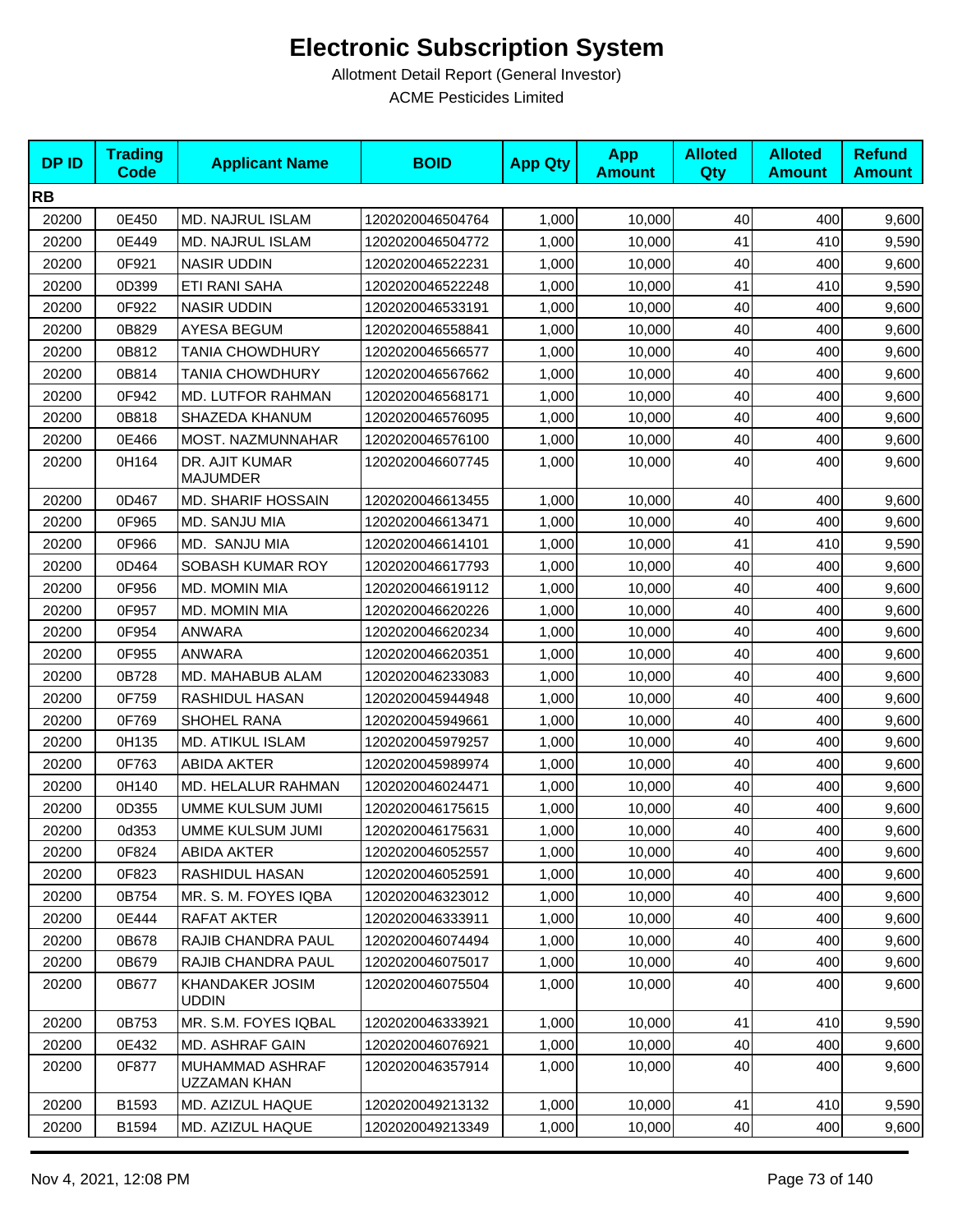| <b>DPID</b> | <b>Trading</b><br><b>Code</b> | <b>Applicant Name</b>                   | <b>BOID</b>      | <b>App Qty</b> | <b>App</b><br><b>Amount</b> | <b>Alloted</b><br>Qty | <b>Alloted</b><br><b>Amount</b> | <b>Refund</b><br><b>Amount</b> |
|-------------|-------------------------------|-----------------------------------------|------------------|----------------|-----------------------------|-----------------------|---------------------------------|--------------------------------|
| <b>RB</b>   |                               |                                         |                  |                |                             |                       |                                 |                                |
| 20200       | B1595                         | MD. WAZED ALI                           | 1202020049216144 | 1,000          | 10,000                      | 40                    | 400                             | 9,600                          |
| 20200       | B1596                         | MD. WAZED ALI                           | 1202020049217941 | 1,000          | 10,000                      | 41                    | 410                             | 9,590                          |
| 20200       | B1597                         | <b>MILON BARUA</b>                      | 1202020049220029 | 1,000          | 10,000                      | 40                    | 400                             | 9,600                          |
| 20200       | B1598                         | <b>MILON BARUA</b>                      | 1202020049222523 | 1,000          | 10,000                      | 40                    | 400                             | 9,600                          |
| 20200       | B1599                         | MD. ABDUR RASHID<br><b>SARKAR</b>       | 1202020049224332 | 1,000          | 10,000                      | 40                    | 400                             | 9,600                          |
| 20200       | B1600                         | MD. ABDUR RASHID<br><b>SARKAR</b>       | 1202020049224953 | 1,000          | 10,000                      | 40                    | 400                             | 9,600                          |
| 20200       | B1551                         | <b>MST. ANITA KHATUN</b>                | 1202020049239747 | 1,000          | 10,000                      | 41                    | 410                             | 9,590                          |
| 20200       | B1491                         | MD. ABUL KALAM AZAD                     | 1202020049251828 | 1,000          | 10,000                      | 41                    | 410                             | 9,590                          |
| 20200       | 0D852                         | MOST. SHAHIDA KHANAM                    | 1202020049260234 | 1,000          | 10,000                      | 41                    | 410                             | 9,590                          |
| 20200       | B1559                         | MD. MOFIZ UDDIN                         | 1202020049263048 | 1,000          | 10,000                      | 40                    | 400                             | 9,600                          |
| 20200       | B1563                         | MD. SHAFIUL AZAM                        | 1202020049263104 | 1,000          | 10,000                      | 40                    | 400                             | 9,600                          |
| 20200       | B1492                         | MD. ABUL KALAM AZAD                     | 1202020049334705 | 1,000          | 10,000                      | 40                    | 400                             | 9,600                          |
| 20200       | 0G386                         | MD. SOFIQUL                             | 1202020049334820 | 1,000          | 10,000                      | 40                    | 400                             | 9,600                          |
| 20200       | 0G387                         | MD. SOFIQUL                             | 1202020049334855 | 1,000          | 10,000                      | 40                    | 400                             | 9,600                          |
| 20200       | 0G388                         | <b>SAH ALAM</b>                         | 1202020049334871 | 1,000          | 10,000                      | 40                    | 400                             | 9,600                          |
| 20200       | 0D853                         | MOST. SHAHIDA KHANAM                    | 1202020049334903 | 1,000          | 10,000                      | 40                    | 400                             | 9,600                          |
| 20200       | B1591                         | MST. JOBEDA KHATUN                      | 1202020049348743 | 1,000          | 10,000                      | 40                    | 400                             | 9,600                          |
| 20200       | B1659                         | MST. SALEMA BEGUM                       | 1202020049349309 | 1,000          | 10,000                      | 40                    | 400                             | 9,600                          |
| 20200       | 0D839                         | <b>SHAH ALAM</b>                        | 1202020048884708 | 1,000          | 10,000                      | 41                    | 410                             | 9,590                          |
| 20200       | B1422                         | <b>MD. ELIAS SARKAR</b>                 | 1202020048908206 | 1,000          | 10,000                      | 40                    | 400                             | 9,600                          |
| 20200       | B1447                         | <b>LOKMAN</b>                           | 1202020048921798 | 1,000          | 10,000                      | 40                    | 400                             | 9,600                          |
| 20200       | B1446                         | <b>LOKMAN</b>                           | 1202020048922669 | 1,000          | 10,000                      | 40                    | 400                             | 9,600                          |
| 20200       | B1443                         | <b>CHAMPA</b>                           | 1202020048925951 | 1,000          | 10,000                      | 40                    | 400                             | 9,600                          |
| 20200       | B1442                         | <b>CHAMPA</b>                           | 1202020048926493 | 1,000          | 10,000                      | 40                    | 400                             | 9,600                          |
| 20200       | B1582                         | MD. MONIRUZZAMAN                        | 1202020049142749 | 1,000          | 10,000                      | 40                    | 400                             | 9,600                          |
| 20200       | B1438                         | MD. RUHUL AMAIN                         | 1202020048932029 | 1,000          | 10,000                      | 40                    | 400                             | 9,600                          |
| 20200       | B1590                         | MD. BILLAL HOSSAIN                      | 1202020049165086 | 1,000          | 10,000                      | 40                    | 400                             | 9,600                          |
| 20200       | B1592                         | MST. JOBEDA KHATUN                      | 1202020049171382 | 1,000          | 10,000                      | 40                    | 400                             | 9,600                          |
| 20200       | B1154                         | <b>RANU MIA</b>                         | 1202020048002222 | 1,000          | 10,000                      | 40                    | 400                             | 9,600                          |
| 20200       | F1184                         | MD. JOYNUL ABEDIN                       | 1202020048011383 | 1,000          | 10,000                      | 41                    | 410                             | 9,590                          |
| 20200       | F1185                         | MD. JOYNUL ABEDIN                       | 1202020048011557 | 1,000          | 10,000                      | 40                    | 400                             | 9,600                          |
| 20200       | 0D685                         | MD. ABDUL HAQUE<br><b>KHOKAN</b>        | 1202020048210517 | 1,000          | 10,000                      | 40                    | 400                             | 9,600                          |
| 20200       | 0D714                         | <b>LIPON SAHA</b>                       | 1202020048386685 | 1,000          | 10,000                      | 40                    | 400                             | 9,600                          |
| 20200       | 0H220                         | NASCENIA LIMITED                        | 1202020048394972 | 1,000          | 10,000                      | 41                    | 410                             | 9,590                          |
| 20200       | 0D726                         | <b>RATON CHANDRA</b><br><b>MOZUMDAR</b> | 1202020048401265 | 1,000          | 10.000                      | 40                    | 400                             | 9,600                          |
| 20200       | F1292                         | MD. JAMSED                              | 1202020048537699 | 1,000          | 10,000                      | 40                    | 400                             | 9,600                          |
| 20200       | F1293                         | MD. JAMSED                              | 1202020048537854 | 1,000          | 10,000                      | 40                    | 400                             | 9,600                          |
| 20200       | F1328                         | MD. DULALUR RAHMAN                      | 1202020048560000 | 1,000          | 10,000                      | 40                    | 400                             | 9,600                          |
| 20200       | B1400                         | <b>AZAD AHMED</b>                       | 1202020048573416 | 1,000          | 10,000                      | 40                    | 400                             | 9,600                          |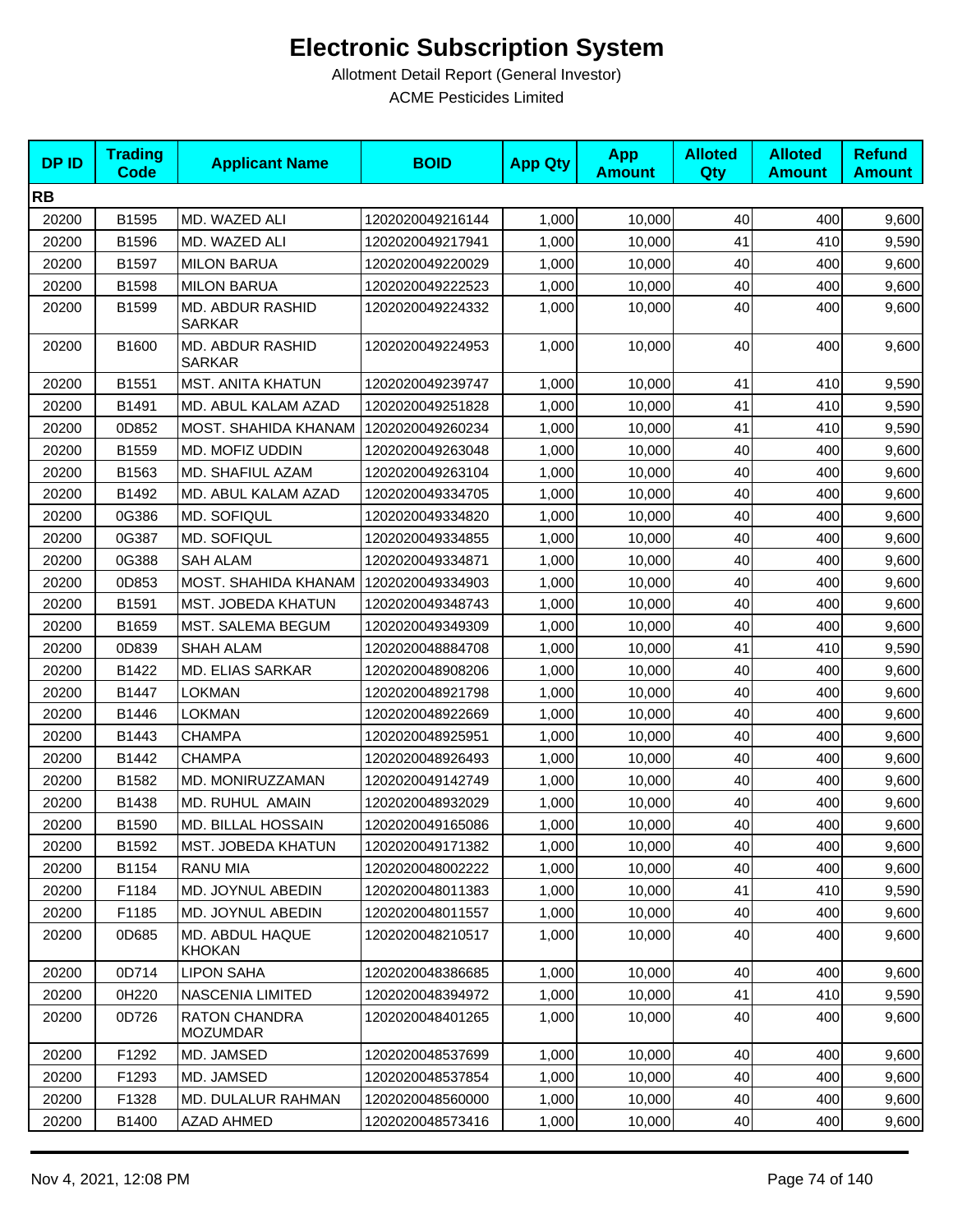| <b>DPID</b> | <b>Trading</b><br><b>Code</b> | <b>Applicant Name</b>        | <b>BOID</b>      | <b>App Qty</b> | <b>App</b><br><b>Amount</b> | <b>Alloted</b><br>Qty | <b>Alloted</b><br><b>Amount</b> | <b>Refund</b><br><b>Amount</b> |
|-------------|-------------------------------|------------------------------|------------------|----------------|-----------------------------|-----------------------|---------------------------------|--------------------------------|
| <b>RB</b>   |                               |                              |                  |                |                             |                       |                                 |                                |
| 20200       | 0D782                         | <b>MRS. SHAHNAZ PARVIN</b>   | 1202020048580990 | 1,000          | 10,000                      | 40                    | 400                             | 9,600                          |
| 20200       | F1333                         | MD. MIZANUR RAHMAN           | 1202020048584196 | 1,000          | 10,000                      | 40                    | 400                             | 9,600                          |
| 20200       | F1335                         | <b>MONORANJAN GHOSH</b>      | 1202020048596192 | 1,000          | 10,000                      | 40                    | 400                             | 9,600                          |
| 20200       | B1448                         | MOHAMMAD AL- AMIN            | 1202020048650403 | 1,000          | 10,000                      | 40                    | 400                             | 9,600                          |
| 20200       | 0D812                         | MINA HAFIZUR RAHMAN          | 1202020048712648 | 1,000          | 10,000                      | 40                    | 400                             | 9,600                          |
| 20200       | F1350                         | <b>FARIDA RAHMAN</b>         | 1202020048739842 | 1,000          | 10,000                      | 40                    | 400                             | 9,600                          |
| 20200       | f1342                         | <b>SHANTONU SHEEL</b>        | 1202020048741671 | 1,000          | 10,000                      | 40                    | 400                             | 9,600                          |
| 20200       | F1343                         | ANJAN KUMAR DEY              | 1202020048744475 | 1,000          | 10,000                      | 40                    | 400                             | 9,600                          |
| 20200       | F1344                         | EITIKA RANI PAUL             | 1202020048747561 | 1,000          | 10,000                      | 41                    | 410                             | 9,590                          |
| 20200       | F1345                         | PAROMITA DAS                 | 1202020048750101 | 1,000          | 10,000                      | 40                    | 400                             | 9,600                          |
| 20200       | F1346                         | SHOVON KUMAR PAUL            | 1202020048750897 | 1,000          | 10,000                      | 41                    | 410                             | 9,590                          |
| 20200       | B1158                         | MD. SIDDIK BHUIYAN           | 1202020048013422 | 1,000          | 10,000                      | 40                    | 400                             | 9,600                          |
| 20200       | 0D605                         | LIPI RAY (DURGA)             | 1202020048015961 | 1,000          | 10,000                      | 41                    | 410                             | 9,590                          |
| 20200       | B1193                         | SHALMA BEGUM                 | 1202020048020533 | 1,000          | 10,000                      | 40                    | 400                             | 9,600                          |
| 20200       | B1189                         | AYASHA SIDDIKA               | 1202020048020624 | 1,000          | 10,000                      | 40                    | 400                             | 9,600                          |
| 20200       | B1286                         | <b>MD. LITON MATUBBAR</b>    | 1202020048412457 | 1,000          | 10,000                      | 40                    | 400                             | 9,600                          |
| 20200       | B1288                         | JOSIM                        | 1202020048412521 | 1,000          | 10,000                      | 40                    | 400                             | 9,600                          |
| 20200       | B1289                         | <b>JOSIM</b>                 | 1202020048412564 | 1,000          | 10,000                      | 40                    | 400                             | 9,600                          |
| 20200       | B1308                         | RASHADA KABIR                | 1202020048414697 | 1,000          | 10,000                      | 41                    | 410                             | 9,590                          |
| 20200       | b1195                         | <b>SALIM MAHMUD</b>          | 1202020048026209 | 1,000          | 10,000                      | 40                    | 400                             | 9,600                          |
| 20200       | B1196                         | <b>SALIM MAHMUD</b>          | 1202020048027013 | 1,000          | 10,000                      | 41                    | 410                             | 9,590                          |
| 20200       | B1197                         | MD. SIDDIQUE MRIDHA          | 1202020048027487 | 1,000          | 10,000                      | 40                    | 400                             | 9,600                          |
| 20200       | B1198                         | <b>MD. SIDDIQUE MRIDHA</b>   | 1202020048028457 | 1,000          | 10,000                      | 40                    | 400                             | 9,600                          |
| 20200       | B1199                         | <b>RONY RAHMAN</b>           | 1202020048034978 | 1,000          | 10,000                      | 40                    | 400                             | 9,600                          |
| 20200       | F1205                         | MD. MOMTAZ ALI SHEIKH        | 1202020048233523 | 1,000          | 10,000                      | 40                    | 400                             | 9,600                          |
| 20200       | F1203                         | MAHMUDA SULTANA              | 1202020048234825 | 1,000          | 10,000                      | 40                    | 400                             | 9,600                          |
| 20200       | B1120                         | MD. RABIUL KARIM             | 1202020048239282 | 1,000          | 10,000                      | 40                    | 400                             | 9,600                          |
| 20200       | B1119                         | MD. RABIUL KARIM             | 1202020048239621 | 1,000          | 10,000                      | 41                    | 410                             | 9,590                          |
| 20200       | 0D681                         | MD. ABUL KASHEM              | 1202020048242930 | 1,000          | 10,000                      | 40                    | 400                             | 9,600                          |
| 20200       | F1249                         | <b>MD. SHAFIQUL ISLAM</b>    | 1202020048424164 | 1,000          | 10,000                      | 41                    | 410                             | 9,590                          |
| 20200       | F1250                         | <b>MD. SHAFIQUL ISLAM</b>    | 1202020048424346 | 1,000          | 10,000                      | 40                    | 400                             | 9,600                          |
| 20200       | B1200                         | <b>RONY RAHMAN</b>           | 1202020048058100 | 1,000          | 10,000                      | 41                    | 410                             | 9,590                          |
| 20200       | 0D683                         | <b>MST. SAHINUR</b>          | 1202020048244873 | 1,000          | 10,000                      | 40                    | 400                             | 9,600                          |
| 20200       | 0E563                         | MD. JALAL                    | 1202020048428965 | 1,000          | 10,000                      | 41                    | 410                             | 9,590                          |
| 20200       | 0E564                         | MD. JALAL                    | 1202020048429258 | 1,000          | 10,000                      | 40                    | 400                             | 9,600                          |
| 20200       | B1194                         | <b>SHALMA BEGUM</b>          | 1202020048263999 | 1,000          | 10,000                      | 40                    | 400                             | 9,600                          |
| 20200       | B1190                         | AYASHA SIDDIKA               | 1202020048270090 | 1,000          | 10,000                      | 40                    | 400                             | 9,600                          |
| 20200       | C3237                         | <b>MST KHADIZA AKTER ANI</b> | 1202020048450093 | 1,000          | 10,000                      | 41                    | 410                             | 9,590                          |
| 20200       | B1121                         | <b>MD. RAFIKUL ISLAM</b>     | 1202020048133305 | 1,000          | 10,000                      | 40                    | 400                             | 9,600                          |
| 20200       | B1122                         | MD. RAFIKUL ISLAM            | 1202020048134417 | 1,000          | 10,000                      | 40                    | 400                             | 9,600                          |
| 20200       | B1127                         | <b>JNTAS BEGUM</b>           | 1202020048134872 | 1,000          | 10,000                      | 40                    | 400                             | 9,600                          |
| 20200       | 0C381                         | SHAKAWAT HOSSAIN             | 1202020048272239 | 1,000          | 10,000                      | 41                    | 410                             | 9,590                          |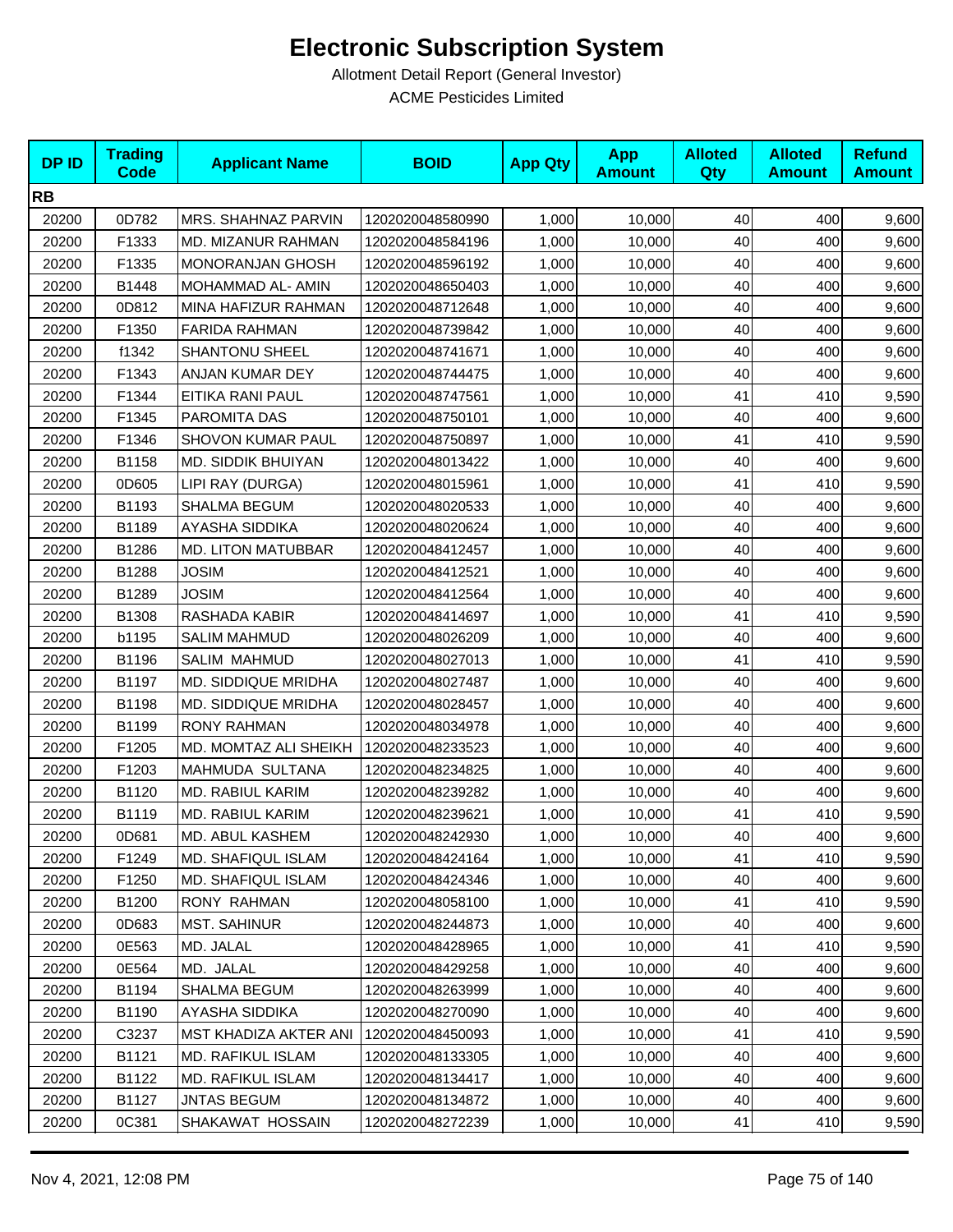| <b>DPID</b> | <b>Trading</b><br><b>Code</b> | <b>Applicant Name</b>            | <b>BOID</b>      | <b>App Qty</b> | <b>App</b><br><b>Amount</b> | <b>Alloted</b><br>Qty | <b>Alloted</b><br><b>Amount</b> | <b>Refund</b><br><b>Amount</b> |
|-------------|-------------------------------|----------------------------------|------------------|----------------|-----------------------------|-----------------------|---------------------------------|--------------------------------|
| <b>RB</b>   |                               |                                  |                  |                |                             |                       |                                 |                                |
| 20200       | B1204                         | <b>MAHMUD HASAN</b>              | 1202020048282999 | 1,000          | 10,000                      | 40                    | 400                             | 9,600                          |
| 20200       | 0C379                         | MD. AYNAL HAQ                    | 1202020048283934 | 1,000          | 10,000                      | 41                    | 410                             | 9,590                          |
| 20200       | B1129                         | MD. SALAUDDIN<br>AHAMMAD         | 1202020047933302 | 1,000          | 10,000                      | 40                    | 400                             | 9,600                          |
| 20200       | B1128                         | <b>JNTAS BEGUM</b>               | 1202020047933310 | 1,000          | 10,000                      | 40                    | 400                             | 9,600                          |
| 20200       | B1124                         | MD. RASEL AHAMMED                | 1202020047933436 | 1,000          | 10,000                      | 40                    | 400                             | 9,600                          |
| 20200       | B1123                         | MD. RASEL AHAMMED                | 1202020047933444 | 1,000          | 10.000                      | 40                    | 400                             | 9,600                          |
| 20200       | 0C380                         | MD. AYNAL HAQ                    | 1202020048284583 | 1,000          | 10,000                      | 40                    | 400                             | 9,600                          |
| 20200       | B1203                         | <b>MAHMUD HASAN</b>              | 1202020048286574 | 1,000          | 10,000                      | 40                    | 400                             | 9,600                          |
| 20200       | 0C395                         | MD. MHAMUDUL HASAN               | 1202020048489524 | 1,000          | 10,000                      | 41                    | 410                             | 9,590                          |
| 20200       | B1130                         | <b>MD.SALAUDDIN</b><br>AHAMMAD   | 1202020047940836 | 1,000          | 10,000                      | 40                    | 400                             | 9,600                          |
| 20200       | B1202                         | <b>TASNIM AHMED</b>              | 1202020048308022 | 1,000          | 10,000                      | 40                    | 400                             | 9,600                          |
| 20200       | 0c358                         | MD. MAHFUZER RAHMAN              | 1202020048167016 | 1,000          | 10,000                      | 40                    | 400                             | 9,600                          |
| 20200       | 0C359                         | MD. MAHFUZER RAHMAN              | 1202020048167610 | 1,000          | 10,000                      | 40                    | 400                             | 9,600                          |
| 20200       | 0C355                         | MOAREF HOWSEN                    | 1202020048171886 | 1,000          | 10,000                      | 41                    | 410                             | 9,590                          |
| 20200       | B1126                         | MOHAMMAD KAMAL<br><b>HOSSAIN</b> | 1202020048173470 | 1,000          | 10,000                      | 40                    | 400                             | 9,600                          |
| 20200       | 0G362                         | <b>GOUTAM KUMAR PAUL</b>         | 1202020048175389 | 1,000          | 10,000                      | 40                    | 400                             | 9,600                          |
| 20200       | B1192                         | SADIA SIDDIKA                    | 1202020048180971 | 1,000          | 10,000                      | 40                    | 400                             | 9,600                          |
| 20200       | 0D710                         | RUBEL KUMAR SAHA                 | 1202020048317223 | 1,000          | 10,000                      | 40                    | 400                             | 9,600                          |
| 20200       | F1272                         | MD. MORSHED ALI                  | 1202020048504155 | 1,000          | 10,000                      | 40                    | 400                             | 9,600                          |
| 20200       | F1273                         | MD. MORSHED ALI                  | 1202020048504329 | 1,000          | 10,000                      | 40                    | 400                             | 9,600                          |
| 20200       | F1274                         | SAKERA SAYED                     | 1202020048504460 | 1,000          | 10,000                      | 40                    | 400                             | 9,600                          |
| 20200       | F1275                         | <b>SAKERA SAYED</b>              | 1202020048504717 | 1,000          | 10,000                      | 40                    | 400                             | 9,600                          |
| 20200       | B1201                         | <b>TASNIM AHMED</b>              | 1202020048182681 | 1,000          | 10,000                      | 40                    | 400                             | 9,600                          |
| 20200       | 0D682                         | MOHAMMAD SHAHAJADA               | 1202020048184852 | 1,000          | 10,000                      | 40                    | 400                             | 9,600                          |
| 20200       | 0D684                         | NAZMUL HUDA                      | 1202020048187002 | 1,000          | 10,000                      | 40                    | 400                             | 9,600                          |
| 20200       | 0D686                         | NAZMUL HUDA                      | 1202020048335301 | 1,000          | 10,000                      | 40                    | 400                             | 9,600                          |
| 20200       | 0D687                         | <b>MST SAHINUR</b>               | 1202020048336108 | 1,000          | 10,000                      | 40                    | 400                             | 9,600                          |
| 20200       | 0D689                         | MD. HEDU MIA                     | 1202020048336900 | 1,000          | 10.000                      | 41                    | 410                             | 9,590                          |
| 20200       | 0D690                         | MOHAMMAD SHAHAJADA               | 1202020048337477 | 1,000          | 10,000                      | 40                    | 400                             | 9,600                          |
| 20200       | 0C396                         | MD. MHAMUDUL HASAN               | 1202020048525004 | 1,000          | 10,000                      | 40                    | 400                             | 9,600                          |
| 20200       | 0D715                         | <b>LIPON SAHA</b>                | 1202020048364938 | 1,000          | 10,000                      | 40                    | 400                             | 9,600                          |
| 20200       | 0D712                         | ANTU MODAK                       | 1202020048382794 | 1,000          | 10,000                      | 40                    | 400                             | 9,600                          |
| 20200       | 0D713                         | ANTU MODAK                       | 1202020048383011 | 1,000          | 10,000                      | 40                    | 400                             | 9,600                          |
| 20200       | 0D780                         | MD. WAHID MURAD                  | 1202020048532083 | 1,000          | 10,000                      | 41                    | 410                             | 9,590                          |
| 20200       | 0D781                         | MD. WAHID MURAD                  | 1202020048532364 | 1,000          | 10,000                      | 40                    | 400                             | 9,600                          |
| 20200       | B1867                         | <b>GULSHAN ARA</b>               | 1202020050270211 | 1,000          | 10,000                      | 40                    | 400                             | 9,600                          |
| 20200       | B1866                         | <b>GULSHAN ARA</b>               | 1202020050278473 | 1,000          | 10,000                      | 40                    | 400                             | 9,600                          |
| 20200       | 0B596                         | MD. ABDUL MALEK                  | 1202020050413798 | 1,000          | 10,000                      | 40                    | 400                             | 9,600                          |
| 20200       | B1619                         | <b>BASUDAB MIRDHA</b>            | 1202020050734996 | 1,000          | 10,000                      | 40                    | 400                             | 9,600                          |
| 20200       | F1782                         | MASUDA ISLAM                     | 1202020050772251 | 1,000          | 10,000                      | 40                    | 400                             | 9,600                          |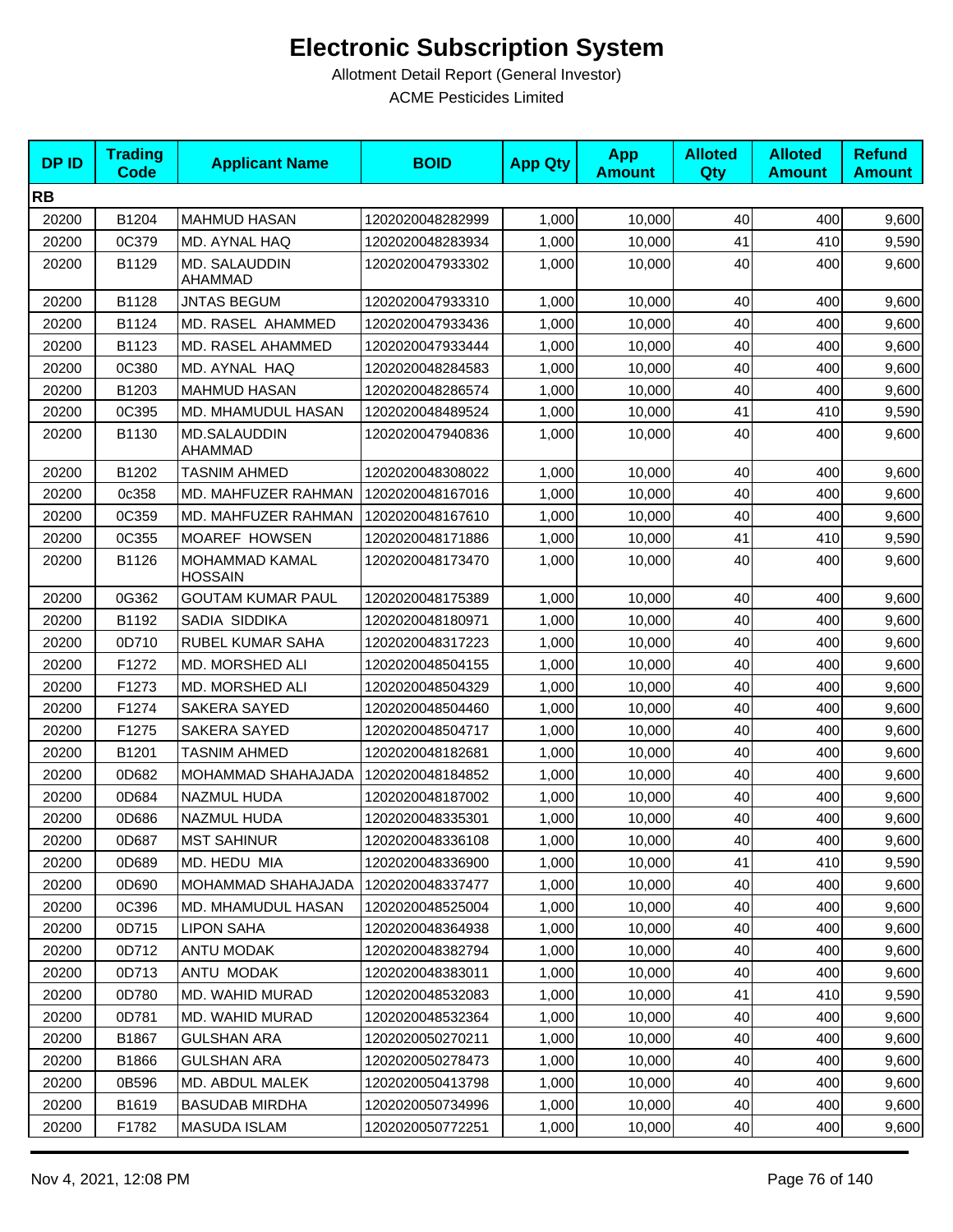| <b>DPID</b> | <b>Trading</b><br><b>Code</b> | <b>Applicant Name</b>                    | <b>BOID</b>      | <b>App Qty</b> | <b>App</b><br><b>Amount</b> | <b>Alloted</b><br>Qty | <b>Alloted</b><br><b>Amount</b> | <b>Refund</b><br><b>Amount</b> |
|-------------|-------------------------------|------------------------------------------|------------------|----------------|-----------------------------|-----------------------|---------------------------------|--------------------------------|
| <b>RB</b>   |                               |                                          |                  |                |                             |                       |                                 |                                |
| 20200       | B2217                         | MD. AMINUL ISLAM                         | 1202020050806060 | 1,000          | 10,000                      | 40                    | 400                             | 9,600                          |
| 20200       | 0B595                         | <b>MD. ABDUS SATTAR</b>                  | 1202020050817707 | 1,000          | 10,000                      | 40                    | 400                             | 9,600                          |
| 20200       | F1783                         | <b>MASUDA ISLAM</b>                      | 1202020050841321 | 1,000          | 10,000                      | 40                    | 400                             | 9,600                          |
| 20200       | B2235                         | MD. AZAD AHMMED                          | 1202020050904429 | 1,000          | 10,000                      | 40                    | 400                             | 9,600                          |
| 20200       | 0G427                         | MD. SHAMSUL ALAM                         | 1202020050923199 | 1,000          | 10,000                      | 40                    | 400                             | 9,600                          |
| 20200       | F1810                         | TAHMINA BEGUM                            | 1202020050929551 | 1,000          | 10,000                      | 40                    | 400                             | 9,600                          |
| 20200       | F1655                         | MST. MOUSHOMI BEGUM                      | 1202020050155356 | 1,000          | 10,000                      | 40                    | 400                             | 9,600                          |
| 20200       | F1656                         | MD. AZIM AKONDO                          | 1202020050157885 | 1,000          | 10,000                      | 40                    | 400                             | 9,600                          |
| 20200       | 0G409                         | MD. SHAMSUL ALAM                         | 1202020050158242 | 1,000          | 10,000                      | 40                    | 400                             | 9,600                          |
| 20200       | F1657                         | MD. AZIM AKONDO                          | 1202020050158731 | 1,000          | 10,000                      | 40                    | 400                             | 9,600                          |
| 20200       | F1658                         | <b>ABDUL BASED</b>                       | 1202020050159461 | 1,000          | 10,000                      | 40                    | 400                             | 9,600                          |
| 20200       | F1740                         | MISS. RUKHSANA BEGUM                     | 1202020050430705 | 1,000          | 10,000                      | 40                    | 400                             | 9,600                          |
| 20200       | F1659                         | ABDUL BASED                              | 1202020050161529 | 1,000          | 10,000                      | 40                    | 400                             | 9,600                          |
| 20200       | F1660                         | ROJINA AKTER                             | 1202020050162011 | 1,000          | 10,000                      | 40                    | 400                             | 9,600                          |
| 20200       | F1748                         | ABDUL MANNAN                             | 1202020050442950 | 1,000          | 10,000                      | 40                    | 400                             | 9,600                          |
| 20200       | F1746                         | <b>MD. NASIR</b>                         | 1202020050444114 | 1,000          | 10,000                      | 40                    | 400                             | 9,600                          |
| 20200       | F1661                         | ROJINA AKTER                             | 1202020050173659 | 1,000          | 10,000                      | 40                    | 400                             | 9,600                          |
| 20200       | F1662                         | <b>KRITTY DAS</b>                        | 1202020050174969 | 1,000          | 10,000                      | 40                    | 400                             | 9,600                          |
| 20200       | F1663                         | <b>KRITTY DAS</b>                        | 1202020050176031 | 1,000          | 10,000                      | 41                    | 410                             | 9,590                          |
| 20200       | B2102                         | MR. KAZI SHAMSUL HUDA   1202020050318125 |                  | 1,000          | 10,000                      | 40                    | 400                             | 9,600                          |
| 20200       | F1768                         | <b>RIAZUR RAHMAN</b>                     | 1202020050593053 | 1,000          | 10,000                      | 40                    | 400                             | 9,600                          |
| 20200       | F1693                         | MD. SOLAIMAN HOSSAIN                     | 1202020050234334 | 1,000          | 10,000                      | 40                    | 400                             | 9,600                          |
| 20200       | 0G419                         | MD. SHAHE ALAM                           | 1202020050662117 | 1,000          | 10,000                      | 40                    | 400                             | 9,600                          |
| 20200       | 0D954                         | MR. KASHINATH<br><b>MAJUMDER</b>         | 1202020050383032 | 1,000          | 10,000                      | 40                    | 400                             | 9,600                          |
| 20200       | B1817                         | MD. SOLAIMAN                             | 1202020049689201 | 1,000          | 10,000                      | 41                    | 410                             | 9,590                          |
| 20200       | B1722                         | BENOY KUMAR PAUL                         | 1202020049690696 | 1,000          | 10,000                      | 40                    | 400                             | 9,600                          |
| 20200       | G2113                         | Subra Paul                               | 1202020049691393 | 1,000          | 10,000                      | 41                    | 410                             | 9,590                          |
| 20200       | B1728                         | ABDULLAH AL MAMUN                        | 1202020049698526 | 1,000          | 10,000                      | 40                    | 400                             | 9,600                          |
| 20200       | B1727                         | ABDULLAH AL MAMUN                        | 1202020049699116 | 1,000          | 10,000                      | 40                    | 400                             | 9,600                          |
| 20200       | 0D907                         | <b>MD. SHARIF HOSSAIN</b>                | 1202020049984911 | 1,000          | 10,000                      | 40                    | 400                             | 9,600                          |
| 20200       | 0c461                         | ANOWARA BEGUM                            | 1202020049991327 | 1,000          | 10,000                      | 40                    | 400                             | 9,600                          |
| 20200       | 0D922                         | UMA RANI SAHA                            | 1202020049994074 | 1,000          | 10,000                      | 40                    | 400                             | 9,600                          |
| 20200       | 0D923                         | <b>UMA RANI SAHA</b>                     | 1202020049994601 | 1,000          | 10,000                      | 40                    | 400                             | 9,600                          |
| 20200       | 0c462                         | ANOWARA BEGUM                            | 1202020050119925 | 1,000          | 10,000                      | 40                    | 400                             | 9,600                          |
| 20200       | B2025                         | MD. ABDUR RASHID                         | 1202020050148202 | 1,000          | 10,000                      | 40                    | 400                             | 9,600                          |
| 20200       | 0D894                         | MST. AMINA BEGUM                         | 1202020050148890 | 1,000          | 10,000                      | 41                    | 410                             | 9,590                          |
| 20200       | F1654                         | <b>MST. MOUSHOMI BEGUM</b>               | 1202020050152103 | 1,000          | 10,000                      | 40                    | 400                             | 9,600                          |
| 20200       | F1563                         | <b>MST. SHARUFA</b>                      | 1202020049816914 | 1,000          | 10,000                      | 41                    | 410                             | 9,590                          |
| 20200       | F1564                         | <b>MST. SHARUFA</b>                      | 1202020049817282 | 1,000          | 10,000                      | 40                    | 400                             | 9,600                          |
| 20200       | F1565                         | RUBEL AHMED                              | 1202020049817900 | 1,000          | 10,000                      | 40                    | 400                             | 9,600                          |
| 20200       | 0D861                         | MD. BELAYET HOSSAIN                      | 1202020049423715 | 1,000          | 10,000                      | 40                    | 400                             | 9,600                          |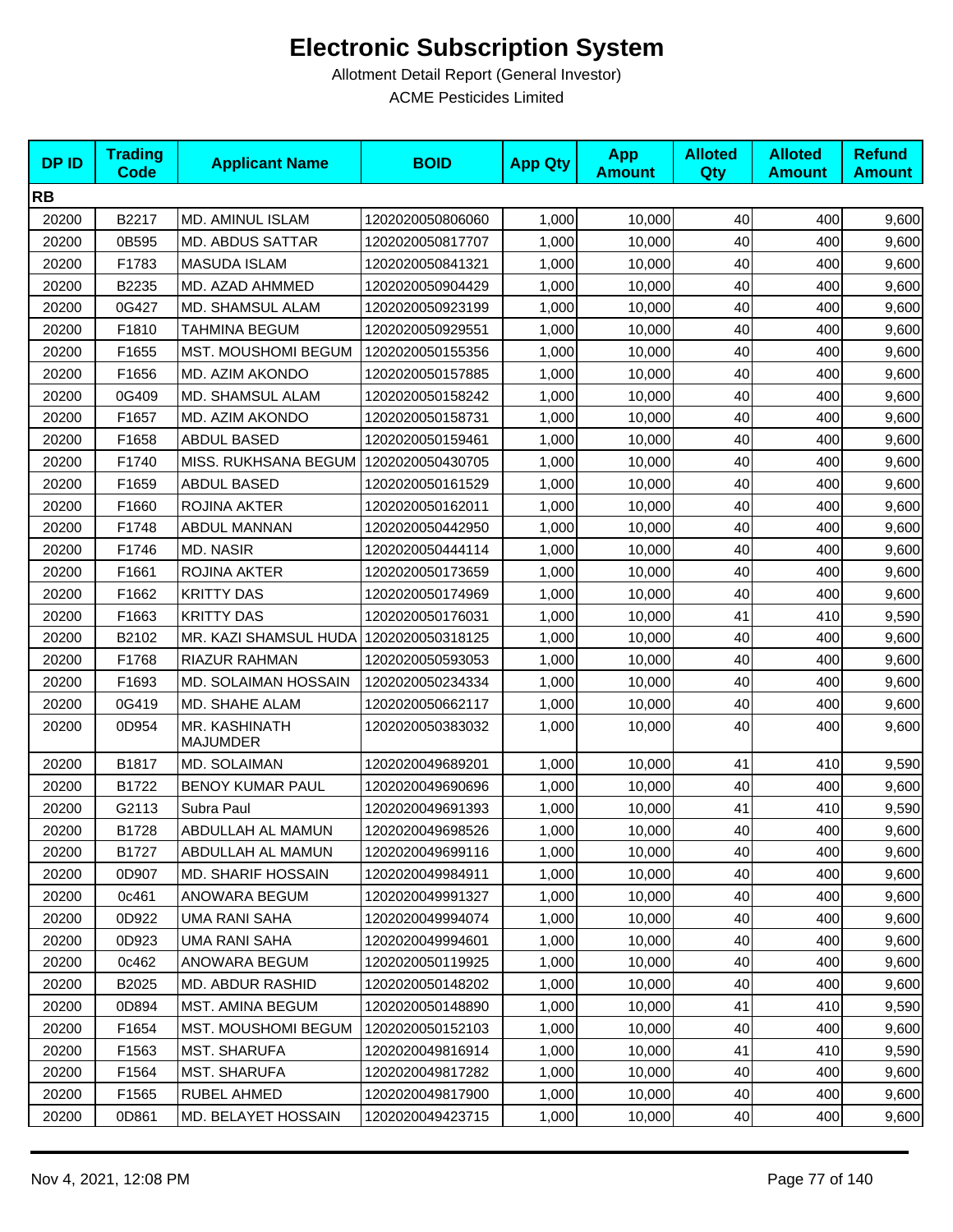| <b>DPID</b> | <b>Trading</b><br><b>Code</b> | <b>Applicant Name</b>                  | <b>BOID</b>      | <b>App Qty</b> | <b>App</b><br><b>Amount</b> | <b>Alloted</b><br><b>Qty</b> | <b>Alloted</b><br><b>Amount</b> | <b>Refund</b><br><b>Amount</b> |
|-------------|-------------------------------|----------------------------------------|------------------|----------------|-----------------------------|------------------------------|---------------------------------|--------------------------------|
| <b>RB</b>   |                               |                                        |                  |                |                             |                              |                                 |                                |
| 20200       | 0D862                         | <b>MRS NURJAHAN BEGUM</b>              | 1202020049424141 | 1,000          | 10,000                      | 40                           | 400                             | 9,600                          |
| 20200       | F1431                         | <b>MD. ISMAIL HOSSAIN</b>              | 1202020049591761 | 1,000          | 10,000                      | 40                           | 400                             | 9,600                          |
| 20200       | F1432                         | <b>HALIMA BEGUM</b>                    | 1202020049595007 | 1,000          | 10,000                      | 40                           | 400                             | 9,600                          |
| 20200       | 0c458                         | <b>MST AKTER BANU</b>                  | 1202020049827876 | 1,000          | 10,000                      | 40                           | 400                             | 9,600                          |
| 20200       | 0D863                         | MD. DELWAR HOSSAIN<br><b>SHEKH</b>     | 1202020049426272 | 1,000          | 10,000                      | 40                           | 400                             | 9,600                          |
| 20200       | 0D864                         | <b>MD. RIPON SHEIKH</b>                | 1202020049426644 | 1,000          | 10,000                      | 40                           | 400                             | 9,600                          |
| 20200       | 0D865                         | MR. BAKIBILLA KHAN                     | 1202020049427392 | 1,000          | 10,000                      | 41                           | 410                             | 9,590                          |
| 20200       | 0D867                         | MRS MASUDA BEGUM                       | 1202020049427903 | 1,000          | 10,000                      | 40                           | 400                             | 9,600                          |
| 20200       | 0D868                         | <b>MD EAKUB HOSSAIN</b>                | 1202020049428908 | 1,000          | 10,000                      | 40                           | 400                             | 9,600                          |
| 20200       | 0D869                         | MD KHABIR UDDIN                        | 1202020049429431 | 1,000          | 10,000                      | 40                           | 400                             | 9,600                          |
| 20200       | 0D870                         | MD ABDUL AZIZ                          | 1202020049430106 | 1,000          | 10,000                      | 40                           | 400                             | 9,600                          |
| 20200       | B1419                         | MOHAMMAD OSMAN<br><b>GONI TALUKDAR</b> | 1202020049436202 | 1,000          | 10,000                      | 40                           | 400                             | 9,600                          |
| 20200       | F1433                         | <b>HALIMA BEGUM</b>                    | 1202020049617630 | 1,000          | 10,000                      | 40                           | 400                             | 9,600                          |
| 20200       | F1547                         | MUNNA PARVEZ                           | 1202020049741604 | 1,000          | 10,000                      | 40                           | 400                             | 9,600                          |
| 20200       | 0D897                         | RAHIMA AKTER KEYA                      | 1202020049750342 | 1,000          | 10,000                      | 40                           | 400                             | 9,600                          |
| 20200       | 0D896                         | <b>RUSHO AKTER</b>                     | 1202020049750468 | 1,000          | 10,000                      | 40                           | 400                             | 9,600                          |
| 20200       | 0D895                         | HAFAZ MD RAKIB HASAN                   | 1202020049750631 | 1,000          | 10,000                      | 40                           | 400                             | 9,600                          |
| 20200       | F1566                         | RUBEL AHMED                            | 1202020049844191 | 1,000          | 10,000                      | 40                           | 400                             | 9,600                          |
| 20200       | F1567                         | MD. EMRAN HOSSAIN                      | 1202020049845127 | 1,000          | 10,000                      | 41                           | 410                             | 9,590                          |
| 20200       | F1568                         | MD. EMRAN HOSSAIN                      | 1202020049845440 | 1,000          | 10,000                      | 40                           | 400                             | 9,600                          |
| 20200       | F1569                         | <b>KALIPAD BISWAS</b>                  | 1202020049850701 | 1,000          | 10,000                      | 40                           | 400                             | 9,600                          |
| 20200       | F1570                         | KALIPAD BISWAS                         | 1202020049850734 | 1,000          | 10,000                      | 40                           | 400                             | 9,600                          |
| 20200       | B1450                         | <b>MST RAJIA KHATUN</b>                | 1202020049450186 | 1,000          | 10,000                      | 40                           | 400                             | 9,600                          |
| 20200       | B1460                         | MANJU BEGUM                            | 1202020049456761 | 1,000          | 10,000                      | 40                           | 400                             | 9,600                          |
| 20200       | B1469                         | FATEMA AKTER NASRIN                    | 1202020049456879 | 1,000          | 10,000                      | 41                           | 410                             | 9,590                          |
| 20200       | B1468                         | FATEMA AKTER NASRIN                    | 1202020049458653 | 1,000          | 10,000                      | 41                           | 410                             | 9,590                          |
| 20200       | 0D898                         | MD. ALAMGIR HOSSAIN                    | 1202020049758084 | 1,000          | 10,000                      | 40                           | 400                             | 9,600                          |
| 20200       | 0H256                         | MRS. KULSUM AKHTAR                     | 1202020049760001 | 1,000          | 10,000                      | 40                           | 400                             | 9,600                          |
| 20200       | 0H257                         | MRS. KULSUM AKHTAR                     | 1202020049760077 | 1,000          | 10,000                      | 40                           | 400                             | 9,600                          |
| 20200       | F1571                         | MD. SHAHABUDDIN                        | 1202020049854395 | 1,000          | 10,000                      | 40                           | 400                             | 9,600                          |
| 20200       | 0D906                         | MD. SHAFIQUL ISLAM<br>RAJU             | 1202020049854973 | 1,000          | 10,000                      | 40                           | 400                             | 9,600                          |
| 20200       | F1426                         | KHADIJA BEGUM                          | 1202020049468642 | 1,000          | 10,000                      | 40                           | 400                             | 9,600                          |
| 20200       | F1427                         | KHADIJA BEGUM                          | 1202020049471118 | 1,000          | 10,000                      | 41                           | 410                             | 9,590                          |
| 20200       | F1428                         | <b>JUNIA SHAHED</b>                    | 1202020049471755 | 1,000          | 10,000                      | 40                           | 400                             | 9,600                          |
| 20200       | F1429                         | <b>JUNIA SHAHED</b>                    | 1202020049472203 | 1,000          | 10,000                      | 40                           | 400                             | 9,600                          |
| 20200       | F1430                         | MD. ISMAIL HOSSAIN                     | 1202020049473307 | 1,000          | 10,000                      | 40                           | 400                             | 9,600                          |
| 20200       | B1653                         | MOHAMMED MAMUNUL<br>ISLAM              | 1202020049767558 | 1,000          | 10,000                      | 40                           | 400                             | 9,600                          |
| 20200       | 0D908                         | NIPA RANI DEY                          | 1202020049861024 | 1,000          | 10,000                      | 41                           | 410                             | 9,590                          |
| 20200       | 0D909                         | MD. EANUS MIA                          | 1202020049862029 | 1,000          | 10,000                      | 40                           | 400                             | 9,600                          |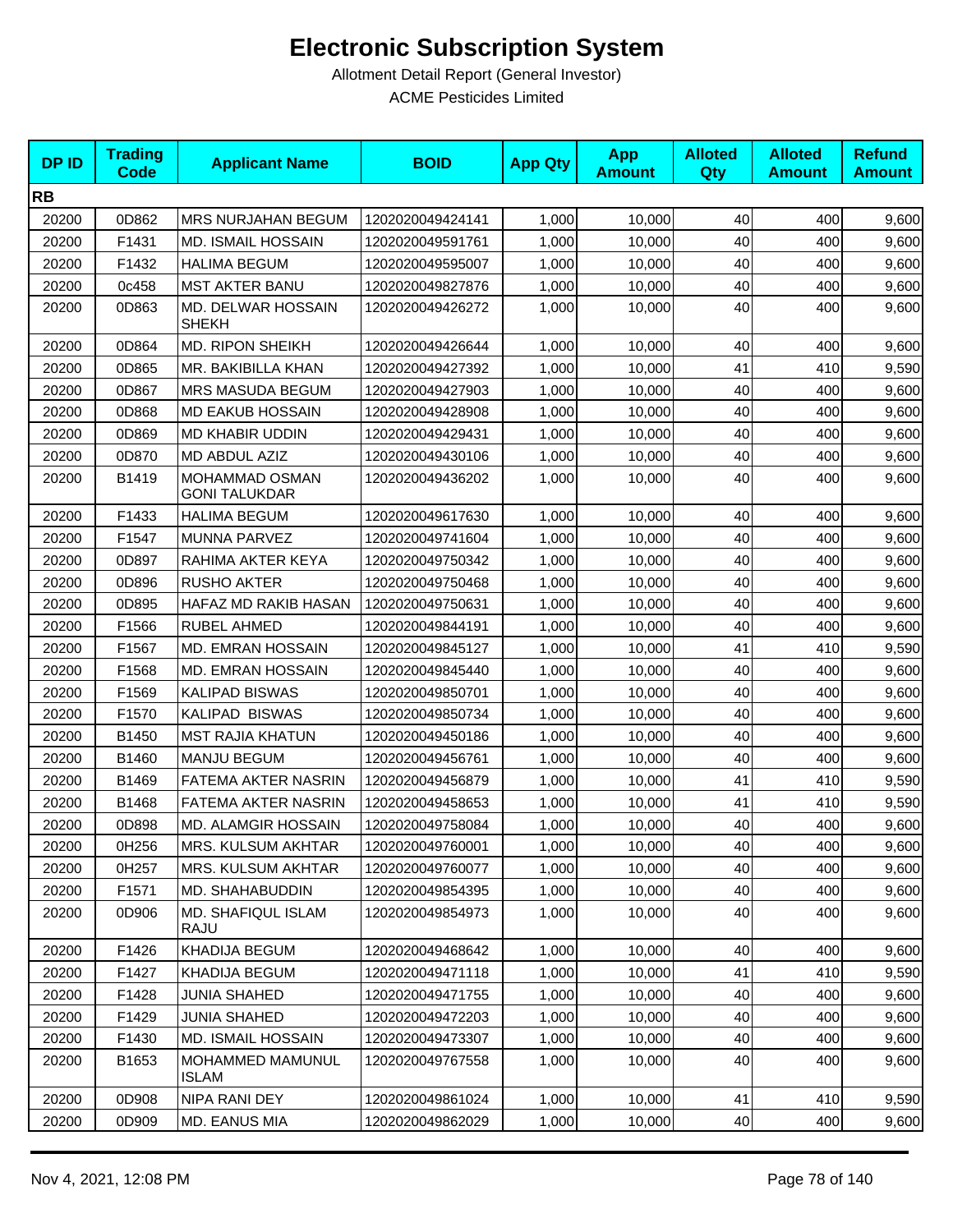| <b>DPID</b> | <b>Trading</b><br><b>Code</b> | <b>Applicant Name</b>                    | <b>BOID</b>      | <b>App Qty</b> | <b>App</b><br><b>Amount</b> | <b>Alloted</b><br><b>Qty</b> | <b>Alloted</b><br><b>Amount</b> | <b>Refund</b><br><b>Amount</b> |
|-------------|-------------------------------|------------------------------------------|------------------|----------------|-----------------------------|------------------------------|---------------------------------|--------------------------------|
| <b>RB</b>   |                               |                                          |                  |                |                             |                              |                                 |                                |
| 20200       | B1610                         | MD. PARVEZ                               | 1202020049641113 | 1,000          | 10,000                      | 40                           | 400                             | 9,600                          |
| 20200       | B1729                         | MD. MOTIUR RAHMAN                        | 1202020049644291 | 1,000          | 10,000                      | 40                           | 400                             | 9,600                          |
| 20200       | B1617                         | MD. SHAHIDULLAH<br><b>KHISAR</b>         | 1202020049645146 | 1,000          | 10,000                      | 40                           | 400                             | 9,600                          |
| 20200       | F1556                         | MOST. TOSLIMA HAQUE                      | 1202020049780641 | 1,000          | 10,000                      | 40                           | 400                             | 9,600                          |
| 20200       | F1560                         | MD. MONJU MIAH                           | 1202020049780807 | 1,000          | 10,000                      | 40                           | 400                             | 9,600                          |
| 20200       | F <sub>1572</sub>             | MD. SHAHABUDDIN                          | 1202020049878968 | 1,000          | 10.000                      | 40                           | 400                             | 9,600                          |
| 20200       | F1497                         | <b>BISHAWJIT KUMAR ROY</b>               | 1202020049516921 | 1,000          | 10,000                      | 40                           | 400                             | 9,600                          |
| 20200       | B1609                         | MD. PARVEZ                               | 1202020049655052 | 1,000          | 10,000                      | 40                           | 400                             | 9,600                          |
| 20200       | 0D910                         | <b>DULAL MIAH</b>                        | 1202020049879087 | 1,000          | 10,000                      | 40                           | 400                             | 9,600                          |
| 20200       | B1890                         | <b>ALIF AHMED</b>                        | 1202020049879622 | 1,000          | 10,000                      | 40                           | 400                             | 9,600                          |
| 20200       | 0D912                         | <b>BADAL CHANDRA DEY</b>                 | 1202020049879630 | 1,000          | 10,000                      | 40                           | 400                             | 9,600                          |
| 20200       | 0D911                         | AMJAD HOSSAIN                            | 1202020049882122 | 1,000          | 10,000                      | 40                           | 400                             | 9,600                          |
| 20200       | F1587                         | MST. FAHIMA BEGUM                        | 1202020049886859 | 1,000          | 10,000                      | 40                           | 400                             | 9,600                          |
| 20200       | B1700                         | <b>MST RAJIA KHATUN</b>                  | 1202020049525180 | 1,000          | 10,000                      | 40                           | 400                             | 9,600                          |
| 20200       | 0D866                         | MD. MOAZZEN HOSSAIN                      | 1202020049526035 | 1,000          | 10,000                      | 41                           | 410                             | 9,590                          |
| 20200       | F1498                         | <b>DEBABRATA SIL</b>                     | 1202020049530284 | 1,000          | 10,000                      | 41                           | 410                             | 9,590                          |
| 20200       | 0D883                         | <b>JARNA AKTER</b>                       | 1202020049671688 | 1,000          | 10,000                      | 40                           | 400                             | 9,600                          |
| 20200       | 0D900                         | MRS. SHIKHA DAS                          | 1202020049795716 | 1,000          | 10,000                      | 40                           | 400                             | 9,600                          |
| 20200       | B1864                         | MD. ATAUR RAHAMAN                        | 1202020049799350 | 1,000          | 10,000                      | 40                           | 400                             | 9,600                          |
| 20200       | B1865                         | MD. ATAUR RAHAMAN                        | 1202020049799757 | 1,000          | 10,000                      | 40                           | 400                             | 9,600                          |
| 20200       | F1580                         | <b>SHAMEEM AKHTER</b>                    | 1202020049891315 | 1,000          | 10,000                      | 40                           | 400                             | 9,600                          |
| 20200       | F1581                         | <b>SHAMEEM AKHTER</b>                    | 1202020049891647 | 1,000          | 10,000                      | 40                           | 400                             | 9,600                          |
| 20200       | F1582                         | MD MOHABBAT ALI<br><b>MONSUR AL HASA</b> | 1202020049892882 | 1,000          | 10,000                      | 40                           | 400                             | 9,600                          |
| 20200       | F1583                         | MD. MOHABBAT ALI<br>MONSUR AL HAS        | 1202020049893611 | 1,000          | 10,000                      | 40                           | 400                             | 9,600                          |
| 20200       | 0D884                         | <b>JARNA AKTER</b>                       | 1202020049673850 | 1,000          | 10,000                      | 41                           | 410                             | 9,590                          |
| 20200       | F1584                         | MST. RASIDA BEGUM                        | 1202020049896532 | 1,000          | 10,000                      | 40                           | 400                             | 9,600                          |
| 20200       | F1562                         | MD. SADEQUR RAHMAN                       | 1202020049897320 | 1,000          | 10,000                      | 40                           | 400                             | 9,600                          |
| 20200       | F1585                         | <b>MST RASIDA BEGUM</b>                  | 1202020049902791 | 1,000          | 10,000                      | 40                           | 400                             | 9,600                          |
| 20200       | 00179                         | MD. NIZAM UDDIN                          | 1202020052057248 | 1,000          | 10,000                      | 40                           | 400                             | 9,600                          |
| 20200       | B2818                         | <b>RESMA</b>                             | 1202020052254043 | 1,000          | 10,000                      | 41                           | 410                             | 9,590                          |
| 20200       | B2819                         | <b>RESMA</b>                             | 1202020052254061 | 1,000          | 10,000                      | 40                           | 400                             | 9,600                          |
| 20200       | B2820                         | MD. NURUL AMIN                           | 1202020052254078 | 1,000          | 10,000                      | 40                           | 400                             | 9,600                          |
| 20200       | B2821                         | MD. NURUL AMIN                           | 1202020052254094 | 1,000          | 10,000                      | 40                           | 400                             | 9,600                          |
| 20200       | 0B858                         | MD. JAYDUL ISLAM                         | 1202020052288193 | 1,000          | 10,000                      | 40                           | 400                             | 9,600                          |
| 20200       | 0B860                         | MD. JAYDUL ISLAM                         | 1202020052288209 | 1,000          | 10,000                      | 41                           | 410                             | 9,590                          |
| 20200       | B2929                         | RAJLAKSHMI SAHA                          | 1202020052305508 | 1,000          | 10.000                      | 40                           | 400                             | 9,600                          |
| 20200       | B2939                         | <b>RAHANA</b>                            | 1202020052326376 | 1,000          | 10,000                      | 40                           | 400                             | 9,600                          |
| 20200       | 01221                         | MOHAMMAD BAYAZID<br><b>SIKDER</b>        | 1202020052332846 | 1,000          | 10,000                      | 41                           | 410                             | 9,590                          |
| 20200       | B3001                         | RIMA RANI                                | 1202020052359794 | 1,000          | 10,000                      | 40                           | 400                             | 9,600                          |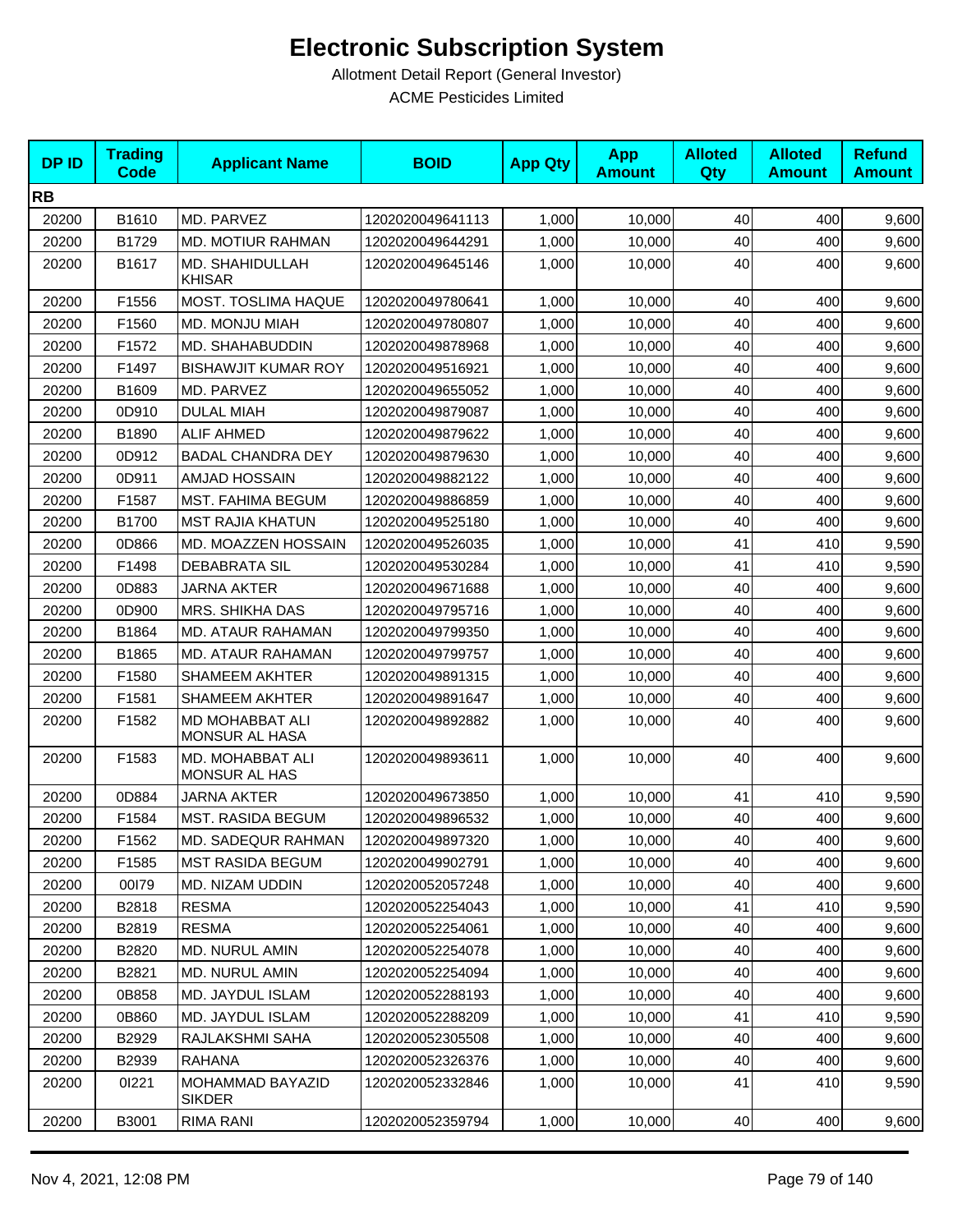| <b>DPID</b> | <b>Trading</b><br><b>Code</b> | <b>Applicant Name</b>                   | <b>BOID</b>      | <b>App Qty</b> | <b>App</b><br><b>Amount</b> | <b>Alloted</b><br>Qty | <b>Alloted</b><br><b>Amount</b> | <b>Refund</b><br><b>Amount</b> |
|-------------|-------------------------------|-----------------------------------------|------------------|----------------|-----------------------------|-----------------------|---------------------------------|--------------------------------|
| <b>RB</b>   |                               |                                         |                  |                |                             |                       |                                 |                                |
| 20200       | B3002                         | <b>RIMA RANI</b>                        | 1202020052359801 | 1,000          | 10,000                      | 40                    | 400                             | 9,600                          |
| 20200       | D1166                         | <b>TAPUS SAHA</b>                       | 1202020052359818 | 1,000          | 10,000                      | 41                    | 410                             | 9,590                          |
| 20200       | 0A531                         | RUMANA BINTE NOMAN<br>KANTA             | 1202020052363869 | 1,000          | 10,000                      | 40                    | 400                             | 9,600                          |
| 20200       | 01207                         | <b>HASHI BEGUM</b>                      | 1202020052367974 | 1,000          | 10,000                      | 40                    | 400                             | 9,600                          |
| 20200       | B3000                         | <b>BARUN CHANDRA</b><br><b>SAMADDER</b> | 1202020052374191 | 1,000          | 10,000                      | 41                    | 410                             | 9,590                          |
| 20200       | 00160                         | <b>KAZI YEAKUB</b>                      | 1202020051795712 | 1,000          | 10,000                      | 40                    | 400                             | 9,600                          |
| 20200       | 0A514                         | SYED SHIHAB UDDIN                       | 1202020051808278 | 1,000          | 10,000                      | 40                    | 400                             | 9,600                          |
| 20200       | B2734                         | KHADIJATUL KOBRA                        | 1202020051812136 | 1,000          | 10,000                      | 40                    | 400                             | 9,600                          |
| 20200       | B2735                         | KHADIJATUL KOBRA                        | 1202020051816581 | 1,000          | 10,000                      | 40                    | 400                             | 9,600                          |
| 20200       | B2736                         | <b>WASHIM UDDIN</b>                     | 1202020051816605 | 1,000          | 10,000                      | 40                    | 400                             | 9,600                          |
| 20200       | F1957                         | MD. MOKUL HOSSAIN                       | 1202020051685663 | 1,000          | 10,000                      | 41                    | 410                             | 9,590                          |
| 20200       | B2800                         | MIR ALI AHMED                           | 1202020052089688 | 1,000          | 10,000                      | 40                    | 400                             | 9,600                          |
| 20200       | 00166                         | <b>KAZI YEAKUB</b>                      | 1202020051834255 | 1,000          | 10,000                      | 40                    | 400                             | 9,600                          |
| 20200       | 00167                         | MD. NIZAM UDDIN                         | 1202020051834281 | 1,000          | 10,000                      | 40                    | 400                             | 9,600                          |
| 20200       | 00169                         | MD. SABUJ MIA                           | 1202020051970423 | 1,000          | 10,000                      | 40                    | 400                             | 9,600                          |
| 20200       | 00168                         | MD. SABUJ MIA                           | 1202020051970431 | 1,000          | 10,000                      | 40                    | 400                             | 9,600                          |
| 20200       | B2801                         | MIR ALI AHMED                           | 1202020052092011 | 1,000          | 10,000                      | 40                    | 400                             | 9,600                          |
| 20200       | B2827                         | <b>NASIR UDDIN</b>                      | 1202020052121100 | 1,000          | 10,000                      | 40                    | 400                             | 9,600                          |
| 20200       | B2828                         | <b>MONIR HOSSIN</b>                     | 1202020052121657 | 1,000          | 10,000                      | 40                    | 400                             | 9,600                          |
| 20200       | B2829                         | RASHIDA AKTER                           | 1202020052122105 | 1,000          | 10,000                      | 41                    | 410                             | 9,590                          |
| 20200       | B2830                         | <b>HASINA BEGUM</b>                     | 1202020052126451 | 1,000          | 10,000                      | 40                    | 400                             | 9,600                          |
| 20200       | F2005                         | MD. MIZANUR RAHMAN                      | 1202020051850730 | 1,000          | 10,000                      | 41                    | 410                             | 9,590                          |
| 20200       | B2816                         | MD. RASEL GAZI                          | 1202020052132335 | 1,000          | 10,000                      | 40                    | 400                             | 9,600                          |
| 20200       | B2737                         | WASHIM UDDIN                            | 1202020052151161 | 1,000          | 10,000                      | 41                    | 410                             | 9,590                          |
| 20200       | B2817                         | MD. RASEL GAZI                          | 1202020052152123 | 1,000          | 10,000                      | 40                    | 400                             | 9,600                          |
| 20200       | 00170                         | <b>NAZMUL HUSEN</b>                     | 1202020051874915 | 1,000          | 10,000                      | 40                    | 400                             | 9,600                          |
| 20200       | B2792                         | MD. MOTALEB SHEIKH                      | 1202020052021447 | 1,000          | 10,000                      | 40                    | 400                             | 9,600                          |
| 20200       | B2793                         | MD. MOTALEB SHEIKH                      | 1202020052021455 | 1,000          | 10,000                      | 40                    | 400                             | 9,600                          |
| 20200       | B2650                         | <b>MIZANUR RAHMAN</b><br><b>MRIDHA</b>  | 1202020052156281 | 1,000          | 10,000                      | 40                    | 400                             | 9,600                          |
| 20200       | 0H484                         | ABU MD. JAKIR HOSSAIN                   | 1202020051769596 | 1,000          | 10,000                      | 40                    | 400                             | 9,600                          |
| 20200       | 01148                         | <b>NAZMUL HUSEN</b>                     | 1202020052167926 | 1,000          | 10,000                      | 40                    | 400                             | 9,600                          |
| 20200       | B2831                         | MR. MONIRUZZAMAN<br><b>MRIDHA</b>       | 1202020052170300 | 1,000          | 10,000                      | 40                    | 400                             | 9,600                          |
| 20200       | B2907                         | MOKHLESUR RAHMAN                        | 1202020052178422 | 1,000          | 10,000                      | 40                    | 400                             | 9,600                          |
| 20200       | B2908                         | MOKHLESUR RAHMAN                        | 1202020052178430 | 1,000          | 10,000                      | 40                    | 400                             | 9,600                          |
| 20200       | 01135                         | MR. MIR KERAMAT ALI                     | 1202020052045169 | 1,000          | 10,000                      | 40                    | 400                             | 9,600                          |
| 20200       | B2560                         | MR. MD. KHALED<br><b>HOSSAIN</b>        | 1202020051437578 | 1,000          | 10,000                      | 40                    | 400                             | 9,600                          |
| 20200       | B2356                         | MR. A.K.S KADER                         | 1202020051449962 | 1,000          | 10,000                      | 41                    | 410                             | 9,590                          |
| 20200       | F1898                         | SHAHANAZ BEGUM                          | 1202020051467066 | 1,000          | 10,000                      | 40                    | 400                             | 9,600                          |
| 20200       | 0H452                         | FANA SIDDIKA NILIMA                     | 1202020051505404 | 1,000          | 10,000                      | 40                    | 400                             | 9,600                          |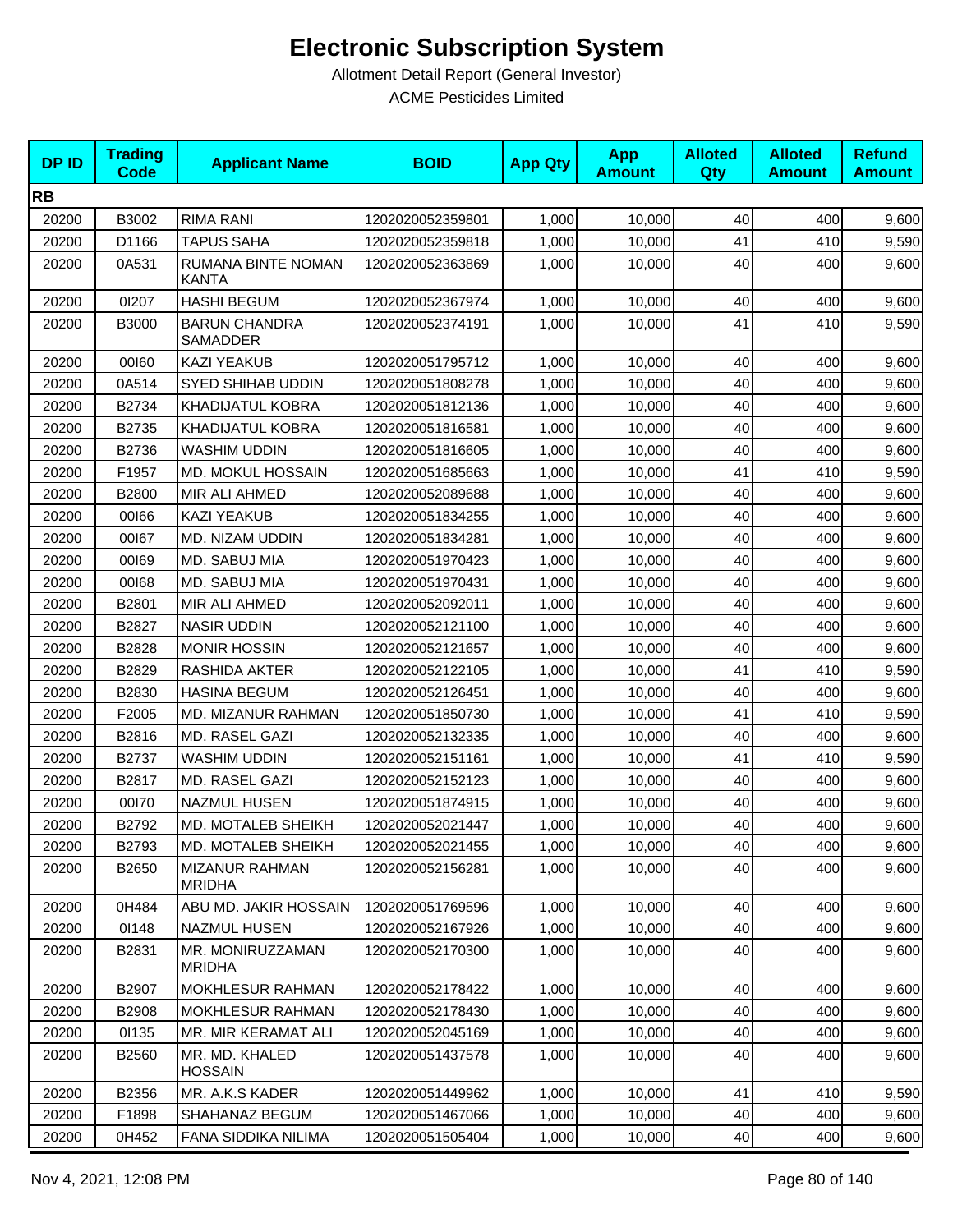| <b>DPID</b> | <b>Trading</b><br>Code | <b>Applicant Name</b>                   | <b>BOID</b>      | <b>App Qty</b> | <b>App</b><br><b>Amount</b> | <b>Alloted</b><br>Qty | <b>Alloted</b><br><b>Amount</b> | <b>Refund</b><br><b>Amount</b> |
|-------------|------------------------|-----------------------------------------|------------------|----------------|-----------------------------|-----------------------|---------------------------------|--------------------------------|
| <b>RB</b>   |                        |                                         |                  |                |                             |                       |                                 |                                |
| 20200       | B2605                  | MD. SHAHAJAL MAGI                       | 1202020051540352 | 1,000          | 10,000                      | 40                    | 400                             | 9,600                          |
| 20200       | B2606                  | MD. SHAHAJAL MAGI                       | 1202020051540360 | 1,000          | 10,000                      | 40                    | 400                             | 9,600                          |
| 20200       | B2607                  | MD. BABU MIA                            | 1202020051540841 | 1,000          | 10,000                      | 41                    | 410                             | 9,590                          |
| 20200       | B2609                  | MD. BABU MIA                            | 1202020051542335 | 1,000          | 10,000                      | 40                    | 400                             | 9,600                          |
| 20200       | F1930                  | MOHAMMAD JALAL<br><b>UDDIN SARKER</b>   | 1202020051558265 | 1,000          | 10,000                      | 40                    | 400                             | 9,600                          |
| 20200       | B2643                  | <b>BADRUDDIN AHMED</b>                  | 1202020051584898 | 1,000          | 10,000                      | 40                    | 400                             | 9,600                          |
| 20200       | B2629                  | MST. NURJAHAN KHATUN 1202020051587792   |                  | 1,000          | 10,000                      | 40                    | 400                             | 9,600                          |
| 20200       | B2630                  | MST. NURJAHAN KHATUN   1202020051587808 |                  | 1,000          | 10,000                      | 41                    | 410                             | 9,590                          |
| 20200       | 0A510                  | MOHAMMAD AROJ MIA                       | 1202020051601675 | 1,000          | 10,000                      | 40                    | 400                             | 9,600                          |
| 20200       | 0B804                  | MD. ABDUL MALEK                         | 1202020051627302 | 1,000          | 10,000                      | 40                    | 400                             | 9,600                          |
| 20200       | 00135                  | MD. ABDUL QUDDUS                        | 1202020051637749 | 1,000          | 10,000                      | 40                    | 400                             | 9,600                          |
| 20200       | F1811                  | TAHMINA BEGUM                           | 1202020050929731 | 1,000          | 10,000                      | 41                    | 410                             | 9,590                          |
| 20200       | d1011                  | <b>SALAH UDDIN</b>                      | 1202020051214240 | 1,000          | 10,000                      | 40                    | 400                             | 9,600                          |
| 20200       | B2559                  | MD. KHALED HOSSAIN                      | 1202020051334511 | 1,000          | 10,000                      | 40                    | 400                             | 9,600                          |
| 20200       | B2338                  | RUMANA ISLAM                            | 1202020050952849 | 1,000          | 10,000                      | 41                    | 410                             | 9,590                          |
| 20200       | B2339                  | UZZALA RANI SARKER                      | 1202020050952865 | 1,000          | 10,000                      | 41                    | 410                             | 9,590                          |
| 20200       | B2342                  | MD. SHAHJAHAN                           | 1202020050952873 | 1,000          | 10,000                      | 40                    | 400                             | 9,600                          |
| 20200       | 0H436                  | MD. AMINUL ISLAM<br><b>BHUIYAN</b>      | 1202020051344768 | 1,000          | 10,000                      | 41                    | 410                             | 9,590                          |
| 20200       | 0c484                  | MD. NAZRUL ISLAM                        | 1202020050958565 | 1,000          | 10,000                      | 40                    | 400                             | 9,600                          |
| 20200       | 0C485                  | MD. NAZRUL ISLAM                        | 1202020050958591 | 1,000          | 10,000                      | 40                    | 400                             | 9,600                          |
| 20200       | B2357                  | THAMINA FARHAD                          | 1202020050979449 | 1,000          | 10,000                      | 40                    | 400                             | 9,600                          |
| 20200       | B2359                  | ROMANA SARKAR                           | 1202020050979457 | 1,000          | 10,000                      | 41                    | 410                             | 9,590                          |
| 20200       | B2358                  | MD. RAJJAB SHAKH                        | 1202020050981000 | 1,000          | 10,000                      | 40                    | 400                             | 9,600                          |
| 20200       | B2360                  | ROMANA SARKAR                           | 1202020050981061 | 1,000          | 10,000                      | 41                    | 410                             | 9,590                          |
| 20200       | B2353                  | MD. SAIFUDDIN                           | 1202020051110075 | 1,000          | 10,000                      | 40                    | 400                             | 9,600                          |
| 20200       | 0G431                  | MD. AL-AMIN                             | 1202020051125851 | 1,000          | 10,000                      | 40                    | 400                             | 9,600                          |
| 20200       | B2571                  | AFSANA KHATUN                           | 1202020051361544 | 1,000          | 10,000                      | 40                    | 400                             | 9,600                          |
| 20200       | F1897                  | SHAHANAZ BEGUM                          | 1202020051361600 | 1,000          | 10,000                      | 40                    | 400                             | 9,600                          |
| 20200       | F1899                  | MD. AMIN                                | 1202020051363021 | 1,000          | 10,000                      | 40                    | 400                             | 9,600                          |
| 20200       | F1900                  | MD. AMIN                                | 1202020051365823 | 1,000          | 10,000                      | 40                    | 400                             | 9,600                          |
| 20200       | B2324                  | MD. RAJJAB SHAKH                        | 1202020050983896 | 1,000          | 10,000                      | 40                    | 400                             | 9,600                          |
| 20200       | B2323                  | THAMINA FARHAD                          | 1202020050983901 | 1.000          | 10,000                      | 40                    | 400                             | 9,600                          |
| 20200       | 0G432                  | MST. SHULY AKTER                        | 1202020051129841 | 1,000          | 10,000                      | 40                    | 400                             | 9,600                          |
| 20200       | 0D979                  | MD. SHAHEDUL ISLAM<br>SAJU              | 1202020051133131 | 1,000          | 10,000                      | 41                    | 410                             | 9,590                          |
| 20200       | 0G464                  | SHADA NANDA GOSSAME   1202020051371568  |                  | 1,000          | 10,000                      | 40                    | 400                             | 9,600                          |
| 20200       | 0D978                  | MD. SHAHEDUL ISLAM<br>SAJU              | 1202020051145904 | 1,000          | 10,000                      | 40                    | 400                             | 9,600                          |
| 20200       | F1860                  | SAYMA ABEDIN                            | 1202020051148595 | 1,000          | 10,000                      | 40                    | 400                             | 9,600                          |
| 20200       | F1861                  | SAYMA ABEDIN                            | 1202020051148600 | 1,000          | 10,000                      | 40                    | 400                             | 9,600                          |
| 20200       | B2371                  | <b>JAHANGIR HOSSAIN</b>                 | 1202020051154345 | 1,000          | 10,000                      | 40                    | 400                             | 9,600                          |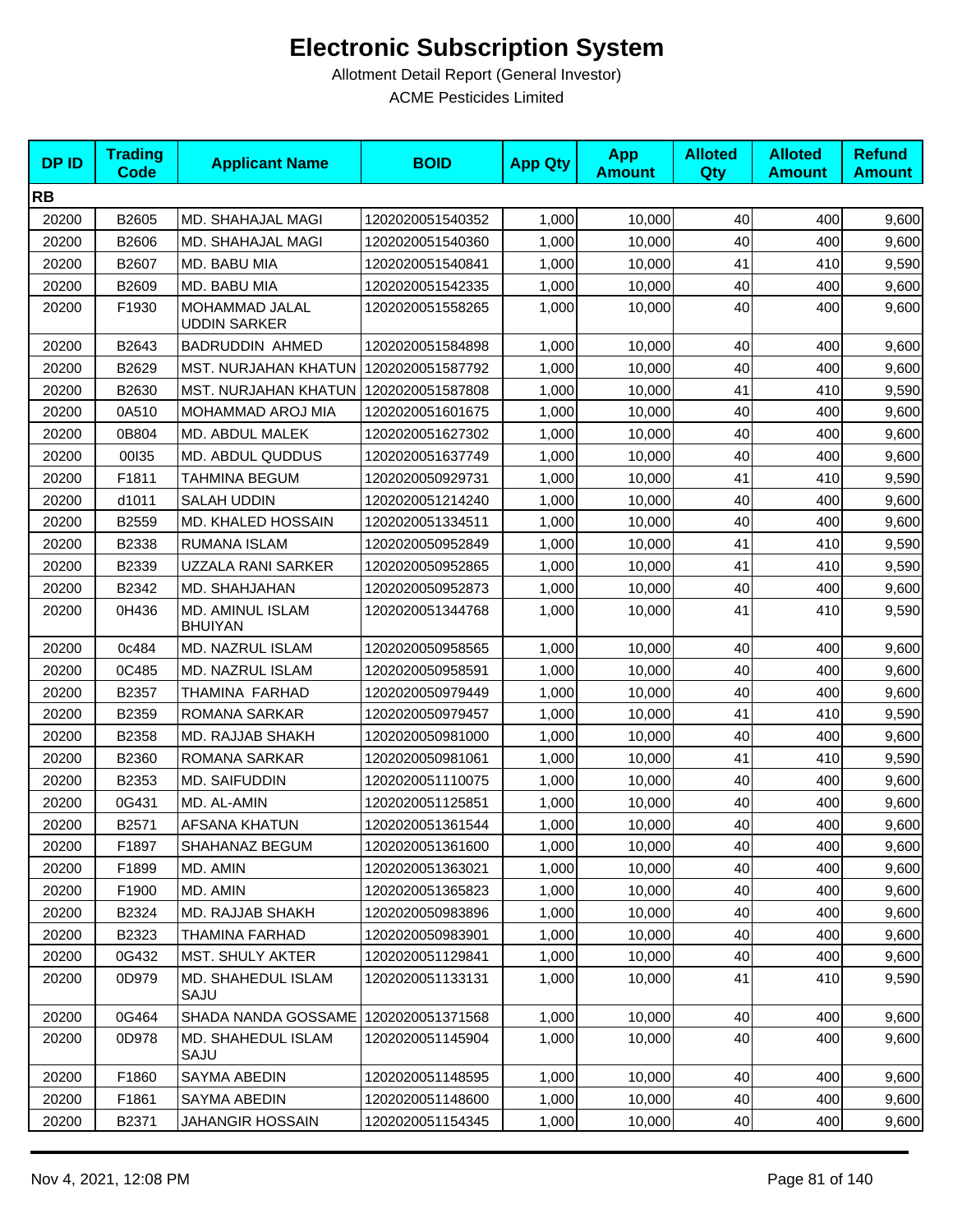| <b>DPID</b> | <b>Trading</b><br><b>Code</b> | <b>Applicant Name</b>                 | <b>BOID</b>      | <b>App Qty</b> | <b>App</b><br><b>Amount</b> | <b>Alloted</b><br>Qty | <b>Alloted</b><br><b>Amount</b> | <b>Refund</b><br><b>Amount</b> |
|-------------|-------------------------------|---------------------------------------|------------------|----------------|-----------------------------|-----------------------|---------------------------------|--------------------------------|
| <b>RB</b>   |                               |                                       |                  |                |                             |                       |                                 |                                |
| 20200       | B2346                         | MRS. LUCKY BEGUM                      | 1202020051016938 | 1,000          | 10,000                      | 40                    | 400                             | 9,600                          |
| 20200       | B2372                         | <b>JAHANGIR HOSSAIN</b>               | 1202020051154875 | 1,000          | 10,000                      | 41                    | 410                             | 9,590                          |
| 20200       | B2401                         | ABDUL MANNAN                          | 1202020051154883 | 1,000          | 10,000                      | 41                    | 410                             | 9,590                          |
| 20200       | B2510                         | MD. HADAYET ULLAH<br><b>NOMAN</b>     | 1202020051157231 | 1,000          | 10,000                      | 40                    | 400                             | 9,600                          |
| 20200       | B2495                         | <b>SHAYMOLI</b>                       | 1202020051159321 | 1,000          | 10,000                      | 40                    | 400                             | 9,600                          |
| 20200       | B2496                         | <b>SHAYMOLI</b>                       | 1202020051159348 | 1,000          | 10,000                      | 40                    | 400                             | 9,600                          |
| 20200       | 0G445                         | MD. ROKON MAL                         | 1202020051162873 | 1,000          | 10.000                      | 40                    | 400                             | 9,600                          |
| 20200       | F1927                         | MOHAMMAD JALAL<br><b>UDDIN SARKER</b> | 1202020051275040 | 1,000          | 10,000                      | 40                    | 400                             | 9,600                          |
| 20200       | 0H431                         | SAIFULLAH ABDULLAH<br><b>SOLENKHI</b> | 1202020051281304 | 1,000          | 10,000                      | 41                    | 410                             | 9,590                          |
| 20200       | B2585                         | <b>IMTIAZ AHMED</b>                   | 1202020051403072 | 1,000          | 10,000                      | 40                    | 400                             | 9,600                          |
| 20200       | F1889                         | <b>MABIA BEGUM</b>                    | 1202020051406581 | 1,000          | 10,000                      | 40                    | 400                             | 9,600                          |
| 20200       | F1890                         | <b>MABIA BEGUM</b>                    | 1202020051406611 | 1,000          | 10,000                      | 40                    | 400                             | 9,600                          |
| 20200       | F1902                         | MD. JAMIL MIA                         | 1202020051423871 | 1,000          | 10,000                      | 40                    | 400                             | 9,600                          |
| 20200       | 0E672                         | <b>MD. JAFRUL ISLAM</b>               | 1202020051192329 | 1,000          | 10,000                      | 40                    | 400                             | 9,600                          |
| 20200       | 0E673                         | MD. JAFRUL ISLAM                      | 1202020051192337 | 1,000          | 10,000                      | 40                    | 400                             | 9,600                          |
| 20200       | 0H432                         | KHILFAT JAHAN JOHAIRA                 | 1202020051307810 | 1,000          | 10,000                      | 40                    | 400                             | 9,600                          |
| 20200       | F1893                         | <b>MST. RENU BEGUM</b>                | 1202020051315503 | 1,000          | 10,000                      | 40                    | 400                             | 9,600                          |
| 20200       | F1894                         | <b>MST. RENU BEGUM</b>                | 1202020051315521 | 1,000          | 10,000                      | 40                    | 400                             | 9,600                          |
| 20200       | F1891                         | <b>DALIM BEGUM</b>                    | 1202020051315736 | 1,000          | 10,000                      | 41                    | 410                             | 9,590                          |
| 20200       | 0H435                         | MD. AMINUL ISLAM<br><b>BHUIYAN</b>    | 1202020051315787 | 1,000          | 10,000                      | 40                    | 400                             | 9,600                          |
| 20200       | F1892                         | <b>DALIM BEGUM</b>                    | 1202020051316540 | 1,000          | 10,000                      | 40                    | 400                             | 9,600                          |
| 20200       | F1901                         | MD. JAMIL MIA                         | 1202020051430707 | 1,000          | 10,000                      | 40                    | 400                             | 9,600                          |
| 20200       | F2371                         | REZWANUL HAQUE                        | 1202020053338390 | 1,000          | 10,000                      | 40                    | 400                             | 9,600                          |
| 20200       | F2377                         | <b>TANIA AKTHER</b>                   | 1202020053338414 | 1,000          | 10,000                      | 40                    | 400                             | 9,600                          |
| 20200       | F2378                         | <b>TANIA AKTHER</b>                   | 1202020053338647 | 1,000          | 10,000                      | 40                    | 400                             | 9,600                          |
| 20200       | F2375                         | NAZIFA AKTER                          | 1202020053338671 | 1,000          | 10,000                      | 40                    | 400                             | 9,600                          |
| 20200       | F2373                         | RAHIMA BEGUM                          | 1202020053338681 | 1,000          | 10,000                      | 40                    | 400                             | 9,600                          |
| 20200       | F <sub>2372</sub>             | REZWANUL HAQUE                        | 1202020053338698 | 1,000          | 10,000                      | 41                    | 410                             | 9,590                          |
| 20200       | F <sub>2374</sub>             | RAHIMA BEGUM                          | 1202020053338711 | 1,000          | 10,000                      | 40                    | 400                             | 9,600                          |
| 20200       | F2379                         | <b>MONI AKTHER</b>                    | 1202020053338936 | 1,000          | 10,000                      | 40                    | 400                             | 9,600                          |
| 20200       | F2380                         | <b>MONI AKTHER</b>                    | 1202020053339229 | 1,000          | 10,000                      | 40                    | 400                             | 9,600                          |
| 20200       | B3644                         | <b>TIRTHWA SAHA</b>                   | 1202020053348304 | 1,000          | 10,000                      | 40                    | 400                             | 9,600                          |
| 20200       | 01753                         | MD. BABUL AKHTER                      | 1202020053760987 | 1,000          | 10,000                      | 40                    | 400                             | 9,600                          |
| 20200       | 01760                         | MD. YOUNUS MIA                        | 1202020053781183 | 1,000          | 10,000                      | 40                    | 400                             | 9,600                          |
| 20200       | 0A608                         | <b>MOHAMMAD SHAMSUL</b><br>HUDA       | 1202020053783602 | 1,000          | 10,000                      | 40                    | 400                             | 9,600                          |
| 20200       | B3865                         | RUMA AKTER                            | 1202020053784037 | 1,000          | 10,000                      | 40                    | 400                             | 9,600                          |
| 20200       | B3866                         | RUMA AKTER                            | 1202020053784096 | 1,000          | 10,000                      | 40                    | 400                             | 9,600                          |
| 20200       | F2816                         | <b>DULARY</b>                         | 1202020053797873 | 1,000          | 10,000                      | 40                    | 400                             | 9,600                          |
| 20200       | F2817                         | <b>DULARY</b>                         | 1202020053797881 | 1,000          | 10,000                      | 40                    | 400                             | 9,600                          |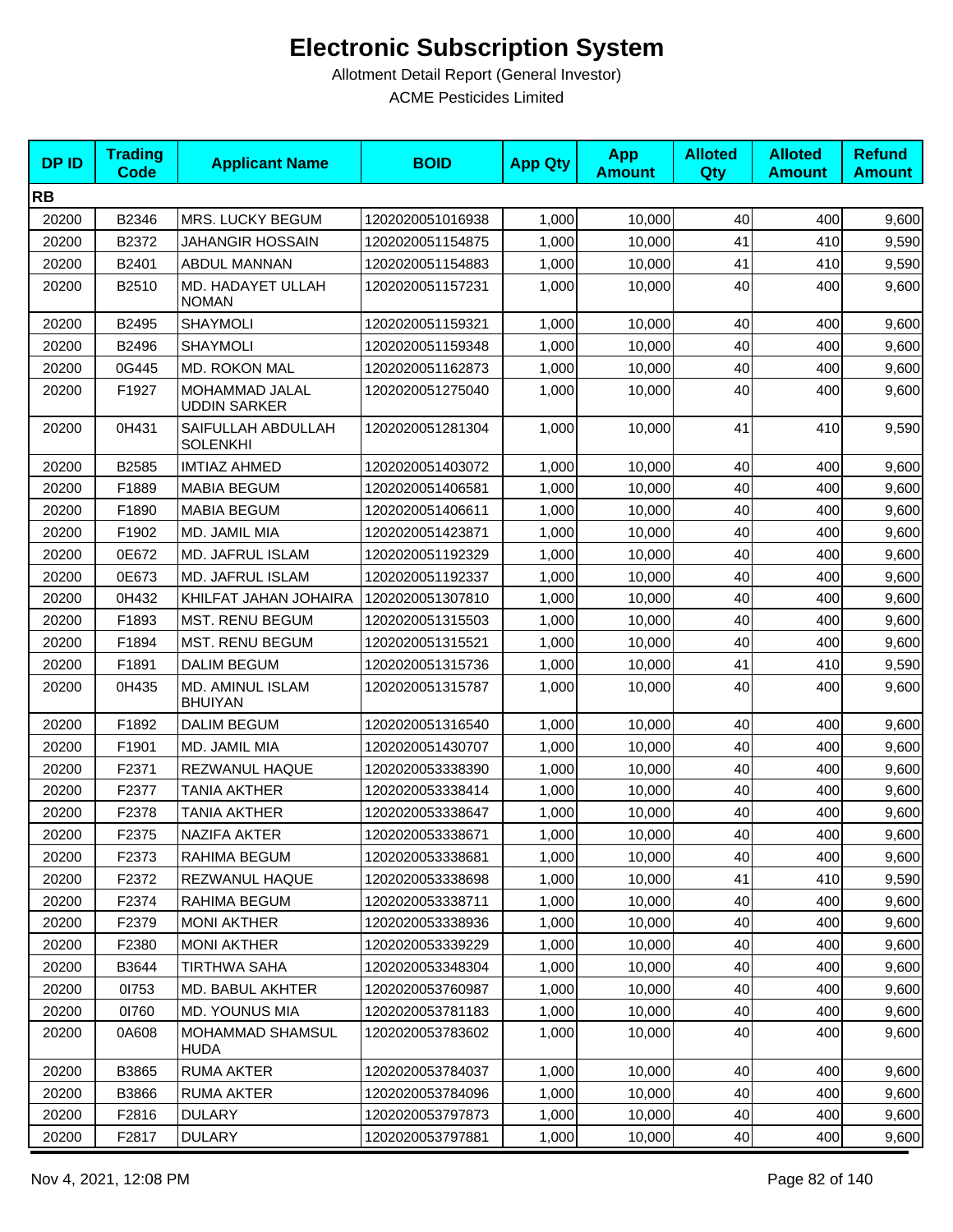| <b>DPID</b> | <b>Trading</b><br><b>Code</b> | <b>Applicant Name</b>           | <b>BOID</b>      | <b>App Qty</b> | <b>App</b><br><b>Amount</b> | <b>Alloted</b><br>Qty | <b>Alloted</b><br><b>Amount</b> | <b>Refund</b><br><b>Amount</b> |
|-------------|-------------------------------|---------------------------------|------------------|----------------|-----------------------------|-----------------------|---------------------------------|--------------------------------|
| <b>RB</b>   |                               |                                 |                  |                |                             |                       |                                 |                                |
| 20200       | F2822                         | MD. HIRON MIA                   | 1202020053812619 | 1,000          | 10,000                      | 41                    | 410                             | 9,590                          |
| 20200       | F2823                         | <b>MD. HIRON MIA</b>            | 1202020053812627 | 1,000          | 10,000                      | 40                    | 400                             | 9,600                          |
| 20200       | F2824                         | MD. HAFIZUL ISLAM               | 1202020053812643 | 1,000          | 10,000                      | 40                    | 400                             | 9,600                          |
| 20200       | F2825                         | MD. HAFIZUL ISLAM               | 1202020053812661 | 1,000          | 10,000                      | 40                    | 400                             | 9,600                          |
| 20200       | F2828                         | MD. ASHRAF ALI                  | 1202020053812851 | 1,000          | 10,000                      | 40                    | 400                             | 9,600                          |
| 20200       | F2829                         | MD. ASHRAF ALI                  | 1202020053812876 | 1,000          | 10,000                      | 40                    | 400                             | 9,600                          |
| 20200       | F2830                         | <b>DILARA AKHTER</b>            | 1202020053812884 | 1,000          | 10,000                      | 40                    | 400                             | 9,600                          |
| 20200       | F2826                         | MD. ABDUL HAQUE                 | 1202020053812908 | 1,000          | 10,000                      | 40                    | 400                             | 9,600                          |
| 20200       | F2827                         | MD. ABDUL HAQUE                 | 1202020053812916 | 1,000          | 10,000                      | 40                    | 400                             | 9,600                          |
| 20200       | F2831                         | <b>DILARA AKHTER</b>            | 1202020053813284 | 1,000          | 10,000                      | 40                    | 400                             | 9,600                          |
| 20200       | F2833                         | EATI                            | 1202020053817084 | 1,000          | 10,000                      | 40                    | 400                             | 9,600                          |
| 20200       | F2834                         | <b>EATI</b>                     | 1202020053817108 | 1,000          | 10,000                      | 40                    | 400                             | 9,600                          |
| 20200       | F2835                         | MD. AHSAN                       | 1202020053817132 | 1,000          | 10,000                      | 40                    | 400                             | 9,600                          |
| 20200       | F2836                         | MD. AHSAN                       | 1202020053817191 | 1,000          | 10,000                      | 40                    | 400                             | 9,600                          |
| 20200       | F2839                         | <b>SALMA AKTER</b>              | 1202020053823404 | 1,000          | 10,000                      | 40                    | 400                             | 9,600                          |
| 20200       | F2840                         | <b>SALMA AKTER</b>              | 1202020053823447 | 1,000          | 10,000                      | 40                    | 400                             | 9,600                          |
| 20200       | F2843                         | MST. SHAHANARA<br><b>KHATUN</b> | 1202020053826582 | 1,000          | 10,000                      | 40                    | 400                             | 9,600                          |
| 20200       | F2845                         | <b>SALMA YESMINE</b>            | 1202020053835146 | 1,000          | 10,000                      | 40                    | 400                             | 9,600                          |
| 20200       | F2846                         | MD. HABIB                       | 1202020053835154 | 1,000          | 10,000                      | 40                    | 400                             | 9,600                          |
| 20200       | 0C754                         | <b>SHARIF AHMED</b>             | 1202020053841188 | 1,000          | 10,000                      | 40                    | 400                             | 9,600                          |
| 20200       | B3645                         | <b>TIRTHWA SAHA</b>             | 1202020053349839 | 1,000          | 10,000                      | 40                    | 400                             | 9,600                          |
| 20200       | F2390                         | <b>SHOMPA KARMAKER</b>          | 1202020053352885 | 1,000          | 10,000                      | 40                    | 400                             | 9,600                          |
| 20200       | F2391                         | MD.REZWAN AHMED                 | 1202020053357176 | 1,000          | 10,000                      | 40                    | 400                             | 9,600                          |
| 20200       | F2392                         | <b>MD.HARUN OR RASHID</b>       | 1202020053357184 | 1,000          | 10,000                      | 41                    | 410                             | 9,590                          |
| 20200       | F2393                         | <b>BILKIS</b>                   | 1202020053357192 | 1,000          | 10,000                      | 40                    | 400                             | 9,600                          |
| 20200       | F2394                         | <b>MD.ALI AKBAR</b>             | 1202020053357208 | 1,000          | 10,000                      | 40                    | 400                             | 9,600                          |
| 20200       | F2395                         | ABU TAHER                       | 1202020053357224 | 1,000          | 10,000                      | 40                    | 400                             | 9,600                          |
| 20200       | F2396                         | <b>DURJOY NANDI</b>             | 1202020053357232 | 1,000          | 10,000                      | 40                    | 400                             | 9,600                          |
| 20200       | B3730                         | MD. SHAMIMUZZAMAN<br>AZAD       | 1202020053464687 | 1,000          | 10,000                      | 40                    | 400                             | 9,600                          |
| 20200       | B3729                         | MD. SHAMIMUZZAMAN<br>AZAD       | 1202020053464695 | 1,000          | 10,000                      | 40                    | 400                             | 9,600                          |
| 20200       | 01687                         | <b>MD MONIR HOSSAIN</b>         | 1202020053601842 | 1,000          | 10.000                      | 40                    | 400                             | 9,600                          |
| 20200       | D1505                         | RANI KUMAR SAHA                 | 1202020053608737 | 1,000          | 10,000                      | 40                    | 400                             | 9,600                          |
| 20200       | D1506                         | RANI KUMAR SAHA                 | 1202020053608753 | 1,000          | 10,000                      | 40                    | 400                             | 9,600                          |
| 20200       | F2647                         | APURBA GHOSH                    | 1202020053611949 | 1,000          | 10,000                      | 41                    | 410                             | 9,590                          |
| 20200       | F2648                         | <b>MONORANJAN GHOSH</b>         | 1202020053611957 | 1,000          | 10,000                      | 40                    | 400                             | 9,600                          |
| 20200       | F2649                         | APURBA GHOSH                    | 1202020053611965 | 1,000          | 10,000                      | 40                    | 400                             | 9,600                          |
| 20200       | D1406                         | <b>GETA SAHA</b>                | 1202020053361663 | 1,000          | 10,000                      | 41                    | 410                             | 9,590                          |
| 20200       | D1407                         | <b>GETA SAHA</b>                | 1202020053363183 | 1,000          | 10,000                      | 40                    | 400                             | 9,600                          |
| 20200       | 01688                         | MD. ABDUL HAI                   | 1202020053612480 | 1,000          | 10,000                      | 40                    | 400                             | 9,600                          |
| 20200       | F2157                         | MD. SHAMSUZZOHA                 | 1202020053612702 | 1,000          | 10,000                      | 40                    | 400                             | 9,600                          |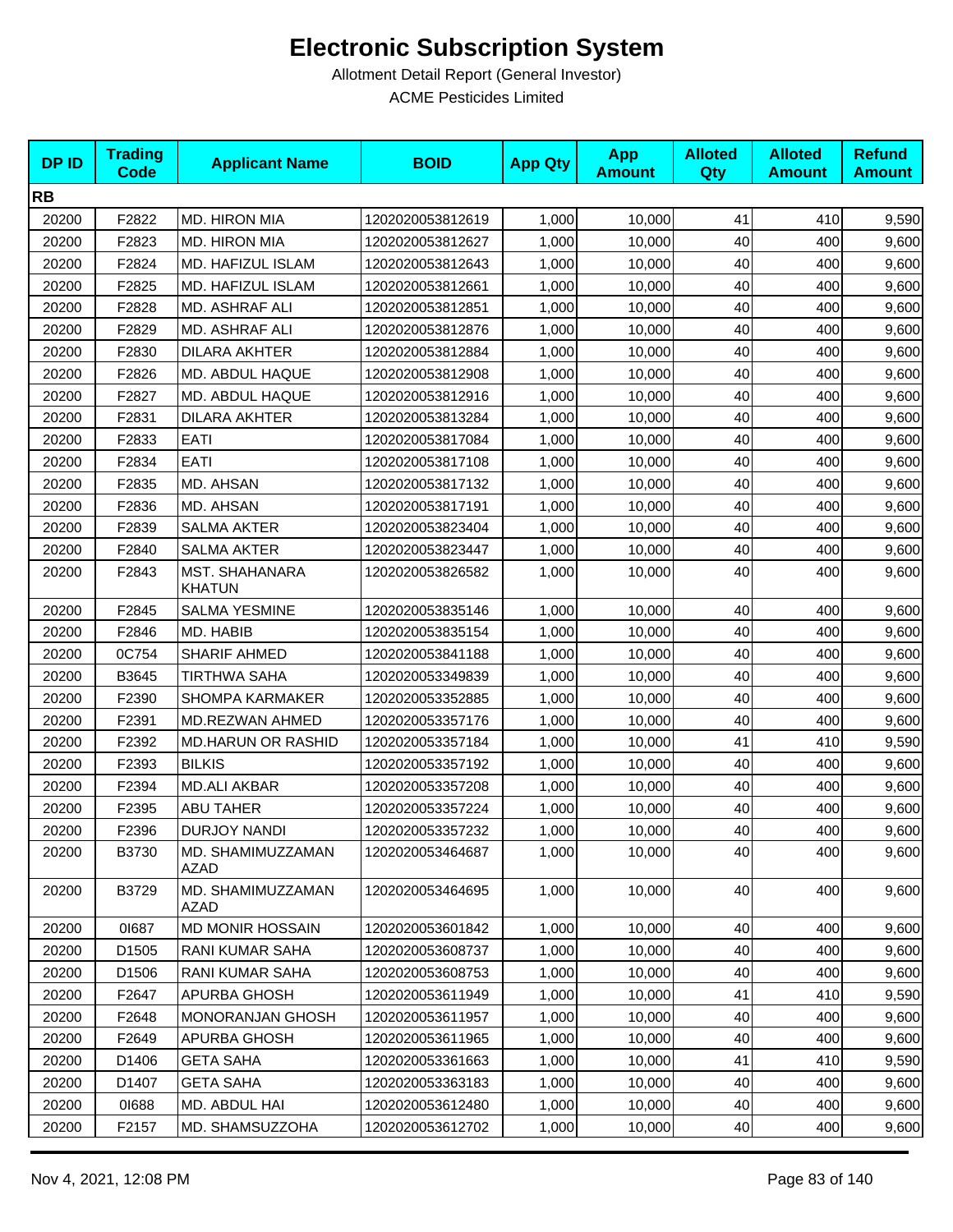| <b>DPID</b> | <b>Trading</b><br><b>Code</b> | <b>Applicant Name</b>                   | <b>BOID</b>      | <b>App Qty</b> | <b>App</b><br><b>Amount</b> | <b>Alloted</b><br><b>Qty</b> | <b>Alloted</b><br><b>Amount</b> | <b>Refund</b><br><b>Amount</b> |
|-------------|-------------------------------|-----------------------------------------|------------------|----------------|-----------------------------|------------------------------|---------------------------------|--------------------------------|
| <b>RB</b>   |                               |                                         |                  |                |                             |                              |                                 |                                |
| 20200       | F2158                         | MD. SHAMSUZZOHA                         | 1202020053612927 | 1,000          | 10,000                      | 40                           | 400                             | 9,600                          |
| 20200       | B3789                         | ROPALI AKTER                            | 1202020053620700 | 1,000          | 10,000                      | 40                           | 400                             | 9,600                          |
| 20200       | D1364                         | <b>MONI LAL SAHA</b>                    | 1202020053238940 | 1,000          | 10,000                      | 40                           | 400                             | 9,600                          |
| 20200       | 01586                         | <b>AHMED IMTIAZ</b>                     | 1202020053373718 | 1,000          | 10,000                      | 40                           | 400                             | 9,600                          |
| 20200       | F2419                         | <b>MST.ASMA AKTER</b>                   | 1202020053378290 | 1,000          | 10,000                      | 40                           | 400                             | 9,600                          |
| 20200       | F2536                         | <b>MST. MAMOTA KHATUN</b>               | 1202020053490375 | 1,000          | 10,000                      | 40                           | 400                             | 9,600                          |
| 20200       | F2537                         | <b>MST. MAMOTA KHATUN</b>               | 1202020053490407 | 1,000          | 10,000                      | 40                           | 400                             | 9,600                          |
| 20200       | F2539                         | <b>MST. NARGIS</b>                      | 1202020053491203 | 1,000          | 10,000                      | 40                           | 400                             | 9,600                          |
| 20200       | F2540                         | MD. REZWAN AHMED                        | 1202020053491221 | 1,000          | 10,000                      | 41                           | 410                             | 9,590                          |
| 20200       | D1468                         | <b>NADIRA AKTER</b>                     | 1202020053492681 | 1,000          | 10,000                      | 41                           | 410                             | 9,590                          |
| 20200       | D1467                         | NADIRA AKTER                            | 1202020053492698 | 1,000          | 10,000                      | 40                           | 400                             | 9,600                          |
| 20200       | B3726                         | <b>TAPOS SEN</b>                        | 1202020053494512 | 1,000          | 10,000                      | 40                           | 400                             | 9,600                          |
| 20200       | B3740                         | MD. NAZRUL ISLAM                        | 1202020053494563 | 1,000          | 10,000                      | 40                           | 400                             | 9,600                          |
| 20200       | F2558                         | MD. JOBAYER MIA                         | 1202020053495062 | 1,000          | 10,000                      | 40                           | 400                             | 9,600                          |
| 20200       | F2559                         | MD. JOBAYER MIA                         | 1202020053495097 | 1,000          | 10,000                      | 41                           | 410                             | 9,590                          |
| 20200       | D1393                         | <b>MD SHAH ALAM</b><br><b>MOJUMDER</b>  | 1202020053273029 | 1,000          | 10,000                      | 40                           | 400                             | 9,600                          |
| 20200       | D1394                         | <b>MD SHAHABUDDIN</b><br><b>PATOARY</b> | 1202020053274502 | 1,000          | 10,000                      | 40                           | 400                             | 9,600                          |
| 20200       | D1475                         | <b>SHAHINA AKTER</b>                    | 1202020053499649 | 1,000          | 10,000                      | 40                           | 400                             | 9,600                          |
| 20200       | D1476                         | SHAH REAR KABIR                         | 1202020053499657 | 1,000          | 10,000                      | 41                           | 410                             | 9,590                          |
| 20200       | F2562                         | MD. A. KUDDUS MIA                       | 1202020053499673 | 1,000          | 10,000                      | 40                           | 400                             | 9,600                          |
| 20200       | F2563                         | MD. GANO MIA                            | 1202020053499681 | 1,000          | 10,000                      | 40                           | 400                             | 9,600                          |
| 20200       | B3748                         | <b>HAMIDA KHAN</b>                      | 1202020053506587 | 1,000          | 10,000                      | 41                           | 410                             | 9,590                          |
| 20200       | D1520                         | AMENA AKTER                             | 1202020053633800 | 1,000          | 10,000                      | 40                           | 400                             | 9,600                          |
| 20200       | D1518                         | MD. DIDARUL ALAM                        | 1202020053633861 | 1,000          | 10,000                      | 40                           | 400                             | 9,600                          |
| 20200       | D1519                         | MD. DIDARUL ALAM                        | 1202020053633886 | 1,000          | 10,000                      | 40                           | 400                             | 9,600                          |
| 20200       | D1521                         | MRS. SALEHA BEGUM                       | 1202020053635679 | 1,000          | 10,000                      | 40                           | 400                             | 9,600                          |
| 20200       | D1522                         | MRS. SALEHA BEGUM                       | 1202020053635695 | 1,000          | 10,000                      | 40                           | 400                             | 9,600                          |
| 20200       | D1395                         | MD.KHORSHED ALAM                        | 1202020053275384 | 1,000          | 10,000                      | 40                           | 400                             | 9,600                          |
| 20200       | 01489                         | IQRA BINTA ZAKIR                        | 1202020053275507 | 1,000          | 10,000                      | 40                           | 400                             | 9,600                          |
| 20200       | D1396                         | NARGIS BEGUM                            | 1202020053275713 | 1,000          | 10,000                      | 40                           | 400                             | 9,600                          |
| 20200       | 01490                         | <b>IQRA BINTA ZAKIR</b>                 | 1202020053275970 | 1,000          | 10,000                      | 40                           | 400                             | 9,600                          |
| 20200       | D1397                         | <b>NARGIS BEGUM</b>                     | 1202020053278048 | 1,000          | 10,000                      | 40                           | 400                             | 9,600                          |
| 20200       | F2414                         | <b>ABU TAHER</b>                        | 1202020053406377 | 1,000          | 10,000                      | 40                           | 400                             | 9,600                          |
| 20200       | F2420                         | <b>BILKIS</b>                           | 1202020053408691 | 1,000          | 10,000                      | 40                           | 400                             | 9,600                          |
| 20200       | F2415                         | MD. ALI AKBAR                           | 1202020053408799 | 1,000          | 10,000                      | 40                           | 400                             | 9,600                          |
| 20200       | F2416                         | <b>SHOMPA KARMAKER</b>                  | 1202020053408847 | 1,000          | 10,000                      | 40                           | 400                             | 9,600                          |
| 20200       | F <sub>2417</sub>             | MD. HARUN OR RASHID                     | 1202020053409298 | 1,000          | 10,000                      | 40                           | 400                             | 9,600                          |
| 20200       | B3751                         | MD. NAZRUL ISLAM                        | 1202020053510239 | 1,000          | 10,000                      | 40                           | 400                             | 9,600                          |
| 20200       | D1471                         | SANDHA RANI SAHA                        | 1202020053515499 | 1,000          | 10,000                      | 40                           | 400                             | 9,600                          |
| 20200       | F2337                         | MD. WOHIDUR RAHMAN                      | 1202020053290782 | 1,000          | 10,000                      | 41                           | 410                             | 9,590                          |
| 20200       | F2338                         | ROKSANA PARVEEN                         | 1202020053291546 | 1,000          | 10,000                      | 40                           | 400                             | 9,600                          |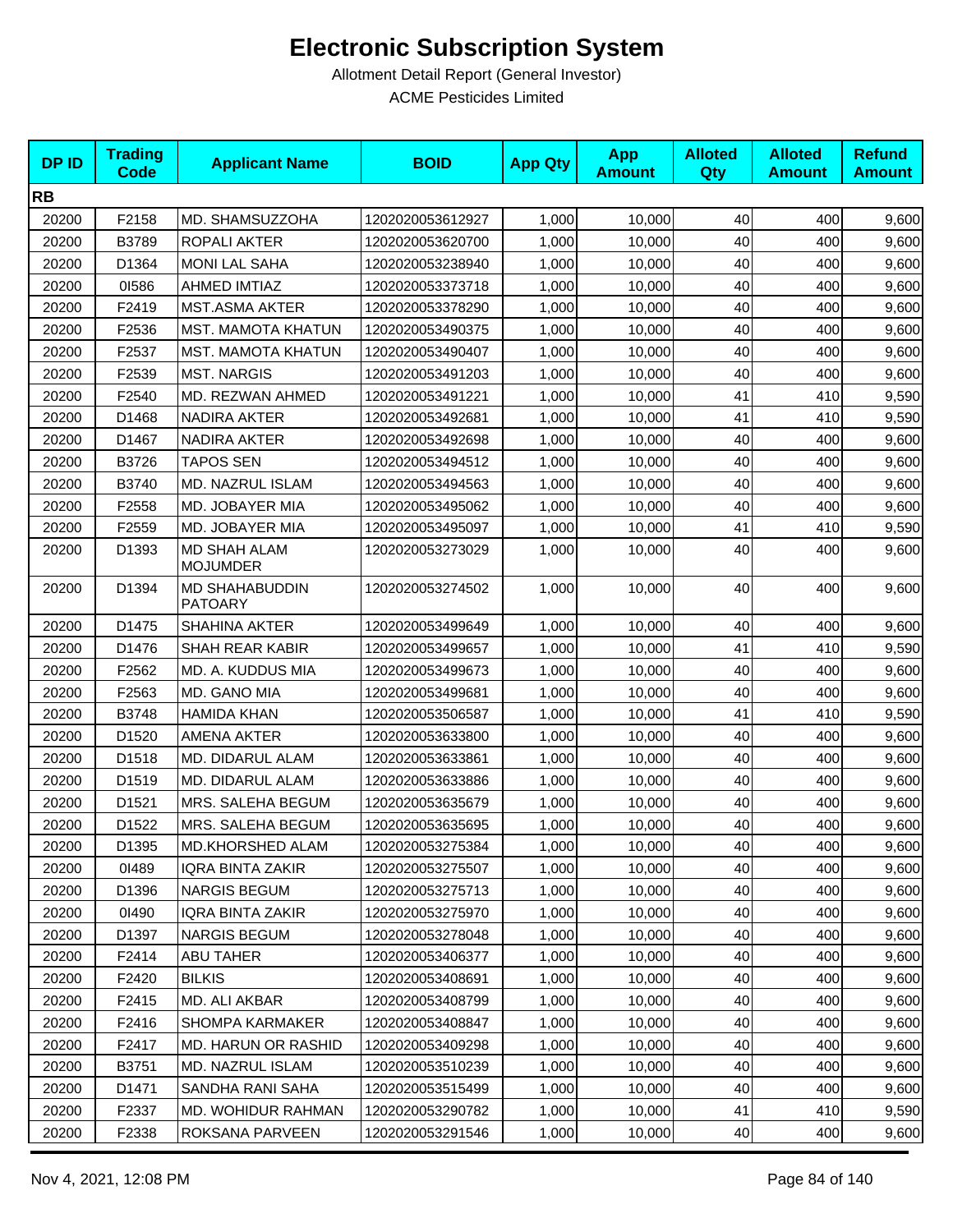| <b>DPID</b> | <b>Trading</b><br><b>Code</b> | <b>Applicant Name</b>            | <b>BOID</b>      | <b>App Qty</b> | <b>App</b><br><b>Amount</b> | <b>Alloted</b><br>Qty | <b>Alloted</b><br><b>Amount</b> | <b>Refund</b><br><b>Amount</b> |
|-------------|-------------------------------|----------------------------------|------------------|----------------|-----------------------------|-----------------------|---------------------------------|--------------------------------|
| <b>RB</b>   |                               |                                  |                  |                |                             |                       |                                 |                                |
| 20200       | F2339                         | MD. WOHIDUR RAHMAN               | 1202020053291554 | 1,000          | 10,000                      | 40                    | 400                             | 9,600                          |
| 20200       | B3595                         | <b>NAZMA</b>                     | 1202020053296557 | 1,000          | 10,000                      | 40                    | 400                             | 9,600                          |
| 20200       | B3596                         | JAHANARA BEGUM KAJAL             | 1202020053297594 | 1,000          | 10,000                      | 40                    | 400                             | 9,600                          |
| 20200       | D1428                         | <b>MD. JAKIR HOSSAIN</b>         | 1202020053417494 | 1,000          | 10,000                      | 40                    | 400                             | 9,600                          |
| 20200       | D1429                         | <b>MD.JAKIR HOSSAIN</b>          | 1202020053418033 | 1,000          | 10,000                      | 40                    | 400                             | 9,600                          |
| 20200       | D1472                         | SHAHINA AKTER                    | 1202020053518666 | 1,000          | 10,000                      | 40                    | 400                             | 9,600                          |
| 20200       | D1473                         | SHAH REAR KABIR                  | 1202020053521521 | 1,000          | 10,000                      | 40                    | 400                             | 9,600                          |
| 20200       | D1474                         | <b>MD MIZANUR RAHMAN</b>         | 1202020053521562 | 1,000          | 10,000                      | 40                    | 400                             | 9,600                          |
| 20200       | D1431                         | AMAR BARDHAN                     | 1202020053522451 | 1,000          | 10,000                      | 40                    | 400                             | 9,600                          |
| 20200       | B3600                         | <b>TAPOS SEN</b>                 | 1202020053300954 | 1,000          | 10,000                      | 40                    | 400                             | 9,600                          |
| 20200       | B3598                         | <b>MD. IBRAHIM KHALIL</b>        | 1202020053301049 | 1,000          | 10,000                      | 40                    | 400                             | 9,600                          |
| 20200       | 0C634                         | MD. ABDUL HYE                    | 1202020053309484 | 1,000          | 10,000                      | 40                    | 400                             | 9,600                          |
| 20200       | D1430                         | AMAR BARDHAN                     | 1202020053419774 | 1,000          | 10,000                      | 40                    | 400                             | 9,600                          |
| 20200       | 0i599                         | MD. ARSHADUZZAMAN                | 1202020053529858 | 1,000          | 10,000                      | 40                    | 400                             | 9,600                          |
| 20200       | B3759                         | <b>HAMIDA KHAN</b>               | 1202020053537981 | 1,000          | 10,000                      | 41                    | 410                             | 9,590                          |
| 20200       | B3753                         | MD. HABIBUR RAHMAN               | 1202020053538122 | 1,000          | 10,000                      | 40                    | 400                             | 9,600                          |
| 20200       | 01722                         | <b>MST. AJUFA KHATUN</b>         | 1202020053674780 | 1,000          | 10,000                      | 41                    | 410                             | 9,590                          |
| 20200       | F2351                         | <b>KHORSHIDA</b>                 | 1202020053320298 | 1,000          | 10,000                      | 40                    | 400                             | 9,600                          |
| 20200       | F2352                         | <b>KHORSHIDA</b>                 | 1202020053320686 | 1,000          | 10,000                      | 40                    | 400                             | 9,600                          |
| 20200       | F2353                         | MST. ASMA AKTER                  | 1202020053320694 | 1,000          | 10,000                      | 40                    | 400                             | 9,600                          |
| 20200       | F2354                         | <b>MST. ASMA AKTER</b>           | 1202020053320726 | 1,000          | 10,000                      | 40                    | 400                             | 9,600                          |
| 20200       | F2355                         | MD. ABDUL QUDDUS MIA             | 1202020053320769 | 1,000          | 10,000                      | 40                    | 400                             | 9,600                          |
| 20200       | F2356                         | MD. ABDUL QUDDUS MIA             | 1202020053320777 | 1,000          | 10,000                      | 40                    | 400                             | 9,600                          |
| 20200       | A1079                         | MD. ABDUL WADUD<br><b>BISWAS</b> | 1202020053435240 | 1,000          | 10,000                      | 40                    | 400                             | 9,600                          |
| 20200       | B3757                         | MD. MINTO ALI                    | 1202020053549702 | 1,000          | 10,000                      | 40                    | 400                             | 9,600                          |
| 20200       | B3758                         | MD. MINTO ALI                    | 1202020053549935 | 1,000          | 10,000                      | 41                    | 410                             | 9,590                          |
| 20200       | B3754                         | MD. HABIBUR RAHMAN               | 1202020053551069 | 1,000          | 10,000                      | 40                    | 400                             | 9,600                          |
| 20200       | B3755                         | <b>TAZUL ISLAM</b>               | 1202020053551770 | 1,000          | 10,000                      | 40                    | 400                             | 9,600                          |
| 20200       | B3756                         | <b>TAZUL ISLAM</b>               | 1202020053552352 | 1,000          | 10,000                      | 40                    | 400                             | 9,600                          |
| 20200       | F2760                         | SHIKHA RANI GHOSH                | 1202020053680051 | 1,000          | 10,000                      | 40                    | 400                             | 9,600                          |
| 20200       | 01726                         | <b>MST. AJUFA KHATUN</b>         | 1202020053681693 | 1,000          | 10,000                      | 40                    | 400                             | 9,600                          |
| 20200       | 0C646                         | DIL AFREZ BEGUM                  | 1202020053322031 | 1,000          | 10,000                      | 41                    | 410                             | 9,590                          |
| 20200       | F2357                         | MD. TAIZUDDIN                    | 1202020053322436 | 1,000          | 10,000                      | 41                    | 410                             | 9,590                          |
| 20200       | F2358                         | MD. TAIZUDDIN                    | 1202020053322500 | 1,000          | 10,000                      | 40                    | 400                             | 9,600                          |
| 20200       | F2359                         | <b>RAOSHONARA</b>                | 1202020053322543 | 1,000          | 10,000                      | 40                    | 400                             | 9,600                          |
| 20200       | F2360                         | <b>RAOSHONARA</b>                | 1202020053323093 | 1,000          | 10,000                      | 40                    | 400                             | 9,600                          |
| 20200       | F2361                         | KHADIZA KHANOM SHETU             | 1202020053323117 | 1,000          | 10,000                      | 41                    | 410                             | 9,590                          |
| 20200       | F2362                         | KHADIZA KHANOM SHETU             | 1202020053323125 | 1,000          | 10,000                      | 40                    | 400                             | 9,600                          |
| 20200       | F <sub>2465</sub>             | <b>MST. NARGIS</b>               | 1202020053441771 | 1,000          | 10,000                      | 40                    | 400                             | 9,600                          |
| 20200       | B2693                         | <b>JASHIM UDDIN</b>              | 1202020053689764 | 1,000          | 10,000                      | 40                    | 400                             | 9,600                          |
| 20200       | F2366                         | MST. NASHIMA AKTER               | 1202020053333700 | 1,000          | 10,000                      | 40                    | 400                             | 9,600                          |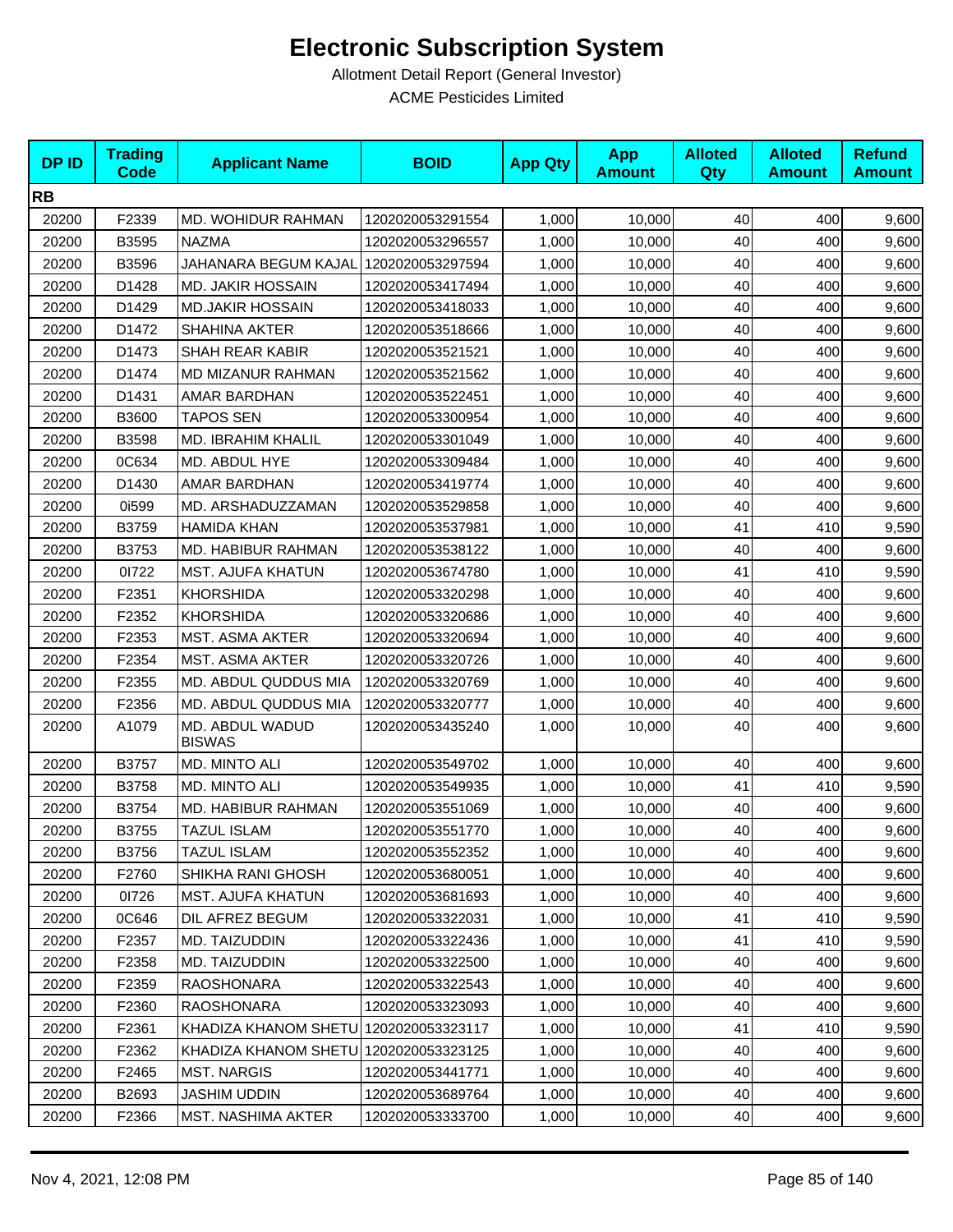| <b>DPID</b> | <b>Trading</b><br><b>Code</b> | <b>Applicant Name</b>                 | <b>BOID</b>      | <b>App Qty</b> | <b>App</b><br><b>Amount</b> | <b>Alloted</b><br>Qty | <b>Alloted</b><br><b>Amount</b> | <b>Refund</b><br><b>Amount</b> |
|-------------|-------------------------------|---------------------------------------|------------------|----------------|-----------------------------|-----------------------|---------------------------------|--------------------------------|
| <b>RB</b>   |                               |                                       |                  |                |                             |                       |                                 |                                |
| 20200       | F2367                         | RUZINA AKTER MOINA                    | 1202020053333719 | 1,000          | 10,000                      | 40                    | 400                             | 9,600                          |
| 20200       | F2368                         | RUZINA AKTER MOINA                    | 1202020053333727 | 1,000          | 10,000                      | 40                    | 400                             | 9,600                          |
| 20200       | F2369                         | <b>MAYA</b>                           | 1202020053333801 | 1,000          | 10,000                      | 40                    | 400                             | 9,600                          |
| 20200       | F2370                         | <b>MAYA</b>                           | 1202020053333818 | 1,000          | 10,000                      | 41                    | 410                             | 9,590                          |
| 20200       | 0C636                         | ABDUOLLAH AL IMAM                     | 1202020053334424 | 1,000          | 10,000                      | 40                    | 400                             | 9,600                          |
| 20200       | F2376                         | <b>NAZIFA AKTER</b>                   | 1202020053338291 | 1,000          | 10.000                      | 40                    | 400                             | 9,600                          |
| 20200       | F2365                         | <b>MST. NASHIMA AKTER</b>             | 1202020053338323 | 1,000          | 10,000                      | 40                    | 400                             | 9,600                          |
| 20200       | F2477                         | MD. GANO MIA                          | 1202020053449436 | 1,000          | 10,000                      | 41                    | 410                             | 9,590                          |
| 20200       | F2478                         | MD. A. KUDDUS MIA                     | 1202020053450194 | 1,000          | 10,000                      | 40                    | 400                             | 9,600                          |
| 20200       | F2467                         | MST. ASMA AKTER                       | 1202020053454979 | 1,000          | 10,000                      | 40                    | 400                             | 9,600                          |
| 20200       | F2469                         | <b>DURJOY NANDI</b>                   | 1202020053455170 | 1,000          | 10,000                      | 41                    | 410                             | 9,590                          |
| 20200       | B3091                         | MR. MONIRUZZAMAN<br><b>MRIDHA</b>     | 1202020052561211 | 1,000          | 10,000                      | 40                    | 400                             | 9,600                          |
| 20200       | F2142                         | <b>MEHEDI HASAN</b>                   | 1202020052808949 | 1,000          | 10,000                      | 40                    | 400                             | 9,600                          |
| 20200       | F2143                         | <b>MEHEDI HASAN</b>                   | 1202020052809282 | 1,000          | 10,000                      | 40                    | 400                             | 9,600                          |
| 20200       | F2095                         | PAROMITA DAS                          | 1202020052947425 | 1,000          | 10,000                      | 40                    | 400                             | 9,600                          |
| 20200       | 01457                         | MD. SHOHAGH                           | 1202020053019041 | 1,000          | 10,000                      | 40                    | 400                             | 9,600                          |
| 20200       | 01458                         | MD. SHOHAGH                           | 1202020053019051 | 1,000          | 10.000                      | 40                    | 400                             | 9,600                          |
| 20200       | B3400                         | MD. TARIKUL ISLAM                     | 1202020053056189 | 1,000          | 10,000                      | 40                    | 400                             | 9,600                          |
| 20200       | B3401                         | <b>MD.TARIKUL ISLAM</b>               | 1202020053056210 | 1,000          | 10,000                      | 40                    | 400                             | 9,600                          |
| 20200       | B3402                         | MD. ROKUNUZZAMAN<br><b>KHAN MILON</b> | 1202020053056271 | 1,000          | 10,000                      | 40                    | 400                             | 9,600                          |
| 20200       | B3403                         | MD. ROKUNUZZAMAN<br><b>KHAN MILON</b> | 1202020053056400 | 1,000          | 10,000                      | 40                    | 400                             | 9,600                          |
| 20200       | 0A563                         | MOST. SHULY AKTER                     | 1202020053059455 | 1,000          | 10,000                      | 40                    | 400                             | 9,600                          |
| 20200       | D1330                         | MD IMTIAZ AHAMED                      | 1202020053063083 | 1,000          | 10,000                      | 40                    | 400                             | 9,600                          |
| 20200       | D1332                         | <b>AMIT KUMAR SAHA</b>                | 1202020053066135 | 1,000          | 10,000                      | 41                    | 410                             | 9,590                          |
| 20200       | 01483                         | MAHBUBA AKHTER TULI                   | 1202020053072565 | 1,000          | 10,000                      | 40                    | 400                             | 9,600                          |
| 20200       | D1357                         | <b>UPANANDA DAS</b>                   | 1202020053124130 | 1,000          | 10,000                      | 40                    | 400                             | 9,600                          |
| 20200       | D1363                         | ANJANA RANI SAHA                      | 1202020053128337 | 1,000          | 10,000                      | 40                    | 400                             | 9,600                          |
| 20200       | 0A564                         | MD. AL AMIN KHAN                      | 1202020053137291 | 1,000          | 10,000                      | 40                    | 400                             | 9,600                          |
| 20200       | 0C614                         | MIRZA ABDUL HAI                       | 1202020053176294 | 1,000          | 10,000                      | 40                    | 400                             | 9,600                          |
| 20200       | 01519                         | MST. ZOSNA BEGUM                      | 1202020053198536 | 1,000          | 10,000                      | 40                    | 400                             | 9,600                          |
| 20200       | 01520                         | MST. ZOSNA BEGUM                      | 1202020053199185 | 1,000          | 10,000                      | 40                    | 400                             | 9,600                          |
| 20200       | 01521                         | MD. AZIZUL HAQUE<br><b>SHOHAG</b>     | 1202020053208245 | 1,000          | 10.000                      | 40                    | 400                             | 9,600                          |
| 20200       | 01522                         | MD. AZIZIUL HAQUE<br><b>SHOHAG</b>    | 1202020053208692 | 1,000          | 10,000                      | 40                    | 400                             | 9,600                          |
| 20200       | B3221                         | <b>TASLIMA BEGUM</b>                  | 1202020052812922 | 1,000          | 10,000                      | 40                    | 400                             | 9,600                          |
| 20200       | B3222                         | TASLIMA BEGUM                         | 1202020052814485 | 1,000          | 10,000                      | 41                    | 410                             | 9,590                          |
| 20200       | B3223                         | MD. BIDDUT KHAN                       | 1202020052814551 | 1,000          | 10,000                      | 40                    | 400                             | 9,600                          |
| 20200       | B3224                         | MD. BIDDUT KHAN                       | 1202020052814659 | 1,000          | 10,000                      | 40                    | 400                             | 9,600                          |
| 20200       | F2144                         | MD. SHARIF MIAH                       | 1202020052817090 | 1,000          | 10,000                      | 41                    | 410                             | 9,590                          |
| 20200       | F2145                         | <b>MD. SHARIF MIAH</b>                | 1202020052819560 | 1,000          | 10,000                      | 40                    | 400                             | 9,600                          |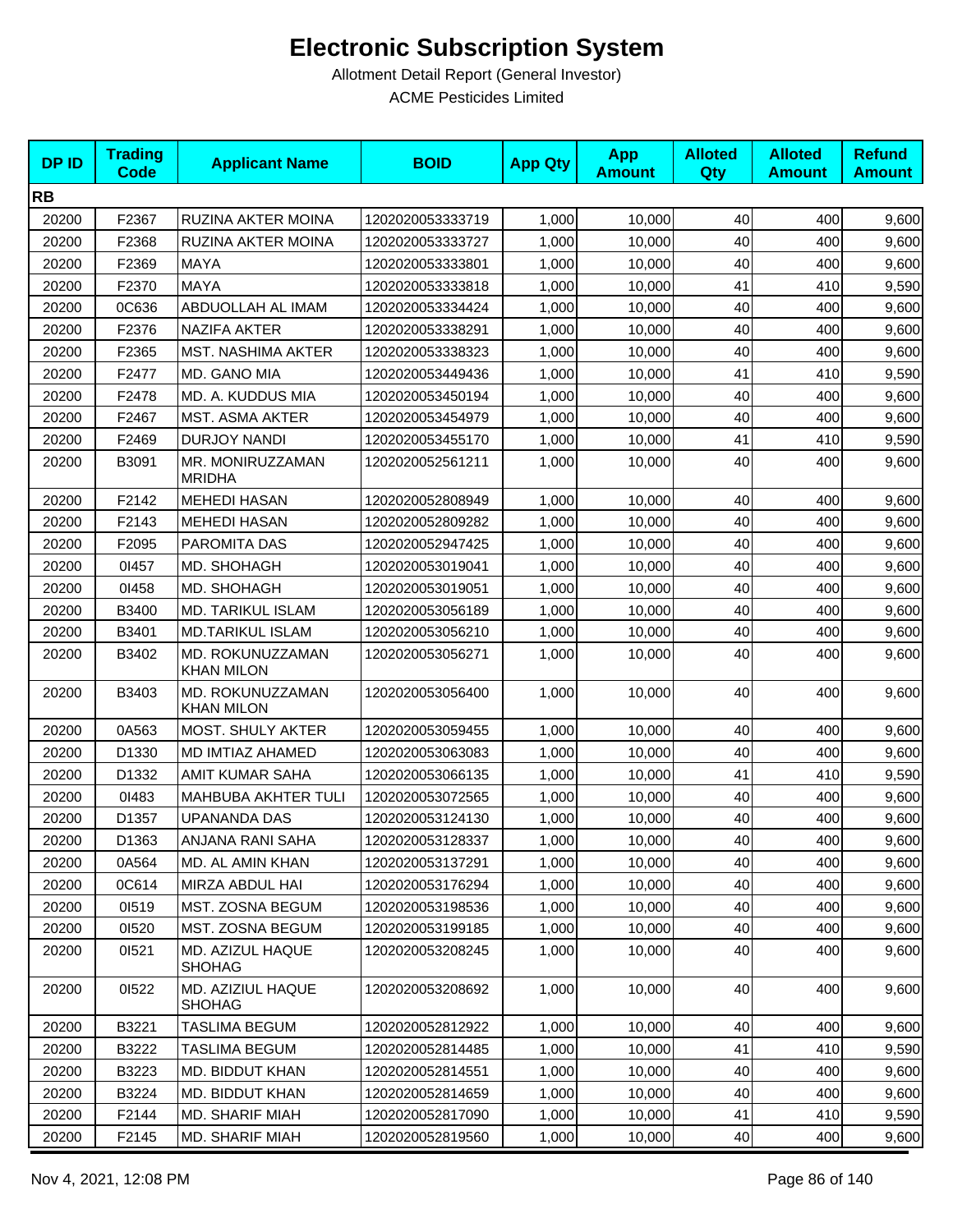| <b>DPID</b> | <b>Trading</b><br><b>Code</b> | <b>Applicant Name</b>                         | <b>BOID</b>      | <b>App Qty</b> | <b>App</b><br><b>Amount</b> | <b>Alloted</b><br><b>Qty</b> | <b>Alloted</b><br><b>Amount</b> | <b>Refund</b><br><b>Amount</b> |
|-------------|-------------------------------|-----------------------------------------------|------------------|----------------|-----------------------------|------------------------------|---------------------------------|--------------------------------|
| <b>RB</b>   |                               |                                               |                  |                |                             |                              |                                 |                                |
| 20200       | F2146                         | MD. MASIDUR RAHMAN                            | 1202020052819587 | 1,000          | 10,000                      | 40                           | 400                             | 9,600                          |
| 20200       | F2147                         | MD. MASIDUR RAHMAN                            | 1202020052820451 | 1,000          | 10,000                      | 40                           | 400                             | 9,600                          |
| 20200       | F2148                         | <b>KANCHON KUMER</b><br><b>SARKER</b>         | 1202020052820476 | 1,000          | 10,000                      | 41                           | 410                             | 9,590                          |
| 20200       | F2149                         | <b>KANCHON KUMER</b><br><b>SARKER</b>         | 1202020052820492 | 1,000          | 10,000                      | 40                           | 400                             | 9,600                          |
| 20200       | 0A558                         | A.K.M. ROIS UDDIN                             | 1202020052832464 | 1,000          | 10,000                      | 40                           | 400                             | 9,600                          |
| 20200       | 01256                         | <b>MD. SHAMSUR RAHMAN</b><br><b>CHOWDHURY</b> | 1202020052592052 | 1,000          | 10,000                      | 40                           | 400                             | 9,600                          |
| 20200       | F2123                         | MD. SAMSUL HAQ HIRA                           | 1202020052596770 | 1,000          | 10,000                      | 40                           | 400                             | 9,600                          |
| 20200       | B2943                         | <b>TANJILA AKON</b>                           | 1202020052455278 | 1,000          | 10,000                      | 40                           | 400                             | 9,600                          |
| 20200       | B2944                         | <b>TANJILA AKON</b>                           | 1202020052455286 | 1,000          | 10,000                      | 40                           | 400                             | 9,600                          |
| 20200       | B2871                         | <b>HASINA BEGUM</b>                           | 1202020052458991 | 1,000          | 10,000                      | 40                           | 400                             | 9,600                          |
| 20200       | B2872                         | RASHIDA AKTER                                 | 1202020052459000 | 1,000          | 10,000                      | 40                           | 400                             | 9,600                          |
| 20200       | B2873                         | <b>NASIR UDDIN</b>                            | 1202020052459019 | 1,000          | 10,000                      | 40                           | 400                             | 9,600                          |
| 20200       | B2874                         | <b>MONIR HOSSAIN</b>                          | 1202020052459027 | 1,000          | 10,000                      | 40                           | 400                             | 9,600                          |
| 20200       | B2967                         | <b>MST. RESHMA AKTER</b>                      | 1202020052460596 | 1,000          | 10,000                      | 40                           | 400                             | 9,600                          |
| 20200       | F2137                         | <b>MST ROWSHONARA</b><br><b>BEGUM</b>         | 1202020052735737 | 1,000          | 10,000                      | 40                           | 400                             | 9,600                          |
| 20200       | D1185                         | <b>ROHUL AMIN</b>                             | 1202020052474318 | 1,000          | 10,000                      | 40                           | 400                             | 9,600                          |
| 20200       | D1186                         | <b>NADIA AKTER POLY</b>                       | 1202020052474326 | 1,000          | 10,000                      | 40                           | 400                             | 9,600                          |
| 20200       | D1189                         | MD. RAFIQUL ISLAM                             | 1202020052474334 | 1,000          | 10,000                      | 40                           | 400                             | 9,600                          |
| 20200       | F2138                         | <b>MST ROWSHONARA</b><br><b>BEGUM</b>         | 1202020052735753 | 1,000          | 10,000                      | 40                           | 400                             | 9,600                          |
| 20200       | F2141                         | <b>MRS NAHAR AKTER</b><br>(SITA)              | 1202020052735788 | 1,000          | 10,000                      | 40                           | 400                             | 9,600                          |
| 20200       | D1190                         | <b>ABUL HASHEM</b>                            | 1202020052482549 | 1,000          | 10,000                      | 40                           | 400                             | 9,600                          |
| 20200       | B2912                         | RIZWANUL ISLAM KHAN                           | 1202020052485767 | 1,000          | 10,000                      | 40                           | 400                             | 9,600                          |
| 20200       | B2913                         | RIZWANUL ISLAM KHAN                           | 1202020052485775 | 1,000          | 10,000                      | 41                           | 410                             | 9,590                          |
| 20200       | B3150                         | <b>BIPLAB KUMER DATTA</b>                     | 1202020052643931 | 1,000          | 10,000                      | 40                           | 400                             | 9,600                          |
| 20200       | F2126                         | MD. SAMSUL HAQ HIRA                           | 1202020052646082 | 1,000          | 10,000                      | 40                           | 400                             | 9,600                          |
| 20200       | F2246                         | <b>MD. SAIDUR RAHMAN</b>                      | 1202020052896308 | 1,000          | 10,000                      | 40                           | 400                             | 9,600                          |
| 20200       | B2930                         | <b>GOURANGA CHANDRA</b><br>SAHA               | 1202020052768336 | 1,000          | 10,000                      | 40                           | 400                             | 9,600                          |
| 20200       | 01332                         | <b>MD. ISMAIL HOSSAIN</b>                     | 1202020052778812 | 1,000          | 10,000                      | 40                           | 400                             | 9,600                          |
| 20200       | 01334                         | <b>MD. ISMAIL HOSSAIN</b>                     | 1202020052778820 | 1,000          | 10,000                      | 40                           | 400                             | 9,600                          |
| 20200       | B2941                         | RIAD HASAN                                    | 1202020052778871 | 1,000          | 10,000                      | 40                           | 400                             | 9,600                          |
| 20200       | B2942                         | <b>RIAD HASAN</b>                             | 1202020052779303 | 1,000          | 10,000                      | 40                           | 400                             | 9,600                          |
| 20200       | F2263                         | <b>MUHAMMAD AMIR</b><br>ABDULLAH              | 1202020052928468 | 1,000          | 10,000                      | 40                           | 400                             | 9,600                          |
| 20200       | D1284                         | <b>JHOLEAKA AKTER</b>                         | 1202020052939197 | 1,000          | 10,000                      | 40                           | 400                             | 9,600                          |
| 20200       | D1313                         | JHOLEAKA AKTER                                | 1202020052941371 | 1,000          | 10,000                      | 40                           | 400                             | 9,600                          |
| 20200       | F3086                         | MD. NURA ALAM                                 | 1202020054692076 | 1,000          | 10,000                      | 40                           | 400                             | 9,600                          |
| 20200       | F3087                         | MD. NURA ALAM                                 | 1202020054693003 | 1,000          | 10,000                      | 40                           | 400                             | 9,600                          |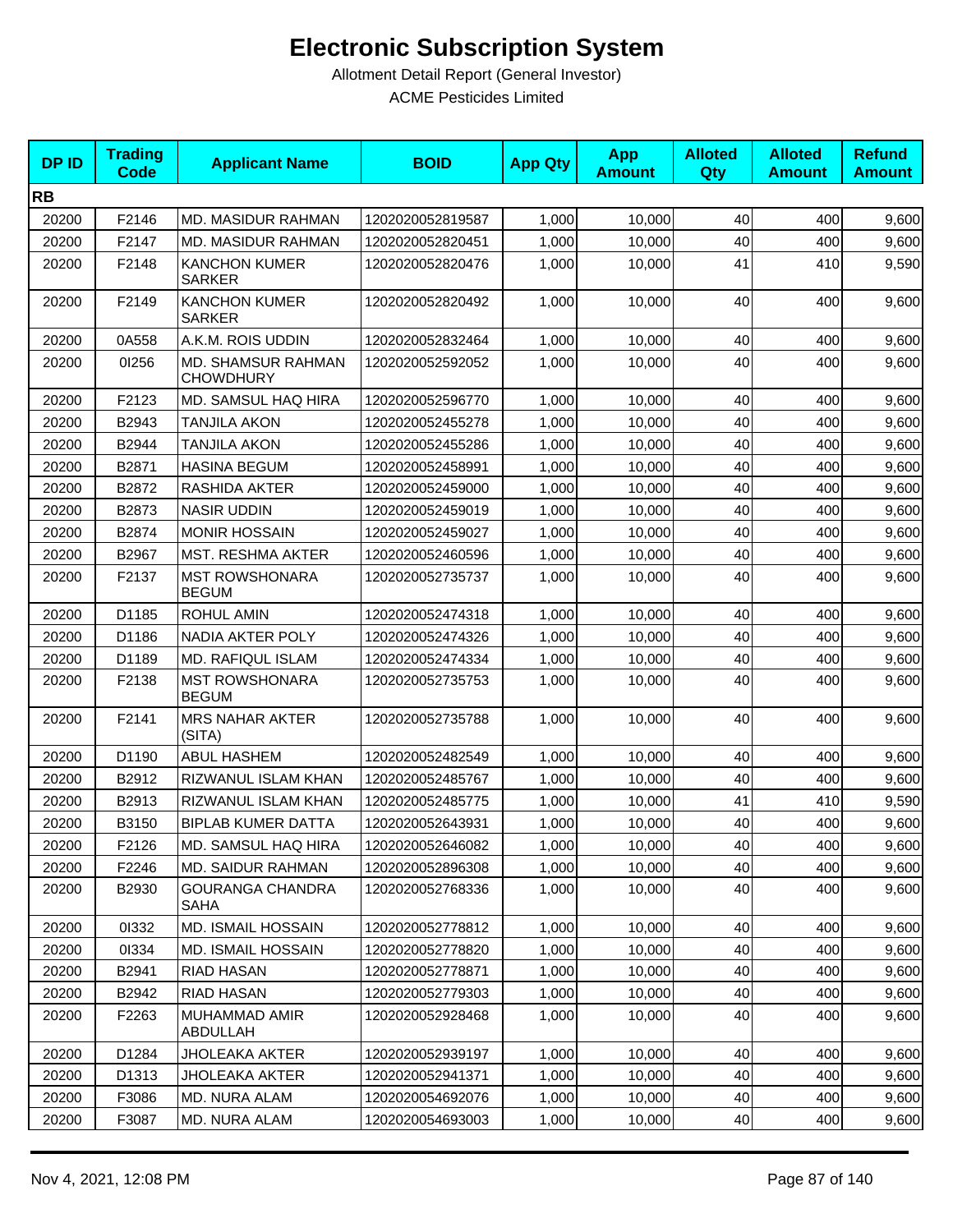| <b>DPID</b> | <b>Trading</b><br><b>Code</b> | <b>Applicant Name</b>                   | <b>BOID</b>      | <b>App Qty</b> | <b>App</b><br><b>Amount</b> | <b>Alloted</b><br><b>Qty</b> | <b>Alloted</b><br><b>Amount</b> | <b>Refund</b><br><b>Amount</b> |
|-------------|-------------------------------|-----------------------------------------|------------------|----------------|-----------------------------|------------------------------|---------------------------------|--------------------------------|
| <b>RB</b>   |                               |                                         |                  |                |                             |                              |                                 |                                |
| 20200       | F3090                         | <b>DIPTI RANI</b>                       | 1202020054695334 | 1,000          | 10,000                      | 40                           | 400                             | 9,600                          |
| 20200       | B4146                         | SHAH MUHAMMAD SANA<br><b>ULLAH</b>      | 1202020054912467 | 1,000          | 10,000                      | 40                           | 400                             | 9,600                          |
| 20200       | B4147                         | SHAH MUHAMMAD SANA<br>ULLAH             | 1202020054913022 | 1,000          | 10,000                      | 40                           | 400                             | 9,600                          |
| 20200       | B4893                         | MOHAMMAD ABUL<br>KALAM AZAD             | 1202020054920240 | 1,000          | 10,000                      | 41                           | 410                             | 9,590                          |
| 20200       | B4686                         | MD. JASHIM UDDIN                        | 1202020054939404 | 1,000          | 10,000                      | 40                           | 400                             | 9,600                          |
| 20200       | D1825                         | <b>RUBEL SARKER</b>                     | 1202020054945355 | 1,000          | 10,000                      | 40                           | 400                             | 9,600                          |
| 20200       | 0C917                         | JAHEDA BEGUM                            | 1202020054951022 | 1,000          | 10,000                      | 40                           | 400                             | 9,600                          |
| 20200       | 0C916                         | RAHELA BEGUM                            | 1202020054951643 | 1,000          | 10,000                      | 40                           | 400                             | 9,600                          |
| 20200       | F3157                         | MD. DALOUR HOSSAN                       | 1202020054951916 | 1,000          | 10,000                      | 40                           | 400                             | 9,600                          |
| 20200       | F3158                         | MD. DALOUR HOSSAN                       | 1202020054952251 | 1,000          | 10,000                      | 40                           | 400                             | 9,600                          |
| 20200       | F3161                         | SOHAILE SULTANA                         | 1202020054955379 | 1,000          | 10,000                      | 40                           | 400                             | 9,600                          |
| 20200       | F3162                         | SOHAILE SULTANA                         | 1202020054955641 | 1,000          | 10,000                      | 40                           | 400                             | 9,600                          |
| 20200       | F3160                         | MD. BABUL HOSSEN                        | 1202020054956761 | 1,000          | 10,000                      | 41                           | 410                             | 9,590                          |
| 20200       | F3163                         | ZANAT JAHAN BITHI                       | 1202020054957153 | 1,000          | 10,000                      | 41                           | 410                             | 9,590                          |
| 20200       | F3164                         | ZANAT JAHAN BITHI                       | 1202020054963433 | 1,000          | 10,000                      | 40                           | 400                             | 9,600                          |
| 20200       | F3167                         | <b>MST. MIRANA BEGUM</b>                | 1202020054964751 | 1,000          | 10,000                      | 40                           | 400                             | 9,600                          |
| 20200       | F3168                         | <b>MST. MIRANA BEGUM</b>                | 1202020054964933 | 1,000          | 10,000                      | 40                           | 400                             | 9,600                          |
| 20200       | F3169                         | ILIN JOBAYDA JHILIK                     | 1202020054965341 | 1,000          | 10,000                      | 40                           | 400                             | 9,600                          |
| 20200       | F3141                         | <b>MST. ROZINA KHATUN</b>               | 1202020054965997 | 1,000          | 10,000                      | 40                           | 400                             | 9,600                          |
| 20200       | F3142                         | <b>MST. ROZINA KHATUN</b>               | 1202020054966014 | 1,000          | 10,000                      | 40                           | 400                             | 9,600                          |
| 20200       | F3143                         | <b>NASRIN AHAMED</b>                    | 1202020054966471 | 1,000          | 10,000                      | 40                           | 400                             | 9,600                          |
| 20200       | F3144                         | <b>NASRIN AHAMED</b>                    | 1202020054966501 | 1,000          | 10,000                      | 40                           | 400                             | 9,600                          |
| 20200       | F3145                         | <b>FARUK ISLAM</b>                      | 1202020054966587 | 1,000          | 10,000                      | 41                           | 410                             | 9,590                          |
| 20200       | F3146                         | <b>FARUK ISLAM</b>                      | 1202020054966600 | 1,000          | 10,000                      | 40                           | 400                             | 9,600                          |
| 20200       | F3170                         | <b>ILIN JOBAYDA JHILIK</b>              | 1202020054966833 | 1,000          | 10,000                      | 40                           | 400                             | 9,600                          |
| 20200       | F3171                         | APLE MAHAMUD                            | 1202020054966975 | 1,000          | 10,000                      | 40                           | 400                             | 9,600                          |
| 20200       | F3172                         | APLE MAHAMUD                            | 1202020054967169 | 1,000          | 10,000                      | 40                           | 400                             | 9,600                          |
| 20200       | B4926                         | YEASMIN TAMANNA                         | 1202020054994598 | 1,000          | 10,000                      | 41                           | 410                             | 9,590                          |
| 20200       | B4927                         | YEASMIN TAMANNA                         | 1202020054995731 | 1,000          | 10,000                      | 40                           | 400                             | 9,600                          |
| 20200       | F3159                         | MD. BABUL HOSSEN                        | 1202020054996439 | 1,000          | 10,000                      | 40                           | 400                             | 9,600                          |
| 20200       | F3199                         | SREE NONI CHANDRO                       | 1202020055014663 | 1,000          | 10.000                      | 40                           | 400                             | 9,600                          |
| 20200       | F3200                         | SREE NONI CHANDRO                       | 1202020055014671 | 1,000          | 10,000                      | 40                           | 400                             | 9,600                          |
| 20200       | F3201                         | <b>SREE SUDEN CHONDRA</b><br><b>RAY</b> | 1202020055014829 | 1,000          | 10,000                      | 40                           | 400                             | 9,600                          |
| 20200       | F3202                         | <b>SREE SUDEN CHONDRA</b><br><b>RAY</b> | 1202020055014845 | 1,000          | 10,000                      | 40                           | 400                             | 9,600                          |
| 20200       | F3212                         | <b>MRS. NEERA NARGIS</b>                | 1202020055015585 | 1,000          | 10,000                      | 40                           | 400                             | 9,600                          |
| 20200       | F3203                         | A M M MUHAIMIN                          | 1202020055015767 | 1,000          | 10,000                      | 40                           | 400                             | 9,600                          |
| 20200       | F3213                         | MRS. NAZMA KABIR                        | 1202020055015823 | 1,000          | 10,000                      | 40                           | 400                             | 9,600                          |
| 20200       | F3204                         | A M M MUHAIMIN                          | 1202020055015831 | 1,000          | 10,000                      | 40                           | 400                             | 9,600                          |
| 20200       | F3214                         | MRS. NAZMA KABIR                        | 1202020055016421 | 1,000          | 10,000                      | 40                           | 400                             | 9,600                          |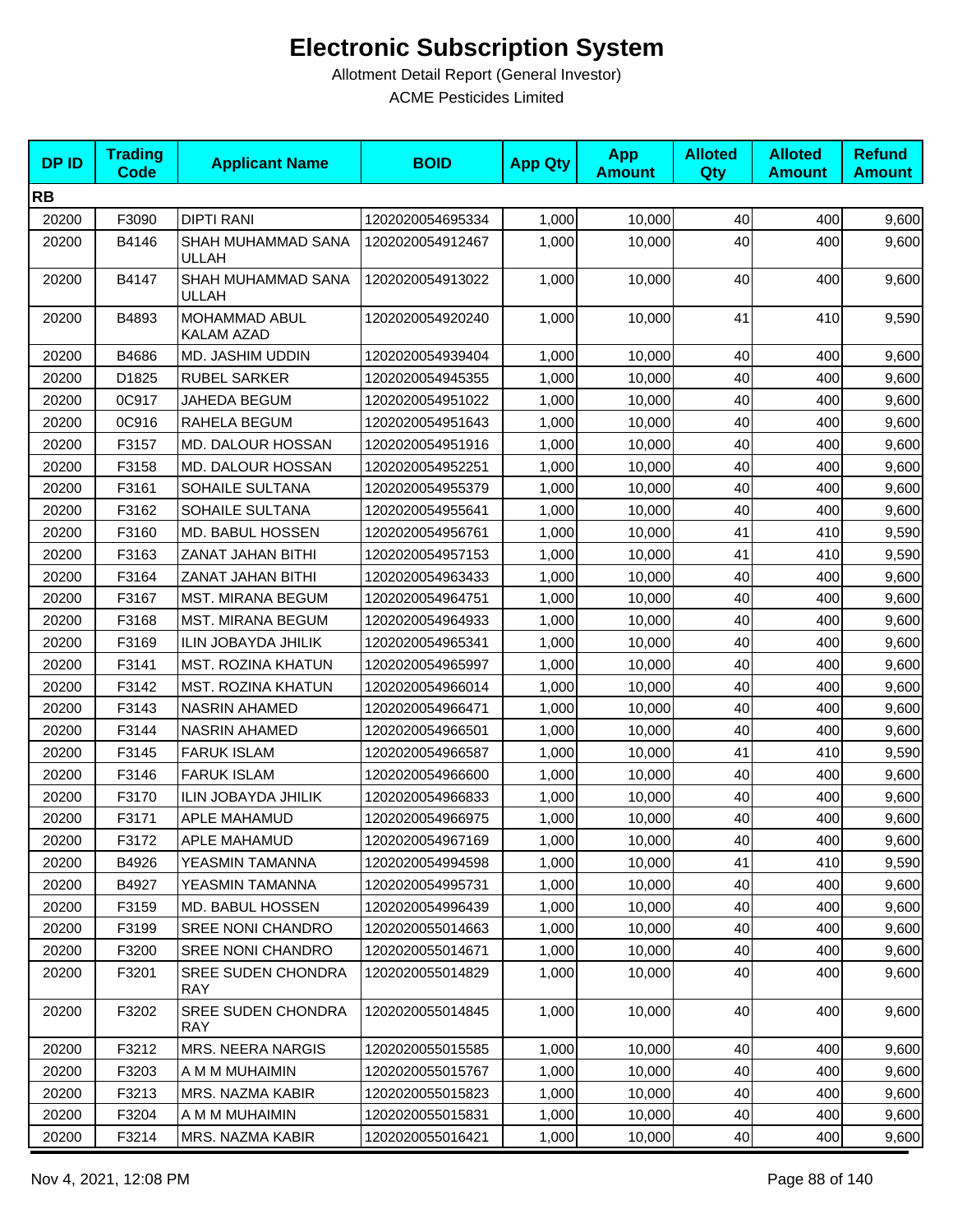| <b>DPID</b> | <b>Trading</b><br><b>Code</b> | <b>Applicant Name</b>                   | <b>BOID</b>      | <b>App Qty</b> | <b>App</b><br><b>Amount</b> | <b>Alloted</b><br>Qty | <b>Alloted</b><br><b>Amount</b> | <b>Refund</b><br><b>Amount</b> |
|-------------|-------------------------------|-----------------------------------------|------------------|----------------|-----------------------------|-----------------------|---------------------------------|--------------------------------|
| <b>RB</b>   |                               |                                         |                  |                |                             |                       |                                 |                                |
| 20200       | F3209                         | <b>MD. RAZIBUL ISLAM</b>                | 1202020055016801 | 1,000          | 10,000                      | 40                    | 400                             | 9,600                          |
| 20200       | F3207                         | MD. SHAKHWAT HOSSAIN   1202020055016836 |                  | 1,000          | 10,000                      | 40                    | 400                             | 9,600                          |
| 20200       | F3208                         | MD. SHAKHWAT HOSSAIN   1202020055016986 |                  | 1,000          | 10,000                      | 41                    | 410                             | 9,590                          |
| 20200       | F3210                         | MD. RAZIBUL ISLAM                       | 1202020055017062 | 1,000          | 10,000                      | 40                    | 400                             | 9,600                          |
| 20200       | F3211                         | MRS. NEERA NARGIS                       | 1202020055017426 | 1,000          | 10,000                      | 40                    | 400                             | 9,600                          |
| 20200       | F3215                         | <b>GOLAM ROBBANI</b><br><b>BHUIYAN</b>  | 1202020055024869 | 1,000          | 10,000                      | 40                    | 400                             | 9,600                          |
| 20200       | F3223                         | MD. SAEED ANOWER                        | 1202020055032211 | 1,000          | 10,000                      | 40                    | 400                             | 9,600                          |
| 20200       | B4932                         | MD. ABUL KHAIR                          | 1202020055034197 | 1,000          | 10,000                      | 40                    | 400                             | 9,600                          |
| 20200       | B4933                         | MD. ABUL KHAIR                          | 1202020055036592 | 1,000          | 10,000                      | 40                    | 400                             | 9,600                          |
| 20200       | 0A749                         | <b>MRS. HALIMA</b><br>KHANDAKER         | 1202020055040102 | 1,000          | 10,000                      | 41                    | 410                             | 9,590                          |
| 20200       | i1181                         | <b>MOHIT AZAM</b>                       | 1202020055048267 | 1,000          | 10.000                      | 40                    | 400                             | 9,600                          |
| 20200       | i1182                         | <b>MOHIT AZAM</b>                       | 1202020055048754 | 1,000          | 10,000                      | 40                    | 400                             | 9,600                          |
| 20200       | D1823                         | <b>MADHOBI RANI PANDIT</b>              | 1202020055060364 | 1,000          | 10,000                      | 41                    | 410                             | 9,590                          |
| 20200       | 0A744                         | <b>BARUN CHANDRA GOSE</b>               | 1202020055066388 | 1,000          | 10,000                      | 40                    | 400                             | 9,600                          |
| 20200       | D1731                         | MD. EANUS MIA                           | 1202020054587811 | 1,000          | 10,000                      | 40                    | 400                             | 9,600                          |
| 20200       | D1732                         | RAHIMA AKTER KEYA                       | 1202020054588120 | 1,000          | 10,000                      | 40                    | 400                             | 9,600                          |
| 20200       | F3091                         | <b>DIPTI RANI</b>                       | 1202020054703440 | 1,000          | 10,000                      | 40                    | 400                             | 9,600                          |
| 20200       | F2915                         | MD. MASUDUR RAHMAN                      | 1202020054829007 | 1,000          | 10,000                      | 40                    | 400                             | 9,600                          |
| 20200       | D1733                         | <b>DULAL MIAH</b>                       | 1202020054591798 | 1,000          | 10,000                      | 40                    | 400                             | 9,600                          |
| 20200       | B4671                         | MD. ANAET KARIM                         | 1202020054842703 | 1,000          | 10,000                      | 40                    | 400                             | 9,600                          |
| 20200       | B4672                         | <b>HOSNE ARA</b>                        | 1202020054842845 | 1,000          | 10,000                      | 40                    | 400                             | 9,600                          |
| 20200       | B4673                         | <b>HOSNE ARA</b>                        | 1202020054842861 | 1,000          | 10,000                      | 40                    | 400                             | 9,600                          |
| 20200       | B4676                         | FAHIMA HAIDER PINU                      | 1202020054843991 | 1,000          | 10,000                      | 40                    | 400                             | 9,600                          |
| 20200       | B4677                         | MD. JAHIR UDDIN JIBON                   | 1202020054844108 | 1,000          | 10,000                      | 40                    | 400                             | 9,600                          |
| 20200       | B4678                         | MD. JAHIR UDDIN JIBON                   | 1202020054844207 | 1,000          | 10,000                      | 40                    | 400                             | 9,600                          |
| 20200       | 0A685                         | MD. ABUL HASAN<br><b>SARDER</b>         | 1202020054485291 | 1,000          | 10.000                      | 40                    | 400                             | 9,600                          |
| 20200       | 01984                         | SIDAT AHMED KHAN                        | 1202020054491529 | 1,000          | 10,000                      | 40                    | 400                             | 9,600                          |
| 20200       | 01985                         | <b>MST. MANOARA BEGUM</b>               | 1202020054492194 | 1,000          | 10,000                      | 40                    | 400                             | 9,600                          |
| 20200       | F3070                         | <b>MST. SUME AKTER</b>                  | 1202020054734894 | 1,000          | 10,000                      | 40                    | 400                             | 9,600                          |
| 20200       | F3071                         | <b>MST. SUME AKTER</b>                  | 1202020054735010 | 1,000          | 10,000                      | 40                    | 400                             | 9,600                          |
| 20200       | F3072                         | MD. SHOHAG                              | 1202020054735227 | 1,000          | 10,000                      | 40                    | 400                             | 9,600                          |
| 20200       | F3073                         | MD. SHOHAG                              | 1202020054735342 | 1,000          | 10,000                      | 40                    | 400                             | 9,600                          |
| 20200       | 11066                         | S. M. NASIR UDDIN                       | 1202020054737285 | 1,000          | 10,000                      | 40                    | 400                             | 9,600                          |
| 20200       | B4825                         | ROKSANA KHATUN                          | 1202020054856479 | 1,000          | 10,000                      | 40                    | 400                             | 9,600                          |
| 20200       | 01986                         | MST. MANOARA BEGUM                      | 1202020054492614 | 1,000          | 10,000                      | 40                    | 400                             | 9,600                          |
| 20200       | 01983                         | SIDAT AHMED KHAN                        | 1202020054494771 | 1,000          | 10,000                      | 40                    | 400                             | 9,600                          |
| 20200       | B4347                         | <b>MAMUN MOJUMDER</b>                   | 1202020054502721 | 1,000          | 10,000                      | 40                    | 400                             | 9,600                          |
| 20200       | B4344                         | MD. GOLAM AZAM                          | 1202020054503098 | 1,000          | 10,000                      | 40                    | 400                             | 9,600                          |
| 20200       | D1774                         | <b>RUSHO AKTHER</b>                     | 1202020054747472 | 1,000          | 10,000                      | 40                    | 400                             | 9,600                          |
| 20200       | B4348                         | <b>MASHI AHAMED BABAR</b>               | 1202020054503542 | 1,000          | 10,000                      | 40                    | 400                             | 9,600                          |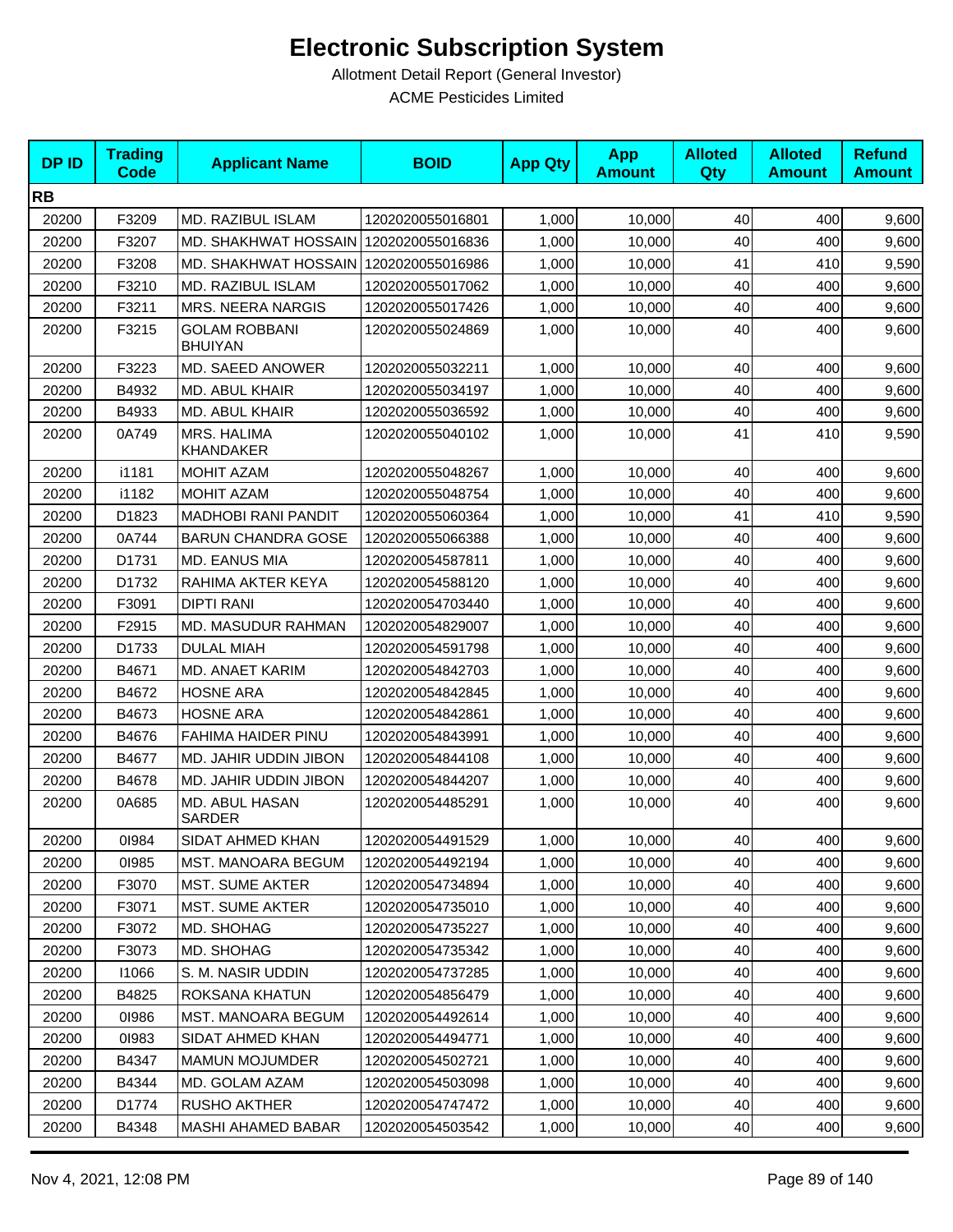| <b>DPID</b> | <b>Trading</b><br><b>Code</b> | <b>Applicant Name</b>                   | <b>BOID</b>      | <b>App Qty</b> | <b>App</b><br><b>Amount</b> | <b>Alloted</b><br>Qty | <b>Alloted</b><br><b>Amount</b> | <b>Refund</b><br><b>Amount</b> |
|-------------|-------------------------------|-----------------------------------------|------------------|----------------|-----------------------------|-----------------------|---------------------------------|--------------------------------|
| <b>RB</b>   |                               |                                         |                  |                |                             |                       |                                 |                                |
| 20200       | B4349                         | <b>MASHI AHAMED BABAR</b>               | 1202020054506779 | 1,000          | 10,000                      | 40                    | 400                             | 9,600                          |
| 20200       | D1729                         | <b>MST. AMINA BEGUM</b>                 | 1202020054509606 | 1,000          | 10,000                      | 40                    | 400                             | 9,600                          |
| 20200       | D1730                         | HAFAZ MD. RAKIB HASAN                   | 1202020054509997 | 1,000          | 10,000                      | 40                    | 400                             | 9,600                          |
| 20200       | B4465                         | NURNAHER MUKTA<br><b>BEGUM</b>          | 1202020054633572 | 1,000          | 10,000                      | 40                    | 400                             | 9,600                          |
| 20200       | B4466                         | <b>NURNAHER MUKTA</b><br><b>BEGUM</b>   | 1202020054633762 | 1,000          | 10,000                      | 40                    | 400                             | 9,600                          |
| 20200       | B4467                         | MD. OBAIDUL ISLAM                       | 1202020054635241 | 1,000          | 10,000                      | 40                    | 400                             | 9,600                          |
| 20200       | B4810                         | <b>BASUDAB MIRDHA</b>                   | 1202020054867596 | 1,000          | 10,000                      | 40                    | 400                             | 9,600                          |
| 20200       | 01991                         | <b>BASU DAB SING</b>                    | 1202020054525918 | 1,000          | 10,000                      | 40                    | 400                             | 9,600                          |
| 20200       | 01992                         | <b>BASU DAB SING</b>                    | 1202020054526998 | 1,000          | 10,000                      | 40                    | 400                             | 9,600                          |
| 20200       | 01993                         | ABDUL HANNAN SARDAR                     | 1202020054528475 | 1,000          | 10.000                      | 40                    | 400                             | 9,600                          |
| 20200       | 01994                         | ABDUL HANNAN SARDAR                     | 1202020054529121 | 1,000          | 10,000                      | 40                    | 400                             | 9,600                          |
| 20200       | 01995                         | <b>MD. ARIF SARDAR</b>                  | 1202020054529410 | 1,000          | 10,000                      | 40                    | 400                             | 9,600                          |
| 20200       | 01996                         | <b>MD. ARIF SARDAR</b>                  | 1202020054529916 | 1,000          | 10,000                      | 40                    | 400                             | 9,600                          |
| 20200       | B4388                         | <b>BIJOY</b>                            | 1202020054532558 | 1,000          | 10,000                      | 41                    | 410                             | 9,590                          |
| 20200       | B4389                         | <b>BIJOY</b>                            | 1202020054533220 | 1,000          | 10,000                      | 40                    | 400                             | 9,600                          |
| 20200       | B4377                         | <b>KAWSER AHMMED</b>                    | 1202020054533587 | 1,000          | 10,000                      | 40                    | 400                             | 9,600                          |
| 20200       | 11006                         | MD. ABUL BASHAR<br><b>MOLLA</b>         | 1202020054641439 | 1,000          | 10,000                      | 40                    | 400                             | 9,600                          |
| 20200       | 11007                         | MD. ABUL BASHAR<br><b>MOLLA</b>         | 1202020054641901 | 1,000          | 10,000                      | 40                    | 400                             | 9,600                          |
| 20200       | 11008                         | <b>MST. SHAHINUR BEGUM</b>              | 1202020054642864 | 1,000          | 10,000                      | 41                    | 410                             | 9,590                          |
| 20200       | B4468                         | MD. OBAIDUL ISLAM                       | 1202020054643588 | 1,000          | 10,000                      | 40                    | 400                             | 9,600                          |
| 20200       | 11009                         | <b>MST. SHAHINUR BEGUM</b>              | 1202020054643644 | 1,000          | 10,000                      | 41                    | 410                             | 9,590                          |
| 20200       | B4470                         | <b>BAKUL MIA</b>                        | 1202020054645105 | 1,000          | 10,000                      | 40                    | 400                             | 9,600                          |
| 20200       | 0A704                         | MD. SALAH UDDIN                         | 1202020054771434 | 1,000          | 10,000                      | 40                    | 400                             | 9,600                          |
| 20200       | 0C911                         | MD. MAHBUBUR RAHMAN                     | 1202020054779473 | 1,000          | 10,000                      | 40                    | 400                             | 9,600                          |
| 20200       | 0C912                         | MD. MAHBUBUR RAHMAN                     | 1202020054779663 | 1,000          | 10,000                      | 40                    | 400                             | 9,600                          |
| 20200       | B4612                         | ABUL KASAM                              | 1202020054787380 | 1,000          | 10,000                      | 40                    | 400                             | 9,600                          |
| 20200       | 0A705                         | AHAMED ASHRAF SHARIF   1202020054787399 |                  | 1,000          | 10,000                      | 40                    | 400                             | 9,600                          |
| 20200       | B4613                         | <b>ABUL KASAM</b>                       | 1202020054787404 | 1,000          | 10,000                      | 40                    | 400                             | 9,600                          |
| 20200       | B4614                         | <b>MD. DELWAR HOSSEN</b>                | 1202020054787481 | 1,000          | 10.000                      | 40                    | 400                             | 9,600                          |
| 20200       | B4615                         | MD. ANAET KARIM                         | 1202020054787498 | 1,000          | 10,000                      | 40                    | 400                             | 9,600                          |
| 20200       | B4627                         | LUCKY SHARKAR                           | 1202020054800036 | 1,000          | 10.000                      | 40                    | 400                             | 9,600                          |
| 20200       | F3058                         | MD. MASUM HOSSAIN                       | 1202020054679742 | 1,000          | 10,000                      | 40                    | 400                             | 9,600                          |
| 20200       | F3059                         | MD. MASUM HOSSAIN                       | 1202020054681917 | 1,000          | 10,000                      | 40                    | 400                             | 9,600                          |
| 20200       | B4378                         | FAHIMA HAIDER PINU                      | 1202020054687296 | 1,000          | 10,000                      | 41                    | 410                             | 9,590                          |
| 20200       | B4380                         | MD. DELWAR HOSSEN                       | 1202020054688017 | 1,000          | 10,000                      | 40                    | 400                             | 9,600                          |
| 20200       | B4381                         | <b>KAWSER AHMMED</b>                    | 1202020054688068 | 1,000          | 10,000                      | 40                    | 400                             | 9,600                          |
| 20200       | F3076                         | MST. LIZOO BEGUM                        | 1202020054688745 | 1,000          | 10,000                      | 40                    | 400                             | 9,600                          |
| 20200       | F3077                         | MST. LIZOO BEGUM                        | 1202020054688801 | 1,000          | 10,000                      | 40                    | 400                             | 9,600                          |
| 20200       | 01874                         | SHAMOLEE MURMU                          | 1202020054228043 | 1,000          | 10,000                      | 40                    | 400                             | 9,600                          |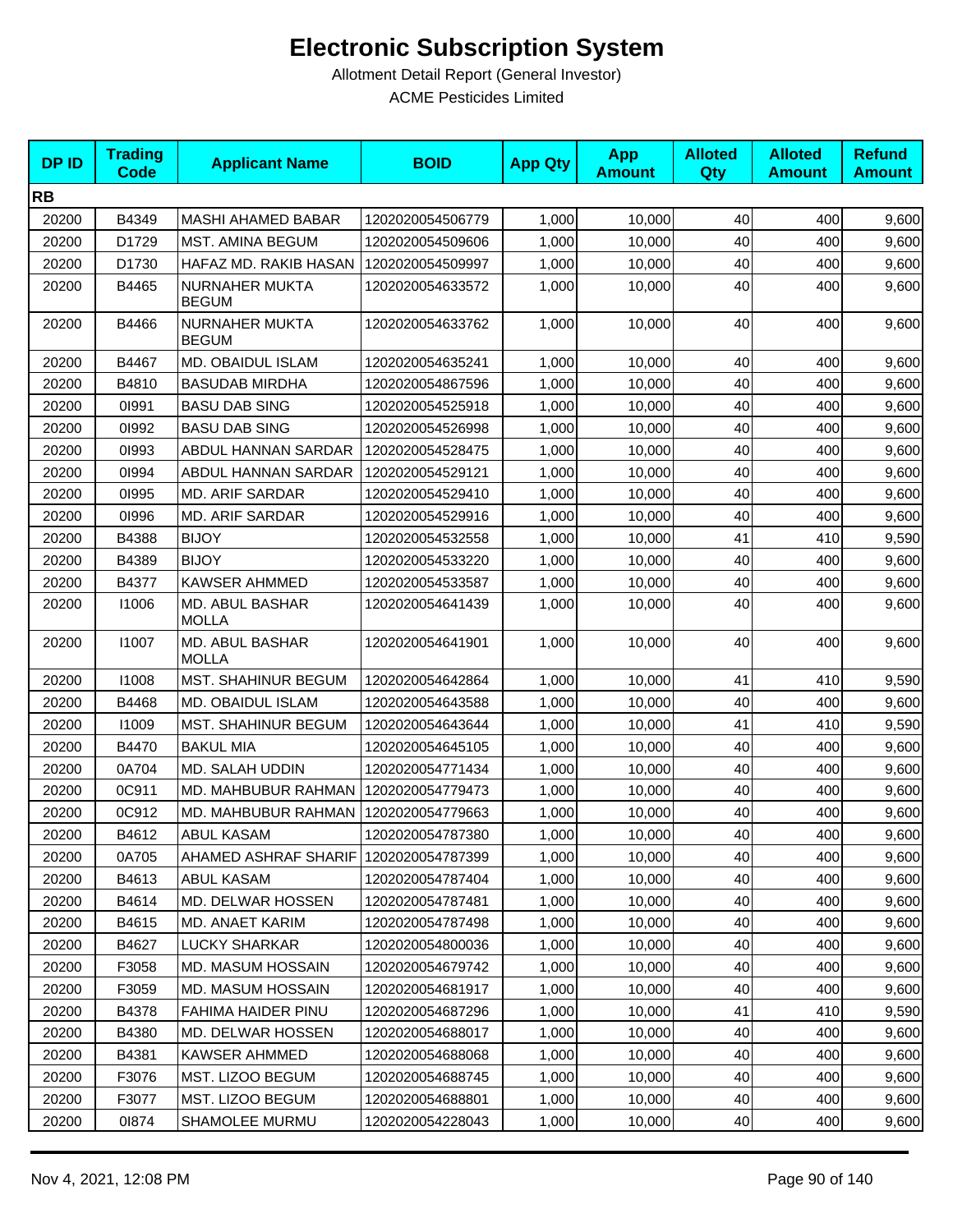| <b>DPID</b> | <b>Trading</b><br><b>Code</b> | <b>Applicant Name</b>                   | <b>BOID</b>      | <b>App Qty</b> | <b>App</b><br><b>Amount</b> | <b>Alloted</b><br>Qty | <b>Alloted</b><br><b>Amount</b> | <b>Refund</b><br><b>Amount</b> |
|-------------|-------------------------------|-----------------------------------------|------------------|----------------|-----------------------------|-----------------------|---------------------------------|--------------------------------|
| <b>RB</b>   |                               |                                         |                  |                |                             |                       |                                 |                                |
| 20200       | 01877                         | SHAMOLEE MURMU                          | 1202020054252329 | 1,000          | 10,000                      | 40                    | 400                             | 9,600                          |
| 20200       | 0C843                         | <b>ATIQUR RAHMAN</b>                    | 1202020054317278 | 1,000          | 10,000                      | 40                    | 400                             | 9,600                          |
| 20200       | 01934                         | MD. FAZLUL HAQUE                        | 1202020054351518 | 1,000          | 10,000                      | 41                    | 410                             | 9,590                          |
| 20200       | 01935                         | <b>JULEKHA BEGUM</b>                    | 1202020054351882 | 1,000          | 10,000                      | 40                    | 400                             | 9,600                          |
| 20200       | 01936                         | JULEKHA BEGUM                           | 1202020054352900 | 1,000          | 10,000                      | 40                    | 400                             | 9,600                          |
| 20200       | 01931                         | S.K. MAHFUJUR RAHMAN                    | 1202020054365663 | 1,000          | 10,000                      | 40                    | 400                             | 9,600                          |
| 20200       | 01932                         | SK. MAHFUJUR RAHMAN                     | 1202020054366625 | 1,000          | 10,000                      | 40                    | 400                             | 9,600                          |
| 20200       | 0A617                         | <b>HUMAYUN KABIR</b>                    | 1202020054377362 | 1,000          | 10,000                      | 41                    | 410                             | 9,590                          |
| 20200       | 0A673                         | SHAHANAJ PERVIN                         | 1202020054378870 | 1,000          | 10,000                      | 40                    | 400                             | 9,600                          |
| 20200       | 0A674                         | SHAHANAJ PERVIN                         | 1202020054378889 | 1,000          | 10,000                      | 40                    | 400                             | 9,600                          |
| 20200       | F2978                         | TAHMINA KHANAM<br><b>CHOWDURY</b>       | 1202020054382961 | 1,000          | 10,000                      | 40                    | 400                             | 9,600                          |
| 20200       | D1699                         | PROTIMA RANI BARDHAN<br><b>SHOME</b>    | 1202020054383104 | 1,000          | 10,000                      | 40                    | 400                             | 9,600                          |
| 20200       | F2979                         | TAHMINA KHANAM<br><b>CHOWDURY</b>       | 1202020054383139 | 1,000          | 10,000                      | 40                    | 400                             | 9,600                          |
| 20200       | D1700                         | PROTIMA RANI BARDHAN<br><b>SHOME</b>    | 1202020054383289 | 1,000          | 10,000                      | 40                    | 400                             | 9,600                          |
| 20200       | 01960                         | <b>SHIMA AKTER</b>                      | 1202020054420515 | 1,000          | 10,000                      | 40                    | 400                             | 9,600                          |
| 20200       | 01961                         | <b>SHIMA AKTER</b>                      | 1202020054420606 | 1,000          | 10,000                      | 40                    | 400                             | 9,600                          |
| 20200       | B4316                         | TASLIMA AKHTER                          | 1202020054423586 | 1,000          | 10,000                      | 40                    | 400                             | 9,600                          |
| 20200       | 0C776                         | <b>MAHMUDA AKTER</b>                    | 1202020053925391 | 1,000          | 10,000                      | 41                    | 410                             | 9,590                          |
| 20200       | F2889                         | SHAFIQUL ISLAM                          | 1202020054033182 | 1,000          | 10,000                      | 40                    | 400                             | 9,600                          |
| 20200       | B4066                         | ROPALI AKTER                            | 1202020054151735 | 1,000          | 10,000                      | 40                    | 400                             | 9,600                          |
| 20200       | B4074                         | AKBAR HOSSAIN                           | 1202020054154821 | 1,000          | 10,000                      | 41                    | 410                             | 9,590                          |
| 20200       | B4075                         | <b>AKBAR HOSSAIN</b>                    | 1202020054155966 | 1,000          | 10,000                      | 40                    | 400                             | 9,600                          |
| 20200       | D1597                         | MD. LOCKMAN HOSSAIN                     | 1202020053940195 | 1,000          | 10,000                      | 40                    | 400                             | 9,600                          |
| 20200       | B3961                         | KHAN MD.<br>ASSADUZZAMAN                | 1202020053942515 | 1,000          | 10,000                      | 40                    | 400                             | 9,600                          |
| 20200       | F2911                         | <b>TAHMINA AKHTER</b>                   | 1202020054162191 | 1,000          | 10,000                      | 40                    | 400                             | 9,600                          |
| 20200       | F2912                         | <b>TAHMINA AKHTER</b>                   | 1202020054162801 | 1,000          | 10,000                      | 40                    | 400                             | 9,600                          |
| 20200       | B4077                         | AHMED SHAKIB RAIHAN<br><b>CHOWDHURY</b> | 1202020054168030 | 1,000          | 10,000                      | 41                    | 410                             | 9,590                          |
| 20200       | B4087                         | <b>SEMA SARKAR</b>                      | 1202020054191338 | 1,000          | 10,000                      | 40                    | 400                             | 9,600                          |
| 20200       | B4088                         | <b>SEMA SARKAR</b>                      | 1202020054193401 | 1,000          | 10,000                      | 40                    | 400                             | 9,600                          |
| 20200       | D1679                         | SHILPEE ROY                             | 1202020054193487 | 1,000          | 10,000                      | 40                    | 400                             | 9,600                          |
| 20200       | B3960                         | MOHAMMAD MEHEDI<br><b>HASAN</b>         | 1202020053983120 | 1,000          | 10,000                      | 40                    | 400                             | 9,600                          |
| 20200       | 0A626                         | MUHAMMAD SHAJEDUR<br><b>RAHMAN</b>      | 1202020053884445 | 1,000          | 10,000                      | 40                    | 400                             | 9,600                          |
| 20200       | A1150                         | <b>SOUMEN SAHA</b>                      | 1202020053888419 | 1,000          | 10,000                      | 40                    | 400                             | 9,600                          |
| 20200       | 0C772                         | <b>MAHMUDA AKTER</b>                    | 1202020053895404 | 1,000          | 10,000                      | 40                    | 400                             | 9,600                          |
| 20200       | 0C773                         | MAHBUBA SULTANA                         | 1202020053897438 | 1,000          | 10,000                      | 41                    | 410                             | 9,590                          |
| 20200       | 0C774                         | MAHBUBA SULTANA                         | 1202020053898044 | 1,000          | 10,000                      | 40                    | 400                             | 9,600                          |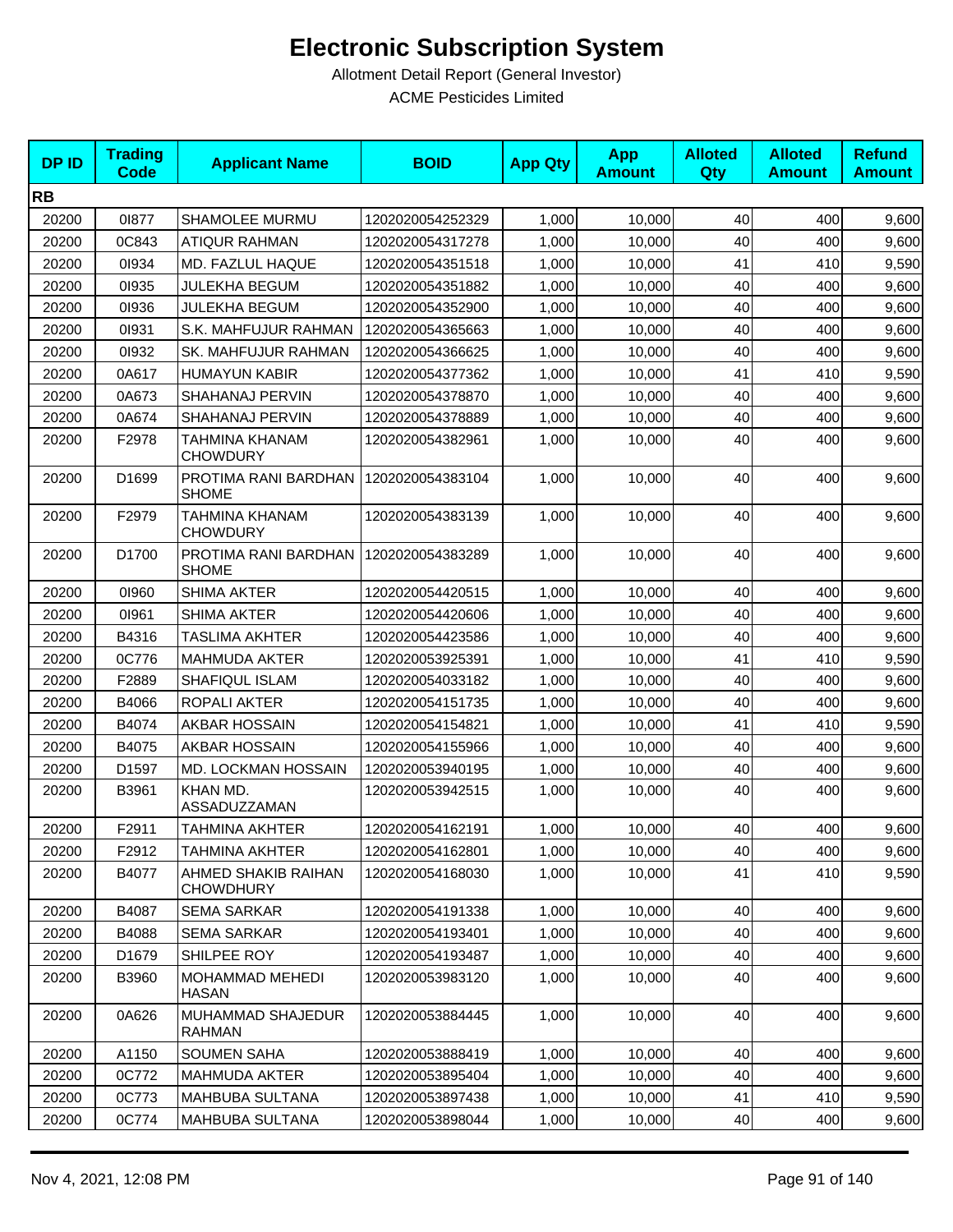| <b>DPID</b> | <b>Trading</b><br><b>Code</b> | <b>Applicant Name</b>            | <b>BOID</b>      | <b>App Qty</b> | <b>App</b><br><b>Amount</b> | <b>Alloted</b><br><b>Qty</b> | <b>Alloted</b><br><b>Amount</b> | <b>Refund</b><br><b>Amount</b> |
|-------------|-------------------------------|----------------------------------|------------------|----------------|-----------------------------|------------------------------|---------------------------------|--------------------------------|
| <b>RB</b>   |                               |                                  |                  |                |                             |                              |                                 |                                |
| 20200       | 01872                         | <b>DULU AKTER</b>                | 1202020054226201 | 1,000          | 10,000                      | 41                           | 410                             | 9,590                          |
| 20200       | D2096                         | SHIPRA RANI ROY                  | 1202020055964448 | 1,000          | 10,000                      | 41                           | 410                             | 9,590                          |
| 20200       | D2097                         | SHIPRA RANI ROY                  | 1202020055964994 | 1,000          | 10,000                      | 40                           | 400                             | 9,600                          |
| 20200       | F3662                         | SHA JAMAN MONDOL                 | 1202020056068247 | 1,000          | 10,000                      | 41                           | 410                             | 9,590                          |
| 20200       | F3663                         | SHA JAMAN MONDOL                 | 1202020056072156 | 1,000          | 10,000                      | 41                           | 410                             | 9,590                          |
| 20200       | B6133                         | MD. IMANUL ISLAM                 | 1202020056073474 | 1,000          | 10.000                      | 41                           | 410                             | 9,590                          |
| 20200       | F3665                         | <b>MAJADA BEGUM</b>              | 1202020056074297 | 1,000          | 10,000                      | 41                           | 410                             | 9,590                          |
| 20200       | 0A942                         | M. KAMRUL HASAN                  | 1202020056075176 | 1,000          | 10,000                      | 40                           | 400                             | 9,600                          |
| 20200       | F3666                         | <b>LUTFA</b>                     | 1202020056076071 | 1,000          | 10,000                      | 40                           | 400                             | 9,600                          |
| 20200       | 0A944                         | MD ALAMGIR HOSSAIN               | 1202020056076261 | 1,000          | 10,000                      | 40                           | 400                             | 9,600                          |
| 20200       | B5983                         | <b>MST. SHATHI KHATUN</b>        | 1202020056076427 | 1,000          | 10,000                      | 41                           | 410                             | 9,590                          |
| 20200       | 0A946                         | SAHEDA BAGUM                     | 1202020056077009 | 1,000          | 10,000                      | 40                           | 400                             | 9,600                          |
| 20200       | 0A947                         | SAHEDA BAGUM                     | 1202020056077357 | 1,000          | 10,000                      | 40                           | 400                             | 9,600                          |
| 20200       | F3667                         | LUTFA                            | 1202020056078343 | 1,000          | 10,000                      | 40                           | 400                             | 9,600                          |
| 20200       | B5984                         | <b>MST. SHATHI KHATUN</b>        | 1202020056079083 | 1,000          | 10,000                      | 40                           | 400                             | 9,600                          |
| 20200       | 0A949                         | <b>JAHANGIR ALAM</b>             | 1202020056079521 | 1,000          | 10,000                      | 40                           | 400                             | 9,600                          |
| 20200       | B6081                         | <b>MOKREMA KHATUN</b>            | 1202020056088134 | 1,000          | 10,000                      | 40                           | 400                             | 9,600                          |
| 20200       | D2149                         | MD. RAJIB                        | 1202020056161985 | 1,000          | 10,000                      | 40                           | 400                             | 9,600                          |
| 20200       | A2121                         | SHADIN MULTIPUR.<br>SOCIETY LTD. | 1202020056168936 | 1,000          | 10,000                      | 40                           | 400                             | 9,600                          |
| 20200       | i1914                         | HASINA MOMTAZ SEMU               | 1202020056171974 | 1,000          | 10,000                      | 40                           | 400                             | 9,600                          |
| 20200       | i1915                         | <b>GIAS UDDIN</b>                | 1202020056172655 | 1,000          | 10,000                      | 40                           | 400                             | 9,600                          |
| 20200       | i1916                         | <b>GIAS UDDIN</b>                | 1202020056175632 | 1,000          | 10,000                      | 40                           | 400                             | 9,600                          |
| 20200       | i1951                         | HASINA MOMTAZ SEMU               | 1202020056182280 | 1,000          | 10,000                      | 40                           | 400                             | 9,600                          |
| 20200       | D2107                         | MR. BAKIBILLA KHAN               | 1202020056228210 | 1,000          | 10,000                      | 40                           | 400                             | 9,600                          |
| 20200       | F3675                         | MOFIZUL ISLAM SHAPON             | 1202020056234236 | 1,000          | 10,000                      | 40                           | 400                             | 9,600                          |
| 20200       | i1934                         | RABEYA SULTANA                   | 1202020056243030 | 1,000          | 10,000                      | 40                           | 400                             | 9,600                          |
| 20200       | i1935                         | RABEYA SULTANA                   | 1202020056243528 | 1,000          | 10,000                      | 40                           | 400                             | 9,600                          |
| 20200       | 0C965                         | <b>SHAHIDA NASREEN</b>           | 1202020055669506 | 1,000          | 10,000                      | 40                           | 400                             | 9,600                          |
| 20200       | B5279                         | MD. MOSTOFA KHAN                 | 1202020055672793 | 1,000          | 10,000                      | 40                           | 400                             | 9,600                          |
| 20200       | B5278                         | MD. MOSTOFA KHAN                 | 1202020055672908 | 1,000          | 10,000                      | 40                           | 400                             | 9,600                          |
| 20200       | F3454                         | MD. GOLAM RASHED                 | 1202020055673720 | 1,000          | 10,000                      | 40                           | 400                             | 9,600                          |
| 20200       | i1711                         | <b>MD.MASUD MATUBBER</b>         | 1202020055857242 | 1,000          | 10,000                      | 41                           | 410                             | 9,590                          |
| 20200       | i1712                         | <b>MD.MASUD MATUBBER</b>         | 1202020055857764 | 1,000          | 10,000                      | 40                           | 400                             | 9,600                          |
| 20200       | i1713                         | <b>MD.MAMNUR RASHID</b>          | 1202020055858726 | 1,000          | 10,000                      | 40                           | 400                             | 9,600                          |
| 20200       | 0C986                         | <b>GUUSNA ARA BEGUM</b>          | 1202020055859340 | 1,000          | 10,000                      | 41                           | 410                             | 9,590                          |
| 20200       | 0C988                         | GUUSNA ARA BEGUM                 | 1202020055860719 | 1,000          | 10,000                      | 40                           | 400                             | 9,600                          |
| 20200       | i1761                         | MD. SAMSUDDIN                    | 1202020055869934 | 1,000          | 10,000                      | 40                           | 400                             | 9,600                          |
| 20200       | i1726                         | <b>MD.SYFUL ISLAM</b>            | 1202020055873230 | 1,000          | 10,000                      | 40                           | 400                             | 9,600                          |
| 20200       | i1727                         | <b>MD.SYFUL ISLAM</b>            | 1202020055874781 | 1,000          | 10,000                      | 40                           | 400                             | 9,600                          |
| 20200       | i1678                         | MD. ANWAR HOSSAIN                | 1202020055697517 | 1,000          | 10,000                      | 40                           | 400                             | 9,600                          |
| 20200       | i1728                         | MD.SAMSUDDIN                     | 1202020055879875 | 1,000          | 10,000                      | 40                           | 400                             | 9,600                          |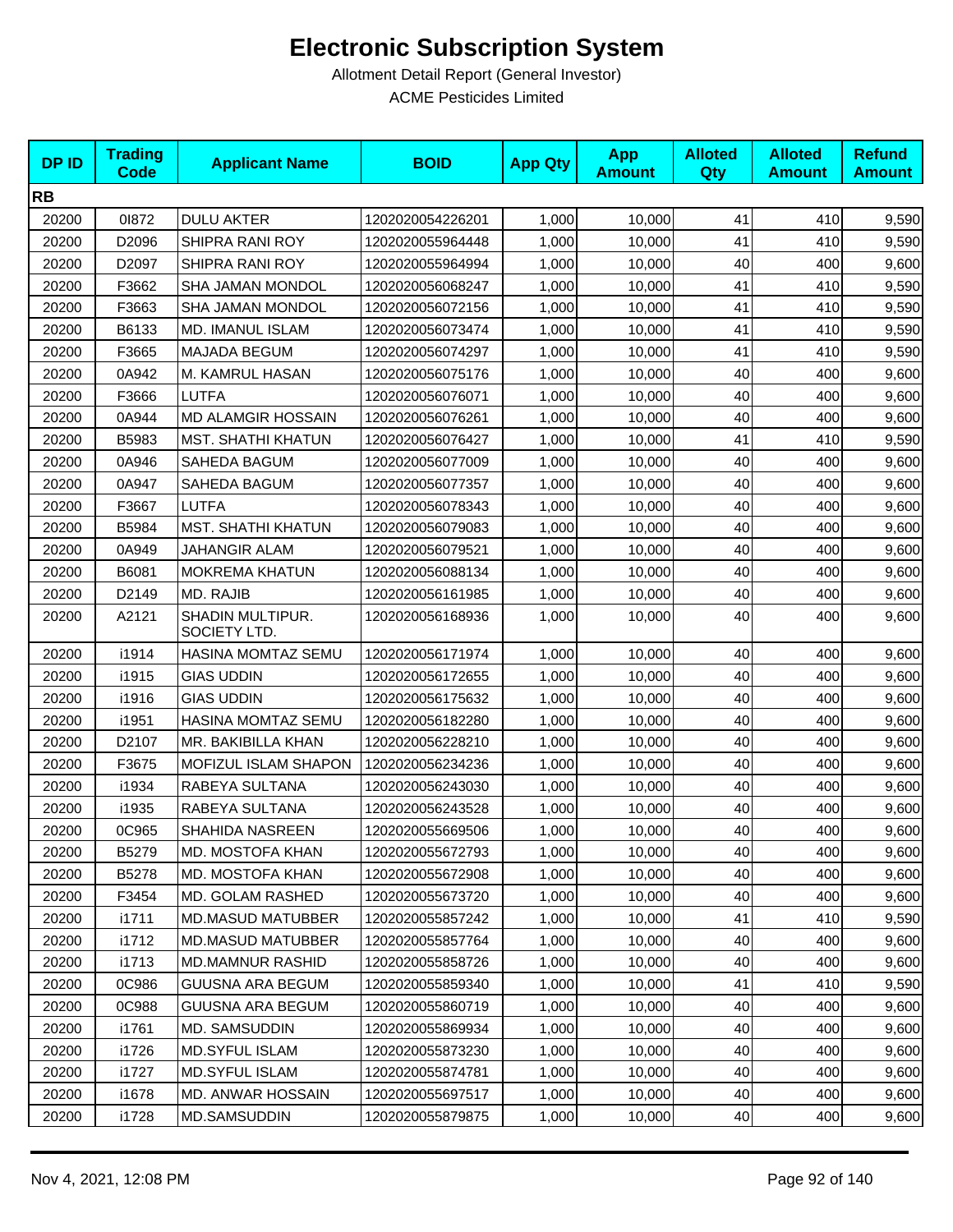| <b>DPID</b> | <b>Trading</b><br><b>Code</b> | <b>Applicant Name</b>                   | <b>BOID</b>      | <b>App Qty</b> | <b>App</b><br><b>Amount</b> | <b>Alloted</b><br>Qty | <b>Alloted</b><br><b>Amount</b> | <b>Refund</b><br><b>Amount</b> |
|-------------|-------------------------------|-----------------------------------------|------------------|----------------|-----------------------------|-----------------------|---------------------------------|--------------------------------|
| <b>RB</b>   |                               |                                         |                  |                |                             |                       |                                 |                                |
| 20200       | A1767                         | MOHAMMAD SHOHIDUL<br><b>ISLAM</b>       | 1202020055991553 | 1,000          | 10,000                      | 41                    | 410                             | 9,590                          |
| 20200       | B5282                         | ABDUL HAQUE                             | 1202020055707161 | 1,000          | 10,000                      | 41                    | 410                             | 9,590                          |
| 20200       | B5283                         | ABDUL HAQUE                             | 1202020055707475 | 1,000          | 10,000                      | 40                    | 400                             | 9,600                          |
| 20200       | D2108                         | MD. MOAZZEN HOSSAIN                     | 1202020055996762 | 1,000          | 10,000                      | 40                    | 400                             | 9,600                          |
| 20200       | D2105                         | MD. KHABIR UDDIN                        | 1202020055996952 | 1,000          | 10,000                      | 40                    | 400                             | 9,600                          |
| 20200       | D2104                         | MD. EAKUB HOSSAIN                       | 1202020055997197 | 1,000          | 10,000                      | 40                    | 400                             | 9,600                          |
| 20200       | D2106                         | <b>MD. ALAMGIR HOSSAIN</b>              | 1202020055997569 | 1,000          | 10,000                      | 41                    | 410                             | 9,590                          |
| 20200       | D2020                         | MD. MAMUN HOSSAIN                       | 1202020055797695 | 1,000          | 10,000                      | 40                    | 400                             | 9,600                          |
| 20200       | D2109                         | MRS. MASUDA BEGUM                       | 1202020056000121 | 1,000          | 10,000                      | 40                    | 400                             | 9,600                          |
| 20200       | D2110                         | AMJAD HOSSAIN                           | 1202020056000402 | 1,000          | 10,000                      | 41                    | 410                             | 9,590                          |
| 20200       | D2111                         | MD. ABDUL AZIZ                          | 1202020056000959 | 1,000          | 10,000                      | 40                    | 400                             | 9,600                          |
| 20200       | D2045                         | <b>MAHMUDA AKTER</b>                    | 1202020056001308 | 1,000          | 10,000                      | 40                    | 400                             | 9,600                          |
| 20200       | i1857                         | <b>MST. TASLIMA LIJU</b>                | 1202020056003414 | 1,000          | 10,000                      | 40                    | 400                             | 9,600                          |
| 20200       | i1858                         | <b>MST. TASLIMA LIZU</b>                | 1202020056003698 | 1,000          | 10,000                      | 40                    | 400                             | 9,600                          |
| 20200       | 0A861                         | KAZI SHAHRIAR ISLAM                     | 1202020056006188 | 1,000          | 10,000                      | 40                    | 400                             | 9,600                          |
| 20200       | 0A887                         | KAZI SHAHRIAR ISLAM                     | 1202020056006477 | 1,000          | 10,000                      | 40                    | 400                             | 9,600                          |
| 20200       | B5359                         | MOHAMMAD KAMAL<br><b>UDDIN</b>          | 1202020055808979 | 1,000          | 10.000                      | 40                    | 400                             | 9,600                          |
| 20200       | i1697                         | SHEREN AKTER SWEETY                     | 1202020055809724 | 1,000          | 10,000                      | 40                    | 400                             | 9,600                          |
| 20200       | B5360                         | MOHAMMAD KAMAL<br><b>UDDIN</b>          | 1202020055809866 | 1,000          | 10,000                      | 41                    | 410                             | 9,590                          |
| 20200       | i1698                         | SHEREN AKTER SWEETY                     | 1202020055810870 | 1,000          | 10,000                      | 40                    | 400                             | 9,600                          |
| 20200       | F3546                         | MD. SHAMIM AL MAHMUD<br><b>HASAN</b>    | 1202020055917501 | 1,000          | 10,000                      | 40                    | 400                             | 9,600                          |
| 20200       | B5523                         | MD. ABDUR RAZZAK                        | 1202020055917635 | 1,000          | 10,000                      | 40                    | 400                             | 9,600                          |
| 20200       | F3545                         | MD. SHAMIM AL MAHMUD<br><b>HASAN</b>    | 1202020055917643 | 1,000          | 10,000                      | 40                    | 400                             | 9,600                          |
| 20200       | B5500                         | <b>MD. ARIF HOSSAIN</b>                 | 1202020056023039 | 1,000          | 10,000                      | 40                    | 400                             | 9,600                          |
| 20200       | D2112                         | NIPA RANI DEY                           | 1202020056025145 | 1,000          | 10,000                      | 40                    | 400                             | 9,600                          |
| 20200       | B5596                         | <b>URMILA DASH</b>                      | 1202020055820918 | 1,000          | 10,000                      | 40                    | 400                             | 9,600                          |
| 20200       | F3548                         | MD. ABDUS SALAM                         | 1202020055918193 | 1,000          | 10,000                      | 40                    | 400                             | 9,600                          |
| 20200       | B5524                         | MD. ABDUR RAZZAK                        | 1202020055918284 | 1,000          | 10,000                      | 40                    | 400                             | 9,600                          |
| 20200       | F3543                         | <b>MST. KHADIZA KHATUN</b>              | 1202020055918910 | 1,000          | 10,000                      | 40                    | 400                             | 9,600                          |
| 20200       | D2200                         | ELORA AFSIN MUNA                        | 1202020055920459 | 1,000          | 10,000                      | 41                    | 410                             | 9,590                          |
| 20200       | D2222                         | <b>ELORA AFSIN MUNA</b>                 | 1202020055920756 | 1,000          | 10,000                      | 40                    | 400                             | 9,600                          |
| 20200       | F3542                         | MD. ABU TOAB AL BAKI                    | 1202020055920804 | 1,000          | 10,000                      | 40                    | 400                             | 9,600                          |
| 20200       | F3541                         | MD. ABU TOAB AL BAKI                    | 1202020055921734 | 1,000          | 10,000                      | 40                    | 400                             | 9,600                          |
| 20200       | F3540                         | MST. MAHAFUZA KHATUN   1202020055922078 |                  | 1,000          | 10,000                      | 40                    | 400                             | 9,600                          |
| 20200       | 11868                         | MD.MOFAZZAL HOSSAIN                     | 1202020056026348 | 1,000          | 10,000                      | 40                    | 400                             | 9,600                          |
| 20200       | B5654                         | MD. AINUL HOSSAIN                       | 1202020055825897 | 1,000          | 10,000                      | 40                    | 400                             | 9,600                          |
| 20200       | 0C992                         | <b>MOHAMMAD SIRAJUL</b><br><b>ISLAM</b> | 1202020055927153 | 1,000          | 10,000                      | 40                    | 400                             | 9,600                          |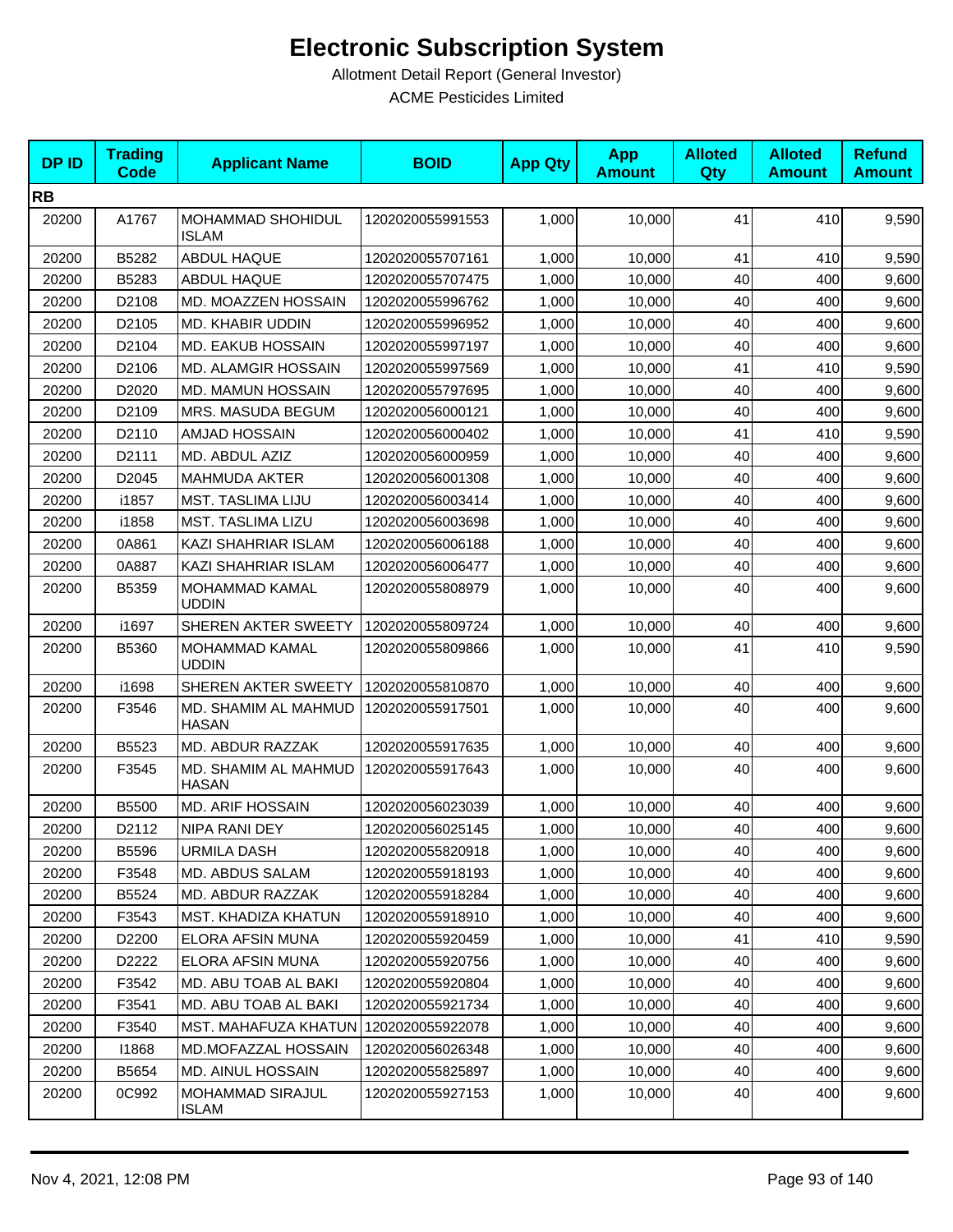| <b>DPID</b> | <b>Trading</b><br>Code | <b>Applicant Name</b>              | <b>BOID</b>      | <b>App Qty</b> | <b>App</b><br><b>Amount</b> | <b>Alloted</b><br>Qty | <b>Alloted</b><br><b>Amount</b> | <b>Refund</b><br><b>Amount</b> |
|-------------|------------------------|------------------------------------|------------------|----------------|-----------------------------|-----------------------|---------------------------------|--------------------------------|
| <b>RB</b>   |                        |                                    |                  |                |                             |                       |                                 |                                |
| 20200       | 0C993                  | MOHAMMAD SIRAJUL<br><b>ISLAM</b>   | 1202020055927790 | 1,000          | 10,000                      | 41                    | 410                             | 9,590                          |
| 20200       | F3539                  | <b>MST. MAHAFUZA KHATUN</b>        | 1202020055927905 | 1,000          | 10,000                      | 41                    | 410                             | 9,590                          |
| 20200       | B5542                  | <b>SYAD FARUK</b>                  | 1202020055930322 | 1,000          | 10,000                      | 40                    | 400                             | 9,600                          |
| 20200       | B5536                  | MD. RAQIB                          | 1202020055933088 | 1,000          | 10,000                      | 40                    | 400                             | 9,600                          |
| 20200       | B5496                  | <b>MOHAMMAD SALIM</b><br>ULLAH     | 1202020055848033 | 1,000          | 10,000                      | 40                    | 400                             | 9,600                          |
| 20200       | B5498                  | MD. KHALILUR RAHAMAN               | 1202020055848051 | 1,000          | 10,000                      | 40                    | 400                             | 9,600                          |
| 20200       | B5499                  | MD. RASEDUJJAMAN<br><b>RASHED</b>  | 1202020055848068 | 1,000          | 10,000                      | 40                    | 400                             | 9,600                          |
| 20200       | B5485                  | <b>MD OSMAN HALDER</b>             | 1202020055848108 | 1,000          | 10,000                      | 40                    | 400                             | 9,600                          |
| 20200       | B5492                  | <b>TABIUL ISLAM</b>                | 1202020055848124 | 1,000          | 10,000                      | 40                    | 400                             | 9,600                          |
| 20200       | B5049                  | MD. NASARUL HOQUE                  | 1202020055951032 | 1,000          | 10,000                      | 40                    | 400                             | 9,600                          |
| 20200       | F2171                  | MD. MEHEDI HASAN                   | 1202020055172894 | 1,000          | 10,000                      | 40                    | 400                             | 9,600                          |
| 20200       | A1154                  | MST. MOULUDA KHATUN                | 1202020055288311 | 1,000          | 10.000                      | 40                    | 400                             | 9,600                          |
| 20200       | B5048                  | SHAH MD. WALI ULLAH                | 1202020055294297 | 1,000          | 10,000                      | 40                    | 400                             | 9,600                          |
| 20200       | 0C940                  | MD. HAFIGUL ISLAM                  | 1202020055400598 | 1,000          | 10,000                      | 40                    | 400                             | 9,600                          |
| 20200       | i1519                  | <b>MD. MAMNUR RASHID</b>           | 1202020055488691 | 1,000          | 10,000                      | 40                    | 400                             | 9,600                          |
| 20200       | B5340                  | KOHINUR BEGUM                      | 1202020055522073 | 1,000          | 10,000                      | 40                    | 400                             | 9,600                          |
| 20200       | B5341                  | KOHINUR BEGUM                      | 1202020055522892 | 1,000          | 10,000                      | 40                    | 400                             | 9,600                          |
| 20200       | B2695                  | KAMRUN NAHAR HOQ                   | 1202020055534591 | 1,000          | 10,000                      | 40                    | 400                             | 9,600                          |
| 20200       | B4666                  | PRASHENJIT DASH                    | 1202020055544457 | 1,000          | 10,000                      | 40                    | 400                             | 9,600                          |
| 20200       | B5413                  | MRS. HASINA AKTER                  | 1202020055552602 | 1,000          | 10,000                      | 40                    | 400                             | 9,600                          |
| 20200       | B5414                  | <b>MRS. HASINA AKTER</b>           | 1202020055553045 | 1,000          | 10,000                      | 40                    | 400                             | 9,600                          |
| 20200       | B5344                  | MD. MUSTAFA HAIDER<br><b>MASUM</b> | 1202020055556511 | 1,000          | 10,000                      | 40                    | 400                             | 9,600                          |
| 20200       | B5351                  | <b>NUR NAHAR AKTER</b>             | 1202020055567942 | 1,000          | 10,000                      | 40                    | 400                             | 9,600                          |
| 20200       | B5352                  | <b>ASHRAFUN NASSA</b>              | 1202020055567985 | 1,000          | 10,000                      | 40                    | 400                             | 9,600                          |
| 20200       | B5353                  | <b>ASHRAFUN NASSA</b>              | 1202020055568658 | 1,000          | 10,000                      | 40                    | 400                             | 9,600                          |
| 20200       | B5376                  | MD. ISMAIL HOSSAIN<br><b>MOLLA</b> | 1202020055579716 | 1,000          | 10,000                      | 40                    | 400                             | 9,600                          |
| 20200       | i1592                  | MD. ABU TAHER ALI                  | 1202020055585675 | 1,000          | 10,000                      | 40                    | 400                             | 9,600                          |
| 20200       | i1593                  | MD. ABU TAHER ALI                  | 1202020055586926 | 1,000          | 10,000                      | 40                    | 400                             | 9,600                          |
| 20200       | B5434                  | S.M.S. ASAD                        | 1202020055588968 | 1,000          | 10,000                      | 40                    | 400                             | 9,600                          |
| 20200       | 0A820                  | MD. SUMON HOSSAIN                  | 1202020055590404 | 1,000          | 10,000                      | 40                    | 400                             | 9,600                          |
| 20200       | 0A819                  | MD. SUMON HOSSAIN                  | 1202020055590420 | 1,000          | 10,000                      | 40                    | 400                             | 9,600                          |
| 20200       | i1513                  | RUMA AKTER MUNA                    | 1202020055622639 | 1,000          | 10,000                      | 40                    | 400                             | 9,600                          |
| 20200       | i1514                  | RUMA AKTER MUNA                    | 1202020055622829 | 1,000          | 10,000                      | 40                    | 400                             | 9,600                          |
| 20200       | i1177                  | MD. MILON MATUBBOR                 | 1202020055068301 | 1,000          | 10,000                      | 40                    | 400                             | 9,600                          |
| 20200       | 0A746                  | MD. AMJAD HOSSEN                   | 1202020055069306 | 1,000          | 10,000                      | 40                    | 400                             | 9,600                          |
| 20200       | 0A747                  | <b>MD. MONIRUL ISLAM</b>           | 1202020055070618 | 1,000          | 10,000                      | 40                    | 400                             | 9,600                          |
| 20200       | 0A748                  | <b>MD. MONIRUL ISLAM</b>           | 1202020055071564 | 1,000          | 10,000                      | 40                    | 400                             | 9,600                          |
| 20200       | i1207                  | <b>SWAMPA</b>                      | 1202020055077205 | 1,000          | 10,000                      | 40                    | 400                             | 9,600                          |
| 20200       | i1259                  | MUNSHI MD. FAYSAL                  | 1202020055186766 | 1,000          | 10,000                      | 40                    | 400                             | 9,600                          |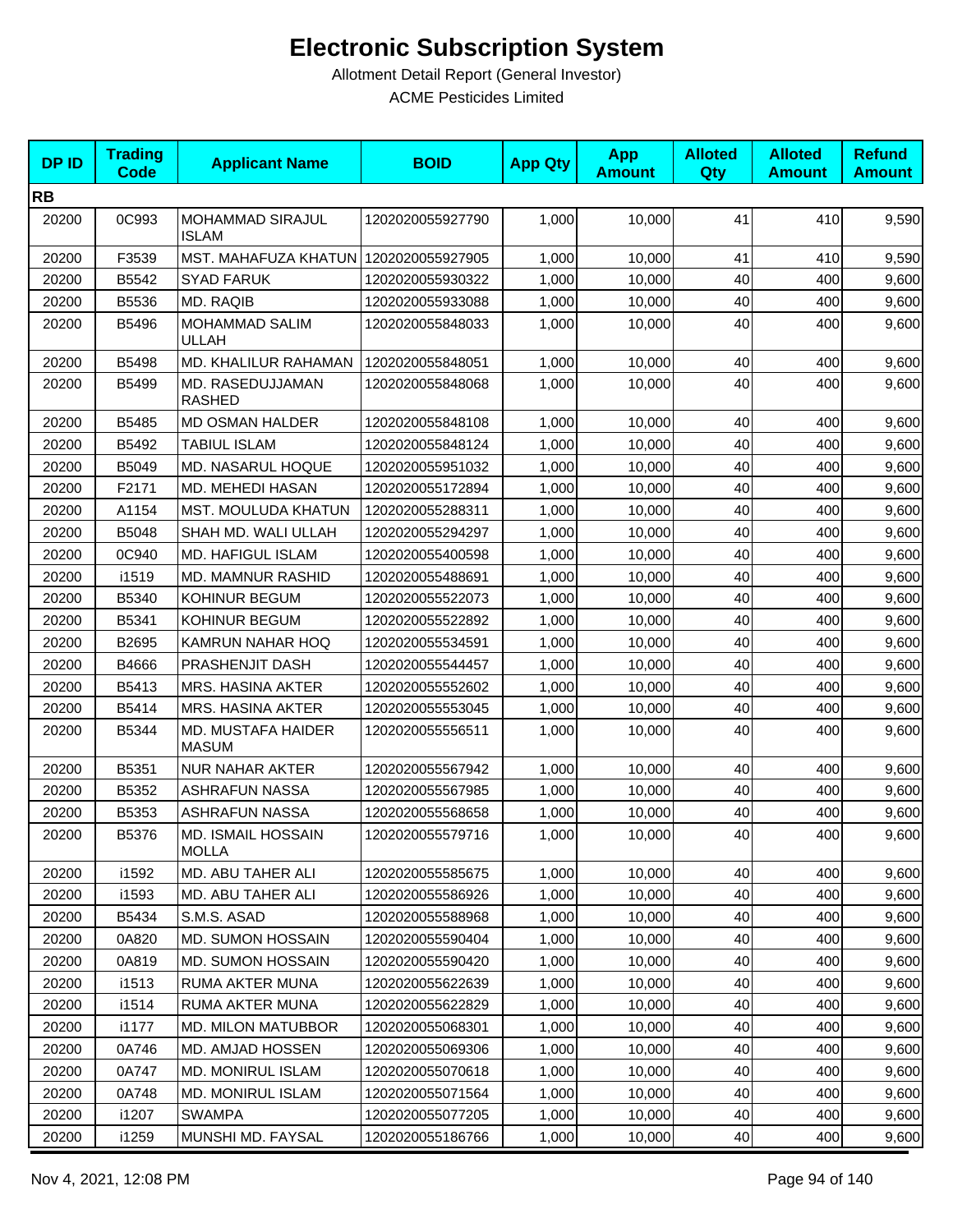| <b>DPID</b> | <b>Trading</b><br><b>Code</b> | <b>Applicant Name</b>                     | <b>BOID</b>      | <b>App Qty</b> | <b>App</b><br><b>Amount</b> | <b>Alloted</b><br>Qty | <b>Alloted</b><br><b>Amount</b> | <b>Refund</b><br><b>Amount</b> |
|-------------|-------------------------------|-------------------------------------------|------------------|----------------|-----------------------------|-----------------------|---------------------------------|--------------------------------|
| <b>RB</b>   |                               |                                           |                  |                |                             |                       |                                 |                                |
| 20200       | i1260                         | MUNSHI MD. FAYSAL                         | 1202020055186814 | 1,000          | 10,000                      | 40                    | 400                             | 9,600                          |
| 20200       | i1265                         | MD. ZOHURUL ISLAM                         | 1202020055186972 | 1,000          | 10,000                      | 40                    | 400                             | 9,600                          |
| 20200       | i1266                         | MD. ZOHURUL ISLAM                         | 1202020055188326 | 1,000          | 10,000                      | 40                    | 400                             | 9,600                          |
| 20200       | B5268                         | SYEDA ALOM                                | 1202020055409449 | 1,000          | 10,000                      | 41                    | 410                             | 9,590                          |
| 20200       | B5269                         | <b>SYEDA ALOM</b>                         | 1202020055409548 | 1,000          | 10,000                      | 40                    | 400                             | 9,600                          |
| 20200       | B5272                         | MD. HASANUZZAMAN                          | 1202020055410255 | 1,000          | 10,000                      | 40                    | 400                             | 9,600                          |
| 20200       | B5273                         | MD. HASANUZZAMAN                          | 1202020055411953 | 1,000          | 10,000                      | 40                    | 400                             | 9,600                          |
| 20200       | i1208                         | <b>SWAMPA</b>                             | 1202020055077644 | 1,000          | 10,000                      | 40                    | 400                             | 9,600                          |
| 20200       | i1268                         | SHILPE ISLAM                              | 1202020055190097 | 1,000          | 10,000                      | 40                    | 400                             | 9,600                          |
| 20200       | i1267                         | SHILPE ISLAM                              | 1202020055190171 | 1,000          | 10,000                      | 40                    | 400                             | 9,600                          |
| 20200       | i1269                         | MD. TORAB ALI                             | 1202020055190335 | 1,000          | 10,000                      | 40                    | 400                             | 9,600                          |
| 20200       | i1270                         | MD. TORAB ALI                             | 1202020055190525 | 1,000          | 10,000                      | 40                    | 400                             | 9,600                          |
| 20200       | 0A756                         | PUSPA RANI BACHAR                         | 1202020055194731 | 1,000          | 10,000                      | 41                    | 410                             | 9,590                          |
| 20200       | i1293                         | SHAPNA KHANOM                             | 1202020055313255 | 1,000          | 10,000                      | 40                    | 400                             | 9,600                          |
| 20200       | i1294                         | <b>SHAPNA KHANOM</b>                      | 1202020055313560 | 1,000          | 10,000                      | 40                    | 400                             | 9,600                          |
| 20200       | i1335                         | MD. JASHIM UDDIN                          | 1202020055315396 | 1,000          | 10,000                      | 40                    | 400                             | 9,600                          |
| 20200       | D1999                         | MOHAMMAD MONIRUL<br><b>ISLAM</b>          | 1202020055423489 | 1,000          | 10,000                      | 40                    | 400                             | 9,600                          |
| 20200       | i1201                         | MD. HAFIJUR RAHAMAN                       | 1202020055093361 | 1,000          | 10,000                      | 40                    | 400                             | 9,600                          |
| 20200       | i1202                         | MD. HAFIJUR RAHAMAN                       | 1202020055093418 | 1,000          | 10,000                      | 41                    | 410                             | 9,590                          |
| 20200       | i1279                         | MD. YAKUB ALI                             | 1202020055211972 | 1,000          | 10,000                      | 40                    | 400                             | 9,600                          |
| 20200       | i1280                         | MD. YAKUB ALI                             | 1202020055212206 | 1,000          | 10,000                      | 41                    | 410                             | 9,590                          |
| 20200       | i1405                         | MST. MORTUZA ZAMAN                        | 1202020055339787 | 1,000          | 10,000                      | 40                    | 400                             | 9,600                          |
| 20200       | i1406                         | MST. MORTUZZA ZAMAN                       | 1202020055340121 | 1,000          | 10,000                      | 40                    | 400                             | 9,600                          |
| 20200       | B5167                         | MD. MAHBUBUR RAHMAN                       | 1202020055343182 | 1,000          | 10,000                      | 40                    | 400                             | 9,600                          |
| 20200       | D1974                         | <b>MD. RIPON SHEIKH</b>                   | 1202020055430177 | 1,000          | 10,000                      | 40                    | 400                             | 9,600                          |
| 20200       | D1975                         | MD. BELAYET HOSSAIN                       | 1202020055430565 | 1,000          | 10,000                      | 40                    | 400                             | 9,600                          |
| 20200       | D1976                         | MRS. NURJAHAN BEGUM                       | 1202020055431181 | 1,000          | 10,000                      | 40                    | 400                             | 9,600                          |
| 20200       | D1977                         | <b>MD. DELWAR HOSSAIN</b><br><b>SHEKH</b> | 1202020055431500 | 1,000          | 10,000                      | 40                    | 400                             | 9,600                          |
| 20200       | D1978                         | <b>BADAL CHANDRA DEY</b>                  | 1202020055431923 | 1,000          | 10,000                      | 41                    | 410                             | 9,590                          |
| 20200       | B5229                         | MD. MASUD AL FARUK                        | 1202020055435999 | 1,000          | 10,000                      | 40                    | 400                             | 9,600                          |
| 20200       | B5230                         | MD. MASUD AL FARUK                        | 1202020055436645 | 1,000          | 10,000                      | 41                    | 410                             | 9,590                          |
| 20200       | D1913                         | JHORNA DAY                                | 1202020055104868 | 1,000          | 10,000                      | 41                    | 410                             | 9,590                          |
| 20200       | i1263                         | <b>RESHMA KHANOM</b>                      | 1202020055222776 | 1,000          | 10.000                      | 40                    | 400                             | 9,600                          |
| 20200       | i1264                         | <b>RESHMA KHANOM</b>                      | 1202020055223232 | 1,000          | 10,000                      | 40                    | 400                             | 9,600                          |
| 20200       | i1285                         | MRS. SHOBHA BEGUM                         | 1202020055228880 | 1,000          | 10,000                      | 40                    | 400                             | 9,600                          |
| 20200       | i1286                         | MRS. SHOBHA BEGUM                         | 1202020055229231 | 1,000          | 10,000                      | 40                    | 400                             | 9,600                          |
| 20200       | i1289                         | <b>MAINA BEGUM</b>                        | 1202020055230913 | 1,000          | 10,000                      | 40                    | 400                             | 9,600                          |
| 20200       | i1290                         | <b>MAINA BEGUM</b>                        | 1202020055230921 | 1,000          | 10,000                      | 41                    | 410                             | 9,590                          |
| 20200       | B5231                         | A.K.M. MAHAFOJUL<br><b>HAQUE MASUD</b>    | 1202020055437781 | 1,000          | 10,000                      | 40                    | 400                             | 9,600                          |
| 20200       | B5232                         | ARIFA SHARMIN                             | 1202020055438470 | 1,000          | 10,000                      | 40                    | 400                             | 9,600                          |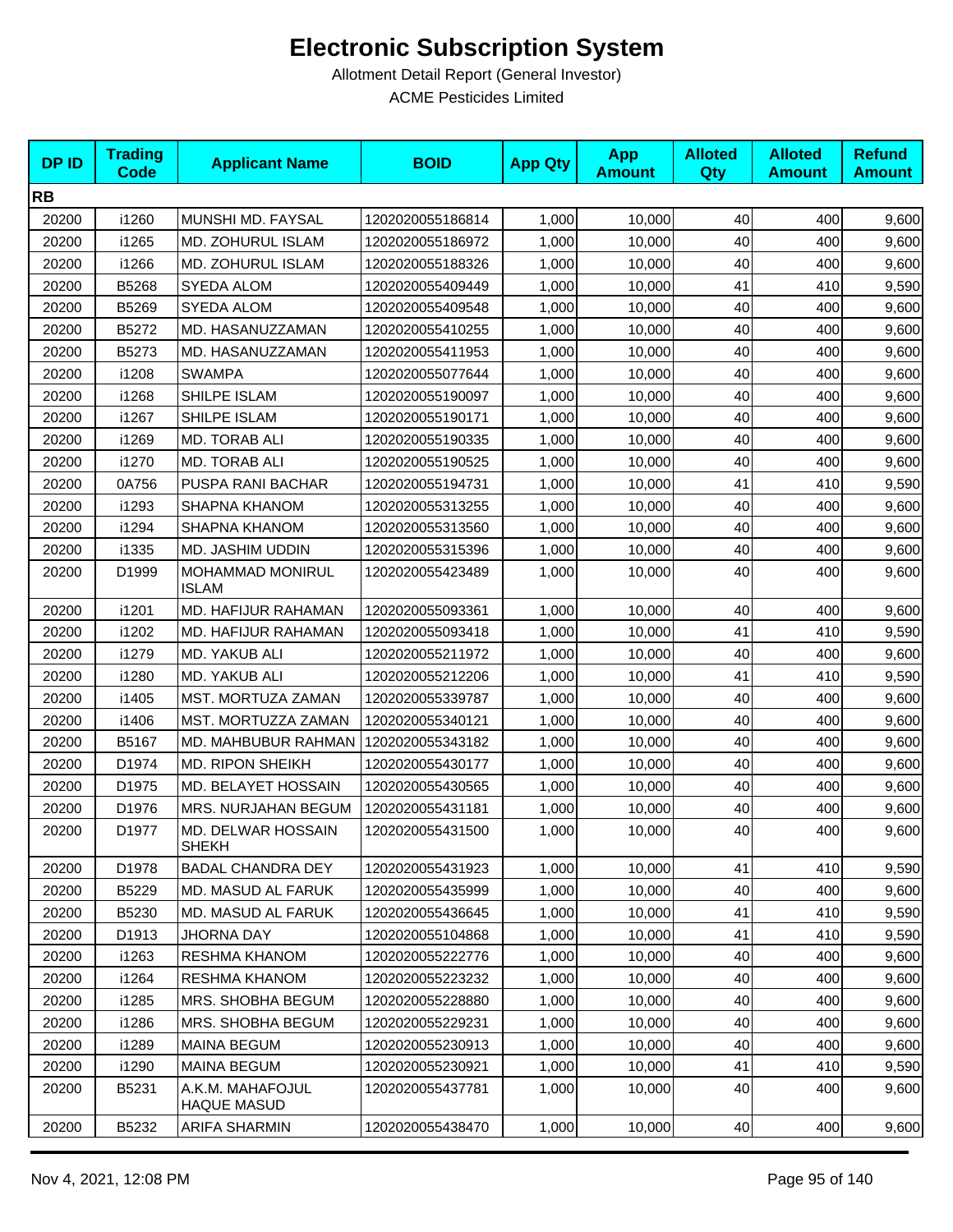| <b>DPID</b> | <b>Trading</b><br><b>Code</b> | <b>Applicant Name</b>                   | <b>BOID</b>      | <b>App Qty</b> | <b>App</b><br><b>Amount</b> | <b>Alloted</b><br><b>Qty</b> | <b>Alloted</b><br><b>Amount</b> | <b>Refund</b><br><b>Amount</b> |
|-------------|-------------------------------|-----------------------------------------|------------------|----------------|-----------------------------|------------------------------|---------------------------------|--------------------------------|
| <b>RB</b>   |                               |                                         |                  |                |                             |                              |                                 |                                |
| 20200       | B5154                         | <b>LAXMAN CHANDRA</b><br><b>SARKER</b>  | 1202020055439962 | 1,000          | 10,000                      | 40                           | 400                             | 9,600                          |
| 20200       | B5155                         | LAXMAN CHANDRA<br><b>SARKER</b>         | 1202020055440701 | 1,000          | 10,000                      | 40                           | 400                             | 9,600                          |
| 20200       | D1824                         | <b>DULAL PANDIT</b>                     | 1202020055114774 | 1,000          | 10,000                      | 40                           | 400                             | 9,600                          |
| 20200       | A1751                         | <b>BADRUL ALAM</b>                      | 1202020055369837 | 1,000          | 10,000                      | 40                           | 400                             | 9,600                          |
| 20200       | 0A810                         | MD. HADAYET GAZI                        | 1202020055453887 | 1,000          | 10,000                      | 40                           | 400                             | 9,600                          |
| 20200       | 0A812                         | <b>NAZRUL ISLAM</b>                     | 1202020055454386 | 1,000          | 10,000                      | 40                           | 400                             | 9,600                          |
| 20200       | 0C941                         | MD. HAFIGUL ISLAM                       | 1202020055456385 | 1,000          | 10,000                      | 40                           | 400                             | 9,600                          |
| 20200       | 0C946                         | MD. SYFUL ISLAM                         | 1202020055458558 | 1,000          | 10,000                      | 41                           | 410                             | 9,590                          |
| 20200       | 0C947                         | ROKSANA RASHID                          | 1202020055459156 | 1,000          | 10,000                      | 41                           | 410                             | 9,590                          |
| 20200       | 0A751                         | M. KAMRUL HASAN                         | 1202020055140090 | 1,000          | 10,000                      | 40                           | 400                             | 9,600                          |
| 20200       | B4997                         | <b>SHAHIN ALAM</b>                      | 1202020055258288 | 1,000          | 10,000                      | 40                           | 400                             | 9,600                          |
| 20200       | D1955                         | <b>JUMMON SHEIKH</b>                    | 1202020055376335 | 1,000          | 10,000                      | 40                           | 400                             | 9,600                          |
| 20200       | D1956                         | <b>JUMMON SHEIKH</b>                    | 1202020055376541 | 1,000          | 10,000                      | 40                           | 400                             | 9,600                          |
| 20200       | D1957                         | <b>BORHAN HOSSAIN</b>                   | 1202020055376956 | 1,000          | 10,000                      | 40                           | 400                             | 9,600                          |
| 20200       | D1958                         | <b>BORHAN HOSSAIN</b>                   | 1202020055377075 | 1,000          | 10,000                      | 40                           | 400                             | 9,600                          |
| 20200       | 0A800                         | SAHANAJ PAPIYA                          | 1202020055379529 | 1,000          | 10.000                      | 40                           | 400                             | 9,600                          |
| 20200       | B5023                         | MD. ABDUS SALAM                         | 1202020055267213 | 1,000          | 10,000                      | 40                           | 400                             | 9,600                          |
| 20200       | B5038                         | MD. MASUM SHAKE                         | 1202020055270425 | 1,000          | 10,000                      | 40                           | 400                             | 9,600                          |
| 20200       | B5300                         | MD. ALI HOSSAIN                         | 1202020055385940 | 1,000          | 10,000                      | 40                           | 400                             | 9,600                          |
| 20200       | B5301                         | MD. ALI HOSSAIN                         | 1202020055386431 | 1,000          | 10,000                      | 40                           | 400                             | 9,600                          |
| 20200       | F3265                         | MD. MINHAZ                              | 1202020055155264 | 1,000          | 10,000                      | 40                           | 400                             | 9,600                          |
| 20200       | F3266                         | MD. MINHAZ                              | 1202020055155529 | 1,000          | 10,000                      | 40                           | 400                             | 9,600                          |
| 20200       | B5039                         | MD. MASUM SHAKE                         | 1202020055272001 | 1,000          | 10,000                      | 40                           | 400                             | 9,600                          |
| 20200       | B5066                         | MD. MASUD PARVEZ                        | 1202020055277651 | 1,000          | 10,000                      | 40                           | 400                             | 9,600                          |
| 20200       | F2164                         | MD. ARIFUL ISLAM                        | 1202020055163717 | 1,000          | 10,000                      | 40                           | 400                             | 9,600                          |
| 20200       | F2165                         | MD. ARIFUL ISLAM                        | 1202020055163974 | 1,000          | 10,000                      | 40                           | 400                             | 9,600                          |
| 20200       | F2166                         | MD. ASRAFUL ISLAM<br><b>SOBUZ</b>       | 1202020055166504 | 1,000          | 10,000                      | 41                           | 410                             | 9,590                          |
| 20200       | F2167                         | MD. ASRAFUL ISLAM<br><b>SOBUZ</b>       | 1202020055167021 | 1,000          | 10.000                      | 40                           | 400                             | 9,600                          |
| 20200       | F2170                         | <b>MD. MEHEDI HASAN</b>                 | 1202020055171806 | 1,000          | 10,000                      | 40                           | 400                             | 9,600                          |
| 20200       | B7071                         | RASEDA BEGUM                            | 1202020056988145 | 1,000          | 10,000                      | 40                           | 400                             | 9,600                          |
| 20200       | B7073                         | <b>MST.HASINA AKTER</b>                 | 1202020056990914 | 1,000          | 10,000                      | 40                           | 400                             | 9,600                          |
| 20200       | A3074                         | <b>KJS ENTERPRISE</b><br><b>LIMITED</b> | 1202020057204145 | 1,000          | 10,000                      | 40                           | 400                             | 9,600                          |
| 20200       | B7164                         | <b>CHAINA RANI PAUL</b>                 | 1202020057206417 | 1,000          | 10,000                      | 40                           | 400                             | 9,600                          |
| 20200       | C1357                         | MD. MONGURUL HAQUE                      | 1202020057208001 | 1,000          | 10,000                      | 40                           | 400                             | 9,600                          |
| 20200       | B7600                         | KAZI NASIM ARA HAQUE                    | 1202020057350875 | 1,000          | 10,000                      | 41                           | 410                             | 9,590                          |
| 20200       | B7601                         | KAZI NASIM ARA HAQUE                    | 1202020057351232 | 1,000          | 10,000                      | 40                           | 400                             | 9,600                          |
| 20200       | B7615                         | ABDULLAH KHAN GALIB                     | 1202020057363488 | 1,000          | 10,000                      | 40                           | 400                             | 9,600                          |
| 20200       | B7616                         | ABDULLAH KHAN GALIB                     | 1202020057363916 | 1,000          | 10,000                      | 40                           | 400                             | 9,600                          |
| 20200       | A3082                         | SOKKORI BEGUM                           | 1202020057370580 | 1,000          | 10,000                      | 40                           | 400                             | 9,600                          |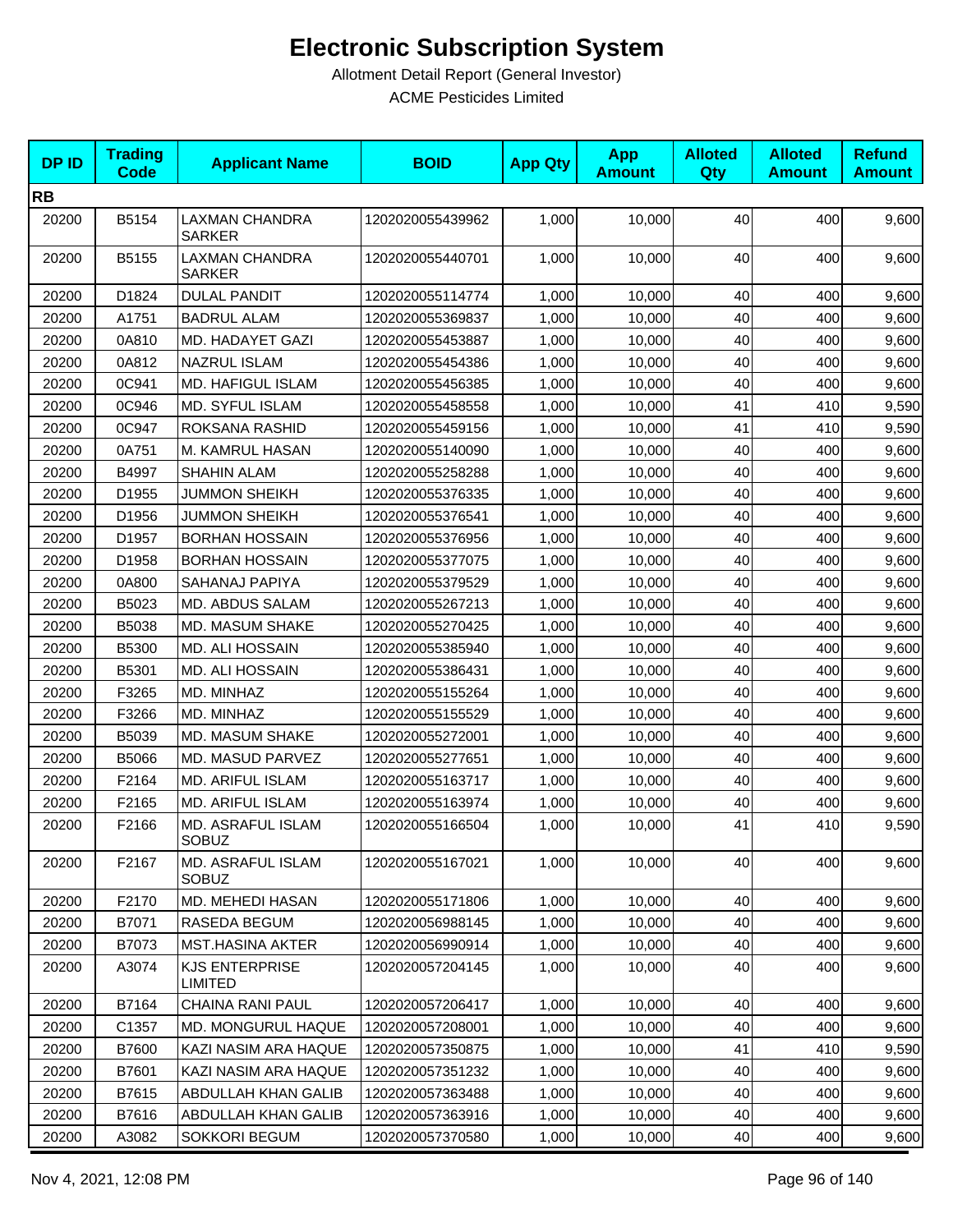| <b>DPID</b> | <b>Trading</b><br><b>Code</b> | <b>Applicant Name</b>                     | <b>BOID</b>      | <b>App Qty</b> | <b>App</b><br><b>Amount</b> | <b>Alloted</b><br>Qty | <b>Alloted</b><br><b>Amount</b> | <b>Refund</b><br><b>Amount</b> |
|-------------|-------------------------------|-------------------------------------------|------------------|----------------|-----------------------------|-----------------------|---------------------------------|--------------------------------|
| <b>RB</b>   |                               |                                           |                  |                |                             |                       |                                 |                                |
| 20200       | A3083                         | <b>SOKKORI BEGUM</b>                      | 1202020057370810 | 1,000          | 10,000                      | 40                    | 400                             | 9,600                          |
| 20200       | B7624                         | <b>SAKINA AKHTER</b>                      | 1202020057376695 | 1,000          | 10,000                      | 40                    | 400                             | 9,600                          |
| 20200       | B7625                         | <b>SAKINA AKHTER</b>                      | 1202020057376968 | 1,000          | 10,000                      | 40                    | 400                             | 9,600                          |
| 20200       | B7630                         | <b>MUKTER HOSSAIN</b>                     | 1202020057380007 | 1,000          | 10,000                      | 40                    | 400                             | 9,600                          |
| 20200       | B7631                         | <b>MUKTER HOSSAIN</b>                     | 1202020057382263 | 1,000          | 10,000                      | 41                    | 410                             | 9,590                          |
| 20200       | B7606                         | SHULI BEGUM                               | 1202020057407328 | 1,000          | 10,000                      | 40                    | 400                             | 9,600                          |
| 20200       | B7607                         | SHULI BEGUM                               | 1202020057407400 | 1,000          | 10,000                      | 40                    | 400                             | 9,600                          |
| 20200       | B7608                         | KAZI KHURSHIDA HAQUE                      | 1202020057407724 | 1,000          | 10,000                      | 40                    | 400                             | 9,600                          |
| 20200       | B7609                         | KAZI KHURSHIDA HAQUE                      | 1202020057408009 | 1,000          | 10,000                      | 40                    | 400                             | 9,600                          |
| 20200       | B7662                         | MR. RAJESH DEBNATH                        | 1202020057439923 | 1,000          | 10,000                      | 40                    | 400                             | 9,600                          |
| 20200       | B7664                         | MR. RAJESH DEBNATH                        | 1202020057441833 | 1,000          | 10,000                      | 41                    | 410                             | 9,590                          |
| 20200       | B7704                         | MST. KOLSOM AKTER                         | 1202020057470097 | 1,000          | 10,000                      | 40                    | 400                             | 9,600                          |
| 20200       | A1778                         | <b>ASMA BEGUM</b>                         | 1202020057474036 | 1,000          | 10,000                      | 40                    | 400                             | 9,600                          |
| 20200       | B7713                         | <b>NAZRUL ISLAM</b>                       | 1202020057492122 | 1,000          | 10,000                      | 40                    | 400                             | 9,600                          |
| 20200       | B7715                         | <b>JUBAIDA AKTER MITA</b>                 | 1202020057493333 | 1,000          | 10,000                      | 40                    | 400                             | 9,600                          |
| 20200       | B7721                         | MD. MAZIBAR RAHMAN                        | 1202020057494694 | 1,000          | 10,000                      | 41                    | 410                             | 9,590                          |
| 20200       | B7720                         | MD. MAZIBAR RAHMAN<br><b>CHOWDURY</b>     | 1202020057495217 | 1,000          | 10,000                      | 40                    | 400                             | 9,600                          |
| 20200       | i2255                         | MD. ABDUL WAHAB                           | 1202020057496353 | 1,000          | 10,000                      | 40                    | 400                             | 9,600                          |
| 20200       | B7797                         | <b>DALIM KUMAR</b><br>TANCHANGYA          | 1202020057563525 | 1,000          | 10,000                      | 40                    | 400                             | 9,600                          |
| 20200       | B7798                         | MD. NAZMUL HASAN                          | 1202020057563790 | 1,000          | 10,000                      | 40                    | 400                             | 9,600                          |
| 20200       | B7799                         | MD. SAGIR MIA                             | 1202020057563948 | 1,000          | 10,000                      | 40                    | 400                             | 9,600                          |
| 20200       | B7800                         | <b>MILTON KUMAR KANDU</b>                 | 1202020057564696 | 1,000          | 10,000                      | 40                    | 400                             | 9,600                          |
| 20200       | B7804                         | MD. ANISUR RAHMAN                         | 1202020057564711 | 1,000          | 10,000                      | 41                    | 410                             | 9,590                          |
| 20200       | B7801                         | SHARMISTHA MRIDHA                         | 1202020057564800 | 1,000          | 10,000                      | 40                    | 400                             | 9,600                          |
| 20200       | B7803                         | MD. SAROAR MORSHED                        | 1202020057566398 | 1,000          | 10,000                      | 41                    | 410                             | 9,590                          |
| 20200       | A1772                         | MD. MOKLASUR RAHMAN                       | 1202020056995381 | 1,000          | 10,000                      | 40                    | 400                             | 9,600                          |
| 20200       | A1774                         | MD. RUHUL QUDDUS                          | 1202020056995446 | 1,000          | 10,000                      | 40                    | 400                             | 9,600                          |
| 20200       | A1775                         | MST. GULSHAN ARA                          | 1202020056995660 | 1,000          | 10,000                      | 40                    | 400                             | 9,600                          |
| 20200       | A1773                         | <b>MD. MIZANUR RAHMAN</b><br><b>BOKUL</b> | 1202020057003898 | 1,000          | 10,000                      | 40                    | 400                             | 9,600                          |
| 20200       | C1358                         | MD. MONJURUL HAQUE                        | 1202020057212721 | 1,000          | 10,000                      | 40                    | 400                             | 9,600                          |
| 20200       | i2297                         | MD. ABDUR RAHMAN<br><b>SHEIKH</b>         | 1202020057214268 | 1,000          | 10,000                      | 40                    | 400                             | 9,600                          |
| 20200       | C1133                         | <b>MOURI TANIA</b>                        | 1202020056904256 | 1,000          | 10,000                      | 41                    | 410                             | 9,590                          |
| 20200       | B7165                         | CHAINA RANI PAUL                          | 1202020057226941 | 1,000          | 10,000                      | 40                    | 400                             | 9,600                          |
| 20200       | C1158                         | MD. AMIRUL HAQUE                          | 1202020056913620 | 1,000          | 10,000                      | 40                    | 400                             | 9,600                          |
| 20200       | A3059                         | <b>NAZRUL ISLAM</b>                       | 1202020056917610 | 1,000          | 10,000                      | 40                    | 400                             | 9,600                          |
| 20200       | B7075                         | <b>MST.SHAMIMA AKTER</b>                  | 1202020057013480 | 1,000          | 10,000                      | 40                    | 400                             | 9,600                          |
| 20200       | B7076                         | MIST. DELWARA BEGUM                       | 1202020057018416 | 1,000          | 10,000                      | 41                    | 410                             | 9,590                          |
| 20200       | A3060                         | MD. HADAYET GAZI                          | 1202020056918088 | 1,000          | 10,000                      | 41                    | 410                             | 9,590                          |
| 20200       | C1162                         | MD. ASLAM UDDIN                           | 1202020056922540 | 1,000          | 10,000                      | 40                    | 400                             | 9,600                          |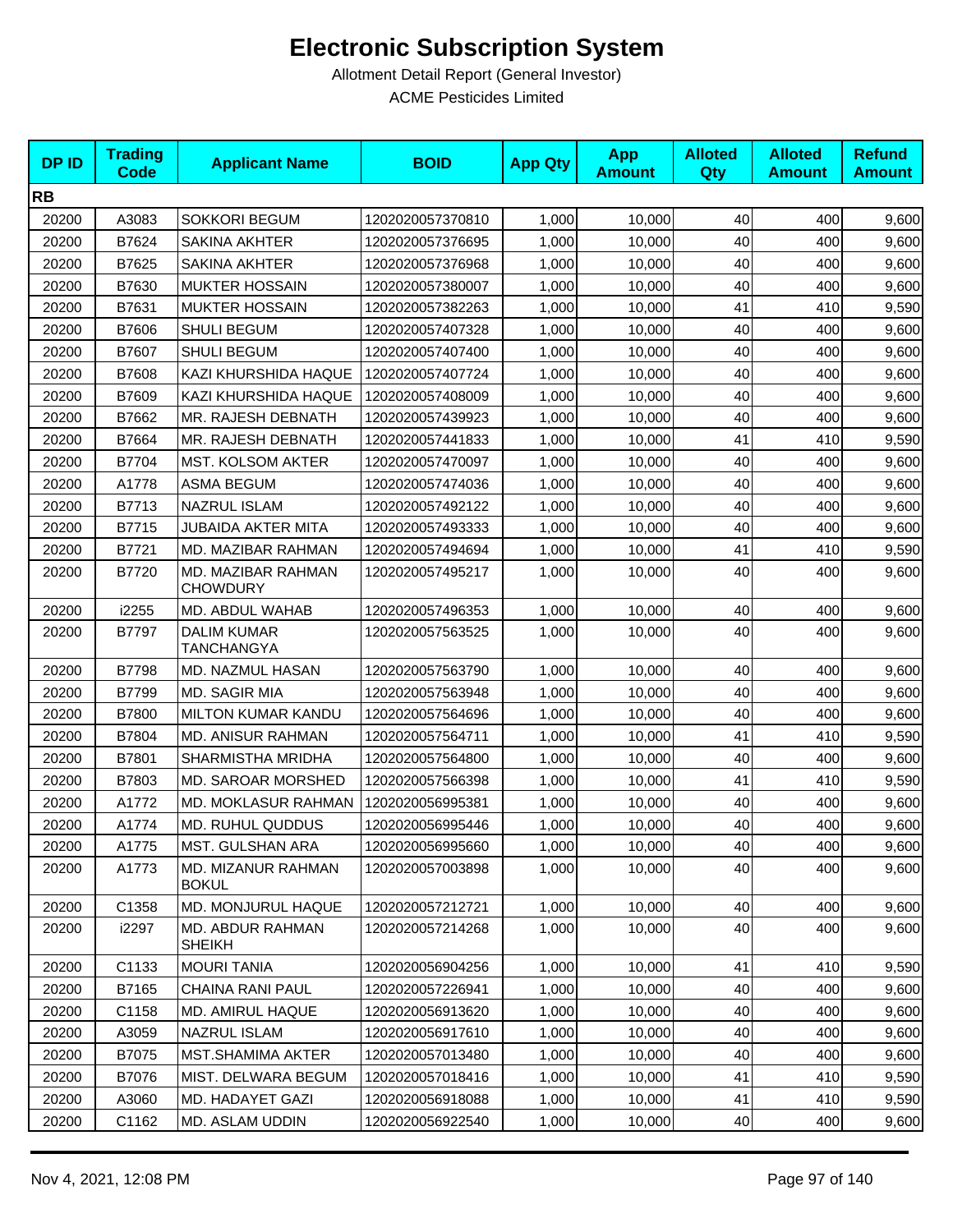| <b>DPID</b> | <b>Trading</b><br><b>Code</b> | <b>Applicant Name</b>                    | <b>BOID</b>      | <b>App Qty</b> | <b>App</b><br><b>Amount</b> | <b>Alloted</b><br>Qty | <b>Alloted</b><br><b>Amount</b> | <b>Refund</b><br><b>Amount</b> |
|-------------|-------------------------------|------------------------------------------|------------------|----------------|-----------------------------|-----------------------|---------------------------------|--------------------------------|
| <b>RB</b>   |                               |                                          |                  |                |                             |                       |                                 |                                |
| 20200       | B7074                         | <b>MST. KOLSOM AKTER</b>                 | 1202020057023303 | 1,000          | 10,000                      | 40                    | 400                             | 9,600                          |
| 20200       | C1260                         | K M TANVIR ALAM                          | 1202020056932192 | 1,000          | 10,000                      | 40                    | 400                             | 9,600                          |
| 20200       | A2218                         | JOSNA BEGUM                              | 1202020057153541 | 1,000          | 10,000                      | 40                    | 400                             | 9,600                          |
| 20200       | A2216                         | <b>IFTEKHER AHMED</b>                    | 1202020057153681 | 1,000          | 10,000                      | 40                    | 400                             | 9,600                          |
| 20200       | A2220                         | <b>MST. FORENA KHATUN</b>                | 1202020057156056 | 1,000          | 10,000                      | 40                    | 400                             | 9,600                          |
| 20200       | B8070                         | MD. BABUL MIA SARKER                     | 1202020057158807 | 1,000          | 10,000                      | 40                    | 400                             | 9,600                          |
| 20200       | B8071                         | <b>MST. NADIRA BEGUM</b>                 | 1202020057158866 | 1,000          | 10,000                      | 40                    | 400                             | 9,600                          |
| 20200       | B8072                         | MD. JAMAL MIA                            | 1202020057158882 | 1,000          | 10,000                      | 40                    | 400                             | 9,600                          |
| 20200       | B7161                         | <b>MD.JAMAL MIA</b>                      | 1202020057158922 | 1,000          | 10,000                      | 40                    | 400                             | 9,600                          |
| 20200       | B8068                         | <b>MST. NADIRA BEGUM</b>                 | 1202020057158949 | 1,000          | 10,000                      | 40                    | 400                             | 9,600                          |
| 20200       | B8069                         | MST. SALEHA BEGUM                        | 1202020057159108 | 1,000          | 10,000                      | 40                    | 400                             | 9,600                          |
| 20200       | B7162                         | MST. SALEHA BEGUM                        | 1202020057159116 | 1,000          | 10,000                      | 40                    | 400                             | 9,600                          |
| 20200       | C1512                         | KAMRUN NAHAR                             | 1202020057258570 | 1,000          | 10,000                      | 41                    | 410                             | 9,590                          |
| 20200       | C1513                         | <b>KAMRUN NAHAR</b>                      | 1202020057259029 | 1,000          | 10,000                      | 40                    | 400                             | 9,600                          |
| 20200       | B7552                         | PADMA RANI GHOSH                         | 1202020057259278 | 1,000          | 10,000                      | 40                    | 400                             | 9,600                          |
| 20200       | B7553                         | LIPI RANI PAL                            | 1202020057259540 | 1,000          | 10,000                      | 41                    | 410                             | 9,590                          |
| 20200       | C1250                         | K M TANVIR ALAM                          | 1202020056939855 | 1,000          | 10,000                      | 40                    | 400                             | 9,600                          |
| 20200       | C1251                         | SHAIKH MD.ASAD ALI                       | 1202020056940265 | 1,000          | 10,000                      | 40                    | 400                             | 9,600                          |
| 20200       | B7513                         | <b>MD. KHAIRUL ISLAM</b>                 | 1202020057263029 | 1,000          | 10,000                      | 40                    | 400                             | 9,600                          |
| 20200       | D2747                         | <b>SWARNA PANDIT</b>                     | 1202020057263037 | 1,000          | 10,000                      | 40                    | 400                             | 9,600                          |
| 20200       | D2748                         | <b>SWARNA PANDIT</b>                     | 1202020057263623 | 1,000          | 10,000                      | 40                    | 400                             | 9,600                          |
| 20200       | C1249                         | MD. UMMAT ALI                            | 1202020056943475 | 1,000          | 10,000                      | 41                    | 410                             | 9,590                          |
| 20200       | C1248                         | <b>MD. MASUM REZA</b>                    | 1202020056944841 | 1,000          | 10,000                      | 40                    | 400                             | 9,600                          |
| 20200       | B8008                         | <b>MUKTI AKTER</b>                       | 1202020057055976 | 1,000          | 10,000                      | 40                    | 400                             | 9,600                          |
| 20200       | B8010                         | <b>HASINA BEGUM</b>                      | 1202020057056839 | 1,000          | 10,000                      | 40                    | 400                             | 9,600                          |
| 20200       | B6282                         | JOLEKHA AKTER JULLY                      | 1202020057282002 | 1,000          | 10,000                      | 41                    | 410                             | 9,590                          |
| 20200       | D2796                         | SAJAL CHANDRA SINGHA                     | 1202020057290557 | 1,000          | 10,000                      | 40                    | 400                             | 9,600                          |
| 20200       | i2201                         | <b>FARUK HOWLADER</b>                    | 1202020056962541 | 1,000          | 10,000                      | 41                    | 410                             | 9,590                          |
| 20200       | i2202                         | <b>FARUK HOWLADER</b>                    | 1202020056963131 | 1,000          | 10,000                      | 40                    | 400                             | 9,600                          |
| 20200       | C1198                         | <b>MD. SHAKIL JAFAR</b><br><b>SARKER</b> | 1202020057319877 | 1,000          | 10,000                      | 40                    | 400                             | 9,600                          |
| 20200       | C1192                         | A K M RAFIQUL ISLAM<br><b>BOKUL</b>      | 1202020057320054 | 1,000          | 10,000                      | 40                    | 400                             | 9,600                          |
| 20200       | C1199                         | MD. SHAKIL JAFAR<br>SARKER               | 1202020057320252 | 1,000          | 10,000                      | 40                    | 400                             | 9,600                          |
| 20200       | C1193                         | A K M RAFIQUL ISLAM<br><b>BOKUL</b>      | 1202020057320913 | 1,000          | 10,000                      | 40                    | 400                             | 9,600                          |
| 20200       | B7069                         | MD. ABDUL MALEQUE                        | 1202020056986823 | 1,000          | 10,000                      | 40                    | 400                             | 9,600                          |
| 20200       | B7138                         | NIRMAL CHANDRA PAL                       | 1202020057197365 | 1,000          | 10,000                      | 40                    | 400                             | 9,600                          |
| 20200       | B7139                         | PADMA RANI GHOSH                         | 1202020057198394 | 1,000          | 10,000                      | 41                    | 410                             | 9,590                          |
| 20200       | B7140                         | <b>CHAYA RANI PAUL</b>                   | 1202020057199257 | 1,000          | 10,000                      | 40                    | 400                             | 9,600                          |
| 20200       | C1369                         | MOHAMMAD LUTFAR<br>RAHMAN                | 1202020057202197 | 1,000          | 10,000                      | 40                    | 400                             | 9,600                          |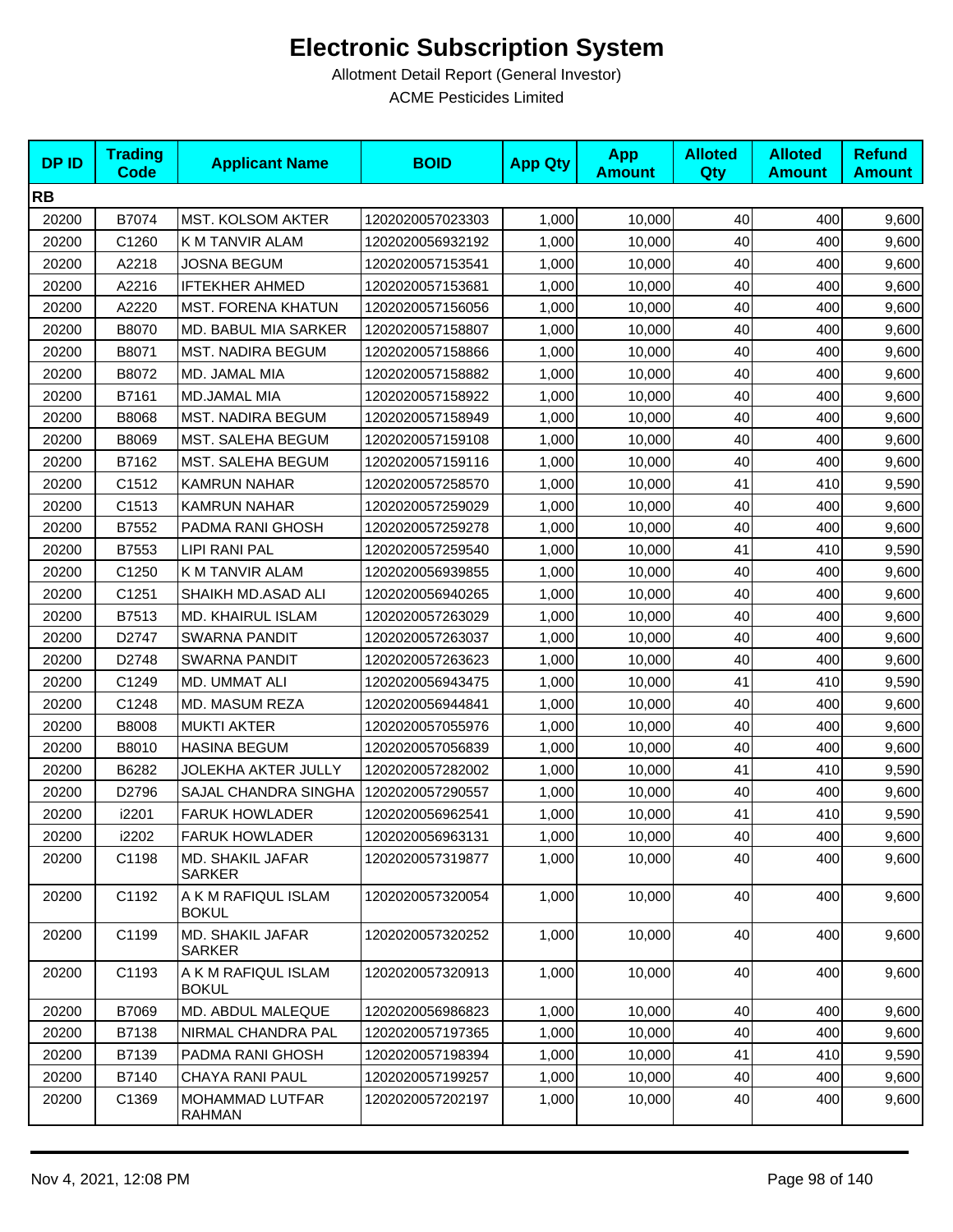| <b>DPID</b> | <b>Trading</b><br><b>Code</b> | <b>Applicant Name</b>                  | <b>BOID</b>      | <b>App Qty</b> | <b>App</b><br><b>Amount</b> | <b>Alloted</b><br>Qty | <b>Alloted</b><br><b>Amount</b> | <b>Refund</b><br><b>Amount</b> |
|-------------|-------------------------------|----------------------------------------|------------------|----------------|-----------------------------|-----------------------|---------------------------------|--------------------------------|
| <b>RB</b>   |                               |                                        |                  |                |                             |                       |                                 |                                |
| 20200       | i2126                         | MD AMANAT ULLAH<br><b>PRODHAN</b>      | 1202020056689529 | 1,000          | 10,000                      | 40                    | 400                             | 9,600                          |
| 20200       | F3906                         | MD. MAHAMUDUL<br><b>HASSAN</b>         | 1202020056690525 | 1,000          | 10,000                      | 40                    | 400                             | 9,600                          |
| 20200       | F3904                         | DIPAK KUMAR PODDAR                     | 1202020056692369 | 1,000          | 10,000                      | 40                    | 400                             | 9,600                          |
| 20200       | B6531                         | SADHON CHANDRA DEY                     | 1202020056693157 | 1,000          | 10,000                      | 40                    | 400                             | 9,600                          |
| 20200       | F3903                         | DIPAK KUMAR PODDAR                     | 1202020056693687 | 1,000          | 10,000                      | 40                    | 400                             | 9,600                          |
| 20200       | F3877                         | <b>MST.HOSNA ARA</b>                   | 1202020056693826 | 1,000          | 10,000                      | 40                    | 400                             | 9,600                          |
| 20200       | B6532                         | SADHON CHANDRA DEY                     | 1202020056693842 | 1,000          | 10,000                      | 40                    | 400                             | 9,600                          |
| 20200       | F3905                         | MD. MAHAMUDUL<br><b>HASSAN</b>         | 1202020056694226 | 1,000          | 10,000                      | 40                    | 400                             | 9,600                          |
| 20200       | F3902                         | SHEBAN KUMAR NAHA                      | 1202020056697974 | 1,000          | 10,000                      | 40                    | 400                             | 9,600                          |
| 20200       | F3901                         | SHEBAN KUMAR NAHA                      | 1202020056698531 | 1,000          | 10,000                      | 41                    | 410                             | 9,590                          |
| 20200       | F3878                         | <b>MST.HOSNA ARA</b>                   | 1202020056699708 | 1,000          | 10,000                      | 40                    | 400                             | 9,600                          |
| 20200       | F3900                         | <b>ASRAFAT AHAMED</b><br><b>RIYADH</b> | 1202020056700325 | 1,000          | 10,000                      | 41                    | 410                             | 9,590                          |
| 20200       | F3912                         | SHAMIM AL MAMUN                        | 1202020056704861 | 1,000          | 10,000                      | 41                    | 410                             | 9,590                          |
| 20200       | F3911                         | SHAMIM AL MAMUN                        | 1202020056704928 | 1,000          | 10.000                      | 40                    | 400                             | 9,600                          |
| 20200       | F3910                         | SHAIFUL ISLAM                          | 1202020056705047 | 1,000          | 10,000                      | 41                    | 410                             | 9,590                          |
| 20200       | F3909                         | SHAIFUL ISLAM                          | 1202020056705288 | 1,000          | 10,000                      | 40                    | 400                             | 9,600                          |
| 20200       | F3908                         | <b>FAZLE ALAHI</b>                     | 1202020056705451 | 1,000          | 10,000                      | 40                    | 400                             | 9,600                          |
| 20200       | F3907                         | <b>FAZLE ALAHI</b>                     | 1202020056705542 | 1,000          | 10,000                      | 41                    | 410                             | 9,590                          |
| 20200       | F3895                         | <b>MST. RAJIYA KHATUN</b>              | 1202020056705914 | 1,000          | 10,000                      | 41                    | 410                             | 9,590                          |
| 20200       | F3894                         | FARJANA HADI                           | 1202020056706051 | 1,000          | 10,000                      | 40                    | 400                             | 9,600                          |
| 20200       | F3893                         | <b>FARJANA HADI</b>                    | 1202020056706512 | 1,000          | 10,000                      | 40                    | 400                             | 9,600                          |
| 20200       | F3899                         | <b>ASRAFAT AHAMED</b><br><b>RIYADH</b> | 1202020056707576 | 1,000          | 10,000                      | 40                    | 400                             | 9,600                          |
| 20200       | F3898                         | <b>MIR SHOHEL</b>                      | 1202020056707608 | 1,000          | 10,000                      | 40                    | 400                             | 9,600                          |
| 20200       | F3897                         | <b>MIR SHOHEL</b>                      | 1202020056707667 | 1,000          | 10,000                      | 40                    | 400                             | 9,600                          |
| 20200       | F3896                         | <b>MST. RAJIYA KHATUN</b>              | 1202020056707814 | 1,000          | 10,000                      | 40                    | 400                             | 9,600                          |
| 20200       | B6621                         | <b>BIBI KULSUM</b>                     | 1202020056709904 | 1,000          | 10,000                      | 40                    | 400                             | 9,600                          |
| 20200       | B6622                         | <b>BIBI KULSUM</b>                     | 1202020056710520 | 1,000          | 10,000                      | 40                    | 400                             | 9,600                          |
| 20200       | B6664                         | <b>ANIS</b>                            | 1202020056713136 | 1,000          | 10,000                      | 40                    | 400                             | 9,600                          |
| 20200       | B6667                         | <b>MST. SELINA AKTER</b><br>MIAZI      | 1202020056741329 | 1,000          | 10,000                      | 40                    | 400                             | 9,600                          |
| 20200       | B6668                         | MD. SHOHEL SARKER                      | 1202020056743098 | 1,000          | 10,000                      | 40                    | 400                             | 9,600                          |
| 20200       | B6686                         | <b>JAFOR IQBAL</b>                     | 1202020056757481 | 1,000          | 10,000                      | 40                    | 400                             | 9,600                          |
| 20200       | B6687                         | <b>ABU TALIB</b>                       | 1202020056757888 | 1,000          | 10,000                      | 40                    | 400                             | 9,600                          |
| 20200       | B6688                         | SHELU RANI DAS                         | 1202020056761548 | 1,000          | 10,000                      | 40                    | 400                             | 9,600                          |
| 20200       | B6752                         | MD. YOUNUS                             | 1202020056769362 | 1,000          | 10,000                      | 40                    | 400                             | 9,600                          |
| 20200       | F3950                         | MOMTAZ ALAM                            | 1202020056774514 | 1,000          | 10,000                      | 41                    | 410                             | 9,590                          |
| 20200       | B6759                         | SHUBHRA KANTI DEY                      | 1202020056777210 | 1,000          | 10,000                      | 40                    | 400                             | 9,600                          |
| 20200       | B6760                         | <b>MONTOSH KUMAR</b><br>SARKAR         | 1202020056777550 | 1,000          | 10,000                      | 40                    | 400                             | 9,600                          |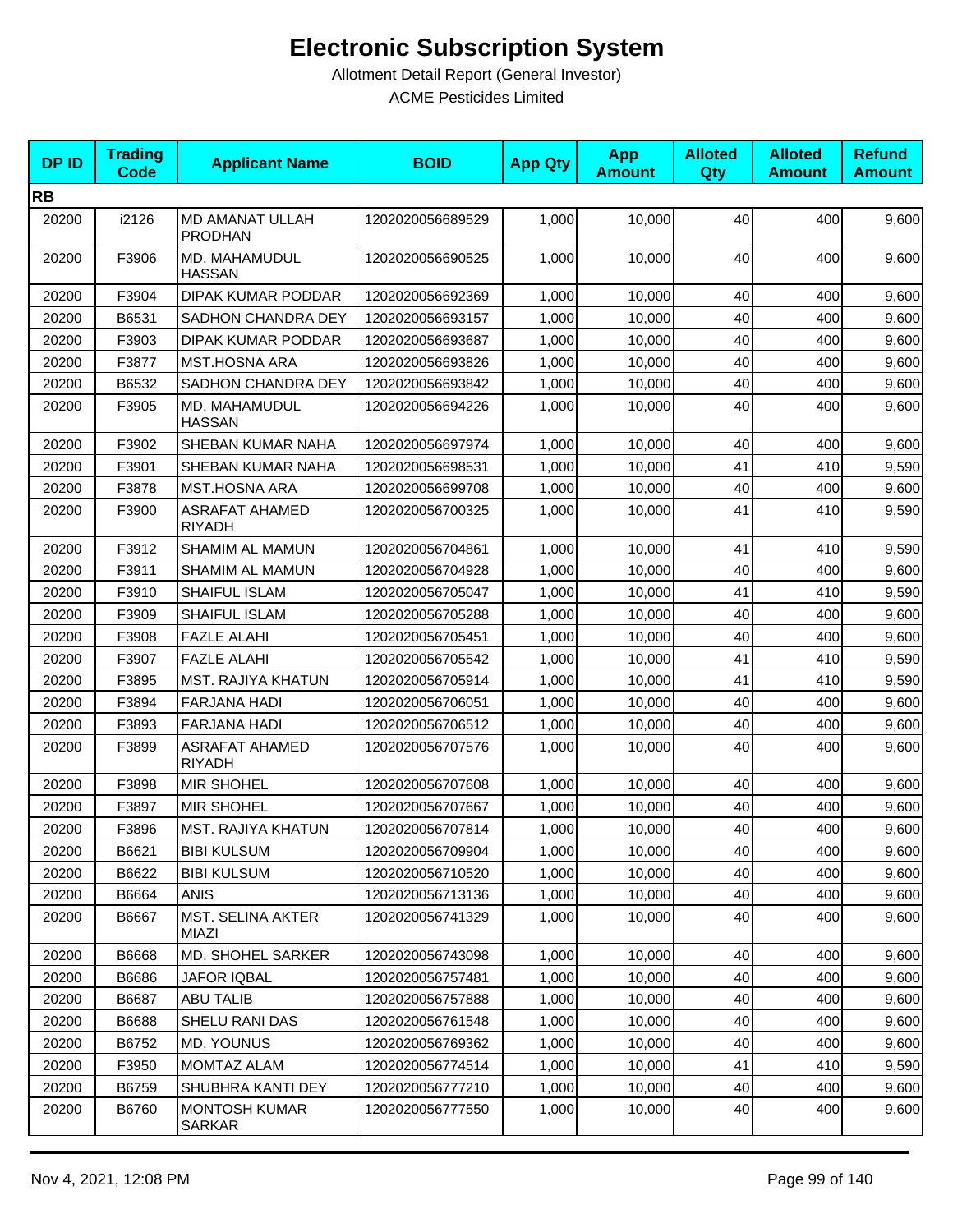| <b>DPID</b> | <b>Trading</b><br><b>Code</b> | <b>Applicant Name</b>                 | <b>BOID</b>      | <b>App Qty</b> | <b>App</b><br><b>Amount</b> | <b>Alloted</b><br><b>Qty</b> | <b>Alloted</b><br><b>Amount</b> | <b>Refund</b><br><b>Amount</b> |
|-------------|-------------------------------|---------------------------------------|------------------|----------------|-----------------------------|------------------------------|---------------------------------|--------------------------------|
| <b>RB</b>   |                               |                                       |                  |                |                             |                              |                                 |                                |
| 20200       | B6761                         | <b>MONTOSH KUMAR</b><br><b>SARKAR</b> | 1202020056777831 | 1,000          | 10,000                      | 40                           | 400                             | 9,600                          |
| 20200       | B6762                         | <b>SAMIRON KUMAR</b><br><b>SARKER</b> | 1202020056778581 | 1,000          | 10,000                      | 40                           | 400                             | 9,600                          |
| 20200       | D2542                         | NIRPAN CHANDRA DAS                    | 1202020056778697 | 1,000          | 10,000                      | 40                           | 400                             | 9,600                          |
| 20200       | B6764                         | <b>FOYAJ AHMMED</b>                   | 1202020056778710 | 1,000          | 10,000                      | 40                           | 400                             | 9,600                          |
| 20200       | D2543                         | ARUN CHANDRA SAHA                     | 1202020056778961 | 1,000          | 10,000                      | 40                           | 400                             | 9,600                          |
| 20200       | B6766                         | MD. LOKMAN HOSSAIN                    | 1202020056778978 | 1,000          | 10,000                      | 40                           | 400                             | 9,600                          |
| 20200       | B6768                         | MD. AHSAN HABIB                       | 1202020056779319 | 1,000          | 10,000                      | 40                           | 400                             | 9,600                          |
| 20200       | F3832                         | MD. AZAHAR UDDIN                      | 1202020056784736 | 1,000          | 10,000                      | 40                           | 400                             | 9,600                          |
| 20200       | F3941                         | <b>TANIA FERDOUSI</b>                 | 1202020056788511 | 1,000          | 10,000                      | 40                           | 400                             | 9,600                          |
| 20200       | F3944                         | <b>MD.MASUM REZA</b>                  | 1202020056791178 | 1,000          | 10,000                      | 41                           | 410                             | 9,590                          |
| 20200       | B6763                         | <b>SAMIRON KUMAR</b><br><b>SARKER</b> | 1202020056791186 | 1,000          | 10,000                      | 40                           | 400                             | 9,600                          |
| 20200       | B6765                         | <b>FOYAJ AHMMED</b>                   | 1202020056791748 | 1,000          | 10,000                      | 40                           | 400                             | 9,600                          |
| 20200       | B6767                         | MD. LOKMAN HOSSAIN                    | 1202020056792303 | 1,000          | 10,000                      | 40                           | 400                             | 9,600                          |
| 20200       | B6769                         | MD. AHSAN HABIB                       | 1202020056792940 | 1,000          | 10,000                      | 40                           | 400                             | 9,600                          |
| 20200       | F3947                         | <b>MOHELA KHATUN</b>                  | 1202020056793565 | 1,000          | 10,000                      | 40                           | 400                             | 9,600                          |
| 20200       | F3842                         | MD. ABDUL KALAM AZAD                  | 1202020056808820 | 1,000          | 10,000                      | 40                           | 400                             | 9,600                          |
| 20200       | B7003                         | <b>ARIFA SHARMIN</b>                  | 1202020056839779 | 1,000          | 10,000                      | 41                           | 410                             | 9,590                          |
| 20200       | B7006                         | PITU KAZI                             | 1202020056841349 | 1,000          | 10,000                      | 40                           | 400                             | 9,600                          |
| 20200       | C1131                         | MD. ROMJAN ALI                        | 1202020056874823 | 1,000          | 10,000                      | 40                           | 400                             | 9,600                          |
| 20200       | C1132                         | <b>MOURI TANIA</b>                    | 1202020056875373 | 1,000          | 10,000                      | 40                           | 400                             | 9,600                          |
| 20200       | <b>B7000</b>                  | <b>TAHERA KHATUN</b>                  | 1202020056876394 | 1,000          | 10,000                      | 40                           | 400                             | 9,600                          |
| 20200       | B6497                         | MOHAMMAD MAHMUD<br><b>HUSSAIN</b>     | 1202020056476900 | 1,000          | 10,000                      | 40                           | 400                             | 9,600                          |
| 20200       | i1938                         | <b>MD SHAHIDUL ISLAM</b>              | 1202020056257368 | 1,000          | 10,000                      | 41                           | 410                             | 9,590                          |
| 20200       | B6306                         | ASMA BEGUM                            | 1202020056257392 | 1,000          | 10,000                      | 40                           | 400                             | 9,600                          |
| 20200       | i1939                         | <b>MD SHAHIDUL ISLAM</b>              | 1202020056259284 | 1,000          | 10,000                      | 41                           | 410                             | 9,590                          |
| 20200       | B6468                         | <b>MST. DELWARA BEGUM</b>             | 1202020056369946 | 1,000          | 10,000                      | 40 <sup>l</sup>              | 400                             | 9,600                          |
| 20200       | B6469                         | RASEDA BEGUM                          | 1202020056370364 | 1,000          | 10,000                      | 40                           | 400                             | 9,600                          |
| 20200       | B6470                         | MD. SHOHEL SARKER                     | 1202020056370942 | 1,000          | 10,000                      | 40                           | 400                             | 9,600                          |
| 20200       | D2338                         | RATNA RANI DAS                        | 1202020056487292 | 1,000          | 10,000                      | 40                           | 400                             | 9,600                          |
| 20200       | B6128                         | S. M. SARIFUL ISLAM                   | 1202020056487308 | 1,000          | 10,000                      | 40                           | 400                             | 9,600                          |
| 20200       | i1942                         | <b>MD.ANWAR HOSSAIN</b>               | 1202020056269800 | 1,000          | 10,000                      | 40                           | 400                             | 9,600                          |
| 20200       | i1943                         | <b>MD.ANWAR HOSSAIN</b>               | 1202020056270271 | 1,000          | 10,000                      | 40                           | 400                             | 9,600                          |
| 20200       | B5954                         | SANIA AKTER                           | 1202020056273348 | 1,000          | 10,000                      | 40                           | 400                             | 9,600                          |
| 20200       | D2291                         | <b>MD. LOCKMAN HOSSAIN</b>            | 1202020056383994 | 1,000          | 10,000                      | 40                           | 400                             | 9,600                          |
| 20200       | D2381                         | ARUN CHANDRA SAHA                     | 1202020056492824 | 1,000          | 10,000                      | 40                           | 400                             | 9,600                          |
| 20200       | B6507                         | MD. ABDUL MALEQUE                     | 1202020056492832 | 1,000          | 10,000                      | 41                           | 410                             | 9,590                          |
| 20200       | A1706                         | MD SHAMSUL HUDA                       | 1202020056615115 | 1,000          | 10,000                      | 40                           | 400                             | 9,600                          |
| 20200       | A3023                         | MD. MOTIUR RAHMAN                     | 1202020056617438 | 1,000          | 10,000                      | 40                           | 400                             | 9,600                          |
| 20200       | F3859                         | TARIK ULLAH                           | 1202020056617652 | 1,000          | 10,000                      | 40                           | 400                             | 9,600                          |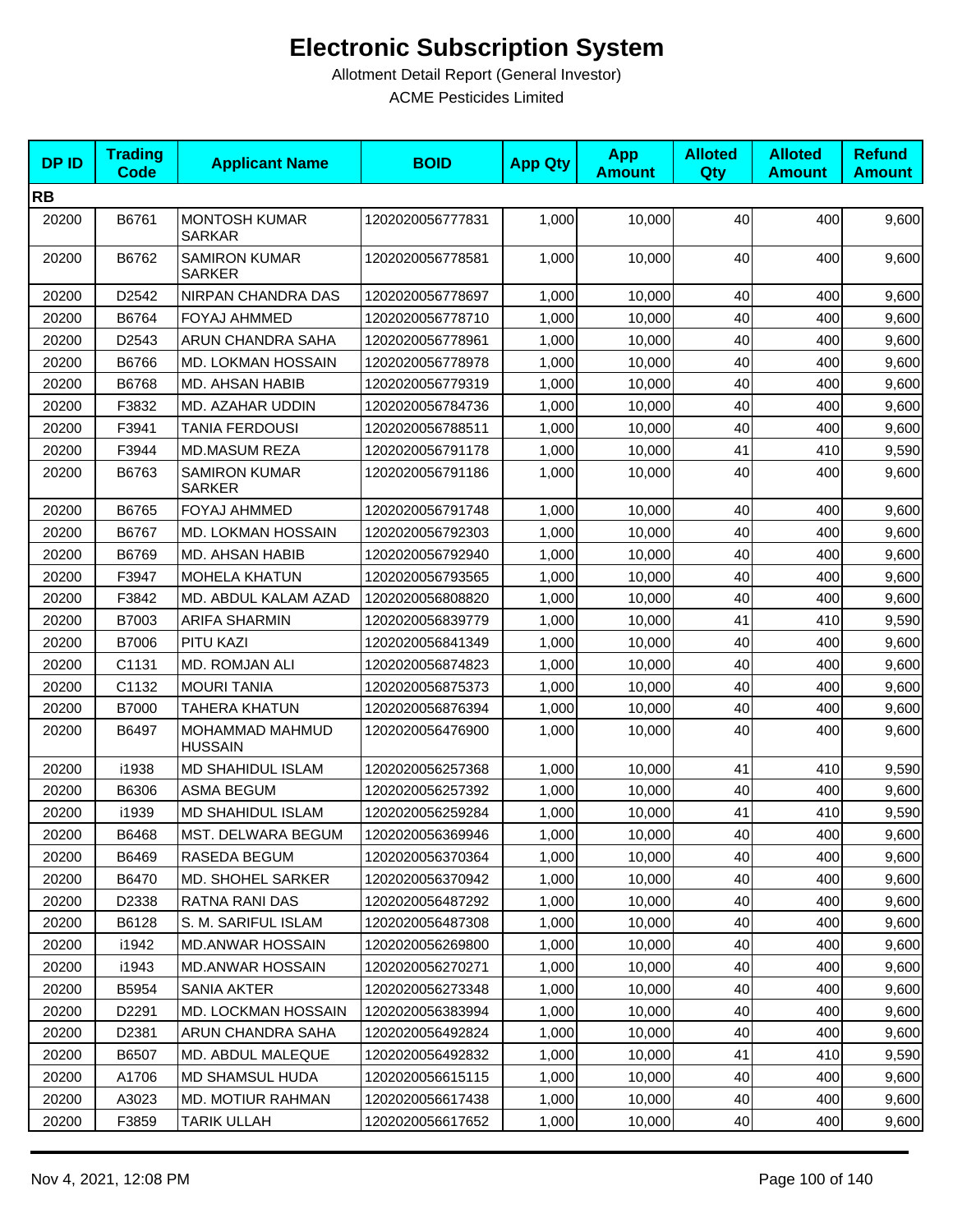| <b>DPID</b> | <b>Trading</b><br><b>Code</b> | <b>Applicant Name</b>                    | <b>BOID</b>      | <b>App Qty</b> | <b>App</b><br><b>Amount</b> | <b>Alloted</b><br><b>Qty</b> | <b>Alloted</b><br><b>Amount</b> | <b>Refund</b><br><b>Amount</b> |
|-------------|-------------------------------|------------------------------------------|------------------|----------------|-----------------------------|------------------------------|---------------------------------|--------------------------------|
| <b>RB</b>   |                               |                                          |                  |                |                             |                              |                                 |                                |
| 20200       | A3024                         | <b>MD.MOTIUR RAHMAN</b>                  | 1202020056617719 | 1,000          | 10,000                      | 41                           | 410                             | 9,590                          |
| 20200       | B6452                         | MOHAMMAD MAHMUD<br><b>HUSSAIN</b>        | 1202020056399244 | 1,000          | 10.000                      | 40                           | 400                             | 9,600                          |
| 20200       | B6508                         | <b>ABDUL LATIF</b>                       | 1202020056494419 | 1,000          | 10,000                      | 41                           | 410                             | 9,590                          |
| 20200       | B6510                         | <b>MST. ROUSHANARA</b><br><b>BEGUM</b>   | 1202020056496517 | 1,000          | 10,000                      | 40                           | 400                             | 9,600                          |
| 20200       | A2153                         | <b>MST. FAIZUN NAHAR</b>                 | 1202020056497321 | 1,000          | 10,000                      | 40                           | 400                             | 9,600                          |
| 20200       | B6511                         | <b>MST. SELINA AKTER</b><br><b>MIAZI</b> | 1202020056497886 | 1,000          | 10,000                      | 40                           | 400                             | 9,600                          |
| 20200       | B6512                         | <b>ANIS</b>                              | 1202020056498179 | 1,000          | 10,000                      | 40                           | 400                             | 9,600                          |
| 20200       | A3025                         | ALI AHAMMED                              | 1202020056618459 | 1,000          | 10,000                      | 40                           | 400                             | 9,600                          |
| 20200       | A3027                         | <b>LILUFA AKTER</b>                      | 1202020056618911 | 1,000          | 10,000                      | 40                           | 400                             | 9,600                          |
| 20200       | A3028                         | <b>LILUFA AKTER</b>                      | 1202020056619397 | 1,000          | 10,000                      | 40                           | 400                             | 9,600                          |
| 20200       | A3029                         | <b>MST. ASMA AKTER</b>                   | 1202020056625923 | 1,000          | 10,000                      | 40                           | 400                             | 9,600                          |
| 20200       | C1030                         | MOLLAH AZIZUR RAHMAN                     | 1202020056289524 | 1,000          | 10,000                      | 40                           | 400                             | 9,600                          |
| 20200       | C1029                         | MOLLAH AZIZUR RAHMAN                     | 1202020056289567 | 1,000          | 10,000                      | 40                           | 400                             | 9,600                          |
| 20200       | C1033                         | MD. MEHEDI HASSAN<br><b>AYUB</b>         | 1202020056289998 | 1,000          | 10,000                      | 40                           | 400                             | 9,600                          |
| 20200       | F3725                         | <b>JHANGIR ALAM</b>                      | 1202020056291972 | 1,000          | 10,000                      | 40                           | 400                             | 9,600                          |
| 20200       | F3726                         | <b>JANNATUL FERDOUSI</b>                 | 1202020056292141 | 1,000          | 10,000                      | 40                           | 400                             | 9,600                          |
| 20200       | F3727                         | <b>JANNATUL FERDOUSI</b>                 | 1202020056292447 | 1,000          | 10,000                      | 40                           | 400                             | 9,600                          |
| 20200       | B6277                         | MD. REFAT HOSSAN<br><b>MRIDA</b>         | 1202020056297490 | 1,000          | 10,000                      | 40                           | 400                             | 9,600                          |
| 20200       | C1026                         | SAMSUN NAHAR BEGUM                       | 1202020056301582 | 1,000          | 10,000                      | 40                           | 400                             | 9,600                          |
| 20200       | B6529                         | <b>MILON DEY</b>                         | 1202020056501373 | 1,000          | 10,000                      | 40                           | 400                             | 9,600                          |
| 20200       | B6530                         | <b>MILON DEY</b>                         | 1202020056502211 | 1,000          | 10,000                      | 40                           | 400                             | 9,600                          |
| 20200       | C1025                         | SAMSUN NAHAR BEGUM                       | 1202020056301921 | 1,000          | 10,000                      | 40                           | 400                             | 9,600                          |
| 20200       | F3659                         | <b>MOHAMMED ROUF</b>                     | 1202020056313040 | 1,000          | 10,000                      | 40                           | 400                             | 9,600                          |
| 20200       | F3860                         | <b>TARIK ULLAH</b>                       | 1202020056641269 | 1,000          | 10,000                      | 40                           | 400                             | 9,600                          |
| 20200       | F3865                         | SHARIFF ULLAH                            | 1202020056644396 | 1,000          | 10,000                      | 41                           | 410                             | 9,590                          |
| 20200       | F3866                         | SHARIFF ULLAH                            | 1202020056645109 | 1,000          | 10,000                      | 40                           | 400                             | 9,600                          |
| 20200       | D2400                         | <b>SHAMIMA AKTER LIPA</b>                | 1202020056645358 | 1,000          | 10,000                      | 40                           | 400                             | 9,600                          |
| 20200       | F3867                         | <b>MD. SAIFUL ISLAM</b>                  | 1202020056645789 | 1,000          | 10,000                      | 40                           | 400                             | 9,600                          |
| 20200       | F3868                         | MD. SAIFUL ISLAM                         | 1202020056646443 | 1,000          | 10,000                      | 41                           | 410                             | 9,590                          |
| 20200       | 0A986                         | <b>MD. ARIF HOSSAIN</b>                  | 1202020056316100 | 1,000          | 10,000                      | 40                           | 400                             | 9,600                          |
| 20200       | 0A985                         | MD. ARIF HOSSAIN                         | 1202020056316201 | 1,000          | 10,000                      | 40                           | 400                             | 9,600                          |
| 20200       | F3718                         | SHABNAZ AKTER SUMI                       | 1202020056317940 | 1,000          | 10,000                      | 41                           | 410                             | 9,590                          |
| 20200       | F3719                         | SHABNAZ AKTER SUMI                       | 1202020056318648 | 1,000          | 10,000                      | 40                           | 400                             | 9,600                          |
| 20200       | B6494                         | RAJU PAUL                                | 1202020056424632 | 1,000          | 10,000                      | 40                           | 400                             | 9,600                          |
| 20200       | C1043                         | TANBIR LAILA                             | 1202020056522481 | 1,000          | 10,000                      | 40                           | 400                             | 9,600                          |
| 20200       | A3031                         | MD. ABDUL MALEK                          | 1202020056657916 | 1,000          | 10,000                      | 40                           | 400                             | 9,600                          |
| 20200       | A3032                         | MD. ABDUL MALEK                          | 1202020056658359 | 1,000          | 10,000                      | 40                           | 400                             | 9,600                          |
| 20200       | A3033                         | MD. RABIUL                               | 1202020056659163 | 1,000          | 10,000                      | 40                           | 400                             | 9,600                          |
| 20200       | F3766                         | KAZI MIZANUR RAHMAN                      | 1202020056321833 | 1,000          | 10,000                      | 40                           | 400                             | 9,600                          |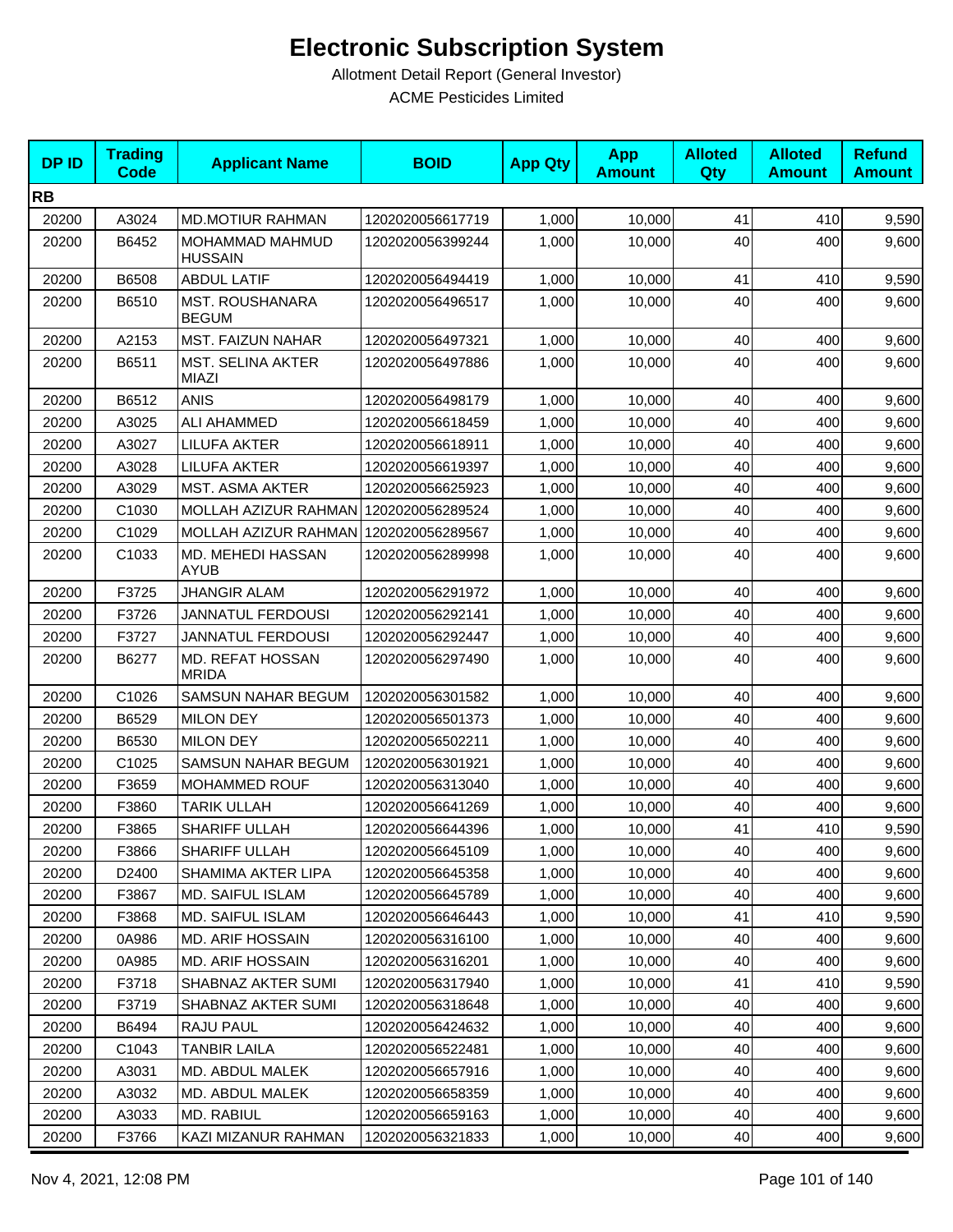| <b>DPID</b> | <b>Trading</b><br><b>Code</b> | <b>Applicant Name</b>                    | <b>BOID</b>      | <b>App Qty</b> | <b>App</b><br><b>Amount</b> | <b>Alloted</b><br>Qty | <b>Alloted</b><br><b>Amount</b> | <b>Refund</b><br><b>Amount</b> |
|-------------|-------------------------------|------------------------------------------|------------------|----------------|-----------------------------|-----------------------|---------------------------------|--------------------------------|
| <b>RB</b>   |                               |                                          |                  |                |                             |                       |                                 |                                |
| 20200       | F3724                         | <b>JHANGIR ALAM</b>                      | 1202020056322704 | 1,000          | 10,000                      | 40                    | 400                             | 9,600                          |
| 20200       | B6371                         | MST. SHAMIMA AKTER                       | 1202020056322739 | 1,000          | 10,000                      | 41                    | 410                             | 9,590                          |
| 20200       | B6372                         | <b>MST. HASINA AKTER</b>                 | 1202020056323099 | 1,000          | 10,000                      | 41                    | 410                             | 9,590                          |
| 20200       | F3764                         | <b>KAZI DALOWAR</b><br><b>HOSSSAIN</b>   | 1202020056324979 | 1,000          | 10,000                      | 40                    | 400                             | 9,600                          |
| 20200       | F3771                         | MD. RUHUL AMIN                           | 1202020056326116 | 1,000          | 10,000                      | 40                    | 400                             | 9,600                          |
| 20200       | D2257                         | <b>JAMONA SAHA</b>                       | 1202020056328439 | 1,000          | 10,000                      | 40                    | 400                             | 9,600                          |
| 20200       | C1044                         | MOHAMMAD IBNE AL<br><b>HAZEN KABIR</b>   | 1202020056436944 | 1,000          | 10,000                      | 40                    | 400                             | 9,600                          |
| 20200       | C1045                         | <b>ASMA PARVIN</b>                       | 1202020056437991 | 1,000          | 10,000                      | 40                    | 400                             | 9,600                          |
| 20200       | B6535                         | PINKY DEY                                | 1202020056535737 | 1,000          | 10,000                      | 40                    | 400                             | 9,600                          |
| 20200       | B6536                         | <b>UTTOM DEY</b>                         | 1202020056537356 | 1,000          | 10,000                      | 40                    | 400                             | 9,600                          |
| 20200       | A3035                         | MD. JASHIM UDDIN                         | 1202020056663388 | 1,000          | 10,000                      | 40                    | 400                             | 9,600                          |
| 20200       | A3036                         | MD. JASHIM UDDIN                         | 1202020056664192 | 1,000          | 10,000                      | 40                    | 400                             | 9,600                          |
| 20200       | F3678                         | <b>SALMA YESMIN</b>                      | 1202020056664845 | 1,000          | 10,000                      | 40                    | 400                             | 9,600                          |
| 20200       | B5737                         | <b>HASIBUL HASAN</b>                     | 1202020056674778 | 1,000          | 10,000                      | 41                    | 410                             | 9,590                          |
| 20200       | F3871                         | <b>SALIM</b>                             | 1202020056682181 | 1,000          | 10,000                      | 41                    | 410                             | 9,590                          |
| 20200       | i2122                         | ZAHEDA BEGUM                             | 1202020056685986 | 1,000          | 10,000                      | 40                    | 400                             | 9,600                          |
| 20200       | i2123                         | ZAHEDA BEGUM                             | 1202020056686011 | 1,000          | 10,000                      | 40                    | 400                             | 9,600                          |
| 20200       | F3872                         | <b>SALIM</b>                             | 1202020056686021 | 1,000          | 10,000                      | 40                    | 400                             | 9,600                          |
| 20200       | i2124                         | <b>MD KHABIRUL ISLAM</b>                 | 1202020056688002 | 1,000          | 10,000                      | 40                    | 400                             | 9,600                          |
| 20200       | i2125                         | MD KHABIRUL ISLAM                        | 1202020056688591 | 1,000          | 10,000                      | 40                    | 400                             | 9,600                          |
| 20200       | D2258                         | <b>JAMONA SAHA</b>                       | 1202020056349231 | 1,000          | 10,000                      | 40                    | 400                             | 9,600                          |
| 20200       | B8856                         | RIPA RANI PAUL                           | 1202020058370218 | 1,000          | 10,000                      | 40                    | 400                             | 9,600                          |
| 20200       | B8855                         | <b>ATWAR RAHMAN</b>                      | 1202020058370903 | 1,000          | 10,000                      | 40                    | 400                             | 9,600                          |
| 20200       | B8862                         | DR. MD. ALAMGIR<br><b>HOSSAIN</b>        | 1202020058373337 | 1,000          | 10,000                      | 40                    | 400                             | 9,600                          |
| 20200       | B9022                         | <b>NUR ALAM</b>                          | 1202020058652611 | 1,000          | 10,000                      | 41                    | 410                             | 9,590                          |
| 20200       | B8619                         | S. M. MORSHED                            | 1202020058656238 | 1,000          | 10,000                      | 40                    | 400                             | 9,600                          |
| 20200       | i3422                         | MD. YEASIN                               | 1202020058669496 | 1,000          | 10,000                      | $40\,$                | 400                             | 9,600                          |
| 20200       | B9037                         | ABUL KALAM AZAD                          | 1202020058672691 | 1,000          | 10,000                      | 40                    | 400                             | 9,600                          |
| 20200       | i3440                         | MD. MASUM BILLAH                         | 1202020058700519 | 1,000          | 10,000                      | 40                    | 400                             | 9,600                          |
| 20200       | D3360                         | SHILPY DATO                              | 1202020058712376 | 1,000          | 10,000                      | 40                    | 400                             | 9,600                          |
| 20200       | D3359                         | SUNTU CHANDRA DATTA                      | 1202020058712839 | 1,000          | 10,000                      | 40                    | 400                             | 9,600                          |
| 20200       | B9040                         | MD. MONIR HOSSAIN                        | 1202020058728172 | 1,000          | 10,000                      | 40                    | 400                             | 9,600                          |
| 20200       | i3437                         | SHAHINA BEGUM                            | 1202020058758894 | 1,000          | 10,000                      | 40                    | 400                             | 9,600                          |
| 20200       | B9137                         | <b>MOHAMMAD MASUDUR</b><br><b>RAHMAN</b> | 1202020058781629 | 1,000          | 10,000                      | 40                    | 400                             | 9,600                          |
| 20200       | B9136                         | <b>MOHAMMAD MASUDUR</b><br>RAHMAN        | 1202020058781760 | 1,000          | 10.000                      | 41                    | 410                             | 9,590                          |
| 20200       | B9141                         | <b>MD. ARIF HOSSAIN</b>                  | 1202020058782045 | 1,000          | 10,000                      | 40                    | 400                             | 9,600                          |
| 20200       | B9138                         | <b>MD. KABIR HOSSAIN</b>                 | 1202020058782872 | 1,000          | 10,000                      | 40                    | 400                             | 9,600                          |
| 20200       | 13227                         | TASLIMA AKTER                            | 1202020058275565 | 1,000          | 10,000                      | 41                    | 410                             | 9,590                          |
| 20200       | B8932                         | A.F.M NAZRUL ISLAM                       | 1202020058498595 | 1,000          | 10,000                      | 40                    | 400                             | 9,600                          |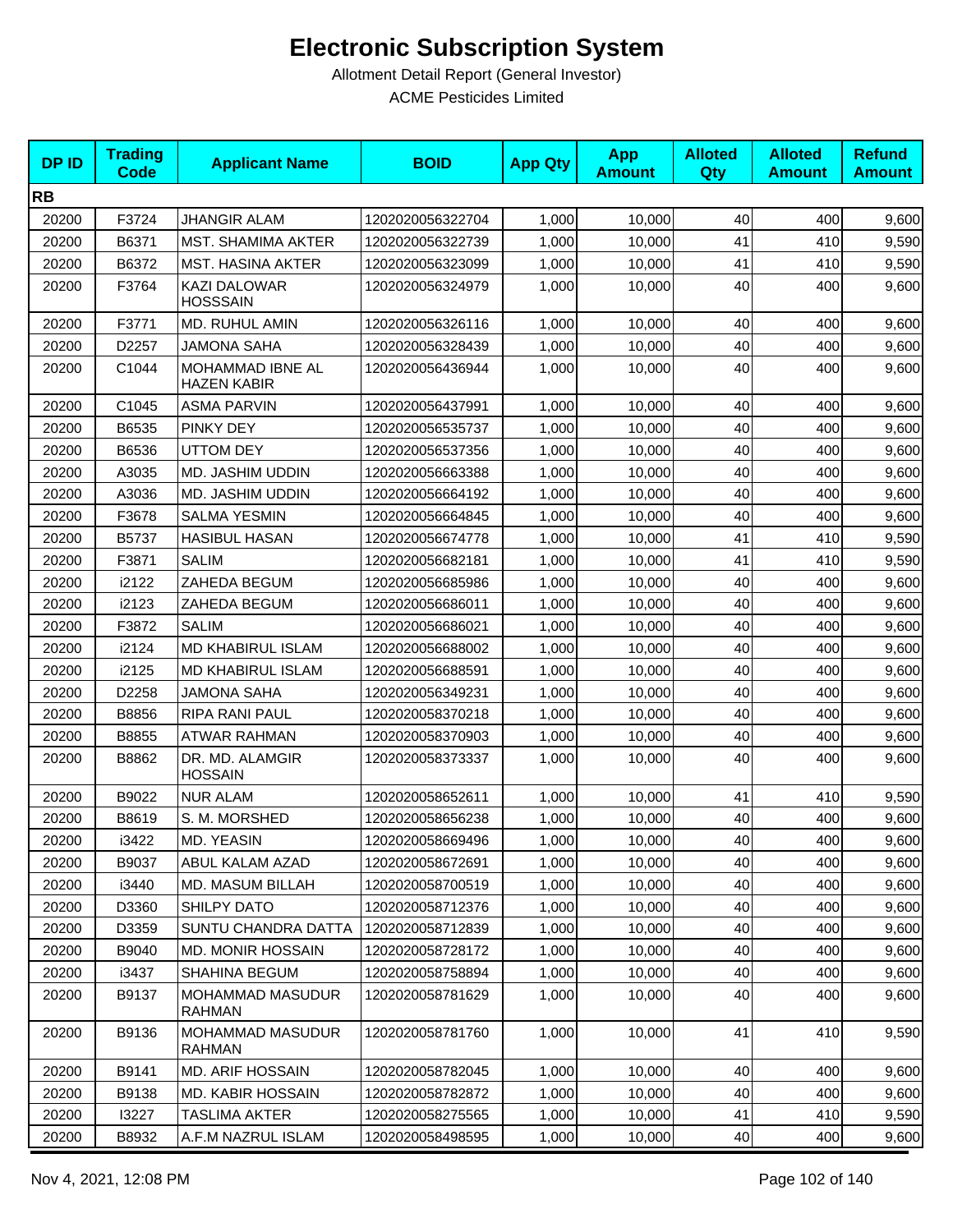| <b>DPID</b> | <b>Trading</b><br><b>Code</b> | <b>Applicant Name</b>                   | <b>BOID</b>      | <b>App Qty</b> | <b>App</b><br><b>Amount</b> | <b>Alloted</b><br>Qty | <b>Alloted</b><br><b>Amount</b> | <b>Refund</b><br><b>Amount</b> |
|-------------|-------------------------------|-----------------------------------------|------------------|----------------|-----------------------------|-----------------------|---------------------------------|--------------------------------|
| <b>RB</b>   |                               |                                         |                  |                |                             |                       |                                 |                                |
| 20200       | i3329                         | DR. ANOWER FARAZY                       | 1202020058499027 | 1,000          | 10,000                      | 41                    | 410                             | 9,590                          |
| 20200       | D3320                         | RAHIMA BEGUM                            | 1202020058593588 | 1,000          | 10,000                      | 40                    | 400                             | 9,600                          |
| 20200       | D3321                         | RAHIMA BEGUM                            | 1202020058593778 | 1,000          | 10,000                      | 40                    | 400                             | 9,600                          |
| 20200       | D3322                         | MD. HABIJ UDDIN                         | 1202020058593893 | 1,000          | 10,000                      | 40                    | 400                             | 9,600                          |
| 20200       | C1945                         | <b>MD. MOSTOFA KAMAL</b>                | 1202020058593941 | 1,000          | 10,000                      | 40                    | 400                             | 9,600                          |
| 20200       | D3323                         | MD. HABIJ UDDIN                         | 1202020058593976 | 1,000          | 10,000                      | 40                    | 400                             | 9,600                          |
| 20200       | C1944                         | <b>MD. MASUM KAZI</b>                   | 1202020058594119 | 1,000          | 10,000                      | 40                    | 400                             | 9,600                          |
| 20200       | C1942                         | RASHEDUL HASAN                          | 1202020058594317 | 1,000          | 10,000                      | 40                    | 400                             | 9,600                          |
| 20200       | D3326                         | <b>MOHAMMAD FARUK</b><br><b>HOSSAIN</b> | 1202020058594416 | 1,000          | 10,000                      | 40                    | 400                             | 9,600                          |
| 20200       | C1941                         | RASHEDUL HASAN                          | 1202020058594523 | 1,000          | 10,000                      | 40                    | 400                             | 9,600                          |
| 20200       | D3324                         | MD. MESBHAH UDDIN                       | 1202020058594649 | 1,000          | 10,000                      | 40                    | 400                             | 9,600                          |
| 20200       | D3325                         | MD. MESBHAH UDDIN                       | 1202020058594731 | 1,000          | 10,000                      | 40                    | 400                             | 9,600                          |
| 20200       | C1943                         | <b>MD. MASUM KAZI</b>                   | 1202020058595204 | 1,000          | 10,000                      | 40                    | 400                             | 9,600                          |
| 20200       | C1940                         | <b>ABU BAKAR</b>                        | 1202020058595281 | 1,000          | 10,000                      | 40                    | 400                             | 9,600                          |
| 20200       | D3330                         | RASHIDA BEGUM                           | 1202020058595311 | 1,000          | 10,000                      | 40                    | 400                             | 9,600                          |
| 20200       | C1939                         | <b>ABU BAKAR</b>                        | 1202020058595321 | 1,000          | 10,000                      | 40                    | 400                             | 9,600                          |
| 20200       | D3328                         | MD. ABUL HASAN                          | 1202020058595354 | 1,000          | 10,000                      | 41                    | 410                             | 9,590                          |
| 20200       | D3329                         | MD. ABUL HASAN                          | 1202020058595370 | 1,000          | 10,000                      | 40                    | 400                             | 9,600                          |
| 20200       | C1953                         | MD. ZAKARIA MOHIUDDIN                   | 1202020058595726 | 1,000          | 10,000                      | 41                    | 410                             | 9,590                          |
| 20200       | D3331                         | <b>MALAKA BEGUM</b>                     | 1202020058595785 | 1,000          | 10,000                      | 40                    | 400                             | 9,600                          |
| 20200       | C1954                         | MD. ZAKARIA MOHIUDDIN                   | 1202020058595908 | 1,000          | 10,000                      | 40                    | 400                             | 9,600                          |
| 20200       | C1951                         | <b>REAZ UDDIN</b>                       | 1202020058595959 | 1,000          | 10,000                      | 40                    | 400                             | 9,600                          |
| 20200       | C1946                         | MD. MOSTOFA KAMAL                       | 1202020058596209 | 1,000          | 10,000                      | 40                    | 400                             | 9,600                          |
| 20200       | B8761                         | <b>MST. SHUKLA KHATUN</b>               | 1202020058281746 | 1,000          | 10,000                      | 40                    | 400                             | 9,600                          |
| 20200       | B8869                         | MD. JOSIM UDDIN                         | 1202020058391431 | 1,000          | 10,000                      | 40                    | 400                             | 9,600                          |
| 20200       | B8870                         | MD. JOSIM UDDIN                         | 1202020058391621 | 1,000          | 10,000                      | 40                    | 400                             | 9,600                          |
| 20200       | C1904                         | MRS. HAZERA KHANAM                      | 1202020058506634 | 1,000          | 10,000                      | 40                    | 400                             | 9,600                          |
| 20200       | A1181                         | <b>MD. MAFIDUL HASAN</b>                | 1202020058508684 | 1,000          | 10,000                      | 40                    | 400                             | 9,600                          |
| 20200       | A3343                         | JASIM MOHAMMAD MIAH                     | 1202020058511133 | 1,000          | 10,000                      | 41                    | 410                             | 9,590                          |
| 20200       | i3350                         | MONIR H FARAZY                          | 1202020058514361 | 1,000          | 10,000                      | 40                    | 400                             | 9,600                          |
| 20200       | C1961                         | RUMAIYA BINTE LATIF                     | 1202020058598283 | 1,000          | 10,000                      | 40                    | 400                             | 9,600                          |
| 20200       | C1960                         | <b>MD. SIRAJUL ISLAM</b><br>SOJOL       | 1202020058598612 | 1,000          | 10,000                      | 40                    | 400                             | 9,600                          |
| 20200       | C1956                         | MD. SHAFIQUL ISLAM                      | 1202020058598829 | 1,000          | 10,000                      | 40                    | 400                             | 9,600                          |
| 20200       | C1959                         | MD. SIRAJUL ISLAM<br>SOJOL              | 1202020058599004 | 1,000          | 10,000                      | 40                    | 400                             | 9,600                          |
| 20200       | C1948                         | SHAHALAM DEWAN                          | 1202020058599494 | 1,000          | 10,000                      | 40                    | 400                             | 9,600                          |
| 20200       | C1952                         | <b>REAZ UDDIN</b>                       | 1202020058599767 | 1,000          | 10,000                      | 40                    | 400                             | 9,600                          |
| 20200       | C1955                         | MD. SHAFIQUL ISLAM                      | 1202020058600178 | 1,000          | 10,000                      | 40                    | 400                             | 9,600                          |
| 20200       | C1947                         | SHAHALAM DEWAN                          | 1202020058600341 | 1,000          | 10,000                      | 41                    | 410                             | 9,590                          |
| 20200       | i3376                         | ANAYET                                  | 1202020058600384 | 1,000          | 10,000                      | 40                    | 400                             | 9,600                          |
| 20200       | i3377                         | ANAYET                                  | 1202020058601199 | 1,000          | 10,000                      | 40                    | 400                             | 9,600                          |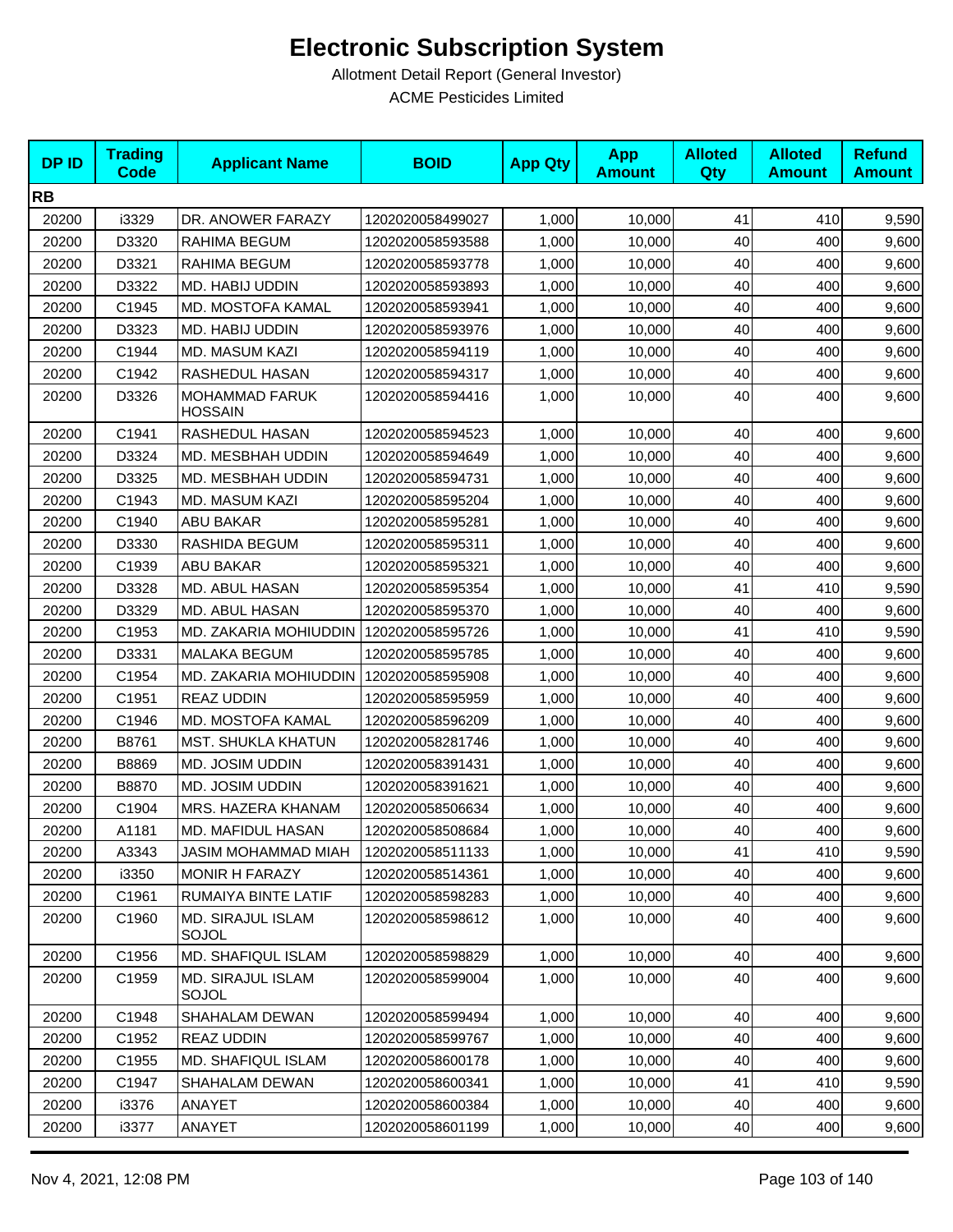| <b>DPID</b> | <b>Trading</b><br><b>Code</b> | <b>Applicant Name</b>           | <b>BOID</b>      | <b>App Qty</b> | <b>App</b><br><b>Amount</b> | <b>Alloted</b><br><b>Qty</b> | <b>Alloted</b><br><b>Amount</b> | <b>Refund</b><br><b>Amount</b> |
|-------------|-------------------------------|---------------------------------|------------------|----------------|-----------------------------|------------------------------|---------------------------------|--------------------------------|
| <b>RB</b>   |                               |                                 |                  |                |                             |                              |                                 |                                |
| 20200       | i3380                         | MD. TULU MATUBBAR               | 1202020058601825 | 1,000          | 10,000                      | 40                           | 400                             | 9,600                          |
| 20200       | i3381                         | MD. TULU MATUBBAR               | 1202020058602126 | 1,000          | 10,000                      | 40                           | 400                             | 9,600                          |
| 20200       | D3305                         | <b>SONIA</b>                    | 1202020058518799 | 1,000          | 10,000                      | 41                           | 410                             | 9,590                          |
| 20200       | D3301                         | <b>MAGLA AKTER METU</b>         | 1202020058518804 | 1,000          | 10,000                      | 40                           | 400                             | 9,600                          |
| 20200       | D3304                         | <b>SONIA</b>                    | 1202020058518812 | 1,000          | 10,000                      | 40                           | 400                             | 9,600                          |
| 20200       | D3302                         | MD. MAINUDDIN AHMED             | 1202020058518855 | 1,000          | 10,000                      | 40                           | 400                             | 9,600                          |
| 20200       | D3303                         | MD. MAINUDDIN AHMED             | 1202020058518863 | 1,000          | 10,000                      | 40                           | 400                             | 9,600                          |
| 20200       | D3298                         | <b>MD. PARVAG HOSSAN</b>        | 1202020058518881 | 1,000          | 10,000                      | 40                           | 400                             | 9,600                          |
| 20200       | D3299                         | MD. PARVAG HOSSAIN              | 1202020058518898 | 1,000          | 10,000                      | 40                           | 400                             | 9,600                          |
| 20200       | C1965                         | MD. SALIM MIA                   | 1202020058602458 | 1,000          | 10,000                      | 41                           | 410                             | 9,590                          |
| 20200       | C1966                         | MD. SALIM MIA                   | 1202020058602591 | 1,000          | 10,000                      | 40                           | 400                             | 9,600                          |
| 20200       | D3332                         | RASHIDA BEGUM                   | 1202020058603452 | 1,000          | 10,000                      | 40                           | 400                             | 9,600                          |
| 20200       | C1963                         | <b>MST. SHANAZ PARVIN</b>       | 1202020058603717 | 1,000          | 10,000                      | 40                           | 400                             | 9,600                          |
| 20200       | D3334                         | <b>RUMA AKTER</b>               | 1202020058604224 | 1,000          | 10,000                      | 40                           | 400                             | 9,600                          |
| 20200       | C1962                         | RUMAIYA BINTE LATIF             | 1202020058604315 | 1,000          | 10,000                      | 40                           | 400                             | 9,600                          |
| 20200       | D3333                         | <b>RUMA AKTER</b>               | 1202020058604406 | 1,000          | 10,000                      | 40                           | 400                             | 9,600                          |
| 20200       | C1964                         | <b>MST. SHANAZ PARVIN</b>       | 1202020058604465 | 1,000          | 10,000                      | 40                           | 400                             | 9,600                          |
| 20200       | D3336                         | <b>OMAR FARUQ</b>               | 1202020058604531 | 1,000          | 10,000                      | 40                           | 400                             | 9,600                          |
| 20200       | D3335                         | <b>OMAR FARUQ</b>               | 1202020058604762 | 1,000          | 10,000                      | 40                           | 400                             | 9,600                          |
| 20200       | D3339                         | MALAKA BEGUM                    | 1202020058605202 | 1,000          | 10,000                      | 40                           | 400                             | 9,600                          |
| 20200       | D3338                         | <b>MD. NURUL ISLAM</b>          | 1202020058605676 | 1,000          | 10,000                      | 40                           | 400                             | 9,600                          |
| 20200       | D3337                         | <b>MD. NURUL ISLAM</b>          | 1202020058605841 | 1,000          | 10,000                      | 40                           | 400                             | 9,600                          |
| 20200       | i3384                         | <b>NAZRUL ISLAM</b>             | 1202020058607814 | 1,000          | 10,000                      | 41                           | 410                             | 9,590                          |
| 20200       | i3388                         | <b>MD. MILON MATUBBOR</b>       | 1202020058609342 | 1,000          | 10,000                      | 40                           | 400                             | 9,600                          |
| 20200       | i3369                         | MD. FAZLUR RAHMAN               | 1202020058610710 | 1,000          | 10,000                      | 40                           | 400                             | 9,600                          |
| 20200       | B8585                         | MST. SHAHANARA<br><b>BEGUM</b>  | 1202020058304539 | 1,000          | 10,000                      | 41                           | 410                             | 9,590                          |
| 20200       | A3330                         | <b>UMME SAKI NAZNEEN</b>        | 1202020058414414 | 1,000          | 10,000                      | 41                           | 410                             | 9,590                          |
| 20200       | A3331                         | <b>UMME SAKI NAZNEEN</b>        | 1202020058414639 | 1,000          | 10,000                      | 40                           | 400                             | 9,600                          |
| 20200       | D3300                         | <b>MAGLA AKTER METU</b>         | 1202020058523868 | 1,000          | 10,000                      | 40                           | 400                             | 9,600                          |
| 20200       | A3332                         | <b>MD. AMIR HOSSAIN</b>         | 1202020058525784 | 1,000          | 10,000                      | 40                           | 400                             | 9,600                          |
| 20200       | C1924                         | MD. ZAMIR UDDIN                 | 1202020058526414 | 1,000          | 10,000                      | 40                           | 400                             | 9,600                          |
| 20200       | C1922                         | ASRAF UDDIN                     | 1202020058526738 | 1,000          | 10,000                      | 40                           | 400                             | 9,600                          |
| 20200       | B8961                         | SHARIF AHMED                    | 1202020058529533 | 1,000          | 10,000                      | 40                           | 400                             | 9,600                          |
| 20200       | B8613                         | MD. ANOWAR HOSSAIN              | 1202020058530422 | 1,000          | 10,000                      | 40                           | 400                             | 9,600                          |
| 20200       | B8898                         | <b>MUHAMMAD</b><br>MONIRUZZAMAN | 1202020058431185 | 1,000          | 10,000                      | 40                           | 400                             | 9,600                          |
| 20200       | A3336                         | <b>SYED FERHAT ANWAR</b>        | 1202020058431284 | 1,000          | 10,000                      | 41                           | 410                             | 9,590                          |
| 20200       | C1935                         | MD. SOHEL RANA                  | 1202020058533188 | 1,000          | 10,000                      | 41                           | 410                             | 9,590                          |
| 20200       | i3408                         | HAMIDA BEGUM                    | 1202020058617781 | 1,000          | 10,000                      | 40                           | 400                             | 9,600                          |
| 20200       | i3407                         | <b>HAMIDA BEGUM</b>             | 1202020058618005 | 1,000          | 10,000                      | 40                           | 400                             | 9,600                          |
| 20200       | i3385                         | NAZRUL ISLAM                    | 1202020058619240 | 1,000          | 10,000                      | 41                           | 410                             | 9,590                          |
| 20200       | B8605                         | POLY AKTER                      | 1202020058332566 | 1,000          | 10,000                      | 40                           | 400                             | 9,600                          |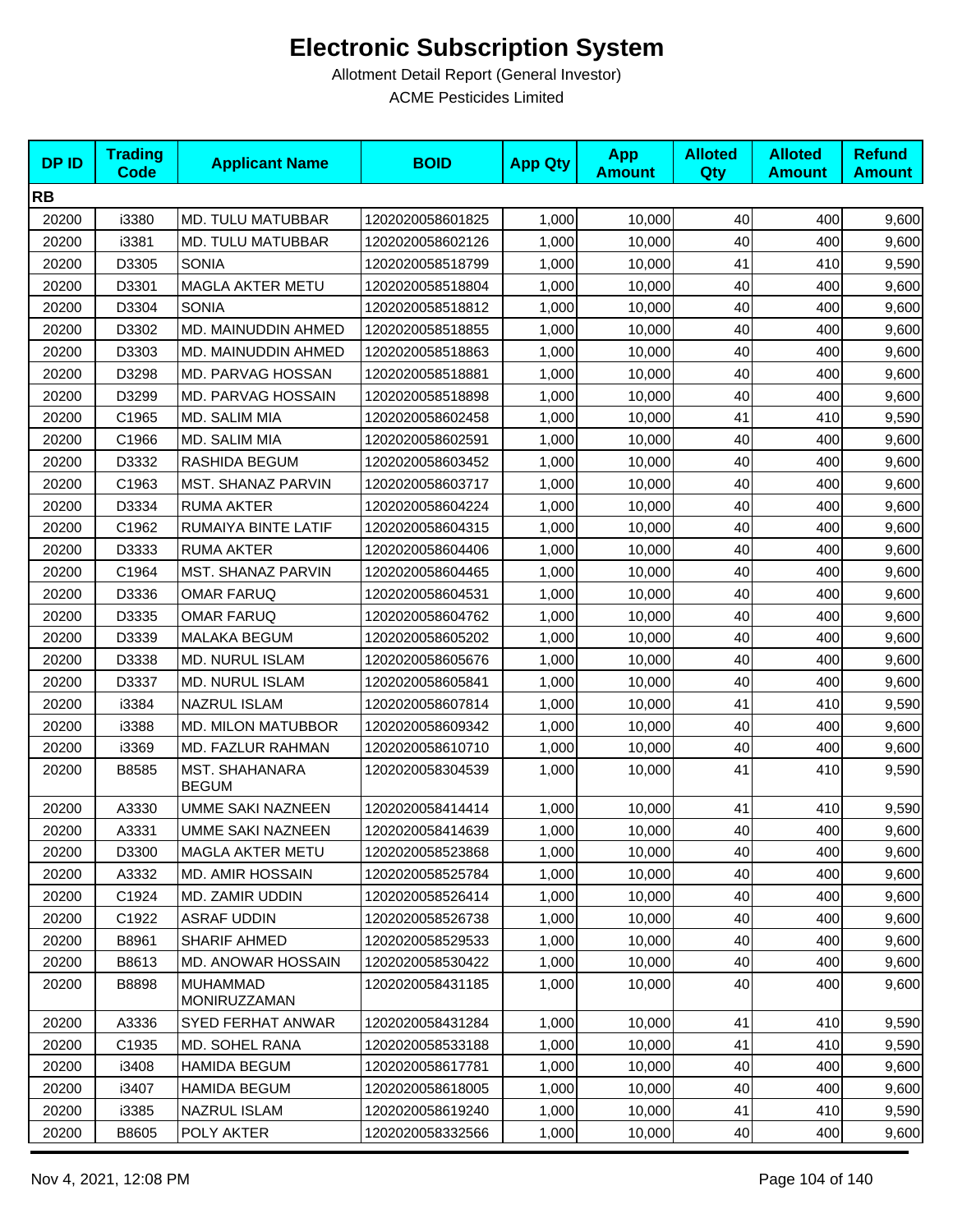| <b>DPID</b> | <b>Trading</b><br><b>Code</b> | <b>Applicant Name</b>                   | <b>BOID</b>      | <b>App Qty</b> | <b>App</b><br><b>Amount</b> | <b>Alloted</b><br>Qty | <b>Alloted</b><br><b>Amount</b> | <b>Refund</b><br><b>Amount</b> |
|-------------|-------------------------------|-----------------------------------------|------------------|----------------|-----------------------------|-----------------------|---------------------------------|--------------------------------|
| <b>RB</b>   |                               |                                         |                  |                |                             |                       |                                 |                                |
| 20200       | B8606                         | POLY AKTER                              | 1202020058332649 | 1,000          | 10,000                      | 40                    | 400                             | 9,600                          |
| 20200       | A1718                         | MOHAMMED SHAHADAT<br><b>HOSSAIN</b>     | 1202020058441688 | 1,000          | 10,000                      | 40                    | 400                             | 9,600                          |
| 20200       | C1936                         | <b>QUAZI AHMED ALI</b>                  | 1202020058543466 | 1,000          | 10,000                      | 40                    | 400                             | 9,600                          |
| 20200       | C1933                         | <b>MAHUA RASHID</b>                     | 1202020058543506 | 1,000          | 10,000                      | 40                    | 400                             | 9,600                          |
| 20200       | C1934                         | <b>ESHITA RASHID</b>                    | 1202020058543565 | 1,000          | 10,000                      | 40                    | 400                             | 9,600                          |
| 20200       | i3366                         | RIFAT JAHAN SETU                        | 1202020058546138 | 1,000          | 10,000                      | 40                    | 400                             | 9,600                          |
| 20200       | B8912                         | <b>MITALI RANI PAUL</b>                 | 1202020058454314 | 1,000          | 10,000                      | 40                    | 400                             | 9,600                          |
| 20200       | C1983                         | MD. ABUL KALAM AZAD                     | 1202020058632706 | 1,000          | 10,000                      | 40                    | 400                             | 9,600                          |
| 20200       | C1984                         | MD. ROBIUL HOSSAIN                      | 1202020058632773 | 1,000          | 10,000                      | 40                    | 400                             | 9,600                          |
| 20200       | i3250                         | MD. ALAMGIR HOSSAIN                     | 1202020058343236 | 1,000          | 10,000                      | 40                    | 400                             | 9,600                          |
| 20200       | D3279                         | <b>MOLLIKA RANI</b><br><b>MAZUMAER</b>  | 1202020058461904 | 1,000          | 10,000                      | 40                    | 400                             | 9,600                          |
| 20200       | D3327                         | <b>MOHAMMAD FARUK</b><br><b>HOSSAIN</b> | 1202020058637535 | 1,000          | 10,000                      | 40                    | 400                             | 9,600                          |
| 20200       | A1142                         | MASUDUL ALAM                            | 1202020058573144 | 1,000          | 10,000                      | 40                    | 400                             | 9,600                          |
| 20200       | i3357                         | YESMIN HOSSAIN                          | 1202020058573468 | 1,000          | 10,000                      | 40                    | 400                             | 9,600                          |
| 20200       | B9081                         | <b>SUKUMAR MODAK</b>                    | 1202020058648421 | 1,000          | 10,000                      | 40                    | 400                             | 9,600                          |
| 20200       | B8806                         | SHEFALI MONDAL                          | 1202020058359107 | 1,000          | 10,000                      | 40                    | 400                             | 9,600                          |
| 20200       | D3124                         | ABDUL KYUM MOLLA                        | 1202020058111401 | 1,000          | 10,000                      | 40                    | 400                             | 9,600                          |
| 20200       | A1714                         | RASHEKA SULTANA                         | 1202020058145883 | 1,000          | 10,000                      | 40                    | 400                             | 9,600                          |
| 20200       | 0A935                         | NAZIA JABEEN                            | 1202020058146681 | 1,000          | 10,000                      | 40                    | 400                             | 9,600                          |
| 20200       | A1135                         | RAIHANA BEGUM                           | 1202020058157606 | 1,000          | 10,000                      | 41                    | 410                             | 9,590                          |
| 20200       | D3131                         | MD. ABUSAYEM MAMUN                      | 1202020058184018 | 1,000          | 10,000                      | 40                    | 400                             | 9,600                          |
| 20200       | D3132                         | <b>BIDYUT KUMAR DAS</b>                 | 1202020058206301 | 1,000          | 10,000                      | 40                    | 400                             | 9,600                          |
| 20200       | C1834                         | SOIYED TIPU SULTAN                      | 1202020058229912 | 1,000          | 10,000                      | 40                    | 400                             | 9,600                          |
| 20200       | C1837                         | MD. HASSAN                              | 1202020058229971 | 1,000          | 10,000                      | 40                    | 400                             | 9,600                          |
| 20200       | C1853                         | SYEDA SUBORNA<br><b>ANOWAR</b>          | 1202020058236635 | 1,000          | 10,000                      | 41                    | 410                             | 9,590                          |
| 20200       | A3201                         | K.M. MONIRUL ISLAM                      | 1202020058260902 | 1,000          | 10,000                      | 40                    | 400                             | 9,600                          |
| 20200       | A2811                         | ARIFUR RAHMAN                           | 1202020058264282 | 1,000          | 10,000                      | 40                    | 400                             | 9,600                          |
| 20200       | B8255                         | MST. JAMINA BEGUM                       | 1202020057816847 | 1,000          | 10,000                      | 40                    | 400                             | 9,600                          |
| 20200       | B8256                         | <b>MST. JAMINA BEGUM</b>                | 1202020057816946 | 1,000          | 10,000                      | 40                    | 400                             | 9,600                          |
| 20200       | A2068                         | ABU AHMAD BHUIYAN                       | 1202020057817627 | 1,000          | 10,000                      | 40                    | 400                             | 9,600                          |
| 20200       | A3142                         | ANWAR HOSSAIN                           | 1202020057827667 | 1,000          | 10.000                      | 40                    | 400                             | 9,600                          |
| 20200       | A3143                         | ANWAR HOSSAIN                           | 1202020057827675 | 1,000          | 10,000                      | 40                    | 400                             | 9,600                          |
| 20200       | B8388                         | SABIT HOSSAIN                           | 1202020057965644 | 1,000          | 10,000                      | 40                    | 400                             | 9,600                          |
| 20200       | B8389                         | SABIT HOSSAIN                           | 1202020057965869 | 1,000          | 10,000                      | 40                    | 400                             | 9,600                          |
| 20200       | B8289                         | <b>MERAJUL ISLAM</b>                    | 1202020057867160 | 1,000          | 10,000                      | 40                    | 400                             | 9,600                          |
| 20200       | B8387                         | SAZID HOSSAIN UPAM                      | 1202020057992677 | 1,000          | 10,000                      | 41                    | 410                             | 9,590                          |
| 20200       | B8386                         | SAZID HOSSAIN UPAM                      | 1202020057993141 | 1,000          | 10,000                      | 40                    | 400                             | 9,600                          |
| 20200       | B8410                         | MD. SHAHADAT HOSSAIN<br>SOBUJ           | 1202020057997206 | 1,000          | 10,000                      | 40                    | 400                             | 9,600                          |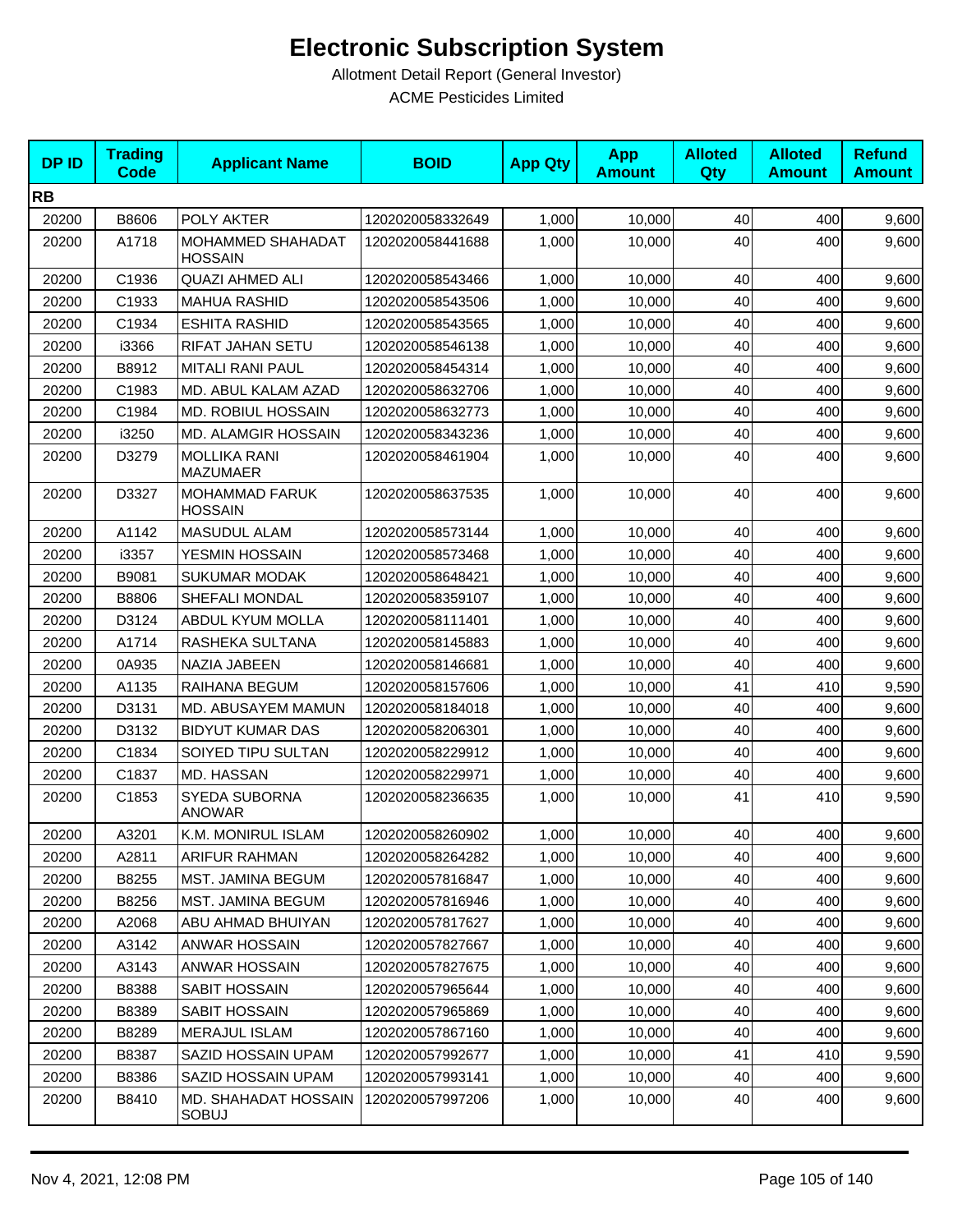| <b>DPID</b> | <b>Trading</b><br><b>Code</b> | <b>Applicant Name</b>                   | <b>BOID</b>      | <b>App Qty</b> | <b>App</b><br><b>Amount</b> | <b>Alloted</b><br><b>Qty</b> | <b>Alloted</b><br><b>Amount</b> | <b>Refund</b><br><b>Amount</b> |
|-------------|-------------------------------|-----------------------------------------|------------------|----------------|-----------------------------|------------------------------|---------------------------------|--------------------------------|
| <b>RB</b>   |                               |                                         |                  |                |                             |                              |                                 |                                |
| 20200       | B8411                         | MD. SHAHADAT HOSSAIN<br><b>SOBUJ</b>    | 1202020057997348 | 1,000          | 10,000                      | 40                           | 400                             | 9,600                          |
| 20200       | B8414                         | <b>MD. AMIR HOSSAIN</b>                 | 1202020057997653 | 1,000          | 10,000                      | 41                           | 410                             | 9,590                          |
| 20200       | i3127                         | <b>SEULY AKTER</b>                      | 1202020058008461 | 1,000          | 10,000                      | 40                           | 400                             | 9,600                          |
| 20200       | B8102                         | MOHAMMAD AYOUB                          | 1202020057757269 | 1,000          | 10,000                      | 41                           | 410                             | 9,590                          |
| 20200       | B8120                         | NITAI CHANDRA SHIL                      | 1202020057758595 | 1,000          | 10,000                      | 41                           | 410                             | 9,590                          |
| 20200       | B8104                         | <b>HABIBA YEAMIN</b>                    | 1202020057759870 | 1,000          | 10,000                      | 40                           | 400                             | 9,600                          |
| 20200       | B8406                         | MD. MASUD                               | 1202020058012073 | 1,000          | 10,000                      | 41                           | 410                             | 9,590                          |
| 20200       | B8407                         | MD. MASUD                               | 1202020058012579 | 1,000          | 10,000                      | 41                           | 410                             | 9,590                          |
| 20200       | B8408                         | <b>NUR ALAM</b>                         | 1202020058012777 | 1,000          | 10,000                      | 40                           | 400                             | 9,600                          |
| 20200       | A1711                         | MOHAMMAD ALAM                           | 1202020058019399 | 1,000          | 10,000                      | 41                           | 410                             | 9,590                          |
| 20200       | i3145                         | MOHAMMAD LUTFAR<br><b>RAHMAN</b>        | 1202020058019439 | 1,000          | 10,000                      | 40                           | 400                             | 9,600                          |
| 20200       | C1653                         | MD. HABIB                               | 1202020057644968 | 1,000          | 10,000                      | 40                           | 400                             | 9,600                          |
| 20200       | B8177                         | MST, AKLIMA AKTER                       | 1202020057763383 | 1,000          | 10,000                      | 41                           | 410                             | 9,590                          |
| 20200       | B8110                         | <b>ASHIK IKBAL</b>                      | 1202020057763656 | 1,000          | 10,000                      | 40                           | 400                             | 9,600                          |
| 20200       | B8179                         | <b>MST. AKLIMA AKTER</b>                | 1202020057763680 | 1,000          | 10,000                      | 41                           | 410                             | 9,590                          |
| 20200       | B8111                         | SREEBASH SHIL SUMON                     | 1202020057764120 | 1,000          | 10,000                      | 41                           | 410                             | 9,590                          |
| 20200       | B8114                         | SHEIKH SHAHID MIAH                      | 1202020057764741 | 1,000          | 10,000                      | 40                           | 400                             | 9,600                          |
| 20200       | B8178                         | AMANA                                   | 1202020057766823 | 1,000          | 10,000                      | 40                           | 400                             | 9,600                          |
| 20200       | B8180                         | AMANA                                   | 1202020057767274 | 1,000          | 10,000                      | 40                           | 400                             | 9,600                          |
| 20200       | B8208                         | <b>ABDUL KHALEQUE</b>                   | 1202020057774195 | 1,000          | 10,000                      | 40                           | 400                             | 9,600                          |
| 20200       | B8209                         | <b>ABDUL KHALEQUE</b>                   | 1202020057774773 | 1,000          | 10,000                      | 40                           | 400                             | 9,600                          |
| 20200       | B8281                         | MD. EMAN HOSSAIN                        | 1202020057894870 | 1,000          | 10,000                      | 40                           | 400                             | 9,600                          |
| 20200       | B8282                         | MD. EMAN HOSSAIN                        | 1202020057895147 | 1,000          | 10,000                      | 40                           | 400                             | 9,600                          |
| 20200       | B8285                         | SAYED NAEEMUL HAQUE                     | 1202020057895941 | 1,000          | 10,000                      | 40                           | 400                             | 9,600                          |
| 20200       | A1785                         | SOIYED TIPU SULTAN                      | 1202020057900251 | 1,000          | 10,000                      | 40                           | 400                             | 9,600                          |
| 20200       | B8434                         | <b>DIZON PAUL</b>                       | 1202020058031298 | 1,000          | 10,000                      | 40                           | 400                             | 9,600                          |
| 20200       | i3002                         | MONOARA NEWAJ                           | 1202020057780151 | 1,000          | 10,000                      | 40                           | 400                             | 9,600                          |
| 20200       | C1726                         | NASIMA AKTAR                            | 1202020057907963 | 1,000          | 10,000                      | 40                           | 400                             | 9,600                          |
| 20200       | C1727                         | <b>NASIMA AKTER</b>                     | 1202020057908090 | 1,000          | 10,000                      | 41                           | 410                             | 9,590                          |
| 20200       | i3146                         | MOHAMMAD LUTFAR<br>RAHMAN               | 1202020058037450 | 1,000          | 10,000                      | 40                           | 400                             | 9,600                          |
| 20200       | i3147                         | <b>MOHAMMAD SAIDUR</b><br><b>RAHMAN</b> | 1202020058037972 | 1,000          | 10,000                      | 40                           | 400                             | 9,600                          |
| 20200       | B8471                         | TAPAN KUMAR CHANDA                      | 1202020058043567 | 1,000          | 10,000                      | 40                           | 400                             | 9,600                          |
| 20200       | B8472                         | TAPAN KUMAR CHANDA                      | 1202020058044173 | 1,000          | 10,000                      | 40                           | 400                             | 9,600                          |
| 20200       | B8220                         | <b>DIGON PAUL</b>                       | 1202020057800470 | 1,000          | 10,000                      | 40                           | 400                             | 9,600                          |
| 20200       | B8231                         | TAPAN CHANDRA DAS                       | 1202020057804337 | 1,000          | 10,000                      | 40                           | 400                             | 9,600                          |
| 20200       | B8232                         | TAPAN CHANDRA DAS                       | 1202020057804601 | 1,000          | 10,000                      | 40                           | 400                             | 9,600                          |
| 20200       | B8473                         | <b>JAKIR HOSAIN</b>                     | 1202020058045898 | 1,000          | 10,000                      | 40                           | 400                             | 9,600                          |
| 20200       | B8474                         | <b>JAKIR HOSAIN</b>                     | 1202020058046255 | 1,000          | 10,000                      | 40                           | 400                             | 9,600                          |
| 20200       | B8475                         | <b>MD SARJAHAN</b>                      | 1202020058046809 | 1,000          | 10,000                      | 40                           | 400                             | 9,600                          |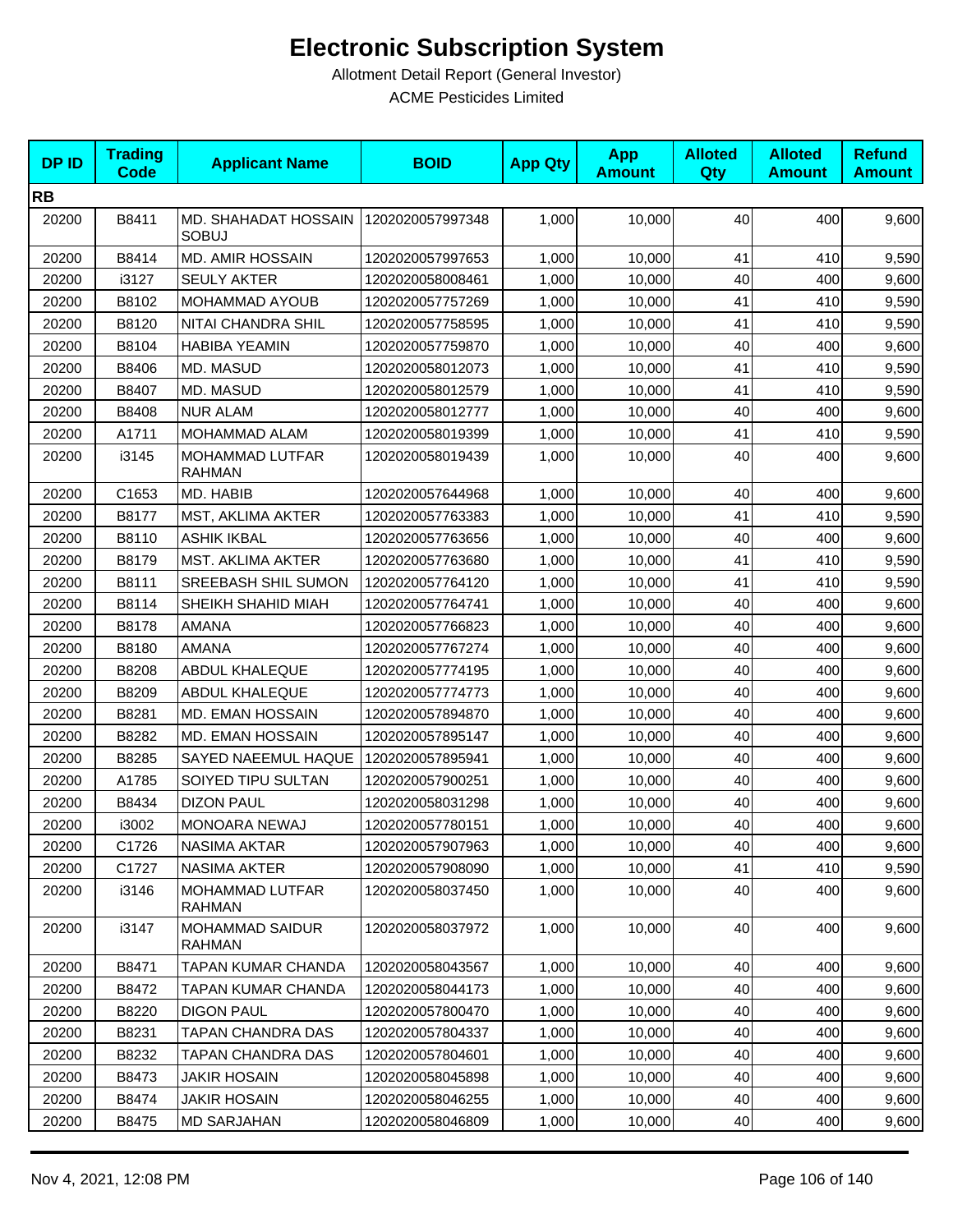| <b>DPID</b> | <b>Trading</b><br><b>Code</b> | <b>Applicant Name</b>                | <b>BOID</b>      | <b>App Qty</b> | <b>App</b><br><b>Amount</b> | <b>Alloted</b><br>Qty | <b>Alloted</b><br><b>Amount</b> | <b>Refund</b><br><b>Amount</b> |
|-------------|-------------------------------|--------------------------------------|------------------|----------------|-----------------------------|-----------------------|---------------------------------|--------------------------------|
| <b>RB</b>   |                               |                                      |                  |                |                             |                       |                                 |                                |
| 20200       | B8476                         | MD. SARJAHAN                         | 1202020058046991 | 1,000          | 10,000                      | 40                    | 400                             | 9,600                          |
| 20200       | B9857                         | MD. JAHANGIR ALAM                    | 1202020059423146 | 1,000          | 10,000                      | 40                    | 400                             | 9,600                          |
| 20200       | B9858                         | MD. JAHANGIR ALAM                    | 1202020059423311 | 1,000          | 10,000                      | 40                    | 400                             | 9,600                          |
| 20200       | B9956                         | ZILLUR RAHMAN BACHAR                 | 1202020059621468 | 1,000          | 10,000                      | 40                    | 400                             | 9,600                          |
| 20200       | B9962                         | SHAH ALAM BASAR                      | 1202020059622347 | 1,000          | 10,000                      | 40                    | 400                             | 9,600                          |
| 20200       | B9957                         | ZILLUR RAHMAN BACHAR                 | 1202020059622421 | 1,000          | 10,000                      | 41                    | 410                             | 9,590                          |
| 20200       | B9948                         | <b>SUBASH KUNDO</b>                  | 1202020059625929 | 1,000          | 10,000                      | 40                    | 400                             | 9,600                          |
| 20200       | B9944                         | <b>NILOY BANIK</b>                   | 1202020059626677 | 1,000          | 10,000                      | 40                    | 400                             | 9,600                          |
| 20200       | B9945                         | <b>NILOY BANIK</b>                   | 1202020059626966 | 1,000          | 10,000                      | 40                    | 400                             | 9,600                          |
| 20200       | B9954                         | <b>DIREN BARIK</b>                   | 1202020059631928 | 1,000          | 10,000                      | 40                    | 400                             | 9,600                          |
| 20200       | B9978                         | MD. JUYEL SARKER                     | 1202020059647668 | 1,000          | 10,000                      | 40                    | 400                             | 9,600                          |
| 20200       | B9980                         | MD. JUYEL SARKER                     | 1202020059653741 | 1,000          | 10,000                      | 40                    | 400                             | 9,600                          |
| 20200       | C2467                         | JEWEL BUSINESS LINE                  | 1202020059675280 | 1,000          | 10,000                      | 40                    | 400                             | 9,600                          |
| 20200       | i3749                         | ABEDA BEGUM                          | 1202020059684176 | 1,000          | 10,000                      | 40                    | 400                             | 9,600                          |
| 20200       | i3748                         | ABEDA BEGUM                          | 1202020059684564 | 1,000          | 10,000                      | 40                    | 400                             | 9,600                          |
| 20200       | D3647                         | MD. SAYEM                            | 1202020059699762 | 1,000          | 10,000                      | 40                    | 400                             | 9,600                          |
| 20200       | B9996                         | MD. FAZLUR RAHMAN                    | 1202020059707480 | 1,000          | 10,000                      | 40                    | 400                             | 9,600                          |
| 20200       | D3648                         | MD. SAYEM                            | 1202020059736726 | 1,000          | 10,000                      | 40                    | 400                             | 9,600                          |
| 20200       | D3659                         | <b>JAHURA PARVIN</b>                 | 1202020059737094 | 1,000          | 10,000                      | 40                    | 400                             | 9,600                          |
| 20200       | D3660                         | JAHURA PARVIN                        | 1202020059737308 | 1,000          | 10,000                      | 40                    | 400                             | 9,600                          |
| 20200       | D3661                         | MD. SOHEL RANA                       | 1202020059737474 | 1,000          | 10,000                      | 40                    | 400                             | 9,600                          |
| 20200       | D3662                         | MD. ANOWAR HOSSAIN                   | 1202020059737656 | 1,000          | 10,000                      | 40                    | 400                             | 9,600                          |
| 20200       | C3879                         | <b>FAHIMA AKTER</b>                  | 1202020059742883 | 1,000          | 10,000                      | 40                    | 400                             | 9,600                          |
| 20200       | A1795                         | MST. GULSHAN ARA                     | 1202020059752947 | 1,000          | 10,000                      | 40                    | 400                             | 9,600                          |
| 20200       | A3494                         | ABU SAYED MD. TAZMUL<br><b>HAQUE</b> | 1202020059753411 | 1,000          | 10,000                      | 40                    | 400                             | 9,600                          |
| 20200       | B9860                         | <b>UMME KULSUMA</b>                  | 1202020059427417 | 1,000          | 10,000                      | 40                    | 400                             | 9,600                          |
| 20200       | D3531                         | <b>NASRIN SULTANA</b>                | 1202020059428727 | 1,000          | 10,000                      | 40                    | 400                             | 9,600                          |
| 20200       | B9875                         | <b>MERINA AFROZ</b>                  | 1202020059434212 | 1,000          | 10,000                      | 40                    | 400                             | 9,600                          |
| 20200       | B9876                         | <b>MERINA AFROZ</b>                  | 1202020059434967 | 1,000          | 10,000                      | 40                    | 400                             | 9,600                          |
| 20200       | C2367                         | <b>MAMUN HOSSEN</b>                  | 1202020059534888 | 1,000          | 10,000                      | 40                    | 400                             | 9,600                          |
| 20200       | C <sub>2366</sub>             | <b>MAMUN HOSSEN</b>                  | 1202020059534936 | 1,000          | 10,000                      | 40                    | 400                             | 9,600                          |
| 20200       | A2400                         | <b>B.M EKRAM ALIF</b>                | 1202020059535311 | 1,000          | 10,000                      | 40                    | 400                             | 9,600                          |
| 20200       | B9652                         | PETER ADHIKARY                       | 1202020059257023 | 1,000          | 10,000                      | 40                    | 400                             | 9,600                          |
| 20200       | B9767                         | <b>WAGEE ULLAH BARKAT</b>            | 1202020059359556 | 1,000          | 10,000                      | 40                    | 400                             | 9,600                          |
| 20200       | D3532                         | NASRIN SULTANA                       | 1202020059442914 | 1,000          | 10,000                      | 40                    | 400                             | 9,600                          |
| 20200       | i3735                         | SERAJUL ISLAM                        | 1202020059455601 | 1,000          | 10,000                      | 40                    | 400                             | 9,600                          |
| 20200       | i3736                         | SERAJUL ISLAM                        | 1202020059456473 | 1,000          | 10,000                      | 41                    | 410                             | 9,590                          |
| 20200       | A3471                         | <b>FATEMA BEGUM</b>                  | 1202020059555852 | 1,000          | 10,000                      | 40                    | 400                             | 9,600                          |
| 20200       | C <sub>2365</sub>             | NASIMA AKTER                         | 1202020059380441 | 1,000          | 10,000                      | 40                    | 400                             | 9,600                          |
| 20200       | A3483                         | MOHAMMAD HANIF                       | 1202020059567626 | 1,000          | 10,000                      | 40                    | 400                             | 9,600                          |
| 20200       | B9734                         | <b>ABDUS SHAHID</b>                  | 1202020059299618 | 1,000          | 10,000                      | 40                    | 400                             | 9,600                          |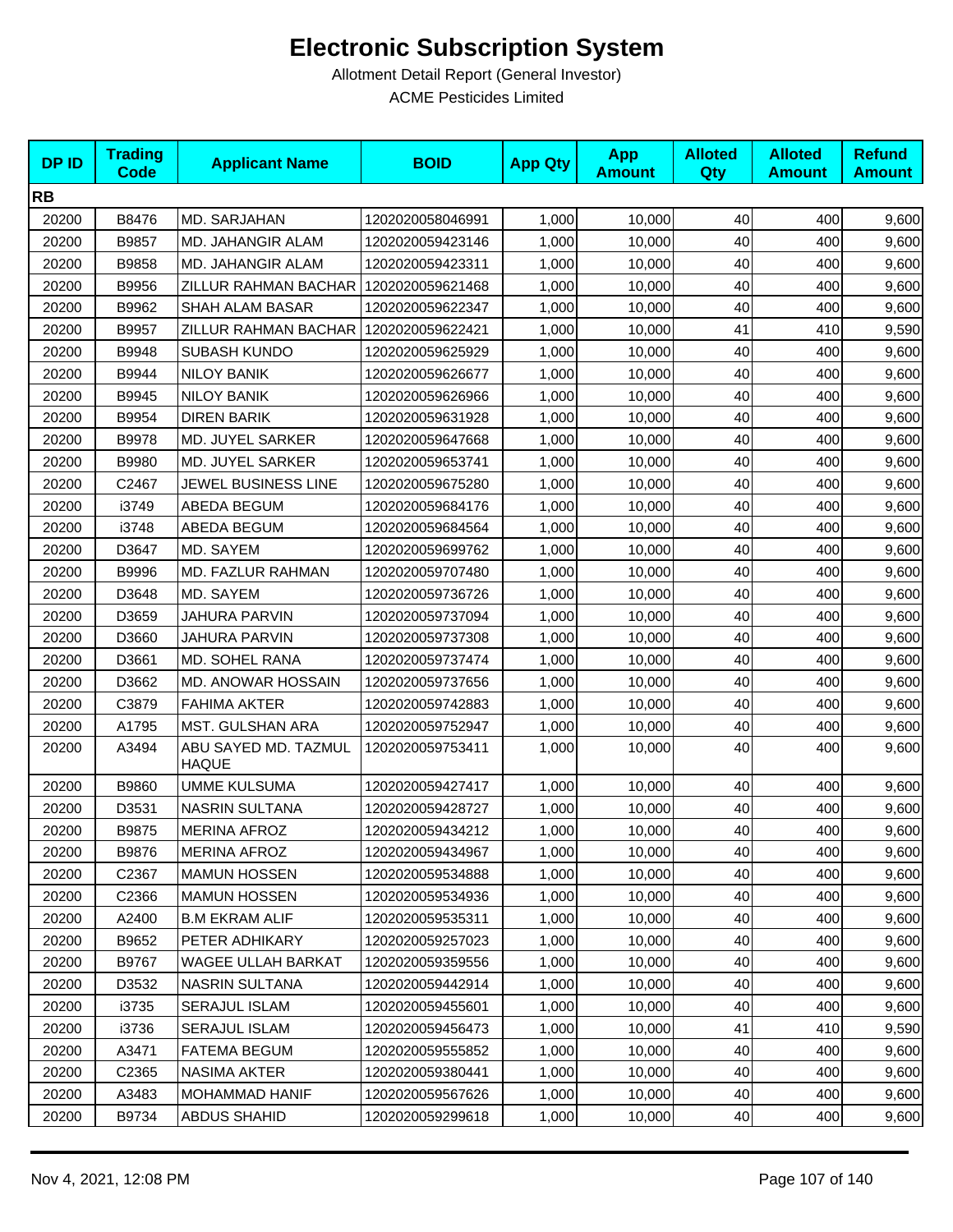| <b>DPID</b> | <b>Trading</b><br><b>Code</b> | <b>Applicant Name</b>      | <b>BOID</b>      | <b>App Qty</b> | <b>App</b><br><b>Amount</b> | <b>Alloted</b><br>Qty | <b>Alloted</b><br><b>Amount</b> | <b>Refund</b><br><b>Amount</b> |
|-------------|-------------------------------|----------------------------|------------------|----------------|-----------------------------|-----------------------|---------------------------------|--------------------------------|
| <b>RB</b>   |                               |                            |                  |                |                             |                       |                                 |                                |
| 20200       | B9732                         | ABDUS SALAM                | 1202020059299784 | 1,000          | 10,000                      | 40                    | 400                             | 9,600                          |
| 20200       | D3529                         | <b>ADHIR CHANDRA</b>       | 1202020059399431 | 1,000          | 10,000                      | 40                    | 400                             | 9,600                          |
| 20200       | D3530                         | <b>ADHIR CHANDRA</b>       | 1202020059400073 | 1,000          | 10,000                      | 40                    | 400                             | 9,600                          |
| 20200       | B9733                         | <b>ABDUS SALAM</b>         | 1202020059489923 | 1,000          | 10,000                      | 41                    | 410                             | 9,590                          |
| 20200       | B9746                         | MD. AL AMIN                | 1202020059414036 | 1,000          | 10,000                      | 40                    | 400                             | 9,600                          |
| 20200       | C2371                         | <b>MST. KADIJA AKTAR</b>   | 1202020059501708 | 1,000          | 10,000                      | 40                    | 400                             | 9,600                          |
| 20200       | A2901                         | <b>MD. YOUNUS MIAH</b>     | 1202020059508991 | 1,000          | 10,000                      | 40                    | 400                             | 9,600                          |
| 20200       | B9199                         | <b>MOMTAZ AKTER SONIYA</b> | 1202020058857992 | 1,000          | 10,000                      | 40                    | 400                             | 9,600                          |
| 20200       | B9049                         | MOMTAJ AKTER SONIYA        | 1202020058858325 | 1,000          | 10,000                      | 40                    | 400                             | 9,600                          |
| 20200       | C2043                         | SANKAR KUMAR BHAKTA        | 1202020058858713 | 1,000          | 10,000                      | 40                    | 400                             | 9,600                          |
| 20200       | D3430                         | MST. ROKEYA BEGUM          | 1202020058859014 | 1,000          | 10,000                      | 40                    | 400                             | 9,600                          |
| 20200       | D3433                         | <b>JESMIN AKTER SHATHI</b> | 1202020058859841 | 1,000          | 10,000                      | 40                    | 400                             | 9,600                          |
| 20200       | D3432                         | <b>JESMIN AKTER SHATHI</b> | 1202020058860508 | 1,000          | 10,000                      | 40                    | 400                             | 9,600                          |
| 20200       | D3431                         | <b>MST. ROKEYA BEGUM</b>   | 1202020058861371 | 1,000          | 10,000                      | 40                    | 400                             | 9,600                          |
| 20200       | D3429                         | RAJIA BEGUM                | 1202020058861968 | 1,000          | 10,000                      | 40                    | 400                             | 9,600                          |
| 20200       | C2119                         | MST. SHARMIN AKTER         | 1202020058932707 | 1,000          | 10,000                      | 40                    | 400                             | 9,600                          |
| 20200       | C <sub>2120</sub>             | MST. SHARMIN AKTER         | 1202020058933744 | 1,000          | 10,000                      | 40                    | 400                             | 9,600                          |
| 20200       | C2146                         | <b>RINA</b>                | 1202020059012305 | 1,000          | 10,000                      | 40                    | 400                             | 9,600                          |
| 20200       | C2147                         | <b>RINA</b>                | 1202020059012364 | 1,000          | 10,000                      | 41                    | 410                             | 9,590                          |
| 20200       | A3438                         | PUSPA RANI BACHAR          | 1202020059119675 | 1,000          | 10,000                      | 40                    | 400                             | 9,600                          |
| 20200       | B9538                         | MST. ZAMILA KHATUN         | 1202020059121427 | 1,000          | 10,000                      | 40                    | 400                             | 9,600                          |
| 20200       | B9536                         | MD. ASHADUL HAQUE          | 1202020059121914 | 1,000          | 10,000                      | 40                    | 400                             | 9,600                          |
| 20200       | B9540                         | <b>MST. TASIRON BEGUM</b>  | 1202020059122258 | 1,000          | 10,000                      | 40                    | 400                             | 9,600                          |
| 20200       | B9544                         | MD. ABU HOSSAIN            | 1202020059122852 | 1,000          | 10,000                      | 40                    | 400                             | 9,600                          |
| 20200       | C <sub>2111</sub>             | <b>MST. SONIA SIDDIKA</b>  | 1202020059149064 | 1,000          | 10,000                      | 40                    | 400                             | 9,600                          |
| 20200       | C2112                         | MST. SONIA SIDDIKA         | 1202020059149072 | 1,000          | 10,000                      | 40                    | 400                             | 9,600                          |
| 20200       | C <sub>2113</sub>             | <b>HASIBUL HASAN DIPU</b>  | 1202020059149479 | 1,000          | 10,000                      | 40                    | 400                             | 9,600                          |
| 20200       | C2114                         | HASIBUL HASAN DIPU         | 1202020059149859 | 1,000          | 10,000                      | 40                    | 400                             | 9,600                          |
| 20200       | i3571                         | MD. GOLAM MOSTAFA          | 1202020059201161 | 1,000          | 10,000                      | 41                    | 410                             | 9,590                          |
| 20200       | i3586                         | MD. CHAND MIAH             | 1202020059201426 | 1,000          | 10,000                      | 40                    | 400                             | 9,600                          |
| 20200       | i3587                         | MD. CHAND MIAH             | 1202020059201683 | 1,000          | 10,000                      | 41                    | 410                             | 9,590                          |
| 20200       | B9582                         | MD. KHARUL ALAM            | 1202020059203813 | 1,000          | 10,000                      | 40                    | 400                             | 9,600                          |
| 20200       | B9583                         | MD. KHARUL ALAM            | 1202020059206967 | 1,000          | 10,000                      | 40                    | 400                             | 9,600                          |
| 20200       | B9679                         | MD. KAMAL HOSSAIN          | 1202020059209341 | 1,000          | 10,000                      | 40                    | 400                             | 9,600                          |
| 20200       | B9680                         | MD. KAMAL HOSSAIN          | 1202020059209810 | 1,000          | 10,000                      | 40                    | 400                             | 9,600                          |
| 20200       | C <sub>2298</sub>             | <b>MD. KHOKON MIAH</b>     | 1202020059213283 | 1,000          | 10,000                      | 40                    | 400                             | 9,600                          |
| 20200       | C2294                         | JAHANARA BEGUM             | 1202020059214039 | 1,000          | 10,000                      | 40                    | 400                             | 9,600                          |
| 20200       | C <sub>2295</sub>             | KAMRUZZAMAN MONTU          | 1202020059215108 | 1,000          | 10,000                      | 40                    | 400                             | 9,600                          |
| 20200       | C2296                         | KAMRUZZAMAN MONTU          | 1202020059215796 | 1,000          | 10,000                      | 40                    | 400                             | 9,600                          |
| 20200       | C2297                         | MD. KHOKON MIAH            | 1202020059216675 | 1,000          | 10,000                      | 40                    | 400                             | 9,600                          |
| 20200       | C <sub>2293</sub>             | JAHANARA BEGUM             | 1202020059218128 | 1,000          | 10,000                      | 40                    | 400                             | 9,600                          |
| 20200       | C <sub>2301</sub>             | MD. FIROZ                  | 1202020059225239 | 1,000          | 10,000                      | 40                    | 400                             | 9,600                          |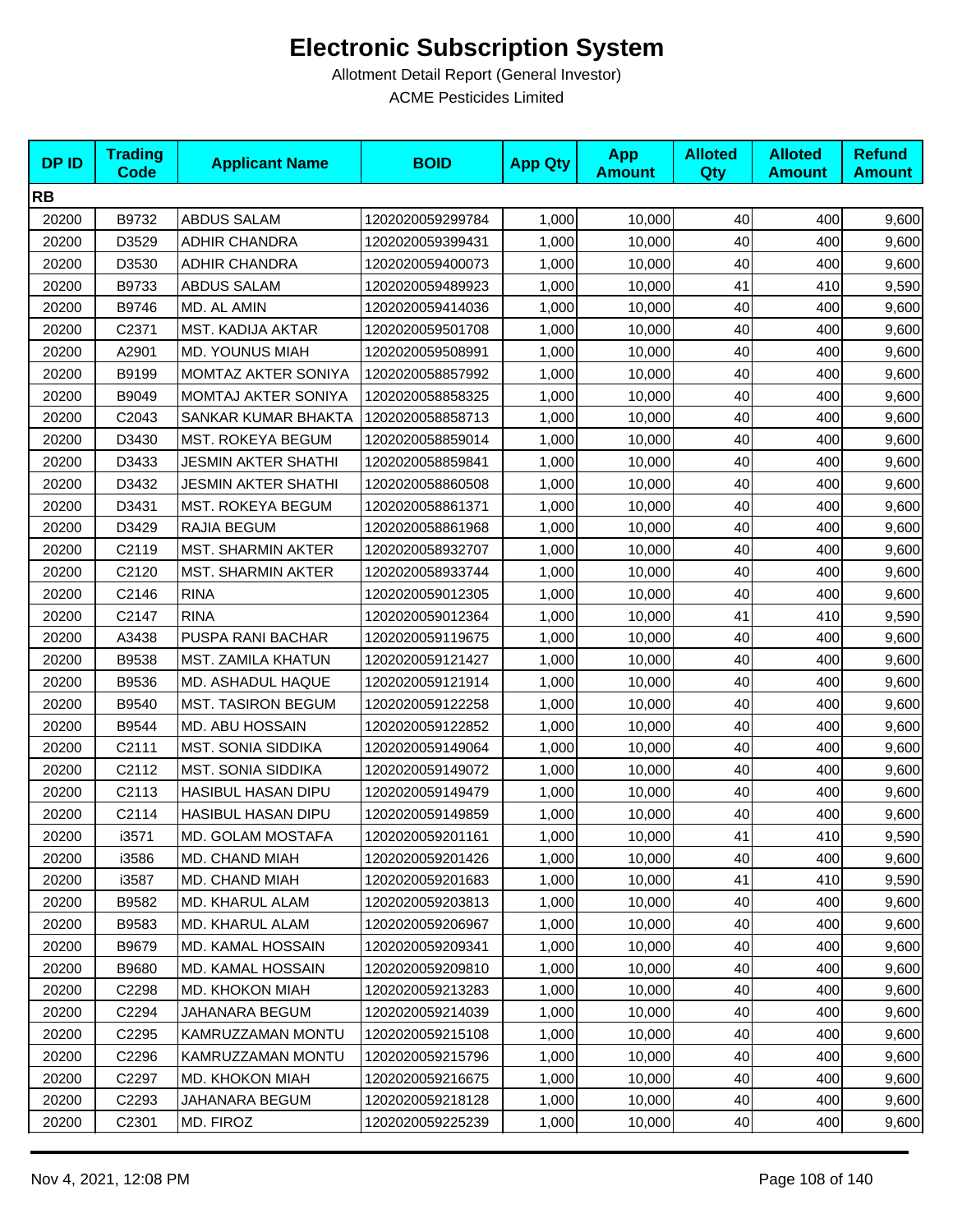| <b>DPID</b> | <b>Trading</b><br><b>Code</b> | <b>Applicant Name</b>                    | <b>BOID</b>      | <b>App Qty</b> | <b>App</b><br><b>Amount</b> | <b>Alloted</b><br>Qty | <b>Alloted</b><br><b>Amount</b> | <b>Refund</b><br><b>Amount</b> |
|-------------|-------------------------------|------------------------------------------|------------------|----------------|-----------------------------|-----------------------|---------------------------------|--------------------------------|
| <b>RB</b>   |                               |                                          |                  |                |                             |                       |                                 |                                |
| 20200       | C2302                         | MD. FIROZ                                | 1202020059225661 | 1,000          | 10,000                      | 40                    | 400                             | 9,600                          |
| 20200       | C2307                         | <b>MST. KADIJA AKTER</b>                 | 1202020059231031 | 1,000          | 10,000                      | 40                    | 400                             | 9,600                          |
| 20200       | B9671                         | <b>MD. NASIR UDDIN</b><br><b>PATWARY</b> | 1202020059234598 | 1,000          | 10,000                      | 40                    | 400                             | 9,600                          |
| 20200       | D3527                         | MOHAMMAD KAMAL<br><b>HOSSEN</b>          | 1202020059243657 | 1,000          | 10,000                      | 40                    | 400                             | 9,600                          |
| 20200       | B9134                         | MOHAMMAD HASAN                           | 1202020058782920 | 1,000          | 10,000                      | 40                    | 400                             | 9,600                          |
| 20200       | D3428                         | RAJIA BEGUM                              | 1202020058862277 | 1,000          | 10,000                      | 40                    | 400                             | 9,600                          |
| 20200       | D3425                         | ROKSANA BEGUM                            | 1202020058862731 | 1,000          | 10,000                      | 40                    | 400                             | 9,600                          |
| 20200       | D3427                         | <b>ABDUR RAHMAN</b>                      | 1202020058863073 | 1,000          | 10,000                      | 40                    | 400                             | 9,600                          |
| 20200       | D3426                         | <b>ABDUR RAHMAN</b>                      | 1202020058863199 | 1,000          | 10,000                      | 40                    | 400                             | 9,600                          |
| 20200       | D3424                         | ROKSANA BEGUM                            | 1202020058863496 | 1,000          | 10.000                      | 40                    | 400                             | 9,600                          |
| 20200       | D3437                         | <b>MST. FORIDA BEGUM</b>                 | 1202020058865270 | 1,000          | 10,000                      | 40                    | 400                             | 9,600                          |
| 20200       | D3438                         | <b>MST. FORIDA BEGUM</b>                 | 1202020058865401 | 1,000          | 10,000                      | 40                    | 400                             | 9,600                          |
| 20200       | D3439                         | MD. BADSA MIA                            | 1202020058865669 | 1,000          | 10,000                      | 41                    | 410                             | 9,590                          |
| 20200       | D3440                         | MD. BADSA MIA                            | 1202020058865915 | 1,000          | 10,000                      | 40                    | 400                             | 9,600                          |
| 20200       | D3441                         | <b>MST. NILOFA BEGUM</b>                 | 1202020058866141 | 1,000          | 10,000                      | 41                    | 410                             | 9,590                          |
| 20200       | D3442                         | <b>MST. NILOFA BEGUM</b>                 | 1202020058866572 | 1,000          | 10,000                      | 40                    | 400                             | 9,600                          |
| 20200       | C2121                         | MD. ARSHAD MIAH                          | 1202020058939444 | 1,000          | 10,000                      | 40                    | 400                             | 9,600                          |
| 20200       | C2122                         | MD. ARSHAD MIAH                          | 1202020058940036 | 1,000          | 10,000                      | 40                    | 400                             | 9,600                          |
| 20200       | C2148                         | MD. ANOWAR HOSSEN<br><b>MOLLA</b>        | 1202020059022875 | 1,000          | 10,000                      | 40                    | 400                             | 9,600                          |
| 20200       | D3449                         | MD. AZIZ                                 | 1202020058870845 | 1,000          | 10,000                      | 41                    | 410                             | 9,590                          |
| 20200       | D3450                         | MD. AZIZ                                 | 1202020058871301 | 1,000          | 10,000                      | 40                    | 400                             | 9,600                          |
| 20200       | i3541                         | MD. RABIUL ISLAM                         | 1202020058943254 | 1,000          | 10,000                      | 40                    | 400                             | 9,600                          |
| 20200       | i3542                         | MD. RABIUL ISLAM                         | 1202020058943345 | 1,000          | 10,000                      | 40                    | 400                             | 9,600                          |
| 20200       | A3433                         | MD. JAKIR MAMUN                          | 1202020058946381 | 1,000          | 10,000                      | 40                    | 400                             | 9,600                          |
| 20200       | C2149                         | MD. ANOWAR HOSSEN<br><b>MOLLA</b>        | 1202020059024577 | 1,000          | 10,000                      | 40                    | 400                             | 9,600                          |
| 20200       | A5719                         | MD. KABIRUL ISLAM                        | 1202020059032128 | 1,000          | 10,000                      | 41                    | 410                             | 9,590                          |
| 20200       | B9050                         | ALAH KHANUM                              | 1202020058807621 | 1,000          | 10,000                      | 40                    | 400                             | 9,600                          |
| 20200       | B9482                         | MST. JESMIN AKTER                        | 1202020058876652 | 1,000          | 10,000                      | 41                    | 410                             | 9,590                          |
| 20200       | B9483                         | <b>MST. MAFUJA BEGUM</b>                 | 1202020058876850 | 1,000          | 10.000                      | 40                    | 400                             | 9,600                          |
| 20200       | B9486                         | <b>MST. ANGURI BEGUM</b>                 | 1202020058878105 | 1,000          | 10.000                      | 40                    | 400                             | 9,600                          |
| 20200       | B9487                         | <b>MD. SAIFUL ISLAM</b>                  | 1202020058878121 | 1,000          | 10,000                      | 40                    | 400                             | 9,600                          |
| 20200       | B9494                         | MD. REZAUL KARIM                         | 1202020058878303 | 1,000          | 10,000                      | 40                    | 400                             | 9,600                          |
| 20200       | C2131                         | MD. SYFUL ISLAM                          | 1202020058952166 | 1,000          | 10,000                      | 40                    | 400                             | 9,600                          |
| 20200       | A5738                         | SELINA PARVIN                            | 1202020059035595 | 1,000          | 10,000                      | 40                    | 400                             | 9,600                          |
| 20200       | B9568                         | MD. ALI AKBAR                            | 1202020059043039 | 1,000          | 10,000                      | 40                    | 400                             | 9,600                          |
| 20200       | D3415                         | <b>FARZANA SULTANA</b>                   | 1202020058813599 | 1,000          | 10,000                      | 41                    | 410                             | 9,590                          |
| 20200       | D3414                         | FARZANA SULTANA                          | 1202020058814486 | 1,000          | 10,000                      | 41                    | 410                             | 9,590                          |
| 20200       | i3391                         | <b>MASUM FAKIR</b>                       | 1202020058880363 | 1,000          | 10,000                      | 40                    | 400                             | 9,600                          |
| 20200       | i3392                         | <b>MASUM FAKIR</b>                       | 1202020058880462 | 1,000          | 10,000                      | 40                    | 400                             | 9,600                          |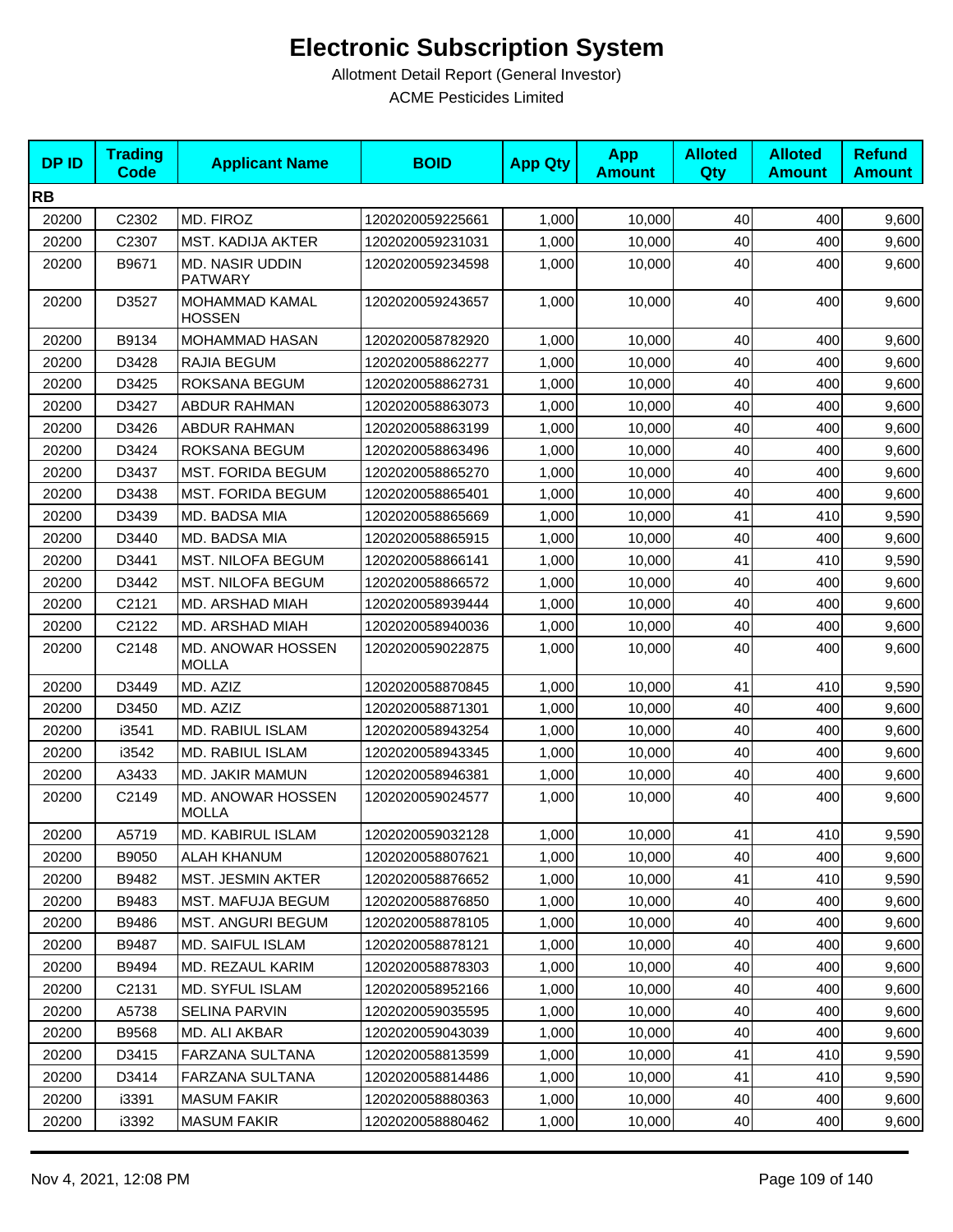| <b>DPID</b> | <b>Trading</b><br><b>Code</b>  | <b>Applicant Name</b>                   | <b>BOID</b>      | <b>App Qty</b> | <b>App</b><br><b>Amount</b> | <b>Alloted</b><br>Qty | <b>Alloted</b><br><b>Amount</b> | <b>Refund</b><br><b>Amount</b> |
|-------------|--------------------------------|-----------------------------------------|------------------|----------------|-----------------------------|-----------------------|---------------------------------|--------------------------------|
| <b>RB</b>   |                                |                                         |                  |                |                             |                       |                                 |                                |
| 20200       | C2132                          | MD. ABDUR RAHIM MILON 1202020058952554  |                  | 1,000          | 10,000                      | 41                    | 410                             | 9,590                          |
| 20200       | B9567                          | MD. ALI AKBAR                           | 1202020059043732 | 1,000          | 10,000                      | 40                    | 400                             | 9,600                          |
| 20200       | B9572                          | MOHAMMAD MOSHLEE<br><b>UDDIN SARKER</b> | 1202020059044520 | 1,000          | 10,000                      | 40                    | 400                             | 9,600                          |
| 20200       | B9573                          | MOHAMMED MOSHLEE<br><b>UDDIN SARKER</b> | 1202020059046083 | 1,000          | 10,000                      | 40                    | 400                             | 9,600                          |
| 20200       | B9205                          | <b>ASMA BEGUM</b>                       | 1202020058886020 | 1,000          | 10,000                      | 40                    | 400                             | 9,600                          |
| 20200       | B9240                          | MD. JASHIM UDDIN                        | 1202020058886387 | 1,000          | 10,000                      | 40                    | 400                             | 9,600                          |
| 20200       | A3419                          | <b>DINESH CHANDRA</b><br><b>DAKUA</b>   | 1202020058834771 | 1,000          | 10,000                      | 40                    | 400                             | 9,600                          |
| 20200       | C2045                          | ABUL HOSSAIN KHAN                       | 1202020058834895 | 1,000          | 10,000                      | 40                    | 400                             | 9,600                          |
| 20200       | A3420                          | <b>DINESH CHANDRA</b><br><b>DAKUA</b>   | 1202020058835137 | 1,000          | 10,000                      | 41                    | 410                             | 9,590                          |
| 20200       | B9257                          | <b>MOHAMMED FARUK</b>                   | 1202020058905064 | 1,000          | 10,000                      | 40                    | 400                             | 9,600                          |
| 20200       | B9523                          | MD. JAHIDUL ISLAM                       | 1202020058906521 | 1,000          | 10.000                      | 40                    | 400                             | 9,600                          |
| 20200       | B9539                          | <b>MST. TASIRON BEGUM</b>               | 1202020058986779 | 1,000          | 10,000                      | 40                    | 400                             | 9,600                          |
| 20200       | B9537                          | MST. ZAMILA KHATUN                      | 1202020058987425 | 1,000          | 10,000                      | 40                    | 400                             | 9,600                          |
| 20200       | B9535                          | MD. ASHADUL HAQUE                       | 1202020058988130 | 1,000          | 10,000                      | 40                    | 400                             | 9,600                          |
| 20200       | C2134                          | <b>SAHERA BEGUM</b>                     | 1202020058988510 | 1,000          | 10,000                      | 40                    | 400                             | 9,600                          |
| 20200       | B9533                          | KOHINUR BEGUM                           | 1202020058988700 | 1,000          | 10,000                      | 40                    | 400                             | 9,600                          |
| 20200       | C2135                          | SAHERA BEGUM                            | 1202020058988794 | 1,000          | 10,000                      | 40                    | 400                             | 9,600                          |
| 20200       | C2136                          | <b>NASRIN BEGUM</b>                     | 1202020058990115 | 1,000          | 10,000                      | 40                    | 400                             | 9,600                          |
| 20200       | B9532                          | KOHINUR BEGUM                           | 1202020058991061 | 1,000          | 10,000                      | 40                    | 400                             | 9,600                          |
| 20200       | i3549                          | REHANA AKTER                            | 1202020058994528 | 1,000          | 10,000                      | 40                    | 400                             | 9,600                          |
| 20200       | D3519                          | <b>MUKTA AKTER</b>                      | 1202020059078017 | 1,000          | 10,000                      | 41                    | 410                             | 9,590                          |
| 20200       | D3520                          | <b>MUKTA AKTER</b>                      | 1202020059078306 | 1,000          | 10,000                      | 41                    | 410                             | 9,590                          |
| 20200       | B9542                          | <b>MST.FULMOTI</b>                      | 1202020058998435 | 1,000          | 10,000                      | 40                    | 400                             | 9,600                          |
| 20200       | B9541                          | <b>MST. FULMOTI</b>                     | 1202020058999231 | 1,000          | 10,000                      | 41                    | 410                             | 9,590                          |
| 20200       | C2137                          | <b>NASRIN BEGUM</b>                     | 1202020059002284 | 1,000          | 10,000                      | 40                    | 400                             | 9,600                          |
| 20200       | B9543                          | MD. ABU HOSSAIN                         | 1202020059003345 | 1,000          | 10,000                      | 40                    | 400                             | 9,600                          |
| 20200       | B9216                          | RAHALA PARVIN                           | 1202020058926906 | 1,000          | 10,000                      | 40                    | 400                             | 9,600                          |
| 20200       | C2138                          | MST. LAL BANU                           | 1202020059003401 | 1,000          | 10,000                      | 40                    | 400                             | 9,600                          |
| 20200       | C2139                          | MST. LAL BANU                           | 1202020059003891 | 1,000          | 10,000                      | 40                    | 400                             | 9,600                          |
| 20200       | C2140                          | <b>BANNA</b>                            | 1202020059006887 | 1,000          | 10,000                      | 40                    | 400                             | 9,600                          |
| 20200       | C <sub>2141</sub>              | <b>BANNA</b>                            | 1202020059007236 | 1,000          | 10,000                      | 40                    | 400                             | 9,600                          |
| 20200       | C2143                          | MD. SHORIFUL ISLAM                      | 1202020059007632 | 1,000          | 10,000                      | 40                    | 400                             | 9,600                          |
| 20200       | C <sub>2</sub> 14 <sub>2</sub> | <b>MD. SHORIFUL ISLAM</b>               | 1202020059007921 | 1,000          | 10,000                      | 40                    | 400                             | 9,600                          |
| 20200       | C2144                          | S. M. TANVIR                            | 1202020059010421 | 1,000          | 10,000                      | 40                    | 400                             | 9,600                          |
| 20200       | C2145                          | S.M. TANVIR                             | 1202020059010796 | 1,000          | 10,000                      | 41                    | 410                             | 9,590                          |
| 20200       | 0G512                          | <b>BASODEB CHANDRA</b><br><b>MONDOL</b> | 1202020060749194 | 1,000          | 10,000                      | 40                    | 400                             | 9,600                          |
| 20200       | 0G511                          | <b>BASODEB CHANDRA</b><br><b>MONDOL</b> | 1202020060750521 | 1,000          | 10,000                      | 40                    | 400                             | 9,600                          |
| 20200       | 0G535                          | SHIRINA BEGUM                           | 1202020060774631 | 1,000          | 10,000                      | 40                    | 400                             | 9,600                          |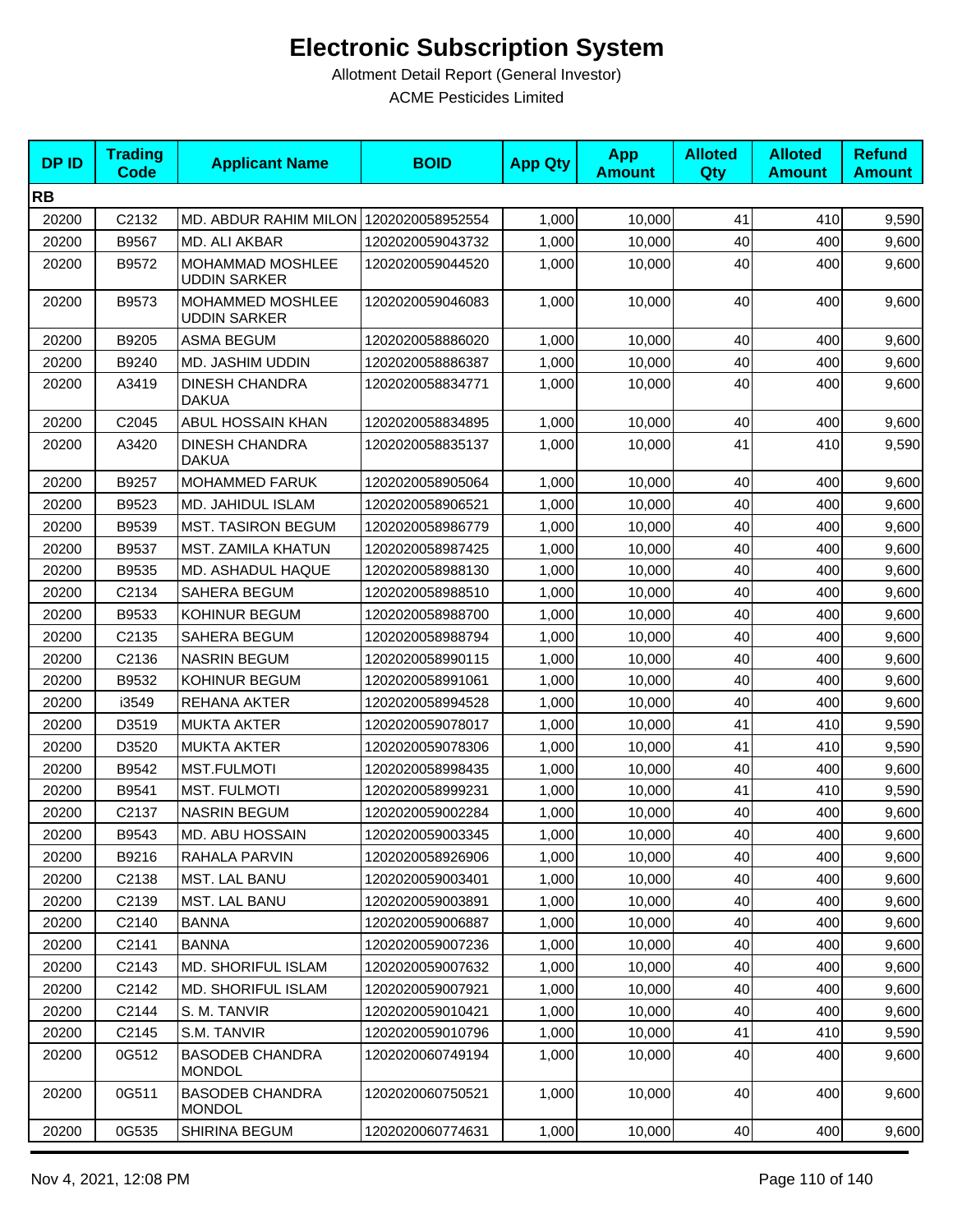| <b>DPID</b> | <b>Trading</b><br><b>Code</b> | <b>Applicant Name</b>                      | <b>BOID</b>      | <b>App Qty</b> | <b>App</b><br><b>Amount</b> | <b>Alloted</b><br><b>Qty</b> | <b>Alloted</b><br><b>Amount</b> | <b>Refund</b><br><b>Amount</b> |
|-------------|-------------------------------|--------------------------------------------|------------------|----------------|-----------------------------|------------------------------|---------------------------------|--------------------------------|
| <b>RB</b>   |                               |                                            |                  |                |                             |                              |                                 |                                |
| 20200       | 0G534                         | MST. RIKTA BEGUM                           | 1202020060775021 | 1,000          | 10,000                      | 41                           | 410                             | 9,590                          |
| 20200       | 0G551                         | MD. TUKU                                   | 1202020060790687 | 1,000          | 10,000                      | 40                           | 400                             | 9,600                          |
| 20200       | 0G552                         | MD. TUKU                                   | 1202020060790917 | 1,000          | 10,000                      | 40                           | 400                             | 9,600                          |
| 20200       | 0G580                         | <b>FEROZA YASMIN</b>                       | 1202020060828298 | 1,000          | 10,000                      | 40                           | 400                             | 9,600                          |
| 20200       | 0G579                         | FEROZA YASMIN                              | 1202020060829061 | 1,000          | 10,000                      | 40                           | 400                             | 9,600                          |
| 20200       | 0G585                         | <b>MD KASHEM KHAN</b>                      | 1202020060830561 | 1,000          | 10,000                      | 40                           | 400                             | 9,600                          |
| 20200       | 0G584                         | <b>MISSES PARVEEN</b><br><b>AKTER MITU</b> | 1202020060831325 | 1,000          | 10,000                      | 40                           | 400                             | 9,600                          |
| 20200       | D3958                         | MD. ZAMIR                                  | 1202020060851587 | 1,000          | 10,000                      | 40                           | 400                             | 9,600                          |
| 20200       | D3957                         | MD. ZAMIR                                  | 1202020060851694 | 1,000          | 10,000                      | 40                           | 400                             | 9,600                          |
| 20200       | D3956                         | <b>ABDUL MALEK</b>                         | 1202020060852549 | 1,000          | 10,000                      | 40                           | 400                             | 9,600                          |
| 20200       | D3955                         | <b>ABDUL MALEK</b>                         | 1202020060852747 | 1,000          | 10,000                      | 40                           | 400                             | 9,600                          |
| 20200       | D3950                         | SHANAZ                                     | 1202020060306732 | 1,000          | 10,000                      | 40                           | 400                             | 9,600                          |
| 20200       | B7340                         | <b>SUZAN KUMAR SAHA</b>                    | 1202020060423788 | 1,000          | 10,000                      | 40                           | 400                             | 9,600                          |
| 20200       | B7341                         | LUCKY SAHA                                 | 1202020060424873 | 1,000          | 10,000                      | 40                           | 400                             | 9,600                          |
| 20200       | i3958                         | <b>MST. SELINA KHAN</b>                    | 1202020060545338 | 1,000          | 10,000                      | 40                           | 400                             | 9,600                          |
| 20200       | C2733                         | MST. NAZMA KHATUN                          | 1202020060547104 | 1,000          | 10,000                      | 40                           | 400                             | 9,600                          |
| 20200       | A3532                         | MD. JASHIM UDDIN                           | 1202020060434324 | 1,000          | 10,000                      | 41                           | 410                             | 9,590                          |
| 20200       | A3531                         | MD. JASHIM UDDIN                           | 1202020060434490 | 1,000          | 10,000                      | 40                           | 400                             | 9,600                          |
| 20200       | A3557                         | MD. KAMRUL ISLAM                           | 1202020060434846 | 1,000          | 10,000                      | 40                           | 400                             | 9,600                          |
| 20200       | A3555                         | <b>SHAHIDA MOMEN</b>                       | 1202020060436077 | 1,000          | 10,000                      | 40                           | 400                             | 9,600                          |
| 20200       | D4027                         | MST. SHAHANAJ AKTAR                        | 1202020060557714 | 1,000          | 10,000                      | 40                           | 400                             | 9,600                          |
| 20200       | D4028                         | MST. SHAHANAJ AKTAR                        | 1202020060557749 | 1,000          | 10,000                      | 40                           | 400                             | 9,600                          |
| 20200       | i4020                         | ATAUR RAHAMAN MITUL<br><b>KHAN</b>         | 1202020060658284 | 1,000          | 10,000                      | 40                           | 400                             | 9,600                          |
| 20200       | B7284                         | MD. BILLAL HOSSAIN                         | 1202020060446984 | 1,000          | 10,000                      | 40                           | 400                             | 9,600                          |
| 20200       | B7285                         | MD. BILLAL HOSSAIN                         | 1202020060447351 | 1,000          | 10,000                      | 41                           | 410                             | 9,590                          |
| 20200       | B7348                         | <b>MANISH KANTHI SAHA</b>                  | 1202020060448271 | 1,000          | 10,000                      | 40                           | 400                             | 9,600                          |
| 20200       | B7344                         | <b>MONIKA KARMOKER</b>                     | 1202020060448501 | 1,000          | 10,000                      | 40                           | 400                             | 9,600                          |
| 20200       | B9999                         | AJOY KUMAR SAHA                            | 1202020060575107 | 1,000          | 10,000                      | 40                           | 400                             | 9,600                          |
| 20200       | A3584                         | UZZAL KUMAR SAHA                           | 1202020060673781 | 1,000          | 10,000                      | 40                           | 400                             | 9,600                          |
| 20200       | C2792                         | <b>EMDAD MOLLA</b>                         | 1202020060339928 | 1,000          | 10,000                      | 40                           | 400                             | 9,600                          |
| 20200       | A3544                         | RAZIA SULTANA                              | 1202020060342353 | 1,000          | 10,000                      | 40                           | 400                             | 9,600                          |
| 20200       | C2809                         | SYEDA SUBORNA<br><b>ANOWAR</b>             | 1202020060354341 | 1,000          | 10,000                      | 40                           | 400                             | 9,600                          |
| 20200       | B2452                         | MD. FARID KHAN                             | 1202020060693411 | 1,000          | 10,000                      | 40                           | 400                             | 9,600                          |
| 20200       | B7362                         | OMA RANI PAUL                              | 1202020060487268 | 1,000          | 10.000                      | 40                           | 400                             | 9,600                          |
| 20200       | B7363                         | <b>OMA RANI PAUL</b>                       | 1202020060487522 | 1,000          | 10,000                      | 40                           | 400                             | 9,600                          |
| 20200       | B7366                         | MOHAMMAD ASHRAFUR<br><b>RAHMAN</b>         | 1202020060488401 | 1,000          | 10,000                      | 40                           | 400                             | 9,600                          |
| 20200       | B7367                         | MD. MUSTAFIZUR<br>RAHMAN MIAH              | 1202020060488741 | 1,000          | 10,000                      | 40                           | 400                             | 9,600                          |
| 20200       | i3977                         | MOST. FARZANA TUJ<br><b>JOHORA</b>         | 1202020060607681 | 1,000          | 10,000                      | 40                           | 400                             | 9,600                          |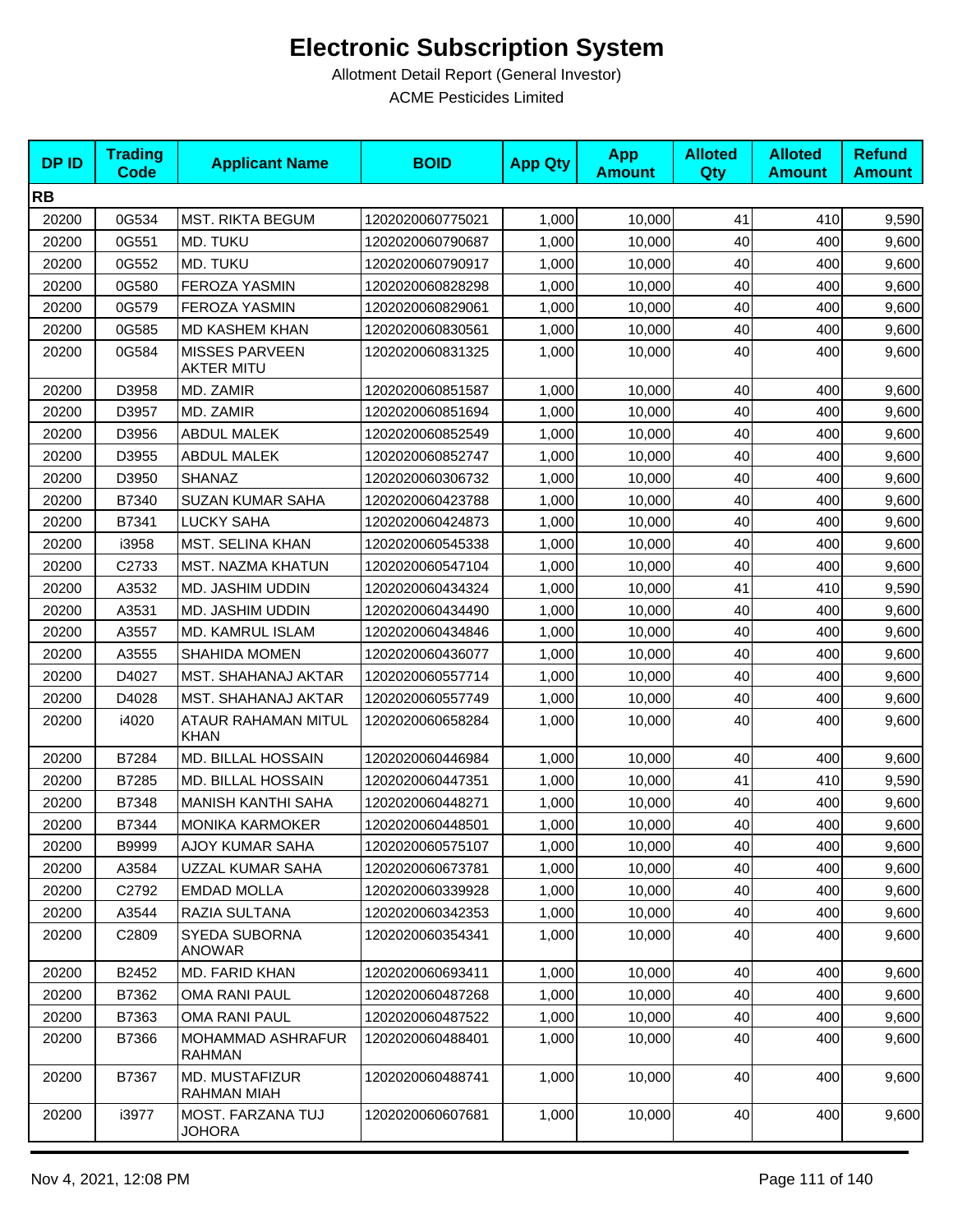| <b>DPID</b> | <b>Trading</b><br><b>Code</b> | <b>Applicant Name</b>                      | <b>BOID</b>      | <b>App Qty</b> | <b>App</b><br><b>Amount</b> | <b>Alloted</b><br>Qty | <b>Alloted</b><br><b>Amount</b> | <b>Refund</b><br><b>Amount</b> |
|-------------|-------------------------------|--------------------------------------------|------------------|----------------|-----------------------------|-----------------------|---------------------------------|--------------------------------|
| <b>RB</b>   |                               |                                            |                  |                |                             |                       |                                 |                                |
| 20200       | i3974                         | <b>MD TAREKUL ISLAM</b>                    | 1202020060607837 | 1,000          | 10,000                      | 40                    | 400                             | 9,600                          |
| 20200       | i3975                         | MD TAREKUL ISLAM                           | 1202020060607944 | 1,000          | 10,000                      | 40                    | 400                             | 9,600                          |
| 20200       | i3976                         | <b>MOST FARJANA TUJ</b><br><b>JOHORA</b>   | 1202020060607979 | 1,000          | 10,000                      | 40                    | 400                             | 9,600                          |
| 20200       | C2825                         | MD. JAMAL UDDIN                            | 1202020060388011 | 1,000          | 10,000                      | 40                    | 400                             | 9,600                          |
| 20200       | A3558                         | MD. KAMRUL ISLAM                           | 1202020060503878 | 1,000          | 10,000                      | 40                    | 400                             | 9,600                          |
| 20200       | D4182                         | <b>AFJAL HAMID</b>                         | 1202020060710978 | 1,000          | 10,000                      | 40                    | 400                             | 9,600                          |
| 20200       | D4181                         | <b>AFJAL HAMID</b>                         | 1202020060711003 | 1,000          | 10,000                      | 40                    | 400                             | 9,600                          |
| 20200       | B2453                         | MD. FARID KHAN                             | 1202020060711493 | 1,000          | 10,000                      | 40                    | 400                             | 9,600                          |
| 20200       | B4770                         | <b>ASRAF MIAH</b>                          | 1202020060714761 | 1,000          | 10,000                      | 40                    | 400                             | 9,600                          |
| 20200       | B4782                         | SOPNA BEGUM                                | 1202020060714778 | 1,000          | 10,000                      | 40                    | 400                             | 9,600                          |
| 20200       | B4783                         | SOPNA BEGUM                                | 1202020060714826 | 1,000          | 10,000                      | 40                    | 400                             | 9,600                          |
| 20200       | B5714                         | ABDUR RAZZAK SHEIKH                        | 1202020060625931 | 1,000          | 10,000                      | 40                    | 400                             | 9,600                          |
| 20200       | B4784                         | <b>FEROZA BEGUM</b>                        | 1202020060714893 | 1,000          | 10,000                      | 40                    | 400                             | 9,600                          |
| 20200       | B4769                         | <b>MISSES PARVEEN</b><br><b>AKTER MITU</b> | 1202020060714909 | 1,000          | 10,000                      | 40                    | 400                             | 9,600                          |
| 20200       | B4771                         | <b>ASRAF MIAH</b>                          | 1202020060714917 | 1,000          | 10,000                      | 40                    | 400                             | 9,600                          |
| 20200       | B4785                         | <b>FEROZA BEGUM</b>                        | 1202020060714933 | 1,000          | 10,000                      | 40                    | 400                             | 9,600                          |
| 20200       | B4768                         | <b>MD KASHEM KHAN</b>                      | 1202020060714984 | 1,000          | 10,000                      | 40                    | 400                             | 9,600                          |
| 20200       | B4775                         | <b>MD. ROFIQUL ISLAM</b><br><b>KHAN</b>    | 1202020060716057 | 1,000          | 10,000                      | 40                    | 400                             | 9,600                          |
| 20200       | B4774                         | <b>MD. ROFIQUL ISLAM</b><br><b>KHAN</b>    | 1202020060716164 | 1,000          | 10,000                      | 41                    | 410                             | 9,590                          |
| 20200       | i4015                         | MD. SOHEL RANA                             | 1202020060719810 | 1,000          | 10,000                      | 40                    | 400                             | 9,600                          |
| 20200       | C2877                         | NAZMUL ALAM RIPON                          | 1202020060632092 | 1,000          | 10,000                      | 40                    | 400                             | 9,600                          |
| 20200       | B6889                         | MOHAMMAD ANISUR<br><b>RAHMAN PATOARY</b>   | 1202020059954223 | 1.000          | 10.000                      | 41                    | 410                             | 9,590                          |
| 20200       | B6888                         | <b>NUR NOBI</b>                            | 1202020059954322 | 1,000          | 10,000                      | 40                    | 400                             | 9,600                          |
| 20200       | B6887                         | <b>NUR NOBI</b>                            | 1202020059954464 | 1,000          | 10,000                      | 40                    | 400                             | 9,600                          |
| 20200       | B6880                         | <b>KHAIRUN NAHAR</b>                       | 1202020059954670 | 1,000          | 10,000                      | 40                    | 400                             | 9,600                          |
| 20200       | B6879                         | <b>KHAIRUN NAHAR</b>                       | 1202020059954753 | 1,000          | 10,000                      | 41                    | 410                             | 9,590                          |
| 20200       | B6881                         | <b>MONIRA PARVIN</b>                       | 1202020059955881 | 1,000          | 10,000                      | 40                    | 400                             | 9,600                          |
| 20200       | B6882                         | <b>MONIRA PARVIN</b>                       | 1202020059956629 | 1,000          | 10,000                      | 40                    | 400                             | 9,600                          |
| 20200       | B6883                         | <b>MAFRUHA KHATUN</b>                      | 1202020059957326 | 1,000          | 10,000                      | 40                    | 400                             | 9,600                          |
| 20200       | B6884                         | <b>MAFRUHA KHATUN</b>                      | 1202020059957848 | 1,000          | 10,000                      | 40                    | 400                             | 9,600                          |
| 20200       | i3840                         | <b>YESMIN HOSSAIN</b>                      | 1202020060132897 | 1,000          | 10,000                      | 40                    | 400                             | 9,600                          |
| 20200       | C <sub>2578</sub>             | NISHADUL ISLAM                             | 1202020060139706 | 1,000          | 10,000                      | 40                    | 400                             | 9,600                          |
| 20200       | C2577                         | NISHADUL ISLAM                             | 1202020060140076 | 1,000          | 10,000                      | 40                    | 400                             | 9,600                          |
| 20200       | B6995                         | <b>RAMPRASHAD</b><br><b>SUTRADHAR</b>      | 1202020060151648 | 1,000          | 10,000                      | 40                    | 400                             | 9,600                          |
| 20200       | B6984                         | NARAYAN CHANDHAR<br><b>SUTRADHAR</b>       | 1202020060156295 | 1,000          | 10,000                      | 40                    | 400                             | 9,600                          |
| 20200       | B6983                         | NARAYAN CHANDHAR<br><b>SUTRADHAR</b>       | 1202020060156999 | 1,000          | 10,000                      | 40                    | 400                             | 9,600                          |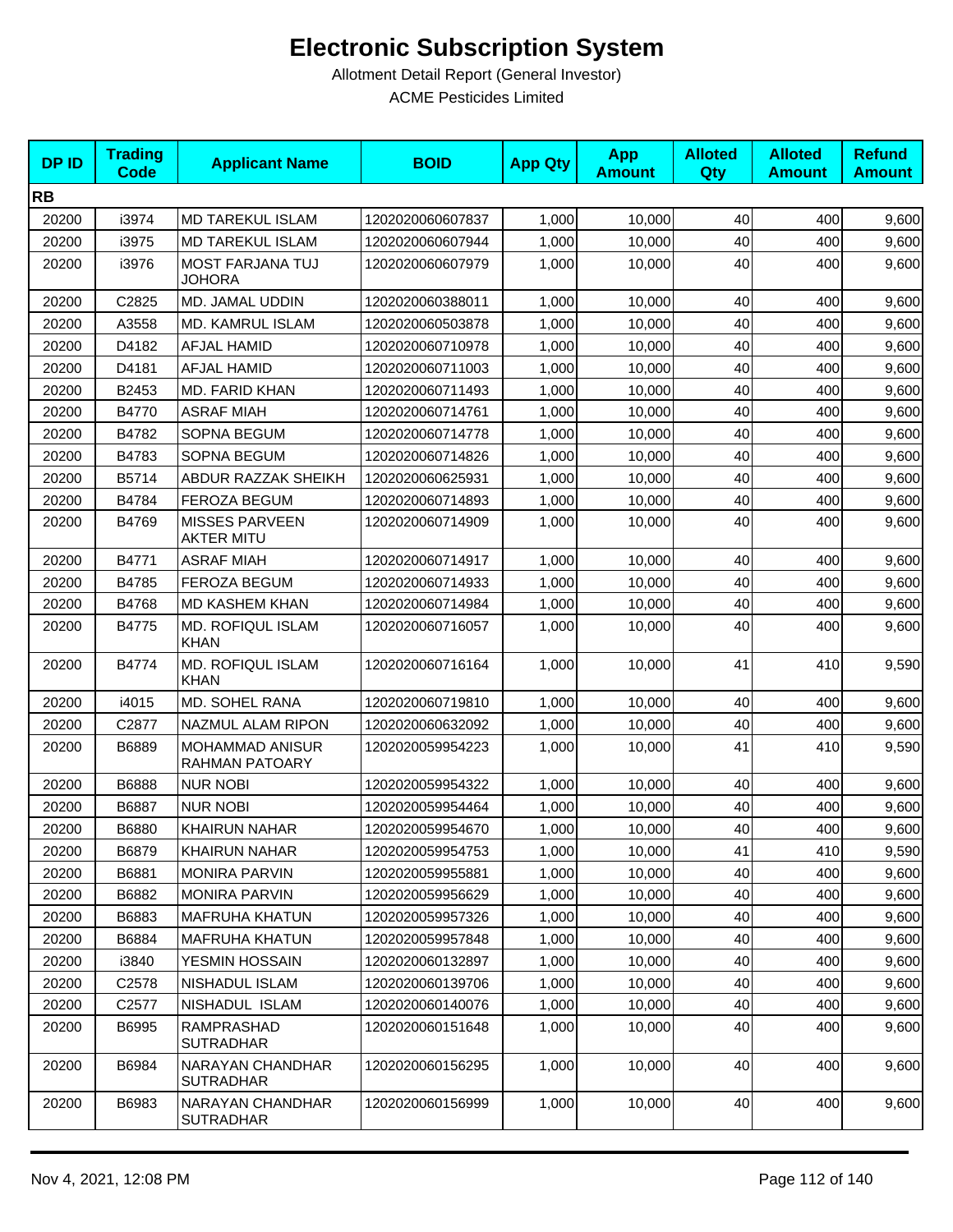| <b>DPID</b> | <b>Trading</b><br><b>Code</b> | <b>Applicant Name</b>                    | <b>BOID</b>      | <b>App Qty</b> | <b>App</b><br><b>Amount</b> | <b>Alloted</b><br>Qty | <b>Alloted</b><br><b>Amount</b> | <b>Refund</b><br><b>Amount</b> |
|-------------|-------------------------------|------------------------------------------|------------------|----------------|-----------------------------|-----------------------|---------------------------------|--------------------------------|
| <b>RB</b>   |                               |                                          |                  |                |                             |                       |                                 |                                |
| 20200       | B6981                         | <b>ANOWARA AKTER</b><br><b>CHOWDHURY</b> | 1202020060157249 | 1,000          | 10,000                      | 40                    | 400                             | 9,600                          |
| 20200       | B6988                         | <b>MAMTA RANI</b>                        | 1202020060159031 | 1,000          | 10,000                      | 40                    | 400                             | 9,600                          |
| 20200       | B6987                         | <b>MAMTA RANI</b>                        | 1202020060159304 | 1,000          | 10,000                      | 40                    | 400                             | 9,600                          |
| 20200       | D3949                         | SHANAZ                                   | 1202020060299168 | 1,000          | 10,000                      | 40                    | 400                             | 9,600                          |
| 20200       | D3948                         | MD. JONY                                 | 1202020060299184 | 1,000          | 10,000                      | 40                    | 400                             | 9,600                          |
| 20200       | D3946                         | MD. SHAHADAT HOSSAIN                     | 1202020060299224 | 1,000          | 10,000                      | 40                    | 400                             | 9,600                          |
| 20200       | D3947                         | MD. JONY                                 | 1202020060299307 | 1,000          | 10,000                      | 40                    | 400                             | 9,600                          |
| 20200       | A3536                         | <b>MOMTAJ BEGUM</b>                      | 1202020060299655 | 1,000          | 10,000                      | 40                    | 400                             | 9,600                          |
| 20200       | D3945                         | MD. SHAHADAT HOSSAIN                     | 1202020060299837 | 1,000          | 10,000                      | 40                    | 400                             | 9,600                          |
| 20200       | A3537                         | KAZI HABIBUR RAHMAN                      | 1202020060300510 | 1,000          | 10,000                      | 40                    | 400                             | 9,600                          |
| 20200       | D3952                         | <b>SULTANA</b>                           | 1202020060304816 | 1,000          | 10,000                      | 40                    | 400                             | 9,600                          |
| 20200       | D3954                         | KAZI SHERAJUL HAQUE                      | 1202020060305513 | 1,000          | 10,000                      | 40                    | 400                             | 9,600                          |
| 20200       | D3951                         | <b>SULTANA</b>                           | 1202020060305556 | 1,000          | 10,000                      | 40                    | 400                             | 9,600                          |
| 20200       | D3953                         | KAZI SHERAJUL HAQUE                      | 1202020060306229 | 1,000          | 10,000                      | 40                    | 400                             | 9,600                          |
| 20200       | B9584                         | MD. KAMRUL HASAN                         | 1202020059959052 | 1,000          | 10,000                      | 40                    | 400                             | 9,600                          |
| 20200       | B9585                         | MD. KAMRUL HASAN                         | 1202020059959317 | 1,000          | 10,000                      | 40                    | 400                             | 9,600                          |
| 20200       | B6885                         | <b>MOON MOON AKHTER</b>                  | 1202020059959748 | 1,000          | 10,000                      | 40                    | 400                             | 9,600                          |
| 20200       | B6886                         | <b>MOON MOON AKHTER</b>                  | 1202020059960404 | 1,000          | 10,000                      | 40                    | 400                             | 9,600                          |
| 20200       | B6890                         | <b>MOHAMMAD ANISUR</b><br>RAHMAN PATOARY | 1202020059961096 | 1,000          | 10,000                      | 40                    | 400                             | 9,600                          |
| 20200       | B6918                         | MD. MOHIN ULLA                           | 1202020060061344 | 1,000          | 10,000                      | 40                    | 400                             | 9,600                          |
| 20200       | B6919                         | <b>MD. MOHIN ULLA</b>                    | 1202020060061451 | 1,000          | 10,000                      | 40                    | 400                             | 9,600                          |
| 20200       | B6920                         | <b>HARUN</b>                             | 1202020060061641 | 1,000          | 10,000                      | 40                    | 400                             | 9,600                          |
| 20200       | B6921                         | <b>HARUN</b>                             | 1202020060061882 | 1,000          | 10,000                      | 40                    | 400                             | 9,600                          |
| 20200       | B6942                         | MD. WALI ULLAH JUNAED                    | 1202020060066660 | 1,000          | 10,000                      | 40                    | 400                             | 9,600                          |
| 20200       | B6101                         | <b>MST. ARIJNA BEGUM</b>                 | 1202020059787191 | 1,000          | 10,000                      | 40                    | 400                             | 9,600                          |
| 20200       | B6102                         | MST. ARIJNA BEGUM                        | 1202020059787205 | 1,000          | 10,000                      | 40                    | 400                             | 9,600                          |
| 20200       | B6103                         | MST. JAHANARA BEGUM                      | 1202020059788250 | 1,000          | 10,000                      | 40                    | 400                             | 9,600                          |
| 20200       | B6104                         | MST. JAHANARA BEGUM                      | 1202020059788285 | 1,000          | 10,000                      | 40                    | 400                             | 9,600                          |
| 20200       | B6105                         | <b>MST. NASIMA KHATUN</b>                | 1202020059788317 | 1,000          | 10,000                      | 40                    | 400                             | 9,600                          |
| 20200       | B6106                         | <b>MST. NASIMA KHATUN</b>                | 1202020059788325 | 1,000          | 10,000                      | 40                    | 400                             | 9,600                          |
| 20200       | A3434                         | <b>APEX ENTERPRISES</b><br>LIMITED       | 1202020059896054 | 1,000          | 10,000                      | 40                    | 400                             | 9,600                          |
| 20200       | B6934                         | <b>SHAHIN KHAN</b>                       | 1202020060069367 | 1,000          | 10,000                      | 40                    | 400                             | 9,600                          |
| 20200       | B6938                         | MD. JUWEL KHAN                           | 1202020060071151 | 1,000          | 10,000                      | 40                    | 400                             | 9,600                          |
| 20200       | B6939                         | <b>MD. JUWEL KHAN</b>                    | 1202020060071541 | 1,000          | 10,000                      | 40                    | 400                             | 9,600                          |
| 20200       | A3518                         | <b>MD ANWAR HOSSAIN</b>                  | 1202020060072199 | 1,000          | 10,000                      | 40                    | 400                             | 9,600                          |
| 20200       | B6107                         | <b>MST. PARINA BEGUM</b>                 | 1202020059788376 | 1,000          | 10,000                      | 41                    | 410                             | 9,590                          |
| 20200       | B6108                         | <b>MST. PARINA BEGUM</b>                 | 1202020059788691 | 1,000          | 10,000                      | 40                    | 400                             | 9,600                          |
| 20200       | B6109                         | MST. SUNDARI BEGUM                       | 1202020059788705 | 1,000          | 10,000                      | 40                    | 400                             | 9,600                          |
| 20200       | B6110                         | <b>MST. SUNDARI BEGUM</b>                | 1202020059788839 | 1,000          | 10,000                      | 40                    | 400                             | 9,600                          |
| 20200       | D3658                         | SAFIUDDIN AHAMED                         | 1202020059793769 | 1,000          | 10,000                      | 40                    | 400                             | 9,600                          |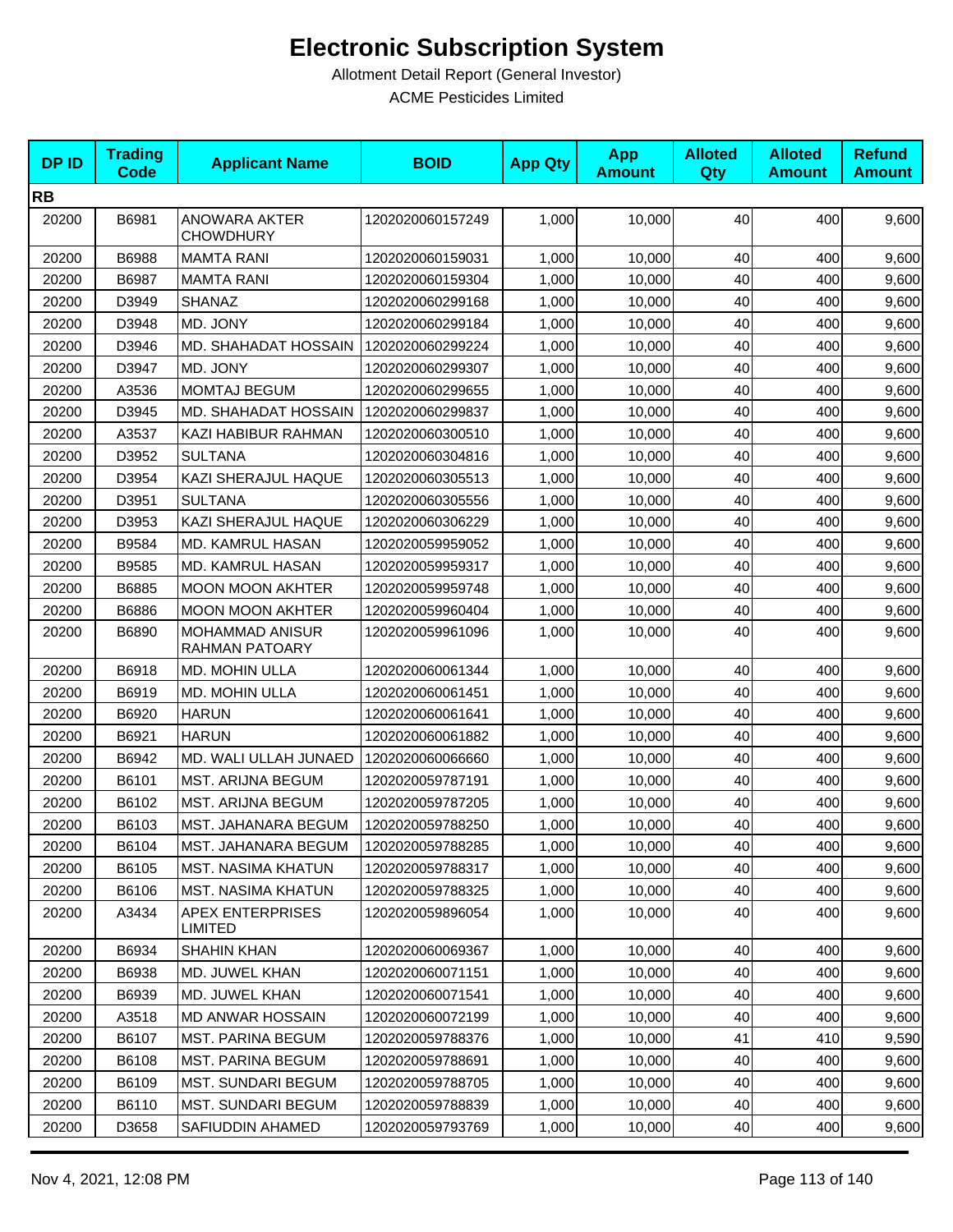| <b>DPID</b> | <b>Trading</b><br><b>Code</b> | <b>Applicant Name</b>                   | <b>BOID</b>      | <b>App Qty</b> | <b>App</b><br><b>Amount</b> | <b>Alloted</b><br><b>Qty</b> | <b>Alloted</b><br><b>Amount</b> | <b>Refund</b><br><b>Amount</b> |
|-------------|-------------------------------|-----------------------------------------|------------------|----------------|-----------------------------|------------------------------|---------------------------------|--------------------------------|
| <b>RB</b>   |                               |                                         |                  |                |                             |                              |                                 |                                |
| 20200       | B6830                         | <b>JABUN NESA</b>                       | 1202020059904251 | 1,000          | 10,000                      | 40                           | 400                             | 9,600                          |
| 20200       | B6829                         | <b>JABUN NESA</b>                       | 1202020059905058 | 1,000          | 10,000                      | 40                           | 400                             | 9,600                          |
| 20200       | B5762                         | NAJMA RAHMAN RABEYA                     | 1202020059906705 | 1,000          | 10,000                      | 41                           | 410                             | 9,590                          |
| 20200       | B6833                         | MD. FAISAL AHMMED<br><b>FARAJI</b>      | 1202020059909056 | 1,000          | 10,000                      | 40                           | 400                             | 9,600                          |
| 20200       | B6834                         | MD. FAISAL AHMMED<br><b>FARAJI</b>      | 1202020059909677 | 1,000          | 10,000                      | 40                           | 400                             | 9,600                          |
| 20200       | B6835                         | NAZRUL ISLAM                            | 1202020059909883 | 1,000          | 10,000                      | 41                           | 410                             | 9,590                          |
| 20200       | B6836                         | NAZRUL ISLAM                            | 1202020059910087 | 1,000          | 10,000                      | 41                           | 410                             | 9,590                          |
| 20200       | B6837                         | <b>MD. SHORIFUL ISLAM</b>               | 1202020059910863 | 1,000          | 10,000                      | 41                           | 410                             | 9,590                          |
| 20200       | B6838                         | MD. SHORIFUL ISLAM                      | 1202020059911022 | 1,000          | 10,000                      | 40                           | 400                             | 9,600                          |
| 20200       | D3820                         | <b>BISHOJIT</b><br><b>BHATTACHARJEE</b> | 1202020060000354 | 1,000          | 10,000                      | 40                           | 400                             | 9,600                          |
| 20200       | B6952                         | <b>MD. LOKMAN HOSSAIN</b>               | 1202020060090881 | 1,000          | 10,000                      | 41                           | 410                             | 9,590                          |
| 20200       | A3427                         | <b>MOMTAJ BEGUM</b>                     | 1202020059810075 | 1,000          | 10,000                      | 40                           | 400                             | 9,600                          |
| 20200       | C2575                         | <b>MAJEDA AKTER</b>                     | 1202020060023154 | 1,000          | 10,000                      | 41                           | 410                             | 9,590                          |
| 20200       | C2576                         | <b>MAJEDA AKTER</b>                     | 1202020060023400 | 1,000          | 10,000                      | 40                           | 400                             | 9,600                          |
| 20200       | B8649                         | <b>SUFIA BEGUM</b>                      | 1202020059830301 | 1,000          | 10,000                      | 40                           | 400                             | 9,600                          |
| 20200       | B8650                         | <b>SUFIA BEGUM</b>                      | 1202020059830524 | 1,000          | 10,000                      | 40                           | 400                             | 9,600                          |
| 20200       | B8651                         | SHAHRIAR RAHMAN                         | 1202020059831066 | 1,000          | 10,000                      | 40                           | 400                             | 9,600                          |
| 20200       | B8652                         | SHAHRAR RAHMAN                          | 1202020059831213 | 1,000          | 10,000                      | 40                           | 400                             | 9,600                          |
| 20200       | D3765                         | SAFIUDDIN AHAMED                        | 1202020059948406 | 1,000          | 10,000                      | 40                           | 400                             | 9,600                          |
| 20200       | 0G779                         | <b>RATAN DAS</b>                        | 1202020061627940 | 1,000          | 10,000                      | 41                           | 410                             | 9,590                          |
| 20200       | i4364                         | <b>RIPAN MATUBBER</b>                   | 1202020061702666 | 1,000          | 10,000                      | 40                           | 400                             | 9,600                          |
| 20200       | 0G842                         | MD. YEAHIA JONY                         | 1202020061970721 | 1,000          | 10,000                      | 40                           | 400                             | 9,600                          |
| 20200       | a3657                         | MD. LIAKAT HOSSAIN                      | 1202020061994922 | 1,000          | 10,000                      | 40                           | 400                             | 9,600                          |
| 20200       | 14344                         | RABIA BEGUM                             | 1202020061566695 | 1,000          | 10,000                      | 41                           | 410                             | 9,590                          |
| 20200       | 0G802                         | <b>SK. MONIRUL ISLAM</b>                | 1202020061652677 | 1,000          | 10,000                      | 40                           | 400                             | 9,600                          |
| 20200       | 0G803                         | SK. MONIRUL ISLAM                       | 1202020061652915 | 1,000          | 10,000                      | 40                           | 400                             | 9,600                          |
| 20200       | 0G804                         | ABUL BASAR MIYA                         | 1202020061653531 | 1,000          | 10,000                      | $40\,$                       | 400                             | 9,600                          |
| 20200       | 0G805                         | ABUL BASAR MIYA                         | 1202020061653829 | 1,000          | 10,000                      | 41                           | 410                             | 9,590                          |
| 20200       | D4263                         | A.K.M. NOYON MAHMUD                     | 1202020061736187 | 1,000          | 10,000                      | 40                           | 400                             | 9,600                          |
| 20200       | 0G807                         | LUTFAR RAHAMAN                          | 1202020061655689 | 1,000          | 10,000                      | 41                           | 410                             | 9,590                          |
| 20200       | A3641                         | MD. HELAL UDDIN                         | 1202020061657420 | 1,000          | 10,000                      | 40                           | 400                             | 9,600                          |
| 20200       | A3642                         | MD. HELAL UDDIN                         | 1202020061657455 | 1,000          | 10,000                      | 41                           | 410                             | 9,590                          |
| 20200       | 0G759                         | SAHANAJ                                 | 1202020061600473 | 1,000          | 10,000                      | 40                           | 400                             | 9,600                          |
| 20200       | 0G827                         | <b>RUNU BEGUM</b>                       | 1202020061760320 | 1,000          | 10,000                      | 40                           | 400                             | 9,600                          |
| 20200       | 0G828                         | <b>RUNU BEGUM</b>                       | 1202020061760347 | 1,000          | 10,000                      | 40                           | 400                             | 9,600                          |
| 20200       | A2972                         | RIFAT ALAM NIDHI                        | 1202020061761566 | 1,000          | 10,000                      | 41                           | 410                             | 9,590                          |
| 20200       | C3132                         | MD. MONZURUL ISLAM                      | 1202020061620461 | 1,000          | 10,000                      | 40                           | 400                             | 9,600                          |
| 20200       | C3133                         | MD. MONZURUL ISLAM                      | 1202020061620534 | 1,000          | 10,000                      | 40                           | 400                             | 9,600                          |
| 20200       | C3138                         | MD. JAHID HASAN                         | 1202020061620807 | 1,000          | 10,000                      | 40                           | 400                             | 9,600                          |
| 20200       | C3139                         | MD. JAHID HASAN                         | 1202020061620957 | 1,000          | 10,000                      | 41                           | 410                             | 9,590                          |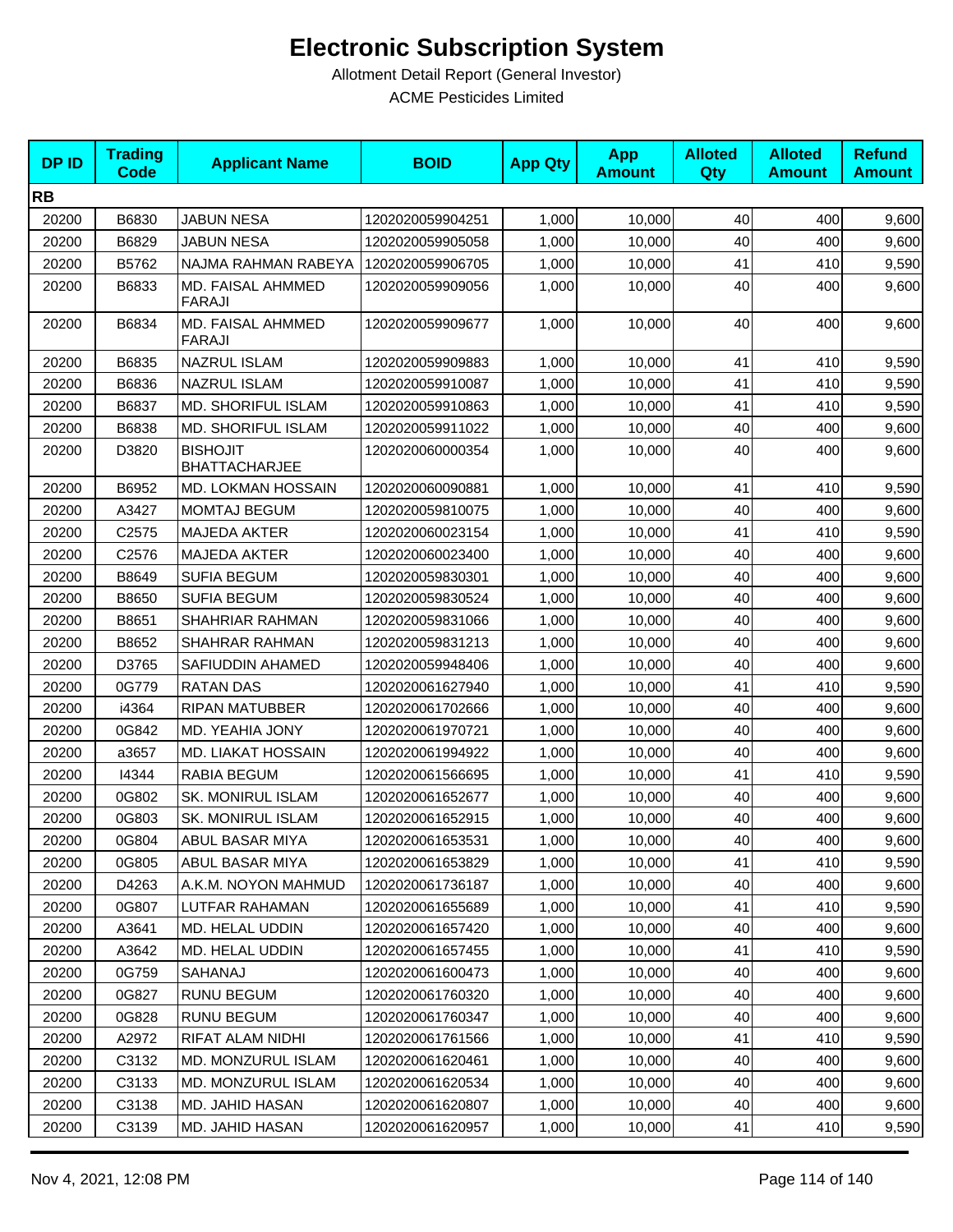| <b>DPID</b> | <b>Trading</b><br><b>Code</b> | <b>Applicant Name</b>                 | <b>BOID</b>      | <b>App Qty</b> | <b>App</b><br><b>Amount</b> | <b>Alloted</b><br>Qty | <b>Alloted</b><br><b>Amount</b> | <b>Refund</b><br><b>Amount</b> |
|-------------|-------------------------------|---------------------------------------|------------------|----------------|-----------------------------|-----------------------|---------------------------------|--------------------------------|
| <b>RB</b>   |                               |                                       |                  |                |                             |                       |                                 |                                |
| 20200       | i4310                         | MD. ABDUL JALIL<br><b>BHUIYAN</b>     | 1202020061417044 | 1,000          | 10,000                      | 41                    | 410                             | 9,590                          |
| 20200       | A3854                         | Nadira Sultana                        | 1202020061456397 | 1,000          | 10,000                      | 40                    | 400                             | 9,600                          |
| 20200       | i4320                         | <b>MD. SIDDIQUL KABIR</b>             | 1202020061464501 | 1,000          | 10,000                      | 40                    | 400                             | 9,600                          |
| 20200       | d4251                         | MD. DELWAR HOSSAIN                    | 1202020061473470 | 1,000          | 10,000                      | 40                    | 400                             | 9,600                          |
| 20200       | A5111                         | <b>MD. AZAD RAHMAN</b>                | 1202020061483098 | 1,000          | 10,000                      | 40                    | 400                             | 9,600                          |
| 20200       | 0G728                         | MD. SAIFUL ISLAM                      | 1202020061490372 | 1,000          | 10,000                      | 40                    | 400                             | 9,600                          |
| 20200       | C3168                         | MD. ASHIQUR RAHMAN                    | 1202020061492786 | 1,000          | 10.000                      | 40                    | 400                             | 9,600                          |
| 20200       | A3637                         | <b>SARWAR MORSHED</b><br><b>KHAN</b>  | 1202020061493938 | 1,000          | 10,000                      | 40                    | 400                             | 9,600                          |
| 20200       | C3196                         | <b>HASAN MOLLA</b>                    | 1202020061496982 | 1,000          | 10,000                      | 40                    | 400                             | 9,600                          |
| 20200       | C3193                         | MAJOR MD. HASMAT<br><b>ULLAH KHAN</b> | 1202020061496990 | 1,000          | 10,000                      | 40                    | 400                             | 9,600                          |
| 20200       | C3194                         | MD. ROMJAN ALI                        | 1202020061497026 | 1,000          | 10,000                      | 41                    | 410                             | 9,590                          |
| 20200       | C3188                         | KUHINUR BEGUM                         | 1202020061500204 | 1,000          | 10,000                      | 40                    | 400                             | 9,600                          |
| 20200       | C3187                         | KUHINUR BEGUM                         | 1202020061500643 | 1,000          | 10,000                      | 40                    | 400                             | 9,600                          |
| 20200       | C3189                         | MD. EBRAHIM SARDER                    | 1202020061500975 | 1,000          | 10,000                      | 41                    | 410                             | 9,590                          |
| 20200       | C3190                         | MD. EBRAHIM SARDER                    | 1202020061501027 | 1,000          | 10,000                      | 41                    | 410                             | 9,590                          |
| 20200       | A3638                         | TAMANNA JAHAN TULI                    | 1202020061506260 | 1,000          | 10,000                      | 40                    | 400                             | 9,600                          |
| 20200       | 0G754                         | <b>HASINA AKTER</b>                   | 1202020061510418 | 1,000          | 10,000                      | 40                    | 400                             | 9,600                          |
| 20200       | D4256                         | A.K.M. MOINUL ISLAM<br><b>MUNNA</b>   | 1202020061519419 | 1,000          | 10,000                      | 40                    | 400                             | 9,600                          |
| 20200       | D4257                         | A.K.M. MOINUL ISLAM<br><b>MUNNA</b>   | 1202020061519435 | 1,000          | 10,000                      | 40                    | 400                             | 9,600                          |
| 20200       | C3191                         | HUMAYUN KABIR KHAN                    | 1202020061540238 | 1,000          | 10,000                      | 40                    | 400                             | 9,600                          |
| 20200       | C3192                         | HUMAYUN KABIR KHAN                    | 1202020061540594 | 1,000          | 10,000                      | 40                    | 400                             | 9,600                          |
| 20200       | 0G752                         | MD. ANWAR HOSSAIN                     | 1202020061548384 | 1,000          | 10,000                      | 40                    | 400                             | 9,600                          |
| 20200       | 0G753                         | MD. ANWAR HOSSAIN                     | 1202020061549595 | 1,000          | 10,000                      | 40                    | 400                             | 9,600                          |
| 20200       | 0G755                         | <b>HASINA AKTER</b>                   | 1202020061549908 | 1,000          | 10,000                      | 40                    | 400                             | 9,600                          |
| 20200       | D4199                         | <b>BIPLAB KUMAR SAHA</b>              | 1202020061000083 | 1,000          | 10,000                      | 40                    | 400                             | 9,600                          |
| 20200       | C3131                         | MD. SOHEL RANA                        | 1202020061002280 | 1,000          | 10,000                      | 40                    | 400                             | 9,600                          |
| 20200       | C2580                         | MOUSUMEE SULTANA                      | 1202020061092971 | 1,000          | 10,000                      | 40                    | 400                             | 9,600                          |
| 20200       | C2579                         | MOUSUMEE SULTANA                      | 1202020061093130 | 1,000          | 10,000                      | 40                    | 400                             | 9,600                          |
| 20200       | A3596                         | ANUP DATTA                            | 1202020061007491 | 1,000          | 10,000                      | 40                    | 400                             | 9,600                          |
| 20200       | 0G637                         | MD. SHAJU MIA                         | 1202020061017106 | 1,000          | 10.000                      | 40                    | 400                             | 9,600                          |
| 20200       | 0G653                         | <b>KAMRUN NAHAR</b>                   | 1202020061017421 | 1,000          | 10,000                      | 40                    | 400                             | 9,600                          |
| 20200       | 0G654                         | <b>FARID AHMED</b>                    | 1202020061017537 | 1,000          | 10,000                      | 40                    | 400                             | 9,600                          |
| 20200       | 0G655                         | <b>SHAMIMA AKHTER</b>                 | 1202020061017700 | 1,000          | 10,000                      | 40                    | 400                             | 9,600                          |
| 20200       | 0G638                         | UTTAM KUMAR PAUL                      | 1202020061018566 | 1,000          | 10,000                      | 40                    | 400                             | 9,600                          |
| 20200       | 0G639                         | UTTAM KUMAR PAUL                      | 1202020061018622 | 1,000          | 10,000                      | 40                    | 400                             | 9,600                          |
| 20200       | 0G647                         | RAJU PAUL                             | 1202020061019006 | 1,000          | 10,000                      | 40                    | 400                             | 9,600                          |
| 20200       | 0G658                         | MISS. NURANY AKTER                    | 1202020061020301 | 1,000          | 10,000                      | 40                    | 400                             | 9,600                          |
| 20200       | 0G659                         | MISS. NURANY AKTER                    | 1202020061020350 | 1,000          | 10,000                      | 40                    | 400                             | 9,600                          |
| 20200       | 0G656                         | MD. MIRAZ                             | 1202020061020831 | 1,000          | 10,000                      | 40                    | 400                             | 9,600                          |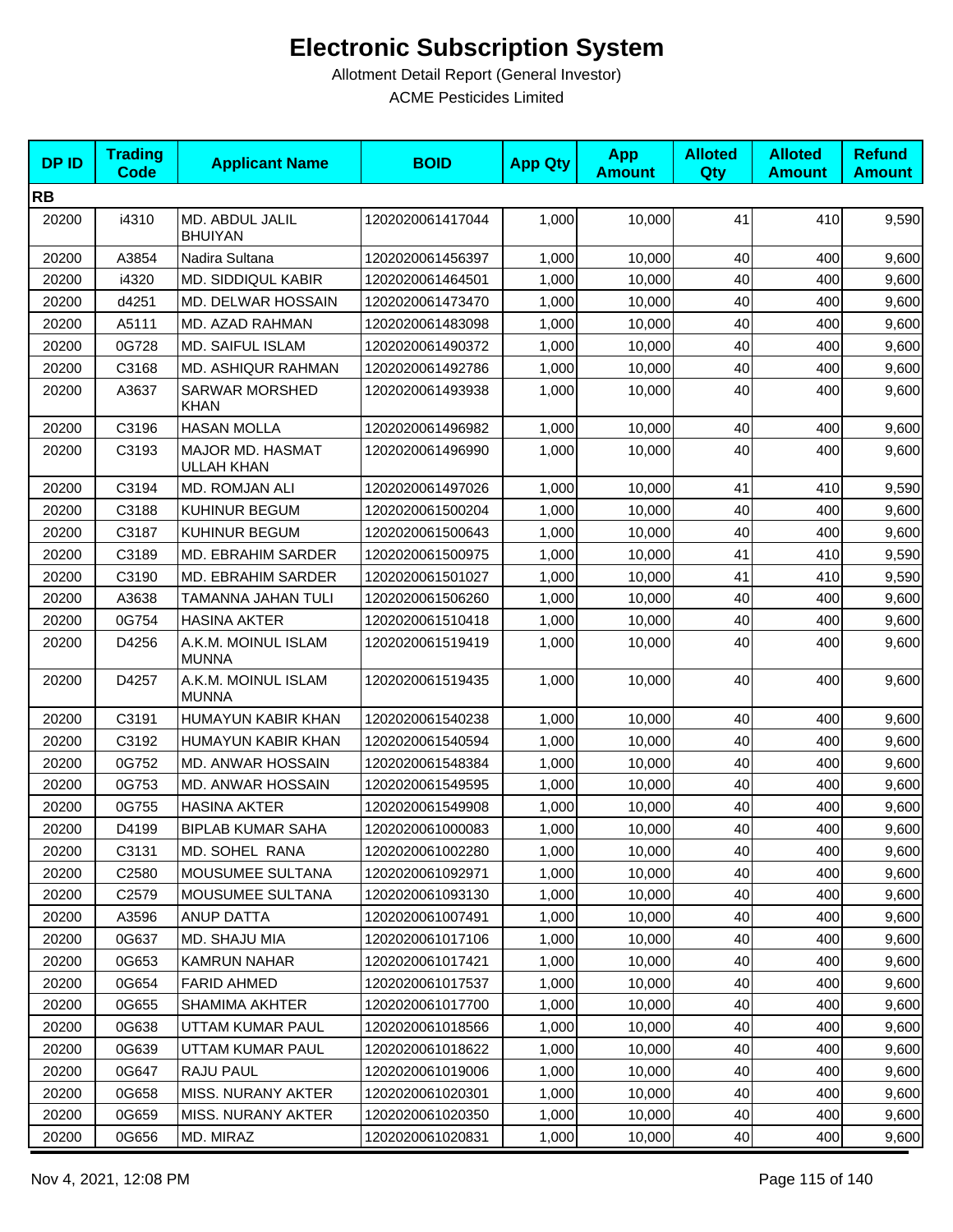| <b>DPID</b> | <b>Trading</b><br><b>Code</b> | <b>Applicant Name</b>                   | <b>BOID</b>      | <b>App Qty</b> | <b>App</b><br><b>Amount</b> | <b>Alloted</b><br>Qty | <b>Alloted</b><br><b>Amount</b> | <b>Refund</b><br><b>Amount</b> |
|-------------|-------------------------------|-----------------------------------------|------------------|----------------|-----------------------------|-----------------------|---------------------------------|--------------------------------|
| <b>RB</b>   |                               |                                         |                  |                |                             |                       |                                 |                                |
| 20200       | 0G657                         | MD. MIRAZ                               | 1202020061020899 | 1,000          | 10,000                      | 40                    | 400                             | 9,600                          |
| 20200       | 0G710                         | <b>ASRAFUL HOQ TITU</b>                 | 1202020061313001 | 1,000          | 10,000                      | 40                    | 400                             | 9,600                          |
| 20200       | 0G663                         | KAZI SHAMIMA NASRIN                     | 1202020061063345 | 1,000          | 10,000                      | 40                    | 400                             | 9,600                          |
| 20200       | 0G664                         | KAZI SHAMIMA NASRIN                     | 1202020061063361 | 1,000          | 10,000                      | 40                    | 400                             | 9,600                          |
| 20200       | 0G661                         | MD. SOMUN BHUIYAN                       | 1202020061063396 | 1,000          | 10,000                      | 40                    | 400                             | 9,600                          |
| 20200       | 0G662                         | MD. SOMUN BHUIYAN                       | 1202020061063411 | 1,000          | 10,000                      | 40                    | 400                             | 9,600                          |
| 20200       | i4292                         | <b>MD ZAHIDUL ISLAM</b>                 | 1202020061155514 | 1,000          | 10,000                      | 40                    | 400                             | 9,600                          |
| 20200       | i4291                         | <b>MD SALIM UDDIN</b>                   | 1202020061155631 | 1,000          | 10,000                      | 40                    | 400                             | 9,600                          |
| 20200       | D4231                         | <b>DIPA RANI SAHA</b>                   | 1202020061166484 | 1,000          | 10,000                      | 40                    | 400                             | 9,600                          |
| 20200       | D4232                         | <b>DIPA RANI SAHA</b>                   | 1202020061166524 | 1,000          | 10,000                      | 40                    | 400                             | 9,600                          |
| 20200       | 0H858                         | MD. ALAMGIR KHAN                        | 1202020061168523 | 1,000          | 10,000                      | 40                    | 400                             | 9,600                          |
| 20200       | i4265                         | MD. ZAHANGIR HOSSAIN                    | 1202020060976023 | 1,000          | 10,000                      | 41                    | 410                             | 9,590                          |
| 20200       | i4583                         | MIRZA RAIHAN UDDIN                      | 1202020062749353 | 1,000          | 10,000                      | 40                    | 400                             | 9,600                          |
| 20200       | D4741                         | MD. ADILUZZAMAN                         | 1202020062755973 | 1,000          | 10,000                      | 41                    | 410                             | 9,590                          |
| 20200       | C3373                         | MD. AZAD RAHMAN                         | 1202020062773888 | 1,000          | 10,000                      | 40                    | 400                             | 9,600                          |
| 20200       | i4586                         | <b>HOSNA AKTER</b>                      | 1202020062779446 | 1,000          | 10,000                      | 40                    | 400                             | 9,600                          |
| 20200       | A3713                         | MD. RAFIQUL ISLAM                       | 1202020062830292 | 1,000          | 10,000                      | 40                    | 400                             | 9,600                          |
| 20200       | i4599                         | MOHAMMED MUZAMMEL<br><b>HAQUE</b>       | 1202020062846650 | 1,000          | 10,000                      | 40                    | 400                             | 9,600                          |
| 20200       | C3279                         | <b>CHAMPA AKTER</b>                     | 1202020062852858 | 1,000          | 10,000                      | 40                    | 400                             | 9,600                          |
| 20200       | A2622                         | <b>MASUDA AKHTER</b>                    | 1202020062864359 | 1,000          | 10,000                      | 40                    | 400                             | 9,600                          |
| 20200       | A3714                         | SAFI RAHMAN KHAN                        | 1202020062878785 | 1,000          | 10,000                      | 40                    | 400                             | 9,600                          |
| 20200       | A3776                         | <b>ABUL HASAN</b>                       | 1202020062883209 | 1,000          | 10,000                      | 40                    | 400                             | 9,600                          |
| 20200       | 14561                         | NUSRAT JAHAN                            | 1202020062540679 | 1,000          | 10,000                      | 40                    | 400                             | 9,600                          |
| 20200       | 0G970                         | SAIFUL ISLAM                            | 1202020062611632 | 1,000          | 10,000                      | 40                    | 400                             | 9,600                          |
| 20200       | C3254                         | <b>ZOBAIUR RAHMAN</b>                   | 1202020062673496 | 1,000          | 10,000                      | 40                    | 400                             | 9,600                          |
| 20200       | D4325                         | <b>UDAY KUMAR SAHA</b>                  | 1202020062682330 | 1,000          | 10,000                      | 40                    | 400                             | 9,600                          |
| 20200       | C3361                         | <b>EKRAMUL KABIR</b>                    | 1202020062690438 | 1,000          | 10,000                      | 40                    | 400                             | 9,600                          |
| 20200       | D4326                         | <b>SANJIB KUMAR</b><br><b>CHOWDHURY</b> | 1202020062690719 | 1,000          | 10,000                      | 41                    | 410                             | 9,590                          |
| 20200       | 0G960                         | <b>FAISAL AHMED</b>                     | 1202020062571931 | 1,000          | 10,000                      | 40                    | 400                             | 9,600                          |
| 20200       | D4343                         | MD. SHAMSUZZAMAN<br><b>MEHEDI</b>       | 1202020062639676 | 1,000          | 10,000                      | 40                    | 400                             | 9,600                          |
| 20200       | 14579                         | <b>MARJINA AKTER</b>                    | 1202020062704279 | 1,000          | 10,000                      | 40                    | 400                             | 9,600                          |
| 20200       | A2725                         | MD. ARIF TALUKDER                       | 1202020062579639 | 1,000          | 10,000                      | 41                    | 410                             | 9,590                          |
| 20200       | 0G977                         | <b>MOHAMMAD SARIF</b><br><b>SARKER</b>  | 1202020062642481 | 1,000          | 10,000                      | 40                    | 400                             | 9,600                          |
| 20200       | 0G978                         | MD. MIRAJUL ISLAM<br>KAZOL              | 1202020062642754 | 1,000          | 10,000                      | 40                    | 400                             | 9,600                          |
| 20200       | C3363                         | MD. MAHBUBUR RAHMAN                     | 1202020062707398 | 1,000          | 10,000                      | 40                    | 400                             | 9,600                          |
| 20200       | i4581                         | MD. KHALILUR RAHMAN                     | 1202020062710813 | 1,000          | 10,000                      | 40                    | 400                             | 9,600                          |
| 20200       | A3708                         | <b>MD.ATIQUR RAHMAN</b>                 | 1202020062719913 | 1,000          | 10,000                      | 40                    | 400                             | 9,600                          |
| 20200       | A2272                         | MD. HABIBUR RAHMAN                      | 1202020062598505 | 1,000          | 10,000                      | 40                    | 400                             | 9,600                          |
| 20200       | A5384                         | S M BORHAN UDDIN                        | 1202020062658973 | 1,000          | 10,000                      | 40                    | 400                             | 9,600                          |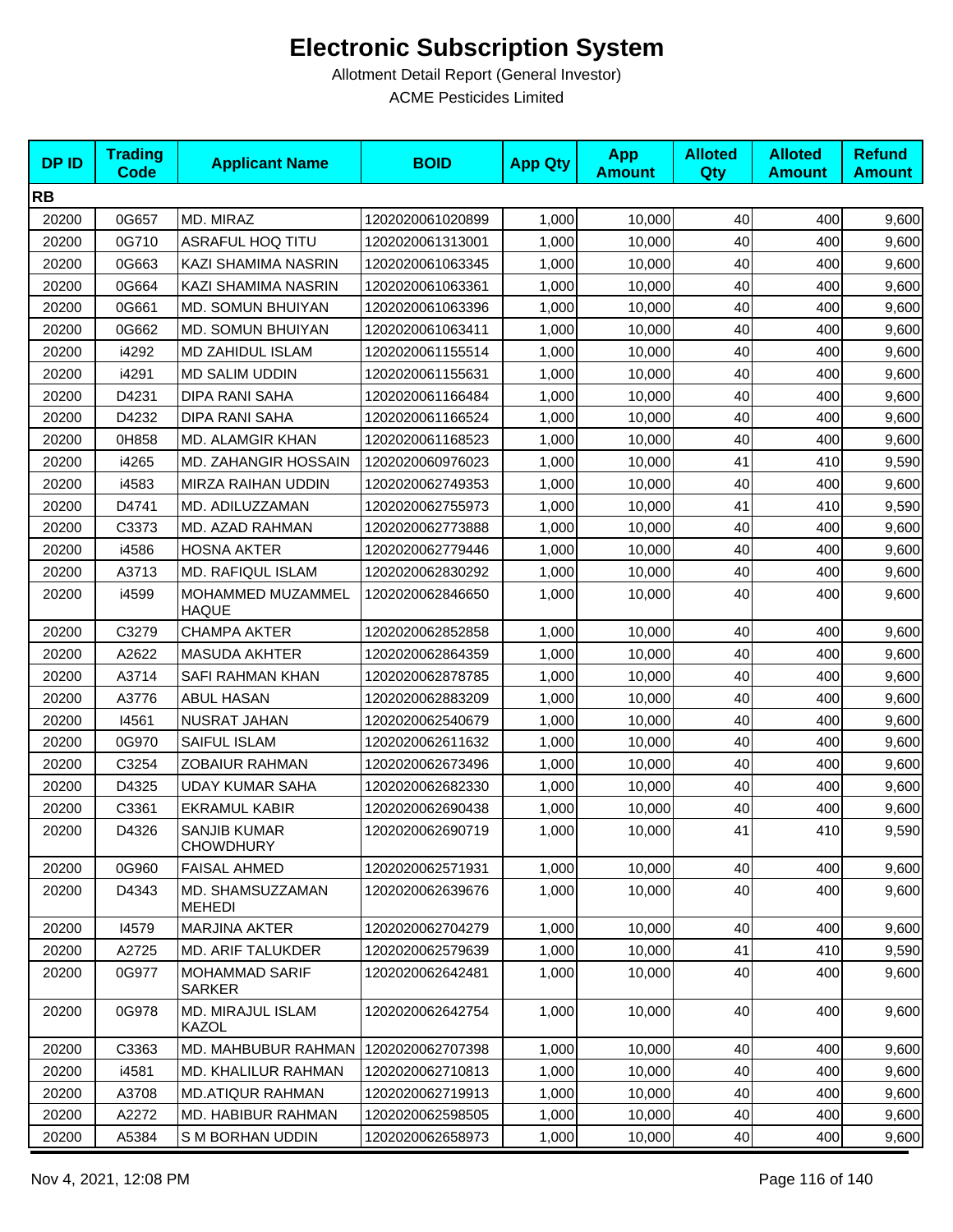| <b>DPID</b> | <b>Trading</b><br><b>Code</b> | <b>Applicant Name</b>                   | <b>BOID</b>      | <b>App Qty</b> | <b>App</b><br><b>Amount</b> | <b>Alloted</b><br>Qty | <b>Alloted</b><br><b>Amount</b> | <b>Refund</b><br><b>Amount</b> |
|-------------|-------------------------------|-----------------------------------------|------------------|----------------|-----------------------------|-----------------------|---------------------------------|--------------------------------|
| <b>RB</b>   |                               |                                         |                  |                |                             |                       |                                 |                                |
| 20200       | 0G862                         | <b>HALIMA AKTHER</b>                    | 1202020062078842 | 1,000          | 10,000                      | 40                    | 400                             | 9,600                          |
| 20200       | 0G863                         | <b>HALIMA AKTHER</b>                    | 1202020062078850 | 1,000          | 10,000                      | 40                    | 400                             | 9,600                          |
| 20200       | 14409                         | MST. ANJUMAN ARA                        | 1202020062151866 | 1,000          | 10,000                      | 40                    | 400                             | 9,600                          |
| 20200       | 0M182                         | <b>GOUTAM KUMAR SIKDER</b>              | 1202020062361662 | 1,000          | 10,000                      | 40                    | 400                             | 9,600                          |
| 20200       | 0G902                         | RAHIMA BEGUM                            | 1202020062376183 | 1,000          | 10,000                      | 40                    | 400                             | 9,600                          |
| 20200       | C3280                         | <b>CHAMPA AKTER</b>                     | 1202020062429797 | 1,000          | 10,000                      | 40                    | 400                             | 9,600                          |
| 20200       | C3317                         | <b>MD. NURUDDIN AL-</b><br><b>MASUD</b> | 1202020062443660 | 1,000          | 10,000                      | 40                    | 400                             | 9,600                          |
| 20200       | A5377                         | MD. AZIZUR RAHMAN                       | 1202020062480101 | 1,000          | 10,000                      | 40                    | 400                             | 9,600                          |
| 20200       | 0G928                         | <b>ANISUR RAHMAN</b>                    | 1202020062481941 | 1,000          | 10,000                      | 40                    | 400                             | 9,600                          |
| 20200       | B6459                         | MD. FARUK BHUIYAN                       | 1202020062162726 | 1,000          | 10,000                      | 40                    | 400                             | 9,600                          |
| 20200       | B6999                         | <b>ASIFUR RAHMAN</b>                    | 1202020062164353 | 1,000          | 10,000                      | 41                    | 410                             | 9,590                          |
| 20200       | C3286                         | <b>ASMA AKTER</b>                       | 1202020062164586 | 1,000          | 10,000                      | 40                    | 400                             | 9,600                          |
| 20200       | C3287                         | <b>ASMA AKTER</b>                       | 1202020062164601 | 1,000          | 10,000                      | 41                    | 410                             | 9,590                          |
| 20200       | 0G890                         | <b>MD.SHAMIM HOSSAIN</b>                | 1202020062251075 | 1,000          | 10,000                      | 40                    | 400                             | 9,600                          |
| 20200       | 0G894                         | <b>MD.ANOWAR HOSSAIN</b>                | 1202020062252939 | 1,000          | 10,000                      | 40                    | 400                             | 9,600                          |
| 20200       | A2093                         | <b>ALAK KUMER DEY</b>                   | 1202020062117773 | 1,000          | 10,000                      | 40                    | 400                             | 9,600                          |
| 20200       | i4415                         | MD. ABUL KASHEM                         | 1202020062184042 | 1,000          | 10,000                      | 40                    | 400                             | 9,600                          |
| 20200       | 14413                         | MIRZA MD. AMIR KHASRU                   | 1202020062185451 | 1,000          | 10,000                      | 40                    | 400                             | 9,600                          |
| 20200       | i4396                         | MOHD. MAINUL HAQUE<br>GHAZI             | 1202020062041236 | 1,000          | 10,000                      | 40                    | 400                             | 9,600                          |
| 20200       | A3660                         | MD. RASEL                               | 1202020062047945 | 1,000          | 10,000                      | 40                    | 400                             | 9,600                          |
| 20200       | 0G869                         | MD. EKHTEAR UDDIN                       | 1202020062124389 | 1,000          | 10,000                      | 40                    | 400                             | 9,600                          |
| 20200       | A2982                         | MOHAMMAD SHOHIDUL<br><b>ISLAM</b>       | 1202020062132692 | 1,000          | 10,000                      | 41                    | 410                             | 9,590                          |
| 20200       | C3283                         | MD. ABDUL JALIL                         | 1202020062132708 | 1,000          | 10,000                      | 40                    | 400                             | 9,600                          |
| 20200       | A2984                         | <b>SHAHNAJ KHATUN</b>                   | 1202020062132716 | 1,000          | 10,000                      | 40                    | 400                             | 9,600                          |
| 20200       | C3284                         | MD. ABDUL JALIL                         | 1202020062132724 | 1,000          | 10,000                      | 40                    | 400                             | 9,600                          |
| 20200       | A2983                         | SHAHNAJ KHATUN                          | 1202020062132732 | 1,000          | 10,000                      | 40                    | 400                             | 9,600                          |
| 20200       | A3672                         | MD. BAIZID FARUQUE                      | 1202020062203359 | 1,000          | 10,000                      | 40                    | 400                             | 9,600                          |
| 20200       | 0G879                         | RANJIT KUMAR SHILL                      | 1202020062206585 | 1,000          | 10,000                      | 41                    | 410                             | 9,590                          |
| 20200       | 0G870                         | <b>MOHAMMAD RAKIB</b><br><b>HOSSAIN</b> | 1202020062144514 | 1,000          | 10,000                      | 40                    | 400                             | 9,600                          |
| 20200       | A3670                         | <b>MD. TAHIR HOSSAIN</b>                | 1202020062146703 | 1,000          | 10,000                      | 40                    | 400                             | 9,600                          |
| 20200       | 0G887                         | <b>MD SAIFUL ISLAM</b>                  | 1202020062302754 | 1,000          | 10,000                      | 40                    | 400                             | 9,600                          |
| 20200       | A3755                         | MD ALAMGIR HOSSAIN                      | 1202020062306610 | 1,000          | 10,000                      | 40                    | 400                             | 9,600                          |
| 20200       | G1042                         | MD. GOLAM MOSTAFA                       | 1202020063270531 | 1,000          | 10,000                      | 40                    | 400                             | 9,600                          |
| 20200       | G1043                         | MD. GOLAM MOSTAFA                       | 1202020063270620 | 1,000          | 10,000                      | 40                    | 400                             | 9,600                          |
| 20200       | C3440                         | MOHD. NURUZZAMAN<br><b>SHEIKH</b>       | 1202020063700438 | 1,000          | 10,000                      | 40                    | 400                             | 9,600                          |
| 20200       | C3441                         | MOHD. NURUZZAMAN<br><b>SHEIKH</b>       | 1202020063700743 | 1,000          | 10,000                      | 40                    | 400                             | 9,600                          |
| 20200       | A2276                         | MD. FAZLAY ABBAS                        | 1202020063639868 | 1,000          | 10,000                      | 40                    | 400                             | 9,600                          |
| 20200       | C3434                         | TANIA SHAHJAHAN                         | 1202020063461427 | 1,000          | 10,000                      | 41                    | 410                             | 9,590                          |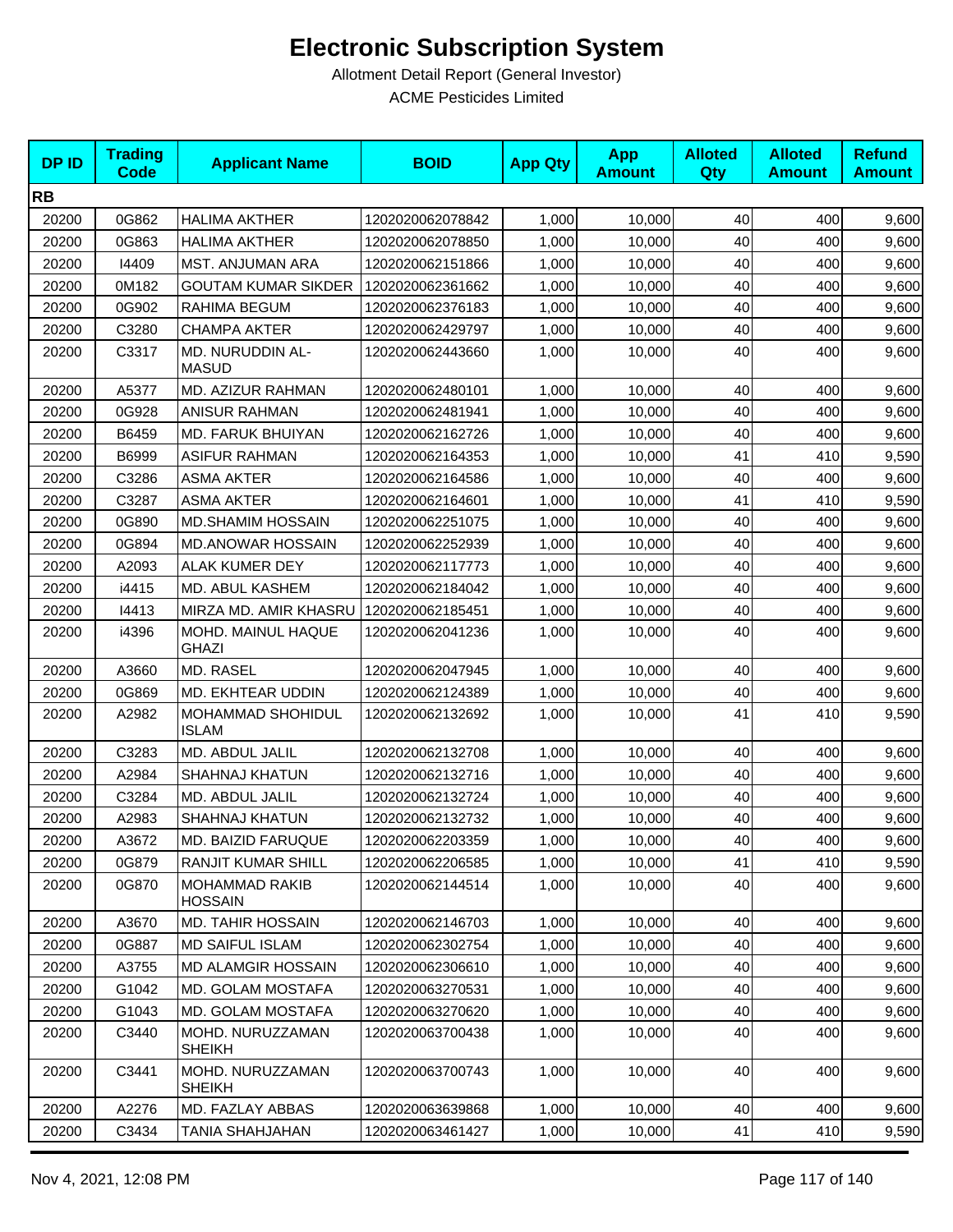| <b>DPID</b> | <b>Trading</b><br>Code | <b>Applicant Name</b>                   | <b>BOID</b>      | <b>App Qty</b> | <b>App</b><br><b>Amount</b> | <b>Alloted</b><br>Qty | <b>Alloted</b><br><b>Amount</b> | <b>Refund</b><br><b>Amount</b> |
|-------------|------------------------|-----------------------------------------|------------------|----------------|-----------------------------|-----------------------|---------------------------------|--------------------------------|
| <b>RB</b>   |                        |                                         |                  |                |                             |                       |                                 |                                |
| 20200       | G1055                  | <b>MD. SABBIR HOSSAIN</b>               | 1202020063468049 | 1,000          | 10,000                      | 40                    | 400                             | 9,600                          |
| 20200       | C3420                  | S.S. INTERNATIONAL                      | 1202020063412278 | 1,000          | 10,000                      | 40                    | 400                             | 9,600                          |
| 20200       | 14641                  | <b>MD. SANOWAR HOSSEN</b>               | 1202020063513755 | 1,000          | 10,000                      | 40                    | 400                             | 9,600                          |
| 20200       | 14623                  | <b>MD. ABU SAYED</b>                    | 1202020063260872 | 1,000          | 10,000                      | 40                    | 400                             | 9,600                          |
| 20200       | D4369                  | ANOWARA BEGUM                           | 1202020063497551 | 1,000          | 10,000                      | 41                    | 410                             | 9,590                          |
| 20200       | A2677                  | MD. ZAHIRUL ISLAM                       | 1202020063541062 | 1,000          | 10,000                      | 40                    | 400                             | 9,600                          |
| 20200       | G1039                  | <b>SUMAN MANDAL</b>                     | 1202020063281691 | 1,000          | 10,000                      | 40                    | 400                             | 9,600                          |
| 20200       | 14624                  | MD. ABU SAYED                           | 1202020063261320 | 1,000          | 10,000                      | 41                    | 410                             | 9,590                          |
| 20200       | D4363                  | <b>FARHAD KHAN</b>                      | 1202020063341389 | 1,000          | 10,000                      | 40                    | 400                             | 9,600                          |
| 20200       | 14625                  | MD. MIZANUR RAHMAN                      | 1202020063423534 | 1,000          | 10,000                      | 40                    | 400                             | 9,600                          |
| 20200       | A3832                  | CONTINENTAL<br><b>GARMENTS IND.PVT.</b> | 1202020063403125 | 1,000          | 10,000                      | 40                    | 400                             | 9,600                          |
| 20200       | A5388                  | MD. IDRISH ALI MIAH                     | 1202020063439961 | 1,000          | 10,000                      | 41                    | 410                             | 9,590                          |
| 20200       | G1056                  | MD. SABBIR HOSSAIN                      | 1202020063468091 | 1,000          | 10,000                      | 40                    | 400                             | 9,600                          |
| 20200       | 14619                  | <b>MD. SHAMSUDDIN</b>                   | 1202020063199622 | 1,000          | 10,000                      | 40                    | 400                             | 9,600                          |
| 20200       | A5671                  | A.K.M SHAMSUL ANWAR                     | 1202020063222583 | 1,000          | 10,000                      | 41                    | 410                             | 9,590                          |
| 20200       | G1029                  | MST. BELY                               | 1202020063128686 | 1,000          | 10,000                      | 40                    | 400                             | 9,600                          |
| 20200       | G1030                  | MST. BELY                               | 1202020063128777 | 1,000          | 10,000                      | 40                    | 400                             | 9,600                          |
| 20200       | 14620                  | MD. SHAMSUDDIN                          | 1202020063200132 | 1,000          | 10,000                      | 40                    | 400                             | 9,600                          |
| 20200       | C3259                  | A.K.M. MEHEDI HASAN                     | 1202020063099230 | 1,000          | 10,000                      | 40                    | 400                             | 9,600                          |
| 20200       | 14622                  | <b>DEWAN MAHMUDUL</b><br><b>HAQUE</b>   | 1202020063228698 | 1,000          | 10,000                      | 40                    | 400                             | 9,600                          |
| 20200       | 14621                  | <b>DEWAN MAHMUDUL</b><br><b>HAQUE</b>   | 1202020063200961 | 1,000          | 10,000                      | 40                    | 400                             | 9,600                          |
| 20200       | G1035                  | MOHAMMAD ULLAH                          | 1202020063157624 | 1,000          | 10,000                      | 41                    | 410                             | 9,590                          |
| 20200       | G1036                  | <b>MOHAMMAD ULLAH</b>                   | 1202020063157758 | 1,000          | 10,000                      | 40                    | 400                             | 9,600                          |
| 20200       | G1040                  | MOHAMMAD MOMINUL<br><b>ISLAM</b>        | 1202020063188382 | 1,000          | 10,000                      | 40                    | 400                             | 9,600                          |
| 20200       | G1033                  | MD. MOMTAJUL HAQUE                      | 1202020063144904 | 1,000          | 10,000                      | 40                    | 400                             | 9,600                          |
| 20200       | A2706                  | <b>KAMRUL HASAN</b>                     | 1202020062885647 | 1,000          | 10,000                      | 40                    | 400                             | 9,600                          |
| 20200       | C3391                  | ARIFA BANU                              | 1202020063036581 | 1,000          | 10,000                      | 40                    | 400                             | 9,600                          |
| 20200       | D4357                  | NAHID MAHMUD                            | 1202020063046511 | 1,000          | 10,000                      | 40                    | 400                             | 9,600                          |
| 20200       | D4358                  | <b>NAHID MAHMUD</b>                     | 1202020063046736 | 1,000          | 10,000                      | 40                    | 400                             | 9,600                          |
| 20200       | D4360                  | ANOWARA BEGUM                           | 1202020063103801 | 1,000          | 10,000                      | 40                    | 400                             | 9,600                          |
| 20200       | G1025                  | MUHAMMAD ASHRAFUL<br><b>ISLAM</b>       | 1202020063055407 | 1,000          | 10,000                      | 40                    | 400                             | 9,600                          |
| 20200       | G1034                  | MD. MOMTAJUL HAQUE                      | 1202020063145074 | 1,000          | 10,000                      | 40                    | 400                             | 9,600                          |
| 20200       | A3734                  | NAZRIN RAHMAN                           | 1202020063193427 | 1,000          | 10,000                      | 40                    | 400                             | 9,600                          |
| 20200       | G1001                  | <b>IMTIAZ HOSSAIN</b>                   | 1202020062949096 | 1,000          | 10,000                      | 41                    | 410                             | 9,590                          |
| 20200       | A3725                  | AHMED KABIR                             | 1202020063007891 | 1,000          | 10,000                      | 40                    | 400                             | 9,600                          |
| 20200       | D4354                  | <b>BIKASH CHANDRA SAHA</b>              | 1202020062956686 | 1,000          | 10,000                      | 41                    | 410                             | 9,590                          |
| 20200       | G1019                  | <b>MST. MOMOTAJ PARVIN</b>              | 1202020063014462 | 1,000          | 10,000                      | 40                    | 400                             | 9,600                          |
| 20200       | i4616                  | PRATAY SAHA                             | 1202020063079236 | 1,000          | 10,000                      | 41                    | 410                             | 9,590                          |
| 20200       | A3726                  | <b>BUSHRA BINTA ISLAM</b>               | 1202020063019599 | 1,000          | 10,000                      | 40                    | 400                             | 9,600                          |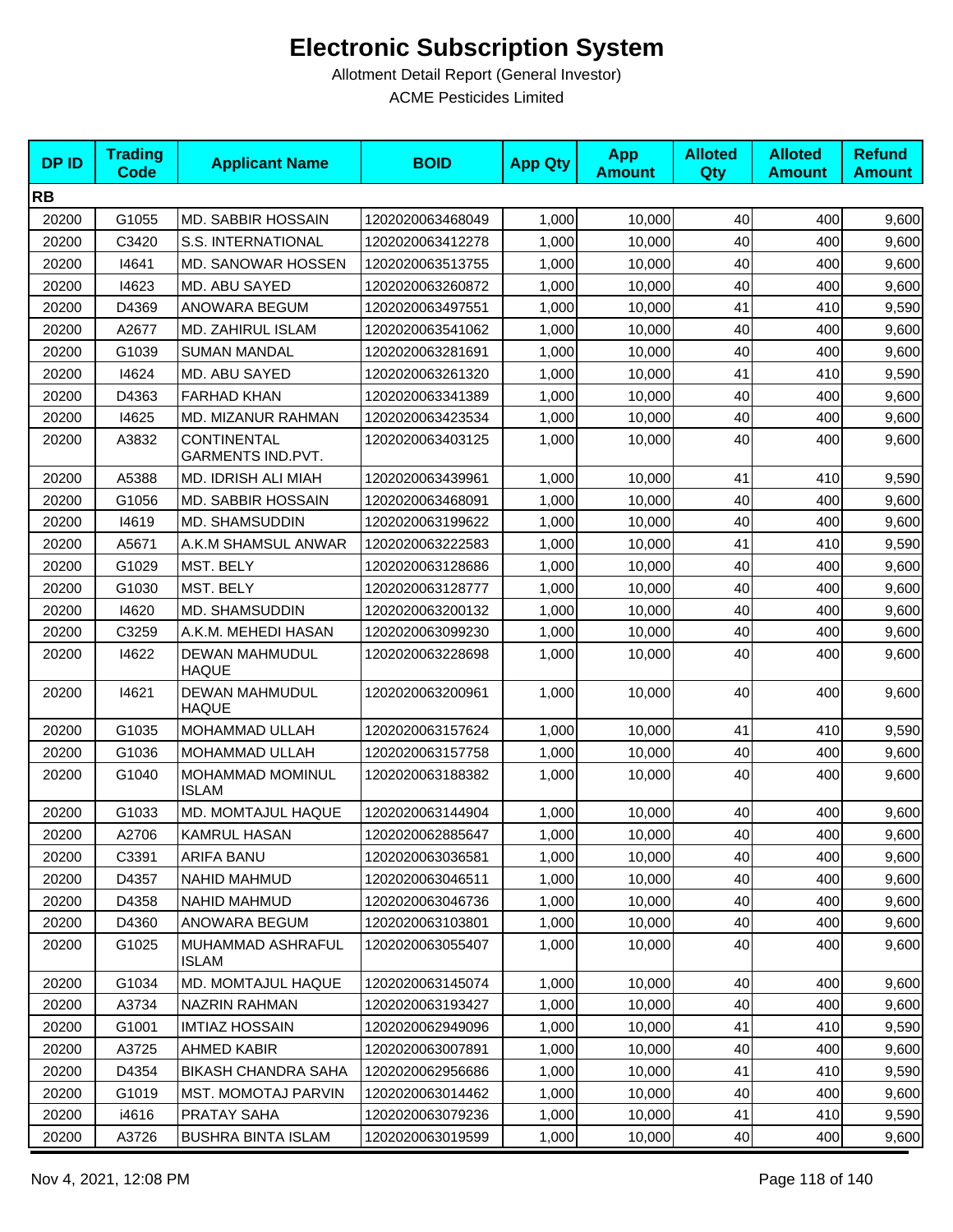| <b>DPID</b> | <b>Trading</b><br><b>Code</b> | <b>Applicant Name</b>                    | <b>BOID</b>      | <b>App Qty</b> | <b>App</b><br><b>Amount</b> | <b>Alloted</b><br><b>Qty</b> | <b>Alloted</b><br><b>Amount</b> | <b>Refund</b><br><b>Amount</b> |
|-------------|-------------------------------|------------------------------------------|------------------|----------------|-----------------------------|------------------------------|---------------------------------|--------------------------------|
| <b>RB</b>   |                               |                                          |                  |                |                             |                              |                                 |                                |
| 20200       | G1100                         | <b>SWAPAN MIA</b>                        | 1202020062966351 | 1,000          | 10,000                      | 40                           | 400                             | 9,600                          |
| 20200       | A3727                         | <b>BUSHRA BINTA ISLAM</b>                | 1202020063020694 | 1,000          | 10,000                      | 40                           | 400                             | 9,600                          |
| 20200       | A3846                         | MD. LIAKAT HOSSAIN                       | 1202020064396850 | 1,000          | 10,000                      | 40                           | 400                             | 9,600                          |
| 20200       | A5601                         | <b>AKTARA BANU</b>                       | 1202020063989857 | 1,000          | 10,000                      | 40                           | 400                             | 9,600                          |
| 20200       | A3849                         | MD. NURUL HUDA                           | 1202020064418705 | 1,000          | 10,000                      | 41                           | 410                             | 9,590                          |
| 20200       | G1083                         | MD. SALAH UDDIN                          | 1202020063839525 | 1,000          | 10,000                      | 40                           | 400                             | 9,600                          |
| 20200       | G1112                         | MD. ENAMUL HOSSAIN                       | 1202020064283567 | 1,000          | 10,000                      | 40                           | 400                             | 9,600                          |
| 20200       | D4443                         | <b>MOKSHED HOSSAIN</b>                   | 1202020064052520 | 1,000          | 10,000                      | 41                           | 410                             | 9,590                          |
| 20200       | G1089                         | <b>MITU RANI SAHA</b>                    | 1202020063925881 | 1,000          | 10,000                      | 40                           | 400                             | 9,600                          |
| 20200       | D4521                         | MD. HOSSAINU ZAMAN<br><b>BHUYAN MAMU</b> | 1202020064425337 | 1,000          | 10,000                      | 40                           | 400                             | 9,600                          |
| 20200       | C3480                         | RUPAK RAHMAN SUNDO                       | 1202020064391542 | 1,000          | 10,000                      | 40                           | 400                             | 9,600                          |
| 20200       | G1171                         | AJIT LAL PODDER                          | 1202020064748063 | 1,000          | 10,000                      | 40                           | 400                             | 9,600                          |
| 20200       | A3789                         | <b>MD. MABIN SARKAR</b>                  | 1202020064146145 | 1,000          | 10,000                      | 40                           | 400                             | 9,600                          |
| 20200       | G1074                         | ABDUL HAQUE SIKDER                       | 1202020063735293 | 1,000          | 10,000                      | 40                           | 400                             | 9,600                          |
| 20200       | A3874                         | MD. MOSHIUR RAHMAN                       | 1202020064850555 | 1,000          | 10,000                      | 40                           | 400                             | 9,600                          |
| 20200       | A3875                         | MD. MOSHIUR RAHMAN                       | 1202020064850670 | 1,000          | 10,000                      | 41                           | 410                             | 9,590                          |
| 20200       | D4421                         | AFROJA BEGUM                             | 1202020064018031 | 1,000          | 10,000                      | 40                           | 400                             | 9,600                          |
| 20200       | A3843                         | <b>RUPALI RANI</b>                       | 1202020064774008 | 1,000          | 10,000                      | 40                           | 400                             | 9,600                          |
| 20200       | A3844                         | <b>RUPALI RANI</b>                       | 1202020064774059 | 1,000          | 10,000                      | 40                           | 400                             | 9,600                          |
| 20200       | G1111                         | MD. ASHRAF UDDIN                         | 1202020064283468 | 1,000          | 10,000                      | 40                           | 400                             | 9,600                          |
| 20200       | A3860                         | <b>SAWPNA GHOSH</b>                      | 1202020064608250 | 1,000          | 10,000                      | 40                           | 400                             | 9,600                          |
| 20200       | 14668                         | MD. FAZLUR RAHMAN                        | 1202020064523358 | 1,000          | 10,000                      | 41                           | 410                             | 9,590                          |
| 20200       | A3876                         | <b>ARIFA SIDDIKA</b>                     | 1202020064850745 | 1,000          | 10,000                      | 40                           | 400                             | 9,600                          |
| 20200       | C3438                         | RAHAT MAHMOOD KHAN                       | 1202020063699572 | 1,000          | 10,000                      | 40                           | 400                             | 9,600                          |
| 20200       | G1080                         | <b>JANNATUL FARDOUS</b>                  | 1202020063799038 | 1,000          | 10,000                      | 40                           | 400                             | 9,600                          |
| 20200       | G1081                         | <b>JANNATUL FARDOUS</b>                  | 1202020063799089 | 1,000          | 10,000                      | 40                           | 400                             | 9,600                          |
| 20200       | 14676                         | ABUL KALAM AZAD                          | 1202020064827183 | 1,000          | 10,000                      | 41                           | 410                             | 9,590                          |
| 20200       | A3791                         | <b>HASHTAG TRADERS</b>                   | 1202020064711811 | 1,000          | 10,000                      | 41                           | 410                             | 9,590                          |
| 20200       | C3446                         | <b>ERSHADUR RAHMAN</b>                   | 1202020063782906 | 1,000          | 10,000                      | 40                           | 400                             | 9,600                          |
| 20200       | C3444                         | <b>MAHFUJA KHAN</b>                      | 1202020063765418 | 1,000          | 10,000                      | 40                           | 400                             | 9,600                          |
| 20200       | A3786                         | NAYAN KRISHNA TOKDAR                     | 1202020063781671 | 1,000          | 10,000                      | 40                           | 400                             | 9,600                          |
| 20200       | G1106                         | ANEE RANI SARKER                         | 1202020064282206 | 1,000          | 10,000                      | 40                           | 400                             | 9,600                          |
| 20200       | G1079                         | <b>NUPUR RANI BHADRA</b>                 | 1202020063794720 | 1,000          | 10,000                      | 40                           | 400                             | 9,600                          |
| 20200       | G1110                         | <b>MD. ASHRAF UDDIN</b>                  | 1202020064283096 | 1,000          | 10,000                      | 40                           | 400                             | 9,600                          |
| 20200       | D4378                         | MD. OMUR FARUK                           | 1202020063805830 | 1,000          | 10,000                      | 40                           | 400                             | 9,600                          |
| 20200       | G1282                         | <b>JANNATUL FERDOUS</b>                  | 1202020066053106 | 1,000          | 10,000                      | 40                           | 400                             | 9,600                          |
| 20200       | A3904                         | MD. MASUM                                | 1202020065078484 | 1,000          | 10,000                      | 40                           | 400                             | 9,600                          |
| 20200       | A3907                         | MD. MAHAFUJ                              | 1202020065079205 | 1,000          | 10,000                      | 40                           | 400                             | 9,600                          |
| 20200       | A3797                         | <b>MOHAMMAD MIZANUR</b><br><b>RAHMAN</b> | 1202020064971151 | 1,000          | 10,000                      | 41                           | 410                             | 9,590                          |
| 20200       | i4730                         | MAHFUZA AKTHER LIPI                      | 1202020066052690 | 1,000          | 10,000                      | 40                           | 400                             | 9,600                          |
| 20200       | C3537                         | SHAHEDA AKTER                            | 1202020065370066 | 1,000          | 10,000                      | 41                           | 410                             | 9,590                          |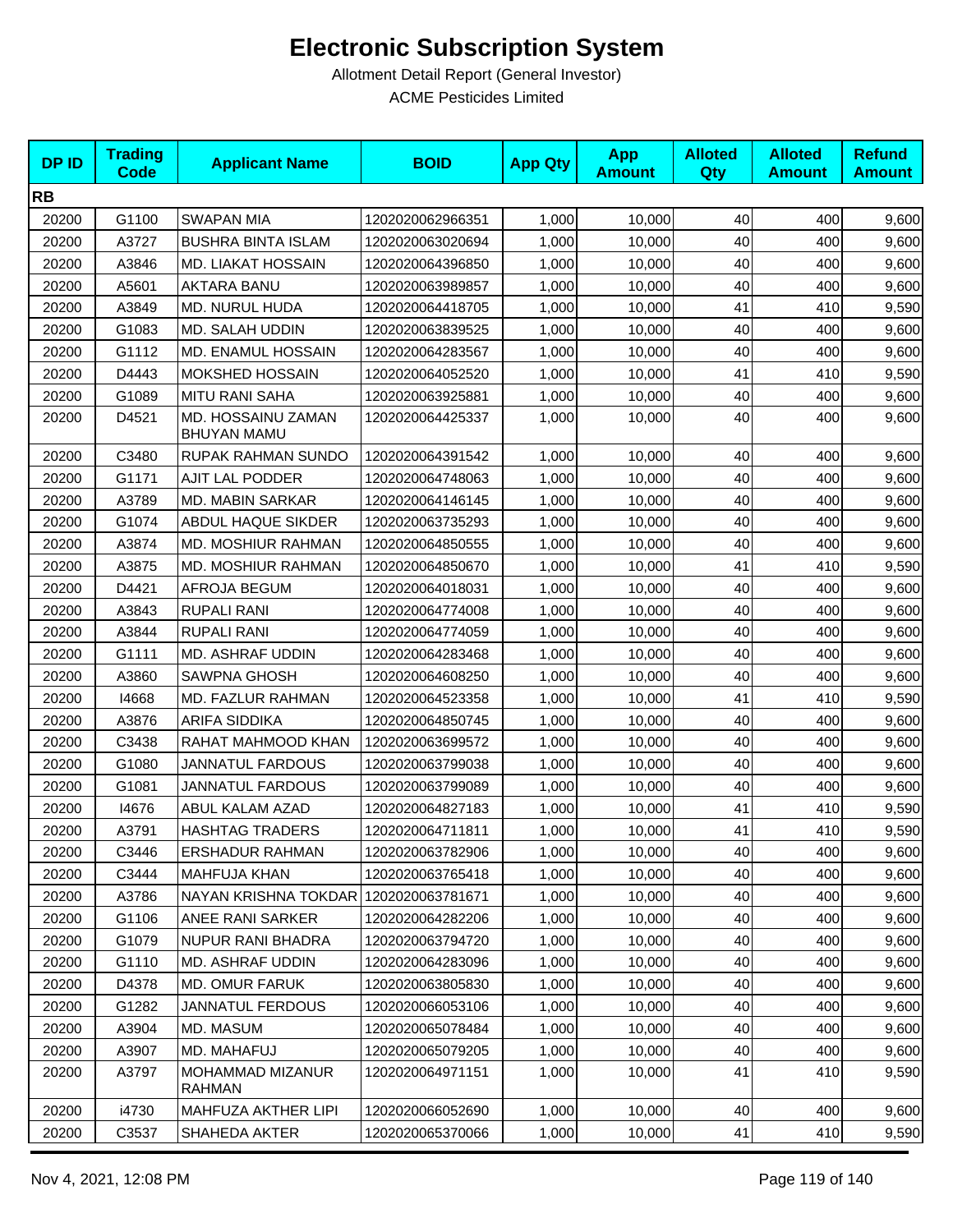| <b>DPID</b> | <b>Trading</b><br><b>Code</b> | <b>Applicant Name</b>                  | <b>BOID</b>      | <b>App Qty</b> | <b>App</b><br><b>Amount</b> | <b>Alloted</b><br><b>Qty</b> | <b>Alloted</b><br><b>Amount</b> | <b>Refund</b><br><b>Amount</b> |
|-------------|-------------------------------|----------------------------------------|------------------|----------------|-----------------------------|------------------------------|---------------------------------|--------------------------------|
| <b>RB</b>   |                               |                                        |                  |                |                             |                              |                                 |                                |
| 20200       | 14696                         | MAHMUD KAISER NAFFEE 1202020065392308  |                  | 1,000          | 10,000                      | 40                           | 400                             | 9,600                          |
| 20200       | A4004                         | MD. HASEEB AHSAN                       | 1202020066541710 | 1,000          | 10,000                      | 40                           | 400                             | 9,600                          |
| 20200       | A3906                         | <b>MOST. RAJIA BEGUM</b>               | 1202020065078749 | 1,000          | 10,000                      | 40                           | 400                             | 9,600                          |
| 20200       | A3894                         | SREE SANJIBON GOSH                     | 1202020065021138 | 1,000          | 10,000                      | 40                           | 400                             | 9,600                          |
| 20200       | A3935                         | <b>SHANIAN TANEEM</b><br><b>NAVEEN</b> | 1202020066013554 | 1,000          | 10,000                      | 41                           | 410                             | 9,590                          |
| 20200       | G1299                         | NILUFA YEASMIN                         | 1202020066433933 | 1,000          | 10,000                      | 40                           | 400                             | 9,600                          |
| 20200       | C3553                         | <b>SUJOY KUMAR SAHA</b>                | 1202020065925056 | 1,000          | 10,000                      | 40                           | 400                             | 9,600                          |
| 20200       | D4561                         | MD. ASADUZZAMAN                        | 1202020065179241 | 1,000          | 10,000                      | 40                           | 400                             | 9,600                          |
| 20200       | A3924                         | SALAUDDIN RANA                         | 1202020065941590 | 1,000          | 10,000                      | 41                           | 410                             | 9,590                          |
| 20200       | D4576                         | MUHAMAD ANOWAUL<br><b>HOUE</b>         | 1202020065202962 | 1,000          | 10,000                      | 40                           | 400                             | 9,600                          |
| 20200       | C3530                         | MD. ABDUL HAI                          | 1202020065378378 | 1,000          | 10,000                      | 40                           | 400                             | 9,600                          |
| 20200       | 14685                         | MD. AL- AMIN                           | 1202020065033838 | 1,000          | 10,000                      | 40                           | 400                             | 9,600                          |
| 20200       | D4570                         | <b>FARZANA AKHTER</b>                  | 1202020065179846 | 1,000          | 10,000                      | 40                           | 400                             | 9,600                          |
| 20200       | D4562                         | MD. ASADUZZAMAN                        | 1202020065179889 | 1,000          | 10,000                      | 40                           | 400                             | 9,600                          |
| 20200       | A3937                         | SALAUDDIN RANA                         | 1202020066015925 | 1,000          | 10,000                      | 40                           | 400                             | 9,600                          |
| 20200       | G1298                         | MD. AMZAD HOSSAIN                      | 1202020066433173 | 1,000          | 10,000                      | 40                           | 400                             | 9,600                          |
| 20200       | D4560                         | PARNA PAUL                             | 1202020065370347 | 1,000          | 10,000                      | 40                           | 400                             | 9,600                          |
| 20200       | A3909                         | MD. HANNAN MIA                         | 1202020065085362 | 1,000          | 10,000                      | 40                           | 400                             | 9,600                          |
| 20200       | A3859                         | <b>SAWPNA GHOSH</b>                    | 1202020064608001 | 1,000          | 10,000                      | 40                           | 400                             | 9,600                          |
| 20200       | D4555                         | KHOKAN KUNDU                           | 1202020064540019 | 1,000          | 10,000                      | 41                           | 410                             | 9,590                          |
| 20200       | D4554                         | KHOKAN KUNDU                           | 1202020064539882 | 1,000          | 10,000                      | 40                           | 400                             | 9,600                          |
| 20200       | A3855                         | FARZANA RAHMAN                         | 1202020064439324 | 1,000          | 10,000                      | 40                           | 400                             | 9,600                          |
| 20200       | A3893                         | SREE SANJIBON GOSH                     | 1202020065021103 | 1,000          | 10,000                      | 40                           | 400                             | 9,600                          |
| 20200       | D4484                         | <b>SHAHIDA KHATUN</b>                  | 1202020064186516 | 1,000          | 10,000                      | 40                           | 400                             | 9,600                          |
| 20200       | G1231                         | RANJIT KUMAR DAS                       | 1202020065268111 | 1,000          | 10,000                      | 40                           | 400                             | 9,600                          |
| 20200       | A3903                         | MD. MASUM                              | 1202020065078393 | 1,000          | 10,000                      | 40                           | 400                             | 9,600                          |
| 20200       | G1084                         | MD. SALAH UDDIN                        | 1202020063839675 | 1,000          | 10,000                      | 40                           | 400                             | 9,600                          |
| 20200       | A4568                         | MD. AHSAN KABIR                        | 1202020065324729 | 1,000          | 10,000                      | 40                           | 400                             | 9,600                          |
| 20200       | 14695                         | MAHMUD KAISER NAFFEE 1202020065392209  |                  | 1,000          | 10,000                      | 40                           | 400                             | 9,600                          |
| 20200       | D4701                         | MD. NAZMUL HAQUE                       | 1202020066436251 | 1,000          | 10,000                      | 40                           | 400                             | 9,600                          |
| 20200       | D4702                         | MD. NAZMUL HAQUE                       | 1202020066436383 | 1,000          | 10,000                      | 40                           | 400                             | 9,600                          |
| 20200       | D4569                         | <b>FARZANA AKHTER</b>                  | 1202020065180545 | 1,000          | 10,000                      | 40                           | 400                             | 9,600                          |
| 20200       | A4567                         | MD. AHSAN KABIR                        | 1202020065243361 | 1,000          | 10,000                      | 40                           | 400                             | 9,600                          |
| 20200       | C3528                         | MAHMUDA SULTANA                        | 1202020065321112 | 1,000          | 10,000                      | 41                           | 410                             | 9,590                          |
| 20200       | C3511                         | A.F.M. NAZRUL ISLAM                    | 1202020064987105 | 1,000          | 10,000                      | 41                           | 410                             | 9,590                          |
| 20200       | A3908                         | MD. MAHAFUJ                            | 1202020065080054 | 1,000          | 10,000                      | 41                           | 410                             | 9,590                          |
| 20200       | D5000                         | MOHAMMAD SHAMIM<br>SARWAR              | 1202020065433021 | 1,000          | 10,000                      | 40                           | 400                             | 9,600                          |
| 20200       | D4575                         | MUHAMAD ANOWAUL<br><b>HOUE</b>         | 1202020065202748 | 1,000          | 10,000                      | 40                           | 400                             | 9,600                          |
| 20200       | G1191                         | MD. HAFIZUR RAHMAN                     | 1202020064974751 | 1,000          | 10,000                      | 41                           | 410                             | 9,590                          |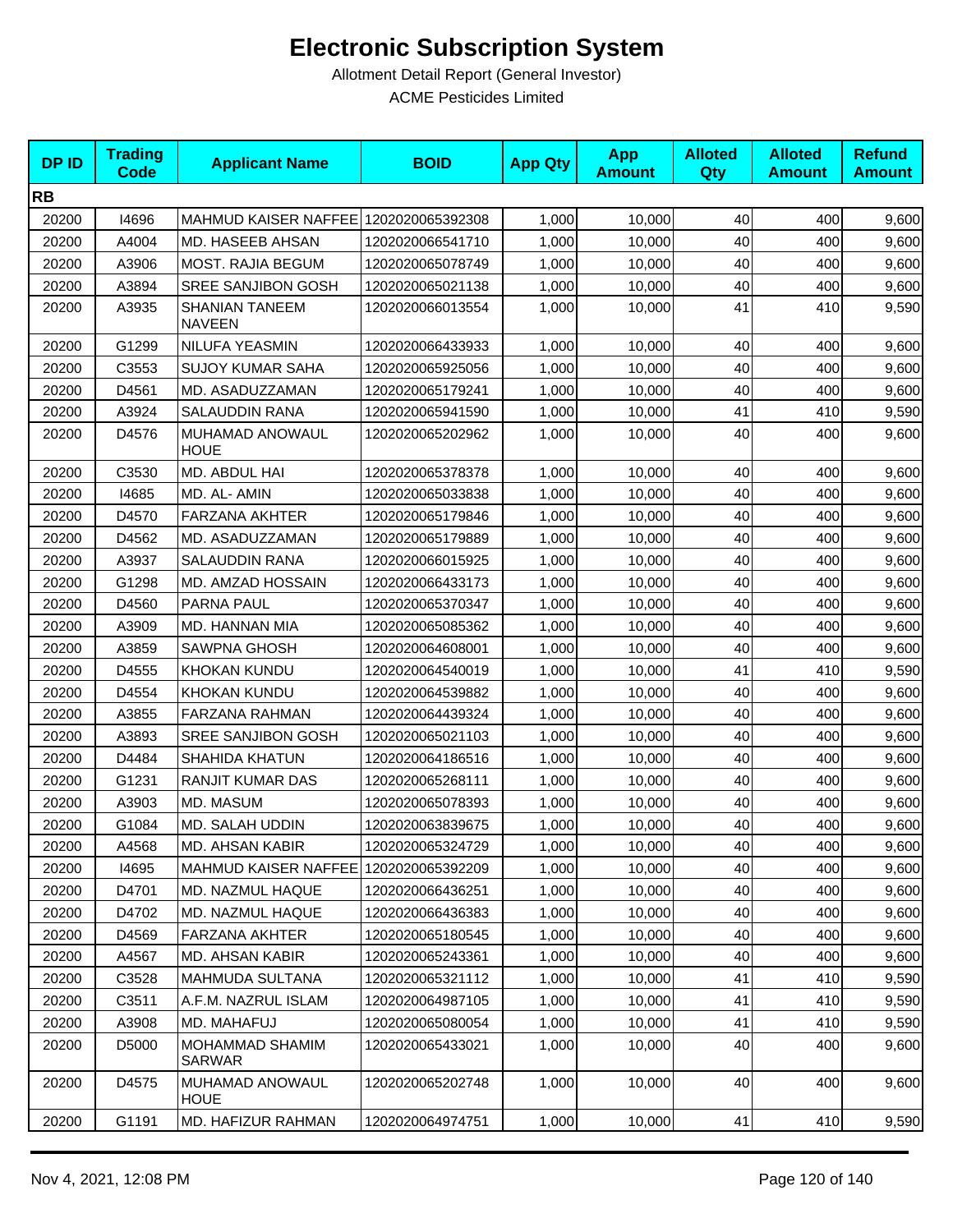| <b>DPID</b> | <b>Trading</b><br><b>Code</b> | <b>Applicant Name</b>                    | <b>BOID</b>      | <b>App Qty</b> | <b>App</b><br><b>Amount</b> | <b>Alloted</b><br><b>Qty</b> | <b>Alloted</b><br><b>Amount</b> | <b>Refund</b><br><b>Amount</b> |
|-------------|-------------------------------|------------------------------------------|------------------|----------------|-----------------------------|------------------------------|---------------------------------|--------------------------------|
| <b>RB</b>   |                               |                                          |                  |                |                             |                              |                                 |                                |
| 20200       | i4690                         | <b>MD. ATIQUR RAHMAN</b>                 | 1202020065103912 | 1,000          | 10,000                      | 40                           | 400                             | 9,600                          |
| 20200       | A3901                         | MD. BELAYET TALUKDER                     | 1202020065078219 | 1,000          | 10,000                      | 41                           | 410                             | 9,590                          |
| 20200       | A3902                         | MD. BELAYET TALUKDER                     | 1202020065078318 | 1,000          | 10,000                      | 40                           | 400                             | 9,600                          |
| 20200       | D4660                         | MD. HOSSAINU ZAMAN<br><b>BHUYAN MAMU</b> | 1202020065766079 | 1,000          | 10,000                      | 40                           | 400                             | 9,600                          |
| 20200       | C3529                         | <b>MAHMUDA SULTANA</b>                   | 1202020065320672 | 1,000          | 10,000                      | 40                           | 400                             | 9,600                          |
| 20200       | C3536                         | SHAHEDA AKTER                            | 1202020065369233 | 1,000          | 10,000                      | 40                           | 400                             | 9,600                          |
| 20200       | A3926                         | FIROZ MOHAMMED                           | 1202020065976552 | 1,000          | 10,000                      | 40                           | 400                             | 9,600                          |
| 20200       | 14688                         | MD. MAHBUB                               | 1202020065033897 | 1,000          | 10,000                      | 40                           | 400                             | 9,600                          |
| 20200       | A4005                         | MD. SHAFIULLAH SERAJ                     | 1202020066550011 | 1,000          | 10,000                      | 40                           | 400                             | 9,600                          |
| 20200       | A3929                         | <b>SHANIAN TANEEM</b><br><b>NAVEEN</b>   | 1202020065977276 | 1,000          | 10,000                      | 41                           | 410                             | 9,590                          |
| 20200       | C3531                         | MD. ABDUL HAI                            | 1202020065321353 | 1,000          | 10,000                      | 40                           | 400                             | 9,600                          |
| 20200       | A3938                         | MD. AL IMRAN HOSSIN                      | 1202020066016780 | 1,000          | 10,000                      | 40                           | 400                             | 9,600                          |
| 20200       | <b>DSI01</b>                  | Apex Investments Ltd.-St.<br>Inv.        | 1202020066883511 | 1,000          | 10,000                      | 40                           | 400                             | 9,600                          |
| 20200       | A3932                         | MD. MOZZAM HOSSAIN<br>GAZI               | 1202020065975839 | 1,000          | 10,000                      | 40                           | 400                             | 9,600                          |
| 20200       | G1216                         | <b>MD. IBNUL HOSSAIN</b>                 | 1202020065061252 | 1,000          | 10,000                      | 40                           | 400                             | 9,600                          |
| 20200       | C3560                         | A.K.M. MORSHED ALAM                      | 1202020066216373 | 1,000          | 10,000                      | 40                           | 400                             | 9,600                          |
| 20200       | C3559                         | A.K.M. MORSHED ALAM                      | 1202020066216729 | 1,000          | 10,000                      | 40                           | 400                             | 9,600                          |
| 20200       | G1301                         | MD. BASHIR UDDIN                         | 1202020066404168 | 1,000          | 10,000                      | 41                           | 410                             | 9,590                          |
| 20200       | G1302                         | MD. FARID UDDIN                          | 1202020066404291 | 1,000          | 10,000                      | 41                           | 410                             | 9,590                          |
| 20200       | G1453                         | <b>MD. ATAUR RAHMAN</b>                  | 1202020067290541 | 1,000          | 10,000                      | 40                           | 400                             | 9,600                          |
| 20200       | G1297                         | ZAHRAH TASNIA AHMED                      | 1202020066364331 | 1,000          | 10,000                      | 41                           | 410                             | 9,590                          |
| 20200       | G1304                         | <b>MOHAMMAD ILLIAS</b>                   | 1202020066406009 | 1,000          | 10,000                      | 40                           | 400                             | 9,600                          |
| 20200       | D4708                         | SAMBU CHANDRA SAHA                       | 1202020066787200 | 1,000          | 10,000                      | 40                           | 400                             | 9,600                          |
| 20200       | D4709                         | SAMBU CHANDRA SAHA                       | 1202020066787730 | 1,000          | 10,000                      | 40                           | 400                             | 9,600                          |
| 20200       | A4009                         | <b>SUJIT KUMAR PAUL</b>                  | 1202020066579909 | 1,000          | 10,000                      | 40                           | 400                             | 9,600                          |
| 20200       | D4712                         | SHEDIR CHANDRA SHIL                      | 1202020066791425 | 1,000          | 10,000                      | 40                           | 400                             | 9,600                          |
| 20200       | G1362                         | <b>HASAN MAHMUD</b>                      | 1202020067091183 | 1,000          | 10,000                      | 40                           | 400                             | 9,600                          |
| 20200       | D4706                         | JHULAN RANI SAHA                         | 1202020066576715 | 1,000          | 10,000                      | 40                           | 400                             | 9,600                          |
| 20200       | D4707                         | JHULAN RANI SAHA                         | 1202020066577059 | 1,000          | 10.000                      | 40                           | 400                             | 9,600                          |
| 20200       | C3563                         | MD. MIZANUR RAHAMAN                      | 1202020066214681 | 1,000          | 10,000                      | 40                           | 400                             | 9,600                          |
| 20200       | G1320                         | MD. FAISAL BIN HAFIZ                     | 1202020066858571 | 1,000          | 10,000                      | 40                           | 400                             | 9,600                          |
| 20200       | G1316                         | MD. RASEL                                | 1202020066751640 | 1,000          | 10,000                      | 40                           | 400                             | 9,600                          |
| 20200       | G1361                         | HASAN MAHMUD                             | 1202020067091025 | 1,000          | 10,000                      | 40                           | 400                             | 9,600                          |
| 20200       | D4731                         | ABDUL JABBAR                             | 1202020067200255 | 1,000          | 10,000                      | 40                           | 400                             | 9,600                          |
| 20200       | G1291                         | DEBABRATA DAS                            | 1202020066145451 | 1,000          | 10,000                      | 40                           | 400                             | 9,600                          |
| 20200       | G1374                         | KISHORE KUMAR SAHA                       | 1202020067185624 | 1,000          | 10,000                      | 40                           | 400                             | 9,600                          |
| 20200       | G1317                         | MD. RASEL                                | 1202020066752602 | 1,000          | 10,000                      | 40                           | 400                             | 9,600                          |
| 20200       | G1303                         | MD. SALIM AHMED                          | 1202020066404521 | 1,000          | 10,000                      | 40                           | 400                             | 9,600                          |
| 20200       | C3635                         | NASIMA AKTER                             | 1202020068522096 | 1,000          | 10,000                      | 40                           | 400                             | 9,600                          |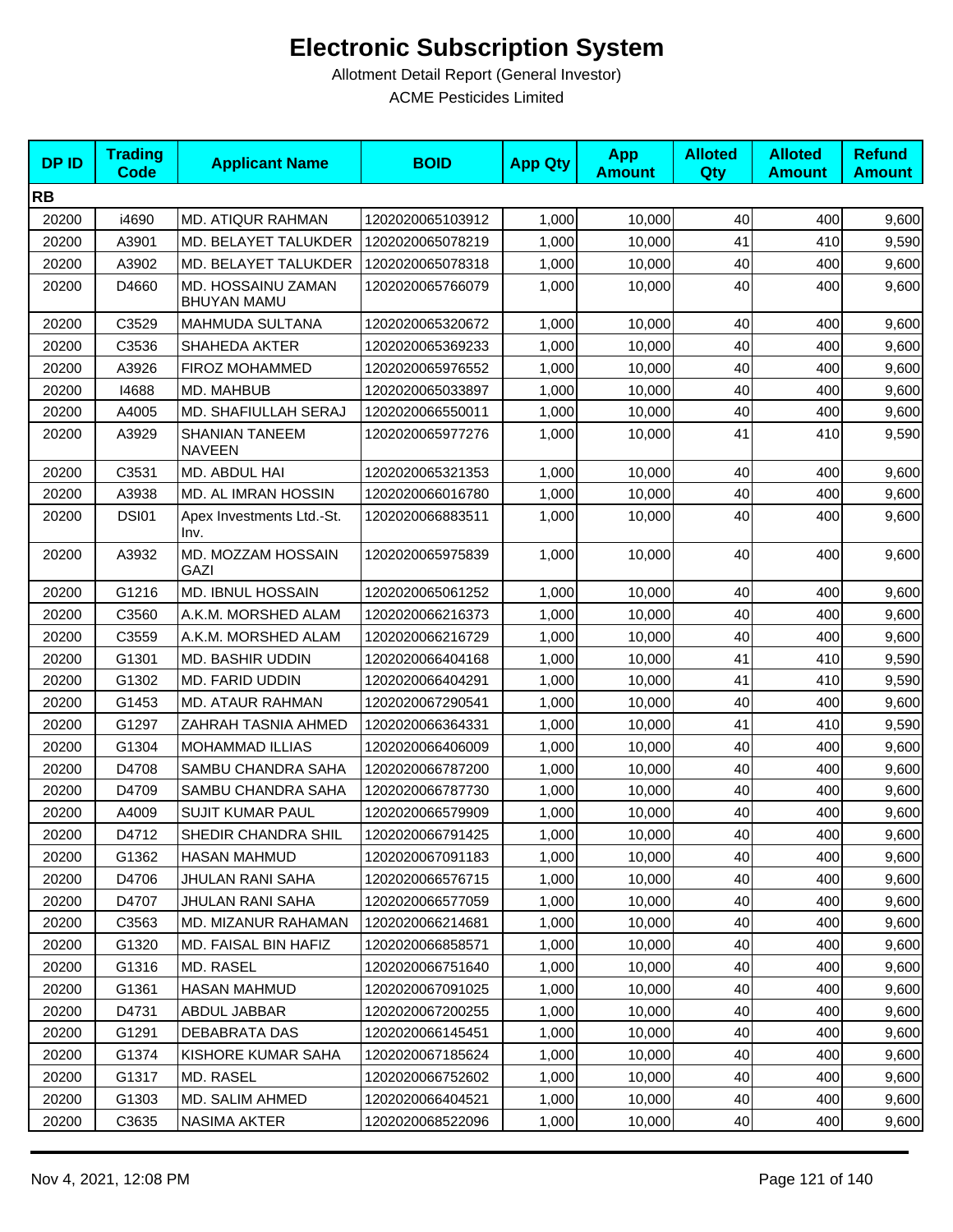| <b>DPID</b> | <b>Trading</b><br>Code | <b>Applicant Name</b>                       | <b>BOID</b>      | <b>App Qty</b> | <b>App</b><br><b>Amount</b> | <b>Alloted</b><br>Qty | <b>Alloted</b><br><b>Amount</b> | <b>Refund</b><br><b>Amount</b> |
|-------------|------------------------|---------------------------------------------|------------------|----------------|-----------------------------|-----------------------|---------------------------------|--------------------------------|
| <b>RB</b>   |                        |                                             |                  |                |                             |                       |                                 |                                |
| 20200       | A4039                  | <b>TAPASI RANI ROY</b>                      | 1202020067918396 | 1,000          | 10,000                      | 40                    | 400                             | 9,600                          |
| 20200       | A5661                  | MD. ZAKIR HOSSAIN                           | 1202020068095761 | 1,000          | 10,000                      | 40                    | 400                             | 9,600                          |
| 20200       | 14827                  | SANKAR KUMAR MONDOL                         | 1202020068121517 | 1,000          | 10,000                      | 40                    | 400                             | 9,600                          |
| 20200       | D4755                  | <b>AFSANA AKTER</b>                         | 1202020067748861 | 1,000          | 10,000                      | 40                    | 400                             | 9,600                          |
| 20200       | A4037                  | <b>SURANJIT SIKDER</b>                      | 1202020067918211 | 1,000          | 10,000                      | 40                    | 400                             | 9,600                          |
| 20200       | 14815                  | <b>MST. MONIRA AKTHER</b>                   | 1202020068032812 | 1,000          | 10,000                      | 40                    | 400                             | 9,600                          |
| 20200       | D4777                  | SUSHIL CHANDRA SAHA                         | 1202020068311097 | 1,000          | 10,000                      | 40                    | 400                             | 9,600                          |
| 20200       | G1517                  | <b>NAYAN SUTRADHAR</b>                      | 1202020067776451 | 1,000          | 10,000                      | 40                    | 400                             | 9,600                          |
| 20200       | G1612                  | MD. BADAL MIA                               | 1202020068406912 | 1,000          | 10,000                      | 40                    | 400                             | 9,600                          |
| 20200       | G1523                  | <b>BISHWAJIT CHANDRA</b><br><b>SUTRADAR</b> | 1202020067780377 | 1,000          | 10,000                      | 41                    | 410                             | 9,590                          |
| 20200       | G1531                  | <b>SAJOL KANTI</b><br><b>SUTRADHAR</b>      | 1202020067792330 | 1,000          | 10,000                      | 40                    | 400                             | 9,600                          |
| 20200       | D4765                  | PRONOB KUMAR ROY                            | 1202020068010671 | 1,000          | 10,000                      | 40                    | 400                             | 9,600                          |
| 20200       | G1611                  | <b>HENA BEGUM</b>                           | 1202020068402922 | 1,000          | 10,000                      | 40                    | 400                             | 9,600                          |
| 20200       | D4754                  | <b>MD. SHAHIN SIKDER</b>                    | 1202020067748612 | 1,000          | 10,000                      | 40                    | 400                             | 9,600                          |
| 20200       | C3604                  | SYED MD. MASFAQUL<br><b>ANOWAR</b>          | 1202020067726247 | 1,000          | 10,000                      | 40                    | 400                             | 9,600                          |
| 20200       | G1613                  | MD. BADAL MIA                               | 1202020068406856 | 1,000          | 10,000                      | 40                    | 400                             | 9,600                          |
| 20200       | D4756                  | AFSANA AKTER                                | 1202020067748853 | 1,000          | 10,000                      | 40                    | 400                             | 9,600                          |
| 20200       | G1607                  | <b>GIAS UDDIN</b>                           | 1202020068401936 | 1,000          | 10,000                      | 41                    | 410                             | 9,590                          |
| 20200       | G1620                  | <b>AHAMMED RIAZ</b>                         | 1202020068524780 | 1,000          | 10,000                      | 40                    | 400                             | 9,600                          |
| 20200       | C3634                  | MD. SHUHAS MUJAHID                          | 1202020068484079 | 1,000          | 10,000                      | 40                    | 400                             | 9,600                          |
| 20200       | G1527                  | <b>KAMOL SUTRADHAR</b>                      | 1202020067781438 | 1,000          | 10,000                      | 40                    | 400                             | 9,600                          |
| 20200       | G1610                  | <b>HENA BEGUM</b>                           | 1202020068402930 | 1,000          | 10,000                      | 41                    | 410                             | 9,590                          |
| 20200       | G1315                  | <b>MST AMINA KHATUN</b>                     | 1202020066738902 | 1,000          | 10,000                      | 41                    | 410                             | 9,590                          |
| 20200       | G1503                  | <b>KANCHAN MALA</b>                         | 1202020067497699 | 1,000          | 10,000                      | 40                    | 400                             | 9,600                          |
| 20200       | 14762                  | MD. TASLEMUR RAHMAN                         | 1202020067274302 | 1,000          | 10,000                      | 41                    | 410                             | 9,590                          |
| 20200       | 14826                  | SANKAR KUMAR MONDOL                         | 1202020068121541 | 1,000          | 10,000                      | 40                    | 400                             | 9,600                          |
| 20200       | 14824                  | <b>HAPPY</b>                                | 1202020068122032 | 1,000          | 10,000                      | 40                    | 400                             | 9,600                          |
| 20200       | C3625                  | MUHAMMAD ASHRAF<br>UZZAMAN KHAN             | 1202020068195963 | 1.000          | 10,000                      | 41                    | 410                             | 9,590                          |
| 20200       | D4685                  | <b>SUJAN KUMAR SAHA</b>                     | 1202020066281917 | 1,000          | 10,000                      | 40                    | 400                             | 9,600                          |
| 20200       | 14732                  | <b>TANVIR ACCESSORIES</b>                   | 1202020066129817 | 1,000          | 10,000                      | 40                    | 400                             | 9,600                          |
| 20200       | C3599                  | MD. NAZRUL ISLAM                            | 1202020067371776 | 1,000          | 10,000                      | 40                    | 400                             | 9,600                          |
| 20200       | G1490                  | AMBIA KHANAM                                | 1202020067394426 | 1,000          | 10,000                      | 40                    | 400                             | 9,600                          |
| 20200       | C3562                  | ABDULLAH AL OMAR                            | 1202020066215569 | 1,000          | 10,000                      | 40                    | 400                             | 9,600                          |
| 20200       | D4711                  | SHEDIR CHANDRA SHIL                         | 1202020066790166 | 1,000          | 10,000                      | 40                    | 400                             | 9,600                          |
| 20200       | A3945                  | <b>MANIK GHOSH</b>                          | 1202020066262363 | 1,000          | 10,000                      | 40                    | 400                             | 9,600                          |
| 20200       | G1318                  | <b>MOHAMMAD RUBEL</b>                       | 1202020066737247 | 1,000          | 10,000                      | 41                    | 410                             | 9,590                          |
| 20200       | G1489                  | AMBIA KHANAM                                | 1202020067394335 | 1,000          | 10,000                      | 40                    | 400                             | 9,600                          |
| 20200       | A2635                  | <b>MASUDA AKTER</b>                         | 1202020067492993 | 1,000          | 10,000                      | 40                    | 400                             | 9,600                          |
| 20200       | G1314                  | <b>MST. AMINA KHATUN</b>                    | 1202020066738664 | 1,000          | 10,000                      | 40                    | 400                             | 9,600                          |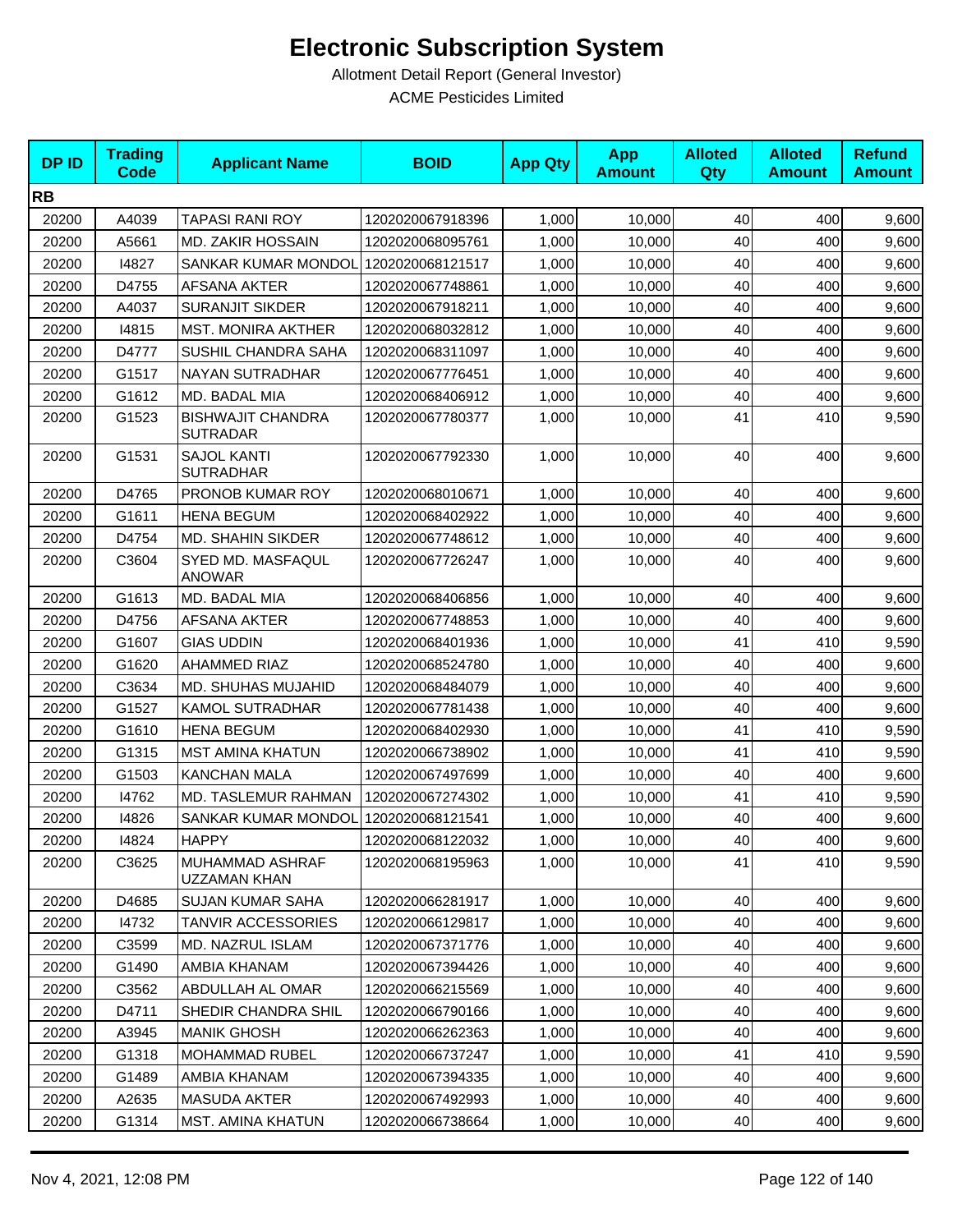| <b>DPID</b> | <b>Trading</b><br><b>Code</b> | <b>Applicant Name</b>                    | <b>BOID</b>      | <b>App Qty</b> | <b>App</b><br><b>Amount</b> | <b>Alloted</b><br>Qty | <b>Alloted</b><br><b>Amount</b> | <b>Refund</b><br><b>Amount</b> |
|-------------|-------------------------------|------------------------------------------|------------------|----------------|-----------------------------|-----------------------|---------------------------------|--------------------------------|
| <b>RB</b>   |                               |                                          |                  |                |                             |                       |                                 |                                |
| 20200       | G1319                         | MOHAMMAD RUBEL                           | 1202020066737511 | 1,000          | 10,000                      | 41                    | 410                             | 9,590                          |
| 20200       | 14758                         | <b>MUHAMMAD GOLAM</b><br><b>KIBRIA</b>   | 1202020067236859 | 1,000          | 10,000                      | 40                    | 400                             | 9,600                          |
| 20200       | G1606                         | <b>GIAS UDDIN</b>                        | 1202020068401944 | 1,000          | 10,000                      | 40                    | 400                             | 9,600                          |
| 20200       | G1753                         | PROKASH CHANDRA<br><b>SARKER</b>         | 1202020069188996 | 1,000          | 10,000                      | 40                    | 400                             | 9,600                          |
| 20200       | 14889                         | <b>TANVIR WAHAB</b>                      | 1202020069466752 | 1,000          | 10,000                      | 40                    | 400                             | 9,600                          |
| 20200       | A4071                         | <b>GOLAM AZAD</b>                        | 1202020068829974 | 1,000          | 10,000                      | 41                    | 410                             | 9,590                          |
| 20200       | C3633                         | MD. SHUHAS MUJAHID                       | 1202020068484143 | 1,000          | 10,000                      | 40                    | 400                             | 9,600                          |
| 20200       | C3626                         | MD MAHBUBUR RAHMAN                       | 1202020068173140 | 1,000          | 10,000                      | 41                    | 410                             | 9,590                          |
| 20200       | D4776                         | SUSHIL CHANDRA SAHA                      | 1202020068311062 | 1,000          | 10,000                      | 40                    | 400                             | 9,600                          |
| 20200       | C3624                         | JANNTE MAHBUBA JARIN                     | 1202020068203044 | 1,000          | 10,000                      | 41                    | 410                             | 9,590                          |
| 20200       | G1616                         | <b>KOHINUR</b>                           | 1202020068408194 | 1,000          | 10,000                      | 40                    | 400                             | 9,600                          |
| 20200       | A4304                         | SHUKLA RANI DABE                         | 1202020068446938 | 1,000          | 10,000                      | 40                    | 400                             | 9,600                          |
| 20200       | D4761                         | <b>SADIA SULTANA MITUL</b>               | 1202020067753930 | 1.000          | 10,000                      | 40                    | 400                             | 9,600                          |
| 20200       | G1617                         | <b>KOHINUR</b>                           | 1202020068408226 | 1,000          | 10,000                      | 40                    | 400                             | 9,600                          |
| 20200       | A4063                         | <b>HOSSEN EMAM</b>                       | 1202020068611759 | 1,000          | 10,000                      | 41                    | 410                             | 9,590                          |
| 20200       | G1525                         | KANAI SUTRADHAR                          | 1202020067777256 | 1,000          | 10.000                      | 40                    | 400                             | 9,600                          |
| 20200       | G1521                         | KANAI SUTRADHAR                          | 1202020067777264 | 1,000          | 10,000                      | 40                    | 400                             | 9,600                          |
| 20200       | c3641                         | NAZMUL ALAM RIPON                        | 1202020068580371 | 1,000          | 10,000                      | 41                    | 410                             | 9,590                          |
| 20200       | G1576                         | KAZI SHAHIDUL ISLAM<br><b>SOMAR</b>      | 1202020068088618 | 1,000          | 10,000                      | 40                    | 400                             | 9,600                          |
| 20200       | D4758                         | <b>GOUTAM MONDOL</b>                     | 1202020067752936 | 1,000          | 10,000                      | 40                    | 400                             | 9,600                          |
| 20200       | AIF01                         | APEX INVESTMENTS LTD-<br><b>ICB FUND</b> | 1202020068180904 | 1,000          | 10,000                      | 40                    | 400                             | 9,600                          |
| 20200       | G1619                         | <b>MUBARAK HUSSAIN</b>                   | 1202020068454374 | 1,000          | 10,000                      | 40                    | 400                             | 9,600                          |
| 20200       | A4055                         | MD. MAHDI HASAN                          | 1202020068212328 | 1,000          | 10,000                      | 41                    | 410                             | 9,590                          |
| 20200       | A4051                         | KERANIGANJ<br>DEVELOPER LTD              | 1202020068175222 | 1,000          | 10,000                      | 40                    | 400                             | 9,600                          |
| 20200       | D4759                         | SADIA SULTANA MITUL                      | 1202020067753981 | 1,000          | 10,000                      | 40                    | 400                             | 9,600                          |
| 20200       | 14794                         | MD. MAHABUB ALAM                         | 1202020067841574 | 1,000          | 10,000                      | 40                    | 400                             | 9,600                          |
| 20200       | G1526                         | <b>KAMOL SUTRADHAR</b>                   | 1202020067781403 | 1,000          | 10,000                      | 40                    | 400                             | 9,600                          |
| 20200       | G1533                         | SOUMEN SUTRADHAR                         | 1202020067793551 | 1,000          | 10,000                      | 40                    | 400                             | 9,600                          |
| 20200       | C3618                         | ARIFA                                    | 1202020068182119 | 1,000          | 10,000                      | 40                    | 400                             | 9,600                          |
| 20200       | D4751                         | <b>LUCKY AKTER</b>                       | 1202020067610380 | 1,000          | 10,000                      | 40                    | 400                             | 9,600                          |
| 20200       | D4753                         | <b>MD. SHAHIN SIKDER</b>                 | 1202020067748639 | 1,000          | 10,000                      | 41                    | 410                             | 9,590                          |
| 20200       | A4036                         | <b>SURANJIT SIKDER</b>                   | 1202020067918221 | 1,000          | 10.000                      | 40                    | 400                             | 9,600                          |
| 20200       | A5464                         | MD. IDRISH ALI MIAH                      | 1202020067564191 | 1,000          | 10,000                      | 41                    | 410                             | 9,590                          |
| 20200       | A4038                         | TAPASI RANI ROY                          | 1202020067918388 | 1,000          | 10,000                      | 40                    | 400                             | 9,600                          |
| 20200       | G1547                         | ABUL KALAM                               | 1202020067915408 | 1,000          | 10,000                      | 41                    | 410                             | 9,590                          |
| 20200       | C3611                         | SAJIB HOSSAIN                            | 1202020067920851 | 1,000          | 10,000                      | 40                    | 400                             | 9,600                          |
| 20200       | D4757                         | <b>GOUTAM MONDOL</b>                     | 1202020067752960 | 1,000          | 10,000                      | 40                    | 400                             | 9,600                          |
| 20200       | G1516                         | <b>BASANTI RANI</b><br><b>SUTRADAR</b>   | 1202020067775861 | 1,000          | 10,000                      | 40                    | 400                             | 9,600                          |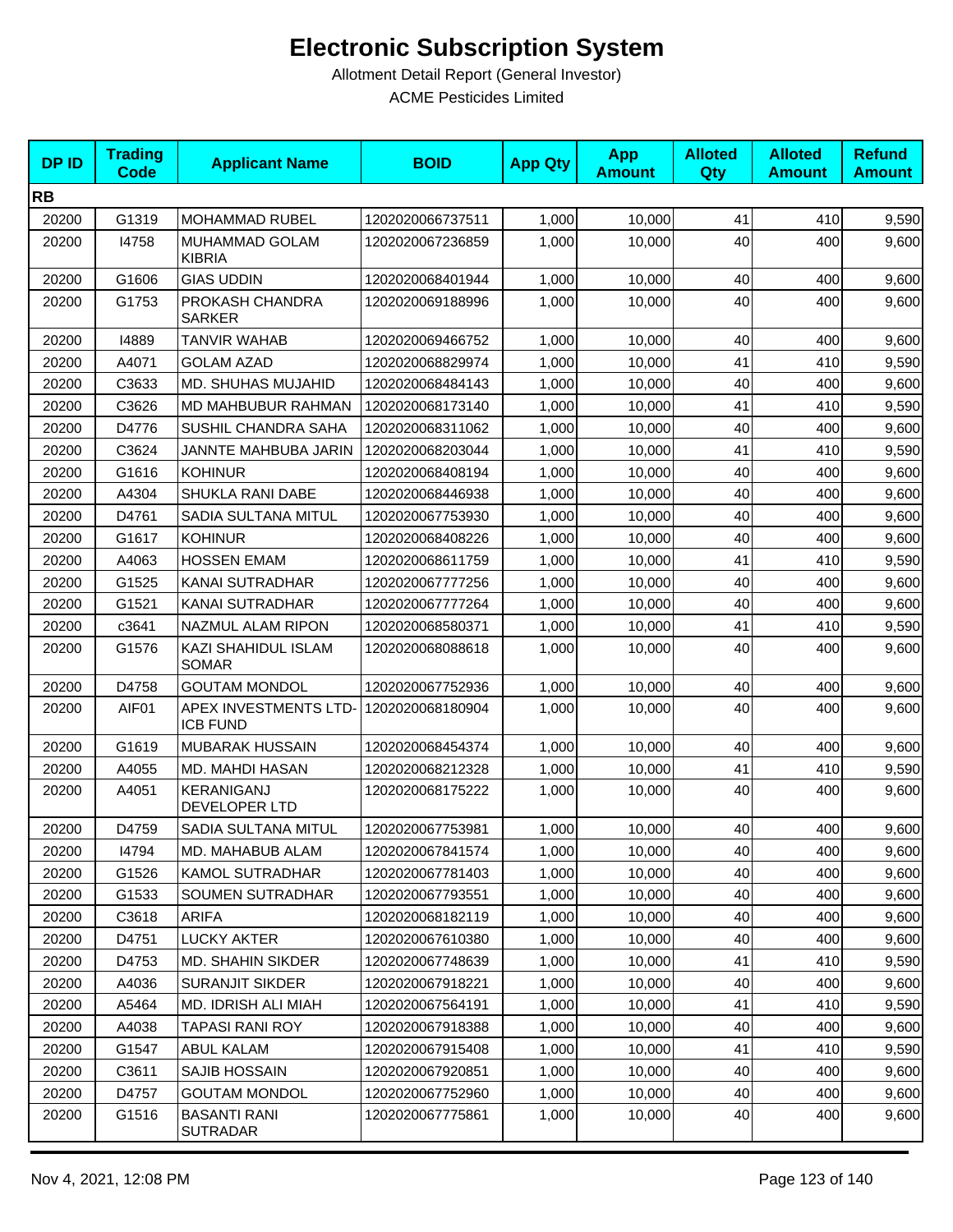| <b>DPID</b> | <b>Trading</b><br>Code | <b>Applicant Name</b>                          | <b>BOID</b>      | <b>App Qty</b> | <b>App</b><br><b>Amount</b> | <b>Alloted</b><br>Qty | <b>Alloted</b><br><b>Amount</b> | <b>Refund</b><br><b>Amount</b> |
|-------------|------------------------|------------------------------------------------|------------------|----------------|-----------------------------|-----------------------|---------------------------------|--------------------------------|
| <b>RB</b>   |                        |                                                |                  |                |                             |                       |                                 |                                |
| 20200       | A4052                  | <b>O2 RENEWABLE ENERGY</b>                     | 1202020068175305 | 1,000          | 10,000                      | 41                    | 410                             | 9,590                          |
| 20200       | A4090                  | <b>MD. NASIR UDDIN</b>                         | 1202020069044366 | 1,000          | 10,000                      | 40                    | 400                             | 9,600                          |
| 20200       | G1733                  | <b>AUPU CHAKRABORTY</b>                        | 1202020069048206 | 1,000          | 10,000                      | 40                    | 400                             | 9,600                          |
| 20200       | G1732                  | PROKASH SARKAR                                 | 1202020069048399 | 1,000          | 10,000                      | 40                    | 400                             | 9,600                          |
| 20200       | G1748                  | <b>MOHAMMAD BORHAN</b><br><b>UDDIN BHUIYAN</b> | 1202020069106956 | 1,000          | 10,000                      | 40                    | 400                             | 9,600                          |
| 20200       | C3661                  | <b>MD. SHAKIL HOSSAIN</b>                      | 1202020069198969 | 1,000          | 10,000                      | 40                    | 400                             | 9,600                          |
| 20200       | D4787                  | MOHAMMAD ASHRAFUL<br>HAQ                       | 1202020068706822 | 1,000          | 10,000                      | 40                    | 400                             | 9,600                          |
| 20200       | 14877                  | <b>B. M. RAFIQUL ISLAM</b>                     | 1202020069117634 | 1,000          | 10,000                      | 40                    | 400                             | 9,600                          |
| 20200       | C3670                  | <b>MD. HARUN AR RASHID</b>                     | 1202020069366708 | 1,000          | 10,000                      | 40                    | 400                             | 9,600                          |
| 20200       | 14909                  | <b>MD. MANIR HOSSAIN</b>                       | 1202020069762051 | 1,000          | 10,000                      | 40                    | 400                             | 9,600                          |
| 20200       | D4791                  | <b>SAGOR PRODHAN</b>                           | 1202020068878489 | 1,000          | 10,000                      | 41                    | 410                             | 9,590                          |
| 20200       | 14888                  | <b>TANVIR WAHAB</b>                            | 1202020069439521 | 1,000          | 10,000                      | 40                    | 400                             | 9,600                          |
| 20200       | 14879                  | MST. UMMEHANI AKTER                            | 1202020069248709 | 1,000          | 10,000                      | 40                    | 400                             | 9,600                          |
| 20200       | 14896                  | <b>MD. SANOWAR HOSSEN</b>                      | 1202020069554064 | 1,000          | 10,000                      | 40                    | 400                             | 9,600                          |
| 20200       | A4089                  | <b>MD. MOHIUDDIN MERAZ</b>                     | 1202020069047999 | 1,000          | 10,000                      | 40                    | 400                             | 9,600                          |
| 20200       | 14914                  | <b>MOHAMMAD SANJID</b><br><b>KABIR ORIAN</b>   | 1202020069908100 | 1,000          | 10.000                      | 40                    | 400                             | 9,600                          |
| 20200       | C3671                  | MD. HARUN AR RASHID                            | 1202020069366724 | 1,000          | 10,000                      | 40                    | 400                             | 9,600                          |
| 20200       | C3662                  | <b>MD. SHAKIL HOSSAIN</b>                      | 1202020069198950 | 1,000          | 10,000                      | 40                    | 400                             | 9,600                          |
| 20200       | 14905                  | <b>MST. SHAHEN AKTER</b>                       | 1202020069706262 | 1,000          | 10,000                      | 40                    | 400                             | 9,600                          |
| 20200       | A2290                  | <b>FATIMA BILKIS</b>                           | 1202020068920107 | 1,000          | 10,000                      | 40                    | 400                             | 9,600                          |
| 20200       | G1770                  | <b>MD. SARIFUL ISLAM</b>                       | 1202020069446640 | 1,000          | 10,000                      | 40                    | 400                             | 9,600                          |
| 20200       | G1767                  | MD. HASAN                                      | 1202020069438883 | 1,000          | 10,000                      | 40                    | 400                             | 9,600                          |
| 20200       | G1768                  | MD. HASAN                                      | 1202020069438923 | 1,000          | 10,000                      | 40                    | 400                             | 9,600                          |
| 20200       | 14906                  | <b>SHOMONA AKTER</b>                           | 1202020069713116 | 1,000          | 10,000                      | 40                    | 400                             | 9,600                          |
| 20200       | C3665                  | <b>MOMINUR NAHAR</b>                           | 1202020069238503 | 1,000          | 10,000                      | 41                    | 410                             | 9,590                          |
| 20200       | G1731                  | PROKASH SARKAR                                 | 1202020069067546 | 1,000          | 10,000                      | 40                    | 400                             | 9,600                          |
| 20200       | G1774                  | MD. SAIDUL HAQUE                               | 1202020069453909 | 1,000          | 10,000                      | 40                    | 400                             | 9,600                          |
| 20200       | C3667                  | <b>MST. KOHINOOR BEGUM</b>                     | 1202020069238610 | 1,000          | 10,000                      | 40                    | 400                             | 9,600                          |
| 20200       | 14916                  | MD. ROBEL MIA                                  | 1202020069912756 | 1,000          | 10,000                      | 40                    | 400                             | 9,600                          |
| 20200       | 14917                  | MD. ROBEL MIA                                  | 1202020069912839 | 1,000          | 10,000                      | 40                    | 400                             | 9,600                          |
| 20200       | A4111                  | D M ABDUL AHAD LITON                           | 1202020069168156 | 1,000          | 10,000                      | 40                    | 400                             | 9,600                          |
| 20200       | 14891                  | MD. ABDUL MANNAN                               | 1202020069510291 | 1,000          | 10,000                      | 40                    | 400                             | 9,600                          |
| 20200       | G1766                  | MST. HASINA AKTER                              | 1202020069437889 | 1,000          | 10,000                      | 41                    | 410                             | 9,590                          |
| 20200       | A4087                  | MD. SHARIFUL ISLAM                             | 1202020069573361 | 1,000          | 10,000                      | 40                    | 400                             | 9,600                          |
| 20200       | A5555                  | <b>MD. ABU BAKAR</b><br>SIDDIQUE               | 1202020069041496 | 1,000          | 10,000                      | 40                    | 400                             | 9,600                          |
| 20200       | C3673                  | MOHMMAD ALI SARKER                             | 1202020069403798 | 1,000          | 10,000                      | 40                    | 400                             | 9,600                          |
| 20200       | A2476                  | <b>MD. MURAD HOSSAIN</b>                       | 1202020069179032 | 1,000          | 10,000                      | 40                    | 400                             | 9,600                          |
| 20200       | 14883                  | <b>MAHMUDA AKTER</b>                           | 1202020069426654 | 1,000          | 10,000                      | 40                    | 400                             | 9,600                          |
| 20200       | G1764                  | NAZMUL HOSSAN                                  | 1202020069445771 | 1,000          | 10,000                      | 40                    | 400                             | 9,600                          |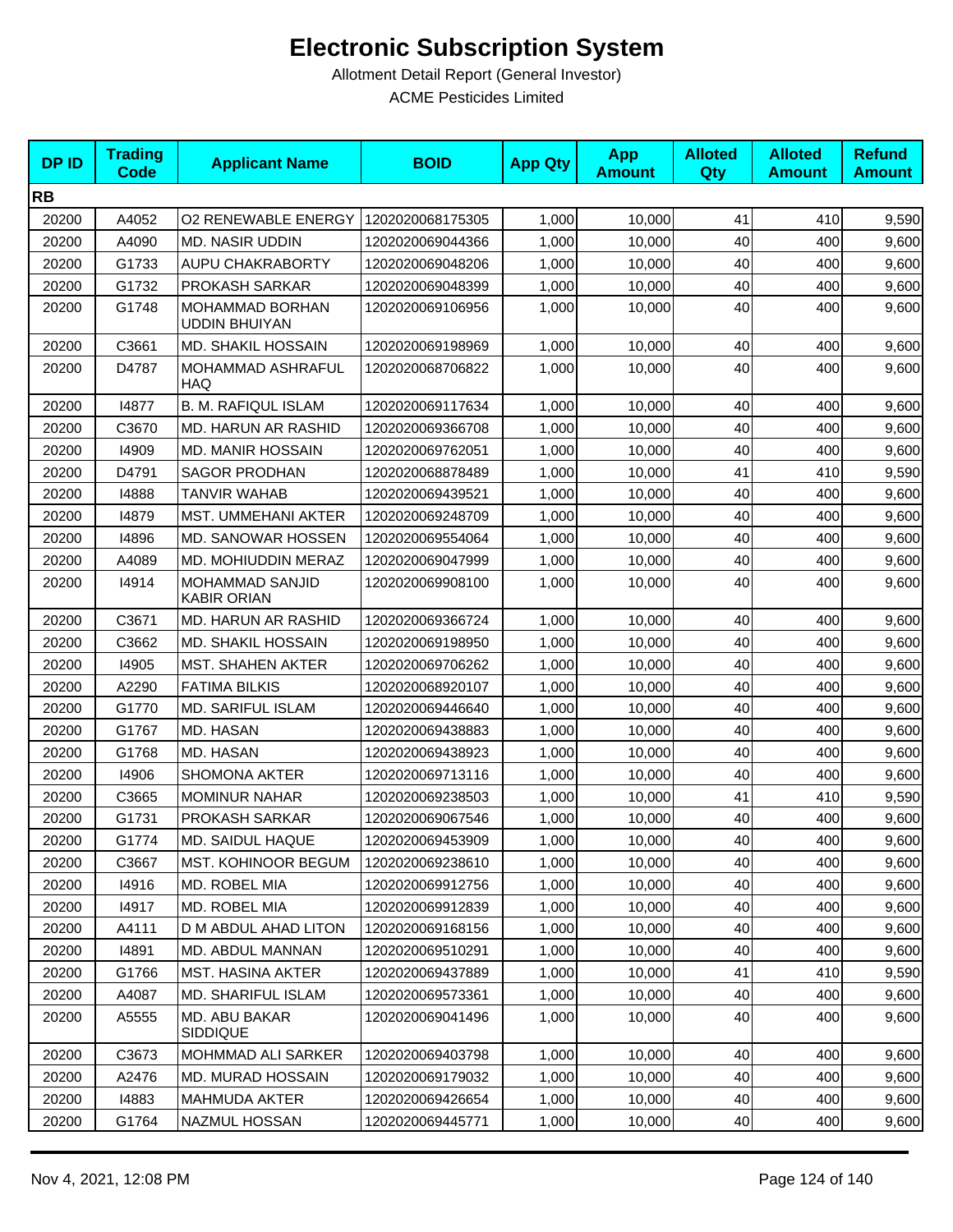| <b>DPID</b> | <b>Trading</b><br><b>Code</b> | <b>Applicant Name</b>                      | <b>BOID</b>      | <b>App Qty</b> | <b>App</b><br><b>Amount</b> | <b>Alloted</b><br>Qty | <b>Alloted</b><br><b>Amount</b> | <b>Refund</b><br><b>Amount</b> |
|-------------|-------------------------------|--------------------------------------------|------------------|----------------|-----------------------------|-----------------------|---------------------------------|--------------------------------|
| <b>RB</b>   |                               |                                            |                  |                |                             |                       |                                 |                                |
| 20200       | C3658                         | <b>MD. OMAR FARUK</b>                      | 1202020069164602 | 1,000          | 10,000                      | 40                    | 400                             | 9,600                          |
| 20200       | C3660                         | MOHAMMAD ALEK MIAH                         | 1202020068848891 | 1,000          | 10,000                      | 40                    | 400                             | 9,600                          |
| 20200       | 14873                         | MD. NAZMUL HOQUE                           | 1202020068938989 | 1,000          | 10,000                      | 40                    | 400                             | 9,600                          |
| 20200       | C3666                         | <b>MOMINUR NAHAR</b>                       | 1202020069238498 | 1,000          | 10,000                      | 40                    | 400                             | 9,600                          |
| 20200       | 14911                         | ZAHIRUL ALAM                               | 1202020069779513 | 1,000          | 10,000                      | 40                    | 400                             | 9,600                          |
| 20200       | G1648                         | TAPOSHI RABEYA<br><b>BASHRI</b>            | 1202020068888890 | 1,000          | 10,000                      | 40                    | 400                             | 9,600                          |
| 20200       | G1771                         | <b>MD. MAHSIN BWAIN</b>                    | 1202020069447851 | 1,000          | 10,000                      | 40                    | 400                             | 9,600                          |
| 20200       | 14881                         | MOHAMMED MUZAMMEL<br><b>HAQUE</b>          | 1202020069392257 | 1,000          | 10,000                      | 40                    | 400                             | 9,600                          |
| 20200       | 14862                         | <b>TANVEER AHMED</b>                       | 1202020068845954 | 1,000          | 10,000                      | 40                    | 400                             | 9,600                          |
| 20200       | 14876                         | NAFIZA YEASMIN                             | 1202020069001221 | 1,000          | 10,000                      | 40                    | 400                             | 9,600                          |
| 20200       | C3668                         | MST. KOHINOOR BEGUM                        | 1202020069238629 | 1,000          | 10,000                      | 40                    | 400                             | 9,600                          |
| 20200       | D4813                         | <b>NIL RATAN SAHA</b>                      | 1202020069000947 | 1,000          | 10,000                      | 40                    | 400                             | 9,600                          |
| 20200       | 14907                         | <b>SHOMONA AKTER</b>                       | 1202020069713108 | 1,000          | 10,000                      | 40                    | 400                             | 9,600                          |
| 20200       | i4878                         | MD. ABDUL MANNAN                           | 1202020069220684 | 1,000          | 10,000                      | 41                    | 410                             | 9,590                          |
| 20200       | 14910                         | <b>TAHMINA AKTER</b><br><b>CHOWDHURANI</b> | 1202020069779564 | 1,000          | 10,000                      | 40                    | 400                             | 9,600                          |
| 20200       | 14882                         | <b>MAHMUDA AKTER</b>                       | 1202020069426638 | 1,000          | 10,000                      | 40                    | 400                             | 9,600                          |
| 20200       | G1772                         | <b>MST. ROUSHANARA</b><br><b>BEGUM</b>     | 1202020069448607 | 1,000          | 10,000                      | 40                    | 400                             | 9,600                          |
| 20200       | D4999                         | MD. SAHIDUL ISLAM                          | 1202020068926479 | 1,000          | 10,000                      | 40                    | 400                             | 9,600                          |
| 20200       | C3675                         | MOHAMMAD LUTFE<br><b>SALIM</b>             | 1202020069321939 | 1,000          | 10,000                      | 40                    | 400                             | 9,600                          |
| 20200       | A5147                         | <b>JABBAR MAZHI</b>                        | 1202020069237921 | 1,000          | 10,000                      | 41                    | 410                             | 9,590                          |
| 20200       | G1765                         | MST. HASINA AKTER                          | 1202020069437902 | 1,000          | 10,000                      | 40                    | 400                             | 9,600                          |
| 20200       | G1860                         | <b>NILUFA BEGUM</b>                        | 1202020071319498 | 1,000          | 10,000                      | 41                    | 410                             | 9,590                          |
| 20200       | G1857                         | AIYESHA SIDDIQUEA                          | 1202020071320311 | 1,000          | 10,000                      | 40                    | 400                             | 9,600                          |
| 20200       | C3726                         | MD. FORHAD<br><b>CHOWDHURY</b>             | 1202020070652625 | 1,000          | 10,000                      | 40                    | 400                             | 9,600                          |
| 20200       | D4859                         | <b>PIYAL SAHA</b>                          | 1202020070638058 | 1,000          | 10,000                      | 41                    | 410                             | 9,590                          |
| 20200       | D4860                         | PIYAL SAHA                                 | 1202020070638074 | 1,000          | 10,000                      | 40                    | 400                             | 9,600                          |
| 20200       | 14956                         | MD. BHURHAN UDDIN                          | 1202020070560431 | 1,000          | 10,000                      | 40                    | 400                             | 9,600                          |
| 20200       | G1826                         | <b>MD. SALAM KHAN</b>                      | 1202020070019990 | 1,000          | 10,000                      | 40                    | 400                             | 9,600                          |
| 20200       | G1851                         | NASIMA AKTER                               | 1202020071035046 | 1,000          | 10,000                      | 40                    | 400                             | 9,600                          |
| 20200       | D4861                         | SMRITY RANI DEBNATH                        | 1202020070635766 | 1,000          | 10,000                      | 40                    | 400                             | 9,600                          |
| 20200       | G1863                         | <b>AZMAIN AHNAF</b>                        | 1202020071160627 | 1,000          | 10,000                      | 40                    | 400                             | 9,600                          |
| 20200       | G1871                         | <b>REMA BEGUM</b>                          | 1202020071169320 | 1,000          | 10,000                      | 40                    | 400                             | 9,600                          |
| 20200       | C3686                         | MD. SHADMAN SAKIB                          | 1202020070168664 | 1,000          | 10,000                      | 40                    | 400                             | 9,600                          |
| 20200       | 14924                         | NAFIS AL GANI                              | 1202020070166044 | 1,000          | 10,000                      | 40                    | 400                             | 9,600                          |
| 20200       | A4107                         | MD. AL AMIN                                | 1202020070217972 | 1,000          | 10,000                      | 40                    | 400                             | 9,600                          |
| 20200       | G1769                         | MD. SARIFUL ISLAM                          | 1202020069446675 | 1,000          | 10,000                      | 40                    | 400                             | 9,600                          |
| 20200       | 14983                         | AFRUKUZZAMAN KHAN                          | 1202020071173909 | 1,000          | 10,000                      | 40                    | 400                             | 9,600                          |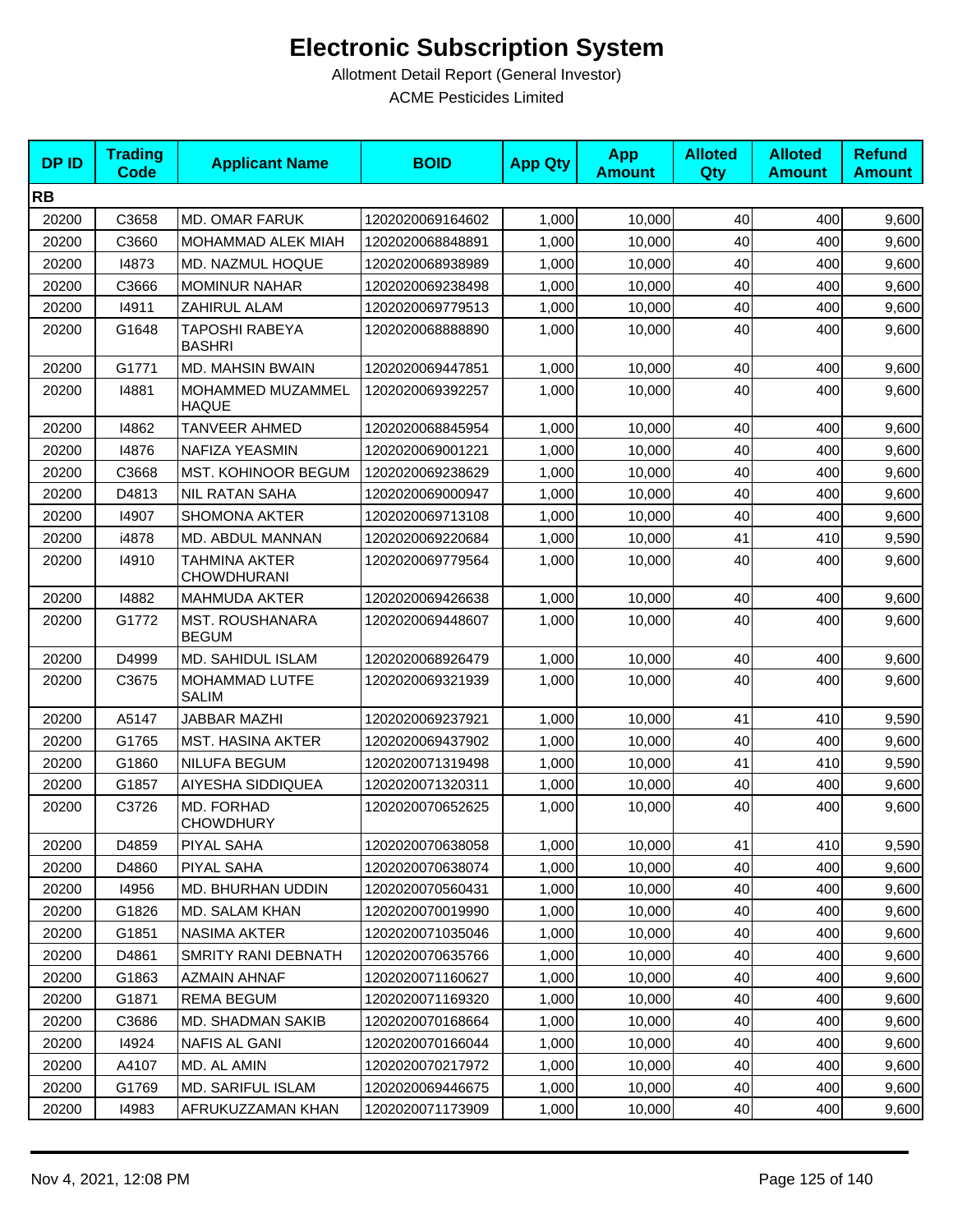| <b>DPID</b> | <b>Trading</b><br><b>Code</b> | <b>Applicant Name</b>                 | <b>BOID</b>      | <b>App Qty</b> | <b>App</b><br><b>Amount</b> | <b>Alloted</b><br><b>Qty</b> | <b>Alloted</b><br><b>Amount</b> | <b>Refund</b><br><b>Amount</b> |
|-------------|-------------------------------|---------------------------------------|------------------|----------------|-----------------------------|------------------------------|---------------------------------|--------------------------------|
| <b>RB</b>   |                               |                                       |                  |                |                             |                              |                                 |                                |
| 20200       | G1867                         | MRS. SUSHMITA<br><b>SHARMIN PRIYA</b> | 1202020071163473 | 1,000          | 10,000                      | 40                           | 400                             | 9,600                          |
| 20200       | G1773                         | MD. LATIF                             | 1202020069450865 | 1,000          | 10,000                      | 40                           | 400                             | 9,600                          |
| 20200       | 14969                         | MD. ROBIUL AWAL                       | 1202020070801821 | 1,000          | 10,000                      | 40                           | 400                             | 9,600                          |
| 20200       | 14987                         | <b>KAMRUN NAHAR</b>                   | 1202020071175410 | 1,000          | 10,000                      | 40                           | 400                             | 9,600                          |
| 20200       | 14976                         | <b>DULU AKTER</b>                     | 1202020071013738 | 1,000          | 10,000                      | 40                           | 400                             | 9,600                          |
| 20200       | G1830                         | <b>SAMINA KABIR</b>                   | 1202020070032498 | 1,000          | 10,000                      | 41                           | 410                             | 9,590                          |
| 20200       | G1825                         | <b>MD. SALAM KHAN</b>                 | 1202020070020011 | 1,000          | 10,000                      | 40                           | 400                             | 9,600                          |
| 20200       | 14954                         | <b>RIPAN MATUBBER</b>                 | 1202020070472060 | 1,000          | 10,000                      | 40                           | 400                             | 9,600                          |
| 20200       | D4867                         | SYEAM AL ANAN                         | 1202020071206980 | 1,000          | 10,000                      | 40                           | 400                             | 9,600                          |
| 20200       | G1853                         | <b>NASIMA AKTER</b>                   | 1202020071034927 | 1,000          | 10,000                      | 41                           | 410                             | 9,590                          |
| 20200       | G1858                         | AIYESHA SIDDIQUEA                     | 1202020071320210 | 1,000          | 10,000                      | 41                           | 410                             | 9,590                          |
| 20200       | 14922                         | MD. NIZAMUDDIN                        | 1202020070039491 | 1,000          | 10,000                      | 40                           | 400                             | 9,600                          |
| 20200       | G1861                         | <b>MAHAMUDA AKTER</b>                 | 1202020071317670 | 1,000          | 10,000                      | 40                           | 400                             | 9,600                          |
| 20200       | C3687                         | MD. ADNAN AL RIAD<br><b>KHAN</b>      | 1202020070080634 | 1,000          | 10,000                      | 41                           | 410                             | 9,590                          |
| 20200       | C3688                         | MD. ADNAN AL RIAD<br><b>KHAN</b>      | 1202020070080768 | 1,000          | 10,000                      | 41                           | 410                             | 9,590                          |
| 20200       | D4900                         | MD. SAHIDUL ISLAM                     | 1202020071378191 | 1,000          | 10,000                      | 40                           | 400                             | 9,600                          |
| 20200       | 14984                         | AFRUKUZZAMAN KHAN                     | 1202020071173984 | 1,000          | 10,000                      | 40                           | 400                             | 9,600                          |
| 20200       | 14927                         | <b>ABDUL BATEN</b>                    | 1202020070153000 | 1,000          | 10,000                      | 40                           | 400                             | 9,600                          |
| 20200       | 15025                         | MD. RAJU HOSSEN                       | 1202020071330384 | 1,000          | 10,000                      | 40                           | 400                             | 9,600                          |
| 20200       | 14973                         | <b>ARIFUL ISLAM</b>                   | 1202020070882137 | 1,000          | 10,000                      | 40                           | 400                             | 9,600                          |
| 20200       | D4866                         | RAFIKUL ISLAM                         | 1202020071206244 | 1,000          | 10,000                      | 40                           | 400                             | 9,600                          |
| 20200       | G1862                         | <b>MAHAMUDA AKTER</b>                 | 1202020071317520 | 1,000          | 10,000                      | 40                           | 400                             | 9,600                          |
| 20200       | G1859                         | NILUFA BEGUM                          | 1202020071319546 | 1,000          | 10,000                      | 40                           | 400                             | 9,600                          |
| 20200       | A4131                         | <b>HOSSEN EMAM</b>                    | 1202020071324037 | 1,000          | 10,000                      | 40                           | 400                             | 9,600                          |
| 20200       | 15026                         | MST. SELINA BEGUM                     | 1202020071329289 | 1,000          | 10,000                      | 40                           | 400                             | 9,600                          |
| 20200       | G1868                         | MRS. SUSHMITA<br><b>SHARMIN PRIYA</b> | 1202020071163414 | 1,000          | 10,000                      | 40                           | 400                             | 9,600                          |
| 20200       | A4120                         | RAJIB DAKUA                           | 1202020070150421 | 1,000          | 10,000                      | 40                           | 400                             | 9,600                          |
| 20200       | 14970                         | MD. ROBIUL AWAL                       | 1202020070801747 | 1,000          | 10,000                      | 40                           | 400                             | 9,600                          |
| 20200       | C3729                         | MD. RANA SARKER                       | 1202020070732632 | 1,000          | 10,000                      | 41                           | 410                             | 9,590                          |
| 20200       | 14986                         | MST. NURJAHAN BEGUM                   | 1202020071174946 | 1,000          | 10,000                      | 40                           | 400                             | 9,600                          |
| 20200       | 14964                         | <b>MASUM BILLAL</b>                   | 1202020070717970 | 1,000          | 10,000                      | 40                           | 400                             | 9,600                          |
| 20200       | G1843                         | RASMA AKTER                           | 1202020070640447 | 1,000          | 10,000                      | 40                           | 400                             | 9,600                          |
| 20200       | D4869                         | FAIZA TASNIM TAMA                     | 1202020071208805 | 1,000          | 10,000                      | 41                           | 410                             | 9,590                          |
| 20200       | 14919                         | <b>TOMALIKA</b>                       | 1202020070063991 | 1,000          | 10,000                      | 41                           | 410                             | 9,590                          |
| 20200       | G1866                         | <b>MEHEDI HALIM</b>                   | 1202020071161664 | 1,000          | 10,000                      | 40                           | 400                             | 9,600                          |
| 20200       | G1865                         | <b>MEHEDI HALIM</b>                   | 1202020071161739 | 1,000          | 10,000                      | 40                           | 400                             | 9,600                          |
| 20200       | G1864                         | <b>AZMAIN AHNAF</b>                   | 1202020071160769 | 1,000          | 10,000                      | 40                           | 400                             | 9,600                          |
| 20200       | D4887                         | HASNAT KHANDAKER                      | 1202020071373724 | 1,000          | 10,000                      | 40                           | 400                             | 9,600                          |
| 20200       | D4868                         | <b>SHAMIMA AKTER</b>                  | 1202020071207661 | 1,000          | 10,000                      | 40                           | 400                             | 9,600                          |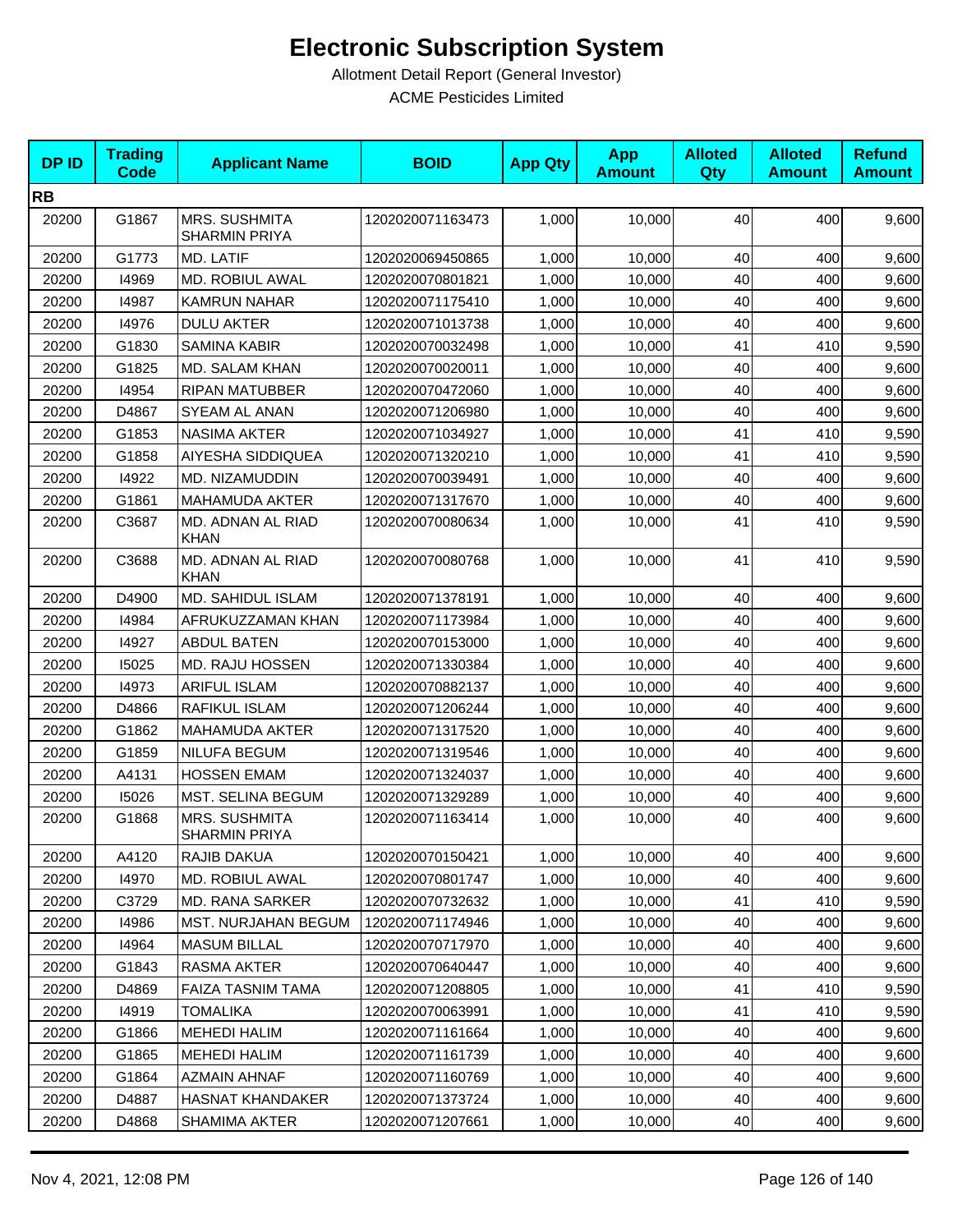| <b>DPID</b> | <b>Trading</b><br><b>Code</b> | <b>Applicant Name</b>                 | <b>BOID</b>      | <b>App Qty</b> | <b>App</b><br><b>Amount</b> | <b>Alloted</b><br>Qty | <b>Alloted</b><br><b>Amount</b> | <b>Refund</b><br><b>Amount</b> |
|-------------|-------------------------------|---------------------------------------|------------------|----------------|-----------------------------|-----------------------|---------------------------------|--------------------------------|
| <b>RB</b>   |                               |                                       |                  |                |                             |                       |                                 |                                |
| 20200       | G2082                         | SHAHIDUL ISLAM                        | 1202020072766636 | 1,000          | 10,000                      | 40                    | 400                             | 9,600                          |
| 20200       | G1968                         | NOOR JAHAN BEGUM                      | 1202020072126734 | 1,000          | 10,000                      | 40                    | 400                             | 9,600                          |
| 20200       | D4950                         | <b>HASNARA BEGUM</b>                  | 1202020072579747 | 1,000          | 10,000                      | 41                    | 410                             | 9,590                          |
| 20200       | 15059                         | RAJIA BEGUM                           | 1202020071671600 | 1,000          | 10,000                      | 40                    | 400                             | 9,600                          |
| 20200       | A2636                         | <b>SARIYA MOMOTAJ</b><br><b>UPOMA</b> | 1202020072609485 | 1,000          | 10,000                      | 40                    | 400                             | 9,600                          |
| 20200       | i5149                         | <b>HABIBA RASHID</b>                  | 1202020072756473 | 1,000          | 10,000                      | 40                    | 400                             | 9,600                          |
| 20200       | 15014                         | SOHAG MIA                             | 1202020071567591 | 1,000          | 10,000                      | 40                    | 400                             | 9,600                          |
| 20200       | G1938                         | <b>JANNATUL FERTHOUS</b>              | 1202020071970631 | 1,000          | 10,000                      | 40                    | 400                             | 9,600                          |
| 20200       | A4119                         | RAJIB DAKUA                           | 1202020070150735 | 1,000          | 10,000                      | 40                    | 400                             | 9,600                          |
| 20200       | G2045                         | <b>ASSIM KUMAR RAY</b>                | 1202020072509208 | 1,000          | 10,000                      | 41                    | 410                             | 9,590                          |
| 20200       | 15140                         | <b>NURJAHAN BEGUM</b>                 | 1202020072617863 | 1,000          | 10,000                      | 40                    | 400                             | 9,600                          |
| 20200       | D4858                         | <b>ARPITA SAHA</b>                    | 1202020070639135 | 1.000          | 10,000                      | 40                    | 400                             | 9,600                          |
| 20200       | A2317                         | AHSAN KARIM JINNAH                    | 1202020072535477 | 1,000          | 10,000                      | 41                    | 410                             | 9,590                          |
| 20200       | A4502                         | <b>MOUSUMI</b><br>CHATTAPADHAYA       | 1202020072323331 | 1,000          | 10,000                      | 40                    | 400                             | 9,600                          |
| 20200       | C3774                         | AHASAN UDDIN<br>AHAMMED               | 1202020072250518 | 1,000          | 10,000                      | 40                    | 400                             | 9,600                          |
| 20200       | C3889                         | MD. MURTUZA ZAMAN                     | 1202020072109072 | 1,000          | 10,000                      | 40                    | 400                             | 9,600                          |
| 20200       | C3884                         | <b>SHAMIA AFRIN</b>                   | 1202020072109586 | 1,000          | 10,000                      | 40                    | 400                             | 9,600                          |
| 20200       | i5099                         | MD. AYUB                              | 1202020072205971 | 1,000          | 10,000                      | 41                    | 410                             | 9,590                          |
| 20200       | G1844                         | RASMA AKTER                           | 1202020070640455 | 1,000          | 10,000                      | 40                    | 400                             | 9,600                          |
| 20200       | G1852                         | SHAKHAOUT HOSSAIN<br><b>SIKDER</b>    | 1202020071051671 | 1,000          | 10,000                      | 40                    | 400                             | 9,600                          |
| 20200       | D4921                         | MAKSUDA PARVIN                        | 1202020072388471 | 1,000          | 10,000                      | 41                    | 410                             | 9,590                          |
| 20200       | C3787                         | <b>SARMIN SULTANA</b>                 | 1202020072369734 | 1,000          | 10.000                      | 40                    | 400                             | 9,600                          |
| 20200       | 14918                         | <b>TOMALIKA</b>                       | 1202020070064017 | 1,000          | 10,000                      | 40                    | 400                             | 9,600                          |
| 20200       | 14949                         | RABIA BEGUM                           | 1202020070450610 | 1,000          | 10,000                      | 41                    | 410                             | 9,590                          |
| 20200       | 14928                         | <b>SHAKIA NASRIN</b>                  | 1202020070152429 | 1,000          | 10,000                      | 40                    | 400                             | 9,600                          |
| 20200       | 15006                         | MD. TOFAZZOL HOSSAIN                  | 1202020071292415 | 1,000          | 10,000                      | 41                    | 410                             | 9,590                          |
| 20200       | 15024                         | MD. RAJU HOSSEN                       | 1202020071330459 | 1,000          | 10,000                      | 40                    | 400                             | 9,600                          |
| 20200       | G1845                         | <b>MD. JAHIDUR RAHMAN</b>             | 1202020070640851 | 1,000          | 10,000                      | 40                    | 400                             | 9,600                          |
| 20200       | G1823                         | UMME JAMILA                           | 1202020070019353 | 1,000          | 10,000                      | 40                    | 400                             | 9,600                          |
| 20200       | 14923                         | MD. NIZAMUDDIN                        | 1202020070039580 | 1,000          | 10,000                      | 40                    | 400                             | 9,600                          |
| 20200       | 14972                         | KAMRUN NAHAR NISAT                    | 1202020070715451 | 1,000          | 10,000                      | 41                    | 410                             | 9,590                          |
| 20200       | A4104                         | MD. ASADUZZAMAN                       | 1202020070216555 | 1,000          | 10,000                      | 40                    | 400                             | 9,600                          |
| 20200       | G1824                         | UMME JAMILA                           | 1202020070019371 | 1,000          | 10,000                      | 40                    | 400                             | 9,600                          |
| 20200       | 14925                         | <b>NAFIS AL GANI</b>                  | 1202020070166060 | 1,000          | 10,000                      | 40                    | 400                             | 9,600                          |
| 20200       | A4106                         | MD. AL AMIN                           | 1202020070217931 | 1,000          | 10,000                      | 40                    | 400                             | 9,600                          |
| 20200       | G1829                         | SAMINA KABIR                          | 1202020070032447 | 1,000          | 10,000                      | 41                    | 410                             | 9,590                          |
| 20200       | C3685                         | MD. SHADMAN SAKIB                     | 1202020070168680 | 1,000          | 10,000                      | 40                    | 400                             | 9,600                          |
| 20200       | G2093                         | MD. SHAHIDUL HOSSAIN                  | 1202020072782244 | 1,000          | 10,000                      | 41                    | 410                             | 9,590                          |
| 20200       | C3882                         | NANJIBA ZAHIN                         | 1202020072110622 | 1,000          | 10,000                      | 41                    | 410                             | 9,590                          |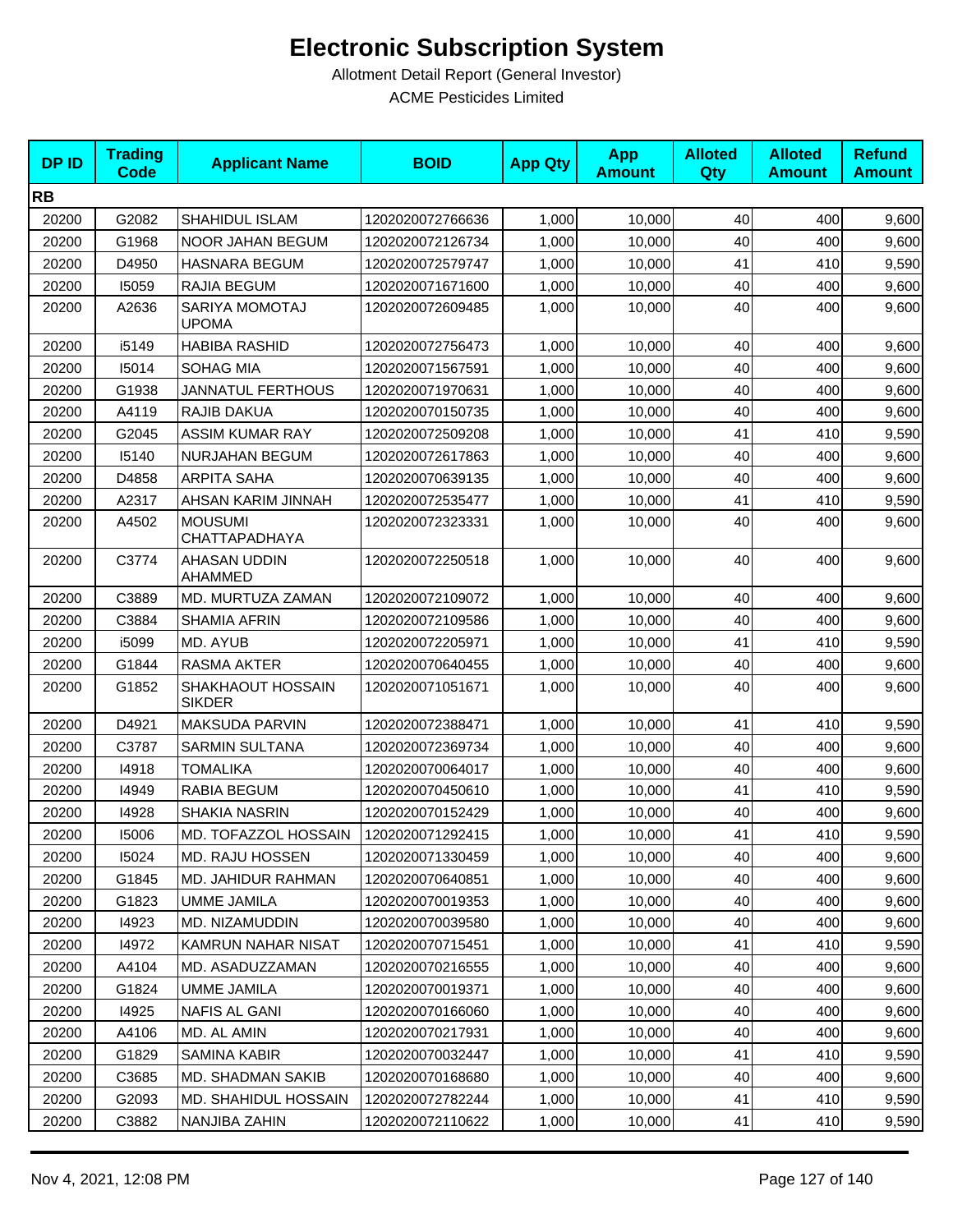| <b>DPID</b> | <b>Trading</b><br><b>Code</b> | <b>Applicant Name</b>                | <b>BOID</b>      | <b>App Qty</b> | <b>App</b><br><b>Amount</b> | <b>Alloted</b><br>Qty | <b>Alloted</b><br><b>Amount</b> | <b>Refund</b><br><b>Amount</b> |
|-------------|-------------------------------|--------------------------------------|------------------|----------------|-----------------------------|-----------------------|---------------------------------|--------------------------------|
| <b>RB</b>   |                               |                                      |                  |                |                             |                       |                                 |                                |
| 20200       | G2056                         | <b>AFSANA MILY</b>                   | 1202020072545101 | 1,000          | 10,000                      | 40                    | 400                             | 9,600                          |
| 20200       | 15135                         | MOWAZZAM HOSSAIN                     | 1202020072564490 | 1,000          | 10,000                      | 40                    | 400                             | 9,600                          |
| 20200       | 15031                         | <b>BILKIS BEGUM</b>                  | 1202020071593220 | 1,000          | 10,000                      | 40                    | 400                             | 9,600                          |
| 20200       | 15048                         | MD. KAMAL HOSSAIN                    | 1202020071648742 | 1,000          | 10,000                      | 40                    | 400                             | 9,600                          |
| 20200       | G2055                         | DOLI RANI MONDOL                     | 1202020072545648 | 1,000          | 10,000                      | 40                    | 400                             | 9,600                          |
| 20200       | 15050                         | <b>RIKTAMANI</b>                     | 1202020071650893 | 1,000          | 10,000                      | 40                    | 400                             | 9,600                          |
| 20200       | 15141                         | MD. ZAHIRUL ISLAM                    | 1202020072640921 | 1,000          | 10,000                      | 40                    | 400                             | 9,600                          |
| 20200       | C3794                         | AGA AMIRUL ISLAM<br><b>CHOWDHURY</b> | 1202020072572670 | 1,000          | 10,000                      | 40                    | 400                             | 9,600                          |
| 20200       | G2062                         | <b>SHILPI SAHA</b>                   | 1202020072759110 | 1,000          | 10,000                      | 41                    | 410                             | 9,590                          |
| 20200       | 15060                         | <b>FARIYA TABASSUM</b>               | 1202020071668474 | 1,000          | 10,000                      | 40                    | 400                             | 9,600                          |
| 20200       | i5117                         | MST. KOHINOOR AKTER                  | 1202020072375221 | 1,000          | 10,000                      | 40                    | 400                             | 9,600                          |
| 20200       | G1954                         | MINU PODDER                          | 1202020072039386 | 1,000          | 10,000                      | 41                    | 410                             | 9,590                          |
| 20200       | i5097                         | <b>SHAMSUN NAHAR</b>                 | 1202020072205704 | 1,000          | 10,000                      | 41                    | 410                             | 9,590                          |
| 20200       | A4565                         | MST. LUTFUNNAHER                     | 1202020072455831 | 1,000          | 10,000                      | 40                    | 400                             | 9,600                          |
| 20200       | G1894                         | MD. ASFUZZAMAN<br><b>SHIMUL</b>      | 1202020071542578 | 1,000          | 10,000                      | 40                    | 400                             | 9,600                          |
| 20200       | C3747                         | MD. ALI AKBER ASIF                   | 1202020071613079 | 1,000          | 10,000                      | 40                    | 400                             | 9,600                          |
| 20200       | 15061                         | ABDULLAH AL MUGNI                    | 1202020071667851 | 1,000          | 10,000                      | 40                    | 400                             | 9,600                          |
| 20200       | A2313                         | MD. ABDUL WADUD<br><b>BISWAS</b>     | 1202020072130643 | 1,000          | 10,000                      | 40                    | 400                             | 9,600                          |
| 20200       | D4906                         | MOHAMMAD HASAN<br>SAROWAR            | 1202020072044348 | 1,000          | 10,000                      | 40                    | 400                             | 9,600                          |
| 20200       | G2067                         | AYESHA AKTER                         | 1202020072699771 | 1,000          | 10,000                      | 41                    | 410                             | 9,590                          |
| 20200       | G2036                         | <b>FARHA NAZ</b>                     | 1202020072502787 | 1,000          | 10,000                      | 40                    | 400                             | 9,600                          |
| 20200       | G1922                         | TRINA BHUIYA                         | 1202020071883521 | 1,000          | 10,000                      | 41                    | 410                             | 9,590                          |
| 20200       | G2054                         | SUBASH KUMAR MONDAL                  | 1202020072546527 | 1,000          | 10,000                      | 40                    | 400                             | 9,600                          |
| 20200       | G2053                         | <b>BIPLOB MANDAL</b>                 | 1202020072547050 | 1,000          | 10,000                      | 40                    | 400                             | 9,600                          |
| 20200       | G2065                         | TUSHER CHANDRA DEB                   | 1202020072746468 | 1,000          | 10,000                      | 40                    | 400                             | 9,600                          |
| 20200       | G2059                         | KISHORE KUMAR SAHA                   | 1202020072700587 | 1,000          | 10,000                      | 41                    | 410                             | 9,590                          |
| 20200       | D4960                         | <b>SHANGKOR MONDAL</b>               | 1202020072712128 | 1,000          | 10,000                      | 41                    | 410                             | 9,590                          |
| 20200       | G2060                         | RANJIT KUMAR SHILL                   | 1202020072668433 | 1,000          | 10,000                      | 41                    | 410                             | 9,590                          |
| 20200       | 15051                         | RIKTAMANI                            | 1202020071650925 | 1,000          | 10,000                      | 40                    | 400                             | 9,600                          |
| 20200       | 15052                         | ABU HANIF MOLLA                      | 1202020071652785 | 1,000          | 10,000                      | 41                    | 410                             | 9,590                          |
| 20200       | A2332                         | <b>MD. MOSHARAF HOSSAIN</b>          | 1202020072773367 | 1,000          | 10,000                      | 40                    | 400                             | 9,600                          |
| 20200       | 15127                         | HAFIZA AKTER                         | 1202020072471332 | 1,000          | 10,000                      | 40                    | 400                             | 9,600                          |
| 20200       | C3800                         | <b>NAFISA HABIB</b>                  | 1202020072707602 | 1,000          | 10,000                      | 40                    | 400                             | 9,600                          |
| 20200       | 15073                         | <b>NARGIS AKTER</b>                  | 1202020071984249 | 1,000          | 10,000                      | 40                    | 400                             | 9,600                          |
| 20200       | C3798                         | MOHAMMED JEWEL MIAH                  | 1202020072613153 | 1,000          | 10,000                      | 40                    | 400                             | 9,600                          |
| 20200       | D4908                         | <b>KHADIJA KHATUN</b>                | 1202020072045714 | 1,000          | 10,000                      | 40                    | 400                             | 9,600                          |
| 20200       | G1900                         | MD. RAHMAT ULLAH                     | 1202020071624541 | 1,000          | 10,000                      | 40                    | 400                             | 9,600                          |
| 20200       | G2050                         | SANZIDA JAHAN                        | 1202020072518128 | 1,000          | 10,000                      | 41                    | 410                             | 9,590                          |
| 20200       | G2022                         | <b>FAROQUE HOSSAIN</b>               | 1202020072297941 | 1,000          | 10,000                      | 40                    | 400                             | 9,600                          |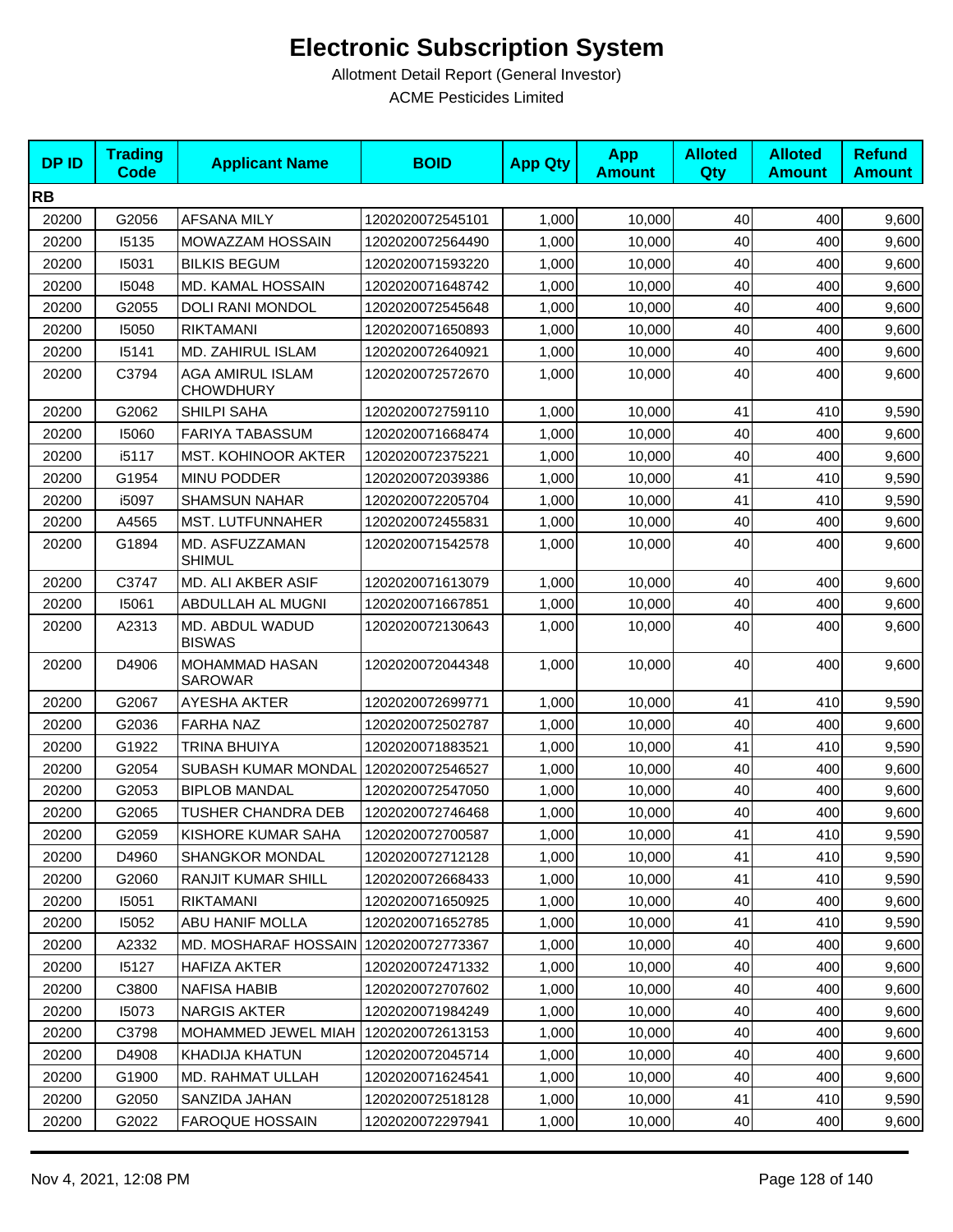| <b>DPID</b> | <b>Trading</b><br><b>Code</b> | <b>Applicant Name</b>                   | <b>BOID</b>      | <b>App Qty</b> | <b>App</b><br><b>Amount</b> | <b>Alloted</b><br>Qty | <b>Alloted</b><br><b>Amount</b> | <b>Refund</b><br><b>Amount</b> |
|-------------|-------------------------------|-----------------------------------------|------------------|----------------|-----------------------------|-----------------------|---------------------------------|--------------------------------|
| <b>RB</b>   |                               |                                         |                  |                |                             |                       |                                 |                                |
| 20200       | G2070                         | <b>JAHIR UDDIN BABAR</b>                | 1202020072699041 | 1,000          | 10,000                      | 40                    | 400                             | 9,600                          |
| 20200       | G2061                         | <b>MUKTA RANI SHILL</b>                 | 1202020072668468 | 1,000          | 10,000                      | 40                    | 400                             | 9,600                          |
| 20200       | G2057                         | <b>AFSANA MILY</b>                      | 1202020072544701 | 1,000          | 10,000                      | 40                    | 400                             | 9,600                          |
| 20200       | A2330                         | <b>MAJADA BEGUM</b>                     | 1202020072752820 | 1,000          | 10,000                      | 40                    | 400                             | 9,600                          |
| 20200       | G2019                         | SADIA AFRIN SONIA                       | 1202020072298721 | 1,000          | 10,000                      | 40                    | 400                             | 9,600                          |
| 20200       | G2066                         | <b>TUSHER CHANDRA DEB</b>               | 1202020072746451 | 1,000          | 10,000                      | 40                    | 400                             | 9,600                          |
| 20200       | 15063                         | <b>SONIA NARGIS</b>                     | 1202020071684058 | 1,000          | 10,000                      | 41                    | 410                             | 9,590                          |
| 20200       | i5147                         | MUHAMMAD MAINUL<br><b>ISLAM NEAZ</b>    | 1202020072707348 | 1,000          | 10,000                      | 40                    | 400                             | 9,600                          |
| 20200       | A4144                         | JULHAS HOSSAN SOHAN                     | 1202020072223579 | 1,000          | 10,000                      | 40                    | 400                             | 9,600                          |
| 20200       | C3887                         | MD. RASHEDUZZAMAN                       | 1202020072107536 | 1,000          | 10,000                      | 41                    | 410                             | 9,590                          |
| 20200       | i5109                         | <b>JUBAYER AHMED</b>                    | 1202020072251464 | 1,000          | 10,000                      | 40                    | 400                             | 9,600                          |
| 20200       | G2046                         | <b>ASSIM KUMAR RAY</b>                  | 1202020072509216 | 1,000          | 10,000                      | 40                    | 400                             | 9,600                          |
| 20200       | 15012                         | <b>ASMA BEGUM</b>                       | 1202020071565401 | 1,000          | 10,000                      | 40                    | 400                             | 9,600                          |
| 20200       | i5102                         | MOSTAFA MAHMUD                          | 1202020072223247 | 1,000          | 10,000                      | 40                    | 400                             | 9,600                          |
| 20200       | C3781                         | <b>NEHERIN MAQSOOD</b>                  | 1202020072312653 | 1,000          | 10,000                      | 40                    | 400                             | 9,600                          |
| 20200       | C3788                         | <b>SARMIN SULTANA</b>                   | 1202020072369785 | 1,000          | 10,000                      | 40                    | 400                             | 9,600                          |
| 20200       | i5139                         | NURJAHAN BEGUM                          | 1202020072617574 | 1,000          | 10,000                      | 40                    | 400                             | 9,600                          |
| 20200       | 15047                         | <b>BILAL MIA</b>                        | 1202020071646679 | 1,000          | 10,000                      | 40                    | 400                             | 9,600                          |
| 20200       | D4943                         | SHREE NONDRA DULAL<br><b>CHAKRABOTY</b> | 1202020072491816 | 1,000          | 10,000                      | 41                    | 410                             | 9,590                          |
| 20200       | A2314                         | <b>MEHRA MOSTAFA</b>                    | 1202020072131803 | 1,000          | 10,000                      | 40                    | 400                             | 9,600                          |
| 20200       | 15119                         | <b>MST. KOHINOOR AKTER</b>              | 1202020072375238 | 1,000          | 10,000                      | 41                    | 410                             | 9,590                          |
| 20200       | G2095                         | <b>MURSHIDA AKTER</b>                   | 1202020072782913 | 1,000          | 10,000                      | 40                    | 400                             | 9,600                          |
| 20200       | C3802                         | <b>MISS ISMAT ARA</b>                   | 1202020072722681 | 1,000          | 10,000                      | 41                    | 410                             | 9,590                          |
| 20200       | C3789                         | ASIF BIN SABBIR                         | 1202020072415163 | 1.000          | 10.000                      | 40                    | 400                             | 9,600                          |
| 20200       | i5098                         | MD. ARAFAT ALAM<br><b>SARKER</b>        | 1202020072200926 | 1,000          | 10,000                      | 40                    | 400                             | 9,600                          |
| 20200       | C3775                         | AHASAN UDDIN<br>AHAMMED                 | 1202020072250526 | 1,000          | 10,000                      | 40                    | 400                             | 9,600                          |
| 20200       | G1983                         | SWAPNA RANI BISWAS                      | 1202020072206181 | 1,000          | 10,000                      | 40                    | 400                             | 9,600                          |
| 20200       | G1920                         | ANIK BHUIYA                             | 1202020071883572 | 1,000          | 10,000                      | 40                    | 400                             | 9,600                          |
| 20200       | i5136                         | <b>IQBAL HOSSAIN</b>                    | 1202020072574249 | 1,000          | 10,000                      | 40                    | 400                             | 9,600                          |
| 20200       | A4200                         | <b>MD. ANISUR RAHMAN</b>                | 1202020071814252 | 1,000          | 10,000                      | 40                    | 400                             | 9,600                          |
| 20200       | 15145                         | <b>MD. MASUDUL KABIR</b>                | 1202020072638241 | 1,000          | 10,000                      | 40                    | 400                             | 9,600                          |
| 20200       | D4954                         | KONIKA CHAKRABORTI                      | 1202020072654497 | 1,000          | 10,000                      | 41                    | 410                             | 9,590                          |
| 20200       | 15046                         | <b>BILAL MIA</b>                        | 1202020071781510 | 1,000          | 10,000                      | 40                    | 400                             | 9,600                          |
| 20200       | 15064                         | <b>SYED GOLAM MUKTADIR</b>              | 1202020071781951 | 1,000          | 10,000                      | 41                    | 410                             | 9,590                          |
| 20200       | C3883                         | NANJIBA ZAHIN                           | 1202020072110938 | 1,000          | 10,000                      | 40                    | 400                             | 9,600                          |
| 20200       | G2043                         | <b>FATEMA AKTER</b>                     | 1202020072522071 | 1,000          | 10,000                      | 41                    | 410                             | 9,590                          |
| 20200       | D4952                         | <b>SUMAYA</b>                           | 1202020072579423 | 1,000          | 10,000                      | 40                    | 400                             | 9,600                          |
| 20200       | D4951                         | <b>HASNARA BEGUM</b>                    | 1202020072579763 | 1,000          | 10,000                      | 40                    | 400                             | 9,600                          |
| 20200       | G2013                         | <b>MD. ABDUS SATTAR</b>                 | 1202020072350894 | 1,000          | 10,000                      | 40                    | 400                             | 9,600                          |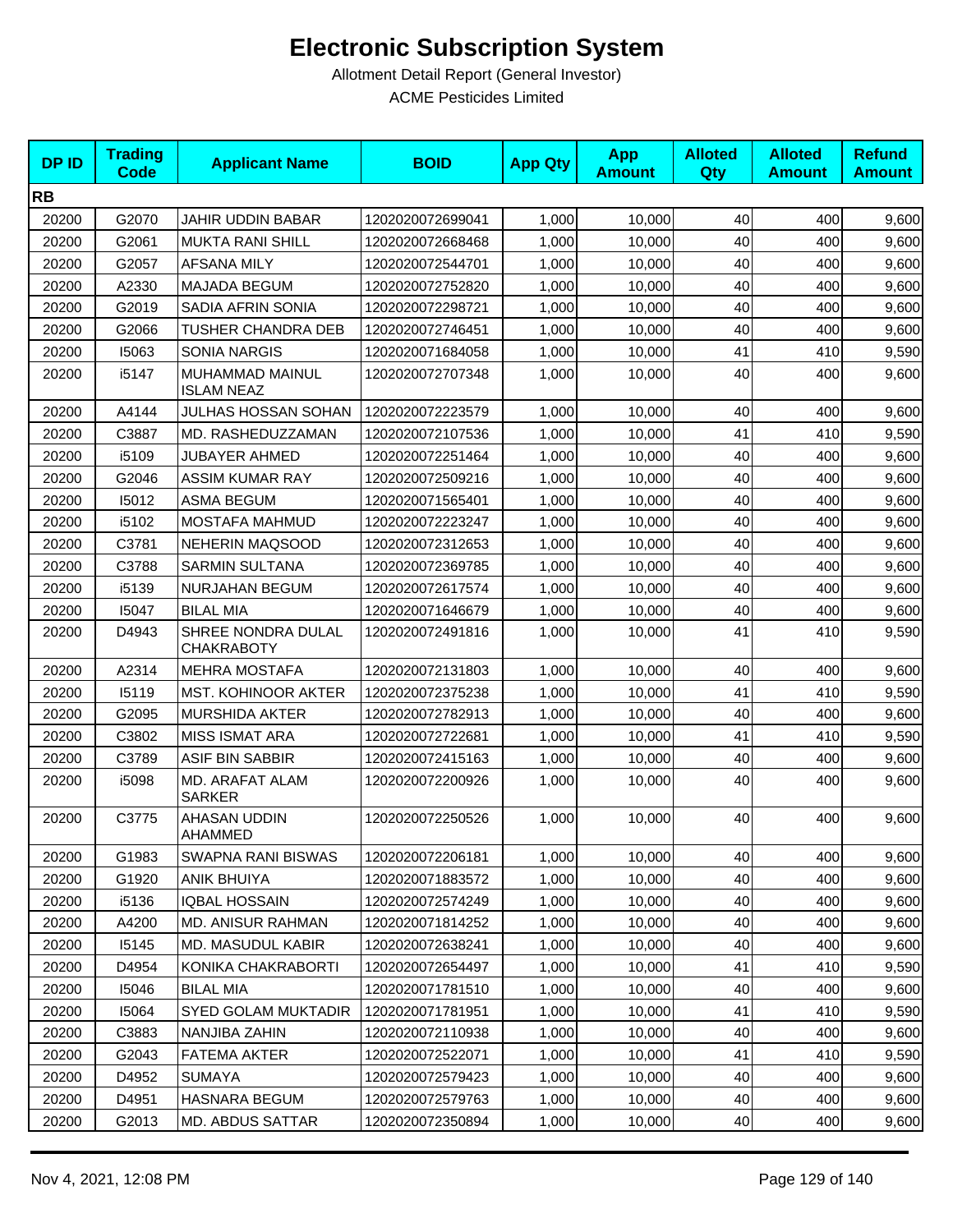| <b>DPID</b> | <b>Trading</b><br><b>Code</b> | <b>Applicant Name</b>                    | <b>BOID</b>      | <b>App Qty</b> | <b>App</b><br><b>Amount</b> | <b>Alloted</b><br>Qty | <b>Alloted</b><br><b>Amount</b> | <b>Refund</b><br><b>Amount</b> |
|-------------|-------------------------------|------------------------------------------|------------------|----------------|-----------------------------|-----------------------|---------------------------------|--------------------------------|
| <b>RB</b>   |                               |                                          |                  |                |                             |                       |                                 |                                |
| 20200       | i5126                         | <b>HAFIZA AKTER</b>                      | 1202020072471375 | 1,000          | 10,000                      | 41                    | 410                             | 9,590                          |
| 20200       | G2051                         | SANZIDA JAHAN                            | 1202020072547315 | 1,000          | 10,000                      | 40                    | 400                             | 9,600                          |
| 20200       | 15118                         | MOHAMMAD KURBAN ALI                      | 1202020072372847 | 1,000          | 10,000                      | 41                    | 410                             | 9,590                          |
| 20200       | i5095                         | <b>SALMA ALAM</b>                        | 1202020072206056 | 1,000          | 10,000                      | 40                    | 400                             | 9,600                          |
| 20200       | i5074                         | <b>FAIRUZ HOSSAIN</b>                    | 1202020071992471 | 1,000          | 10,000                      | 40                    | 400                             | 9,600                          |
| 20200       | 15030                         | <b>BILKIS BEGUM</b>                      | 1202020071593204 | 1,000          | 10,000                      | 40                    | 400                             | 9,600                          |
| 20200       | A5486                         | AMENA HOQUE ASHRAFI                      | 1202020072548593 | 1,000          | 10,000                      | 40                    | 400                             | 9,600                          |
| 20200       | 15008                         | <b>MST. FIROJA BEGUM</b>                 | 1202020071560720 | 1,000          | 10,000                      | 40                    | 400                             | 9,600                          |
| 20200       | A4202                         | MST. EVANA AKTER                         | 1202020071817561 | 1,000          | 10,000                      | 40                    | 400                             | 9,600                          |
| 20200       | D4944                         | PROBIR CHANDRA PAUL                      | 1202020072491578 | 1,000          | 10,000                      | 40                    | 400                             | 9,600                          |
| 20200       | D4953                         | <b>SUMAYA</b>                            | 1202020072579415 | 1,000          | 10,000                      | 40                    | 400                             | 9,600                          |
| 20200       | G1939                         | <b>JANNATUL FERTHOUS</b>                 | 1202020071970690 | 1,000          | 10,000                      | 40                    | 400                             | 9,600                          |
| 20200       | 15134                         | <b>ISLAM MD. FAIZUR</b><br><b>RASHID</b> | 1202020072573171 | 1,000          | 10.000                      | 40                    | 400                             | 9,600                          |
| 20200       | i5122                         | A.T.M. SHAMIM KABIR                      | 1202020072420845 | 1,000          | 10,000                      | 40                    | 400                             | 9,600                          |
| 20200       | G2028                         | <b>MAHDI MUSA</b>                        | 1202020072360297 | 1,000          | 10,000                      | 40                    | 400                             | 9,600                          |
| 20200       | G2068                         | <b>AYESHA AKTER</b>                      | 1202020072699828 | 1,000          | 10,000                      | 40                    | 400                             | 9,600                          |
| 20200       | C3748                         | MD. ALI AKBER ASIF                       | 1202020071613317 | 1,000          | 10,000                      | 40                    | 400                             | 9,600                          |
| 20200       | G1936                         | MD. ENAMUL HOQUE                         | 1202020071966532 | 1,000          | 10,000                      | 41                    | 410                             | 9,590                          |
| 20200       | D4899                         | <b>MOMTAZ BEGUM</b>                      | 1202020072007939 | 1,000          | 10,000                      | 41                    | 410                             | 9,590                          |
| 20200       | 15062                         | ABDULLAH AL MUGNI                        | 1202020071667552 | 1,000          | 10,000                      | 40                    | 400                             | 9,600                          |
| 20200       | C3803                         | RAJIA KHATUN                             | 1202020072722315 | 1,000          | 10,000                      | 40                    | 400                             | 9,600                          |
| 20200       | A4501                         | <b>DILIP KAJURI</b>                      | 1202020072323366 | 1,000          | 10,000                      | 40                    | 400                             | 9,600                          |
| 20200       | G1962                         | SOURAV PODDER                            | 1202020072041858 | 1,000          | 10,000                      | 40                    | 400                             | 9,600                          |
| 20200       | C3886                         | MD. RASHEDUZZAMAN                        | 1202020072106161 | 1,000          | 10,000                      | 41                    | 410                             | 9,590                          |
| 20200       | D4907                         | <b>MOHAMMAD HASAN</b><br><b>SAROWAR</b>  | 1202020072044321 | 1,000          | 10,000                      | 40                    | 400                             | 9,600                          |
| 20200       | G2030                         | <b>MD. YOUSUF RANA</b>                   | 1202020072385591 | 1,000          | 10,000                      | 40                    | 400                             | 9,600                          |
| 20200       | G2010                         | MD. JASIM MIA                            | 1202020072354172 | 1,000          | 10,000                      | 40                    | 400                             | 9,600                          |
| 20200       | D4917                         | NAGERA AKTER MOLLIKA   1202020072344391  |                  | 1,000          | 10,000                      | 40                    | 400                             | 9,600                          |
| 20200       | i5226                         | <b>AYSHA AFROZ</b>                       | 1202020073731486 | 1,000          | 10,000                      | 40                    | 400                             | 9,600                          |
| 20200       | A2364                         | MD. ABDULLAH AL MATIN                    | 1202020073601381 | 1,000          | 10,000                      | 40                    | 400                             | 9,600                          |
| 20200       | G2150                         | H.N. ASHIQUR RAHMAN                      | 1202020073301174 | 1,000          | 10,000                      | 40                    | 400                             | 9,600                          |
| 20200       | G2199                         | <b>MOHOSINA AKHTER</b>                   | 1202020073461883 | 1,000          | 10,000                      | 40                    | 400                             | 9,600                          |
| 20200       | i5181                         | SELINA NAZRUL MUKTA                      | 1202020073972859 | 1,000          | 10,000                      | 41                    | 410                             | 9,590                          |
| 20200       | D5061                         | KAZI NAZIR AHAMED                        | 1202020073816346 | 1,000          | 10,000                      | 40                    | 400                             | 9,600                          |
| 20200       | G2290                         | <b>FATHAMA NARGIS</b>                    | 1202020073832029 | 1,000          | 10,000                      | 40                    | 400                             | 9,600                          |
| 20200       | D5073                         | SHEULY BANIK                             | 1202020073863978 | 1,000          | 10,000                      | 40                    | 400                             | 9,600                          |
| 20200       | D5074                         | <b>MD. MANIK HOSSAIN</b>                 | 1202020073875021 | 1,000          | 10,000                      | 40                    | 400                             | 9,600                          |
| 20200       | 15180                         | YEAMINAR RASHID                          | 1202020073305255 | 1,000          | 10,000                      | 40                    | 400                             | 9,600                          |
| 20200       | C3814                         | MD. MUJAHIDUL ISLAM                      | 1202020073190614 | 1,000          | 10,000                      | 40                    | 400                             | 9,600                          |
| 20200       | i5251                         | <b>SHABBIR AHMED</b><br><b>CHOUDHURY</b> | 1202020073856784 | 1,000          | 10,000                      | 40                    | 400                             | 9,600                          |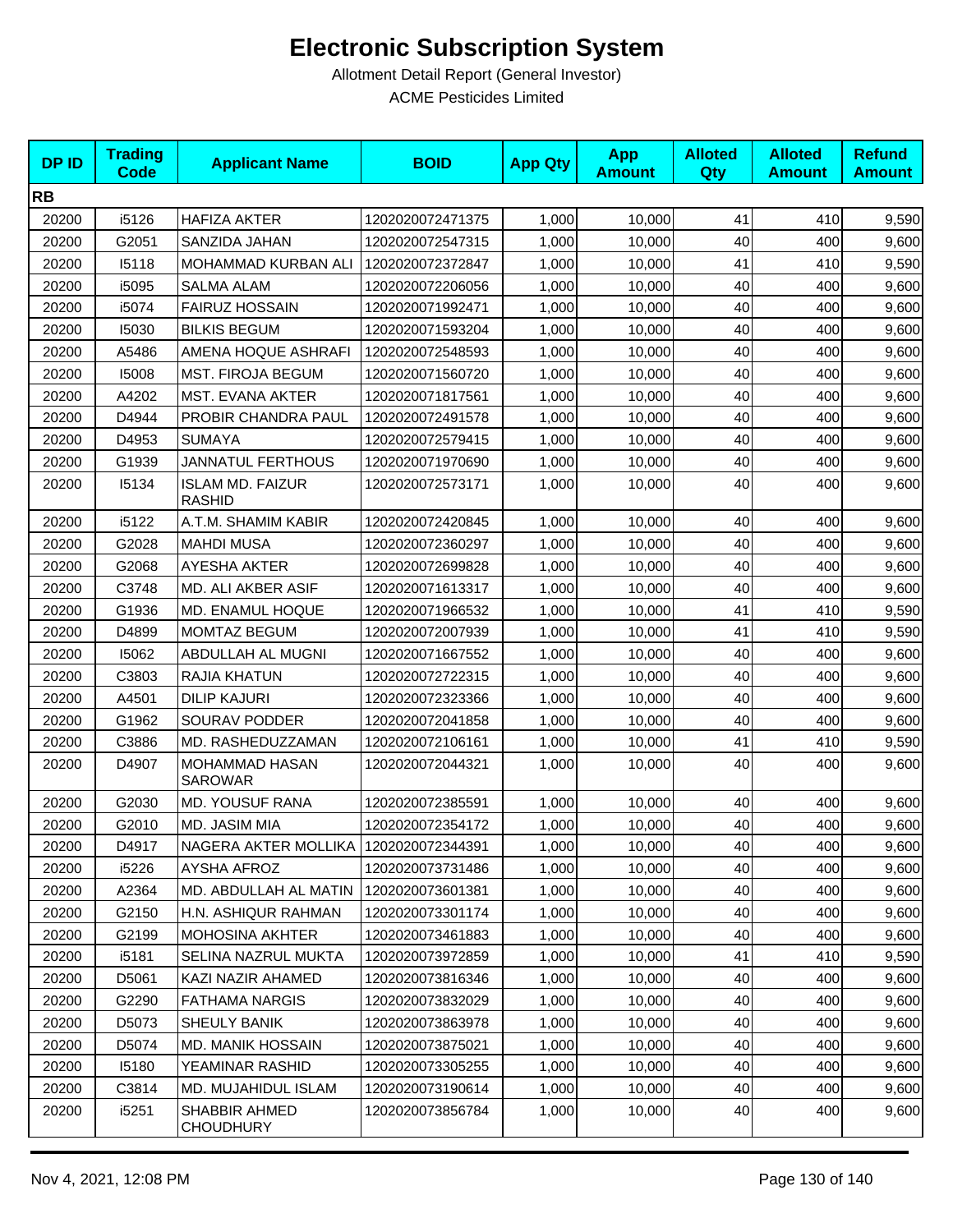| <b>DPID</b> | <b>Trading</b><br><b>Code</b> | <b>Applicant Name</b>                   | <b>BOID</b>      | <b>App Qty</b> | <b>App</b><br><b>Amount</b> | <b>Alloted</b><br>Qty | <b>Alloted</b><br><b>Amount</b> | <b>Refund</b><br><b>Amount</b> |
|-------------|-------------------------------|-----------------------------------------|------------------|----------------|-----------------------------|-----------------------|---------------------------------|--------------------------------|
| <b>RB</b>   |                               |                                         |                  |                |                             |                       |                                 |                                |
| 20200       | D5080                         | ABDULLAH HASSAN<br><b>MAZUMDER</b>      | 1202020073919814 | 1,000          | 10,000                      | 40                    | 400                             | 9,600                          |
| 20200       | 15257                         | TANIA YEASMIN SHAMPA                    | 1202020073926951 | 1,000          | 10,000                      | 40                    | 400                             | 9,600                          |
| 20200       | i5258                         | <b>MD. ATIQUR RAHMAN</b>                | 1202020073927151 | 1,000          | 10,000                      | 40                    | 400                             | 9,600                          |
| 20200       | A4229                         | SADIKUR RAHMAN                          | 1202020073939380 | 1,000          | 10,000                      | 40                    | 400                             | 9,600                          |
| 20200       | A4228                         | SADIKUR RAHMAN                          | 1202020073939399 | 1,000          | 10,000                      | 41                    | 410                             | 9,590                          |
| 20200       | 15198                         | <b>MILONI HALDER</b>                    | 1202020073430852 | 1,000          | 10,000                      | 40                    | 400                             | 9,600                          |
| 20200       | C3826                         | MD. TOWHIDUR RAHMAN                     | 1202020073336369 | 1,000          | 10,000                      | 40                    | 400                             | 9,600                          |
| 20200       | G2212                         | <b>GAUTOM CHANDRA SAHA</b>              | 1202020073555960 | 1,000          | 10,000                      | 41                    | 410                             | 9,590                          |
| 20200       | i5262                         | SHAHEENA HAQUE                          | 1202020073961632 | 1,000          | 10,000                      | 40                    | 400                             | 9,600                          |
| 20200       | G2077                         | SARKER MOHAMMAD<br>SHAHRIAR AMIN        | 1202020072815018 | 1,000          | 10,000                      | 40                    | 400                             | 9,600                          |
| 20200       | A4136                         | KAZI MAFUZA BEGUM                       | 1202020071940664 | 1,000          | 10,000                      | 40                    | 400                             | 9,600                          |
| 20200       | G2021                         | MD. BIPLAB HOSSEN                       | 1202020072298291 | 1,000          | 10,000                      | 40                    | 400                             | 9,600                          |
| 20200       | G2135                         | <b>LOKENATH BASAK</b>                   | 1202020073048498 | 1,000          | 10.000                      | 40                    | 400                             | 9,600                          |
| 20200       | A4204                         | <b>FARHANA YEASMIN</b>                  | 1202020073622380 | 1,000          | 10,000                      | 41                    | 410                             | 9,590                          |
| 20200       | G2099                         | SNIGHDA RANI BISWAS                     | 1202020072858179 | 1,000          | 10,000                      | 40                    | 400                             | 9,600                          |
| 20200       | C3860                         | AKLIMA RAHMAN MITUL                     | 1202020073894966 | 1,000          | 10,000                      | 40                    | 400                             | 9,600                          |
| 20200       | A2689                         | MOHAMMAD BAHAUDDIN<br><b>PATOARY</b>    | 1202020073486666 | 1,000          | 10,000                      | 40                    | 400                             | 9,600                          |
| 20200       | G2205                         | <b>SURIYA AKTER</b>                     | 1202020073515441 | 1,000          | 10,000                      | 40                    | 400                             | 9,600                          |
| 20200       | D4909                         | KHADIJA KHATUN                          | 1202020072045749 | 1,000          | 10,000                      | 40                    | 400                             | 9,600                          |
| 20200       | C3786                         | MD. HAFIZUR RAHMAN                      | 1202020072369496 | 1,000          | 10,000                      | 40                    | 400                             | 9,600                          |
| 20200       | G2285                         | KAZI SHAMSUL HAQUE                      | 1202020073785520 | 1,000          | 10,000                      | 40                    | 400                             | 9,600                          |
| 20200       | A2367                         | <b>ABDUR RAHMAN</b>                     | 1202020073602741 | 1,000          | 10,000                      | 40                    | 400                             | 9,600                          |
| 20200       | A2368                         | MD. ABDUL LATIF                         | 1202020073602830 | 1,000          | 10,000                      | 40                    | 400                             | 9,600                          |
| 20200       | G2237                         | <b>SRETTEE AKTER</b>                    | 1202020073656538 | 1,000          | 10,000                      | 40                    | 400                             | 9,600                          |
| 20200       | C3841                         | MOST. SHAMIMA AKTAR                     | 1202020073580051 | 1,000          | 10,000                      | 40                    | 400                             | 9,600                          |
| 20200       | i5246                         | MEHERUNNESA.                            | 1202020073834079 | 1,000          | 10,000                      | 40                    | 400                             | 9,600                          |
| 20200       | i5100                         | NUSRAT ZERIN USHA                       | 1202020072200901 | 1,000          | 10,000                      | 40                    | 400                             | 9,600                          |
| 20200       | G2018                         | SADIA AFRIN SONIA                       | 1202020072298698 | 1,000          | 10,000                      | 41                    | 410                             | 9,590                          |
| 20200       | G2069                         | JAHIR UDDIN BABAR                       | 1202020072699009 | 1,000          | 10,000                      | 40                    | 400                             | 9,600                          |
| 20200       | i5148                         | MUHAMMAD MAINUL<br><b>ISLAM NEAZ</b>    | 1202020072707331 | 1,000          | 10,000                      | 40                    | 400                             | 9,600                          |
| 20200       | A2300                         | <b>MOHAMMAD ZAHIR</b><br><b>HOSSAIN</b> | 1202020071976406 | 1,000          | 10,000                      | 40                    | 400                             | 9,600                          |
| 20200       | 15077                         | NURUNNABI KHAN                          | 1202020072064037 | 1,000          | 10,000                      | 40                    | 400                             | 9,600                          |
| 20200       | G1937                         | MD. ZAHIRUL HAQUE                       | 1202020071967023 | 1,000          | 10,000                      | 40                    | 400                             | 9,600                          |
| 20200       | 15093                         | <b>FAIRUZ HOSSAIN</b>                   | 1202020072178764 | 1,000          | 10,000                      | 40                    | 400                             | 9,600                          |
| 20200       | A4503                         | <b>IPSHITA KAJURI</b>                   | 1202020072323323 | 1,000          | 10,000                      | 40                    | 400                             | 9,600                          |
| 20200       | C3801                         | MD. MIZANUR RAHMAN                      | 1202020072726016 | 1,000          | 10,000                      | 40                    | 400                             | 9,600                          |
| 20200       | C3804                         | RAJIA KHATUN                            | 1202020072728149 | 1,000          | 10,000                      | 40                    | 400                             | 9,600                          |
| 20200       | 15010                         | MD. FAISAL HOSSAIN                      | 1202020071552053 | 1,000          | 10,000                      | 40                    | 400                             | 9,600                          |
| 20200       | G2003                         | SYEDA SHARMIN JAHAN                     | 1202020072251322 | 1,000          | 10,000                      | 41                    | 410                             | 9,590                          |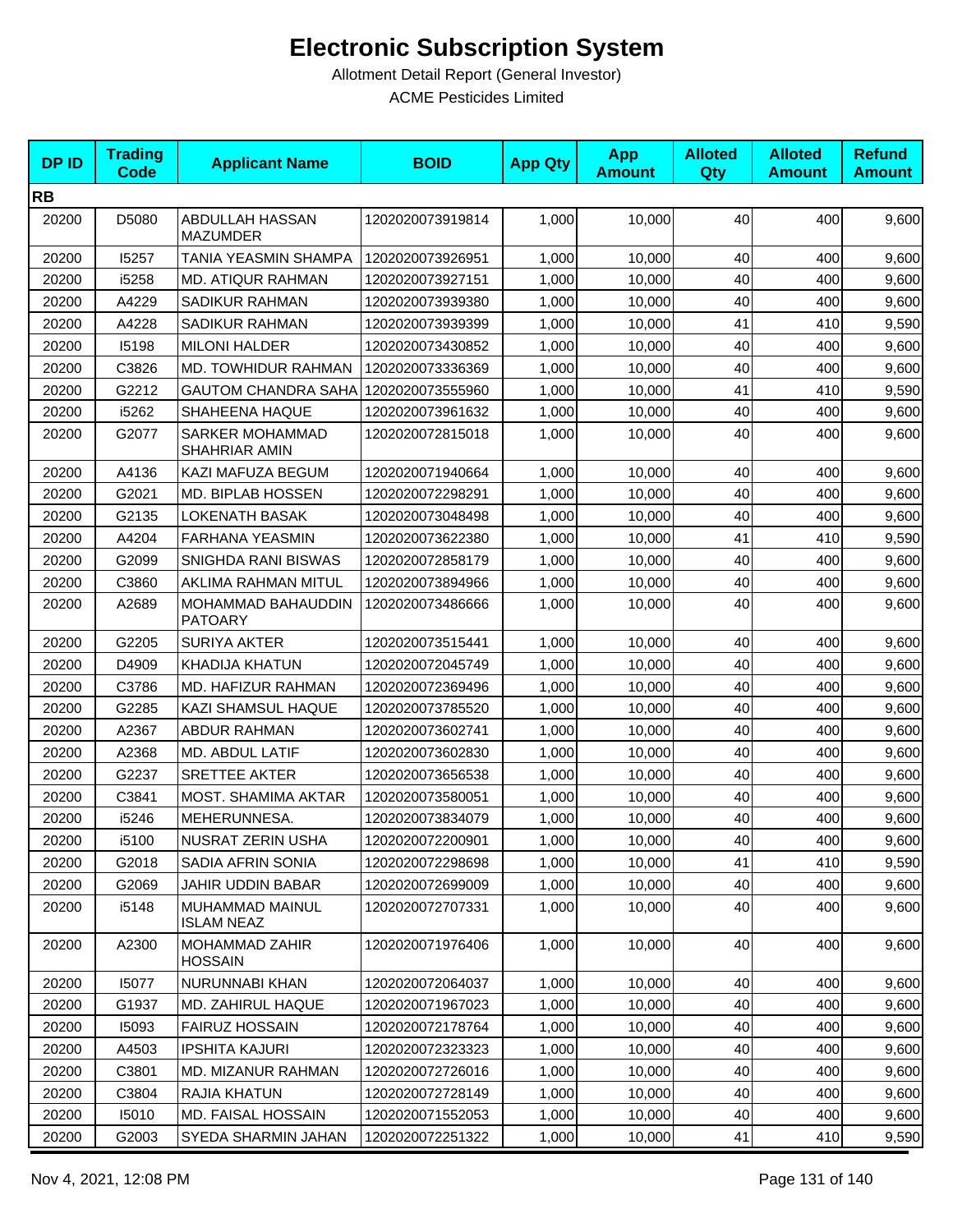| <b>DPID</b> | <b>Trading</b><br><b>Code</b> | <b>Applicant Name</b>                     | <b>BOID</b>      | <b>App Qty</b> | <b>App</b><br><b>Amount</b> | <b>Alloted</b><br>Qty | <b>Alloted</b><br><b>Amount</b> | <b>Refund</b><br><b>Amount</b> |
|-------------|-------------------------------|-------------------------------------------|------------------|----------------|-----------------------------|-----------------------|---------------------------------|--------------------------------|
| <b>RB</b>   |                               |                                           |                  |                |                             |                       |                                 |                                |
| 20200       | D4920                         | <b>SUKANTA SHAHA</b>                      | 1202020072396890 | 1,000          | 10,000                      | 40                    | 400                             | 9,600                          |
| 20200       | G2094                         | MD. SHAHIDUL HOSSAIN                      | 1202020072781994 | 1,000          | 10,000                      | 40                    | 400                             | 9,600                          |
| 20200       | G2083                         | SHAHIDUL ISLAM                            | 1202020072766687 | 1,000          | 10,000                      | 40                    | 400                             | 9,600                          |
| 20200       | A4137                         | MD. SHAMIM SORKAR                         | 1202020072041461 | 1,000          | 10,000                      | 40                    | 400                             | 9,600                          |
| 20200       | 15015                         | <b>SOHAG MIA</b>                          | 1202020071567516 | 1,000          | 10,000                      | 40                    | 400                             | 9,600                          |
| 20200       | A5790                         | MD. TOFAYEL AHMED                         | 1202020072507631 | 1.000          | 10,000                      | 40                    | 400                             | 9,600                          |
| 20200       | C3888                         | MD. MURTUZA ZAMAN                         | 1202020072108268 | 1,000          | 10,000                      | 40                    | 400                             | 9,600                          |
| 20200       | i5146                         | MD. MASUDUL KABIR                         | 1202020072638276 | 1,000          | 10,000                      | 40                    | 400                             | 9,600                          |
| 20200       | 15080                         | <b>MD. AHIDUL ISLAM</b>                   | 1202020072062881 | 1,000          | 10,000                      | 40                    | 400                             | 9,600                          |
| 20200       | i5123                         | MD. GOLAM KABIR                           | 1202020072451338 | 1,000          | 10,000                      | 40                    | 400                             | 9,600                          |
| 20200       | A4201                         | <b>MST. EVANA AKTER</b>                   | 1202020071817571 | 1,000          | 10,000                      | 40                    | 400                             | 9,600                          |
| 20200       | C3780                         | SYEDA SHAHANA<br>AFREEN JAHAN             | 1202020072312835 | 1,000          | 10,000                      | 40                    | 400                             | 9,600                          |
| 20200       | i5133                         | LAILA NASIMA ISLAM                        | 1202020072573211 | 1,000          | 10,000                      | 40                    | 400                             | 9,600                          |
| 20200       | C3885                         | <b>SHAMIA AFRIN</b>                       | 1202020072109941 | 1,000          | 10,000                      | 40                    | 400                             | 9,600                          |
| 20200       | i5096                         | <b>SHAMSUN NAHAR</b>                      | 1202020072205631 | 1,000          | 10,000                      | 40                    | 400                             | 9,600                          |
| 20200       | i5101                         | MOSTAFA MAHMUD                            | 1202020072223212 | 1,000          | 10,000                      | 40                    | 400                             | 9,600                          |
| 20200       | D4912                         | DIPA SAHA                                 | 1202020072271865 | 1,000          | 10,000                      | 40                    | 400                             | 9,600                          |
| 20200       | A5788                         | SHAHINOOR ISLAM                           | 1202020072371951 | 1,000          | 10,000                      | 40                    | 400                             | 9,600                          |
| 20200       | 15049                         | MD. KAMAL HOSSAIN                         | 1202020071648528 | 1,000          | 10,000                      | 40                    | 400                             | 9,600                          |
| 20200       | D5084                         | <b>MAHMUDUL HOSSAIN</b><br><b>MAHIM</b>   | 1202020073920192 | 1,000          | 10,000                      | 40                    | 400                             | 9,600                          |
| 20200       | i5256                         | <b>MASHFIKA HOSSAIN</b>                   | 1202020073927087 | 1,000          | 10,000                      | 40                    | 400                             | 9,600                          |
| 20200       | i5223                         | MD. ABUL HOSSAIN<br><b>MAZUMDER</b>       | 1202020073722351 | 1,000          | 10,000                      | 41                    | 410                             | 9,590                          |
| 20200       | 15229                         | <b>ARTNESS</b>                            | 1202020073768158 | 1,000          | 10,000                      | 40                    | 400                             | 9,600                          |
| 20200       | G2279                         | MST. MOMENA BEGUM                         | 1202020073785365 | 1,000          | 10,000                      | 40                    | 400                             | 9,600                          |
| 20200       | D5008                         | <b>QAZI MUSFIQUR RAHMAN</b>               | 1202020073496141 | 1,000          | 10.000                      | 41                    | 410                             | 9,590                          |
| 20200       | 15188                         | MD. ZAHANGIR HOSSAIN                      | 1202020073337280 | 1,000          | 10,000                      | 40                    | 400                             | 9,600                          |
| 20200       | i5233                         | MD. NAZMUL HOQUE                          | 1202020073767956 | 1,000          | 10,000                      | 41                    | 410                             | 9,590                          |
| 20200       | G2211                         | <b>MOHAMMED SHAIFULLAH</b>                | 1202020073540960 | 1,000          | 10.000                      | 40                    | 400                             | 9,600                          |
| 20200       | G2198                         | <b>MOHOSINA AKHTER</b>                    | 1202020073461875 | 1,000          | 10,000                      | 41                    | 410                             | 9,590                          |
| 20200       | 15194                         | <b>SAJIB AHMED</b>                        | 1202020073395946 | 1,000          | 10,000                      | 40                    | 400                             | 9,600                          |
| 20200       | 15199                         | <b>MILONI HALDER</b>                      | 1202020073430860 | 1,000          | 10,000                      | 40                    | 400                             | 9,600                          |
| 20200       | C3867                         | PARVINA KHATUN                            | 1202020073980418 | 1,000          | 10,000                      | 41                    | 410                             | 9,590                          |
| 20200       | C3868                         | PARVINA KHATUN                            | 1202020073980426 | 1,000          | 10,000                      | 40                    | 400                             | 9,600                          |
| 20200       | G2277                         | <b>MUAZ TRADE</b><br><b>INTERNATIONAL</b> | 1202020073771865 | 1,000          | 10,000                      | 40                    | 400                             | 9,600                          |
| 20200       | G2323                         | MD. RAHAT KHAN                            | 1202020073918689 | 1,000          | 10,000                      | 40                    | 400                             | 9,600                          |
| 20200       | A2353                         | <b>MST. MORZINZ BEGUM</b>                 | 1202020073601836 | 1,000          | 10,000                      | 40                    | 400                             | 9,600                          |
| 20200       | A2355                         | <b>MST. TAHOMINA BEGUM</b>                | 1202020073602188 | 1,000          | 10,000                      | 40                    | 400                             | 9,600                          |
| 20200       | G2297                         | PARESH CHANDRA<br><b>PATHAR</b>           | 1202020073828955 | 1,000          | 10,000                      | 40                    | 400                             | 9,600                          |
| 20200       | G2332                         | S.M.ASHRAFUZZAMAN                         | 1202020073940081 | 1,000          | 10,000                      | 40                    | 400                             | 9,600                          |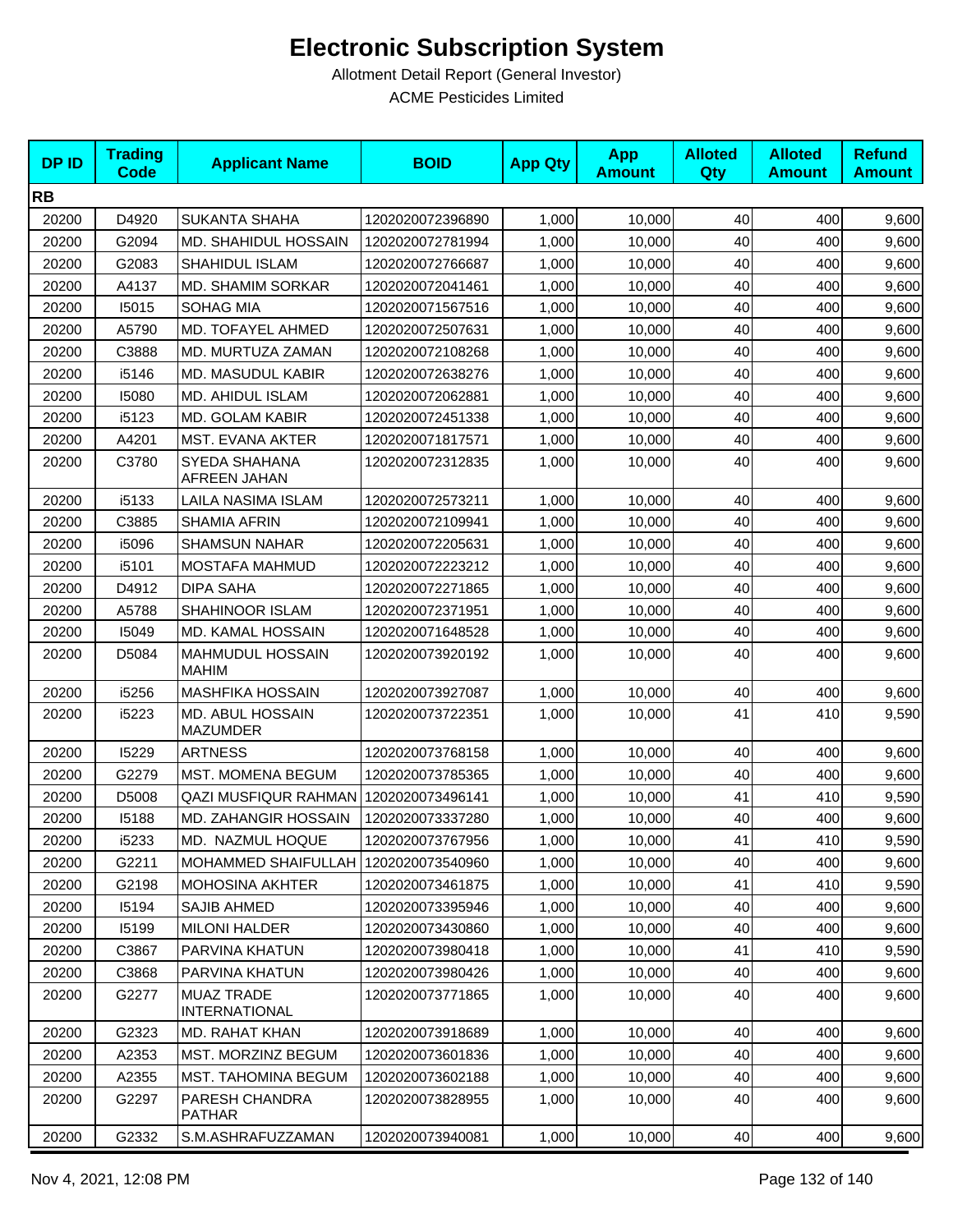| <b>DPID</b> | <b>Trading</b><br><b>Code</b> | <b>Applicant Name</b>                     | <b>BOID</b>      | <b>App Qty</b> | <b>App</b><br><b>Amount</b> | <b>Alloted</b><br><b>Qty</b> | <b>Alloted</b><br><b>Amount</b> | <b>Refund</b><br><b>Amount</b> |
|-------------|-------------------------------|-------------------------------------------|------------------|----------------|-----------------------------|------------------------------|---------------------------------|--------------------------------|
| <b>RB</b>   |                               |                                           |                  |                |                             |                              |                                 |                                |
| 20200       | i5261                         | SHAHEENA HAQUE                            | 1202020073984079 | 1,000          | 10,000                      | 40                           | 400                             | 9,600                          |
| 20200       | 15201                         | <b>NIRMAL ROY</b>                         | 1202020073431153 | 1,000          | 10,000                      | 40                           | 400                             | 9,600                          |
| 20200       | G2161                         | <b>TUMPA PAUL</b>                         | 1202020073320736 | 1,000          | 10,000                      | 40                           | 400                             | 9,600                          |
| 20200       | A2345                         | AMINA SULTANA                             | 1202020073205002 | 1,000          | 10,000                      | 40                           | 400                             | 9,600                          |
| 20200       | C3835                         | <b>MD. OMAR FARUK</b>                     | 1202020073479456 | 1,000          | 10,000                      | 40                           | 400                             | 9,600                          |
| 20200       | G2317                         | <b>CHAMPA ROY</b>                         | 1202020073913560 | 1,000          | 10.000                      | 41                           | 410                             | 9,590                          |
| 20200       | C3269                         | MD. MUFAKKARUL ISLAM                      | 1202020073909298 | 1,000          | 10,000                      | 40                           | 400                             | 9,600                          |
| 20200       | G2294                         | <b>ANAMIKA PATHOR</b>                     | 1202020073831091 | 1,000          | 10,000                      | 40                           | 400                             | 9,600                          |
| 20200       | C3818                         | <b>MAKSUDA HAQUE</b>                      | 1202020073200275 | 1,000          | 10,000                      | 41                           | 410                             | 9,590                          |
| 20200       | G2227                         | RABEYA BOSRI                              | 1202020073622894 | 1,000          | 10,000                      | 40                           | 400                             | 9,600                          |
| 20200       | D5057                         | MD. JAHID HASAN                           | 1202020073731617 | 1,000          | 10,000                      | 41                           | 410                             | 9,590                          |
| 20200       | G2232                         | <b>CHADNI AKTER</b>                       | 1202020073628238 | 1,000          | 10,000                      | 40                           | 400                             | 9,600                          |
| 20200       | G2301                         | MD. ABDUL BATEN<br><b>FARUKI</b>          | 1202020073839494 | 1,000          | 10,000                      | 40                           | 400                             | 9,600                          |
| 20200       | A4225                         | MD. NASIM CHOWDHURY                       | 1202020073839047 | 1,000          | 10,000                      | 40                           | 400                             | 9,600                          |
| 20200       | C3866                         | <b>EKRAMUL KABIR</b>                      | 1202020073952530 | 1,000          | 10,000                      | 40                           | 400                             | 9,600                          |
| 20200       | D4980                         | <b>MOKSHED HOSSAIN</b>                    | 1202020072885150 | 1,000          | 10,000                      | 40                           | 400                             | 9,600                          |
| 20200       | D5086                         | <b>TAPASHI BHOWMIK</b>                    | 1202020073925864 | 1,000          | 10,000                      | 40                           | 400                             | 9,600                          |
| 20200       | A4310                         | <b>MD. ABDUR RAZZAQUE</b><br>KHAN         | 1202020073963971 | 1,000          | 10,000                      | 41                           | 410                             | 9,590                          |
| 20200       | D5076                         | KAZI NAZIR AHAMED                         | 1202020073906813 | 1,000          | 10,000                      | 40                           | 400                             | 9,600                          |
| 20200       | G2156                         | <b>SONIA AKTER</b>                        | 1202020073313991 | 1,000          | 10,000                      | 40                           | 400                             | 9,600                          |
| 20200       | A2351                         | MD. MOTIUR RAHMAN                         | 1202020073601215 | 1,000          | 10,000                      | 40                           | 400                             | 9,600                          |
| 20200       | 15193                         | <b>SAJIB AHMED</b>                        | 1202020073395938 | 1,000          | 10,000                      | 40                           | 400                             | 9,600                          |
| 20200       | A6003                         | MD. ZAHINUR ISLAM                         | 1202020073360877 | 1,000          | 10,000                      | 40                           | 400                             | 9,600                          |
| 20200       | C3863                         | <b>BIJOY CHANDRA SHIL</b>                 | 1202020073926727 | 1,000          | 10,000                      | 40                           | 400                             | 9,600                          |
| 20200       | A2356                         | MR. TUHIN ALI                             | 1202020073602319 | 1,000          | 10,000                      | 40                           | 400                             | 9,600                          |
| 20200       | A2362                         | SM KHALAKUZZAMAN<br><b>LITON</b>          | 1202020073603040 | 1,000          | 10,000                      | 40                           | 400                             | 9,600                          |
| 20200       | G2146                         | SHAJEDA BEGUM                             | 1202020073110201 | 1,000          | 10,000                      | 41                           | 410                             | 9,590                          |
| 20200       | i5189                         | MD. ABDUR RAHMAN<br><b>SHEIKH</b>         | 1202020073527041 | 1,000          | 10,000                      | 40                           | 400                             | 9,600                          |
| 20200       | G2098                         | SNIGHDA RANI BISWAS                       | 1202020072858152 | 1,000          | 10,000                      | 40                           | 400                             | 9,600                          |
| 20200       | G2288                         | KAZI SUMAIYA SHAMS                        | 1202020073792409 | 1,000          | 10,000                      | 40                           | 400                             | 9,600                          |
| 20200       | A2371                         | <b>FAHAD KARIM</b>                        | 1202020073690548 | 1,000          | 10,000                      | 40                           | 400                             | 9,600                          |
| 20200       | A4308                         | <b>FAROUK AHAMMED</b>                     | 1202020073903638 | 1,000          | 10,000                      | 40                           | 400                             | 9,600                          |
| 20200       | D4981                         | <b>MAKSUDA PARVIN</b>                     | 1202020072894279 | 1,000          | 10,000                      | 40                           | 400                             | 9,600                          |
| 20200       | C3838                         | <b>MD. JAMSHED IQBAL</b>                  | 1202020073564492 | 1,000          | 10,000                      | 41                           | 410                             | 9,590                          |
| 20200       | G2235                         | <b>NAUSHIN MAMUN</b>                      | 1202020073645528 | 1,000          | 10,000                      | 40                           | 400                             | 9,600                          |
| 20200       | G2272                         | <b>MEHARUN NECA</b>                       | 1202020073769160 | 1,000          | 10,000                      | 40                           | 400                             | 9,600                          |
| 20200       | A2369                         | <b>MD. THOHIDUL ISLAM</b><br><b>MONTU</b> | 1202020073600395 | 1,000          | 10,000                      | 40                           | 400                             | 9,600                          |
| 20200       | A2363                         | MD. NAZMUL HOSAIN<br><b>CHOWDHURY</b>     | 1202020073600991 | 1,000          | 10,000                      | 40                           | 400                             | 9,600                          |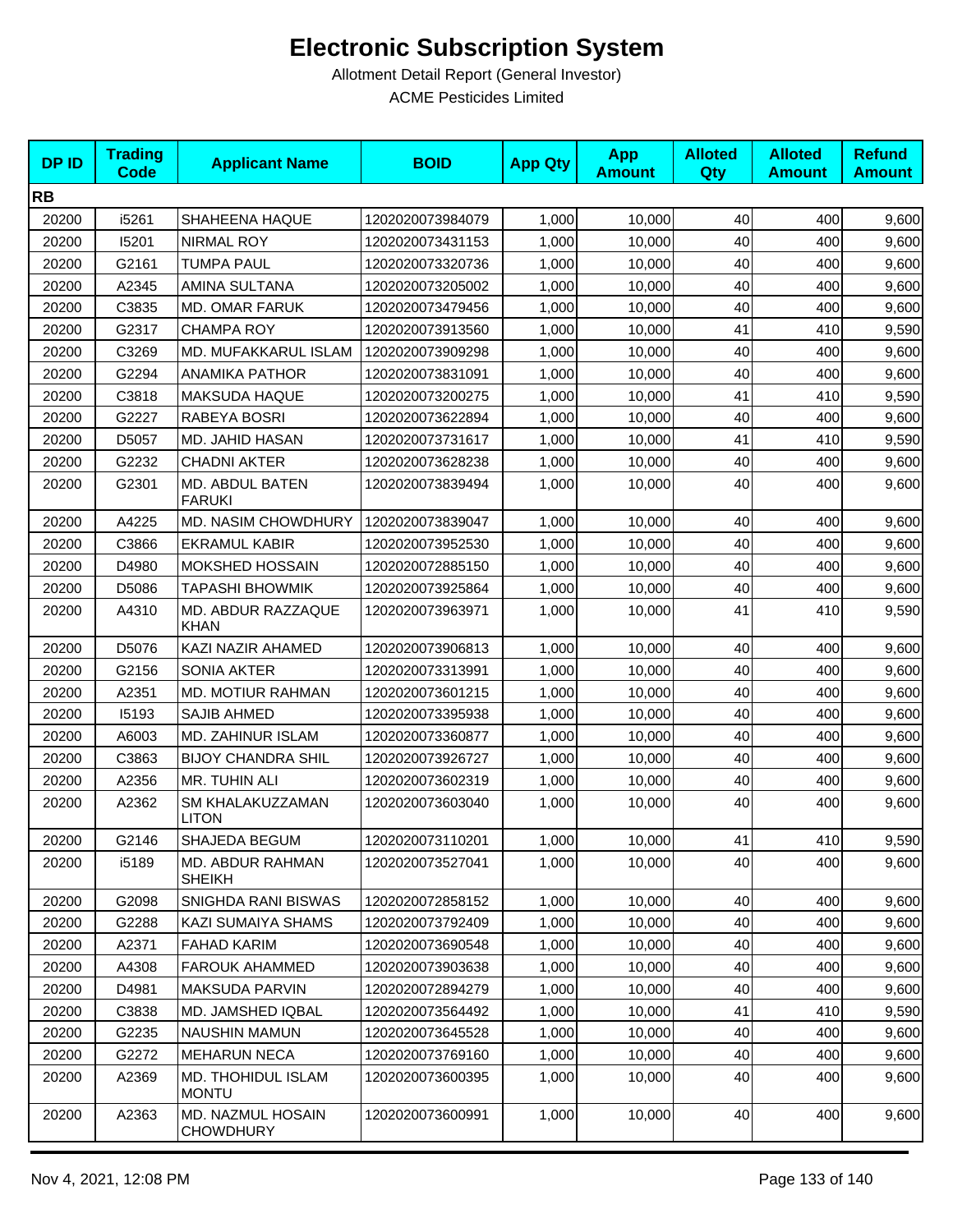| <b>DPID</b> | <b>Trading</b><br><b>Code</b> | <b>Applicant Name</b>                    | <b>BOID</b>      | <b>App Qty</b> | <b>App</b><br><b>Amount</b> | <b>Alloted</b><br><b>Qty</b> | <b>Alloted</b><br><b>Amount</b> | <b>Refund</b><br><b>Amount</b> |
|-------------|-------------------------------|------------------------------------------|------------------|----------------|-----------------------------|------------------------------|---------------------------------|--------------------------------|
| <b>RB</b>   |                               |                                          |                  |                |                             |                              |                                 |                                |
| 20200       | G2134                         | <b>PURABI BASAK</b>                      | 1202020073048752 | 1,000          | 10,000                      | 40                           | 400                             | 9,600                          |
| 20200       | G2185                         | <b>MILTON KUMAR PATHAR</b>               | 1202020073429294 | 1,000          | 10,000                      | 40                           | 400                             | 9,600                          |
| 20200       | A2366                         | MD. MOZAMMAL HAQUE                       | 1202020073600461 | 1,000          | 10,000                      | 40                           | 400                             | 9,600                          |
| 20200       | A2365                         | MD. MOTIUR RAHMAN                        | 1202020073601231 | 1,000          | 10,000                      | 40                           | 400                             | 9,600                          |
| 20200       | i5224                         | <b>SAROJ KUMAR DAS</b>                   | 1202020073720111 | 1,000          | 10,000                      | 40                           | 400                             | 9,600                          |
| 20200       | G2221                         | NAZMA AKTER                              | 1202020073586627 | 1,000          | 10,000                      | 40                           | 400                             | 9,600                          |
| 20200       | G2218                         | <b>SIRIN AKTER</b>                       | 1202020073586742 | 1,000          | 10,000                      | 40                           | 400                             | 9,600                          |
| 20200       | A2360                         | MD. ABDUL LATIF                          | 1202020073602873 | 1,000          | 10,000                      | 40                           | 400                             | 9,600                          |
| 20200       | A2361                         | <b>MST. SONALI KHATUN</b>                | 1202020073602972 | 1,000          | 10,000                      | 40                           | 400                             | 9,600                          |
| 20200       | G2225                         | <b>NUR NAHAR</b>                         | 1202020073622671 | 1,000          | 10,000                      | 40                           | 400                             | 9,600                          |
| 20200       | A5796                         | MOHAMMAD MOTIOUR<br><b>RAHMAN</b>        | 1202020073704825 | 1,000          | 10,000                      | 40                           | 400                             | 9,600                          |
| 20200       | D5077                         | MST. SAJEDA BEGUM                        | 1202020073907041 | 1,000          | 10,000                      | 41                           | 410                             | 9,590                          |
| 20200       | D5078                         | KAZI SHATIL AHUMMED                      | 1202020073907114 | 1,000          | 10,000                      | 40                           | 400                             | 9,600                          |
| 20200       | G2318                         | <b>CHAMPA ROY</b>                        | 1202020073913595 | 1,000          | 10,000                      | 40                           | 400                             | 9,600                          |
| 20200       | G2322                         | PARIMAL DEY                              | 1202020073913983 | 1,000          | 10,000                      | 41                           | 410                             | 9,590                          |
| 20200       | G2321                         | PARIMAL DEY                              | 1202020073913991 | 1,000          | 10,000                      | 40                           | 400                             | 9,600                          |
| 20200       | D5083                         | <b>MAHMUDUL HOSSAIN</b><br><b>MAHIM</b>  | 1202020073919905 | 1,000          | 10,000                      | 40                           | 400                             | 9,600                          |
| 20200       | i5154                         | MD. ANWAR HOSSAIN                        | 1202020072860089 | 1,000          | 10,000                      | 40                           | 400                             | 9,600                          |
| 20200       | G2163                         | <b>RINA BEGUM</b>                        | 1202020073320439 | 1,000          | 10,000                      | 41                           | 410                             | 9,590                          |
| 20200       | G2308                         | <b>MOUSHUMI AKTAR</b>                    | 1202020073869868 | 1,000          | 10,000                      | 40                           | 400                             | 9,600                          |
| 20200       | G2309                         | <b>MOUSHUMI AKTAR</b>                    | 1202020073869876 | 1,000          | 10,000                      | 41                           | 410                             | 9,590                          |
| 20200       | G2226                         | RABEYA BOSRI                             | 1202020073622901 | 1,000          | 10,000                      | 40                           | 400                             | 9,600                          |
| 20200       | D5066                         | POPY RANI SAHA                           | 1202020073762971 | 1,000          | 10,000                      | 40                           | 400                             | 9,600                          |
| 20200       | G2236                         | ASIA KHAN SHOMA                          | 1202020073645488 | 1,000          | 10,000                      | 40                           | 400                             | 9,600                          |
| 20200       | C3859                         | MST. FATEMA KHATUN                       | 1202020073873940 | 1,000          | 10,000                      | 40                           | 400                             | 9,600                          |
| 20200       | G2158                         | SHAYAMA RANI PAUL                        | 1202020073314710 | 1,000          | 10,000                      | 40                           | 400                             | 9,600                          |
| 20200       | G2159                         | <b>JOY PAUL</b>                          | 1202020073315171 | 1,000          | 10,000                      | 40                           | 400                             | 9,600                          |
| 20200       | C3840                         | MD.SAIFUL ISLAM SOJAN<br><b>PRAMANIK</b> | 1202020073580068 | 1,000          | 10,000                      | 40                           | 400                             | 9,600                          |
| 20200       | G2202                         | <b>SYED MASUMUR</b><br>RAHAMAN           | 1202020073481513 | 1,000          | 10,000                      | 40                           | 400                             | 9,600                          |
| 20200       | D5070                         | MD. ABDUL BATEN                          | 1202020073869049 | 1,000          | 10,000                      | 40                           | 400                             | 9,600                          |
| 20200       | C3848                         | MOHAMMAD MOAZZEM<br><b>HOSSAIN</b>       | 1202020073617948 | 1,000          | 10,000                      | 40                           | 400                             | 9,600                          |
| 20200       | D5063                         | <b>KAZI SHATIL AHOMMED</b>               | 1202020073816156 | 1,000          | 10,000                      | 40                           | 400                             | 9,600                          |
| 20200       | A4301                         | MD. AL AMIN SHUBHA                       | 1202020073876374 | 1,000          | 10,000                      | 40                           | 400                             | 9,600                          |
| 20200       | G2280                         | MST. MOMENA BEGUM                        | 1202020073785373 | 1,000          | 10,000                      | 40                           | 400                             | 9,600                          |
| 20200       | i5157                         | A.T.M. SHAMIM KABIR                      | 1202020073068294 | 1,000          | 10,000                      | 40                           | 400                             | 9,600                          |
| 20200       | C3849                         | NARAYAN CHANDRA<br><b>NATH</b>           | 1202020073748378 | 1,000          | 10,000                      | 41                           | 410                             | 9,590                          |
| 20200       | A4205                         | MD. ZIAUR RAHAMAN                        | 1202020073644459 | 1,000          | 10,000                      | 40                           | 400                             | 9,600                          |
| 20200       | 15225                         | SAROJ KUMAR DAS                          | 1202020073720128 | 1,000          | 10,000                      | 41                           | 410                             | 9,590                          |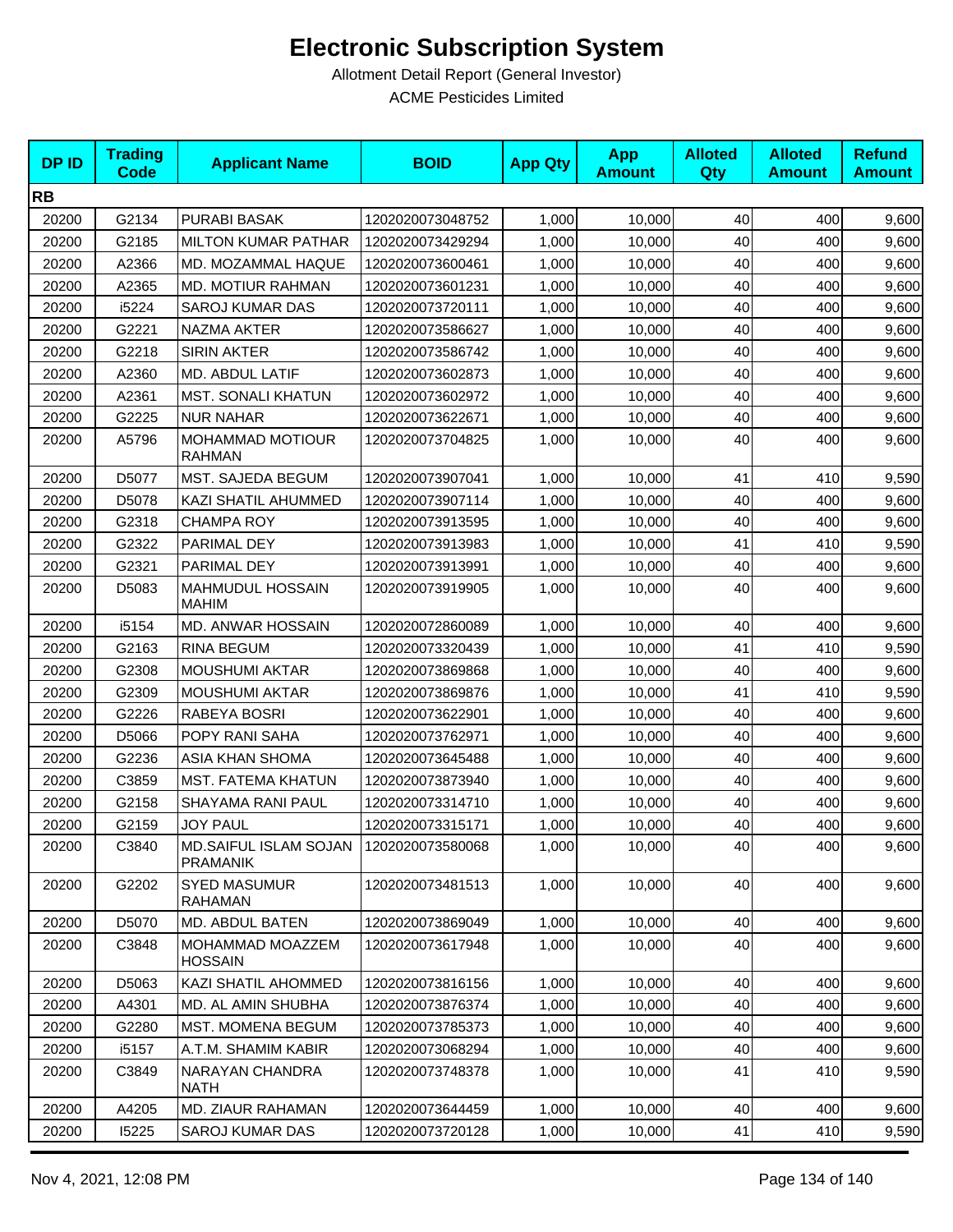| <b>DPID</b> | <b>Trading</b><br><b>Code</b> | <b>Applicant Name</b>                      | <b>BOID</b>      | <b>App Qty</b> | <b>App</b><br><b>Amount</b> | <b>Alloted</b><br><b>Qty</b> | <b>Alloted</b><br><b>Amount</b> | <b>Refund</b><br><b>Amount</b> |
|-------------|-------------------------------|--------------------------------------------|------------------|----------------|-----------------------------|------------------------------|---------------------------------|--------------------------------|
| <b>RB</b>   |                               |                                            |                  |                |                             |                              |                                 |                                |
| 20200       | A5811                         | <b>SELINA PARVIN</b>                       | 1202020073823001 | 1,000          | 10,000                      | 40                           | 400                             | 9,600                          |
| 20200       | G2299                         | <b>JOSNA RANY DAS</b>                      | 1202020073828666 | 1,000          | 10,000                      | 40                           | 400                             | 9,600                          |
| 20200       | G2296                         | PARESH CHANDRA<br><b>PATHAR</b>            | 1202020073828947 | 1,000          | 10,000                      | 40                           | 400                             | 9,600                          |
| 20200       | C3815                         | <b>FERDOUSE BEGUM</b>                      | 1202020073198969 | 1,000          | 10,000                      | 40                           | 400                             | 9,600                          |
| 20200       | G2153                         | <b>MST. SELINA BEGUM</b>                   | 1202020073315956 | 1,000          | 10,000                      | 40                           | 400                             | 9,600                          |
| 20200       | C3827                         | MD. TOWHIDUR RAHMAN                        | 1202020073336385 | 1,000          | 10.000                      | 40                           | 400                             | 9,600                          |
| 20200       | A2352                         | MD. MOZAMMAL HAQUE                         | 1202020073600451 | 1,000          | 10,000                      | 40                           | 400                             | 9,600                          |
| 20200       | A2347                         | MD. HOBIBOR RAHAMAN                        | 1202020073601555 | 1,000          | 10,000                      | 40                           | 400                             | 9,600                          |
| 20200       | G2162                         | <b>TUMPA PAUL</b>                          | 1202020073320760 | 1,000          | 10,000                      | 40                           | 400                             | 9,600                          |
| 20200       | A2344                         | AMINA SULTANA                              | 1202020073205152 | 1,000          | 10,000                      | 40                           | 400                             | 9,600                          |
| 20200       | D5058                         | <b>GOWTOM CHANDRA</b><br><b>MOZUMDER</b>   | 1202020073740700 | 1,000          | 10,000                      | 40                           | 400                             | 9,600                          |
| 20200       | C3862                         | <b>BIJOY CHANDRA SHIL</b>                  | 1202020073926751 | 1,000          | 10,000                      | 40                           | 400                             | 9,600                          |
| 20200       | A4227                         | MD. SHAHIDUR RAHMAN                        | 1202020073939265 | 1.000          | 10.000                      | 40                           | 400                             | 9,600                          |
| 20200       | 15200                         | <b>NIRMAL ROY</b>                          | 1202020073431129 | 1,000          | 10,000                      | 40                           | 400                             | 9,600                          |
| 20200       | A2350                         | MD. ABDULLAH AL MATIN                      | 1202020073601405 | 1,000          | 10,000                      | 40                           | 400                             | 9,600                          |
| 20200       | C3851                         | MOHAMMAD SAZZAD<br><b>HOSSAIN CHOWDH</b>   | 1202020073758680 | 1,000          | 10,000                      | 40                           | 400                             | 9,600                          |
| 20200       | D5072                         | <b>BHOLANATH BANIK</b>                     | 1202020073863961 | 1,000          | 10,000                      | 40                           | 400                             | 9,600                          |
| 20200       | G2164                         | <b>RINA BEGUM</b>                          | 1202020073320447 | 1,000          | 10,000                      | 40                           | 400                             | 9,600                          |
| 20200       | G2174                         | <b>MAYA AKTER</b>                          | 1202020073587118 | 1,000          | 10,000                      | 40                           | 400                             | 9,600                          |
| 20200       | G2261                         | NAJMA KHANAM                               | 1202020073720757 | 1,000          | 10,000                      | 40                           | 400                             | 9,600                          |
| 20200       | G2287                         | KAZI HUMAYRA SHAMS                         | 1202020073792195 | 1,000          | 10,000                      | 40                           | 400                             | 9,600                          |
| 20200       | G2286                         | KAZI HUMAYRA SHAMS                         | 1202020073792227 | 1,000          | 10,000                      | 40                           | 400                             | 9,600                          |
| 20200       | i5249                         | KAZI SARWAR HASSAN                         | 1202020073846313 | 1,000          | 10,000                      | 40                           | 400                             | 9,600                          |
| 20200       | G2304                         | DEWAN MONIRUZZAMAN                         | 1202020073846886 | 1,000          | 10,000                      | 40                           | 400                             | 9,600                          |
| 20200       | G2331                         | TAMANNA AKHTER                             | 1202020073942881 | 1,000          | 10,000                      | 40                           | 400                             | 9,600                          |
| 20200       | D5060                         | <b>ZUTHIKA RANI DAS</b>                    | 1202020073749546 | 1,000          | 10,000                      | 40                           | 400                             | 9,600                          |
| 20200       | G2160                         | <b>JOY PAUL</b>                            | 1202020073315153 | 1,000          | 10,000                      | 41                           | 410                             | 9,590                          |
| 20200       | G2203                         | <b>MUKUL RAHMAN</b>                        | 1202020073505244 | 1,000          | 10,000                      | 40                           | 400                             | 9,600                          |
| 20200       | A4226                         | <b>MOHAMMAD TAYUB</b><br><b>ULLAH KHAN</b> | 1202020073901208 | 1,000          | 10,000                      | 40                           | 400                             | 9,600                          |
| 20200       | G2314                         | <b>GOPINATH DEY</b>                        | 1202020073907312 | 1,000          | 10,000                      | 41                           | 410                             | 9,590                          |
| 20200       | G2320                         | SHAMPA DEY                                 | 1202020073913255 | 1,000          | 10,000                      | 40                           | 400                             | 9,600                          |
| 20200       | G2291                         | <b>FATHAMA NARGIS</b>                      | 1202020073945114 | 1,000          | 10,000                      | 40                           | 400                             | 9,600                          |
| 20200       | C3817                         | <b>MAKSUDA HAQUE</b>                       | 1202020073120177 | 1,000          | 10,000                      | 40                           | 400                             | 9,600                          |
| 20200       | G2298                         | <b>JOSNA RANY DAS</b>                      | 1202020073828714 | 1,000          | 10.000                      | 40                           | 400                             | 9,600                          |
| 20200       | D4979                         | SHAMIMA AKTER LIPA                         | 1202020072882561 | 1,000          | 10,000                      | 40                           | 400                             | 9,600                          |
| 20200       | G2310                         | DEWAN MONIRUZZAMAN                         | 1202020073889407 | 1,000          | 10,000                      | 40                           | 400                             | 9,600                          |
| 20200       | C3816                         | <b>FERDOUSE BEGUM</b>                      | 1202020073199061 | 1,000          | 10,000                      | 40                           | 400                             | 9,600                          |
| 20200       | A6004                         | MD. ZAHINUR ISLAM                          | 1202020073360869 | 1,000          | 10,000                      | 41                           | 410                             | 9,590                          |
| 20200       | A6001                         | <b>MD. MASHFIQUR</b><br>RAHAMAN MUNSI      | 1202020073360537 | 1,000          | 10,000                      | 40                           | 400                             | 9,600                          |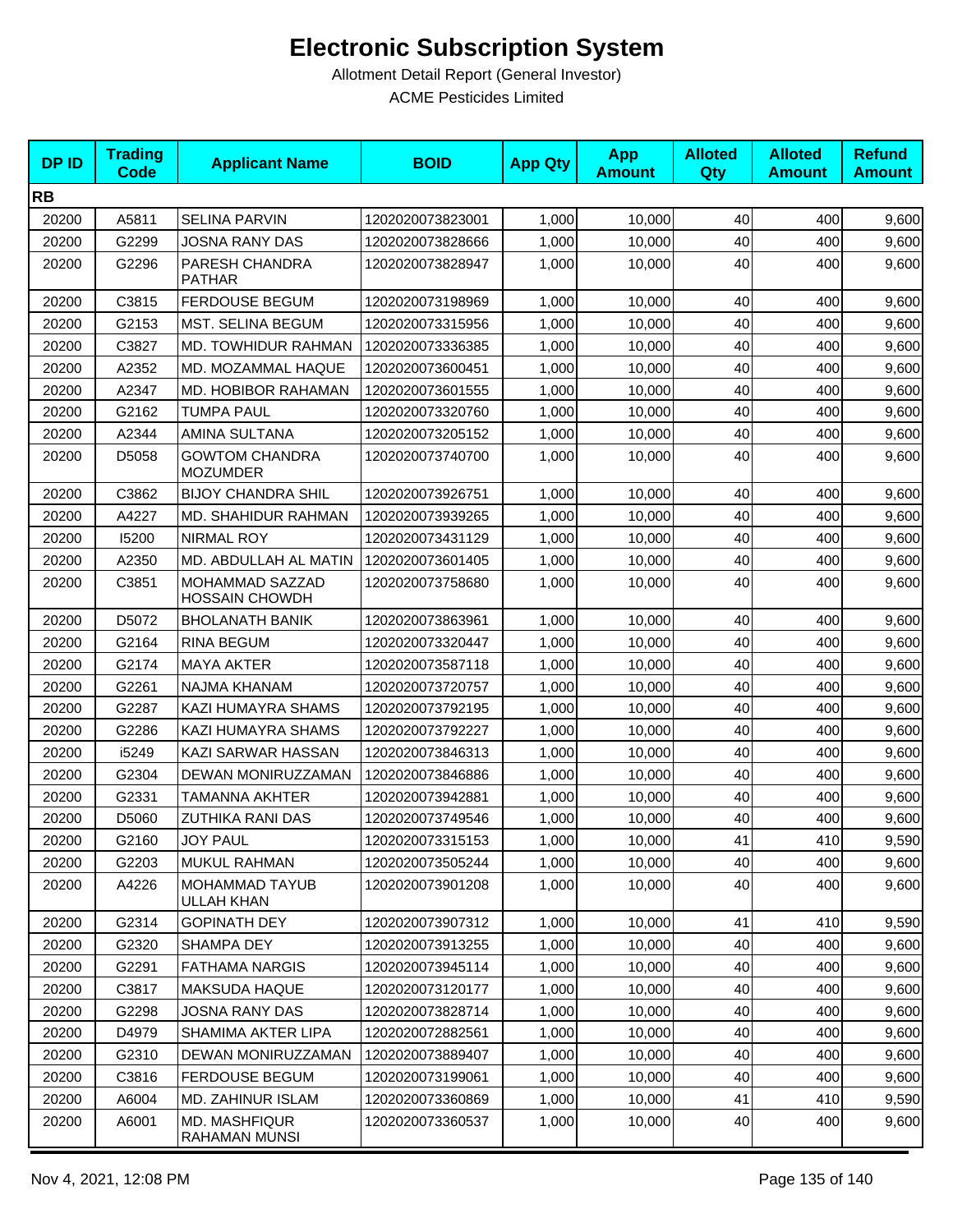| <b>DPID</b> | <b>Trading</b><br><b>Code</b> | <b>Applicant Name</b>                   | <b>BOID</b>      | <b>App Qty</b> | <b>App</b><br><b>Amount</b> | <b>Alloted</b><br>Qty | <b>Alloted</b><br><b>Amount</b> | <b>Refund</b><br><b>Amount</b> |
|-------------|-------------------------------|-----------------------------------------|------------------|----------------|-----------------------------|-----------------------|---------------------------------|--------------------------------|
| <b>RB</b>   |                               |                                         |                  |                |                             |                       |                                 |                                |
| 20200       | G2273                         | <b>FAISAL AHMED</b>                     | 1202020073769152 | 1,000          | 10,000                      | 40                    | 400                             | 9,600                          |
| 20200       | G2284                         | <b>TAHERA KHATUN</b>                    | 1202020073785504 | 1,000          | 10,000                      | 40                    | 400                             | 9,600                          |
| 20200       | G2184                         | <b>MILTON KUMAR PATHAR</b>              | 1202020073429286 | 1,000          | 10,000                      | 40                    | 400                             | 9,600                          |
| 20200       | A2354                         | MD. THOHIDUL ISLAM<br><b>MONTU</b>      | 1202020073600387 | 1,000          | 10,000                      | 40                    | 400                             | 9,600                          |
| 20200       | 15247                         | SHAHIDA SULTANA                         | 1202020073833925 | 1,000          | 10,000                      | 40                    | 400                             | 9,600                          |
| 20200       | G2157                         | SHAYAMA RANI PAUL                       | 1202020073314729 | 1,000          | 10,000                      | 40                    | 400                             | 9,600                          |
| 20200       | G2263                         | <b>MOHAMMAD SHABIB</b><br><b>FAIYAB</b> | 1202020073726184 | 1,000          | 10,000                      | 40                    | 400                             | 9,600                          |
| 20200       | D4978                         | <b>LITON KUMAR ROY</b>                  | 1202020072864938 | 1,000          | 10,000                      | 40                    | 400                             | 9,600                          |
| 20200       | G2145                         | SHAJEDA BEGUM                           | 1202020073110171 | 1,000          | 10,000                      | 40                    | 400                             | 9,600                          |
| 20200       | A2349                         | MRS. SABNAZ PARVIN<br>JILIK             | 1202020073601697 | 1,000          | 10,000                      | 40                    | 400                             | 9,600                          |
| 20200       | G2231                         | <b>CHADNI AKTER</b>                     | 1202020073628211 | 1,000          | 10,000                      | 40                    | 400                             | 9,600                          |
| 20200       | 15159                         | <b>HABIBA RASHID</b>                    | 1202020073053912 | 1,000          | 10,000                      | 41                    | 410                             | 9,590                          |
| 20200       | G2224                         | <b>NUR NAHAR</b>                        | 1202020073622653 | 1,000          | 10,000                      | 40                    | 400                             | 9,600                          |
| 20200       | G2151                         | <b>SHAMIMA NASRIN</b>                   | 1202020073301321 | 1,000          | 10,000                      | 41                    | 410                             | 9,590                          |
| 20200       | D5056                         | MD. JAHID HASAN                         | 1202020073731609 | 1,000          | 10,000                      | 40                    | 400                             | 9,600                          |
| 20200       | G2324                         | <b>SUMON CHANDRA DEY</b>                | 1202020073906227 | 1,000          | 10,000                      | 40                    | 400                             | 9,600                          |
| 20200       | G2220                         | NAZMA AKTER                             | 1202020073586619 | 1,000          | 10,000                      | 40                    | 400                             | 9,600                          |
| 20200       | G2216                         | NAZMUN NAHAR                            | 1202020073586809 | 1,000          | 10,000                      | 40                    | 400                             | 9,600                          |
| 20200       | G2171                         | <b>MAYA AKTER</b>                       | 1202020073587101 | 1,000          | 10,000                      | 40                    | 400                             | 9,600                          |
| 20200       | A2358                         | MRS. JOSNA BEGUM                        | 1202020073602576 | 1,000          | 10,000                      | 40                    | 400                             | 9,600                          |
| 20200       | D5062                         | SAJEDA BEGUM                            | 1202020073816247 | 1,000          | 10,000                      | 40                    | 400                             | 9,600                          |
| 20200       | G2300                         | MD. ABDUL BATEN<br><b>FARUKI</b>        | 1202020073839501 | 1,000          | 10,000                      | 40                    | 400                             | 9,600                          |
| 20200       | G2313                         | <b>GOPINATH DEY</b>                     | 1202020073907339 | 1,000          | 10.000                      | 40                    | 400                             | 9,600                          |
| 20200       | G2316                         | <b>KALPANA DEY</b>                      | 1202020073907571 | 1,000          | 10,000                      | 40                    | 400                             | 9,600                          |
| 20200       | 15153                         | MD. ANWAR HOSSAIN                       | 1202020072860054 | 1,000          | 10,000                      | 40                    | 400                             | 9,600                          |
| 20200       | A5797                         | MD. HELLAL                              | 1202020073734158 | 1,000          | 10,000                      | 40                    | 400                             | 9,600                          |
| 20200       | A5798                         | MD. HELLAL                              | 1202020073734166 | 1,000          | 10,000                      | 40                    | 400                             | 9,600                          |
| 20200       | G2289                         | KAZI SUMAIYA SHAMS                      | 1202020073792393 | 1,000          | 10,000                      | 40                    | 400                             | 9,600                          |
| 20200       | D5075                         | MD. MANIK HOSSAIN                       | 1202020073875048 | 1,000          | 10.000                      | 40                    | 400                             | 9,600                          |
| 20200       | G2152                         | MST. SELINA BEGUM                       | 1202020073315921 | 1,000          | 10,000                      | 40                    | 400                             | 9,600                          |
| 20200       | G2186                         | <b>MONDIRA RANI MALO</b>                | 1202020073430290 | 1,000          | 10,000                      | 40                    | 400                             | 9,600                          |
| 20200       | D4976                         | KHALED HASAN                            | 1202020072937933 | 1,000          | 10,000                      | 40                    | 400                             | 9,600                          |
| 20200       | A2370                         | MD. NAZMUL HOSAIN<br><b>CHOWDHURY</b>   | 1202020073601017 | 1,000          | 10.000                      | 40                    | 400                             | 9,600                          |
| 20200       | A2348                         | <b>ADORI BEGUM</b>                      | 1202020073601638 | 1,000          | 10,000                      | 41                    | 410                             | 9,590                          |
| 20200       | A2357                         | MR. TUSHAR ALI                          | 1202020073602394 | 1,000          | 10,000                      | 40                    | 400                             | 9,600                          |
| 20200       | A2359                         | ABDUR RAHMAN                            | 1202020073602624 | 1,000          | 10,000                      | 41                    | 410                             | 9,590                          |
| 20200       | C3813                         | MD. MUJAHIDUL ISLAM                     | 1202020073190649 | 1,000          | 10,000                      | 40                    | 400                             | 9,600                          |
| 20200       | G2136                         | <b>MST. SHAHINUR AKTER</b>              | 1202020073125319 | 1,000          | 10,000                      | 40                    | 400                             | 9,600                          |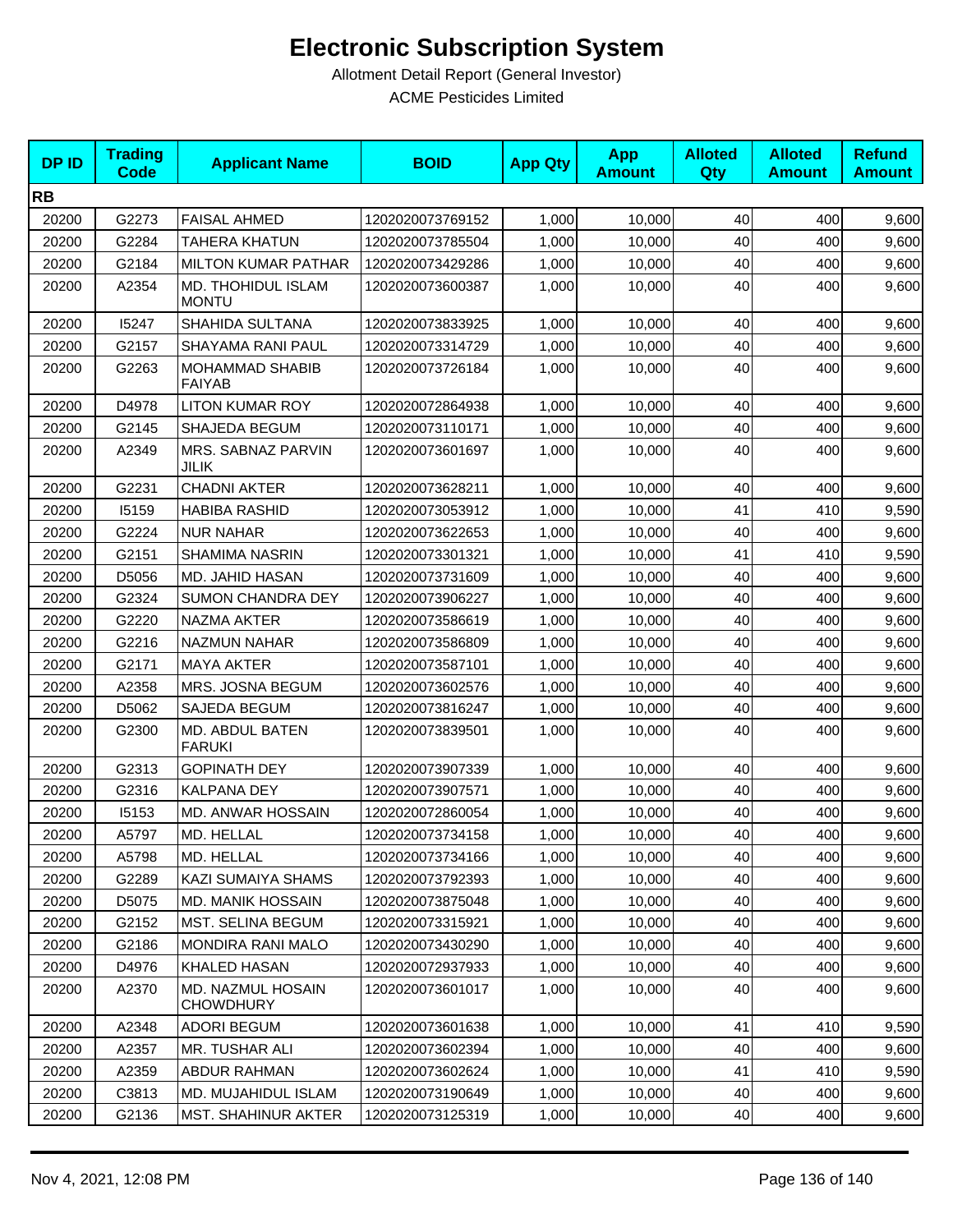| <b>DPID</b> | <b>Trading</b><br><b>Code</b> | <b>Applicant Name</b>                    | <b>BOID</b>      | <b>App Qty</b> | <b>App</b><br><b>Amount</b> | <b>Alloted</b><br><b>Qty</b> | <b>Alloted</b><br><b>Amount</b> | <b>Refund</b><br><b>Amount</b> |
|-------------|-------------------------------|------------------------------------------|------------------|----------------|-----------------------------|------------------------------|---------------------------------|--------------------------------|
| <b>RB</b>   |                               |                                          |                  |                |                             |                              |                                 |                                |
| 20200       | A6002                         | <b>MD. MASHFIQUR</b><br>RAHAMAN MUNSI    | 1202020073360510 | 1,000          | 10,000                      | 40                           | 400                             | 9,600                          |
| 20200       | i5191                         | MD. TAZUL ISLAM                          | 1202020073384406 | 1,000          | 10,000                      | 40                           | 400                             | 9,600                          |
| 20200       | A4302                         | MD. MEHEDI HASAN                         | 1202020073893870 | 1,000          | 10,000                      | 40                           | 400                             | 9,600                          |
| 20200       | G2187                         | <b>MONDIRA RANI MALO</b>                 | 1202020073430306 | 1,000          | 10,000                      | 40                           | 400                             | 9,600                          |
| 20200       | G2206                         | <b>SURIYA AKTER</b>                      | 1202020073515407 | 1,000          | 10,000                      | 41                           | 410                             | 9,590                          |
| 20200       | 15239                         | <b>KAZI AYESHA</b>                       | 1202020073793700 | 1,000          | 10,000                      | 41                           | 410                             | 9,590                          |
| 20200       | 15212                         | SANZIDA SHARMIN                          | 1202020073793794 | 1,000          | 10,000                      | 40                           | 400                             | 9,600                          |
| 20200       | G2214                         | <b>NAZMUN NAHAR</b>                      | 1202020073582661 | 1,000          | 10,000                      | 40                           | 400                             | 9,600                          |
| 20200       | G2295                         | <b>ANAMIKA PATHOR</b>                    | 1202020073831131 | 1,000          | 10,000                      | 40                           | 400                             | 9,600                          |
| 20200       | G2315                         | <b>KALPANA DEY</b>                       | 1202020073907561 | 1,000          | 10,000                      | 41                           | 410                             | 9,590                          |
| 20200       | 15248                         | SHAHIDA SULTANA                          | 1202020073833933 | 1,000          | 10,000                      | 40                           | 400                             | 9,600                          |
| 20200       | A5794                         | MD. MOTALEB HOSSAIN                      | 1202020073426322 | 1,000          | 10,000                      | 41                           | 410                             | 9,590                          |
| 20200       | A4203                         | <b>MD. OMAR FARUQUE</b>                  | 1202020073622372 | 1,000          | 10,000                      | 40                           | 400                             | 9,600                          |
| 20200       | A2341                         | MD. SURUZZAMMAN<br><b>SURUZ</b>          | 1202020072932352 | 1,000          | 10,000                      | 40                           | 400                             | 9,600                          |
| 20200       | 15245                         | MD. MOZAMMEL HOQUE                       | 1202020073834135 | 1,000          | 10,000                      | 40                           | 400                             | 9,600                          |
| 20200       | D5069                         | <b>MD. ABDUL BATEN</b>                   | 1202020073869255 | 1,000          | 10,000                      | 40                           | 400                             | 9,600                          |
| 20200       | C3832                         | MD. GOLAM KIBRIA                         | 1202020073435135 | 1,000          | 10,000                      | 40                           | 400                             | 9,600                          |
| 20200       | G2319                         | <b>SHAMPA DEY</b>                        | 1202020073913220 | 1,000          | 10,000                      | 40                           | 400                             | 9,600                          |
| 20200       | C3831                         | MD. GOLAM KIBRIA                         | 1202020073435143 | 1,000          | 10,000                      | 40                           | 400                             | 9,600                          |
| 20200       | A2342                         | MD. SURUZZAMMAN<br><b>SURUZ</b>          | 1202020072932344 | 1,000          | 10,000                      | 40                           | 400                             | 9,600                          |
| 20200       | D5006                         | JOYSREE SAHA LUCKY                       | 1202020073447993 | 1,000          | 10,000                      | 40                           | 400                             | 9,600                          |
| 20200       | G2219                         | <b>SIRIN AKTER</b>                       | 1202020073586734 | 1,000          | 10,000                      | 40                           | 400                             | 9,600                          |
| 20200       | C3911                         | FARZANA SULTANA<br><b>SONIYA</b>         | 1202020074269281 | 1,000          | 10,000                      | 40                           | 400                             | 9,600                          |
| 20200       | A5558                         | MOHAMMAD NURE ALAM<br><b>CHOWDHURY</b>   | 1202020074260246 | 1,000          | 10,000                      | 41                           | 410                             | 9,590                          |
| 20200       | A5503                         | MD. A KHALEQUE                           | 1202020074146081 | 1,000          | 10,000                      | 40                           | 400                             | 9,600                          |
| 20200       | 15302                         | MIR AMIR HOSSAIN RAJIB 1202020074233122  |                  | 1,000          | 10,000                      | 40                           | 400                             | 9,600                          |
| 20200       | i5264                         | A.K.M. SHAKHAWAT<br><b>HUSSAIN</b>       | 1202020074042516 | 1,000          | 10,000                      | 40                           | 400                             | 9,600                          |
| 20200       | C3873                         | KOWSHIK SAHA                             | 1202020074032642 | 1,000          | 10,000                      | 40                           | 400                             | 9,600                          |
| 20200       | G2384                         | DEBDASH KUMAR ROY                        | 1202020074291309 | 1,000          | 10,000                      | 40                           | 400                             | 9,600                          |
| 20200       | A2378                         | <b>ADORI BEGUM</b>                       | 1202020074181292 | 1,000          | 10,000                      | 40                           | 400                             | 9,600                          |
| 20200       | 15287                         | MD. HASHEM ALI                           | 1202020074155157 | 1,000          | 10,000                      | 40                           | 400                             | 9,600                          |
| 20200       | 15290                         | <b>SHAMIMA AKTER</b>                     | 1202020074230667 | 1,000          | 10,000                      | 40                           | 400                             | 9,600                          |
| 20200       | G2355                         | NUSRAT ZAHAN                             | 1202020074045065 | 1,000          | 10,000                      | 41                           | 410                             | 9,590                          |
| 20200       | G2359                         | <b>TONMOY DEY</b>                        | 1202020074090721 | 1,000          | 10,000                      | 40                           | 400                             | 9,600                          |
| 20200       | G2385                         | DEBDASH KUMAR ROY                        | 1202020074291325 | 1,000          | 10,000                      | 41                           | 410                             | 9,590                          |
| 20200       | 15295                         | <b>RASIK HALDER</b>                      | 1202020074223746 | 1,000          | 10,000                      | 40                           | 400                             | 9,600                          |
| 20200       | D5105                         | <b>MST. SARMIN AKTER</b><br><b>MUNNI</b> | 1202020074197246 | 1,000          | 10,000                      | 40                           | 400                             | 9,600                          |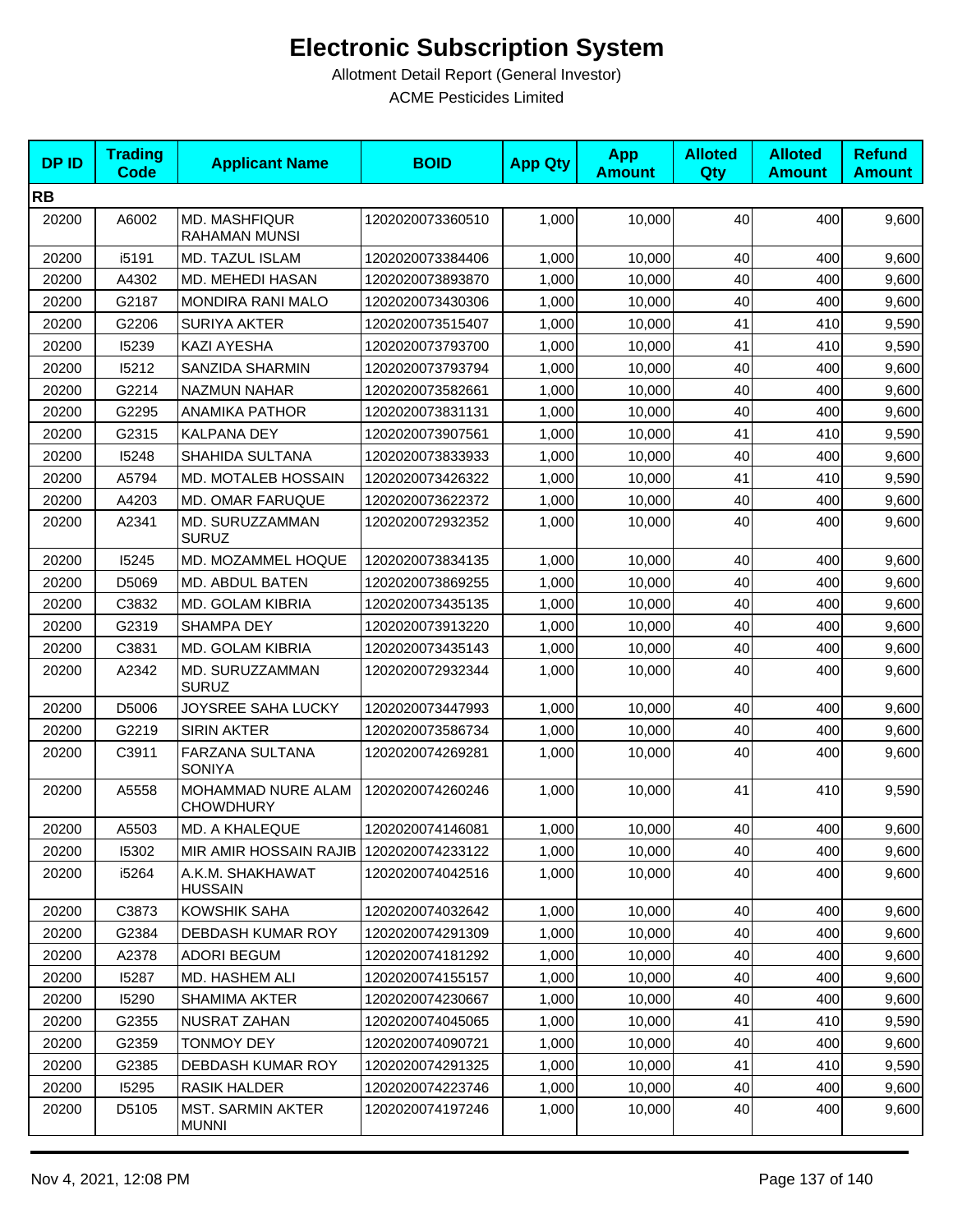| <b>DPID</b> | <b>Trading</b><br><b>Code</b> | <b>Applicant Name</b>                   | <b>BOID</b>      | <b>App Qty</b> | <b>App</b><br><b>Amount</b> | <b>Alloted</b><br>Qty | <b>Alloted</b><br><b>Amount</b> | <b>Refund</b><br><b>Amount</b> |
|-------------|-------------------------------|-----------------------------------------|------------------|----------------|-----------------------------|-----------------------|---------------------------------|--------------------------------|
| <b>RB</b>   |                               |                                         |                  |                |                             |                       |                                 |                                |
| 20200       | 15303                         | MIR AMIR HOSSAIN RAJIB 1202020074233149 |                  | 1,000          | 10,000                      | 40                    | 400                             | 9,600                          |
| 20200       | i5286                         | MD. HASHEM ALI                          | 1202020074155149 | 1,000          | 10,000                      | 41                    | 410                             | 9,590                          |
| 20200       | C3914                         | <b>SHILA</b>                            | 1202020074269833 | 1,000          | 10,000                      | 40                    | 400                             | 9,600                          |
| 20200       | A4317                         | A. M. M. WASHI UDDIN                    | 1202020074175376 | 1,000          | 10,000                      | 40                    | 400                             | 9,600                          |
| 20200       | C3877                         | <b>NASRIN AKHTER</b>                    | 1202020074046027 | 1,000          | 10,000                      | 40                    | 400                             | 9,600                          |
| 20200       | A5812                         | MAHBUBA BEGUM                           | 1202020074190964 | 1,000          | 10,000                      | 40                    | 400                             | 9,600                          |
| 20200       | G2388                         | PALASH KUMAR RAY                        | 1202020074325101 | 1,000          | 10,000                      | 40                    | 400                             | 9,600                          |
| 20200       | C3916                         | DEWAN ASIFUR RAHMAN                     | 1202020074331855 | 1,000          | 10,000                      | 40                    | 400                             | 9,600                          |
| 20200       | i5296                         | <b>RASIK HALDER</b>                     | 1202020074223754 | 1,000          | 10,000                      | 40                    | 400                             | 9,600                          |
| 20200       | 15291                         | MD. ABUL HALIM                          | 1202020074230418 | 1,000          | 10,000                      | 40                    | 400                             | 9,600                          |
| 20200       | i5283                         | MD. JAHANGIR ALAM                       | 1202020074134182 | 1,000          | 10,000                      | 40                    | 400                             | 9,600                          |
| 20200       | C3906                         | <b>DEWAN ASIFUR RAHMAN</b>              | 1202020074177118 | 1,000          | 10,000                      | 40                    | 400                             | 9,600                          |
| 20200       | i5313                         | MD. MOSHARRAF<br><b>HOSSAIN SHAHEEN</b> | 1202020074318290 | 1,000          | 10,000                      | 40                    | 400                             | 9,600                          |
| 20200       | i5268                         | <b>TANIA AKTER</b>                      | 1202020074050035 | 1,000          | 10,000                      | 40                    | 400                             | 9,600                          |
| 20200       | C3874                         | <b>UDVASH SAHA</b>                      | 1202020074031530 | 1,000          | 10,000                      | 40                    | 400                             | 9,600                          |
| 20200       | A2377                         | MD. HOBIBOR RAHAMAN                     | 1202020074181375 | 1,000          | 10,000                      | 40                    | 400                             | 9,600                          |
| 20200       | C3904                         | SAZID BIN SABBIR                        | 1202020074092365 | 1,000          | 10,000                      | 40                    | 400                             | 9,600                          |
| 20200       | D5103                         | FARHANA UMMA HONY<br><b>SHANTI</b>      | 1202020074197693 | 1,000          | 10,000                      | 40                    | 400                             | 9,600                          |
| 20200       | C3912                         | FARZANA SULTANA<br><b>SONIYA</b>        | 1202020074269271 | 1,000          | 10,000                      | 40                    | 400                             | 9,600                          |
| 20200       | C3870                         | <b>ARCHONA MONDAL</b>                   | 1202020074004492 | 1,000          | 10,000                      | 40                    | 400                             | 9,600                          |
| 20200       | G2379                         | MAHMUDUR RAHMAN<br><b>MAJUMDER</b>      | 1202020074229644 | 1,000          | 10,000                      | 41                    | 410                             | 9,590                          |
| 20200       | A2383                         | MST. POLE BEGUM                         | 1202020074162359 | 1,000          | 10,000                      | 40                    | 400                             | 9,600                          |
| 20200       | D5107                         | MD. MOSTAFA KAMAL                       | 1202020074185175 | 1,000          | 10,000                      | 40                    | 400                             | 9,600                          |
| 20200       | A2699                         | MR. MUZAMMEL HAQUE                      | 1202020074223267 | 1,000          | 10,000                      | 40                    | 400                             | 9,600                          |
| 20200       | a5556                         | MD. HASAN MEYA                          | 1202020074238746 | 1,000          | 10,000                      | 40                    | 400                             | 9,600                          |
| 20200       | i5267                         | <b>MOHAMMAD MASIUR</b><br><b>RAHMAN</b> | 1202020074025606 | 1,000          | 10,000                      | 40                    | 400                             | 9,600                          |
| 20200       | A2384                         | MST. POLE BEGUM                         | 1202020074162324 | 1,000          | 10,000                      | 40                    | 400                             | 9,600                          |
| 20200       | A5804                         | SALEH IMRAN HEMAL                       | 1202020074319386 | 1,000          | 10,000                      | 40                    | 400                             | 9,600                          |
| 20200       | G2381                         | WAHIDA HASAN                            | 1202020074233363 | 1,000          | 10,000                      | 41                    | 410                             | 9,590                          |
| 20200       | G2378                         | MD. AHSAN HABIB                         | 1202020074224874 | 1,000          | 10,000                      | 40                    | 400                             | 9,600                          |
| 20200       | G2357                         | SHUVO DEY                               | 1202020074090853 | 1,000          | 10,000                      | 40                    | 400                             | 9,600                          |
| 20200       | G2387                         | PALASH KUMAR RAY                        | 1202020074325318 | 1,000          | 10,000                      | 40                    | 400                             | 9,600                          |
| 20200       | A2386                         | <b>SHAKH SHLIM</b>                      | 1202020074162225 | 1,000          | 10,000                      | 40                    | 400                             | 9,600                          |
| 20200       | 15294                         | MD. ABUL HALIM                          | 1202020074230361 | 1,000          | 10,000                      | 40                    | 400                             | 9,600                          |
| 20200       | G2358                         | SHUVO DEY                               | 1202020074090861 | 1,000          | 10,000                      | 40                    | 400                             | 9,600                          |
| 20200       | A2385                         | <b>SHAKH SHLIM</b>                      | 1202020074162193 | 1,000          | 10,000                      | 40                    | 400                             | 9,600                          |
| 20200       | A5806                         | <b>SALEH IMRAN HEMAL</b>                | 1202020074319361 | 1,000          | 10,000                      | 41                    | 410                             | 9,590                          |
| 20200       | A4231                         | MD. SHAKHAWAT<br>HOSSAIN                | 1202020073996123 | 1,000          | 10,000                      | 40                    | 400                             | 9,600                          |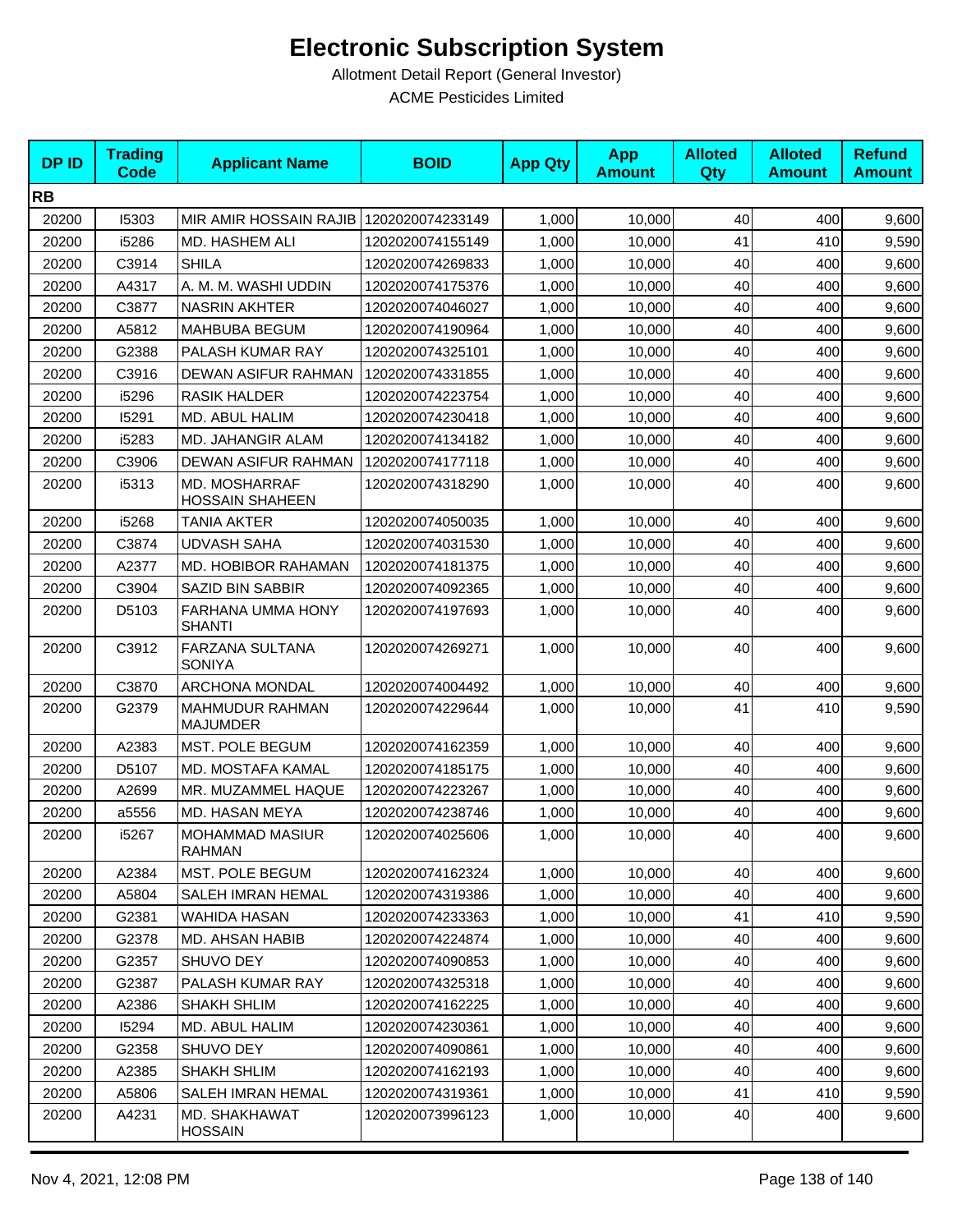| <b>DPID</b> | <b>Trading</b><br><b>Code</b> | <b>Applicant Name</b>                     | <b>BOID</b>      | <b>App Qty</b> | <b>App</b><br><b>Amount</b> | <b>Alloted</b><br><b>Qty</b> | <b>Alloted</b><br><b>Amount</b> | <b>Refund</b><br><b>Amount</b> |
|-------------|-------------------------------|-------------------------------------------|------------------|----------------|-----------------------------|------------------------------|---------------------------------|--------------------------------|
| <b>RB</b>   |                               |                                           |                  |                |                             |                              |                                 |                                |
| 20200       | C3903                         | <b>MONIRA JAHAN</b>                       | 1202020074094182 | 1,000          | 10,000                      | 40                           | 400                             | 9,600                          |
| 20200       | i5281                         | <b>MST. SUFIA BEGUM</b>                   | 1202020074132852 | 1,000          | 10,000                      | 40                           | 400                             | 9,600                          |
| 20200       | C3905                         | <b>ZARIN TASNIM</b>                       | 1202020074176967 | 1,000          | 10,000                      | 40                           | 400                             | 9,600                          |
| 20200       | G2368                         | <b>KAMRUN NAHAR</b><br><b>KHANOM</b>      | 1202020074177699 | 1,000          | 10,000                      | 40                           | 400                             | 9,600                          |
| 20200       | A2698                         | MRS. MORSHEDA BANU                        | 1202020074221078 | 1,000          | 10,000                      | 40                           | 400                             | 9,600                          |
| 20200       | A4311                         | MOHAMMED ABDUL LATIF 1202020074070163     |                  | 1,000          | 10,000                      | 40                           | 400                             | 9,600                          |
| 20200       | A2379                         | S.M. KHALAKUZZAMAN<br><b>LITON</b>        | 1202020074181134 | 1,000          | 10,000                      | 40                           | 400                             | 9,600                          |
| 20200       | i5274                         | SYEDA TANJIDA ALAM                        | 1202020074083932 | 1,000          | 10,000                      | 40                           | 400                             | 9,600                          |
| 20200       | C3913                         | <b>SHILA</b>                              | 1202020074269841 | 1,000          | 10,000                      | 40                           | 400                             | 9,600                          |
| 20200       | A2380                         | <b>TUSHAR ALI</b>                         | 1202020074180595 | 1,000          | 10,000                      | 40                           | 400                             | 9,600                          |
| 20200       | C3907                         | <b>SALMA AKTER</b>                        | 1202020074177332 | 1,000          | 10,000                      | 40                           | 400                             | 9,600                          |
| 20200       | C3872                         | <b>SUJOY KUMAR SAHA</b>                   | 1202020074020413 | 1,000          | 10,000                      | 40                           | 400                             | 9,600                          |
| 20200       | G2369                         | <b>KAMRUN NAHAR</b><br><b>KHANOM</b>      | 1202020074177664 | 1,000          | 10,000                      | 40                           | 400                             | 9,600                          |
| 20200       | i5306                         | MD. SHAMIM AHMED                          | 1202020074251920 | 1,000          | 10,000                      | 40                           | 400                             | 9,600                          |
| 20200       | C3917                         | DEWAN ANISUR RAHMAN                       | 1202020074332022 | 1,000          | 10,000                      | 40                           | 400                             | 9,600                          |
| 20200       | 15282                         | <b>MST. SUFIA BEGUM</b>                   | 1202020074132836 | 1,000          | 10,000                      | 41                           | 410                             | 9,590                          |
| 20200       | i5308                         | RUKHSANA FERDOUSY                         | 1202020074260005 | 1,000          | 10,000                      | 40                           | 400                             | 9,600                          |
| 20200       | G2353                         | <b>SALIM</b>                              | 1202020074038261 | 1,000          | 10,000                      | 41                           | 410                             | 9,590                          |
| 20200       | D5091                         | MD. MOSTAFA KAMAL                         | 1202020074001373 | 1,000          | 10,000                      | 40                           | 400                             | 9,600                          |
| 20200       | i5307                         | MD. SHAFIQUL ISLAM                        | 1202020074254437 | 1,000          | 10,000                      | 40                           | 400                             | 9,600                          |
| 20200       | G2375                         | <b>SAIFUL</b>                             | 1202020074193165 | 1,000          | 10,000                      | 40                           | 400                             | 9,600                          |
| 20200       | 15275                         | MRS. MORSHEDA BANU                        | 1202020074221094 | 1,000          | 10,000                      | 41                           | 410                             | 9,590                          |
| 20200       | 15292                         | SHEIKA MD. SHAJAHAN                       | 1202020074231412 | 1,000          | 10,000                      | 40                           | 400                             | 9,600                          |
| 20200       | C3915                         | <b>ZARIN TASNIM</b>                       | 1202020074331863 | 1,000          | 10,000                      | 40                           | 400                             | 9,600                          |
| 20200       | G2377                         | MD. AHSAN HABIB                           | 1202020074224882 | 1,000          | 10,000                      | 40                           | 400                             | 9,600                          |
| 20200       | D5106                         | <b>MST. SARMIN AKTER</b><br><b>MUNNI</b>  | 1202020074197270 | 1,000          | 10,000                      | 41                           | 410                             | 9,590                          |
| 20200       | C3871                         | ASHISH KUMAR BAIRAGI                      | 1202020074000930 | 1,000          | 10,000                      | 40                           | 400                             | 9,600                          |
| 20200       | G2382                         | <b>MAHMUDUR RAHMAN</b><br><b>MAJUMDER</b> | 1202020074233571 | 1,000          | 10,000                      | 40                           | 400                             | 9,600                          |
| 20200       | G2365                         | MD. MAMUN MIA                             | 1202020074126125 | 1,000          | 10,000                      | 40                           | 400                             | 9,600                          |
| 20200       | A4318                         | A. M. M. WASHI UDDIN                      | 1202020074194989 | 1,000          | 10,000                      | 40                           | 400                             | 9,600                          |
| 20200       | G2360                         | <b>TONMOY DEY</b>                         | 1202020074090746 | 1,000          | 10,000                      | 40                           | 400                             | 9,600                          |
| 20200       | G2380                         | <b>WAHIDA HASAN</b>                       | 1202020074229941 | 1,000          | 10,000                      | 40                           | 400                             | 9,600                          |
| 20200       | A5499                         | <b>MRS SUSMITA AHMED</b>                  | 1202020074083833 | 1,000          | 10,000                      | 40                           | 400                             | 9,600                          |
| 20200       | C3902                         | ABDUL KUDDUS KHAN                         | 1202020074084889 | 1,000          | 10,000                      | 40                           | 400                             | 9,600                          |
| 20200       | G2364                         | <b>MOHAMMAD SALIM</b>                     | 1202020074126762 | 1,000          | 10,000                      | 40                           | 400                             | 9,600                          |
| 20200       | D5104                         | FARHANA UMMA HONY<br><b>SHANTI</b>        | 1202020074197669 | 1,000          | 10,000                      | 40                           | 400                             | 9,600                          |
| 20200       | D5095                         | <b>GOLAM HOSSAIN</b>                      | 1202020074043231 | 1,000          | 10,000                      | 40                           | 400                             | 9,600                          |
| 20200       | C3878                         | NUSRAT AKHTER                             | 1202020074046359 | 1,000          | 10,000                      | 40                           | 400                             | 9,600                          |